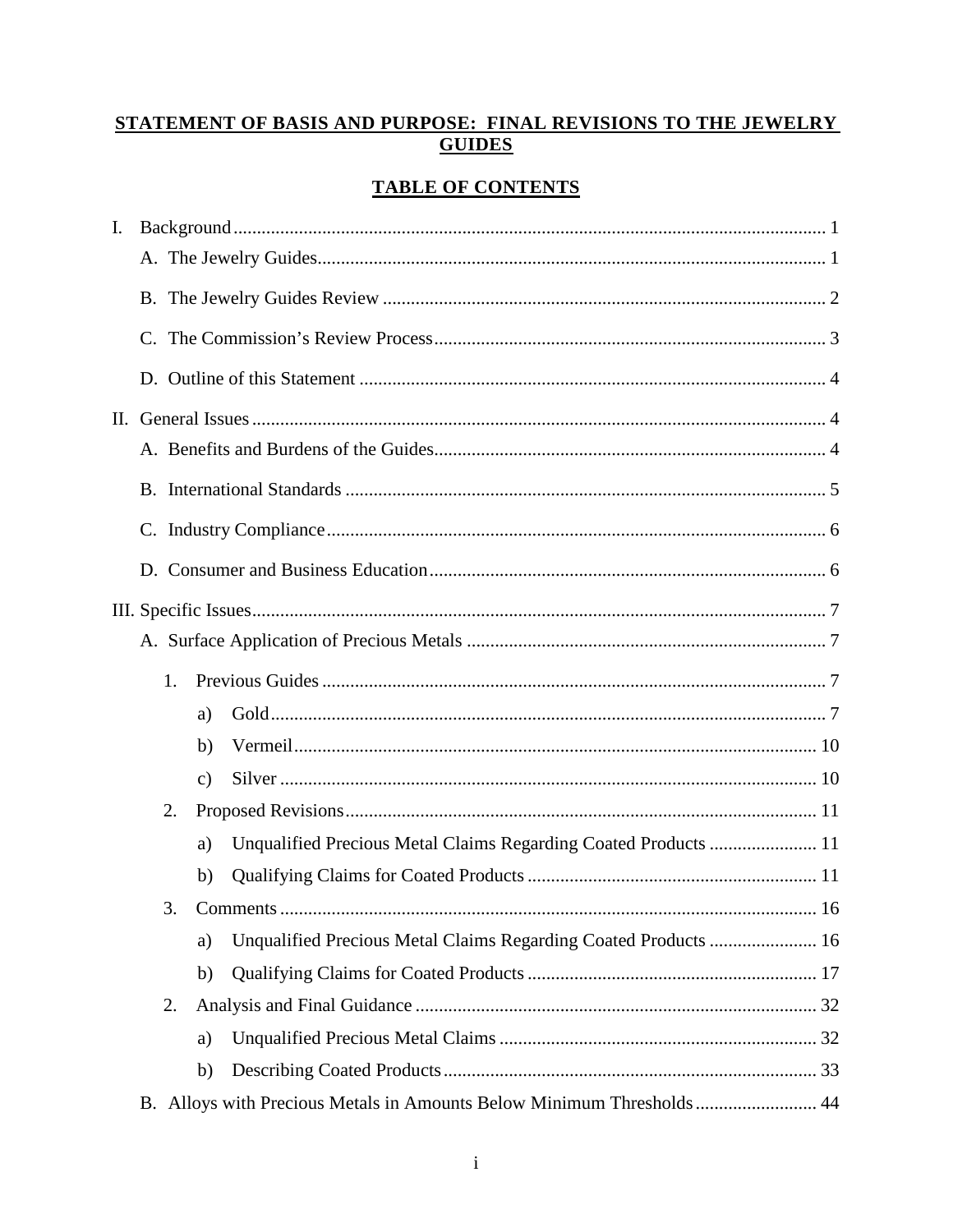| 1.               |                |  |
|------------------|----------------|--|
| 2.               |                |  |
| 3.               |                |  |
|                  | a)             |  |
|                  | b)             |  |
|                  | $\mathbf{c}$ ) |  |
| 4.               |                |  |
|                  |                |  |
| 1.               |                |  |
| 2.               |                |  |
| 3.               |                |  |
| $\overline{4}$ . |                |  |
|                  |                |  |
| 1.               |                |  |
| 2.               |                |  |
| 3.               |                |  |
|                  |                |  |
| 1.               |                |  |
| 2.               |                |  |
| 3.               |                |  |
| 4.               |                |  |
|                  |                |  |
| 1.               |                |  |
| 2.               |                |  |
| 3.               |                |  |
|                  | a)             |  |
|                  | b)             |  |
| 4.               |                |  |
|                  |                |  |
| 1.               |                |  |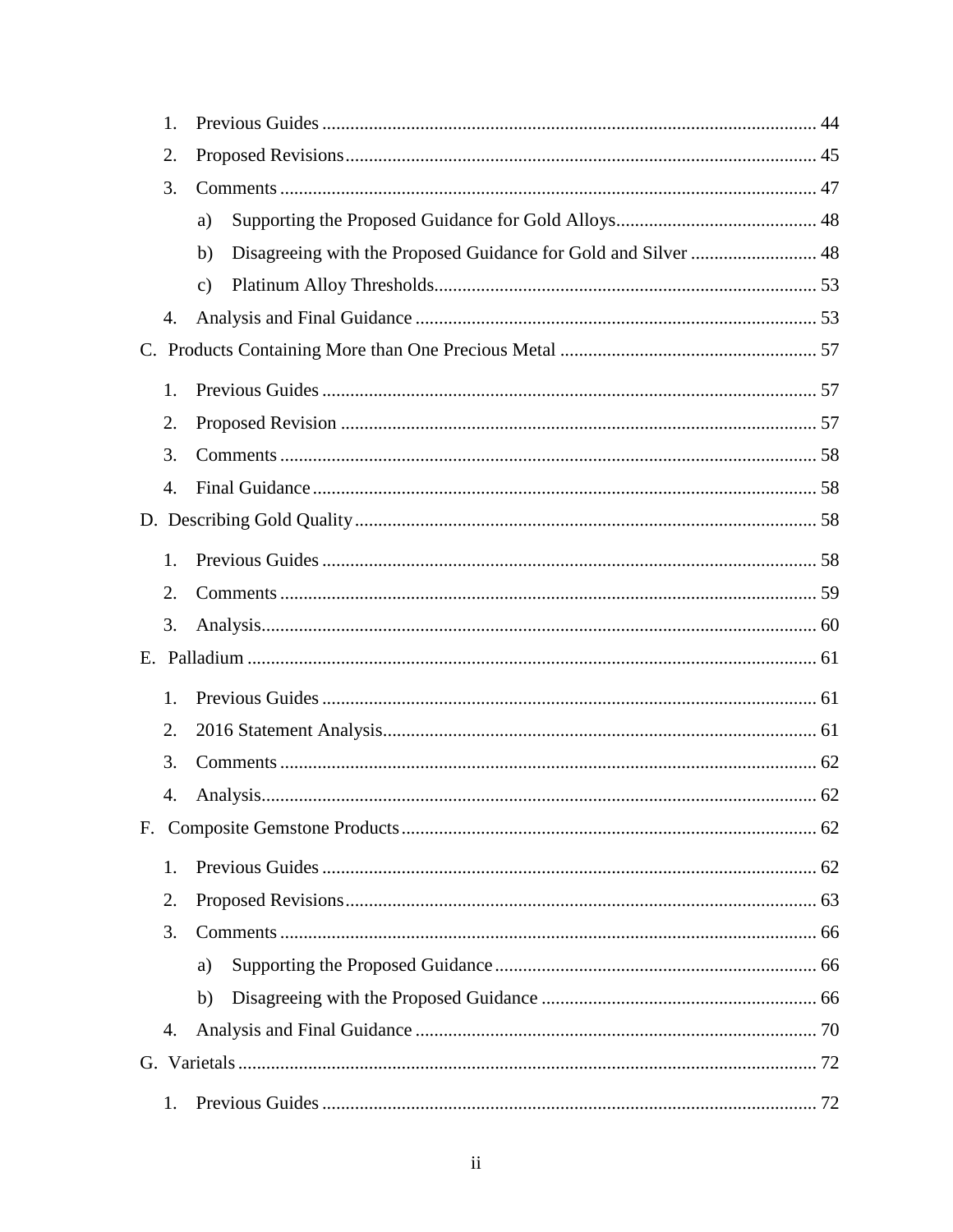|                | 2.               |    |  |
|----------------|------------------|----|--|
|                | 3.               |    |  |
|                | 4.               |    |  |
|                |                  |    |  |
|                | 1.               |    |  |
|                | 2.               |    |  |
|                | 3.               |    |  |
|                |                  | a) |  |
|                |                  | b) |  |
|                | 4.               |    |  |
| $\mathbf{I}$ . |                  |    |  |
|                | 1.               |    |  |
|                | 2.               |    |  |
| J.             |                  |    |  |
|                | 1.               |    |  |
|                | 2.               |    |  |
|                |                  |    |  |
|                | 1.               |    |  |
|                |                  |    |  |
|                | 2.<br>3.         |    |  |
|                |                  |    |  |
|                | $\overline{4}$ . |    |  |
|                |                  |    |  |
|                | 1.               |    |  |
|                | 2.               |    |  |
|                | 3.               |    |  |
|                | 4.               |    |  |
|                |                  |    |  |
|                | 1.               |    |  |
|                | 2.               |    |  |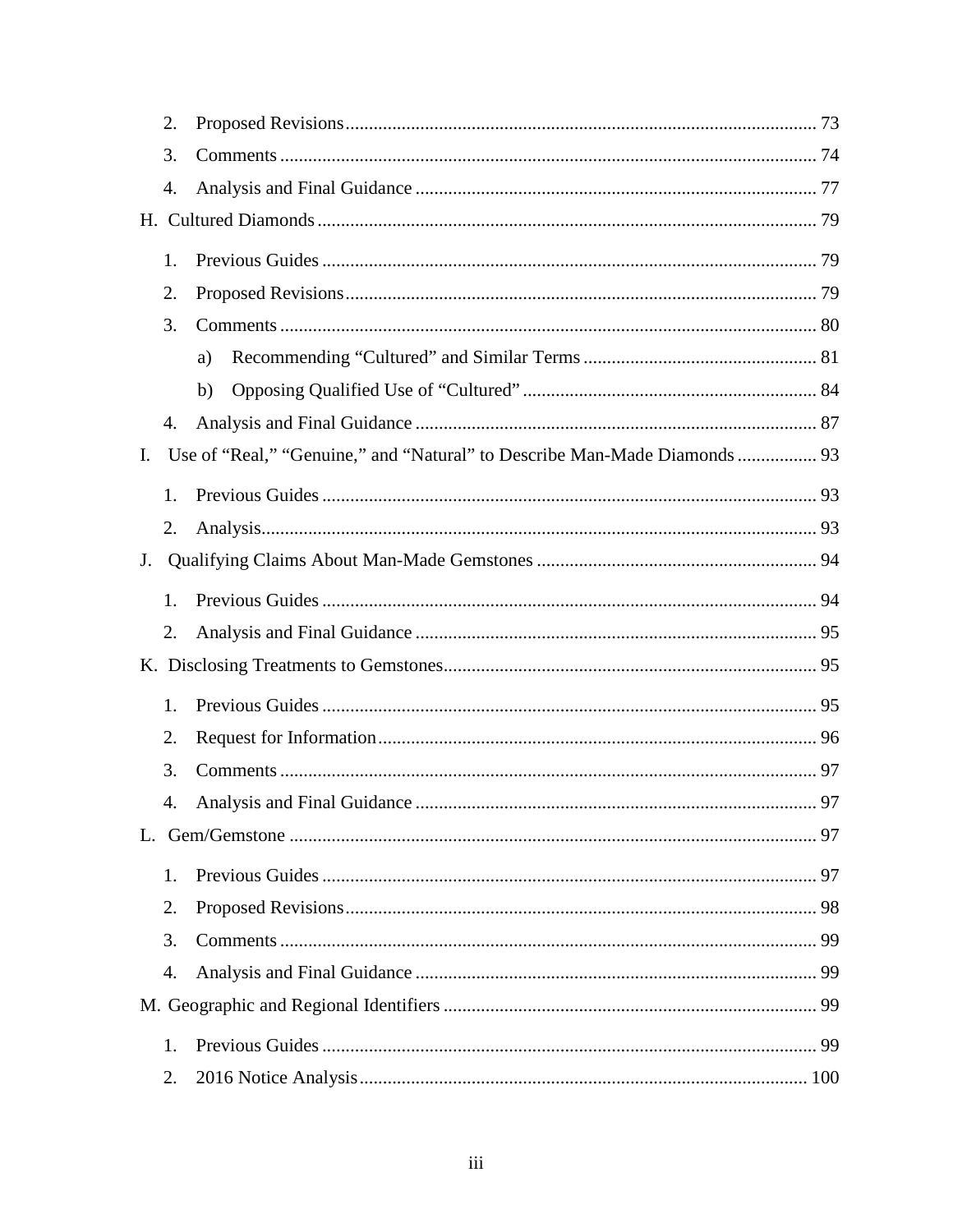| 3. |  |
|----|--|
| 4. |  |
|    |  |
| 1. |  |
| 2. |  |
| 3. |  |
| 4. |  |
|    |  |
| 1. |  |
| 2. |  |
| 3. |  |
| 4. |  |
|    |  |
| 1. |  |
| 2. |  |
| 3. |  |
| 4. |  |
|    |  |
| 1. |  |
| 2. |  |
| 3. |  |
|    |  |
| 1. |  |
| 2. |  |
| 3. |  |
|    |  |
| 1. |  |
| 2. |  |
|    |  |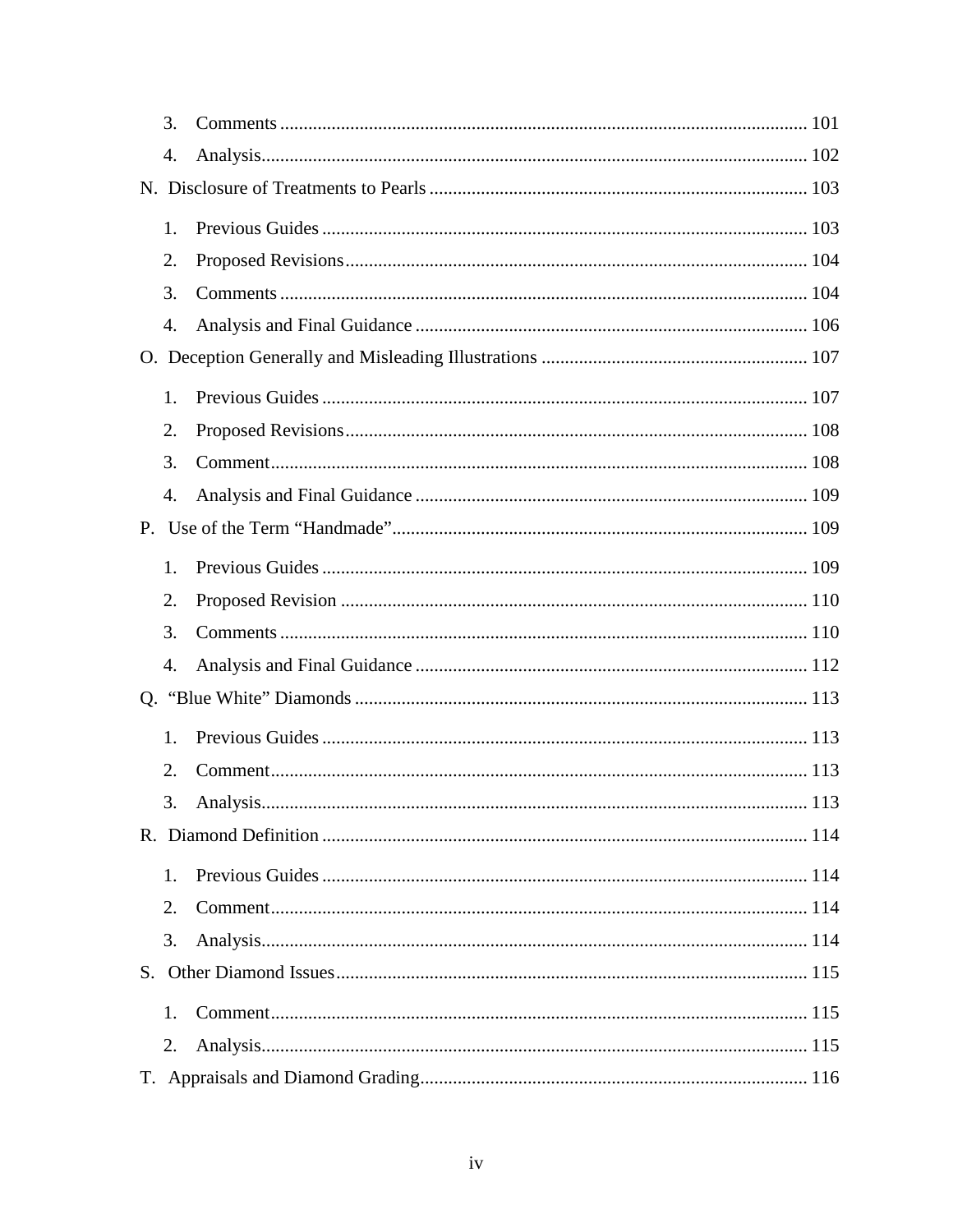| $2^{\circ}$ |                                                                           |  |
|-------------|---------------------------------------------------------------------------|--|
|             |                                                                           |  |
|             | U. Exemptions Recognized in the Assay for Gold, Silver, and Platinum  118 |  |
|             |                                                                           |  |
| $2^{\circ}$ |                                                                           |  |
|             |                                                                           |  |
|             |                                                                           |  |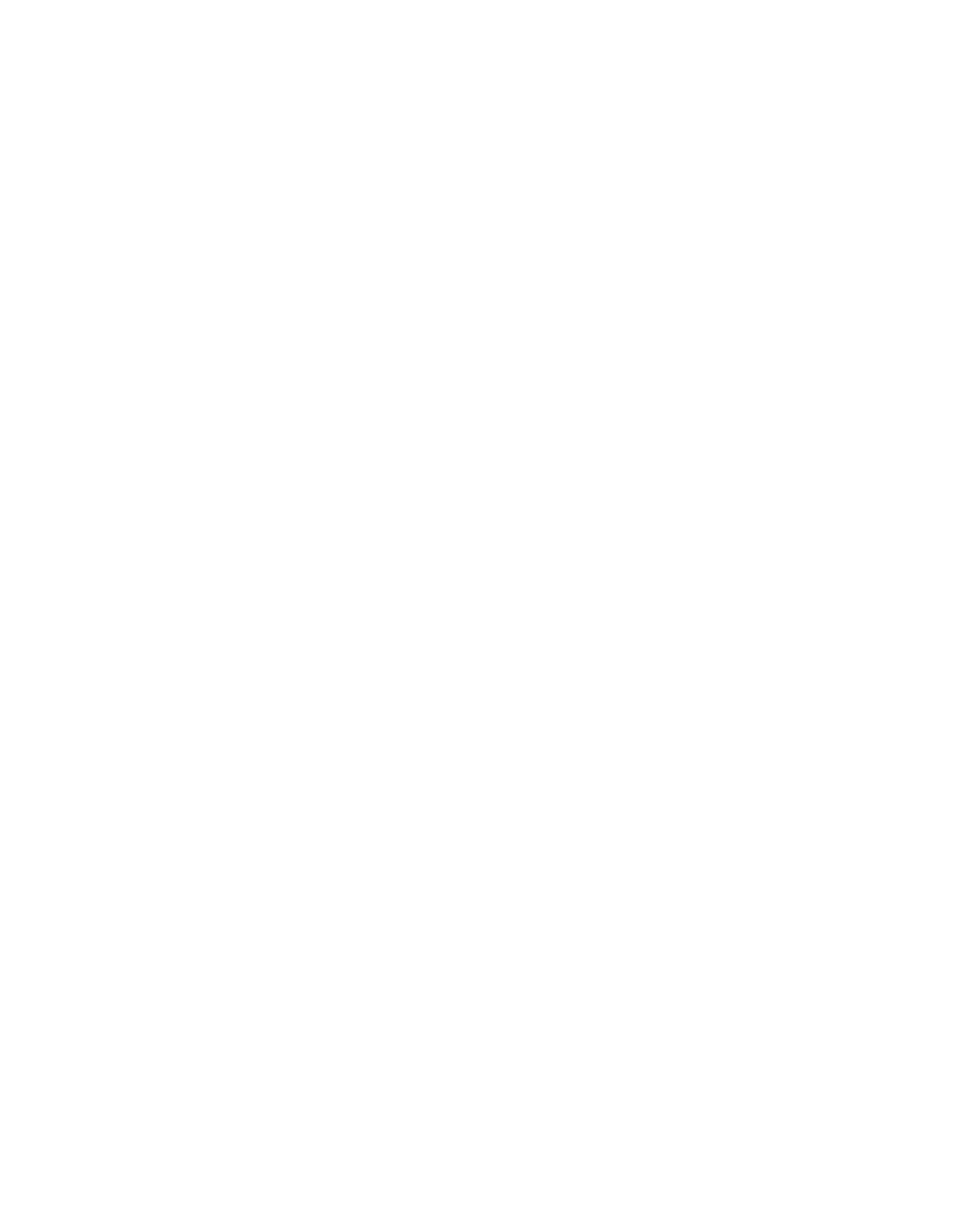### <span id="page-6-1"></span><span id="page-6-0"></span>**I. BACKGROUND**

#### **A. The Jewelry Guides**

The Guides for the Jewelry, Precious Metals, and Pewter Industries ("Jewelry Guides" or "Guides") (16 CFR Part 23) address claims for precious metal, pewter, diamond, gemstone, pearl, and other industry products.[1](#page-6-2) The Guides explain how to avoid making deceptive claims and, for certain products, when disclosures should be made to avoid unfair or deceptive practices.<sup>[2](#page-6-3)</sup>

The Commission completed its last comprehensive review of the Jewelry Guides in 1996, and has modified them four times since.<sup>[3](#page-6-4)</sup> As a result of the 1996 review, the Commission consolidated certain provisions of the former Watch Band Guides with the Jewelry Guides, added new provisions (such as those regarding use of the terms vermeil and pewter, and disclosure of certain treatments to diamond and gemstone products), and eliminated or substantively revised several existing provisions.<sup>[4](#page-6-5)</sup> Immediately after completing the review, the Commission revised the section addressing platinum products to simplify and align its guidance more closely with international standards.<sup>[5](#page-6-6)</sup> In 1999, the Commission amended the Guides again

<span id="page-6-2"></span><sup>&</sup>lt;sup>1</sup> After a 1918 trade practice conference, the Commission promulgated trade practice rules on jewelry issues. The Commission re-issued these rules as guides in 1979.

<span id="page-6-3"></span><sup>&</sup>lt;sup>2</sup> The Commission issues industry guides to help the industry act in conformity with legal requirements. 16 CFR Part 17. Industry guides are administrative interpretations of the law; they do not have the force of law and are not independently enforceable. Failure to follow industry guides may result, however, in enforcement action under Section 5 of the Federal Trade Commission ("FTC") Act, 15 U.S.C. §45. In any such action, the Commission must prove that the act or practice at issue is unfair or deceptive in violation of Section 5.

<span id="page-6-4"></span><sup>&</sup>lt;sup>3</sup> The Commission generally initiates its review of its regulations and guides ten years after implementation and ten years after the completion of each review. With each review, the Commission publishes a notice in the Federal Register seeking public comments on the continuing need for the rule or guide, as well as associated costs and benefits to consumers and businesses. Based on this feedback, the Commission may modify or repeal the rule or guide to address public concerns or changed conditions, or to reduce undue regulatory burden.

<span id="page-6-5"></span><sup>4</sup> 61 FR 27178 (May 30, 1996). As part of these changes, the industry guides formerly known as "Guides for the Jewelry Industry" were renamed "Guides for the Jewelry, Precious Metals, and Pewter Industries."

<span id="page-6-6"></span> $5$  62 FR 16669 (Apr. 8, 1997).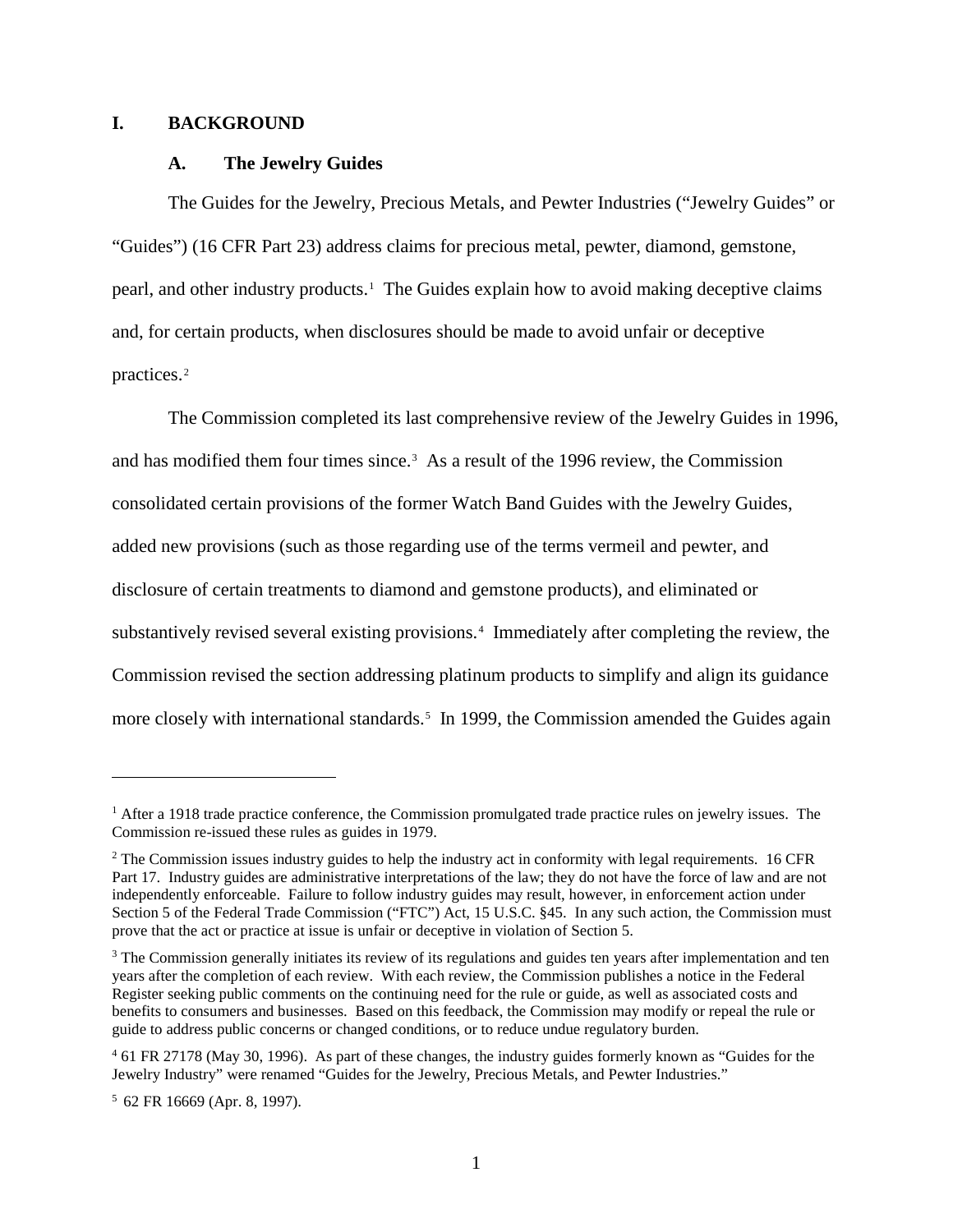to remove a footnote reference to the Watch Guides, which it had rescinded earlier.<sup>[6](#page-7-1)</sup> In response to petitions from jewelry trade associations, the Commission revised the Guides again in 2000 to provide for disclosure of permanent gemstone treatments that significantly affect value, such as the laser-drilling of diamonds.[7](#page-7-2) In 2010, the Commission amended the platinum section to provide guidance on how to non-deceptively mark and describe certain platinum alloys.<sup>[8](#page-7-3)</sup>

### **B. The Jewelry Guides Review**

<span id="page-7-0"></span>The Commission commenced its current review in July 2012. At that time, the Commission sought comments on the Guides' overall costs, benefits, necessity, and economic impact, and asked whether revisions or additional guidance is needed.<sup>[9](#page-7-4)</sup> Based on responses,<sup>[10](#page-7-5)</sup> the FTC conducted a public roundtable to explore further issues relating to precious metals jewelry in greater depth.<sup>[11](#page-7-6)</sup>

In January 2016, the Commission published a Federal Register Notice ("2016 Notice") discussing the comments and information obtained through the roundtable, and proposing several modifications and additions to the Guides.<sup>[12](#page-7-7)</sup> The 2016 Notice sought comments on all aspects of the proposed Guides. In response, the Commission received 62 non-duplicative comments.[13](#page-7-8)

During this review, the Commission received information regarding technological developments and related changes in industry practices and consumer perception that affect

<span id="page-7-1"></span><sup>6 64</sup> FR 33193 (June 22, 1999).

<span id="page-7-2"></span><sup>7</sup> 65 FR 78738 (Dec. 15, 2000).

<span id="page-7-3"></span><sup>8 75</sup> FR 81443 (Dec. 28, 2010).

<span id="page-7-4"></span><sup>&</sup>lt;sup>9</sup> 77 FR 39201 (July 2, 2012) ("2012 Notice").

<span id="page-7-5"></span><sup>&</sup>lt;sup>10</sup> The Commission received 22 non-duplicative comments in response to the 2012 Notice.

<span id="page-7-6"></span><sup>&</sup>lt;sup>11</sup> 78 FR 26289 (May 6, 2013) (announcing June 19, 2013 roundtable). The Commission received 13 nonduplicative comments in response to the May 2013 Federal Register Notice ("2013 Notice").

<span id="page-7-7"></span><sup>12</sup> 81 FR 1349 (Jan. 12, 2016) ("2016 Notice").

<span id="page-7-8"></span><sup>&</sup>lt;sup>13</sup> *See* https://www.ftc.gov/policy/public-comments/initiative-634. The Commission abbreviates commenters' names in this Statement. *See* Appendix (listing commenters' full names and abbreviations).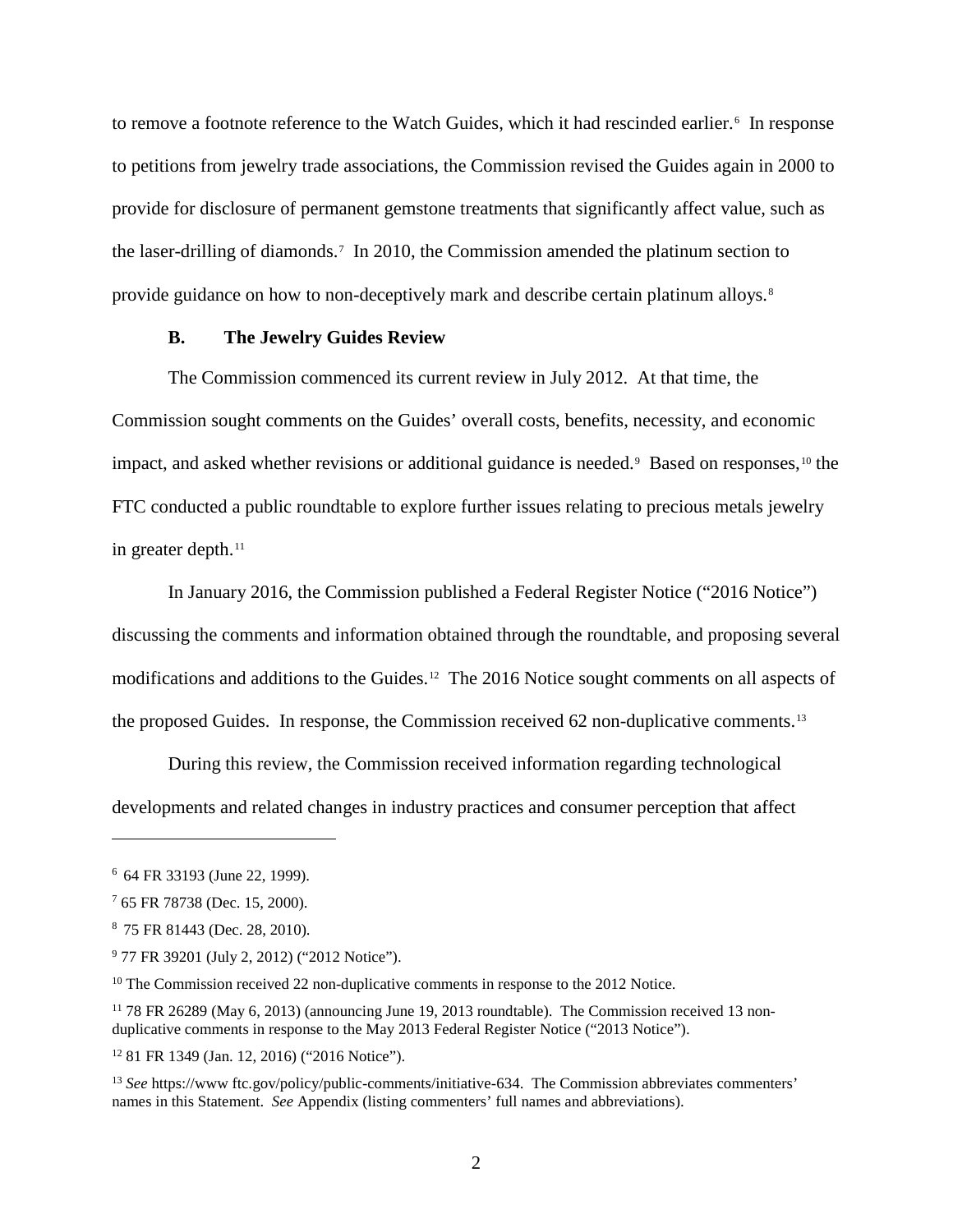certain provisions of the Guides. Based on this information, and after considering the whole record, the Commission now amends the Guides and adopts the resulting final guidance.

# **C. The Commission's Review Process**

<span id="page-8-0"></span>The final guidance was developed in accordance with Section 5 of the Federal Trade Commission Act ("FTC Act"), which prohibits deceptive or unfair acts or practices. [14](#page-8-1) Under Section 5, an act or practice is deceptive if it involves a material statement or omission that would mislead a consumer acting reasonably under the circumstances.[15](#page-8-2) The Guides focus on advising marketers how to make non-deceptive claims about jewelry products, rather than preventing unfair practices.[16](#page-8-3) 

As administrative interpretations of Section 5, the Commission's Jewelry Guides do not impose legal obligations. Rather, the Guides provide the Commission's interpretation of Section 5's prohibition of deceptive practices in connection with jewelry products, to help marketers avoid deceptive practices. To comply with Section 5, marketers must consider how reasonable consumers will view their ad as a whole, assessing the net impression conveyed by all of its elements (including the text, product names, and depictions).<sup>17</sup>

To prevent deceptive acts and practices, the Commission's guidance must be based on how consumers reasonably interpret claims. Thus, the Commission tried to use available consumer perception evidence whenever possible to develop its guidance. To avoid chilling the use of truthful terms that may be useful to consumers, the Commission issues new guidance only

<span id="page-8-1"></span><sup>&</sup>lt;sup>14</sup> 15 U.S.C. §45.

<span id="page-8-2"></span><sup>15</sup> FTC Policy Statement on Deception, appended to *Cliffdale Assoc., Inc.*, 103 FTC 110 (1984); *see also FTC v. Verity Int'l*, 443 F.3d 48, 63 (2d Cir. 2006); *FTC v. Pantron I Corp*., 33 F.3d 1088, 1095 (9th Cir. 1994).

<span id="page-8-3"></span><sup>&</sup>lt;sup>16</sup> Although the Guides focus on deception, the FTC can also address unfair practices should the need arise. An act or practice is unfair if it causes or is likely to cause substantial injury that consumers could not reasonably avoid, and the injury is not outweighed by countervailing benefits to consumers or competition. 15 U.S.C. §45(n).

<span id="page-8-4"></span><sup>17</sup> *See generally* Deception Policy Statement, appended to *Cliffdale Assoc., Inc.*, 103 FTC 110, 179 (1984).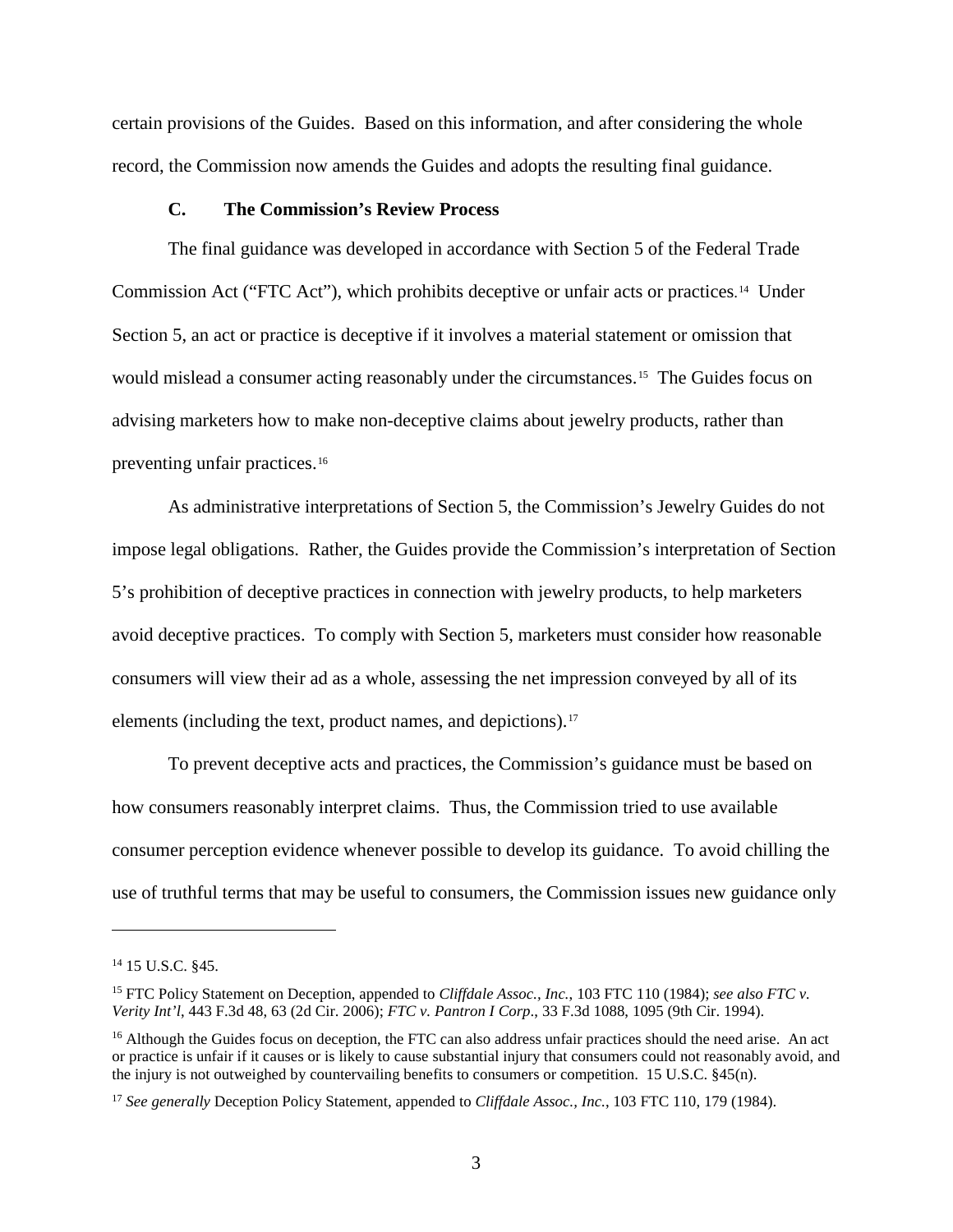when supported by sufficient evidence that doing so is necessary to prevent deception. Moreover, because marketers have relied on these Guides for decades and made significant expenditures based on them, the Commission revises existing provisions only when there is a firm record supporting revision.

# **D. Outline of this Statement**

<span id="page-9-0"></span>Part II of this Statement addresses general issues, including the Guides' benefits and burdens, harmonization with international standards, industry compliance, and consumer and business education. Part III discusses specific issues related to precious metal, gemstone, pearl, and handmade products. Part IV sets out the final Guides as revised.

# <span id="page-9-1"></span>**II. GENERAL ISSUES**

In its 2016 Statement proposing revisions to the Guides ("2016 Statement"), $18$  the Commission discussed four broad issues: (A) benefits and burdens; (B) international laws and standards; (C) industry compliance; and (D) consumer and business education.<sup>19</sup> This section addresses the comments received on these topics and the Commission's analysis.

# **A. Benefits and Burdens of the Guides**

<span id="page-9-2"></span>Based on commenters' overwhelming support for the Guides, the Commission announced in the 2016 Statement that it planned to retain them. In response, several commenters expressed additional support, noting the Guides' benefits to consumers and industry members alike. The Jewelers Vigilance Committee (JVC), for instance, stated that "the Guides function as accepted standards within the trade, helping to create a level playing field and to sustain

<span id="page-9-3"></span><sup>18</sup> The 2016 Statement accompanied the Commission's 2016 Notice. *See* https://www ftc.gov/policy/federalregister-notices/16-cfr-part-23-guides-jewelry-precious-metals-pewter-industries.

<span id="page-9-4"></span><sup>19</sup> *See* 2016 Statement at 4-10.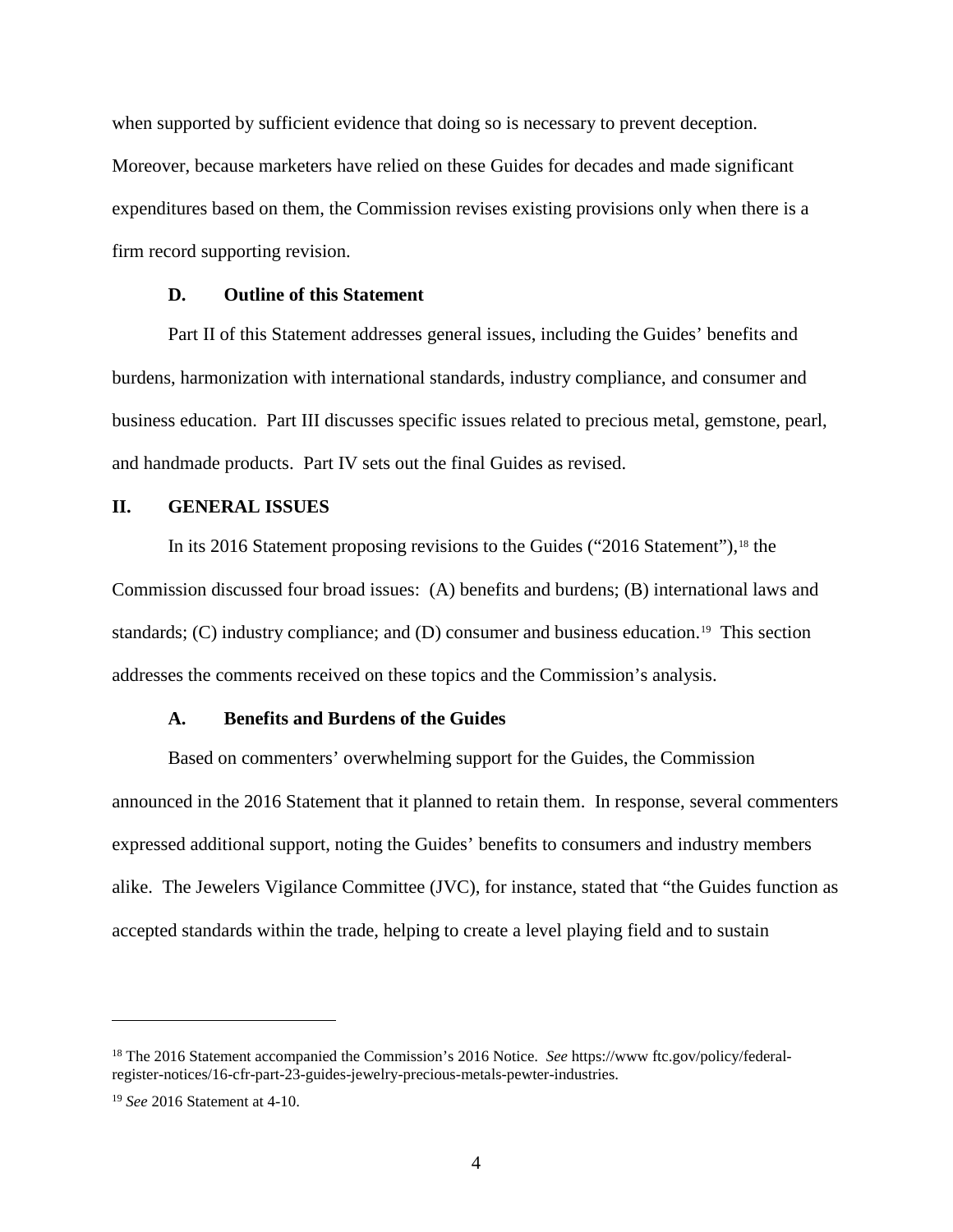consumer confidence."[20](#page-10-1) Similarly, Poteat described the Guides as an "invaluable tool . . . in a market which has always been ripe for deception."[21](#page-10-2) No commenter suggested eliminating the Guides. The Commission therefore retains them, with several changes discussed in Part III (Specific Issues).

# **B. International Standards**

<span id="page-10-0"></span>Commenters responding to the 2012 Notice recommended the Guides incorporate international standards. The Commission declined to do so generally, explaining in its 2016 Statement that, while it tries to harmonize its guidance with international standards when possible, it must base its guidance on Section 5 of the FTC Act. In contrast, many international standards are developed through an industry consensus-building process based not on Section 5's standards for preventing deception and unfairness, but other considerations such as facilitating trade and promoting international cooperation. Those standards are thus not solely, or necessarily, based on protecting consumers from deceptive and unfair practices.<sup>[22](#page-10-3)</sup> Diamond Foundry, a producer of man-made diamonds, agreed, stating that adopting uniform international standards would "stifle innovation and consumer understanding."<sup>[23](#page-10-4)</sup> In response to the 2016 Notice, some commenters asked the Commission to revise the Guides to align with international standards concerning precious metal alloys and use of the term "cultured diamonds." The Commission declines to do so for the reasons discussed below in Part III (Specific Issues).

<span id="page-10-1"></span><sup>20</sup> JVC comment 82 at 1. *See also* Richline comment 85 at 1.

<span id="page-10-2"></span><sup>21</sup> Poteat comment 86 at 2.

<span id="page-10-3"></span><sup>22</sup> *See, e.g.,* https://www.iso.org/developing-standards.html

<span id="page-10-4"></span><sup>&</sup>lt;sup>23</sup> Diamond Foundry comment 74 at 4.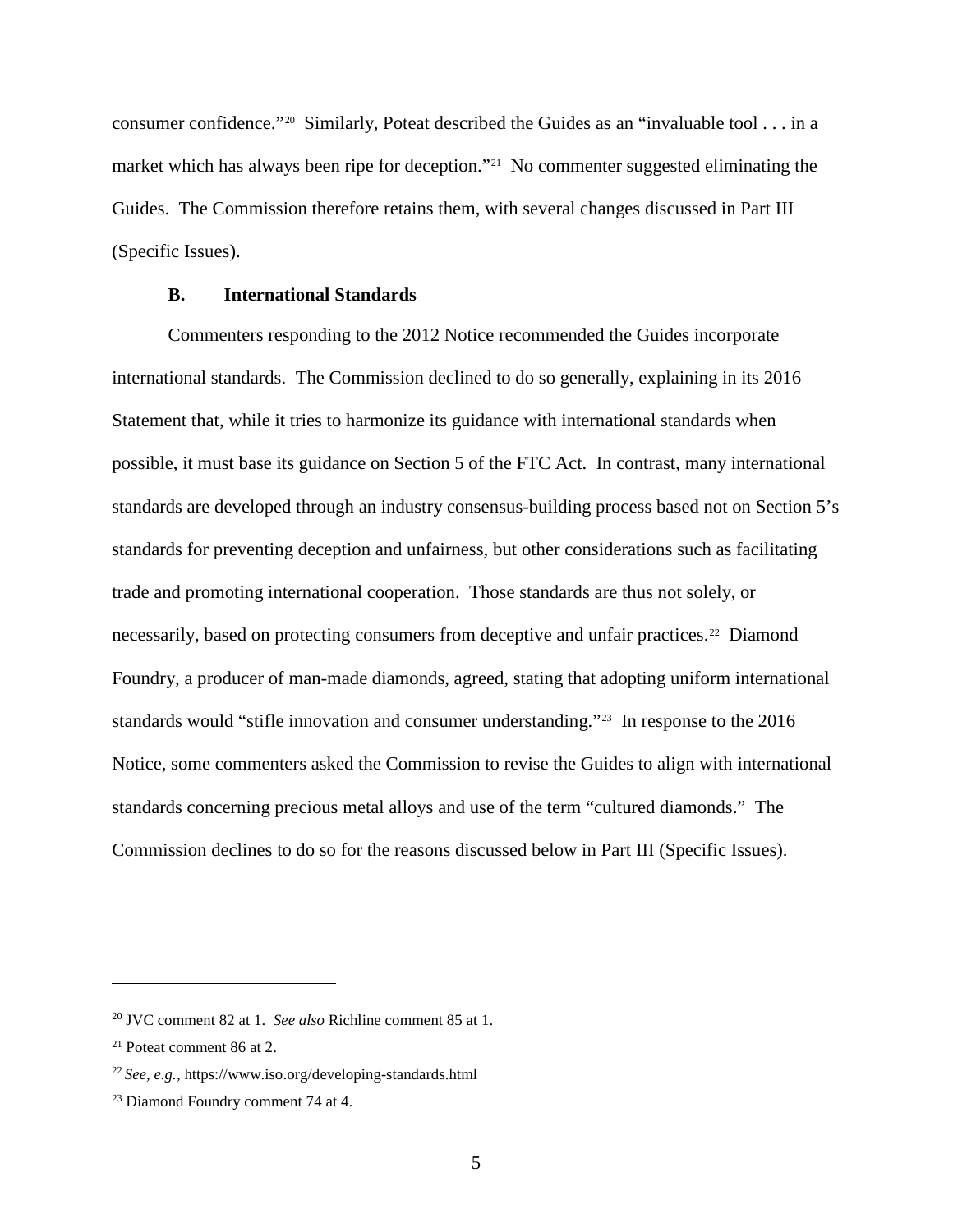# **C. Industry Compliance**

<span id="page-11-0"></span>According to JVC, in the absence of rules for jewelry manufacturing and sale, most of the industry pays careful attention to the Guides.<sup>24</sup> In commenters' view, clear guidance and enforcement is key for ensuring better compliance.<sup>[25](#page-11-3)</sup> The Commission agrees. To that end, among other measures, the FTC collects complaints about business practices in Consumer Sentinel, a secure online database available to more than 2,000 law enforcement agencies.<sup>[26](#page-11-4)</sup> The FTC and other agencies use the data to research cases, identify victims, and track targets. The Commission will continue to monitor developments in the jewelry industry, coordinate with other law enforcement agencies, and take enforcement action when appropriate to protect consumers.

# **D. Consumer and Business Education**

<span id="page-11-1"></span>Several commenters urged the Commission to increase its efforts to educate industry and consumers about the Guides.[27](#page-11-5) As part of the FTC's commitment to providing consumers with the tools they need to make informed decisions, and giving businesses guidance to help them comply with Section 5, the Commission will therefore revise its existing consumer and business education materials to reflect the revisions resulting from this proceeding. Industry members and other groups can order and distribute free copies of these materials, which will be available to the public on the FTC website.<sup>[28](#page-11-6)</sup>

<span id="page-11-2"></span> $24$  JVC comment 82 at 1.

<span id="page-11-3"></span><sup>25</sup> 2016 Statement at 7-8.

<span id="page-11-4"></span><sup>26</sup> Consumers and businesses may file complaints with the FTC at https://www.ftccomplaintassistant.gov/#crnt&panel1-1

<span id="page-11-5"></span> $27$  2016 Statement at 9.

<span id="page-11-6"></span><sup>28</sup> *See* [https://www ftc.gov/news-events/media-resources/tools-consumers/jewelry-guides;](https://www.ftc.gov/news-events/media-resources/tools-consumers/jewelry-guides) *see also* https://www.bulkorder ftc.gov/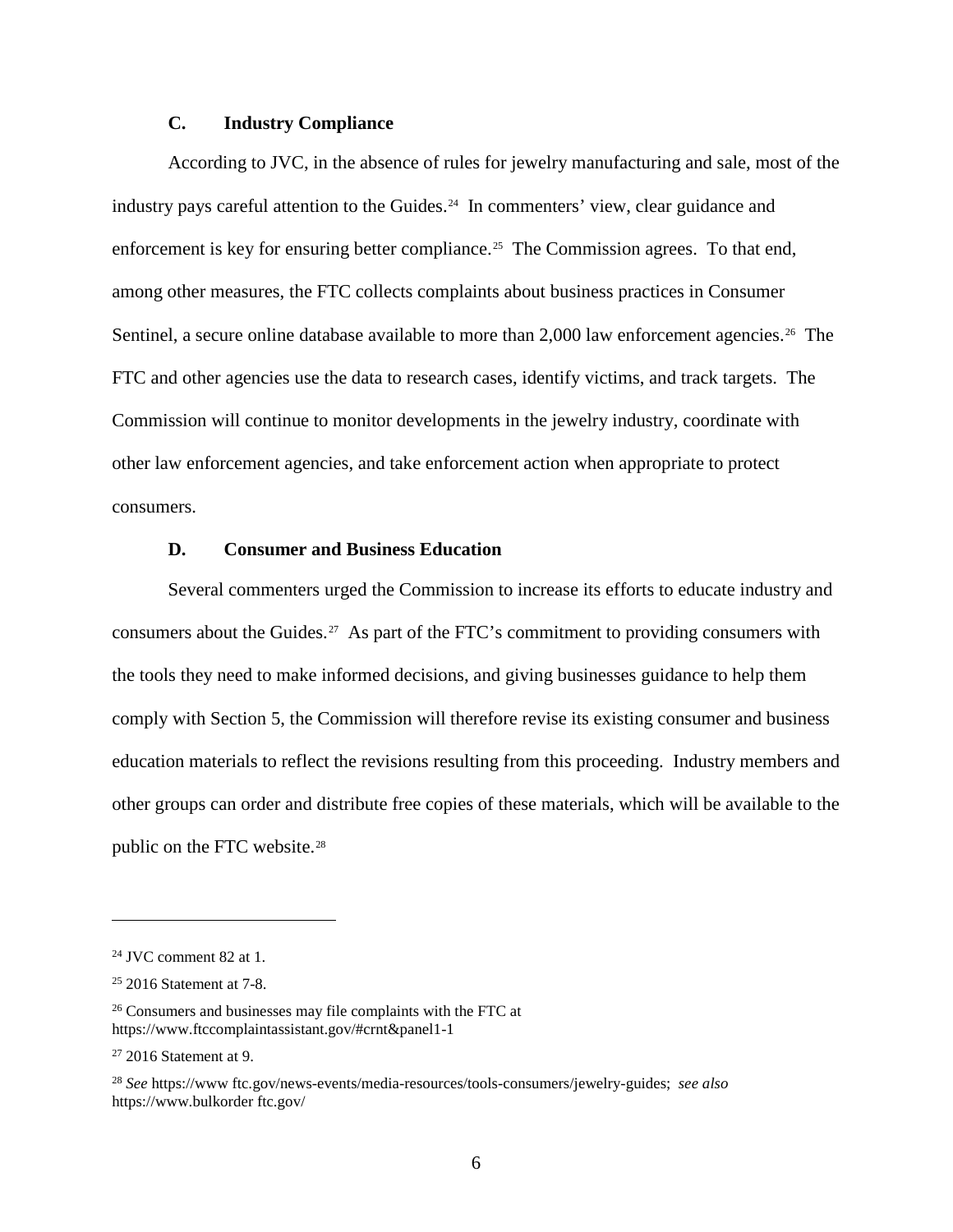# <span id="page-12-0"></span>**III. SPECIFIC ISSUES**

The following sections address: (A) surface application of precious metals; (B) alloys with precious metals in amounts below minimum thresholds; (C) products containing more than one precious metal; (D) gold content disclosures; (E) palladium; (F) composite gemstone products; (G) varietals; (H) "cultured" diamonds; (I) use of "real," "genuine," and "natural" to describe man-made gemstones; (J) qualifying claims about man-made gemstones; (K) gemstone treatment disclosures; (L) gem/gemstone; (M) geographic and regional identifiers; (N) pearl treatment disclosures; (O) deception generally and misleading illustrations; (P) use of the term "handmade"; (Q) "blue white" diamonds; (R) diamond definition; (S)-(T) other diamond issues, including appraisals and diamond grading; and (U) exemptions recognized in the assay for gold, silver, and platinum. Each section (1) summarizes previous guidance on the issue, (2) discusses the Commission's proposed revisions (if any) and requests for information, (3) reviews the comments, and (4) provides the Commission's analysis and final guidance.

#### <span id="page-12-1"></span>**A. Surface Application of Precious Metals**

### **1. Previous Guides**

<span id="page-12-2"></span>The previous Guides addressed precious metal surface applications in Sections 23.4 (gold), 23.5 (vermeil), and 23.6 (silver), as outlined below.

#### **a) Gold**

 $\overline{a}$ 

<span id="page-12-3"></span>The gold section included the most detailed guidance, distinguishing claims based on whether manufacturers used an electrolytic or mechanical application process, $2<sup>9</sup>$  and specifying minimum coating thickness or weight ratio (precious metal coating as a fraction of the entire article's weight) in examples of non-deceptive claims. Among other things, Section 23.4(a)

<span id="page-12-4"></span> $^{29}$  An electrolytic application involves immersing an object in a solution and using electric current to create a surface deposition, whereas a mechanical application typically uses heat and high pressure to fuse metal surfaces.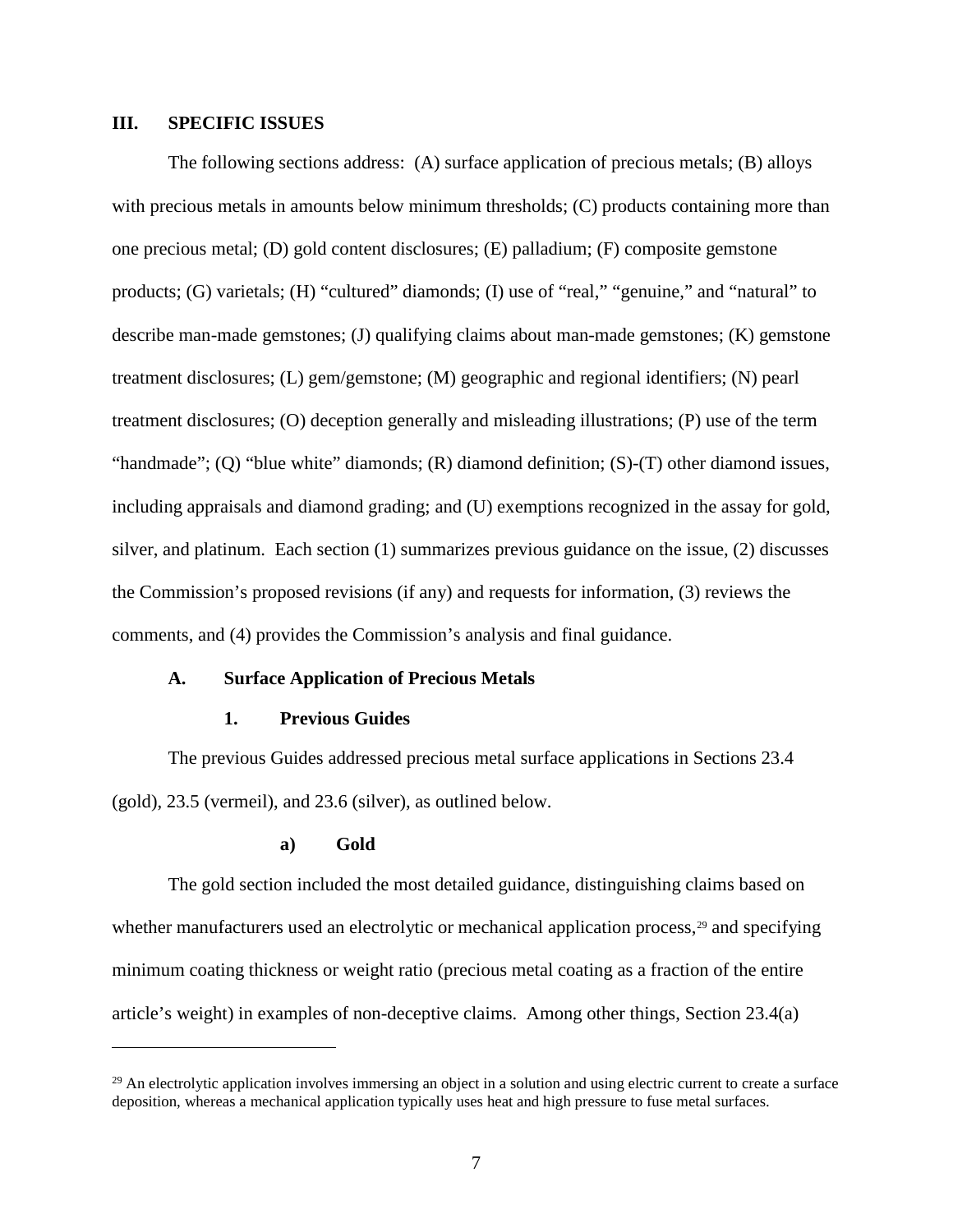cautioned marketers not to misrepresent the karat fineness, thickness, weight ratio, or application method of a product's coating.[30](#page-13-0) 

Section 23.4(b) provided examples of potentially misleading markings or descriptions:

• using "gold" or any abbreviation to describe all or part of a product that was not composed throughout of gold or gold alloy, unless the term was adequately qualified  $(e.g., indicating the surface-plating);$ <sup>[31](#page-13-1)</sup>

using "gold plate $(d)$ " or any abbreviation unless the coating, applied by any process, was of such thickness and coverage to assure reasonable durability;<sup>[32](#page-13-2)</sup>

• using "gold filled," "rolled gold plate(d)," "gold overlay," or any abbreviation unless a mechanical process applied the coating to such thickness and coverage to assure reasonable durability; and an equally conspicuous, correct designation of the alloy's karat fineness immediately preceded the term;<sup>[33](#page-13-3)</sup>

• using "gold plate(d)," "gold filled," "rolled gold plate(d)," "gold overlay," or any abbreviation where a base metal coated with a thin wash of gold covered the primary gold layer, unless the gold-washed base-metal covering was disclosed;<sup>[34](#page-13-4)</sup> and

using "gold electroplate $(d)$ " or any abbreviation unless the electroplating was of such karat fineness, thickness, and coverage to assure reasonable durability.<sup>35</sup>

<span id="page-13-0"></span> $30$  16 CFR 23.4(a).

<span id="page-13-1"></span><sup>31</sup> 16 CFR 23.4(b)(3).

<span id="page-13-2"></span><sup>32</sup> 16 CFR 23.4(b)(4).

<span id="page-13-3"></span> $33$  16 CFR 23.4(b)(5).

<span id="page-13-4"></span><sup>34</sup> 16 CFR 23.4(b)(6).

<span id="page-13-5"></span><sup>35</sup> 16 CFR 23.4(b)(7). A note to Section 23.4(b) stated these provisions applied to "Duragold," "Diragold," "Noblegold," "Goldine," "Layered Gold," and similar terms. 16 CFR 23.4(b) Note.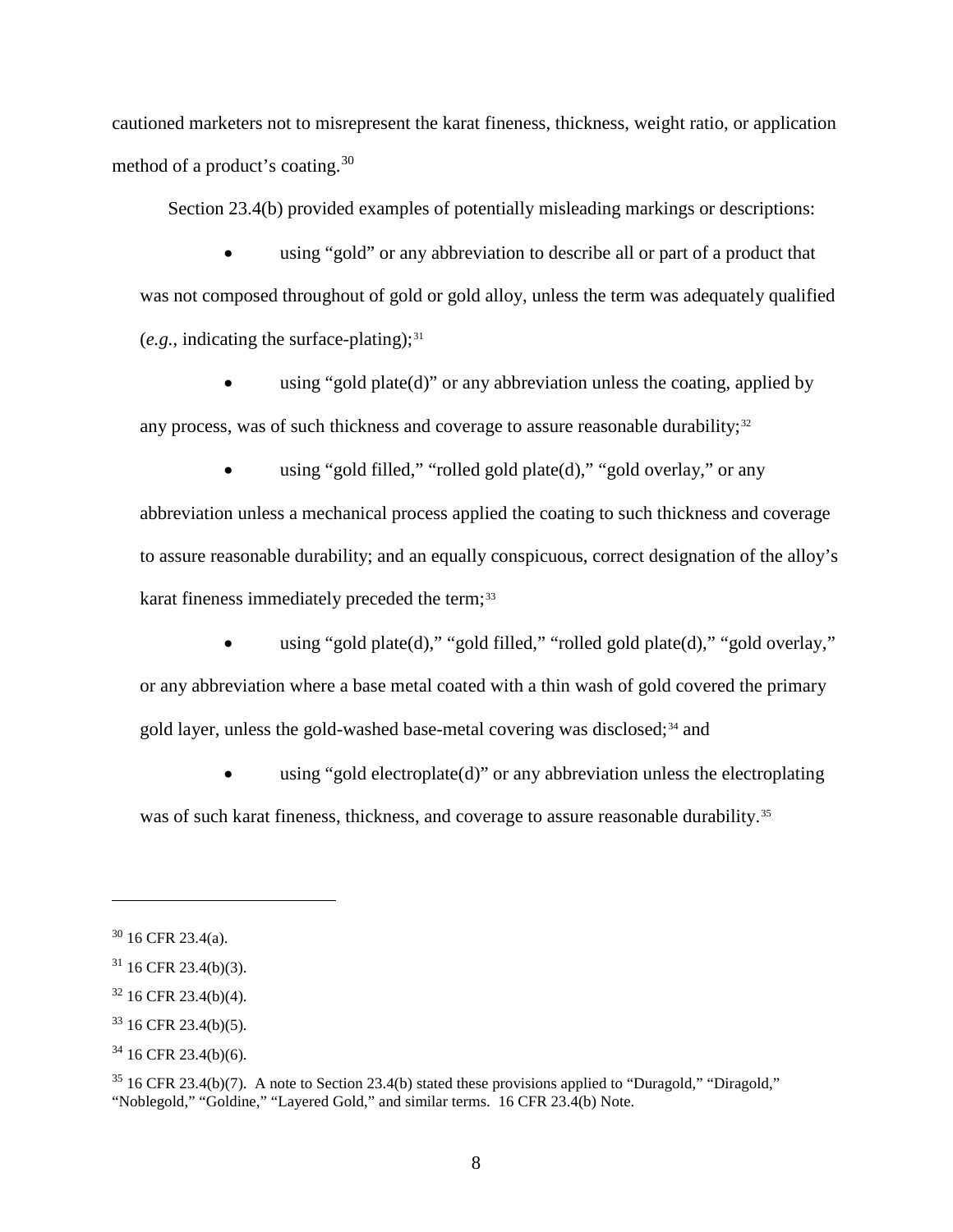Section 23.4(c) provided three examples of markings and descriptions consistent with these principles. In the first, marketers could non-deceptively use "gold plate(d)" or any abbreviation thereof if any process (mechanical or electrolytic) affixed a coating of at least 10 karats that was of "substantial thickness" on all significant surfaces.<sup>36</sup> Specifically, such coating had a minimum thickness throughout equivalent to 0.5 microns (approximately 20 millionths of an inch) of fine gold.[37](#page-14-1)

In the second example, marketers could non-deceptively use "gold filled," "gold overlay," "rolled gold plate," or any abbreviation thereof if a mechanical process affixed a coating of at least 10 karats of "substantial thickness" on all significant surfaces. Specifically, such coating had a 1/20th weight ratio, and an equally conspicuous designation of the coating's karat fineness immediately preceded the term.<sup>[38](#page-14-2)</sup> This example also stated that marketers could use "gold overlay" and "rolled gold plate" for items that did not meet the 1/20th minimum weight ratio if an equally conspicuous fraction accurately disclosing the coating's weight ratio immediately preceded the karat fineness designation (*e.g.*, "1/40th 12 Kt. Rolled Gold Plate" or "1/40th 12 Kt. R.G.P.").<sup>39</sup>

In the third example, marketers could non-deceptively use "gold electroplate(d)" or any abbreviation if an electrolytic process affixed a coating of at least 10 karats with a minimum thickness throughout equivalent to 0.175 microns (approximately 7 millionths of an inch) of fine

<span id="page-14-0"></span><sup>&</sup>lt;sup>36</sup> This provision noted that "substantial thickness" means all plating areas are sufficiently thick to assure durable coverage, and the thickness does not necessarily have to be uniform for all items or different surface areas of individual items, since items may comprise surfaces and parts subject to different degrees of wear.

<span id="page-14-1"></span> $37$  16 CFR 23.4(c)(2). A product containing 1 micron (1µ) of 12 karat gold is equivalent to one-half micron of 24 karat gold. 16 CFR 23.4(c)(2) n.4.

<span id="page-14-2"></span> $38$  16 CFR 23.4(c)(3).

<span id="page-14-3"></span><sup>39</sup> *Id.*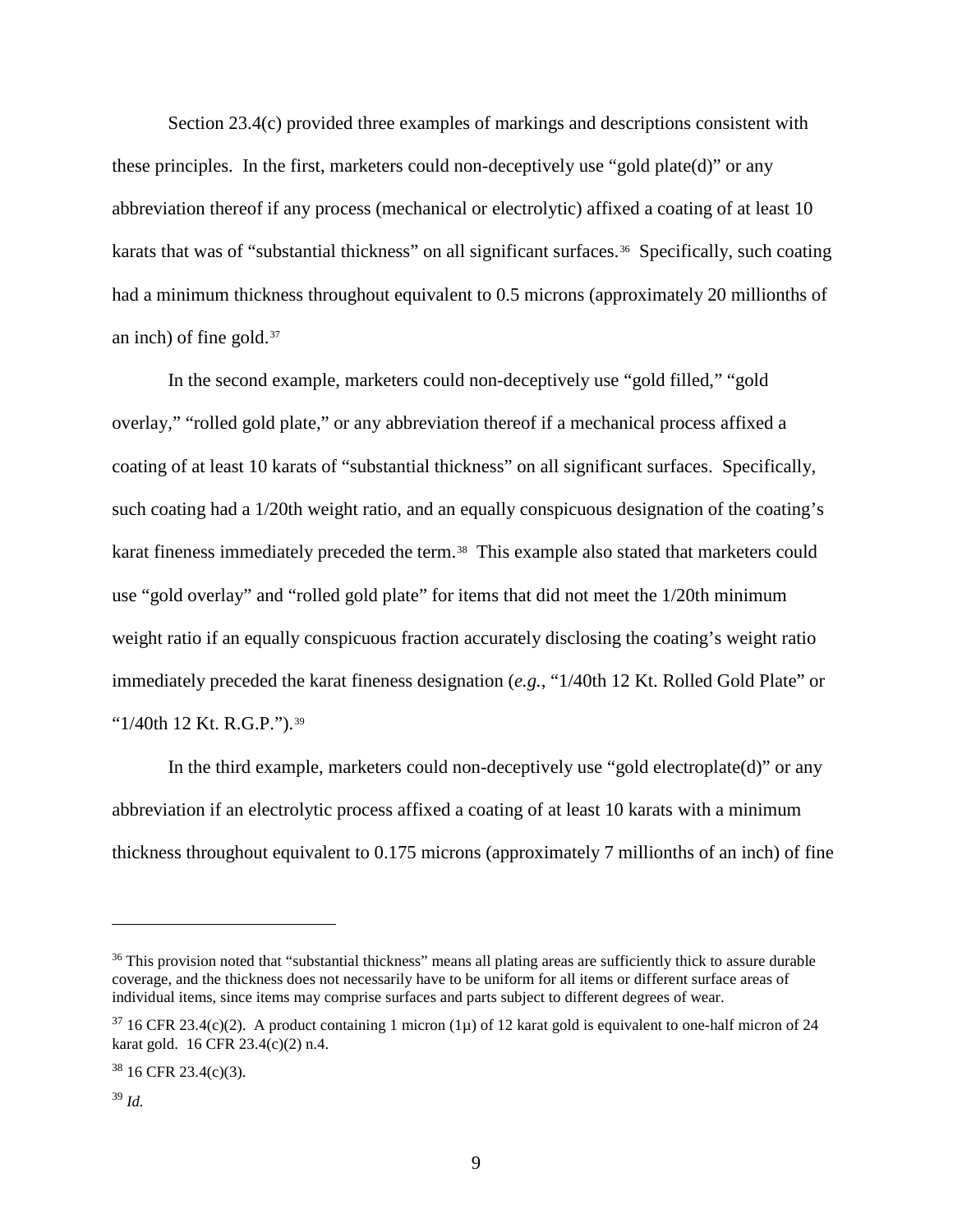gold on all significant surfaces.<sup>[40](#page-15-2)</sup> The example also stated that marketers could use "gold flashed" or "gold washed" when the electroplating met the minimum fineness (10 karats), but not the minimum thickness.[41](#page-15-3) Furthermore, the example indicated marketers could non-deceptively use "heavy gold electroplate(d)" when the electroplating was at least 10 karats and had a minimum thickness throughout equivalent to two-and-one-half (2½) microns (approximately 100 millionths of an inch) of fine gold.<sup>42</sup>

# **b) Vermeil**

<span id="page-15-0"></span>Vermeil describes a particular type of gold surface application on sterling silver. Section 23.5 stated a product could non-deceptively be described or marked as "vermeil" if it consisted of a sterling silver base which is coated or plated on all significant surfaces with gold or gold alloy (at least 10 karats) that was of "substantial thickness," with a minimum thickness throughout equivalent to two-and-one-half (2½) microns (approximately 100 millionths of an inch) of fine gold.<sup>43</sup>

### **c) Silver**

<span id="page-15-1"></span>The silver section included general guidance regarding surface applications, but did not discuss coating terms in detail. Among other things, Section 23.6(a) stated it is unfair or deceptive to misrepresent that a product has a silver plating, electroplating, or coating.<sup>44</sup> Section 23.6(d) stated it is unfair or deceptive to mark, describe, or otherwise represent all or part of a

 $\overline{a}$ 

<span id="page-15-6"></span> $44$  16 CFR 23.6(a).

<span id="page-15-2"></span> $40$  16 CFR 23.4(c)(4).

<span id="page-15-3"></span><sup>41</sup> *Id.*

<span id="page-15-4"></span><sup>&</sup>lt;sup>42</sup> When electroplatings qualifying for the terms "gold electroplate(d)" or "heavy gold electroplate(d)" have been applied using a particular electrolytic process, the marking may be accompanied by identification of this process (*e.g.*, "gold electroplated (X process)" or "heavy gold electroplated (Y process)"). 16 CFR 23.4(c)(4).

<span id="page-15-5"></span> $43$  16 CFR 23.5(b).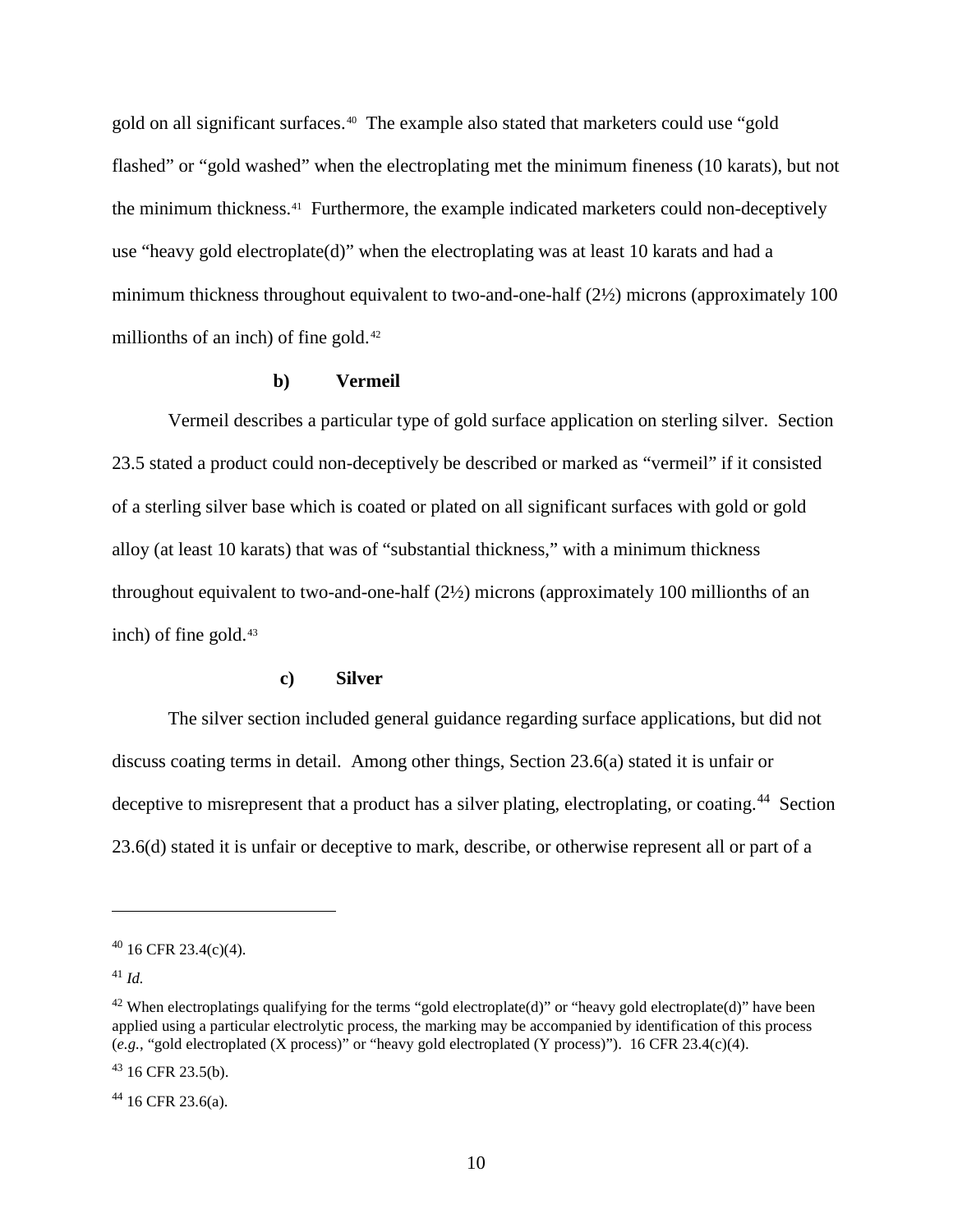product as plated or coated with silver, unless all significant surfaces contained a silver plating or coating of "substantial thickness."[45](#page-16-3)

# **2. Proposed Revisions**

<span id="page-16-0"></span>In its 2016 Notice, the Commission proposed the following revisions:

# **a) Unqualified Precious Metal Claims Regarding Coated Products**

<span id="page-16-1"></span>To address the deceptive use of precious metal terms for products not composed throughout of the advertised metal, the Commission proposed keeping the guidance concerning unqualified gold claims,<sup>[46](#page-16-4)</sup> and extending the same principles to silver and platinum. Specifically, the Commission proposed retaining the existing guidance in Section  $23.4(b)(3)^{47}$  $23.4(b)(3)^{47}$  $23.4(b)(3)^{47}$  (gold) and adding new guidance in Sections  $23.6(b)(3)$  (silver) and  $23.7(b)(1)$  (platinum)<sup>[48](#page-16-6)</sup> advising marketers against using silver or platinum terms to describe all, or part of, a coated product unless they adequately qualify the term to indicate the product has only a surface layer of the advertised precious metal.[49](#page-16-7)

# **b) Qualifying Claims for Coated Products**

<span id="page-16-2"></span>The Commission proposed retaining the guidance on gold surface application terms generally, but also proposed several changes to make this advice consistent with Section 5 of the FTC Act. First, the Commission proposed clarifying that the term "reasonable durability" is based on consumer expectations. Second, the Commission proposed revising the gold and vermeil examples, reorganizing a provision regarding the use of "gold plate(d)" to describe

<span id="page-16-3"></span><sup>45</sup> *Id*.

<span id="page-16-4"></span><sup>&</sup>lt;sup>46</sup> An unqualified claim implies the coated item is composed throughout of that precious metal.

<span id="page-16-5"></span><sup>47</sup> Renumbered as Section 23.3(b)(3)

<span id="page-16-6"></span><sup>&</sup>lt;sup>48</sup> Renumbered as Sections  $23.5(b)(3)$  and  $23.6(b)(1)$ 

<span id="page-16-7"></span><sup>49</sup> 81 FR at 1350.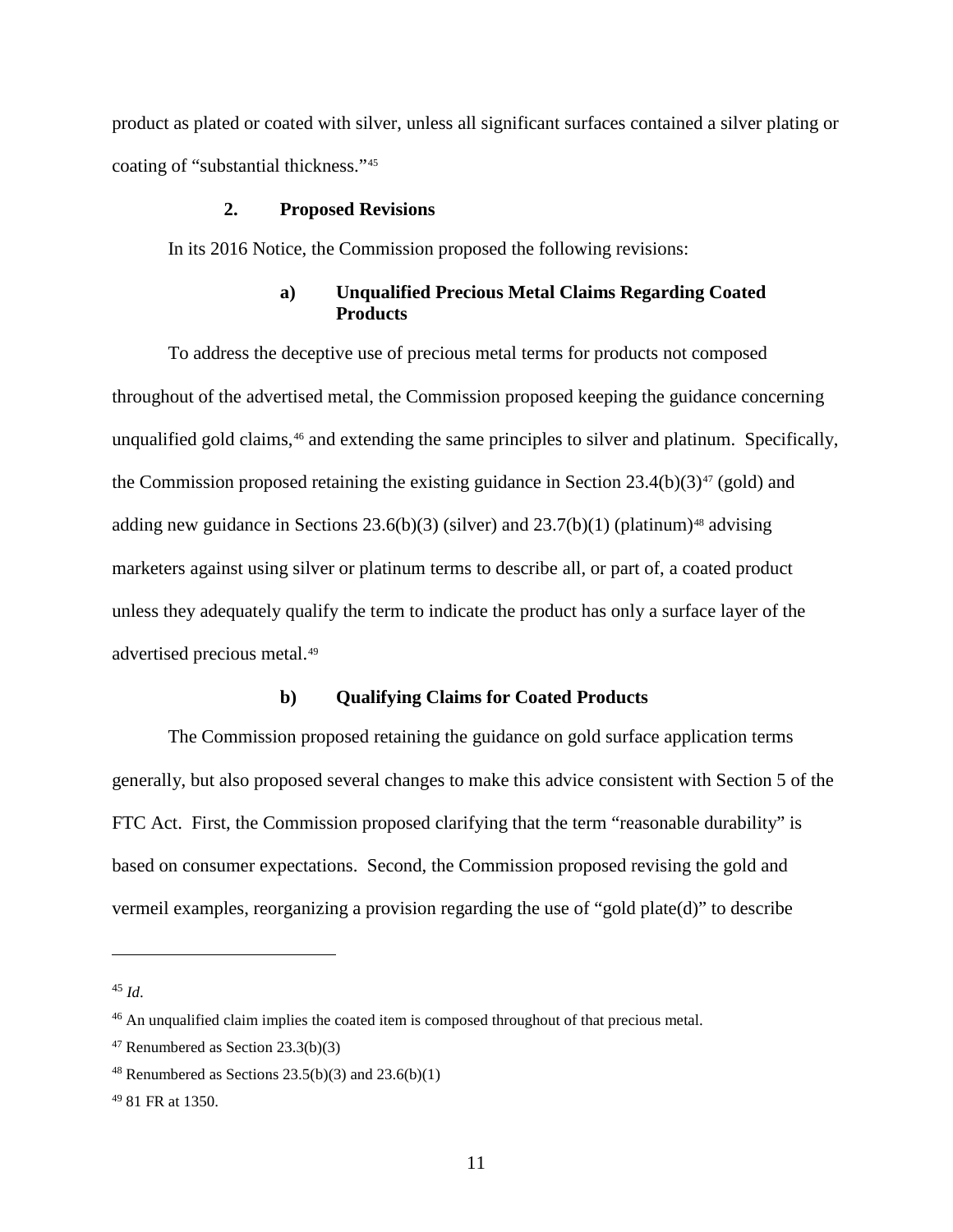surface layers applied by any process, and revising minimum thickness and karat fineness amounts for certain terms. Third, the Commission proposed eliminating a note concerning "Duragold" and similar outdated terms. Lastly, the Commission proposed new guidance advising marketers to disclose rhodium coatings on products described as precious metal.

### **i. Reasonable Durability**

The previous Guides advised marketers they could use certain terms to describe a product non-deceptively as long as its gold alloy surface coating was of such thickness and coverage to assure "reasonable durability."[50](#page-17-0) The Commission proposed clarifying that "reasonable durability" refers to consumer expectation of durability. Specifically, it proposed stating this term conveys that "all areas of the plating are of such thickness as to assure coverage that reasonable consumers would expect from the surface application."[51](#page-17-1) As proposed, the revised Guides advised sellers to assure such reasonable durability for products described as "gold plate(d)," "gold electroplate(d)," "gold filled," "rolled gold plate(d)," or "gold overlay," and any product described as having a silver coating.[52](#page-17-2) 

# **ii. Gold and Vermeil "Safe Harbors"**

# **(a) "Gold Plate(d)" – Any Application Process**

For clarity, the Commission proposed eliminating Section  $23.4(c)(2)$ , which gave

examples of non-deceptive markings and descriptions using "gold plate(d)" to describe coatings

<span id="page-17-0"></span><sup>&</sup>lt;sup>50</sup> They also gave examples of non-deceptive markings and descriptions which referred to coatings of "substantial" thickness," meaning "all areas of the plating are of such thickness as to assure a durable coverage of the base metal to which it has been affixed."  $16$  CFR 23.4(c)(2) n.3. The previous Guides did not explain what "reasonable" durability" meant.

<span id="page-17-1"></span><sup>51</sup> 81 FR at 1350 n.6. The record indicated that coating thickness is a significant factor affecting durability. 2016 Statement at 38-44. The Commission retained the previous guidance noting also that "[s]ince industry products include items having surfaces and parts of surfaces that are subject to different degrees of wear, the thickness of the surface application for all items or for different areas of the surface of individual items does not necessarily have to be uniform." 81 FR at 1352 n.2.

<span id="page-17-2"></span><sup>52</sup> 81 FR at 1352-54 (proposed Sections 23.3(b)(4), 23.3(b)(5), 23.3(b)(7), 23.5(b)(4)).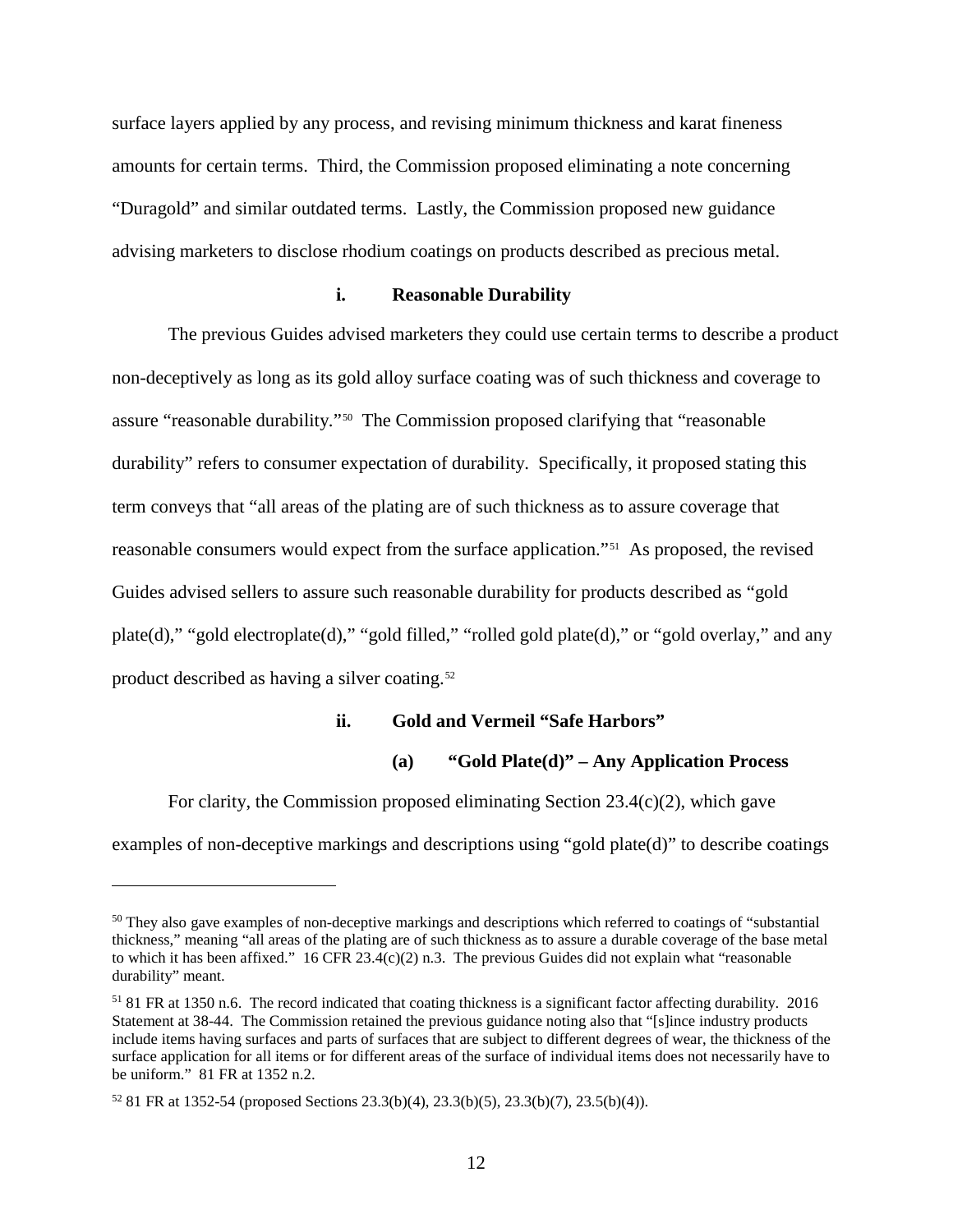affixed by any process (electrolytic or mechanical), and adding this term to other sections that separately addressed mechanical and electrolytic applications.<sup>[53](#page-18-0)</sup>

#### **(b) Electrolytic and Mechanical Applications**

The Commission also proposed updating the gold and vermeil sections' safe harbor provisions based on JVC tests that assessed the relative wear rates of different thicknesses.[54](#page-18-1) These tests indicated that the durability marketers intend to convey<sup>[55](#page-18-2)</sup> can be assured only at thicknesses higher than those specified in the previous Guides, and that for electrolytic applications, manufacturers can only assure durability when they use gold or gold alloy of at least 22 karats.[56](#page-18-3) Based on these tests, the Commission proposed updates to the examples for most electrolytic and mechanical applications.

### **(1) Electrolytic Safe Harbors**

For electrolytic applications, the Commission proposed guidance advising marketers they may non-deceptively use the terms "gold electroplate(d)" and "gold plate(d)"<sup>[57](#page-18-4)</sup> for products with an electrolytic application of gold or gold alloy of at least 22 karat fineness with a minimum coating thickness of 0.381 microns (approximately 15 millionths of an inch).<sup>58</sup> The Commission

<span id="page-18-0"></span> $53$  Section 23.4(c)(2) advised that marketers may use "gold plate(d)" without qualification (other than karat fineness) to describe products on which at least 10K gold has been applied by any process and the coating has a minimum thickness throughout equivalent to 0.5 micron of fine gold (approximately 20 millionths of an inch). 16 CFR  $23.4(c)(2)$ .

<span id="page-18-1"></span><sup>&</sup>lt;sup>54</sup> The test reports indicated that coating thickness affects a product's abrasion resistance (as reflected by the rate at which the coating wears off) and thus its durability.

<span id="page-18-2"></span><sup>55</sup> *Thompson Medical Co.*, 104 F.T.C. 648, 791 (1984), *aff'd*, 791 F.2d 189 (D.C. Cir.1986), *cert. denied*, 479 U.S. 1086 (1987) (marketer's intent to make a claim supports conclusion that its ad makes the intended claim).

<span id="page-18-3"></span><sup>56</sup> 2016 Statement at 19-22, 40-41.

<span id="page-18-4"></span> $57$  Section 23.4(c)(3), renumbered as 23.3(c)(3).

<span id="page-18-5"></span><sup>58</sup> 81 FR at 1353. This proposed change increased the minimum thickness and karat fineness. Specifically, the previous "gold electroplate(d)" guidance provided an example for electrolytic applications of gold or gold alloy of at least 10 karats with a minimum thickness throughout "equivalent to" 0.175 microns (approximately 7 millionths of an inch) of fine gold (24 karats). 16 CFR 23.4(c)(4). Under this previous guidance, a coating of 22 karats met the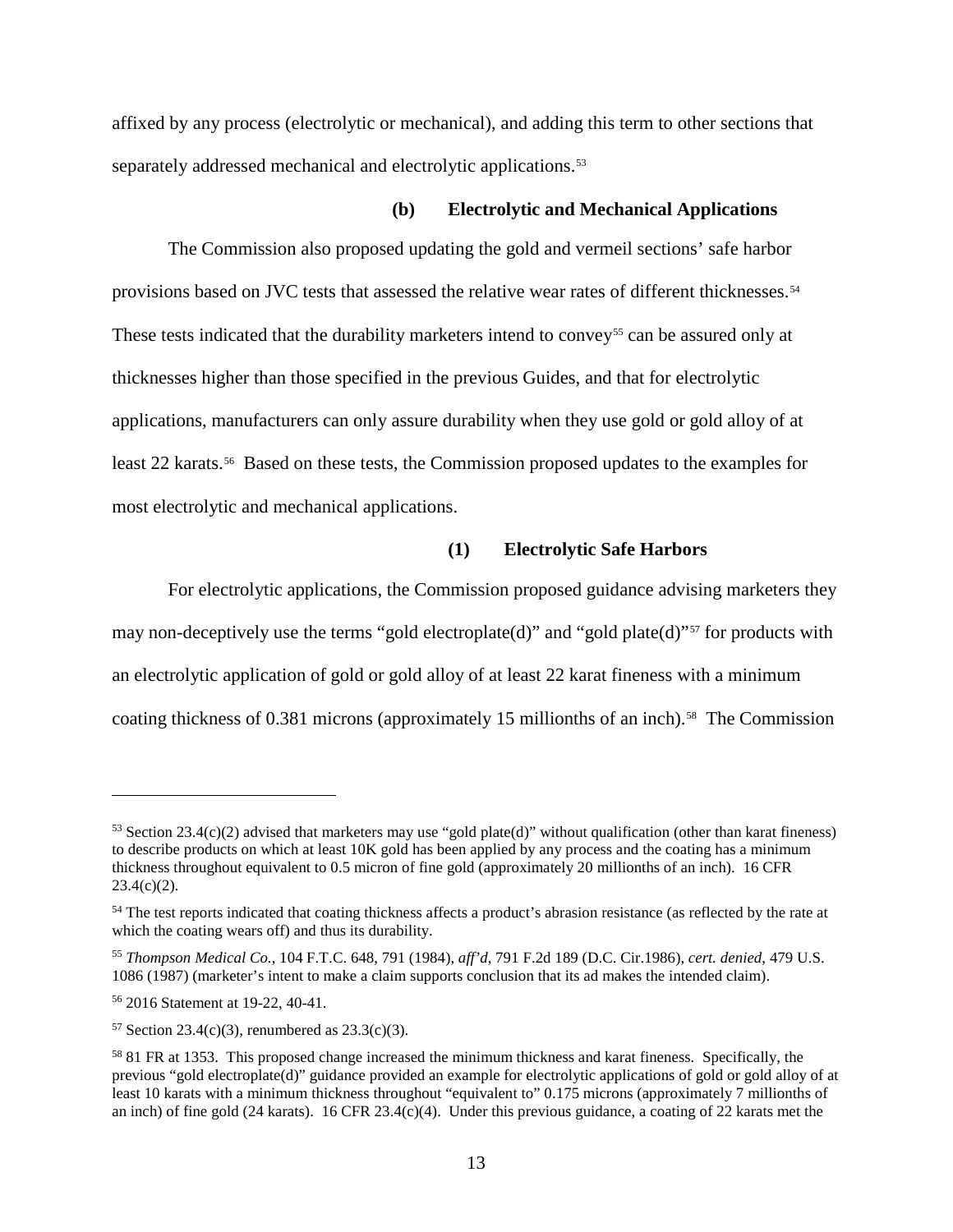also proposed guidance that marketers may non-deceptively use the term "heavy gold electroplate(d)" for products coated with gold or gold alloy of at least 22 karats with a minimum thickness of 2.54 microns (approximately 100 millionths of an inch).<sup>[59](#page-19-1)</sup> Similarly, the Commission proposed advising marketers that they may non-deceptively use the term "vermeil"<sup>[60](#page-19-2)</sup> when a sterling silver base has been coated with gold or gold alloy of at least  $22$ karats and a minimum thickness throughout of 2.54 microns (approximately 100 millionths of an  $inch)$ . $61$ 

### <span id="page-19-0"></span>**(2) Mechanical Safe Harbors**

For mechanical surface applications, the Commission proposed advising marketers that they may non-deceptively use the terms "gold filled," "gold overlay," "rolled gold plate(d)," and "gold plate(d)," to describe products with a mechanically applied coating of gold alloy (at least 10 karats) that has a minimum thickness throughout of 4.3 microns (approximately 170 millionths of an inch) when the coating constitutes at least 1/20th of the weight of the metal in the entire article and an equally conspicuous designation of the coating's karat fineness

<sup>&</sup>quot;gold electroplate(d)" safe harbor if it was at least 0.191 microns thick (*i.e.*, the equivalent to 0.175 microns of 24 karats). In contrast, under the proposed revision, a coating of 22 karats needs a thickness of at least 0.381 microns.

<span id="page-19-1"></span><sup>59</sup> 81 FR at 1353. By eliminating the "equivalent to" provision, the proposed guidance in effect decreased the minimum thickness while increasing the minimum karat fineness. The previous Section 23.4(c)(4) advised a coating of gold or gold alloy of at least 10 karats with a minimum thickness throughout "equivalent to" 2.5 microns (approximately 100 millionths of an inch) of fine gold (24 karats) for marketers to use the "heavy gold electroplate(d)." 16 CFR 23.4(c)(4). Thus, under the previous guidance, a coating of 22 karats had to be at least 2.73 microns thick to satisfy the "heavy gold electroplate(d)" safe harbor (*i.e.*, the equivalent to 2.5 microns of 24 karats). Under the proposed revision, however, a coating of 22 karats satisfied the guidance when it had a thickness of 2.54 microns.

<span id="page-19-2"></span> $60$  Although the previous vermeil guidance did not specify an application method, its example set a minimum thickness indicating an electrolytic application, and the record indicates that the industry appears to use this term only for electrolytic applications. 2016 Statement at 45 n.158.

<span id="page-19-3"></span><sup>61</sup> 81 FR at 1354. The previous guidance provided the "vermeil" example for coatings of gold or gold alloy of at least 10 karats with a minimum thickness throughout "equivalent" to 2.5 microns (approximately 100 millionths of an inch) of fine gold. 16 CFR 23.5(b). Thus, as with the proposed change to the "heavy gold electroplate(d)" example, eliminating the "equivalent to" provision in effect decreased the minimum thickness while increasing the minimum karat fineness. *See* note [59](#page-19-0) *supra*.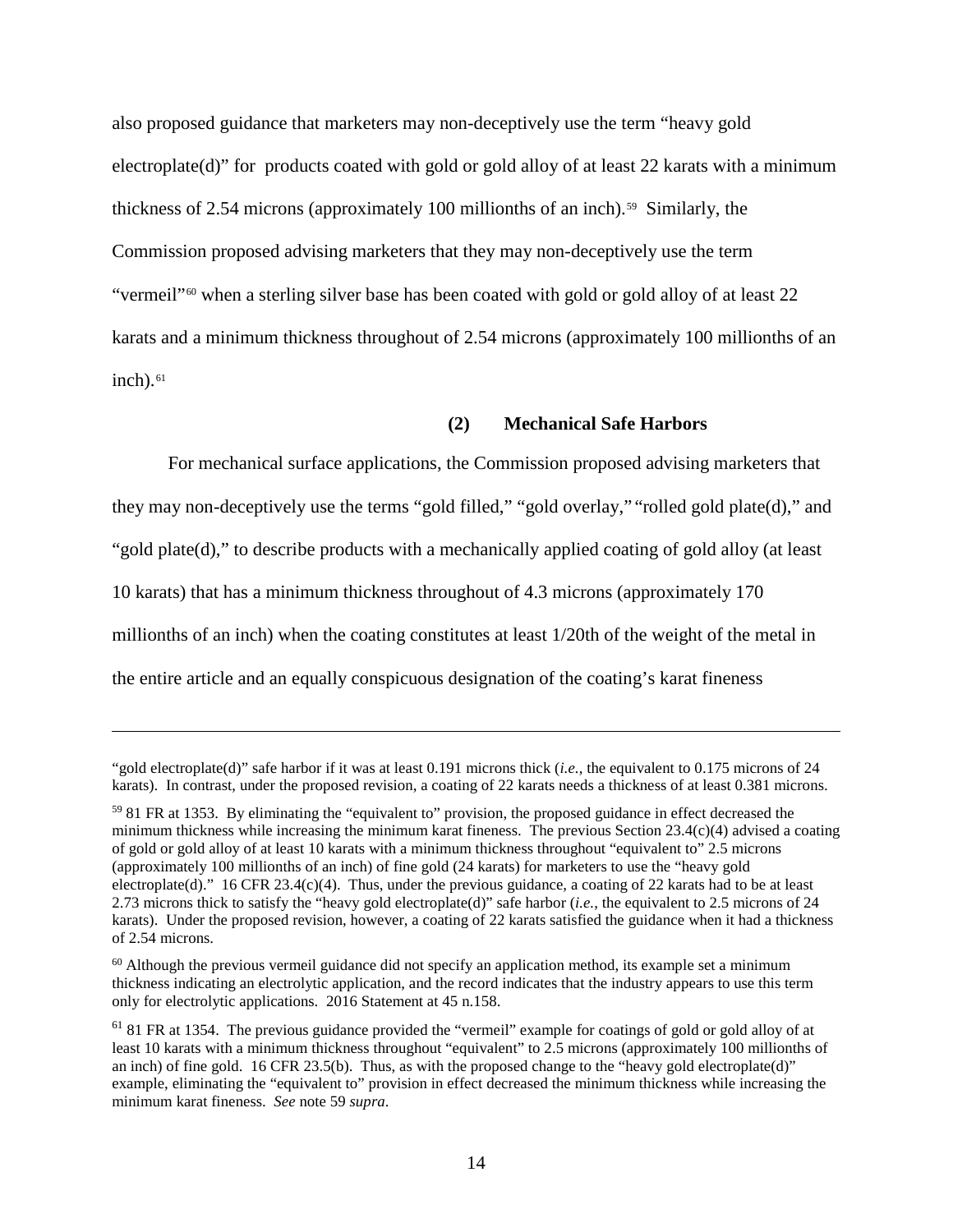immediately precedes the term. $62$  The Commission also proposed retaining the guidance advising that marketers may non-deceptively use these terms (other than "gold filled")<sup>[63](#page-20-1)</sup> to describe products that meet the specifications other than the 1/20th weight ratio, provided they accurately disclose the coating's actual weight ratio  $(e.g., "1/40<sup>th</sup> 12$  Kt. R.G.P.").<sup>64</sup>

# **iii. Other Terms Describing Gold Surface Applications**

The Commission proposed deleting guidance regarding certain outdated terms in the Note to Section 23.4(b) (discussing use of the words "Duragold," "Diragold," "Noblegold," "Goldine," "Layered Gold," and similar terms) because the record indicated marketers no longer use these terms.<sup>[65](#page-20-3)</sup>

The Commission also declined to propose new guidance for "clad," "bonded," and "over" because it lacked consumer perception evidence for these terms, but asked several questions to determine whether additional guidance is needed to prevent deception.<sup>66</sup>

# **iv. Rhodium Coating Disclosure**

The Commission proposed new guidance based on evidence indicating that consumers are likely to be deceived if they buy rhodium-coated jewelry because it will change appearance once the coating wears away.[67](#page-20-5) Specifically, the Commission proposed advising marketers to disclose rhodium surface applications on products marked or described as precious metal, such

<span id="page-20-0"></span> $62$  81 FR at 1353 (proposed Section 23.3(c)(2)).

<span id="page-20-1"></span> $63$  For "gold filled," the proposed guidance retained the existing guidance advising marketers to use this term only for products meeting the  $1/20<sup>th</sup>$  weight ratio.

<span id="page-20-2"></span> $64$  81 FR at 1353 (proposed Note to Section 23.3(c)(2)).

<span id="page-20-3"></span><sup>&</sup>lt;sup>65</sup> Despite some commenters' suggestions, the Commission proposed to retain "flashed" and "washed" because marketers still appear to use these terms to describe coated jewelry. 2016 Statement at 45.

<span id="page-20-4"></span><sup>66</sup> 2016 Statement at 46.

<span id="page-20-5"></span> $67$  Rhodium is a platinum group metal used to enhance the white color of silver and white gold jewelry.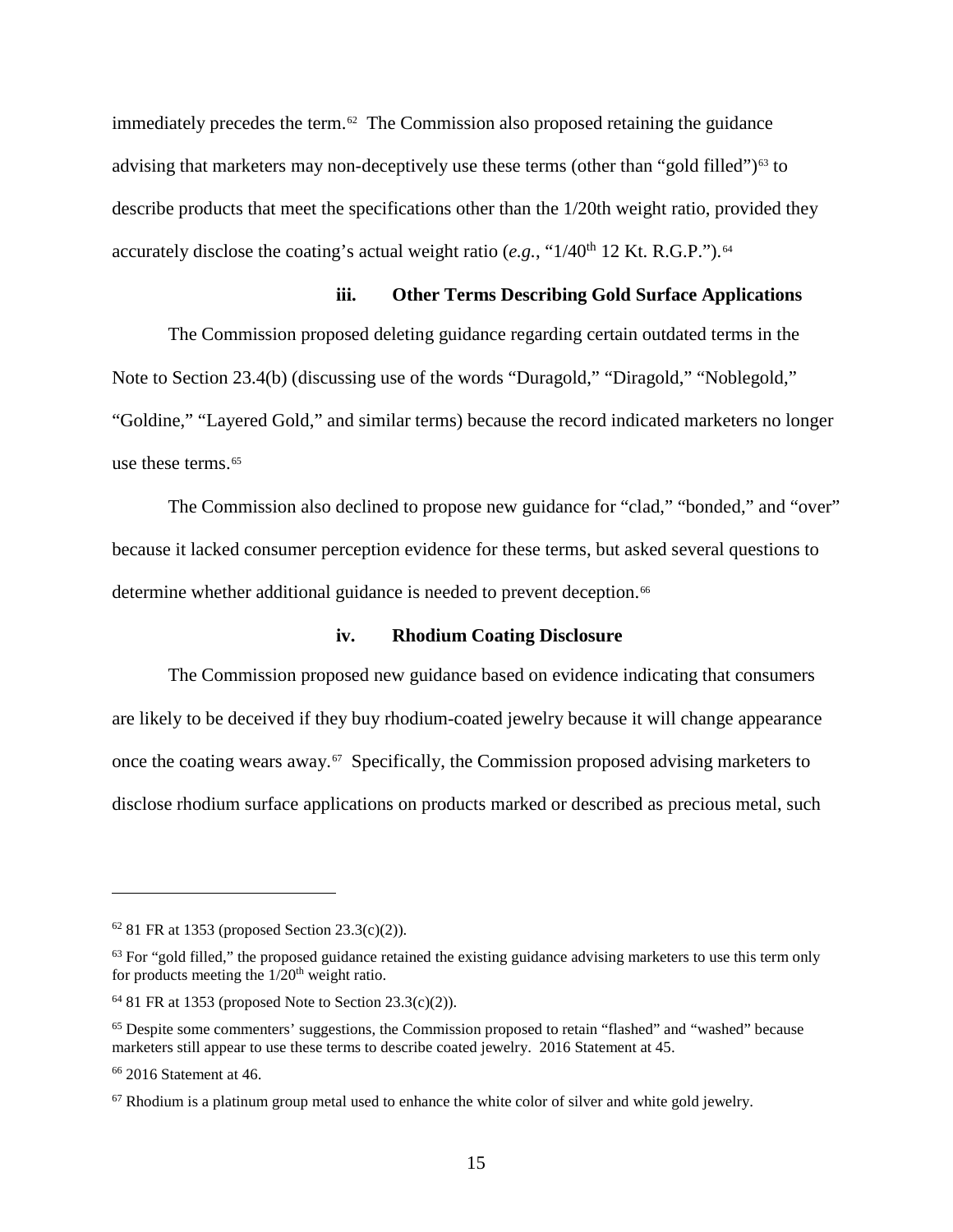as rhodium-coated items marketed as "white gold" or silver.<sup>68</sup> Much like the guidance advising marketers to disclose gemstone treatments that are not permanent or create special care requirements, the proposed disclosure sought to help prevent deception by alerting consumers that the product's surface, and therefore its color, may not be permanent and may require replating.

### **3. Comments**

<span id="page-21-0"></span>The Commission received eight comments discussing precious metal surface applications. Commenters addressing the issue all supported the new guidance concerning unqualified silver or platinum claims. They also supported the Commission's proposed clarification that "reasonable durability" is based on consumer expectation, but recommended the Guides advise sellers to assure reasonable durability for any product described as having a precious metal coating. Additionally, many commenters supported the Commission's proposed reorganization of the separate provision addressing "gold plate(d)." However, most opposed the proposed changes to the gold and vermeil safe harbors' minimum thickness and karat fineness thresholds. Commenters supported eliminating the note regarding "Duragold" and similar outdated terms, and two recommended new guidance for other terms. In addition, though not addressed by the Commission's proposed revisions, several commenters recommended amending the Guides to advise karat fineness disclosures for any coated product described by reference to its gold content. Lastly, most commenters supported the new guidance advising rhodium coating disclosures.

# **a) Unqualified Precious Metal Claims Regarding Coated Products**

<span id="page-21-1"></span>Commenters addressing the issue unanimously supported the Commission's proposed

<span id="page-21-2"></span><sup>68</sup> 81 FR at 1350, 1355 (proposed Section 23.7).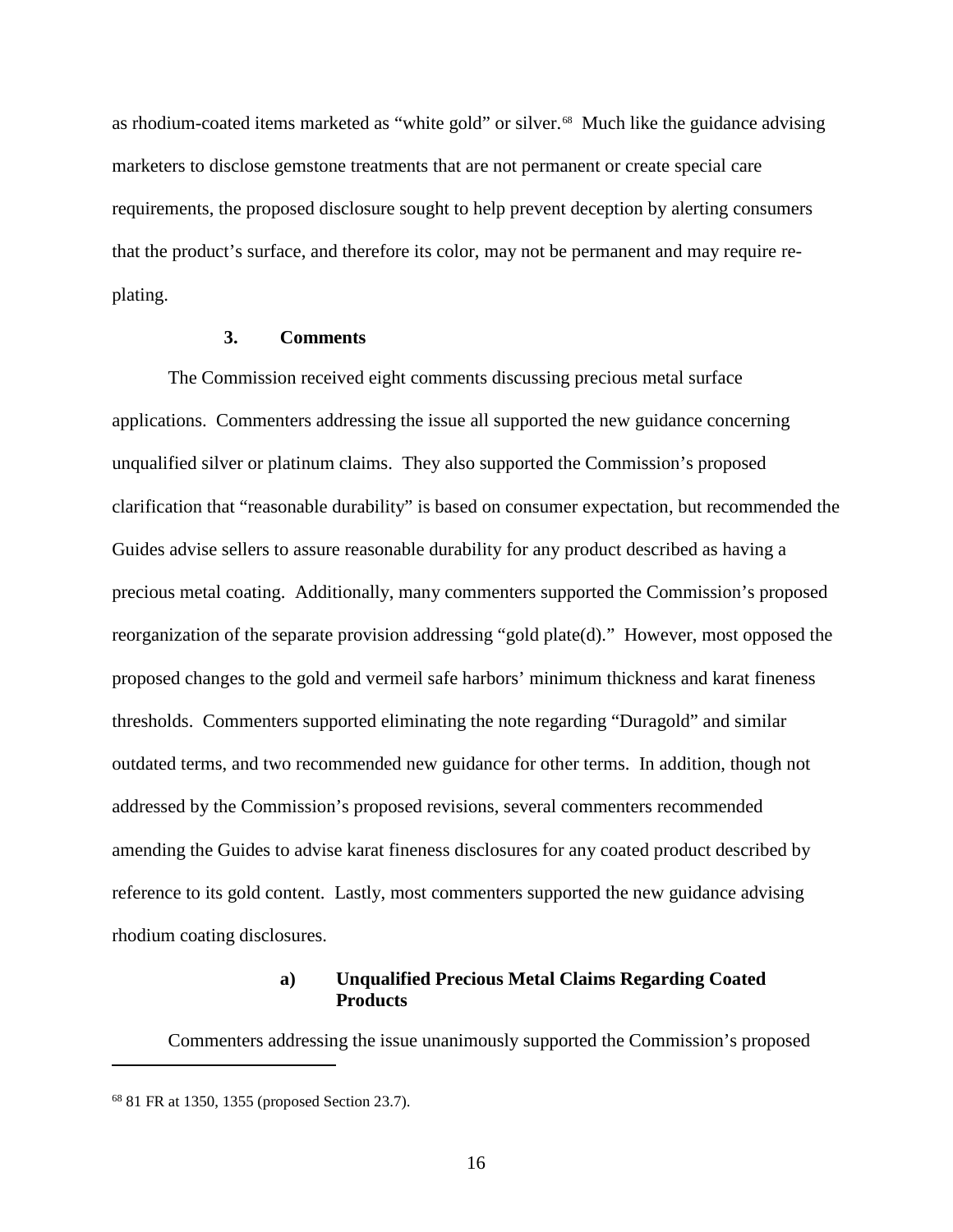guidance advising marketers against using silver or platinum terms to describe coated products unless they adequately qualify the term to indicate the product has only a surface layer of the advertised precious metal.[69](#page-22-1) JVC, for example, stated that "as a matter of basic consumer protection," it is important to inform buyers that a product that looks like a precious metal throughout may only have a surface application.<sup>70</sup> JVC went further, stating that this concern applies not only to platinum, but also to any platinum group metal ("PGM") used as a surface layer, such as rhodium. $71$ 

# **b) Qualifying Claims for Coated Products**

# **i. Reasonable Durability**

<span id="page-22-0"></span>Commenters addressing the issue all supported the Commission's proposed clarification regarding "reasonable durability," but further recommended the Guides more broadly require reasonable durability for any product represented as having a precious metal surface application.[72](#page-22-4)

JVC stated that the factors affecting a surface application's durability, tarnish resistance, and consistency may change with technology, and that the terms used to describe coated products could also change.<sup>[73](#page-22-5)</sup> Rather than attempt to "anticipate every permutation" and devise "detailed standards" for each, JVC recommended the Guides provide "a baseline standard" by

<span id="page-22-1"></span><sup>69</sup> JVC comment 82 at 34-35; Corti comment 78; Richline comment 85 at 2.

<span id="page-22-2"></span><sup>70</sup> JVC comment 82 at 24.

<span id="page-22-3"></span><sup>71</sup> *Id.* at 35.

<span id="page-22-4"></span><sup>72</sup> Richline comment 85 at 2, 83 at 7; JVC comment 82 at 11; Corti comment 78. In the Commission's proposed Guides, guidance concerning reasonable durability appeared in the provisions addressing products described as "gold plate(d)," "gold electroplate(d)," "gold filled," "rolled gold plate(d)," or "gold overlay," and any product described as having a silver coating. It did not appear, however, in the guidance regarding platinum coatings or other gold terms such as "flashed" and "washed."

<span id="page-22-5"></span> $73$  JVC comment 82 at 11.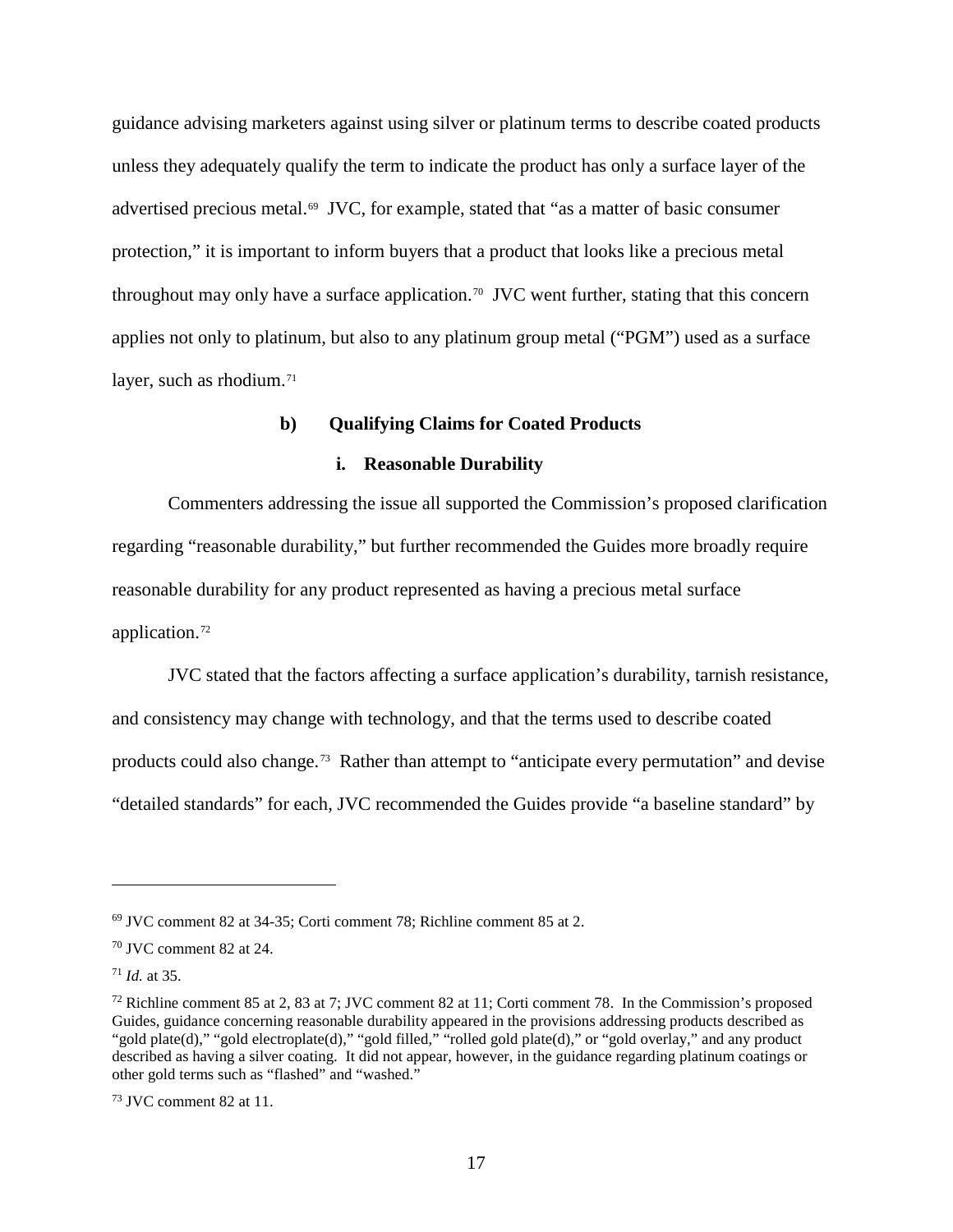advising that reasonable durability must be assured for any product represented as having a precious metal surface application.[74](#page-23-0)

JVC further stated that its recent consumer perception survey conducted by Harris Interactive ("2016 Harris study") shows that most consumers do not fully understand many of the Guides' coating terms, but it is not aware that a lack of detailed familiarity is contributing to consumer deception.[75](#page-23-1) JVC explained this is likely because most consumers do not expect coated products to perform as well as products composed throughout of precious metal based on their lower price.[76](#page-23-2) JVC further noted that the 2016 Harris study indicated a majority of consumers expect products coated with gold, silver, or platinum to tarnish sooner and be less durable than products composed throughout of the same precious metal.<sup>[77](#page-23-3)</sup>

However, the 2016 Harris study also showed that most consumers expect there to be a minimum coating thickness for products described as having a precious metal surface application.[78](#page-23-4) Interpreting these results to indicate that consumers have expectations regarding

<span id="page-23-2"></span><sup>76</sup> *Id.* at 38.

<span id="page-23-0"></span><sup>74</sup> *Id.* at 12. Richline supported JVC's recommendation. Richline comment 83 at 9. Corti recommended that reasonable durability be required for platinum and virtually all gold surface applications. Corti comment 78.

<span id="page-23-1"></span><sup>&</sup>lt;sup>75</sup> For example, in responding to several different questions in the 2016 Harris survey, majorities of consumers indicated they do not know whether the following statements were true: "a gold-filled item must be made of at least 25% gold" (59%); "rolled gold plate and gold overlay are the same thing" (58%); "gold electroplated typically lasts longer than gold washed" (57%); "gold layered items are typically more durable than gold electroplated items" (56%); "gold washed and gold flashed are just as thick as gold-plated" (55%). Moreover, minorities in each case answered the questions correctly or incorrectly. JVC comment 82, exh. 2 at 22-24.

<span id="page-23-3"></span><sup>77</sup> *Id.*, exh. 2 at 20-21 (73% expect products coated with gold will tarnish sooner than products composed throughout of gold, and 69% expect that coated products will be less durable), 27 (73% expect that silver-coated products will tarnish sooner, and 72% expect they will be less durable), and 28-29 (66% expect that platinum-coated products will tarnish sooner, and 68% expect them to be less durable).

<span id="page-23-4"></span><sup>&</sup>lt;sup>78</sup> Specifically, the 2016 Harris study showed that 84 percent of respondents either "somewhat" or "strongly" agree "that if a product is described as having a coating of gold, [] there should be a minimum thickness required for that coating." *Id.*, exh. 2 at 21. Similarly, nearly nine in ten either "somewhat" or "strongly" agree that for products described as having silver or platinum coatings, there is a required minimum thickness for such coatings. *Id.* at 27 (88% for silver) and 29 (87% for platinum). In response to a different question, however, 54 percent responded they did not know whether there are "standard thickness requirements for items that are heavy gold electroplated." *Id.* at 23.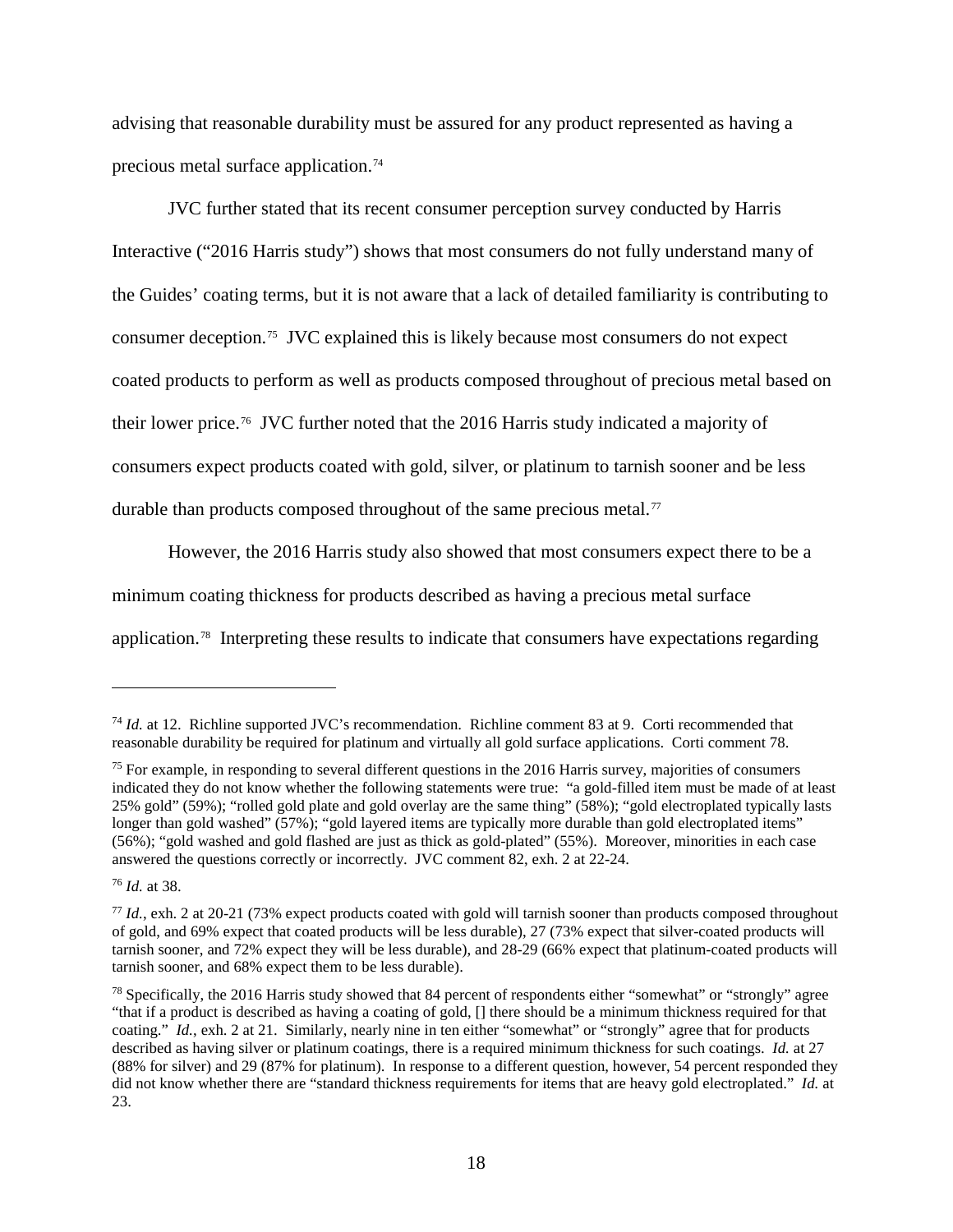the durability of coated products, JVC stated that its recommendation that all coated products be reasonably durable would help address any gap between consumer expectations and specific standards.[79](#page-24-0)

JVC further recommended the Commission retain the Guides' detailed guidance specifying minimum karat fineness and coating thickness thresholds associated with "traditional" terms used to describe gold-coated products.<sup>80</sup> According to JVC, notwithstanding consumers' lack of detailed understanding, many manufacturers and retailers are familiar with the various coating terms and seek to abide by the Guides' advice to create reliable products.<sup>[81](#page-24-2)</sup>

# **ii. Gold and Vermeil Safe Harbors**

# **(a) "Gold Plate(d)" – Any Application Process**

Four commenters addressed Section 23.4(c)(2)'s guidance regarding "gold plate(d)" for coatings affixed by any process. One commenter supported the Commission's proposal to eliminate this provision, and to add "gold plate(d)" instead to other sections that separately address mechanical and electrolytic applications; another supported joining the guidance for "gold plate(d)" with that for "gold electroplate(d)." The remaining two contended that "plated" cannot be used for both mechanical and electrolytic processes, and recommended retaining Section 23.4(c)(2)'s guidance for "plate."

JVC supported the Commission's proposed revision, stating that consumers generally do not demonstrate a detailed familiarity with the term "plate(d)."[82](#page-24-3) Moreover, according to JVC,

<span id="page-24-0"></span><sup>79</sup> *Id.* at 11-12.

<span id="page-24-1"></span><sup>80</sup> Richline agreed with this aspect of JVC's recommendation. Richline comment 83 at 9.

<span id="page-24-2"></span><sup>81</sup> JVC comment 82 at 33.

<span id="page-24-3"></span><sup>&</sup>lt;sup>82</sup> *Id.* at 36. Nearly half of respondents in the 2016 Harris survey (49%) did not know whether "gold over and gold plated are the same thing," and 54 percent did not know whether "rolled gold plate and gold plated items are created by two different processes." *Id.*, exh. 2 at 22, 24.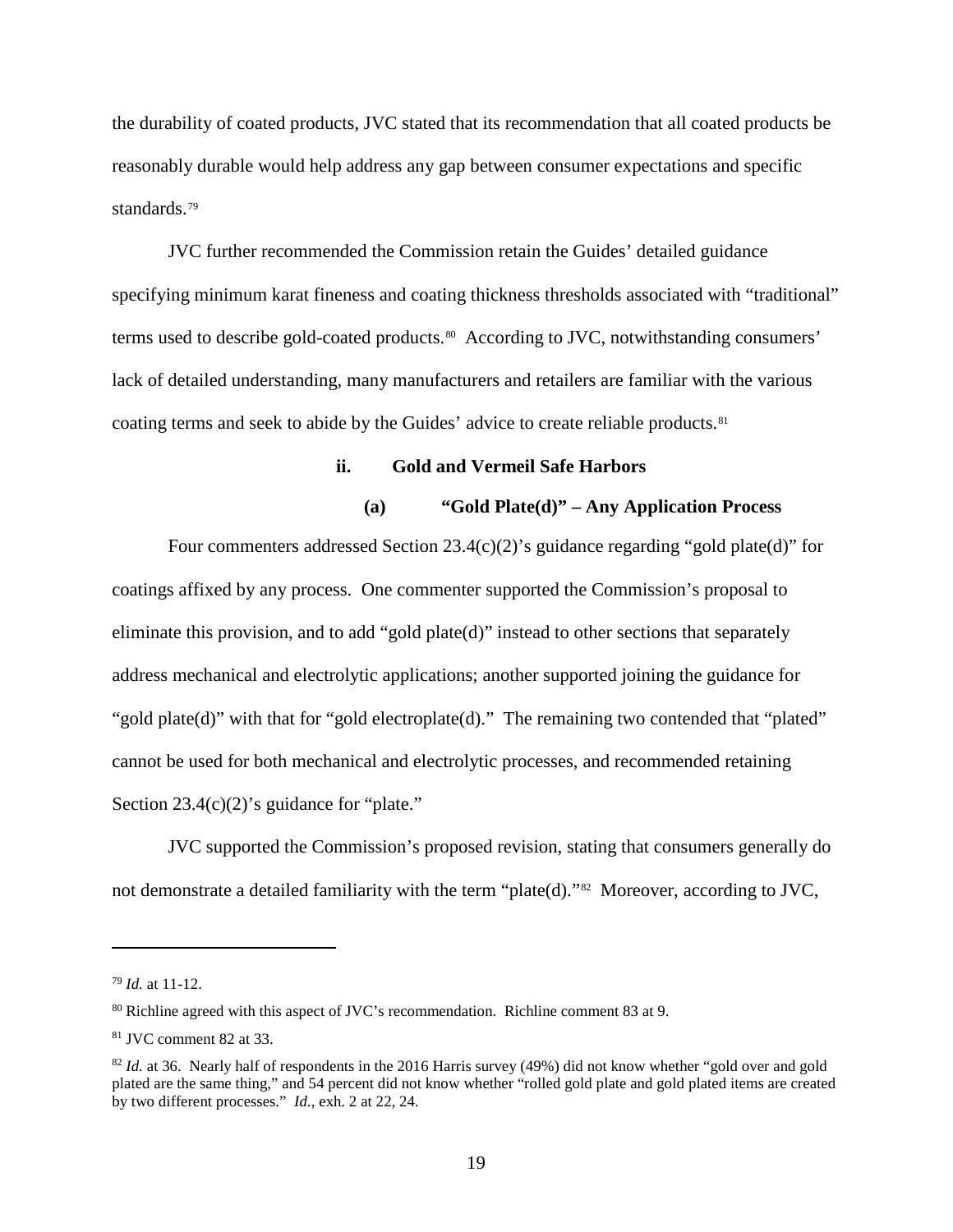the industry often uses "plate(d)" as a "generic term" for precious metal surface applications.<sup>[83](#page-25-0)</sup> JVC stated that the previous guidance is therefore unnecessary and may be eliminated without risk to consumers, as long as the Guides include the term in revised examples for mechanical and electrolytic applications.<sup>84</sup> Similarly, Jenner & Block (Jenner)<sup>[85](#page-25-2)</sup> recommended the Commission consolidate guidance regarding "gold plate(d)" and "gold electroplate(d)."[86](#page-25-3)

In contrast, two commenters stated that "plated" cannot be used for both mechanical and electrolytic processes, and must be named and described separately.[87](#page-25-4) Both recommended keeping the previous Section  $23.4(c)(2)$  to set a minimum 0.5 micron threshold (approximately 20 millionths of an inch) for "plate." Neither, however, specified whether this guidance would apply to mechanical or electrolytic applications.<sup>88</sup> Additionally, neither contended that consumers understand the term "plated" differently from "plate," nor did they submit consumer perception evidence on this issue.

# **(b) Electrolytic Applications – Minimum Thickness**

Commenters addressing the issue opposed the Commission's proposal to increase the minimum thickness for gold electrolytic applications described as "gold plate(d)" or "gold electroplate(d)" from 7 millionths of an inch to 15 millionths of an inch (0.175 microns to 0.381

<span id="page-25-0"></span><sup>83</sup> *Id.* at 36.

<span id="page-25-1"></span><sup>84</sup> JVC comment 82 at 36.

<span id="page-25-2"></span><sup>85</sup> Jenner & Block submitted its comment on behalf of several unidentified jewelry retailers.

<span id="page-25-3"></span><sup>86</sup> Jenner comment 77 at 4. Jenner did not discuss whether "gold plate(d)" should also be included in the guidance for mechanical applications.

<span id="page-25-4"></span><sup>87</sup> Corti comment 78 at 2; Richline comment 83 at 6. Signet's comment stated that it supported Richline's submission in its entirety, but did not specifically address surface applications. Signet comment 84 at 1.

<span id="page-25-5"></span><sup>88</sup> Section 23.4(c)(2) provided a safe harbor for coatings affixed "by any process" marked or described as "gold plate" or "gold plated." 16 CFR 23.4(c)(2). These commenters also recommended (a) for mechanical applications, advising a minimum 10K fineness with a required karat quality disclosure, weight ratio disclosure if less than 1/20th, and reasonable durability assurance, but no minimum thickness; and (b) for electrolytic applications, advising a minimum 10K fineness with a required karat quality disclosure, reasonable durability assurance, and at least 0.175 microns (7 millionths of an inch) thickness. Corti comment 78 at 2; Richline comment 83 at 6.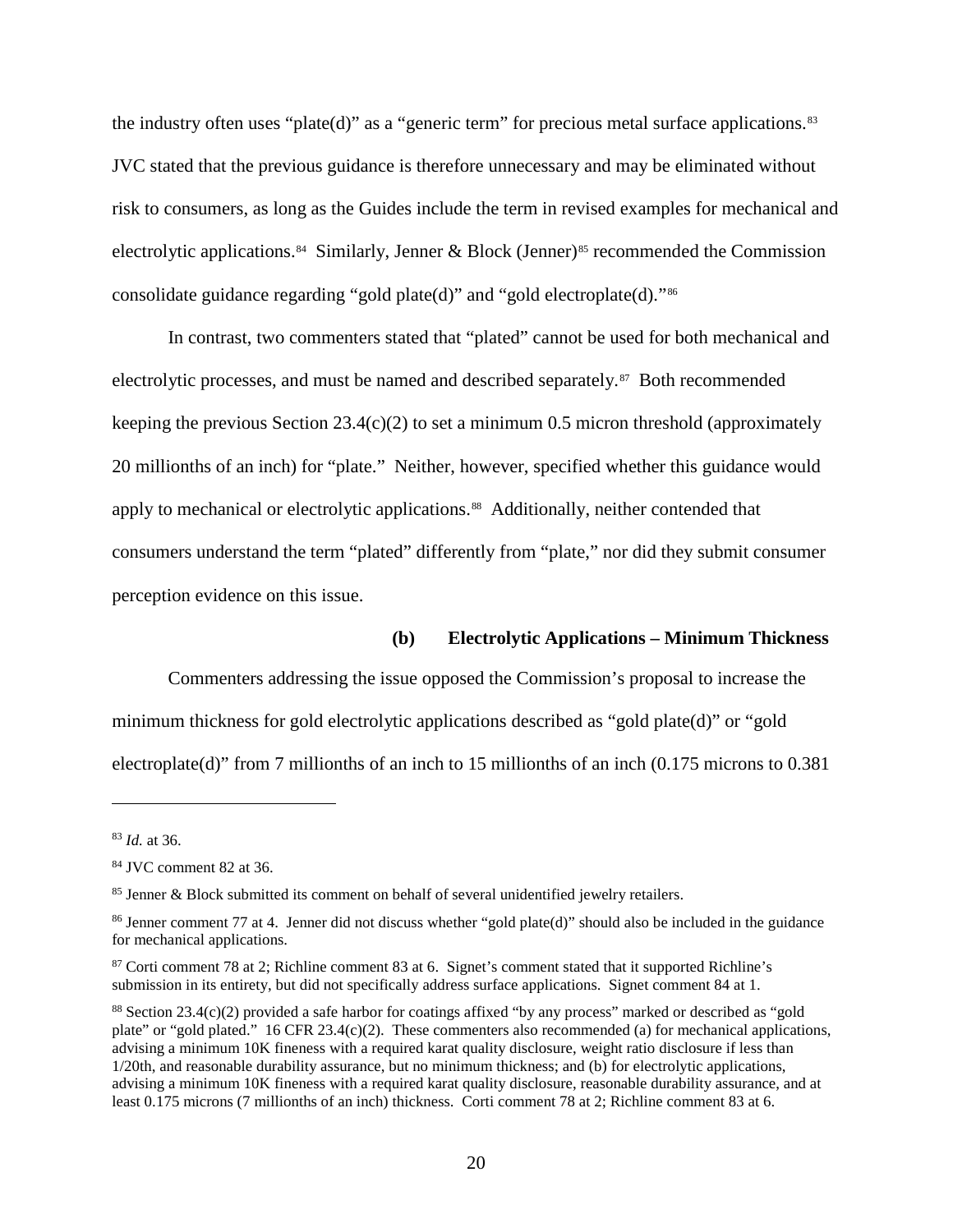microns).[89](#page-26-0) They stated an increase is unnecessary because the existing guidance is adequate to meet consumer expectations, and no evidence shows that guidance misleads reasonable consumers.[90](#page-26-1)

JVC explained it previously submitted a report prepared by Leach Garner that appeared to support a minimum thickness of 15 millionths of an inch for gold electrolytic applications.<sup>91</sup> To clarify, JVC submitted a supplemental statement from Grigory Raykhtsaum, one of the metallurgists who authored the 2013 Leach Garner report. In his 2016 statement, Raykhtsaum explained that the 2013 tests subjected samples to "severe" conditions corresponding to a degree of prolonged wear likely to exceed the life of actual jewelry, and asserted the tests were therefore "not helpful in determining the appropriate minimum thickness for products that are exposed to normal wear."[92](#page-26-3) 

JVC further stated that the wear test reports by Taber Industries and Tanury Industries submitted with its 2013 comment more accurately simulated "normal" wear conditions and showed that the Guides' existing minimum thickness (7 millionths of an inch (0.175 microns)) is adequate to assure reasonable durability.<sup>93</sup> According to JVC, coating thickness does not impact

<span id="page-26-0"></span><sup>89</sup> JVC comment 82 at 4; Richline comment 83 at 6 (agreeing with JVC); Signet comment 84 at 1 (supporting Richline); Corti comment 78 at 2; Jenner comment 77 at 2-3. Jewelry Television (JTV) generally concurred with JVC, but stated it is "indifferent" regarding JVC's recommendation for gold electroplating minimum thickness because JTV's own vendor specifications require at least 0.5 microns, which is higher than both JVC's recommendation (0.175 microns) and the Commission's proposal (0.381 microns). JTV comment 80 at 2.

<span id="page-26-1"></span><sup>90</sup> JVC comment 82 at 4; Jenner comment 77 at 2-3.

<span id="page-26-2"></span><sup>&</sup>lt;sup>91</sup> JVC comment 82 at 4-5. Specifically, in the concluding section of his 2013 report, Leach Garner metallurgist Grigory Raykhtsaum stated that the data supported a minimum thickness of 15 millionths of an inch (0.174 microns) for gold electroplate.

<span id="page-26-3"></span><sup>92</sup> JVC comment 82 at 5, exh. 1 at 2-3.

<span id="page-26-4"></span> $93$  JVC also stated it has "no record at JVC, or institutional memory, of ever receiving complaints related to [the existing] standard." *Id.* at 4, 36. Likewise, Corti and Richline stated that the Guides should advise a minimum thickness of at least 7 millionths of an inch (0.175 microns) of 10 karats or higher, and require sellers to assure reasonable durability and disclose karat quality. Corti comment 78 at 2; Richline comment 83 at 6. Signet stated that it supported Richline's entire comment, but did not specifically address surface applications. Signet comment 84 at 1.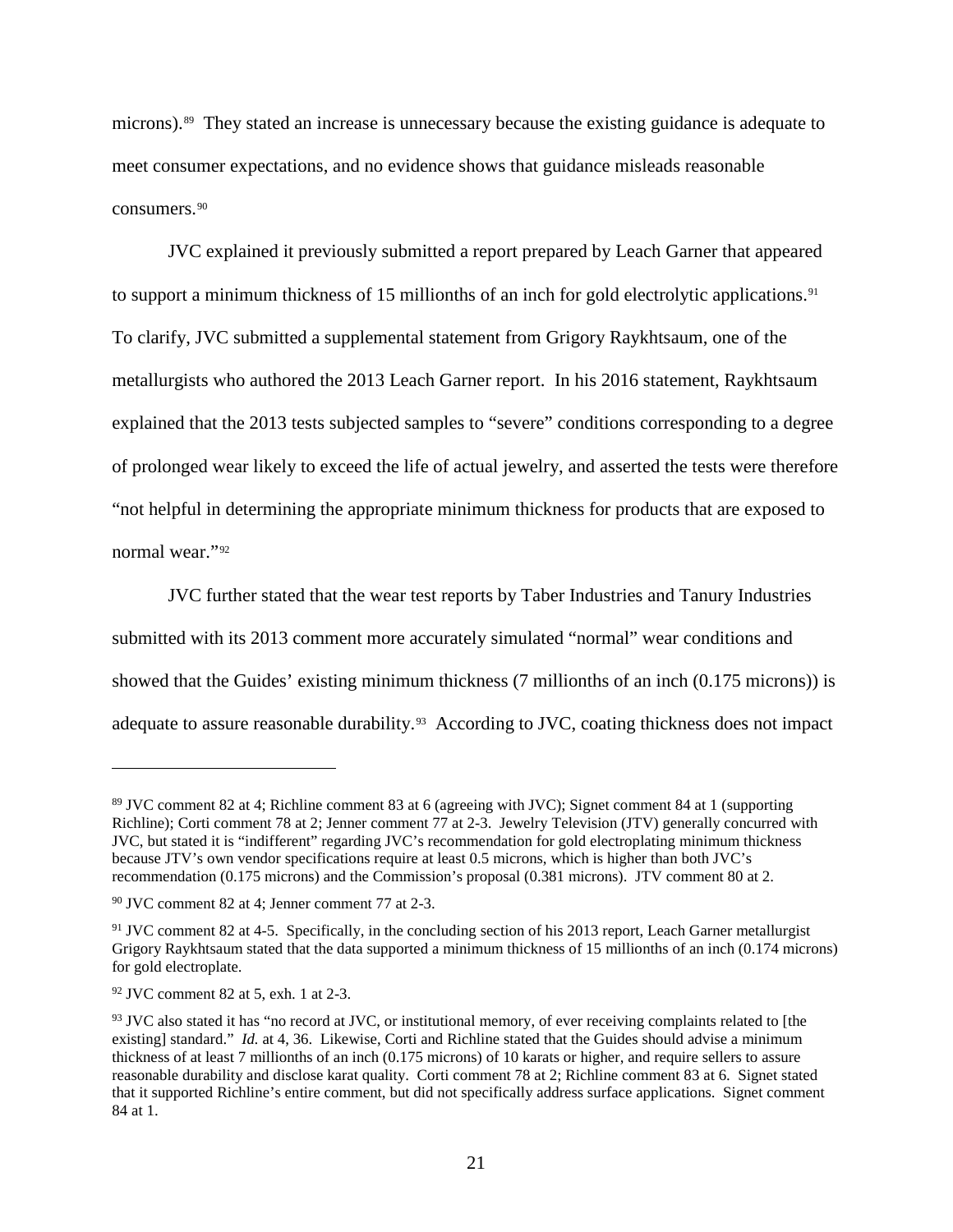tarnish or corrosion resistance, but does affect "wearability" because the thicker the application, the longer it will take to wear off (assuming the manufacturer uses an "appropriate chemistry" to achieve the thicker coating).<sup>[94](#page-27-0)</sup> Similarly, Jenner stated that the existing guidance can meet consumer expectations because it provides acceptable wear characteristics when a product is subjected to normal wear conditions.<sup>[95](#page-27-1)</sup>

One commenter addressed the Commission's proposed guidance for "heavy gold electroplate(d)." Stating there should be no minimum thickness, the commenter recommended a 10 karat minimum and guidance advising marketers to disclose karat quality and assure reasonable durability.<sup>[96](#page-27-2)</sup> The commenter did not explain why the Commission should eliminate the Guides' advice concerning thickness.

# **(c) Electrolytic Applications – Minimum Karat Fineness**

The three commenters who specifically addressed the Commission's proposed revisions to the minimum karat fineness amounts for gold electrolytic surface applications opposed the changes. Two others did not address the proposed increase to 22 karats, but used a 10 karat minimum in their recommended guidance for gold electroplating terms.

Contrary to its 2013 recommendation, JVC stated that increasing the minimum from 10 to 22 karats is not necessary to meet consumer expectations. JVC suggested that the Guides instead advise sellers to disclose the coating's karat fineness, and further advise sellers to assure reasonable durability.[97](#page-27-3)

<span id="page-27-0"></span><sup>94</sup> JVC comment 82 at 36.

<span id="page-27-1"></span><sup>95</sup> Jenner comment 77 at 3-4.

<span id="page-27-2"></span><sup>96</sup> Corti comment 78 at 3.

<span id="page-27-3"></span><sup>&</sup>lt;sup>97</sup> JVC comment 82 at 9. Richline agreed with these aspects of JVC's comment. Richline comment 83 at 7-8.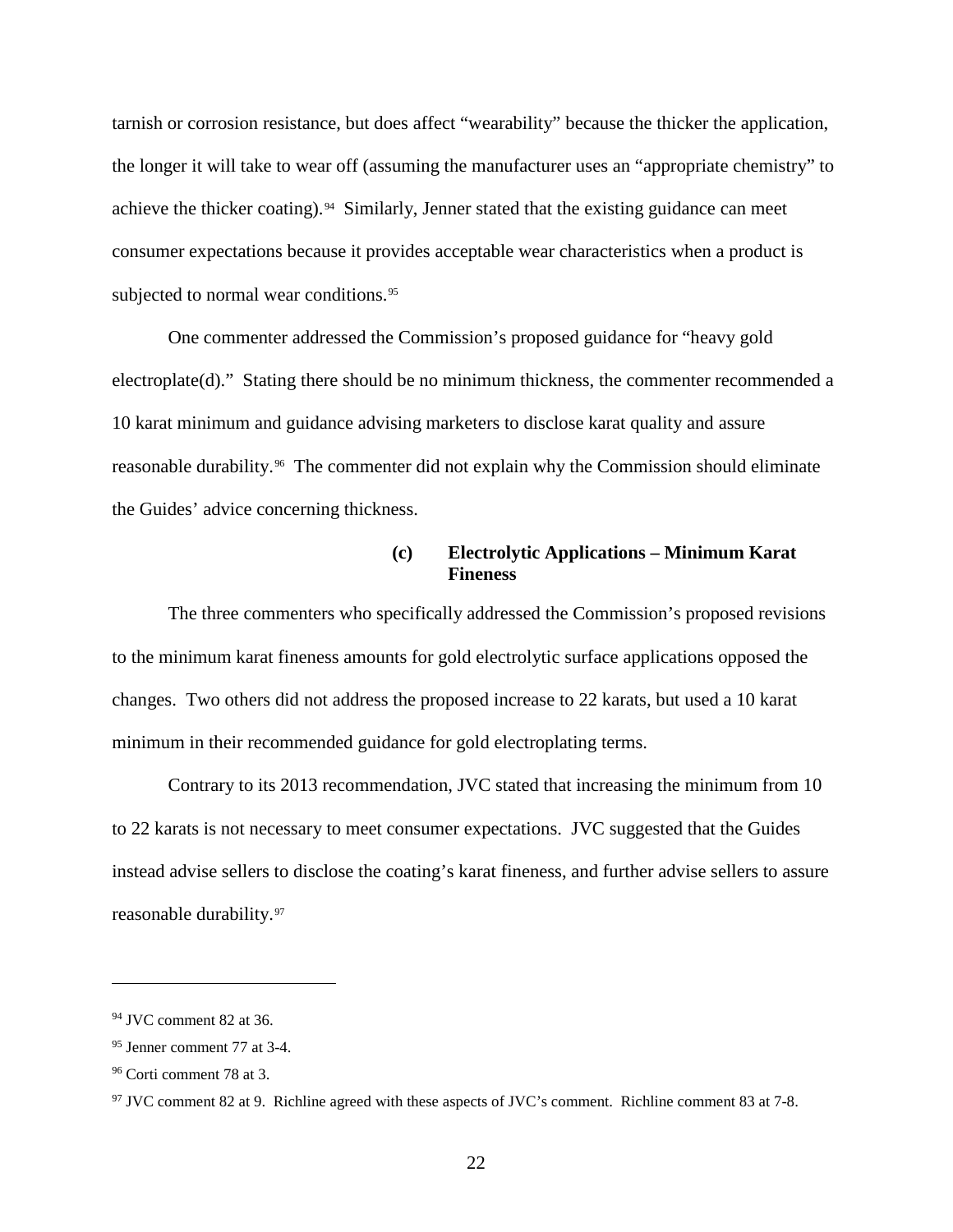Explaining its revised position, JVC stated that its recent research indicates consumer expectations regarding coated products are "low."[98](#page-28-0) Specifically, the 2016 Harris study showed that a majority of consumers expect that products coated with gold, silver, or platinum will tarnish sooner, and be less durable, than products composed throughout of that precious metal.<sup>[99](#page-28-1)</sup>

JVC also stated that manufacturers often mitigate tarnishing characteristics by applying a flash coat of high karat gold or polymer clear coat – applications that, while not long lasting, may provide basic protection adequate to meet consumer expectations.[100](#page-28-2) Jewelry Television (JTV) agreed with JVC, reiterating that, in addition to gold karat fineness, underlying metals and substrates can also be important factors that contribute to the durability, tarnish resistance, and final color of a gold electroplated product.<sup>[101](#page-28-3)</sup> Similarly, Jenner recommended the Commission retain the Guides' 10 karat minimum. Jenner asserted that the existing guidance, including the fine gold equivalent plating allowance, meets consumer expectations for reasonable durability, and stated that a product coated with lower-karat gold maintains its color and finish longer than a higher-karat coating because the lower-karat gold contains metals such as copper or zinc, which create a harder coating than pure gold. $102$ 

Additionally, JVC stated that research conducted since its 2013 recommendation indicates the Commission's proposed 22 karat minimum may have an unintended impact on the

<span id="page-28-0"></span><sup>98</sup> JVC comment 82 at 9.

<span id="page-28-1"></span><sup>99</sup> *Id.*, exh. 2 at 20-21.

<span id="page-28-2"></span><sup>100</sup> *Id.* at 9.

<span id="page-28-3"></span><sup>&</sup>lt;sup>101</sup> JTV stated that the manufacturing specifications for jewelry it markets as "gold over" are either 14K or 18K, producing the gold finish colors (including rose gold) its customers desire. In further support of its comment, JTV submitted a report from its marketing vice president, which claimed that recent customer satisfaction surveys and warranty usage rates indicate little customer dissatisfaction with the durability and tarnish resistance of JTV's 14K and 18K "gold over" products. JTV comment 80 at 2.

<span id="page-28-4"></span><sup>&</sup>lt;sup>102</sup> Jenner comment 77 at 3-4. With respect to the equivalency provision, JVC's comment did not make explicit whether its revised position contemplated a coating of at least 10 karats "equivalent to" 7 millionths of an inch (0.175 microns) of fine gold (24 karats), or simply 7 millionths of an inch (0.175 microns) that is at least 10 karats.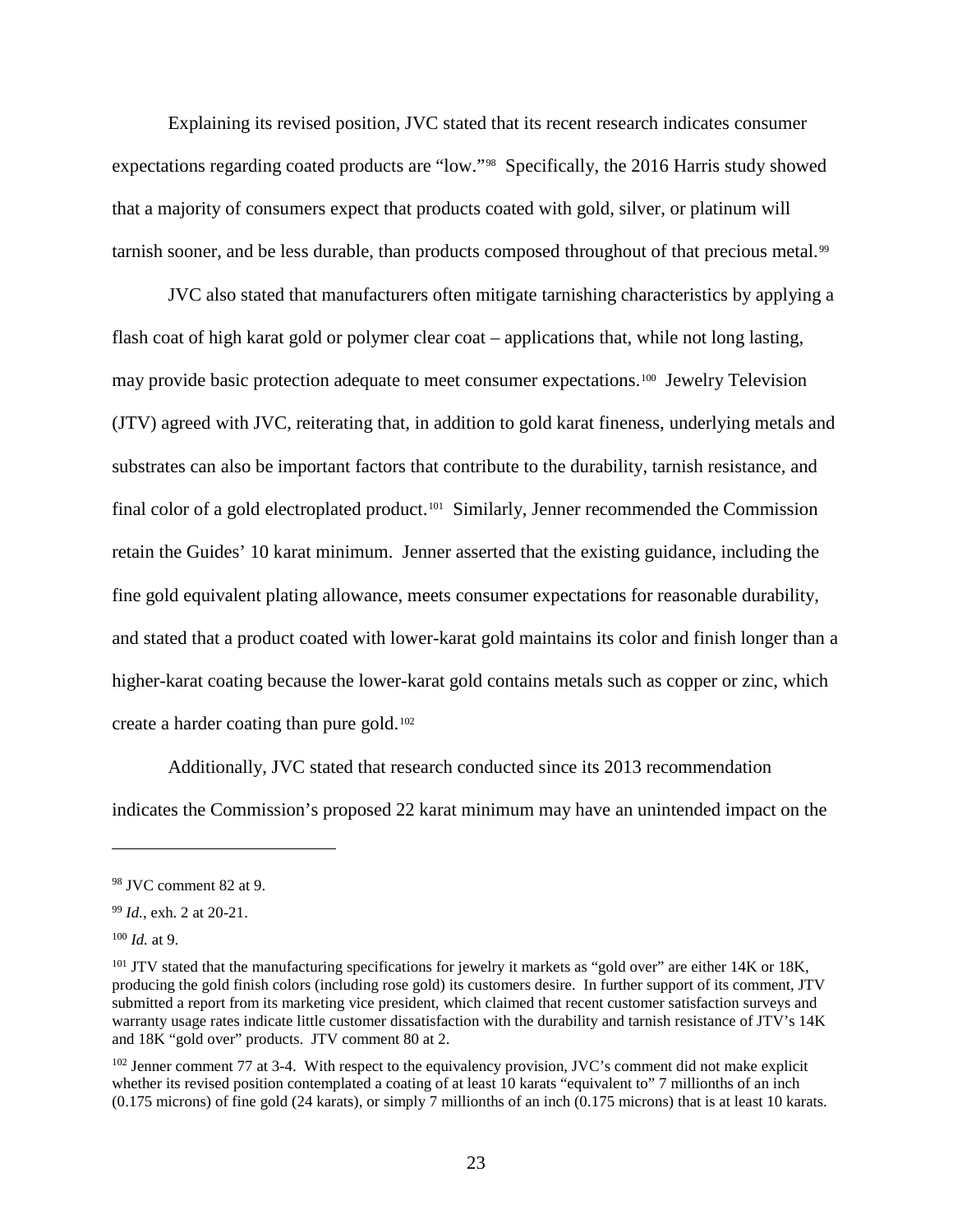marketing of "rose" gold and other popular colors because it is difficult to manufacture these products at higher karat levels.[103](#page-29-0) 

In their recommended guidance for gold electroplating terms, two other commenters suggested guidance advising coatings of at least 10 karats with the same thickness as the existing guidance, but did not discuss why they disagreed with the Commission's proposed increase to 22 karats.[104](#page-29-1) 

#### **(d) Mechanical Applications**

JVC also opposed the Commission's proposed amendments for mechanical surface applications, changing its recommendation on which the Commission based its proposed guidance. Two other commenters appeared to concur with some, but not all, aspects of JVC's revised position.

JVC stated that the Commission's proposed new minimum thickness is not necessary to meet consumer expectations and would provide "no added benefit to consumers."[105](#page-29-2) Instead, JVC recommended the Commission: (a) retain the existing 1/20th weight ratio for using the term "gold filled," (b) retain the guidance advising marketers to disclose the weight ratio if it falls below 1/20th when using "rolled gold plate" and "gold overlay," and extend it to "gold plate(d)" (mechanical application), and (c) amend the Guides to advise marketers against using

<span id="page-29-0"></span><sup>&</sup>lt;sup>103</sup> JVC comment 82 at 8-10. For instance, achieving the rose color requires including copper in the alloy at a level that reduces the quality fineness of the gold component to about 18 karats. *Id.* at 3, exh. 3 (Statement of Richard DePoto).

<span id="page-29-1"></span><sup>104</sup> Richline comment 85 at 1-2; Corti comment 78 at 2-3. Another commenter stated that most consumers familiar with vermeil expect a sterling silver base, but also expect the gold to be a higher fineness than the existing Guides reflect. The commenter did not specify the fineness or submit supporting evidence on this point. Poteat comment 86 at 5.

<span id="page-29-2"></span><sup>&</sup>lt;sup>105</sup> JVC comment 82 at 6. Richline agreed with this aspect of JVC's comment. Richline comment 83 at 6-7.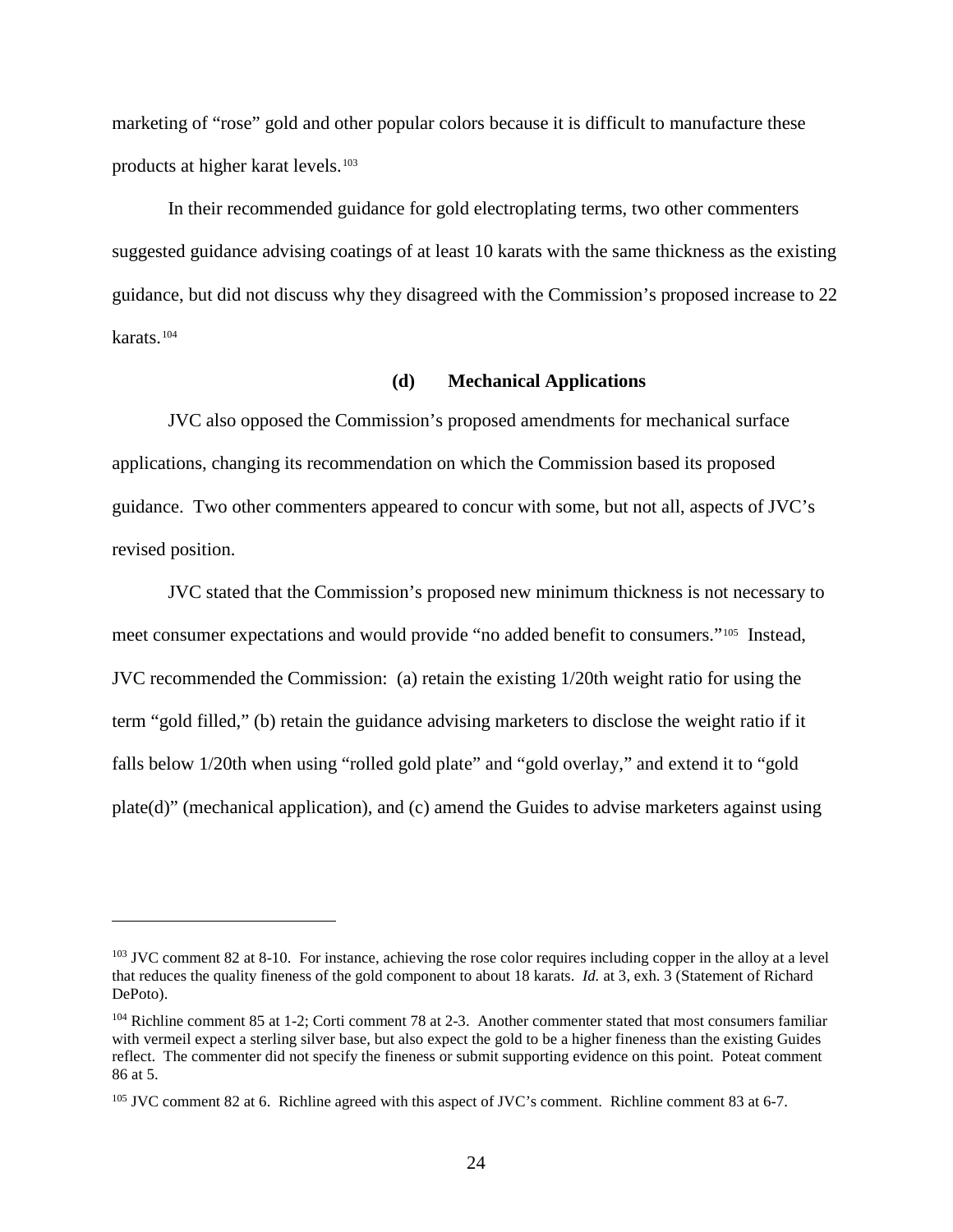gold terms to describe mechanical applications when the ratio falls below  $1/40$ th.<sup>[106](#page-30-0)</sup> JVC cited three reasons for its revised position.

First, it stated that it based its previous recommendation on the 2013 tests performed by Leach Garner, which subjected samples to "severe, not normal, wear" and therefore do not support a thickness requirement.<sup>[107](#page-30-1)</sup> To clarify, JVC submitted a supplemental statement from Grigory Raykhtsaum, one of the metallurgists who conducted the 2013 test. In his 2013 report, Raykhtsaum had recommended a minimum thickness of 170 millionths of an inch for mechanically applied gold coatings. In his 2016 supplemental statement, Raykhtsaum stated he has since concluded it is not necessary to impose a minimum thickness for mechanical applications. Specifically, he explained the recommended thickness was "based on a severe wear test" corresponding to a degree of prolonged handling and wear likely to exceed the life of actual jewelry. Raykhtsaum further stated that he now recommends a 1/40th weight ratio, consistent with a statement he submitted with JVC's 2012 comment.[108](#page-30-2) According to JVC, 1/40th is already "accepted in the industry as the minimum standard for mechanical applications of gold alloy."[109](#page-30-3)

Second, JVC submitted new consumer perception evidence indicating consumers do not expect a high level of performance from coated products. Specifically, the 2016 Harris study showed that most consumers expect items coated with a precious metal to be less durable than

<span id="page-30-0"></span><sup>&</sup>lt;sup>106</sup> JTV generally concurred with JVC, and did not specifically address mechanical applications in its own comment. JTV comment 80 at 2.

<span id="page-30-1"></span><sup>107</sup> JVC comment 82 at 6-7.

<span id="page-30-2"></span><sup>&</sup>lt;sup>108</sup> In his 2012 statement, Raykhtsaum stated that "reasonable durability is achieved when the amount of precious metal in the product . . . constitutes at least 1/40th of the weight of the metal in the entire article." JVC comment 82 at 7, exh. 1 at 3-4.

<span id="page-30-3"></span> $109$  *Id.* at 6-7.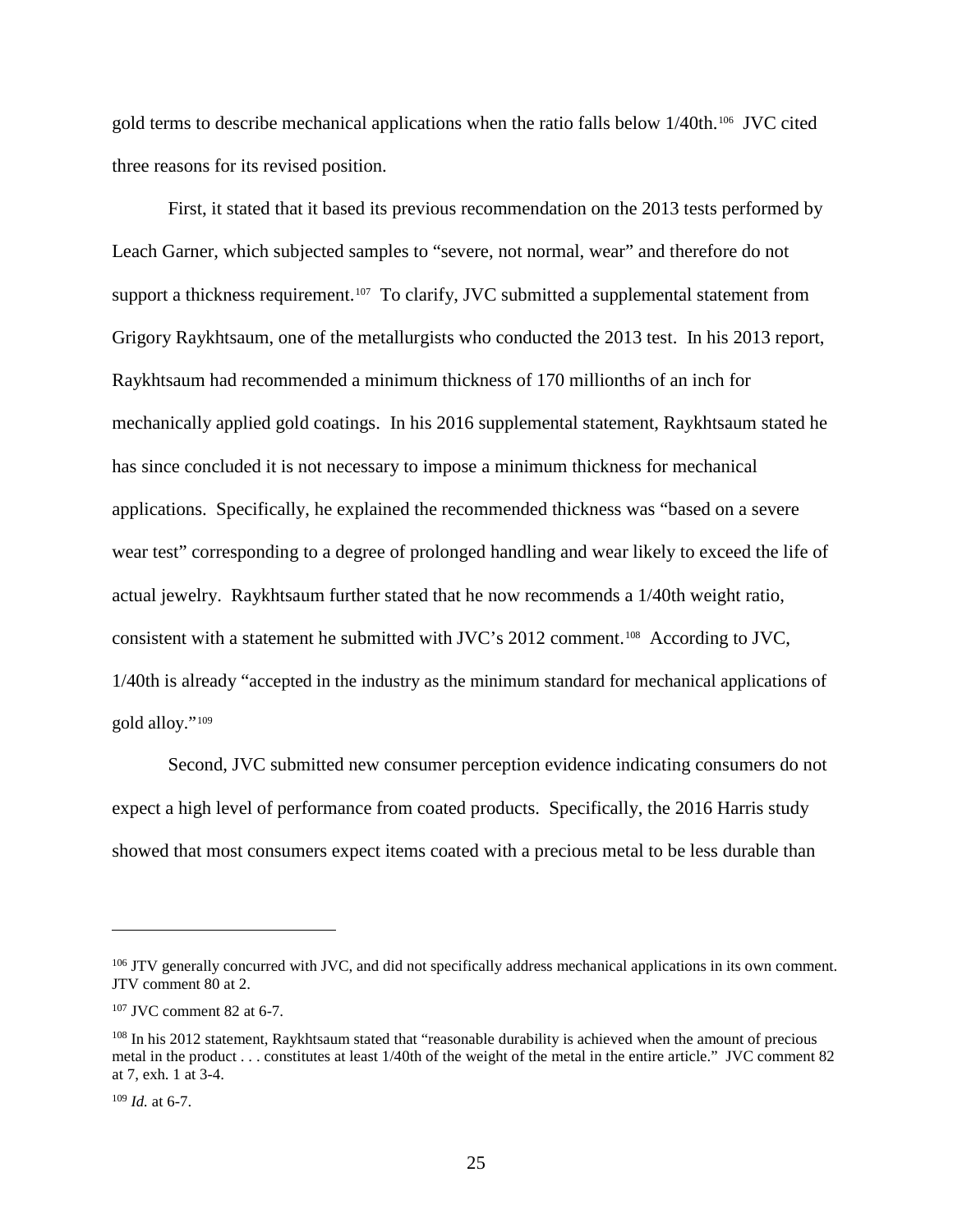products composed throughout of the same metal, and that such coated products will tarnish sooner. $110$ 

Third, JVC stated that imposing a minimum thickness may "lead to unintended consequences" interfering with the manufacturing process. JVC explained that although a thickness of 170 millionths of an inch (4.3 microns) is "common" in articles conforming to a 1/40th weight ratio, this is not always so because design and size variables may result in different coating thicknesses on all or part of a product meeting this weight ratio.<sup>[111](#page-31-1)</sup>

Rather than adding a minimum thickness, JVC recommended the Commission retain its existing guidance on weight ratios, with one change. Specifically, under the existing guidance, marketers may non-deceptively use the term "gold filled" when the plating constitutes 1/20th of the weight of the metal in the entire article. The guidance also advises marketers to disclose weight ratio when using "gold plate(d)" (mechanical applications), "rolled gold plate," and "gold overlay" if it falls below 1/20th.<sup>[112](#page-31-2)</sup> In addition to retaining this guidance, JVC recommended amending the Guides to advise marketers against using gold terms to describe mechanical applications when the ratio falls below  $1/40$ th.<sup>113</sup> According to JVC, many in the industry already believe the Guides advise a 1/40th minimum because the safe harbor examples use this

<span id="page-31-0"></span><sup>110</sup> *Id.* at 7, exh. 2 at questions 775, 800, 805, 810, 815. In addition, JVC stated it did not receive any complaints during the April 2013-April 2016 period relating to the thickness of a precious metal surface application. *Id.*. <sup>111</sup> *Id.*

<span id="page-31-2"></span><span id="page-31-1"></span><sup>&</sup>lt;sup>112</sup> Responding to questions in the Commission's 2016 Notice, JVC stated it is unaware of evidence indicating whether consumers better comprehend one method of disclosing precious metal content in the outer layer of a surface application versus another (*e.g.*, weight ratio versus percentage, versus coating thickness). However, JVC noted that in the 2012 survey it commissioned, which was conducted by Harris Interactive ("2012 Harris study"), a majority of respondents (56 percent) stated they would choose to know the percent of precious metal content in an entire item rather than the thickness of the metal's plating when buying plated jewelry, whereas 24 percent would choose to know the plating's thickness. *Id.* at 35. JVC also stated it is "unaware of any consumer testing on the issue of weight ratio disclosures," but noted that the previous Guides' recommended weight ratio disclosures for use of the terms "rolled gold plate" and "gold overlay" "has been industry practice for decades, and has not resulted in consumer complaints." *Id.*.

<span id="page-31-3"></span><sup>113</sup> *Id*.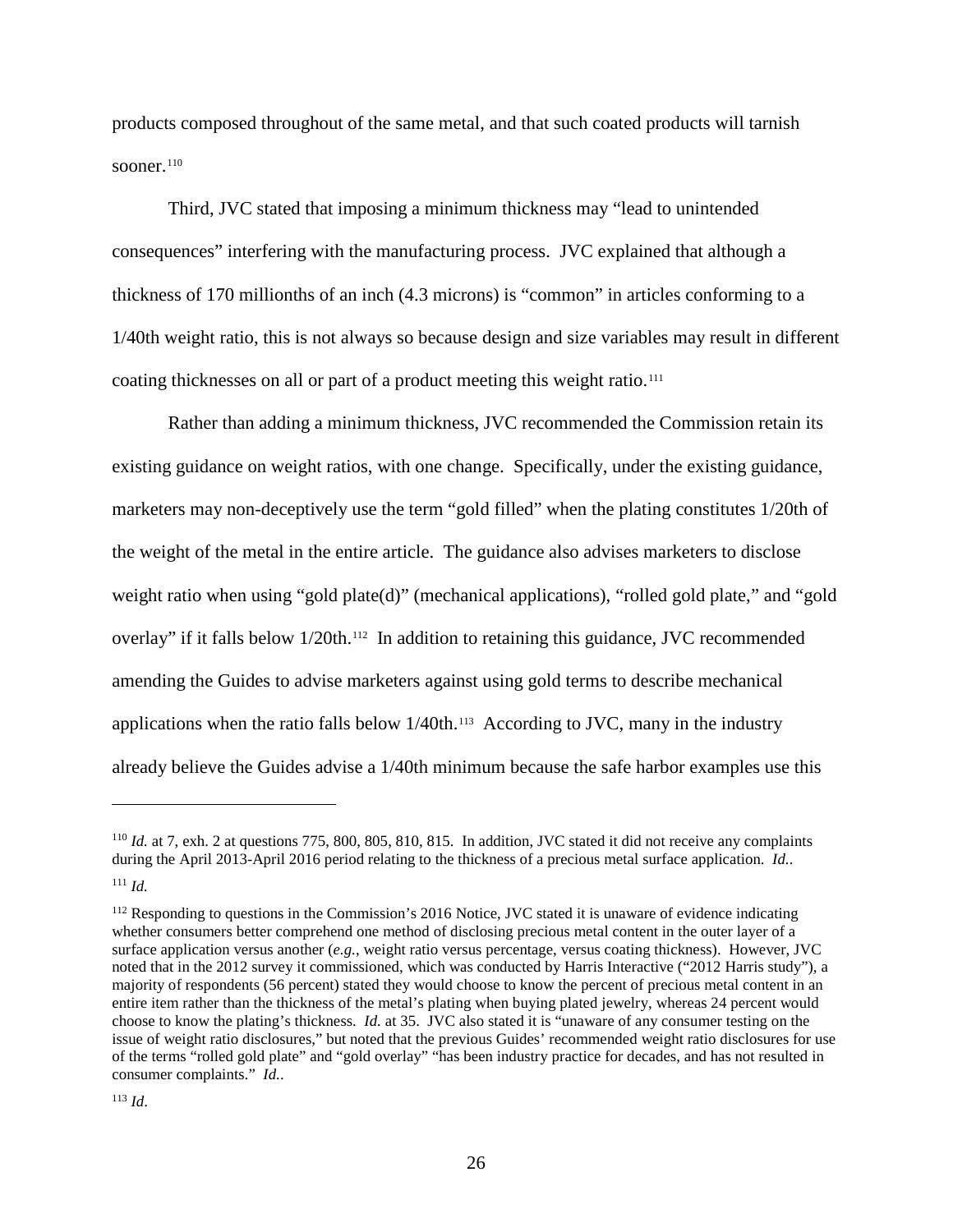weight ratio.<sup>114</sup> JVC stated that revising the guidance to make this more explicit would eliminate any confusion.<sup>[115](#page-32-1)</sup>

Two other commenters appeared to concur with some, but not all, of JVC's revised position. Richline and Corti agreed with the recommendation to retain the existing guidance for use of the term "gold filled" advising a minimum 1/20th weight ratio, without a minimum thickness.[116](#page-32-2) Corti stated that the terms "gold plate(d)" (mechanical applications), "rolled gold plate," and "gold overlay" should refer to a mechanically applied surface layer of at least 10 karats, with a reasonable durability requirement and karat fineness disclosure, as well as a weight ratio disclosure if the coating has less than a 1/20th weight ratio, but no thickness requirement.<sup>117</sup> Neither commenter discussed whether the Guides should also advise a minimum 1/40th weight ratio for any gold mechanical application.

# **(e) Other Terms Describing Gold Surface Applications**

*"Duragold," "Diragold," "Noblegold," "Goldine," and "Layered Gold*.*"* The three commenters addressing the issue all supported the Commission's proposal to delete the note to the previous Section 23.4(b), which addressed the words "Duragold," "Diragold," "Noblegold," "Goldine," "Layered Gold," and "any words or terms of similar meaning."<sup>[118](#page-32-4)</sup>

<span id="page-32-0"></span><sup>114</sup> *Id.* at 7 (citing 16 CFR 23.4(c)(3)).

<span id="page-32-1"></span><sup>115</sup> *Id.* at 7-8.

<span id="page-32-2"></span><sup>116</sup> Richline comment 83 at 7; Corti comment 78 at 2.

<span id="page-32-3"></span><sup>&</sup>lt;sup>117</sup> Corti comment 78 at 2. Similarly, Richline indicated that when using these terms, marketers should disclose the weight ratio if less than  $1/20$ th, with no minimum thickness. Richline comment 85 at 1. Elsewhere in its comment, however, Richline stated that the Guides should advise against using "mechanically applied gold plate," "rolled gold plate," and "gold overlay" if the weight ratio falls below 1/20th. *Id.* at 7.

<span id="page-32-4"></span><sup>118</sup> JVC comment 82 at 40; Corti comment 78 at 3; Richline comment 85 at 1.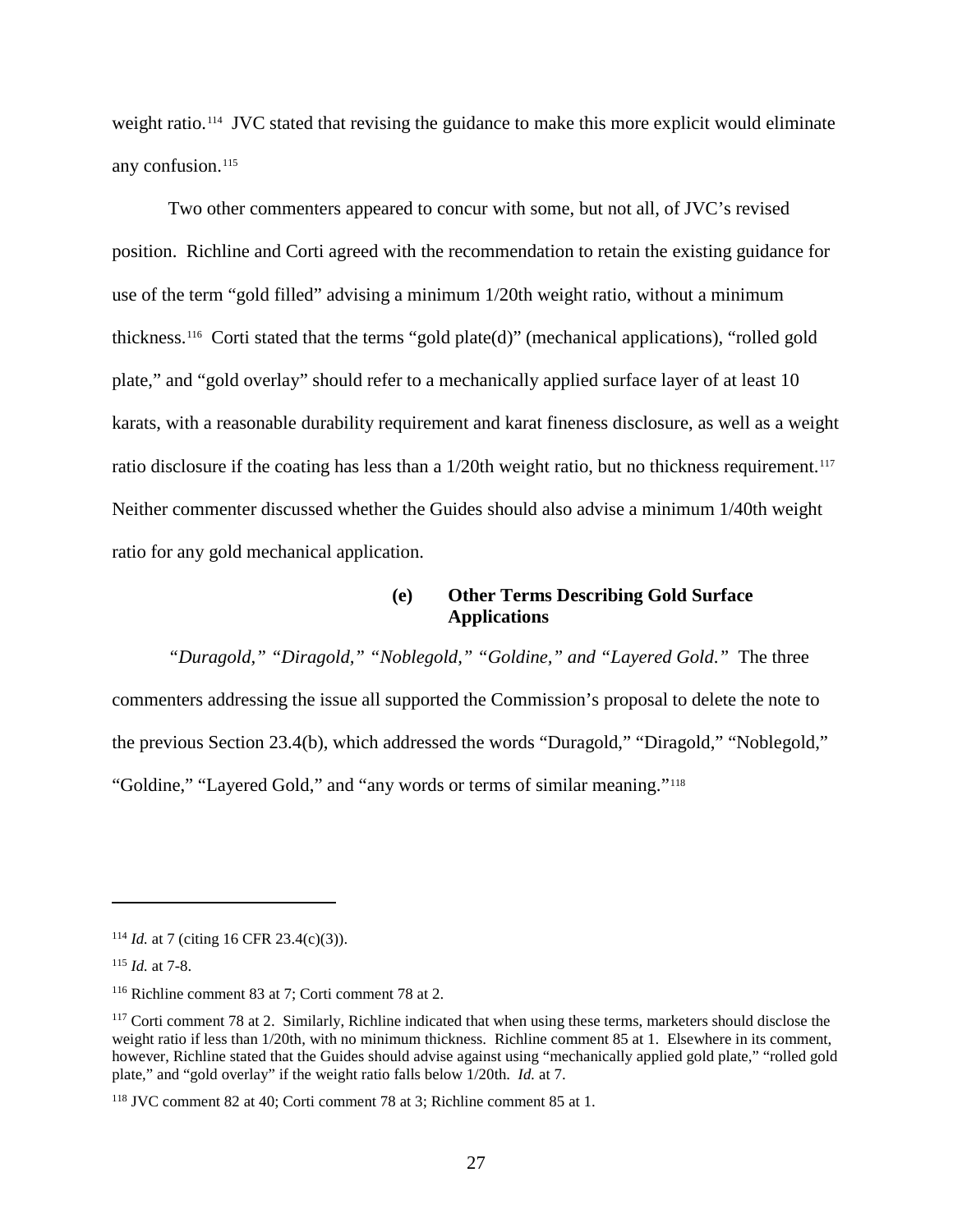*"Flashed" and "Washed."* Corti stated that the Commission should retain the existing guidance regarding "flashed" and "washed."[119](#page-33-0) Richline recommended the Commission revise the guidance to advise that "gold flash(ed)" describes products coated with at least 3 millionths of an inch of electrolytically-applied gold that is at least 10 karats, and that marketers disclose the karat fineness and assure reasonable durability.<sup>[120](#page-33-1)</sup> Elsewhere in its comment, however, Richline indicated that "gold flashed" and "gold washed" should refer to electrolytic applications of at least 10 karat gold without a minimum thickness.[121](#page-33-2) No commenter submitted consumer perception evidence.[122](#page-33-3)

*"Clad," "Bonded," and "Over*.*"* Two commenters suggested the Commission issue new guidance regarding "clad," "bonded," and "over." Specifically, Corti recommended that "gold clad" refer only to a mechanically-applied surface layer of at least 10 karat gold with reasonable durability and a minimum weight ratio of 1/20th, but no thickness requirement. In contrast, Richline indicated that "gold clad" should refer to a mechanically-applied surface application of at least 10 karats with reasonable durability, but no minimum thickness, and that marketers should disclose weight ratio if less than 1/20th. Corti and Richline both stated "gold bonded" should refer to a mechanically-applied gold surface application of at least 10 karats over a sterling silver base with reasonable durability and a minimum weight ratio of 1/20th, but no minimum thickness.<sup>123</sup> Additionally, Corti recommended that "gold over" refer to a coating of

<span id="page-33-0"></span><sup>119</sup> Corti comment 78 at 2 (recommending that reasonable durability also be required).

<span id="page-33-1"></span><sup>120</sup> Richline comment 83 at 7.

<span id="page-33-2"></span><sup>121</sup> Richline comment 85 at 1.

<span id="page-33-3"></span><sup>&</sup>lt;sup>122</sup> The 2012 Harris study indicated that the percentages of consumers that were familiar with the term "washed" or considered it to be "helpful" were comparable to those for other terms JVC recommended for inclusion in the Guides. 2016 Statement at 45.

<span id="page-33-4"></span><sup>123</sup> Corti comment 78 at 2; Richline comment 85 at 1.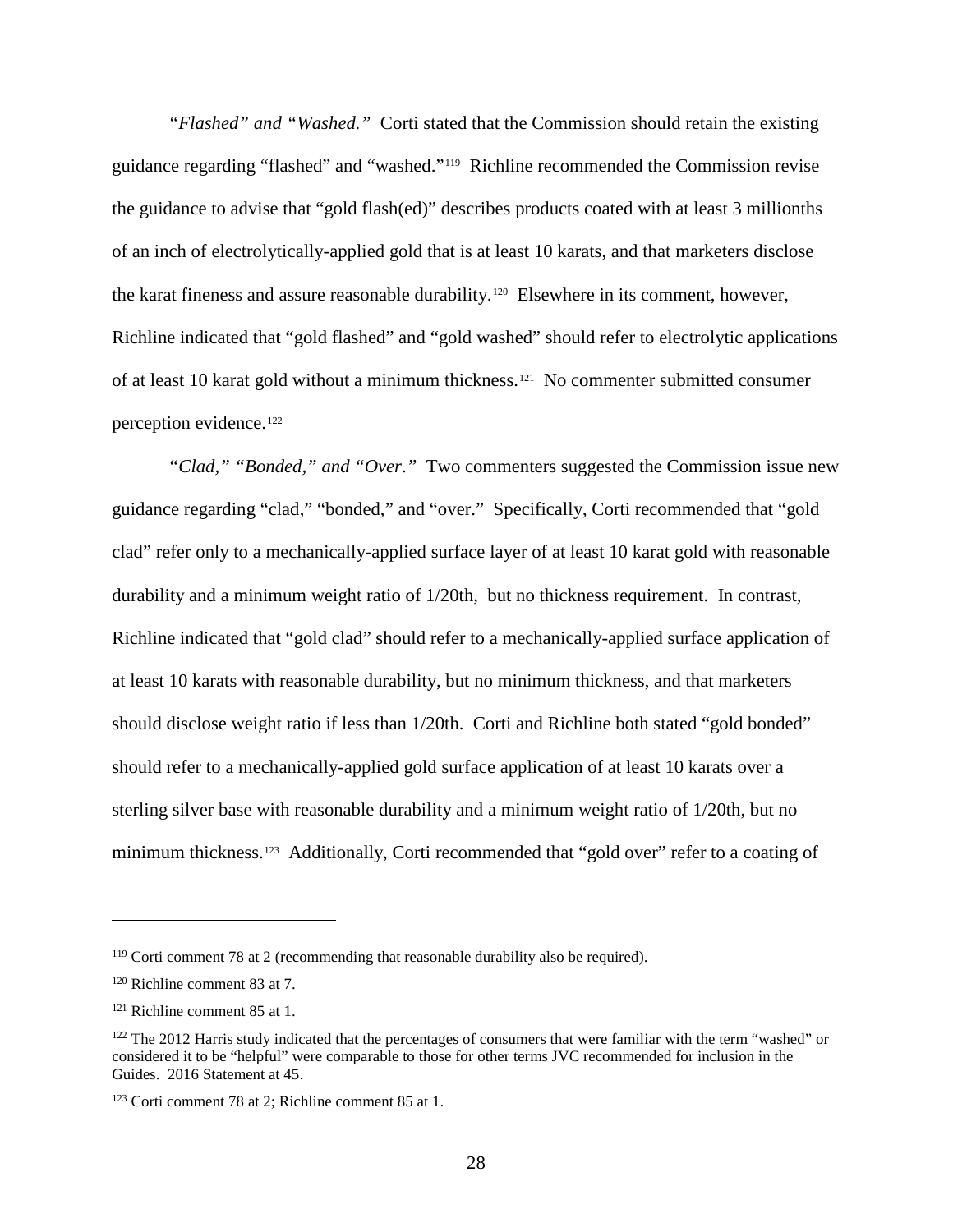least 10 karats with reasonable durability, but no minimum thickness.<sup>124</sup> In contrast, Richline recommended that this term refer to an electrolytically-applied surface layer of at least 10 karats with reasonable durability and a minimum thickness of 3 millionths of an inch.<sup>[125](#page-34-1)</sup> The 2016 Harris study did not include "clad" or "bonded," and no commenter submitted consumer perception evidence regarding these terms.[126](#page-34-2)

*"Gold tone" and "gold layered."* For "gold tone" and "gold layered," Corti recommended guidance advising marketers that the coating be at least 10 karat gold, but with no minimum thickness, and advising marketers to disclose karat fineness and assure reasonable durability.[127](#page-34-3) Corti did not submit evidence regarding how consumers understand these terms, and the 2016 Harris survey did not study them. No other commenter addressed these terms.

#### **iii. Karat Fineness Disclosures**

Several commenters recommended amending the Guides to advise marketers to make karat fineness disclosures for any gold surface application described by its gold content. JVC explained that karat quality is one of the factors that impact a product's tarnish resistance, plating consistency, and value, and that a majority of consumers understand that the proportion of gold in a product affects tarnish resistance.<sup>128</sup> JVC stated that although Section  $23.3(b)(2)$  (regarding gold alloys) might already suggest such disclosures, the absence of karat fineness designations in Section 23.3(c)(3)'s electrolytic application examples has caused confusion, particularly because

<span id="page-34-0"></span><sup>124</sup> Corti comment 78 at 3.

<span id="page-34-1"></span> $125$  Richline comment 83 at 7. For all of their suggested terms (clad, bonded, over), Corti and Richline both stated that marketers should give a karat fineness disclosure.

<span id="page-34-2"></span><sup>&</sup>lt;sup>126</sup> As for "over," nearly half of respondents (49%) in the 2016 Harris survey did not know whether "gold over and gold plated are the same thing," while 22 percent thought this was true and 29 percent thought it was not. Separately, 58 percent of respondents did not know whether "gold over" uses "low karat gold (less than 10K)," 28 percent thought this was true, and 14 percent disagreed. JVC comment 82, exh. 2 at 22.

<span id="page-34-3"></span><sup>127</sup> Corti comment 78 at 3.

<span id="page-34-4"></span><sup>128</sup> JVC comment 82 at 10-11, exh. 2 at 16-18.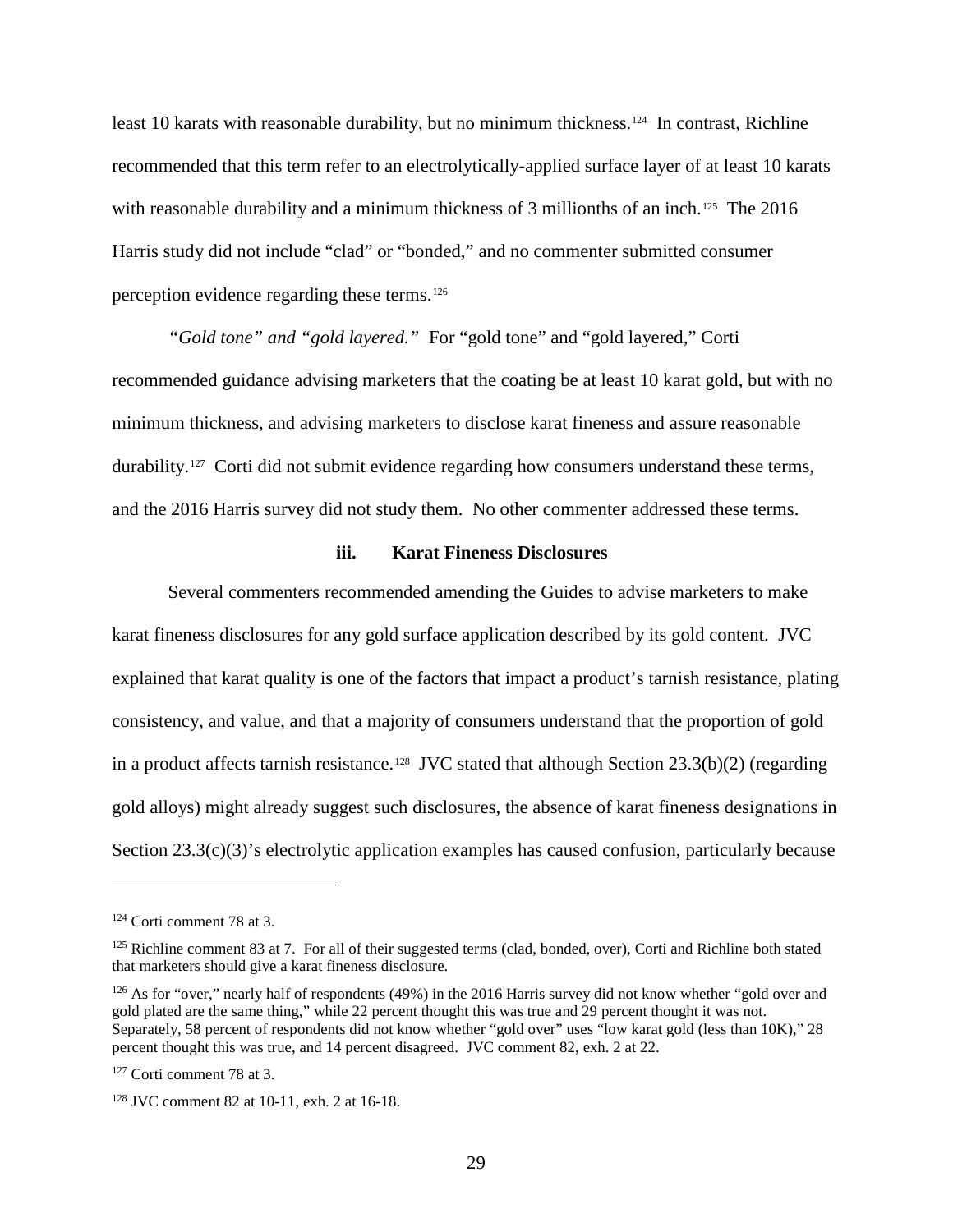the mechanical application examples in Section  $23.3(c)(2)$  include such disclosures.<sup>[129](#page-35-0)</sup> Therefore, JVC recommended the Commission revise the examples in proposed Section  $23.3(c)(3)$  to include karat fineness designations when describing gold electrolytic surface applications.

Similarly, Jenner recommended the Guides advise marketers to abide by the same guidelines for gold surface applications as alloy products  $-i.e.,$  by disclosing the karat fineness of the gold coating (*e.g.*, "14k Gold Plated" or "10K G.E.P."). Jenner stated this approach would benefit manufacturers and sellers as well as consumers by allowing a full range of plating options while also enabling consumers to understand what they are purchasing.[130](#page-35-1)

#### **iv. Rhodium Coating Disclosure**

Seven commenters addressed the Commission's proposed guidance advising marketers to disclose rhodium surface applications on products marked or described as precious metal. As discussed below, most supported the new guidance, subject to modification.

Five commenters supported the Commission's proposed guidance; four of whom additionally recommended that guidance advising reasonable durability also apply to rhodium coatings.[131](#page-35-2) Poteat supported the new guidance without change, stating that all plating eventually wears off, and most consumers are unaware of the care requirements associated with heavy wear,

<span id="page-35-0"></span><sup>&</sup>lt;sup>129</sup> JVC comment 82 at 10. Richline agreed, stating that the Guides appear to advise karat disclosures for mechanical applications described as "gold plate(d)," "gold filled," "rolled gold plate(d)," and "gold overlay," but not for mechanical applications described using something other than one of the aforementioned four terms, nor for any electrolytic applications. *See, e.g.*, 81 FR at 1353, proposed Section 23.3(c)(2) "(for example, '14 Karat Gold Filled,' '14 Kt. Gold Filled,' '14 Kt. G.F.,' '14 Kt. Gold Overlay,' or '14K. R.G.P.')." Richline noted, for example, that under the existing Guides, products may be described simply as "gold electroplate" or "gold overlay" without any indication of karat quality. Richline comment 83 at 8.

<span id="page-35-1"></span><sup>&</sup>lt;sup>130</sup> Jenner comment 77 at 4. As an alternative, Jenner suggested the Guides may advise marketers that fineness disclosures may not be necessary when using the terms "gold plate(d)" or "gold electroplate(d)," as long as the gold electrolytic surface application is at least 22 karats and 15 millionths of an inch (approximately 0.381 microns).

<span id="page-35-2"></span><sup>&</sup>lt;sup>131</sup> Corti comment 78 at 3; JVC comment 82 at 11-12; Richline comment 85 at 2 (agreeing with JVC); JTV comment 80 at 2 (generally concurring with JVC, though not specifically addressing rhodium surface applications).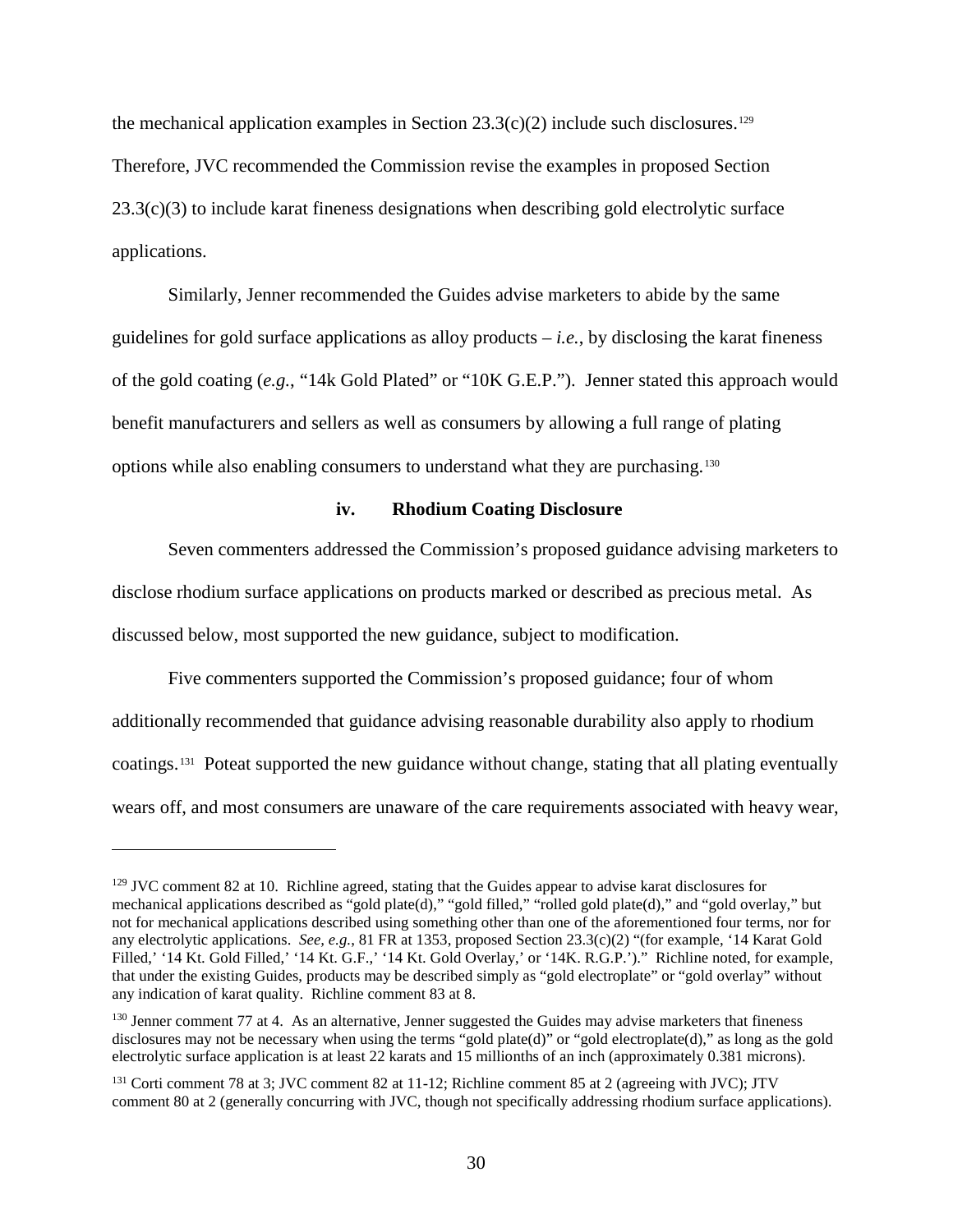which requires re-plating to maintain color.<sup>132</sup> JVC stated that in the three-year period from April 2013 to April 2016, it received approximately 40 complaints regarding sellers who did not inform consumers that a rhodium coating created the color of the white gold product they had purchased. According to JVC, these consumers were disappointed when the coating wore off, revealing the gold substrate which was not as white.<sup>133</sup>

Jenner supported the Commission's proposed guidance, but only for coatings on precious metals that are a materially different color than rhodium, such as white gold – not sterling silver. Jenner contended that a "mandate" to disclose rhodium coatings over sterling silver provides no "additional benefit" because such coatings create products that already exceed consumer expectations.[134](#page-36-2) Specifically, Jenner explained that once a rhodium coating over sterling silver wears off, there is no immediate change in color because rhodium has essentially the same color as non-tarnished sterling silver. Jenner stated that, unlike white gold, a rhodium coating on sterling silver does not "hide" the underlying color; rather, it delays the tarnishing process and thus provides an "inherent" benefit over similar pieces without rhodium coating.[135](#page-36-3) To address this distinction, Jenner recommended the Commission amend proposed Section 23.7 to advise marketers to disclose a rhodium surface application on products marked or described as precious metal when the underlying precious metal has a materially different color than the rhodium coating.[136](#page-36-4)

<span id="page-36-0"></span><sup>132</sup> Poteat comment 86 at 4-5.

<span id="page-36-1"></span><sup>133</sup> JVC comment 82 at 9 n.18.

<span id="page-36-2"></span><sup>134</sup> Jenner comment 77 at 1.

<span id="page-36-3"></span> $^{135}$  *Id.* at 6.

<span id="page-36-4"></span><sup>136</sup> *Id.* at 7.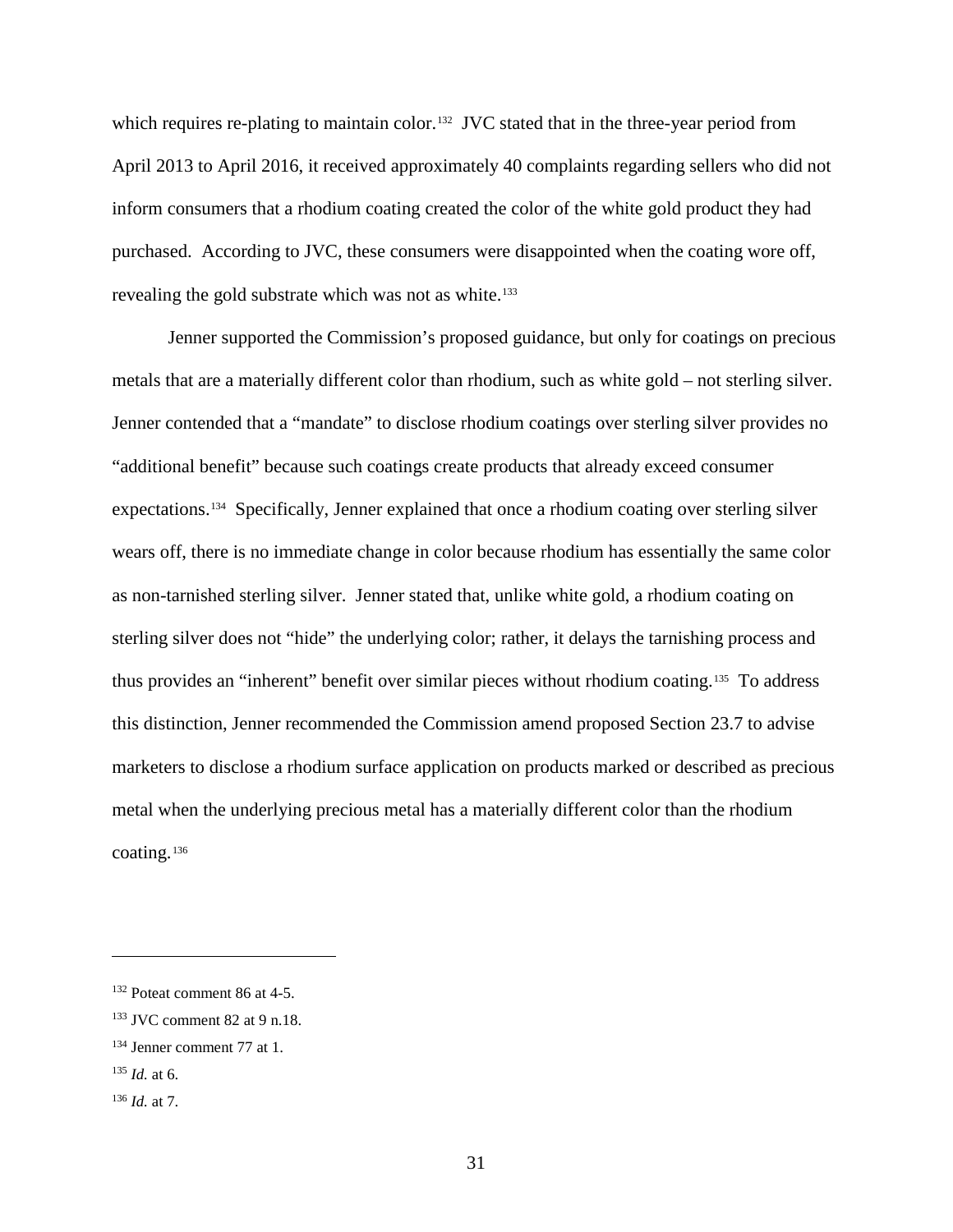Another commenter opposed the Commission's proposed guidance, stating that disclosure is unnecessary because rhodium plating is a "traditionally used process."[137](#page-37-0)

# **4. Analysis and Final Guidance**

Based on the record, the Commission issues the final Guides largely as proposed, but with several changes to address issues raised by the commenters. Specifically, the final guidance cautions marketers against making unqualified gold, silver, or platinum claims about coated products. It also addresses: (i) reasonable durability; (ii) safe harbors; (iii) purity disclosures; and (iv) rhodium coating disclosures.

#### **a) Unqualified Precious Metal Claims**

The Commission adds new guidance as proposed to address unqualified silver and platinum claims regarding coated products. This advice is consistent with the existing guidance for gold, which helps marketers avoid deceptive claims when using gold terms to describe coated products. Specifically, the new guidance in Sections  $23.5(b)(3)$  and  $23.6(b)(1)$  cautions marketers against using silver or platinum terms to describe all or part of a coated product unless they adequately qualify the term to indicate the product has only a surface layer of the advertised precious metal.

Although the Commission also issues new guidance addressing surface applications of rhodium (discussed separately below),<sup>[138](#page-37-1)</sup> it declines to extend the platinum guidance to other PGMs (iridium, palladium, ruthenium, osmium) because it lacks evidence regarding what consumers expect based on claims about jewelry made with these metals.[139](#page-37-2) The Commission

<span id="page-37-0"></span><sup>137</sup> Michael Richards comment 4.

<span id="page-37-1"></span><sup>138</sup> Section 23.7.

<span id="page-37-2"></span><sup>139</sup> *See* 2016 Statement at 37 n. 140, 75-76. Moreover, the record indicates the other PGMs are not widely used in surface applications. *See* 2016 Statement at 27 (noting that manufacturers cannot easily create mechanical surface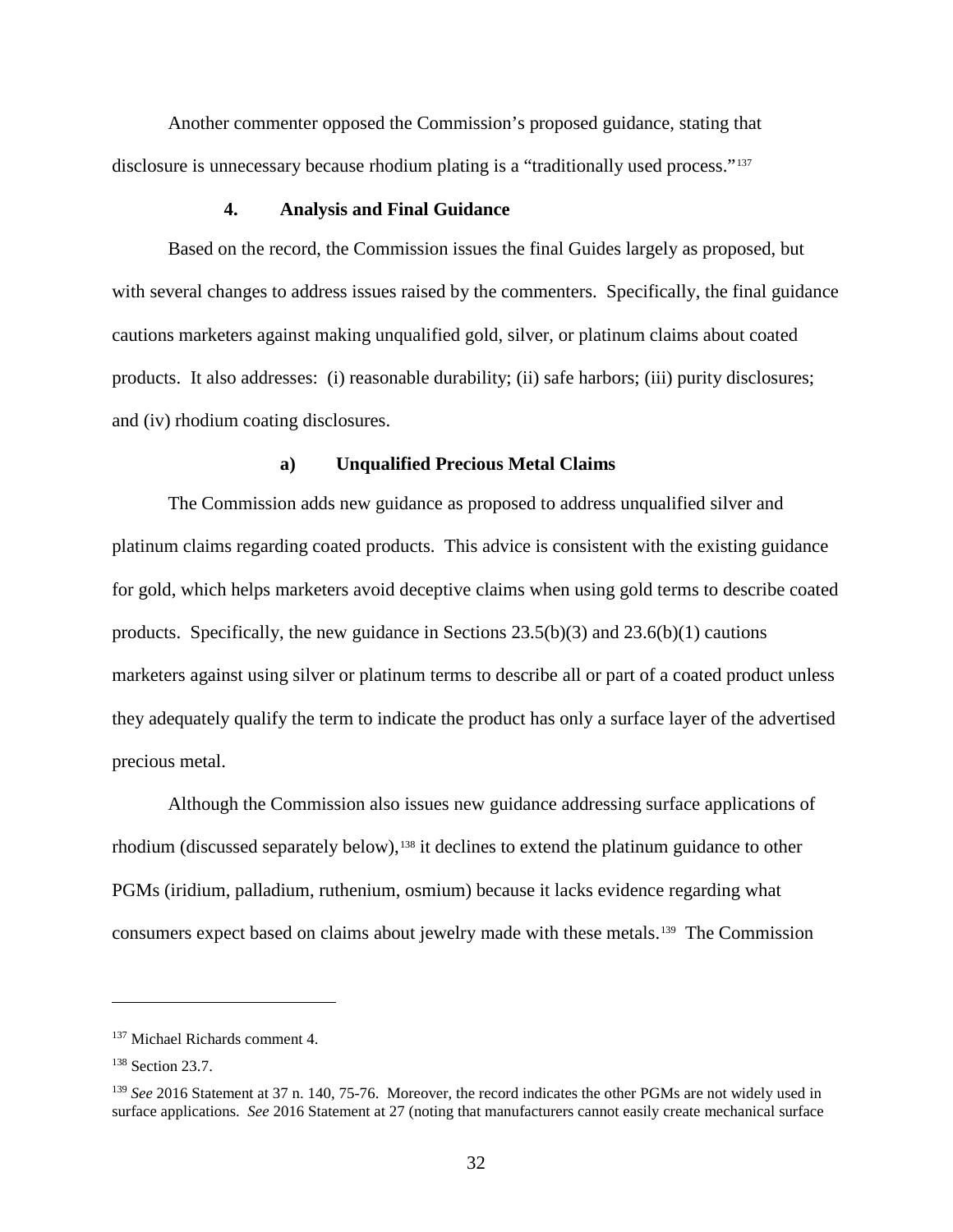therefore has no basis to conclude that additional guidance is necessary to prevent consumer deception. It reminds sellers, however, that to the extent they offer jewelry coated with any PGM, the general guidance in Sections 23.6(a) and 23.1 addressing misrepresentations still applies.[140](#page-38-0)

### **b) Describing Coated Products**

Under Section 5, a claim is deceptive if it materially misleads consumers acting reasonably. Therefore, to prevent deception, the Commission's guidance must be based on how consumers reasonably interpret claims. Given this legal framework, the Guides provide information that helps prevent deception. Although longstanding guidance about specific surface application terms may not be grounded in consumer understanding of these particular applications, rather than completely eliminate this guidance upon which industry has relied, the Commission revises the Guides to bring them closer in line with Section 5.

As discussed below, for sellers that choose to advertise their products' precious metal coatings, the final Guides advise how to market them non-deceptively. First, the Guides advise sellers to assure reasonable durability for any product marketed by its gold, silver, or platinum coating. Second, the Guides include revised gold safe harbor guidance, providing examples of surface applications that are reasonably durable. They do not, however, set standards for new coating terms or other precious metal coatings. Third, the Guides advise marketers to disclose the purity of coatings made with a gold, silver, or platinum alloy that falls below the thresholds

applications of other PGMs, and that rhodium and ruthenium are particularly difficult to work with using mechanical processes). The Commission's separate guidance on rhodium surface layers concerns electrolytic applications.

<span id="page-38-0"></span><sup>&</sup>lt;sup>140</sup> Section 23.6(a) cautions marketers against using PGM terms (including the words "iridium," "palladium," "ruthenium," and "osmium," and any abbreviation) to mark or describe a product if doing so misrepresents the product's composition. Section 23.1 advises marketers generally to avoid misrepresenting, among other things, the type, kind, quality, metallic content, color, character, treatment, substance, durability, serviceability, value, or any other material aspect of a product.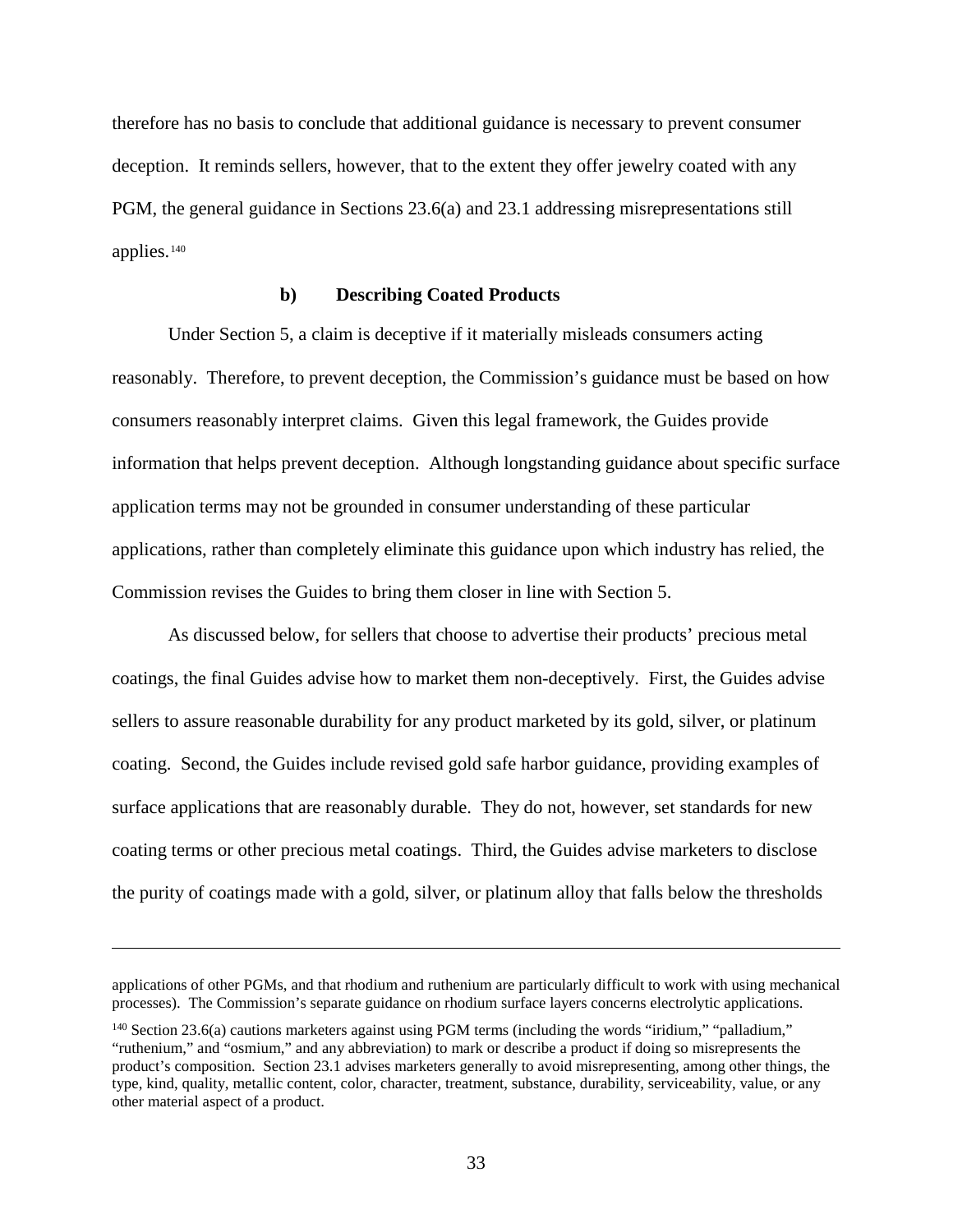for unqualified use of these precious metal terms. Fourth, the Guides include new advice regarding rhodium coatings.

### **i. Reasonable Durability**

The final Guides advise sellers that any product advertised by reference to its gold, silver, or platinum surface layer must meet reasonable consumer expectations for durability (*i.e.*, be reasonably durable). Therefore, the Commission clarifies the term "reasonable durability" as denoting that "all areas of the plating are sufficiently thick to assure coverage that reasonable consumers would expect from the surface application.["141](#page-39-0)

The Commission makes these revisions to ensure that claims for products advertised by their precious metal coatings comply with Section 5. The record indicates that consumers' unfamiliarity with the terminology used to differentiate coated products likely hinders their understanding of product durability.<sup>[142](#page-39-1)</sup> For example, a substantial percentage of respondents in the 2016 Harris study (61%) did not know whether "gold flashed items are generally very durable."[143](#page-39-2) Although a majority indicated that they expect products coated with gold, silver, or platinum to be less durable than alloys composed throughout of that precious metal, most also expect such coated products to have a minimum coating thickness. Thus, the study suggests most consumers expect coated products to have some degree of durability.[144](#page-39-3) However, the record does not specify how long consumers expect coated products to last.

<span id="page-39-0"></span><sup>&</sup>lt;sup>141</sup> The Guides further note that "[s]ince industry products include items having surfaces and parts of surfaces that are subject to different degrees of wear, the thickness of the surface application for all items or for different areas of the surface of individual items does not necessarily have to be uniform."

<span id="page-39-1"></span><sup>142</sup> A large number of consumers are unable to distinguish among various coating terms. *See* 2016 Statement at 37- 38.

<span id="page-39-2"></span><sup>143</sup> JVC comment 82, exh. 2 at 23.

<span id="page-39-3"></span><sup>144</sup> *See* 2016 Harris study, JVC comment 82, exh. 2 at 20-21, 27-29.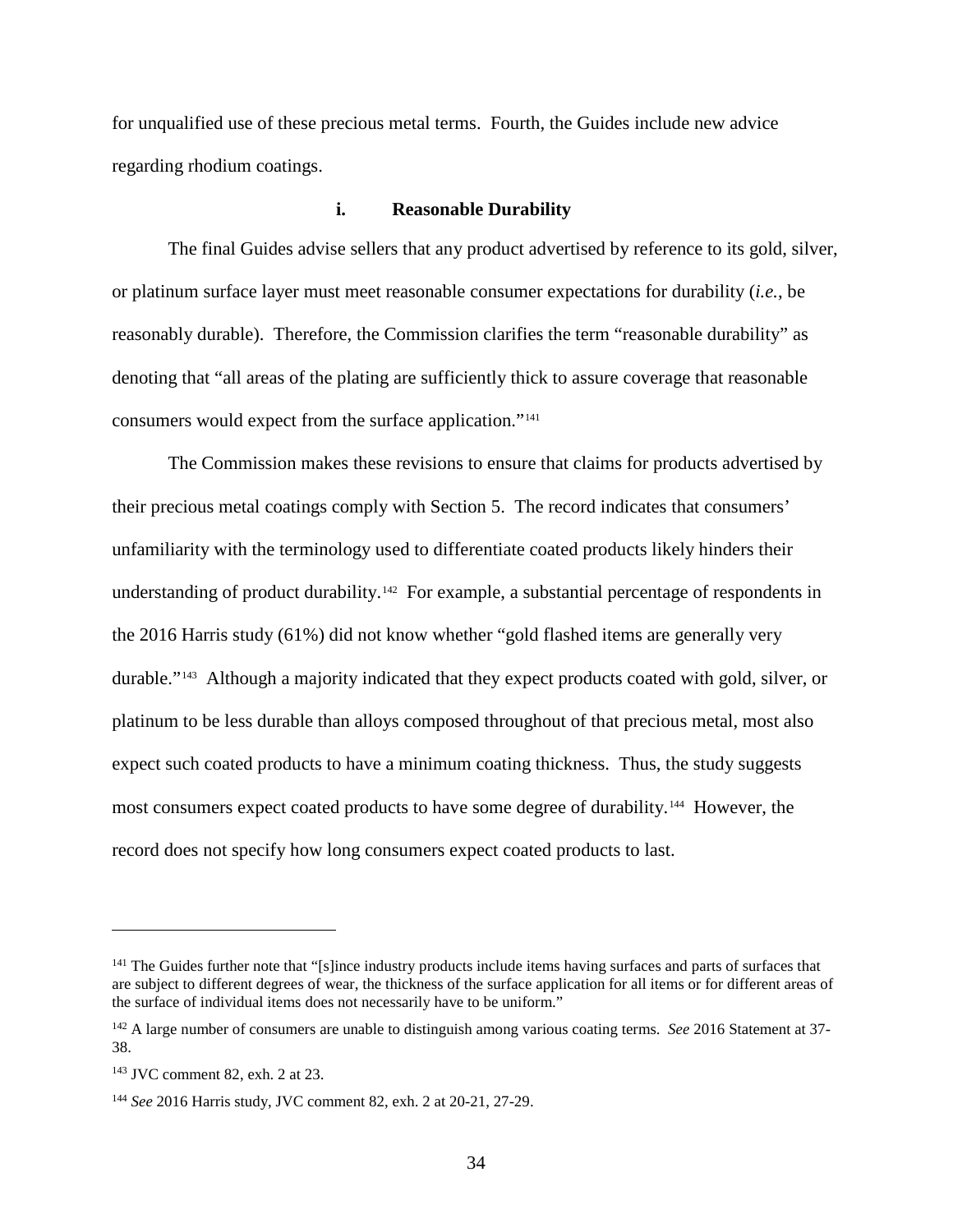Moreover, the record does not differentiate the duration of different surface applications. JVC did not specify, for instance, the time periods replicated by the Leach Garner's "severe" wear test or Tanury/Tabor's "normal" wear test. Additionally, no commenter provided evidence showing how the tests produced results consistent with consumer expectations. There is no evidence, for example, demonstrating the number of months or years that consumers expect gold electroplating to last, or under what conditions. Consumers likely have different expectations regarding the durability of different types of coated products sold at different prices. For example, they might expect the gold coating on a brooch worn only on occasion to last longer than the coating on a ring worn daily. Therefore, the revised guidance on "reasonable durability" brings the Guides closer in line with Section 5 by tying the concept to durability that reasonable consumers would expect in the circumstances (*e.g.,* taking into account the product's anticipated wear and use).

The previous Guides advised sellers to assure reasonable durability only for some coated products, but not others. Specifically, the reference to reasonable durability only appeared in guidance regarding certain gold terms ("gold plate(d)," "gold electroplate(d)," "gold filled," "rolled gold plate(d)," "gold overlay") and products coated with silver<sup>[145](#page-40-0)</sup> – but not gold-coated products described with other terms or platinum-coated products. To correct this discrepancy, the Commission retains the existing guidance and amends the gold and platinum sections to advise against describing any product, or part thereof, as having a surface layer of gold or platinum unless all significant surfaces contain a coating that is reasonably durable.<sup>146</sup>

<span id="page-40-0"></span><sup>145</sup> 81 FR at 1352-54 (proposed Sections 23.3(b)(4), 23.3(b)(5), 23.3(b)(7), 23.5(b)(4)).

<span id="page-40-1"></span> $146$  Sections 23.3(b)(3) and 23.6(b)(1). When marketers use a precious metal term to describe a coated product, it implies reasonable durability. To the extent sellers do not advertise a product's precious metal coating, however, the guidance advising reasonable durability would not apply.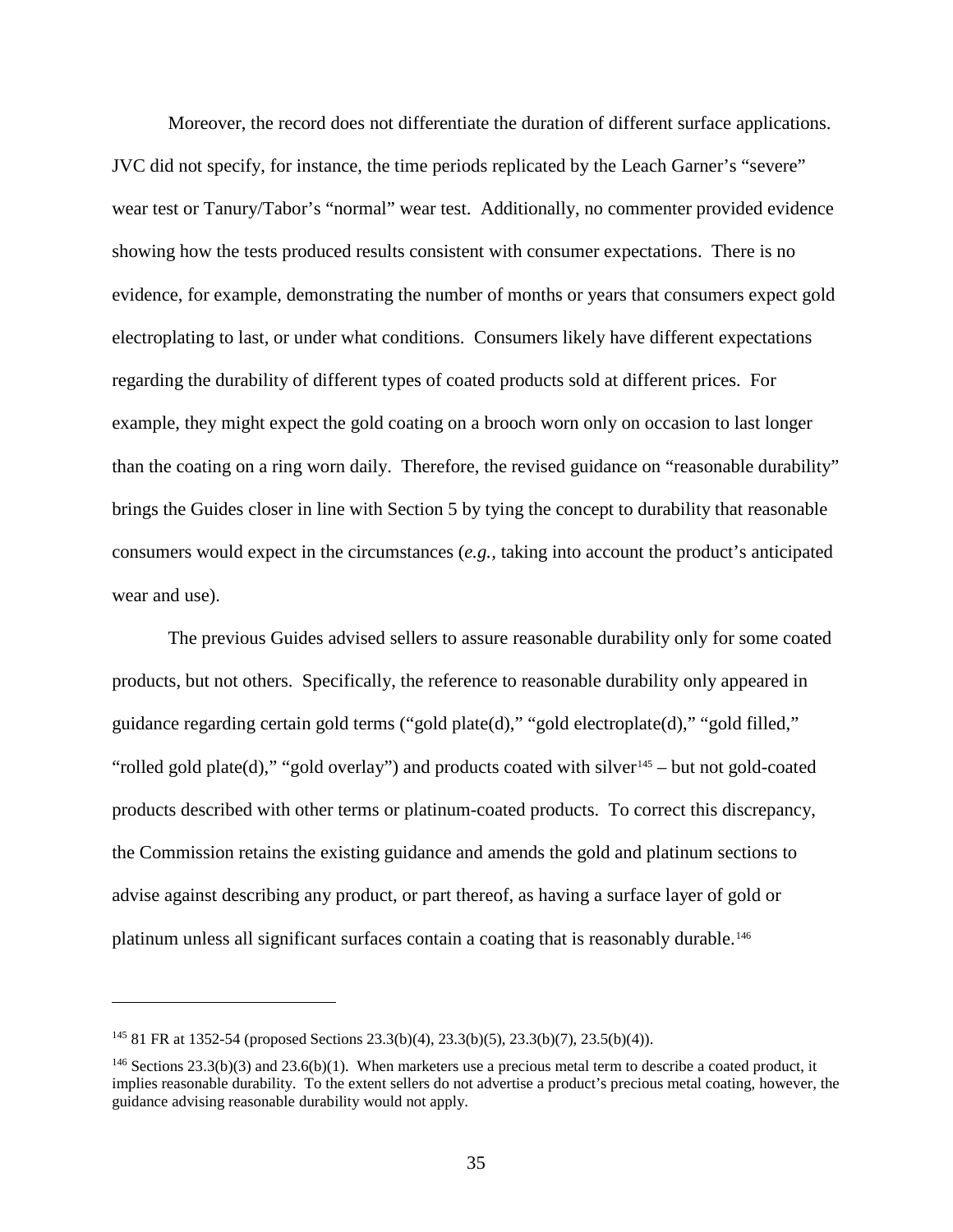### **ii. Safe Harbor Examples**

The previous Guides addressed when sellers could non-deceptively use various terms traditionally associated with gold-coated products. The guidance contained detailed information specifying gold karat fineness and coating thickness or weight ratio for non-deceptive use of each term (*e.g.*, "gold plate," "gold filled," "vermeil"). Although the record indicates that many consumers do not understand the distinctions among these coating terms,[147](#page-41-0) the Commission does not eliminate this guidance because the industry has long relied on it. Instead, to assist sellers, the Commission updates the gold safe harbor examples based on testing evidence indicating the amounts (*i.e.*, karat fineness and coating thickness or weight ratio) that assure reasonable durability for electrolytic and mechanical applications. However, the Commission does not expand the guidance to add new coating terms or address precious metal coatings other than gold because it lacks a sufficient basis to do so.

# **(a) "Gold Plate(d)" – Any Application Process**

The Commission deletes the previous example addressing gold coatings affixed by any process and described as "gold plate(d)" because it is no longer applicable. When initially creating this guidance, the Commission found that consumers are unlikely to distinguish between products based on plating method, focusing instead on durability.[148](#page-41-1) The previous Guides therefore recommended a uniform thickness regardless of the application method.

A single thickness, however, is no longer a useful proxy for durability. Specifically, for electrolytic applications, the advised 0.5 microns thickness (20 millionths of an inch) exceeds

<span id="page-41-0"></span><sup>147</sup> *See* 2016 Statement at 37-38.

<span id="page-41-1"></span><sup>&</sup>lt;sup>148</sup> 61 FR 27178, 27187 (1996). Two commenters stated that the term "plated" should not be used for both mechanical and electrolytic processes, yet both apparently recommended keeping a single provision for "plate." Corti comment 78 at 2; Richline comment 83 at 6. There is no evidence that consumers distinguish "plate" from "plated," or that their expectations differ depending on which term marketers use to describe a product. Indeed, the previous Section 23.4(c)(2) guidance referred both to "gold plate" and "gold plated."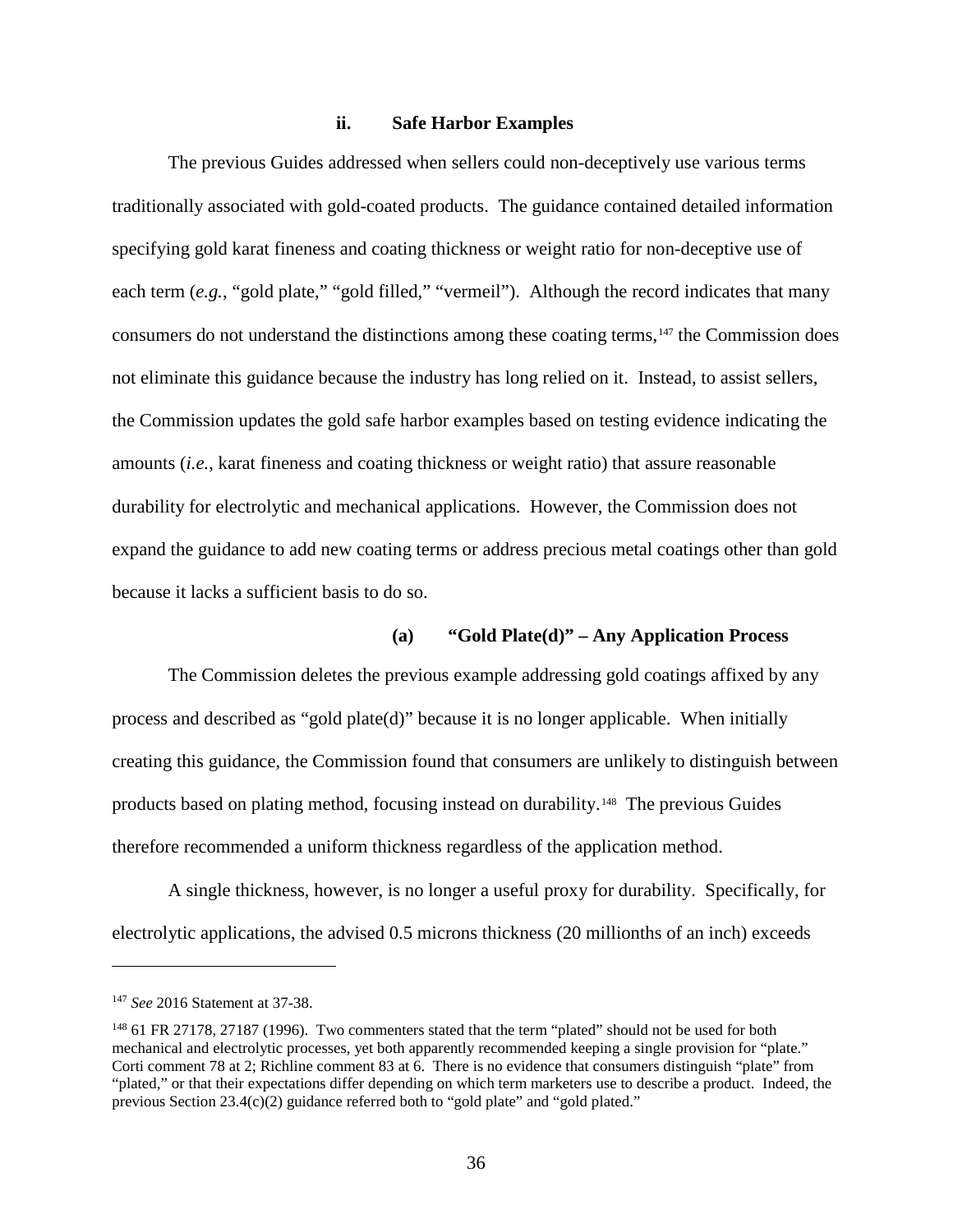what is necessary to ensure reasonable durability; testing shows that only 0.175 microns (7 millionths of an inch) is sufficient. Additionally, although the record indicates that mechanically applied coatings require more precious metal than electrolytic ones to ensure the same durability, the Commission does not have a sufficient basis to conclude that 0.5 micron is enough.[149](#page-42-0) 

Because the previous Guides' uniform thickness is not suitable for either application, the Commission removes this provision and transfers the term "gold plate(d)" to guidance that separately addresses mechanical and electrolytic applications.<sup>150</sup>

### **(b) Electrolytic Applications**

In the final Guides, the Commission retains the previous examples' minimum thickness and karat fineness amounts, including the fine gold equivalent provisions (*i.e.*, advising a coating of at least 10 karats with a minimum thickness "equivalent to" the specified thickness of fine gold),[151](#page-42-2) for the reasons detailed below. Additionally, it removes "gold flashed" and "gold washed" from the examples because it does not have a sufficient basis to give specific guidance on how marketers may non-deceptively use these terms.

In the 2016 Notice, the Commission proposed increasing the minimum thickness for "gold plate(d)" and "gold electroplate(d)" based on test reports submitted by JVC. That testing suggested a greater thickness than the Guides advised may be needed to meet consumers' expectations. Specifically, JVC submitted data from Leach Garner with its 2013 comment which recommended a minimum of 15 millionths of an inch, without specifying whether it allowed for

<span id="page-42-0"></span><sup>149</sup> *See* 2016 Statement at 39. Commenters indicated only that 4.3 microns (170 millionths of an inch) is more than is needed, but did not provide evidence of a minimum thickness that assures reasonable durability.

<span id="page-42-1"></span><sup>150</sup> *See* Sections 23.3(c)(2) and 23.3(c)(3).

<span id="page-42-2"></span><sup>&</sup>lt;sup>151</sup> For example, a product containing 1 micron (1 $\mu$ ) of 12 karat gold is equivalent to one-half micron of fine (24 karat) gold. 16 CFR 23.4(c)(2) n.4.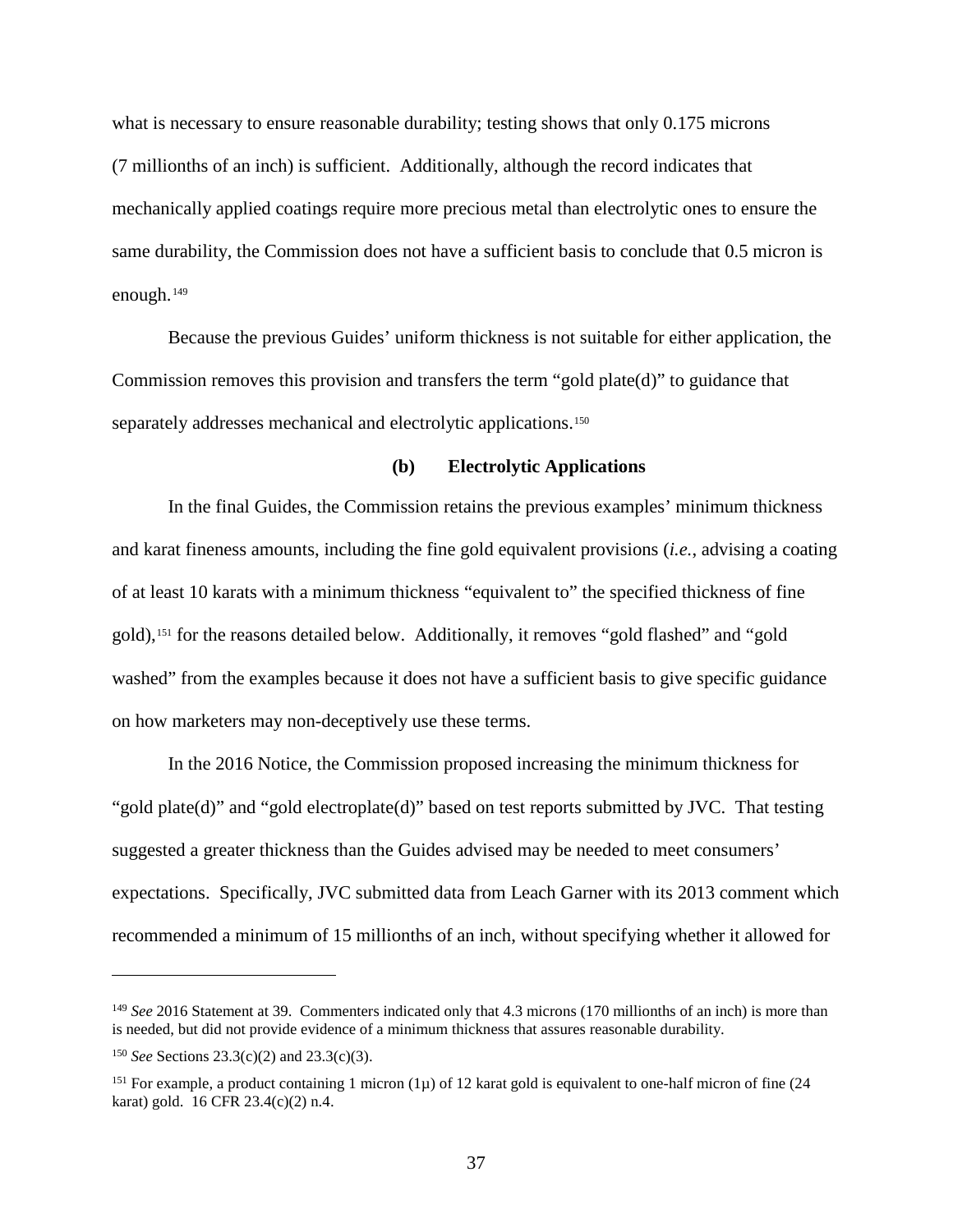gold alloy plating as low as 10 karats.<sup>152</sup> Additionally, commenters claimed that using lowerkarat gold (*e.g.*, 10 karats) for electrolytic applications affects the coating's appearance and tarnish resistance, and that applying greater amounts of 10 karat gold (pursuant to the Guides' "equivalent to" provisions) would not ensure the surface layer retains its original appearance.[153](#page-43-1)  Therefore, the Commission also proposed increasing the minimum karat fineness for "gold plate(d)," "gold electroplate(d)," "heavy gold electroplate(d)," and "vermeil" to 22 karats.

Commenters' responses to the 2016 Notice, however, indicate that the existing minimum thicknesses and karat fineness are adequate to assure reasonable durability. Correcting a confusion in the record, JVC stated that the tests by Taber Industries and Tanury Industries support the existing minimum (7 millionths of an inch), and that the 2013 Leach Garner test on which the Commission based its proposed change is irrelevant because it assessed severe, not normal wear.[154](#page-43-2) 

The record also indicates that increasing the minimum karat fineness in the examples from 10 to 22 karats, as JVC and others previously suggested, is not necessary. Specifically, commenters stated that the existing guidance, which advises at least 10 karats and includes the fine gold equivalent provisions, meets consumer expectations for reasonable durability. One commenter explained that a product coated with lower-karat gold actually maintains its color and finish longer than a higher-karat coating because lower-karat gold includes elements that create a harder coating than pure gold.<sup>155</sup>

<span id="page-43-0"></span><sup>152</sup> *See* 2016 Statement at 40-41.

<span id="page-43-1"></span><sup>153</sup> *Id.* at 10-11.

<span id="page-43-2"></span><sup>154</sup> JVC comment 82 at 5, 36.

<span id="page-43-3"></span><sup>155</sup> Jenner comment 77 at 3-4.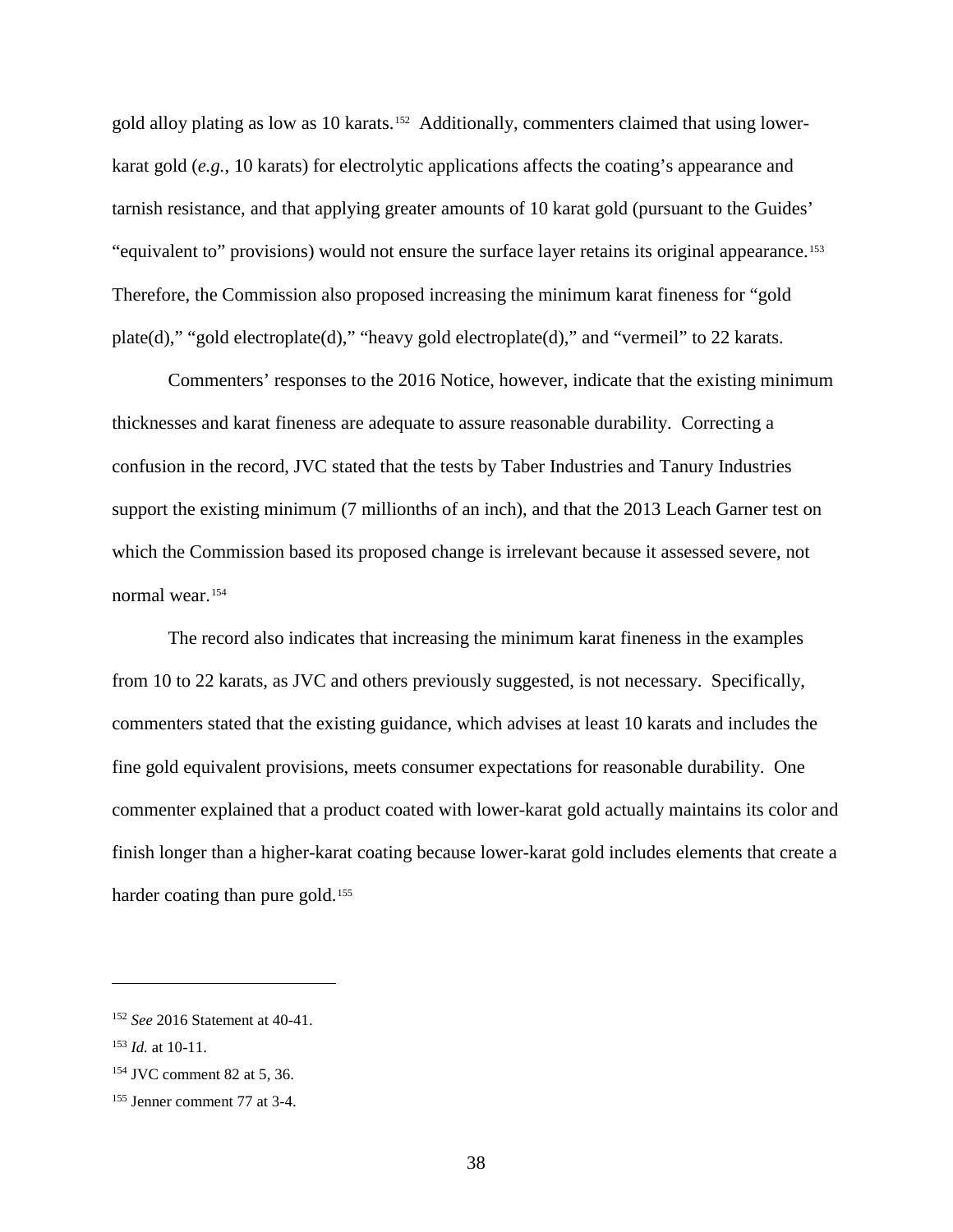Additionally, commenters explained that factors other than karat fineness (such as the identity of the underlying metals and substrates) affect durability, tarnish resistance, and color. For instance, in withdrawing its previous suggestion that the Commission increase the minimum fineness to 22 karats, JVC asserted that manufacturers often mitigate tarnishing characteristics by applying a flash coat of high karat gold or protective coat of clear polymer – applications that, while not long lasting, may provide basic protection adequate to meet consumer expectations.<sup>[156](#page-44-0)</sup>

Based on this new information, the Commission retains the previous Guides' minimum thickness and karat fineness examples because the record confirms they demonstrate one method that sellers may use to assure reasonable durability.[157](#page-44-1) As discussed above, the Guides advise sellers to assure reasonable durability for any product marketed by its gold coating. Thus, marketers may also non-deceptively describe products that do not have the minimum thickness and karat fineness suggested in the examples as "gold plate(d)" and "gold electroplate(d)" if those products are reasonably durable (*e.g.*, through the use of protective coatings).<sup>[158](#page-44-2)</sup>

Based on the updated record, the Commission also removes "gold flashed" and "gold washed" from the electrolytic examples. The previous Guides advised that marketers could nondeceptively use these terms for electroplated items that had the recommended 10 karats, but not the minimum coating thickness.[159](#page-44-3) However, the current perception evidence demonstrates that consumers do not understand "gold flashed" and "gold washed" to mean coatings that are thinner

<span id="page-44-0"></span><sup>156</sup> JVC comment 82 at 9.

<span id="page-44-1"></span><sup>157</sup> The examples have referenced these same minimum thickness and karat fineness amounts for decades. *See, e.g.,* 22 FR 4567, 4573 (June 28, 1957) (FTC Trade Practice Rules for the Jewelry Industry §23.22(c)(2)).

<span id="page-44-2"></span><sup>&</sup>lt;sup>158</sup> The examples provide the Commission's views on how reasonable consumers likely interpret certain claims. Industry members may use an alternative approach if the approach satisfies the requirements of Section 5 of the FTC Act. 16 CFR 23.0(e).

<span id="page-44-3"></span> $159$  16 CFR 23.4(c)(4).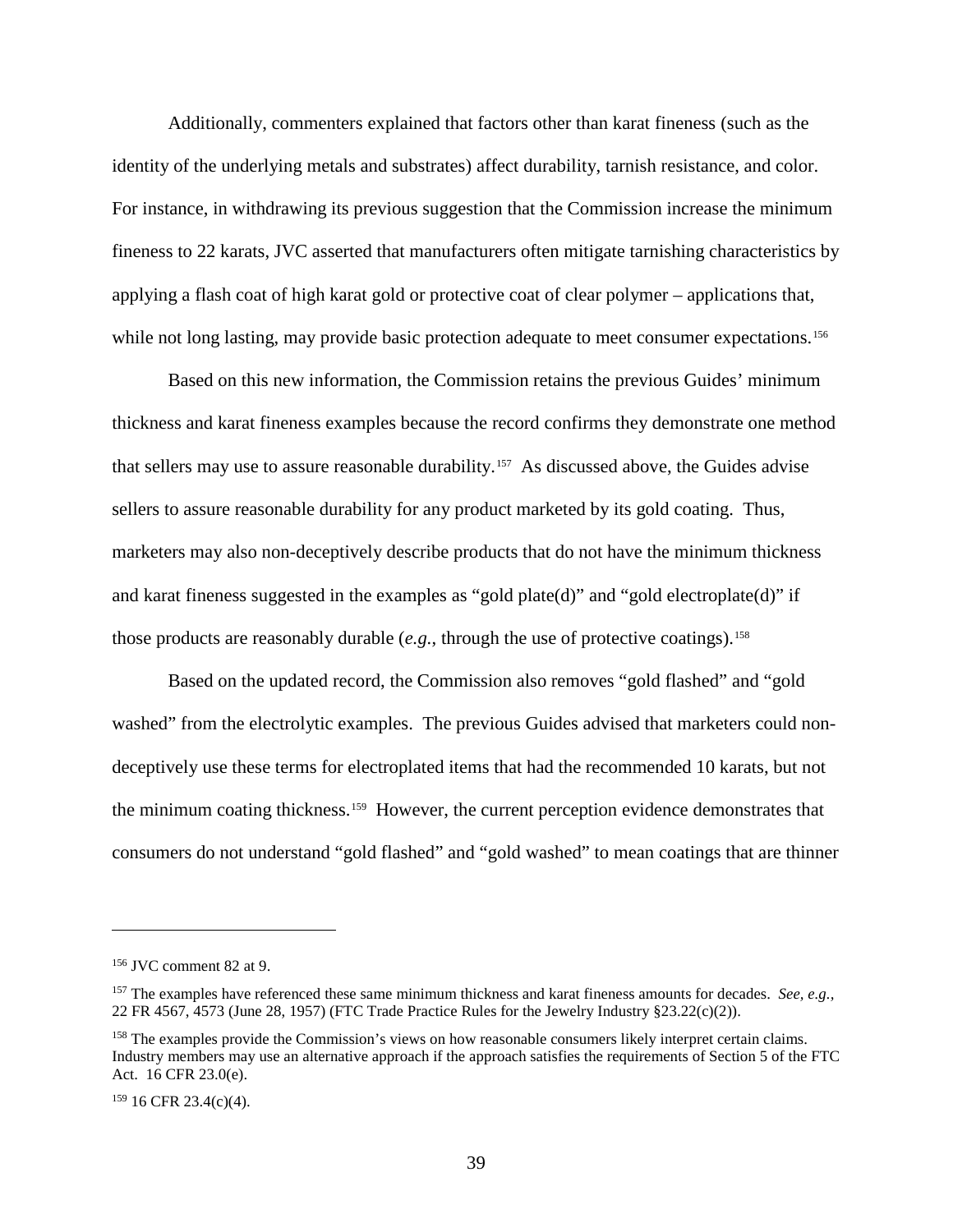than those described as "gold electroplate(d)" (which meet both the minimum thickness and karat fineness amounts).<sup>[160](#page-45-0)</sup> The basis for the previous guidance is thus no longer valid.

The Commission, however, does not issue guidance cautioning marketers against ever using these terms. Depending on the net impression of the particular advertising context, consumers may not be deceived by sellers' claims about products described as "gold flashed" or "gold washed." For example, consumers might expect that low-priced "flashed" or "washed" costume jewelry displayed in a basket at a clothing store (not secured in a case) does not contain significant amounts of gold and likely will not be as durable as other gold jewelry. Without further consumer perception evidence, however, the Commission does not have a sufficient basis to give specific guidance regarding the non-deceptive use of these terms.

### **(c) Mechanical Applications**

Based on updated evidence, the Commission amends the Guides' examples relating to mechanical application terms ("gold plate(d)," "gold filled," "gold overlay," "rolled gold plate") to advise that such products contain a 1/40th minimum weight ratio. Although JVC previously proposed a minimum coating thickness, it submitted new evidence from a metallurgist stating that a 1/40th weight ratio – not a coating thickness – assures durability for mechanical applications. Moreover, this guidance likely will not impose significant burdens on industry. JVC stated that 1/40th is the current industry standard, and many in the industry already believe the Guides advise this minimum weight ratio because of the existing examples.[161](#page-45-1) The Commission therefore clarifies the guidance by amending the mechanical safe harbor explicitly to reflect the 1/40th weight ratio.

<span id="page-45-0"></span><sup>&</sup>lt;sup>160</sup> In fact, a substantial percentage of respondents in the 2016 Harris study (61%) did not know whether "gold flashed items are generally very durable." JVC comment 82, exh. 2 at 23.

<span id="page-45-1"></span><sup>161</sup> *See* 16 CFR 23.4(c)(3).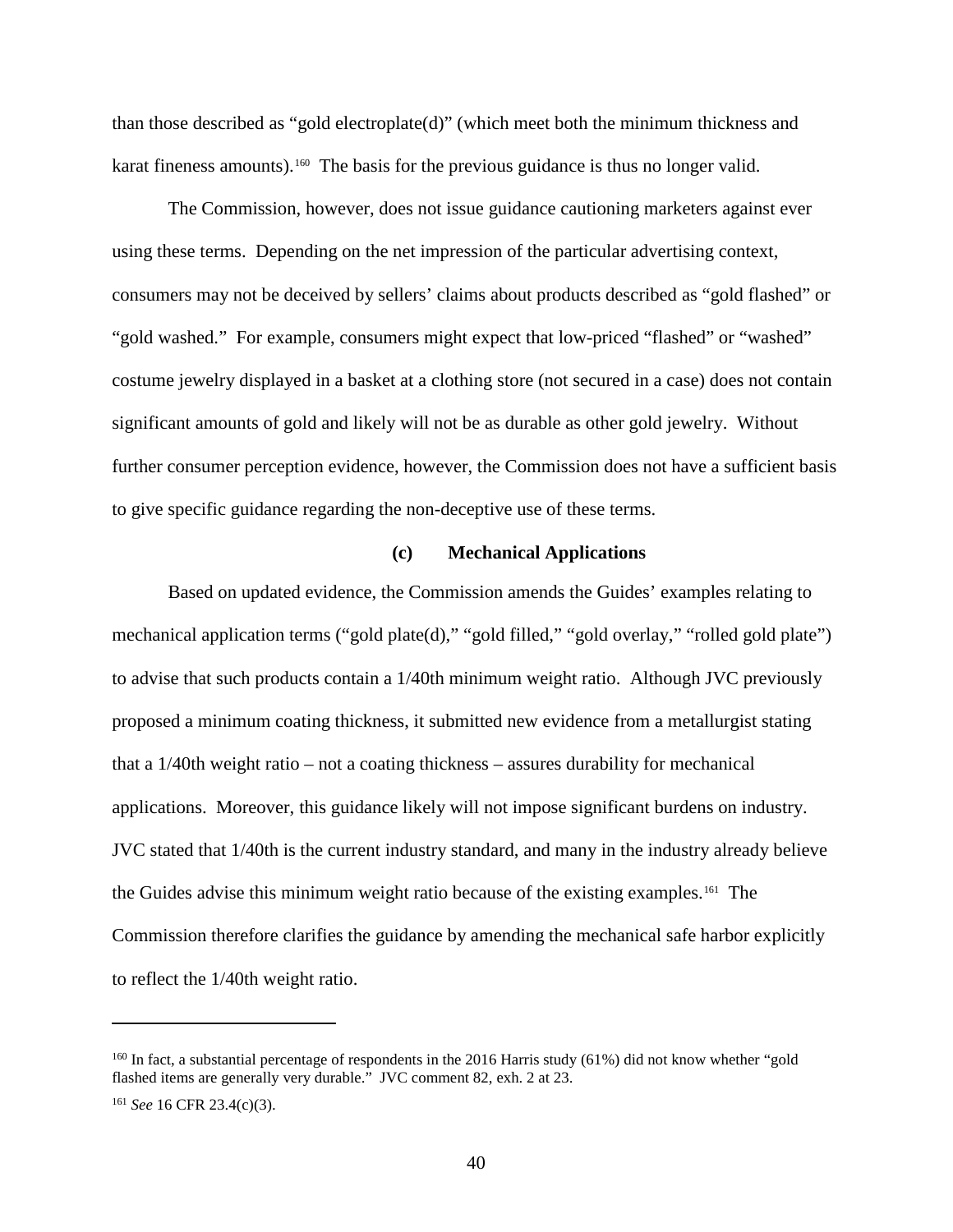In addition, the Commission retains the existing guidance advising a 1/20th weight ratio for coated products described as "gold filled," and advising marketers to disclose weight ratio when using "gold overlay" or "rolled gold plate" for coated products below 1/20th. Marketers have relied on this guidance for decades; it has helped consumers distinguish "gold overlay" and "rolled gold plate" products from "gold filled" items containing more gold (*i.e.*, at least 1/20th by weight). Without evidence that this guidance is no longer needed, the Commission declines to remove it.

However, the Commission declines to issue similar guidance advising weight ratio disclosures for "gold plate(d)" coatings that fall below 1/20th. There is no evidence that advising such disclosures is necessary to prevent deception. Therefore, the final Guides advise that such products meet the recommended 1/40th weight ratio to assure reasonable durability, but do not further advise that sellers disclose weight ratio for products that meet the 1/40th minimum, but fall below 1/20th.

### **(d) Other Coating Terms and Precious Metals**

The Commission declines to issue new guidance for other coating terms (such as "flashed," "washed," "clad," "bonded," "over," "gold tone," and "gold layered") specifying minimum thickness and weight ratios because there is no evidence that such guidance is needed to help marketers avoid deception.<sup>162</sup> For the same reason, the Commission does not set detailed standards for terms used to describe silver or platinum coatings.

Given the potential for confusion, the Commission will continue to monitor this area, and reminds marketers that their claims remain subject to Section 5 of the FTC Act. Thus, they must

<span id="page-46-0"></span><sup>&</sup>lt;sup>162</sup> The 2016 Harris survey, as did the 2012 Harris survey, demonstrates that large numbers of consumers are not familiar with these terms and do not fully understand them.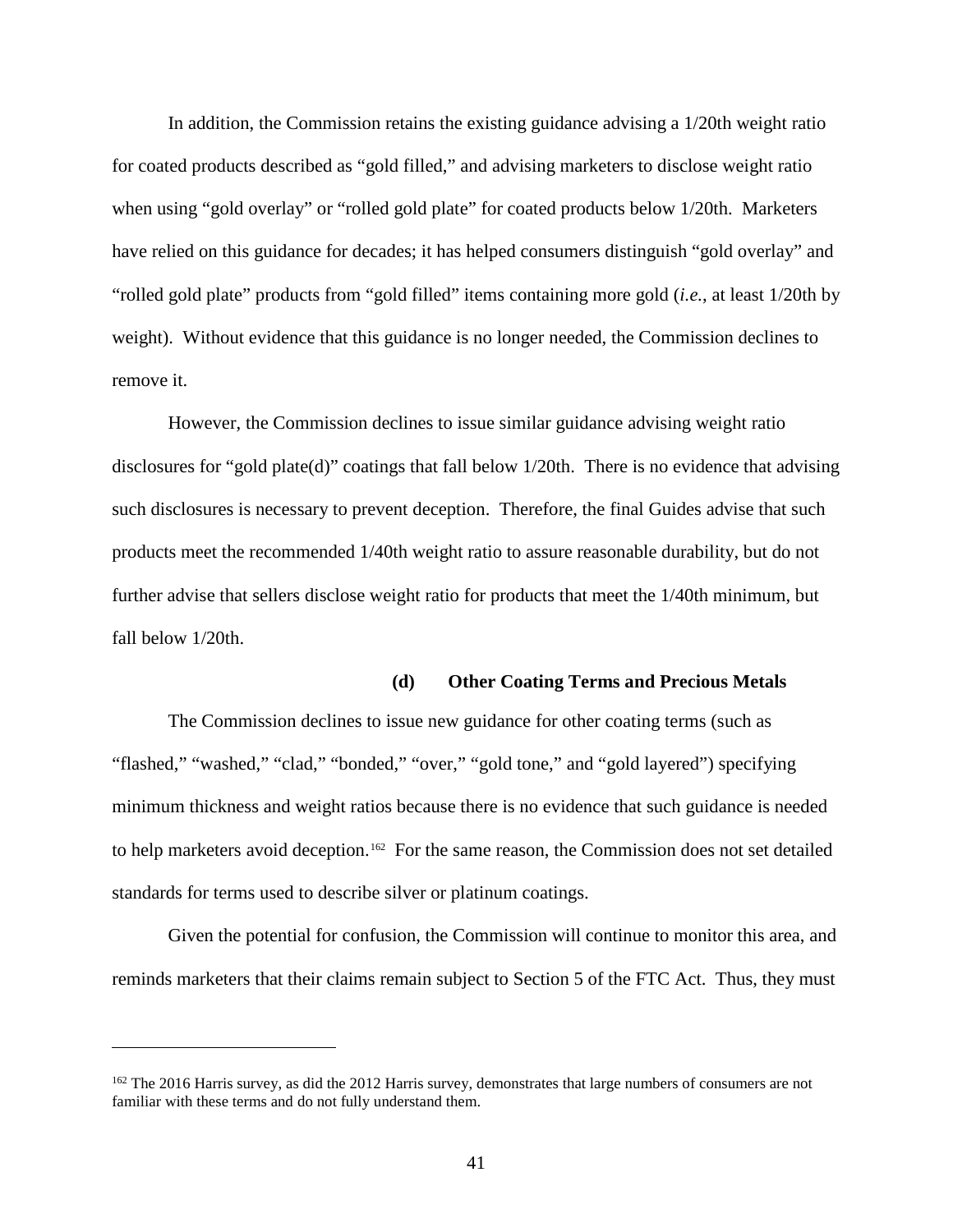qualify claims appropriately to avoid consumer deception and must ensure they can substantiate all reasonable interpretations of their claims.<sup>[163](#page-47-0)</sup>

### **iii. Purity Disclosures**

The final Guides advise marketers to disclose the purity of coatings made with alloys that fall below the thresholds for unqualified use of "gold," "silver," and "platinum" terms and abbreviations. The previous Guides already advised sellers to disclose the purity of alloy products, or parts thereof, containing gold, silver, or platinum in amounts less than the recommended thresholds. However, they did not clearly advise purity disclosures for products coated with these precious metals, and thus allowed for potential deception because claiming that a product is made or coated with a precious metal alloy without specifying the purity in many situations likely implies the product has more of the advertised precious metal than it actually does. For instance, because the previous Guides only included karat disclosures in the examples for gold mechanical surface applications, a seller might have believed it could non-deceptively use an unqualified gold term (*e.g.*, "gold plated") to market an electrolytically coated item with less gold than a "14K gold" product, or a mechanically coated "10K gold overlay" item.[164](#page-47-1)

<span id="page-47-0"></span><sup>&</sup>lt;sup>163</sup> As proposed, the final Guides do not include the note that accompanied the previous Section 23.4(b) (regarding "Duragold," Diragold," "Noblegold," "Goldine," "Layered Gold," and similar terms) because the record indicates these terms are no longer in use. In response to the 2016 Notice, the Commission observed that some marketers describe coated products as "gold layered," which sounds similar to "layered gold." The 2016 Harris study, however, indicates that consumers do not appear meaningfully to distinguish "layered" from other terms used to describe coating terms. *See* JVC comment 82, exh. 2 at 21-22.

<span id="page-47-1"></span><sup>&</sup>lt;sup>164</sup> The record indicates that electrolytic applications do not require as thick a coating as mechanical applications to ensure durability. *See* 2016 Statement at 39. Commenters stated there may be confusion regarding whether marketers should disclose karats to describe coated products because the previous Guides' examples included such disclosures for mechanical, but not electrolytic, surface applications. *Compare* 16 CFR 23.4(b)(5) *with* 23.4(b)(4) and 23.4(b)(7). Similarly, the previous guidance included karat designations in the marking and description examples for mechanical application terms ("filled," "overlay," "rolled gold plate"), but not electrolytic ("plate(d)," "electroplate(d), "flashed," "washed," "heavy gold electroplate(d)"). *Compare* 16 CFR 23.4(c)(2) *with* 16 CFR  $23.4(c)(3)$ .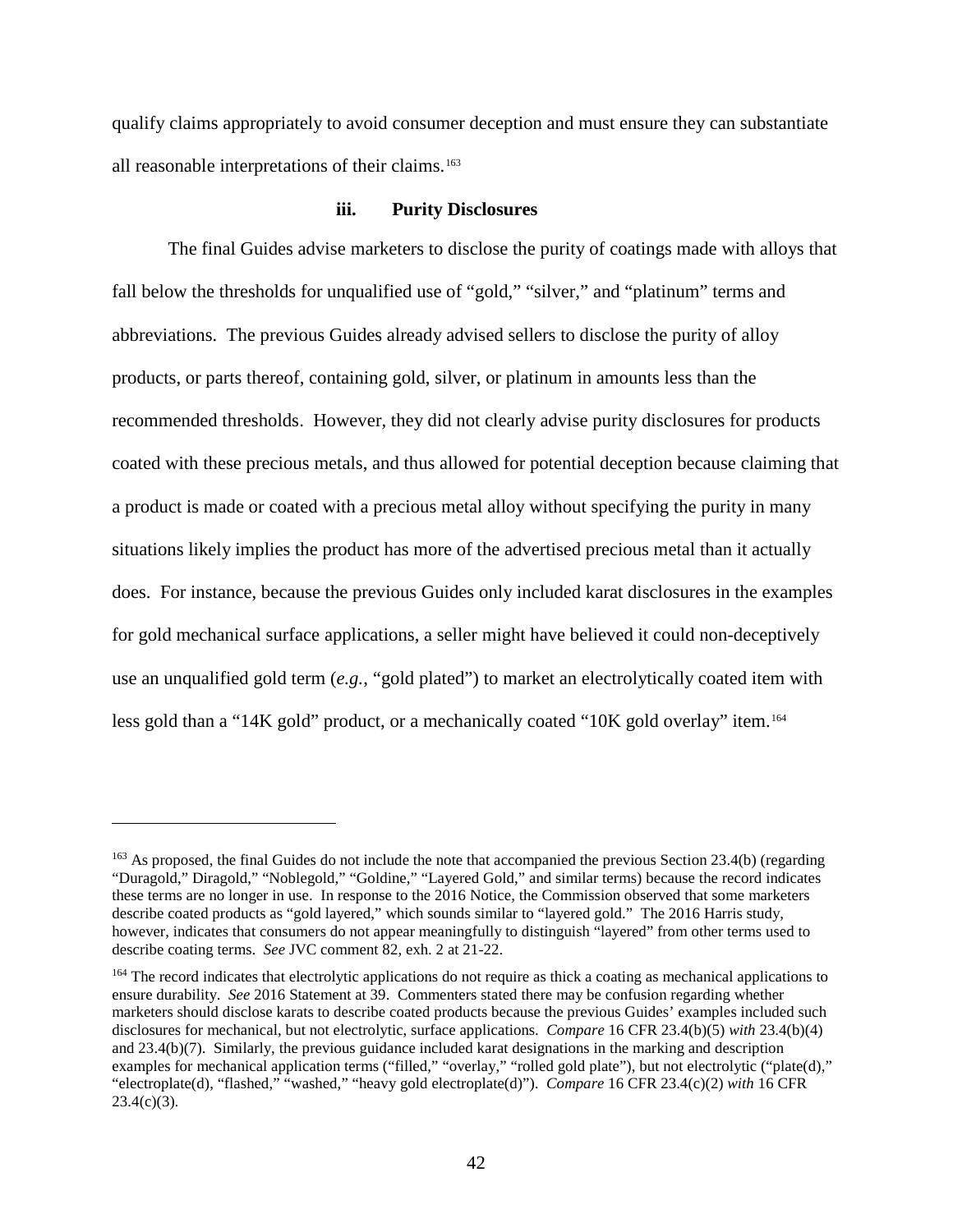To clarify that the guidance advising purity disclosures for alloys applies equally to coated products, the Commission amends the guidance to advise that, for alloys containing less than 24K gold, 925 PPT silver, or 950 PPT platinum, marketers qualify their use of gold, silver, or platinum terms to describe "all or part" of the product, "*including the surface layer of a coated product*," with equally conspicuous, accurate purity disclosures. In addition, the Commission amends the gold section to include karat fineness disclosures in the description and marking examples for electrolytic applications.

### **iv. Rhodium Coatings**

Based on the record, the Commission issues the final guidance as proposed, advising marketers to disclose rhodium surface applications on products marked or described as precious metal, such as rhodium-coated items marketed as "white gold" or silver (Section 23.7). As with other precious metal applications, sellers must assure the reasonable durability of rhodium coatings. By alerting consumers that the product's surface coating may not be permanent, the new rhodium coating disclosure will likely inform consumers' reasonable expectations for the application's durability and therefore prevent deception.

The Commission declines to amend the guidance to differentiate rhodium coatings applied over sterling silver from those applied to other substrates such as white gold. Absent evidence that consumers' expectations differ depending on the color of the underlying metal, the Commission advises marketers to disclose rhodium coatings over any product marketed as precious metal, whether the base is sterling silver or white gold. If, as the commenter seeking the amendment suggested, rhodium coatings provide an added benefit when applied over sterling silver because they improve the product (*i.e.*, by delaying the tarnishing process), marketers already have an incentive to disclose this fact. If they do not provide such a benefit, marketers may not choose to disclose, and consumers may not know that the product's initial color (in this

43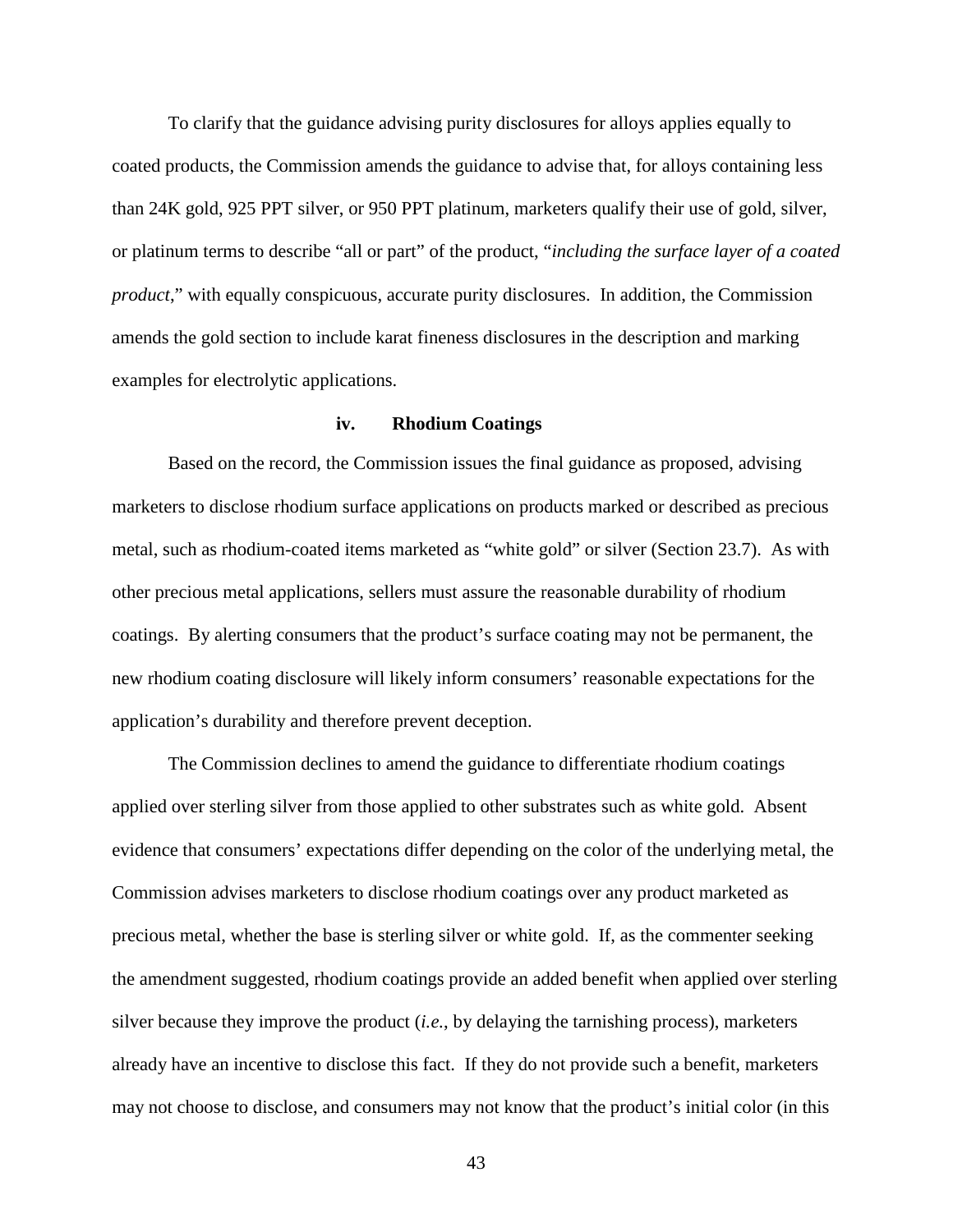case, an apparently non-tarnished silver) is not permanent and will require re-plating to restore its appearance. The guidance advising disclosure will therefore help prevent such deception.

# **B. Alloys with Precious Metals in Amounts Below Minimum Thresholds**

### **1. Previous Guides**

The previous Guides cautioned marketers against using the words "gold," "silver," "platinum," or their abbreviations to describe or mark all or part of a product unless it contained the precious metal in an amount that met or exceeded certain thresholds.

Specifically, Section 23.4 advised against using gold terms, abbreviations, or quality marks (e.g., "9K") to describe products or parts composed of less than 10 karat gold.<sup>165</sup> It also advised marketers not to use "gold" or any abbreviation unless immediately preceded by an equally conspicuous designation of the alloy's karat fineness.<sup>166</sup> Similarly, Section 23.6 cautioned against using "silver," "solid silver," "Sterling Silver," "Sterling," or the "Ster." abbreviation unless the product or part was at least  $925/1,000$ ths pure silver.<sup>167</sup> It also cautioned against using "coin" or "coin silver" unless the product or part was at least 900/1,000ths pure silver.<sup>168</sup> Finally, Section 23.7 advised different disclosures depending on the percentage of pure platinum in a product and the extent to which it was alloyed with other platinum group metals (PGMs).[169](#page-49-4) This section further cautioned against using "platinum" or any abbreviation to mark

<span id="page-49-0"></span> $165$  16 CFR 23.4(b)(9).

<span id="page-49-1"></span><sup>&</sup>lt;sup>166</sup> 16 CFR 23.4(b)(2). The section also advised against unqualified use of the word "gold" or any abbreviation to describe products or parts not composed throughout of "fine (24 karat) gold." 16 CFR 23.4(b)(1).

<span id="page-49-2"></span> $167$  16 CFR 23.6(b).

<span id="page-49-3"></span> $168$  16 CFR 23.6(c).

<span id="page-49-4"></span><sup>&</sup>lt;sup>169</sup> In addition to platinum, the PGMs include iridium, palladium, ruthenium, rhodium, and osmium.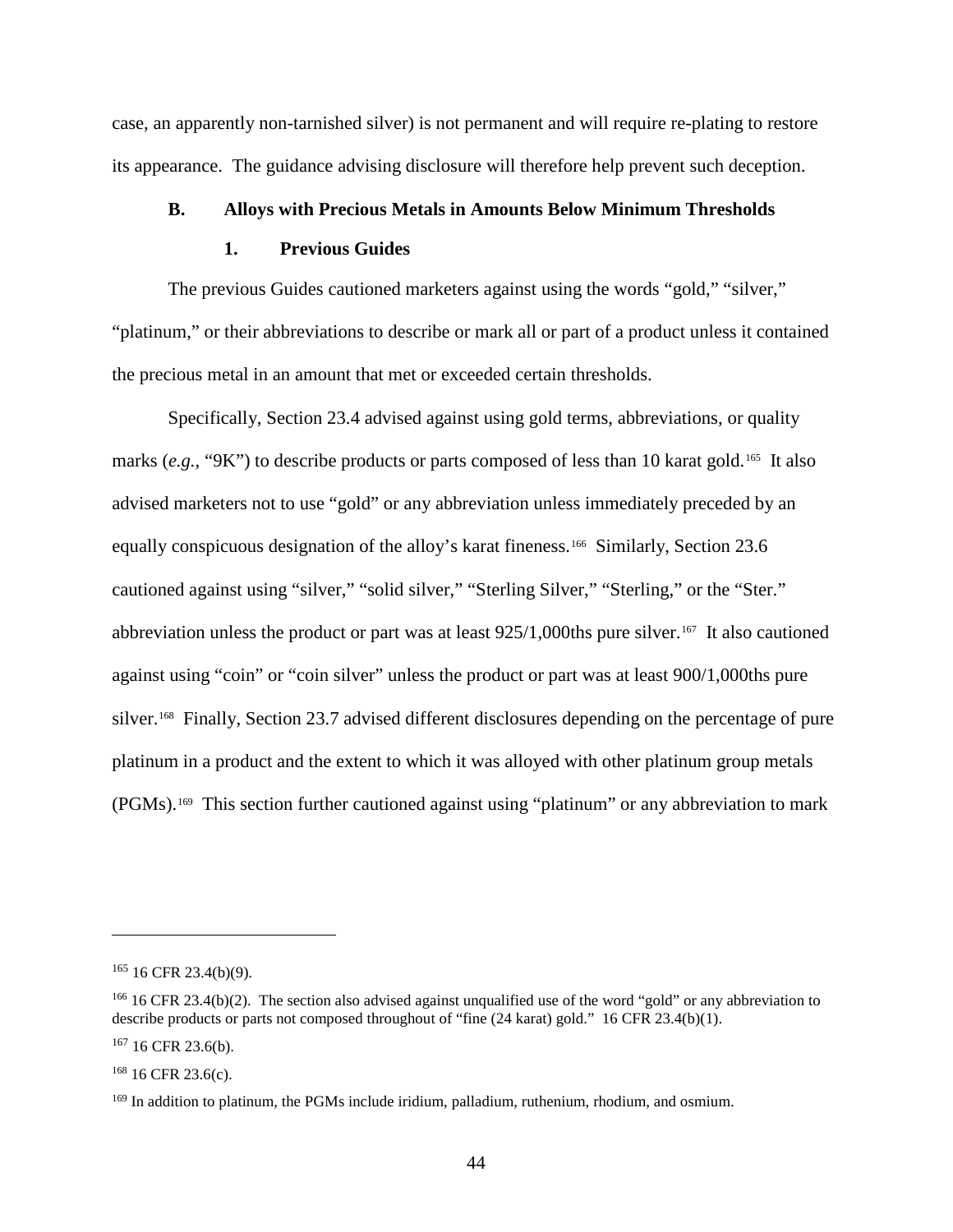or describe a product not composed throughout of at least 500 parts per thousand pure platinum.[170](#page-50-0) 

# **2. Proposed Revisions**

In the 2016 Notice, the Commission proposed addressing four types of alloy products with either existing or new guidance: (i) products containing precious metals in amounts meeting or exceeding the thresholds; (ii) below-threshold gold and silver products that meet consumer expectations; (iii) below-threshold gold and silver products that do not; and (iv) below-threshold platinum products.

First, for products meeting or exceeding the thresholds,<sup>[171](#page-50-1)</sup> the Commission proposed retaining the existing guidance advising that marketers could non-deceptively use gold, silver, and platinum terms or abbreviations to describe or mark all or part of the product. The Commission found this guidance remained necessary because the thresholds helped distinguish products that always have certain performance attributes material to consumers, such as tarnish and corrosion resistance, from those that may not. The record suggested that technological advances have made it possible for some below-threshold alloys to meet consumer expectations for properties formerly associated with higher-content jewelry.<sup>172</sup> However, without a sufficient basis to change any threshold by a particular amount, the Commission proposed to retain the guidance referencing the thresholds at their existing levels.

Second, for below-threshold gold products with characteristics that are materially similar to above-threshold products, the Commission proposed new guidance advising that marketers could non-deceptively reference gold content if they had competent and reliable scientific

<span id="page-50-0"></span> $170$  16 CFR 23.7(b)(3).

<span id="page-50-1"></span><sup>&</sup>lt;sup>171</sup> 10 karats for gold, 925/1,000ths for silver, and 500 parts per thousand for platinum.

<span id="page-50-2"></span> $172$  2016 Statement at 65.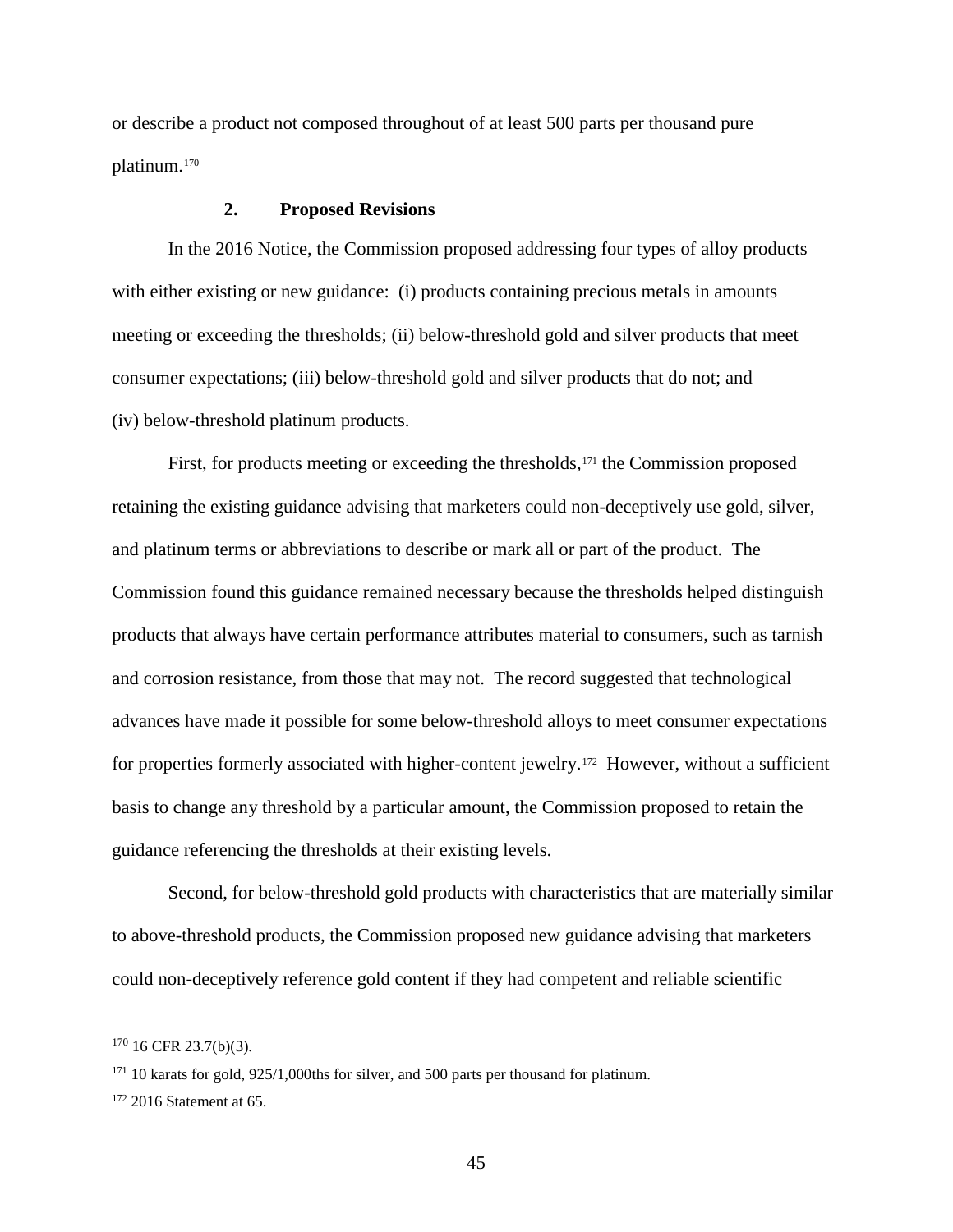evidence that the product's material characteristics were substantially similar to those of products containing at least 10 karats. This proposed guidance advised the marketer to provide an equally conspicuous, correct disclosure of the alloy's purity (karat fineness) immediately preceding the gold term.

Similarly, the Commission proposed a new note advising that marketers could nondeceptively use the word "silver" to describe products containing less than 925/1,000ths pure silver if the seller had competent and reliable scientific evidence showing the product did not materially differ from a sterling silver item (*i.e.*, containing at least 925/1,000ths) with respect to corrosion resistance, tarnish resistance, and any other attribute or property material to consumers (other than purity). The guidance advised marketers to provide an equally conspicuous, correct disclosure of the alloy's purity immediately preceding the silver term.[173](#page-51-0) In contrast, the Commission proposed to keep the guidance reserving "solid silver," "sterling silver," "sterling," and the "Ster." abbreviation for products that were at least 925/1,000ths pure silver, and reserving "coin" and "coin silver" for products that were 900/1,000ths, based on their longstanding use and therefore probable consumer understanding. Rather than merely signaling the presence of silver, these terms likely denoted specific purity levels (*e.g.*, that "coin silver" contains less silver than "sterling silver").

Third, for below-threshold gold and silver products that materially differ from abovethreshold products (*e.g.*, 8 karat gold items that tarnish), the Commission proposed new guidance advising that marketers could non-deceptively reference these precious metals only if they made additional disclosures. Specifically, the new notes advised marketers to (i) accurately disclose

<span id="page-51-0"></span><sup>173</sup> 81 FR at 1354 (proposed Note to 23.5(b)(1) and (2)). Marketers also should adhere to the other guidance in Section 23.5 (previously 23.6) prohibiting misrepresentations.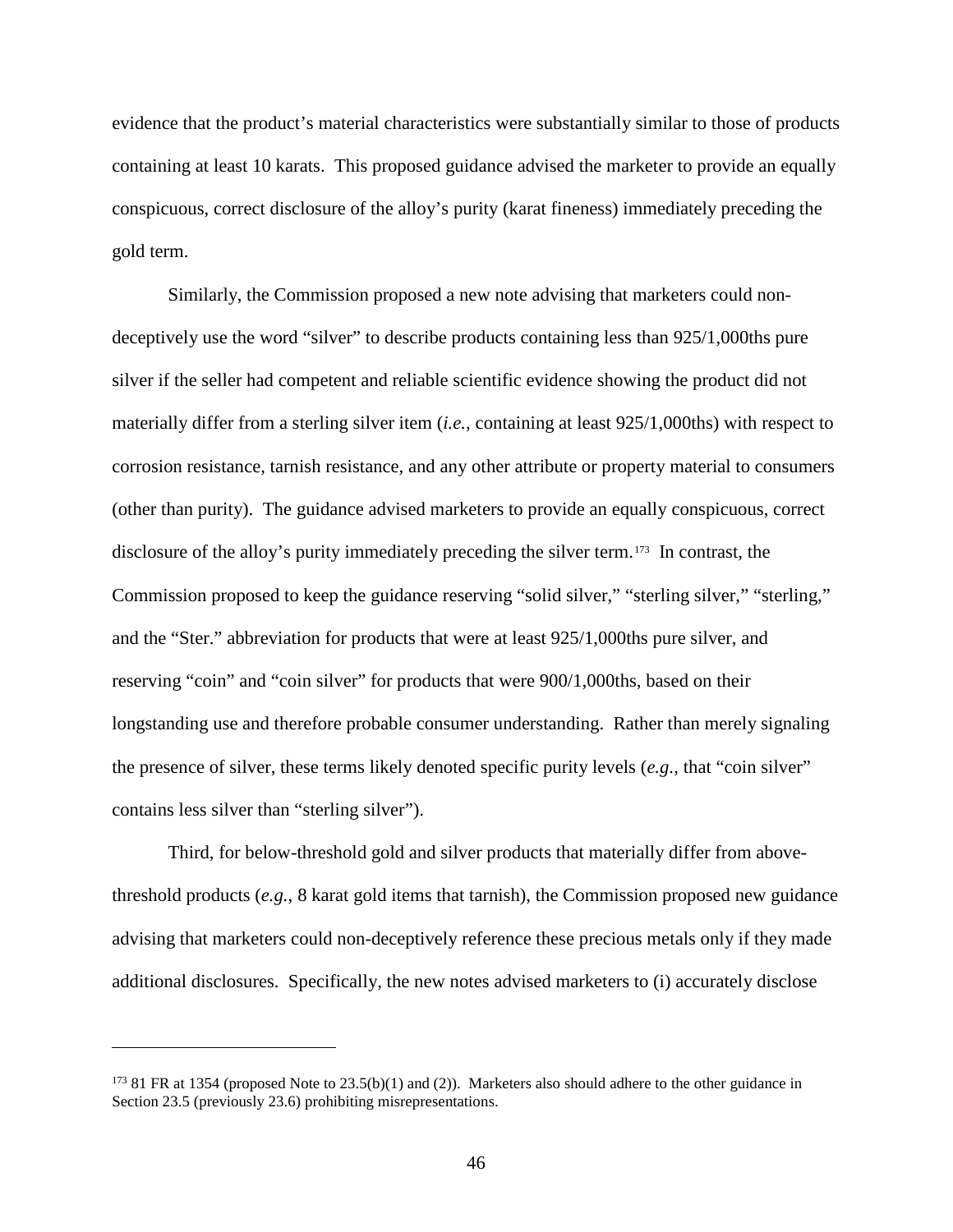the identified metal's purity with the same terminology used to describe above-threshold alloys (*i.e.*, karats for gold, PPT for silver); and (ii) disclose that the product may not have the same attributes or properties as jewelry made with the same precious metal in amounts that meet the threshold.[174](#page-52-0) The guidance also advised marketers they could non-deceptively stamp items with quality marks accurately disclosing precious metal content.

Finally, the Commission did not propose new guidance for below-threshold platinum alloys. The record showed that, unlike gold (which has traditionally been mixed with base metals to create jewelry), consumers expect platinum products to be substantially composed of pure platinum.[175](#page-52-1) Therefore, additional guidance advising platinum content disclosures for products that do not meet those expectations may be deceptive.

## **3. Comments**

Commenters focused primarily on the Commission's proposed guidance for gold. Many stated there is a significant market for below-threshold alloys, which offer lower-cost alternatives to higher-karat products. However, they disagreed about whether the Commission's proposal helps sellers avoid deception. Two stated that the new guidance strikes an appropriate balance, allowing sellers to disclose gold content accurately while protecting consumers. The remaining commenters disagreed. JVC and Richline/Signet stated the Commission's proposed guidance would reverse longstanding practice and be virtually impossible to enforce, causing consumer confusion. They each proposed alternate guidance for gold and silver alloys, which they contended would better distinguish below-thresholds from traditional jewelry. Other commenters simply urged the Commission to keep the existing gold threshold, or stated that

<span id="page-52-0"></span><sup>174</sup> *See* 81 FR at 1353-1354 (proposed Notes to 23.3(b)(9) and 23.5(b)(1) and (2)).

<span id="page-52-1"></span> $175$  2016 Statement at 68.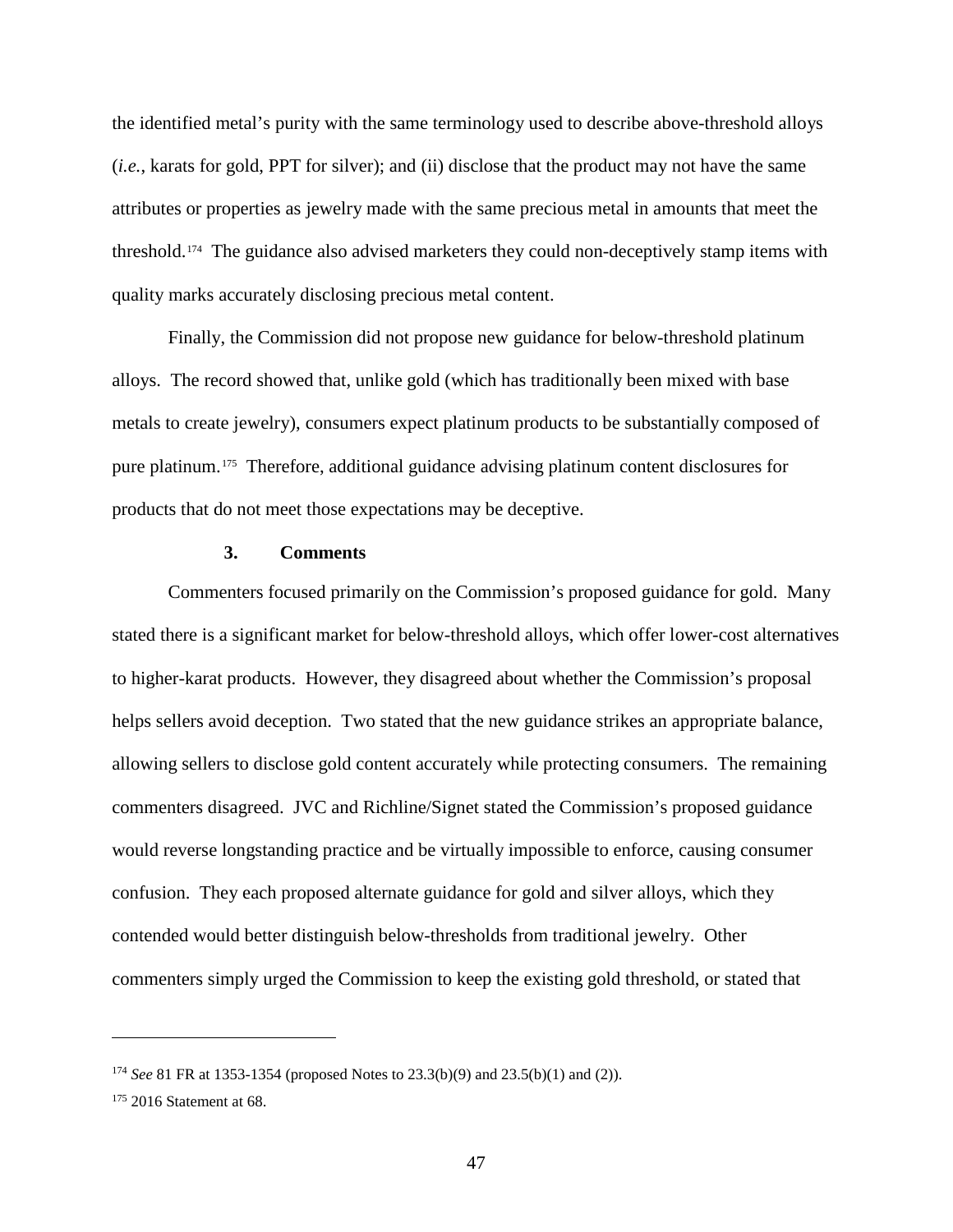sellers should not stamp precious metal content on below-threshold alloys without additional disclosures, but did not discuss how sellers can avoid deception when marketing below-threshold products. Finally, commenters addressing platinum alloys agreed that no change to the existing thresholds is necessary.

# **a) Supporting the Proposed Guidance for Gold Alloys**

JTV stated the Commission's proposed guidance for gold alloys fully protects consumers by advising disclosures that ensure they are reasonably informed. It further stated that the guidance "has the wisdom" of adapting to market changes associated with technology.[176](#page-53-0)  Another commenter stated that consumers "need to understand" new products as they become available, and that "lowering the limit for karat designations is probably the least deceptive way to do this."<sup>[177](#page-53-1)</sup>

# **b) Disagreeing with the Proposed Guidance for Gold and Silver**

JVC challenged the basis for the Commission's proposal in two respects. First, it disputed whether sellers can produce below-threshold alloys that meet consumer expectations. JVC asserted nothing has changed since the Commission considered revising the gold and silver thresholds in 1996, when the record indicated that such alloys tend to tarnish and corrode.<sup>[178](#page-53-2)</sup> In a supporting statement, metallurgist Stewart Grice opined that all below-threshold gold alloys are "inferior" to those with at least 10 karats with respect to tarnish and corrosion resistance.<sup>179</sup>

<span id="page-53-0"></span><sup>176</sup> JTV comment 80 at 2-3.

<span id="page-53-1"></span><sup>&</sup>lt;sup>177</sup> Poteat comment 86 at 6.

<span id="page-53-2"></span><sup>178</sup> JVC comment 82 at 14.

<span id="page-53-3"></span> $179$  Grice did not quantify the extent to which those alloys are "inferior," such as by providing data specifically showing a difference in the time period over which one alloy maintained its appearance as compared to another.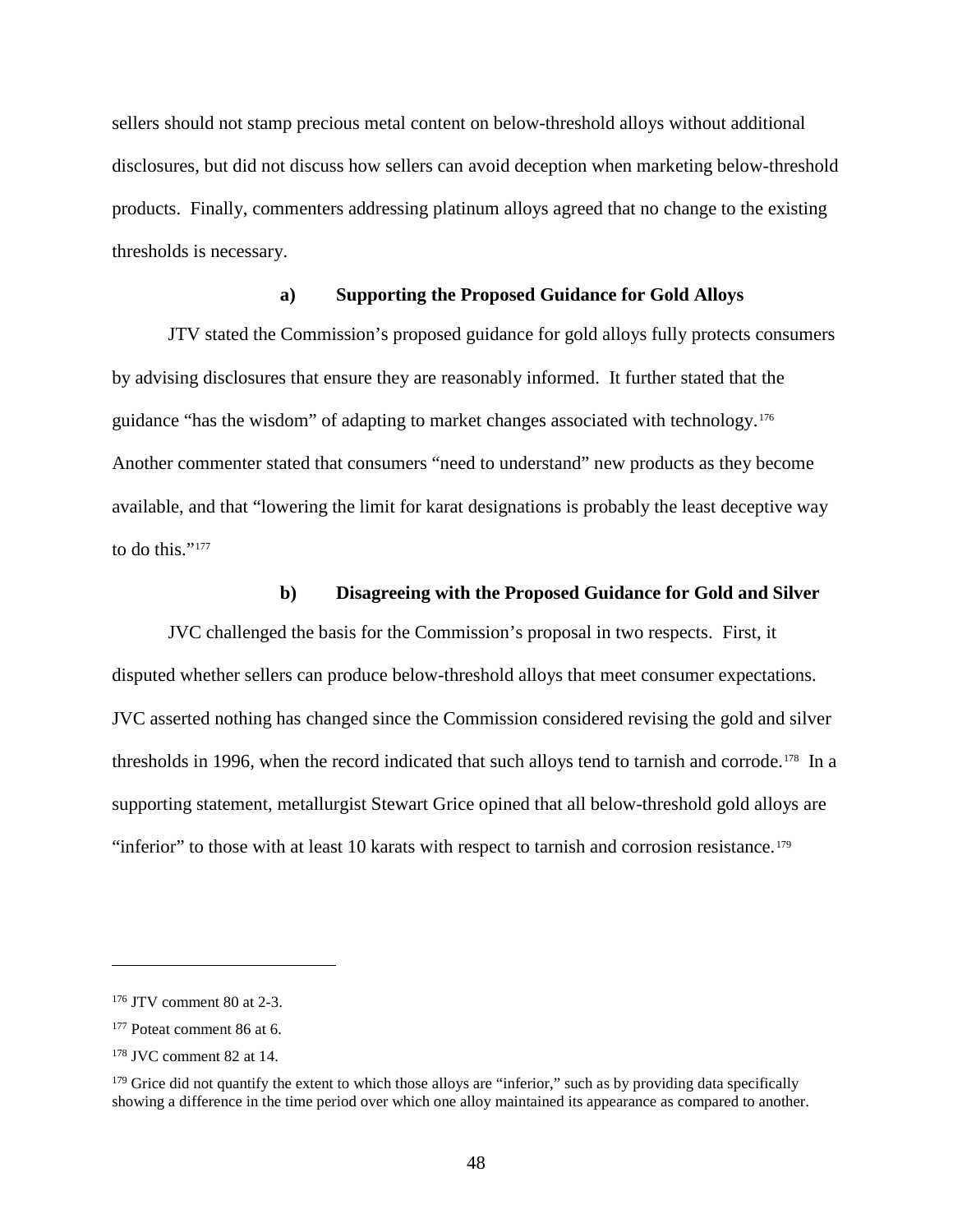Grice further stated that, even though "fine silver" will react with sulfur and eventually tarnish, alloys with more copper tarnish more quickly and to a greater degree.<sup>[180](#page-54-0)</sup>

Second, JVC asserted it is not possible to develop the competent and reliable scientific evidence the guidance contemplates because there are no standardized, repeatable tests to establish that a below-threshold alloy does not materially differ from those at or above threshold.[181](#page-54-1) As an initial matter, JVC stated that not all threshold alloys perform similarly. To illustrate, JVC submitted several 10K gold samples to Underwriters Laboratories (UL). The UL report indicated that, when the samples were subjected to wear/abrasion tests that simulated the wear and corrosion on a coated article over two years of typical use, each sample's tarnish rate differed.<sup>[182](#page-54-2)</sup> JVC also stated that a seller cannot reliably test its alloy to ensure it meets consumer expectations under all circumstances.<sup>[183](#page-54-3)</sup> According to JVC, there is no industry consensus on a testing method for tarnish and corrosion resistance, and no current industry test demonstrates performance under actual wear conditions, which include variations affecting results. An alloy can be more or less tarnish-resistant depending on its microstructure and how it is processed.<sup>184</sup> Furthermore, JVC stated that "no standardized test could ever be developed that would provide

<span id="page-54-0"></span><sup>&</sup>lt;sup>180</sup> According to Grice, using elements other than copper does not fully address the tarnishing issue, and adding such elements usually has detrimental effects such as reduced hardness, or inferior color and luster. JVC comment 82, exh. 5 at 2-3.

<span id="page-54-1"></span><sup>181</sup> JVC comment 82 at 14.

<span id="page-54-2"></span><sup>182</sup> *Id.* at 14, exh. 4.

<span id="page-54-3"></span><sup>183</sup> *Id.* at 15.

<span id="page-54-4"></span><sup>&</sup>lt;sup>184</sup> Grice stated that, due to the variety of alloys, there are no uniformly applicable, standardized tests that account for the different conditions in which jewelry is worn, and results will vary greatly depending on the testing entity and test. He explained that current testing subjects samples to an accelerated, chemically-created atmosphere, not "real-life" conditions. For example, a sample's small grain size aids tarnish resistance, but alloys made into jewelry cannot replicate this grain size. Moreover, if an alloy has a non-homogenous microstructure, this produces areas rich in base metals more susceptible to tarnishing. Whether the alloy has a clear plastic coating also affects results. According to Grice, a manufacturer could use an alloy that does not pass tarnish tests when processed under standard jewelry-making conditions, but does when processed in a different manner. *Id.*, exh. 5 at 3.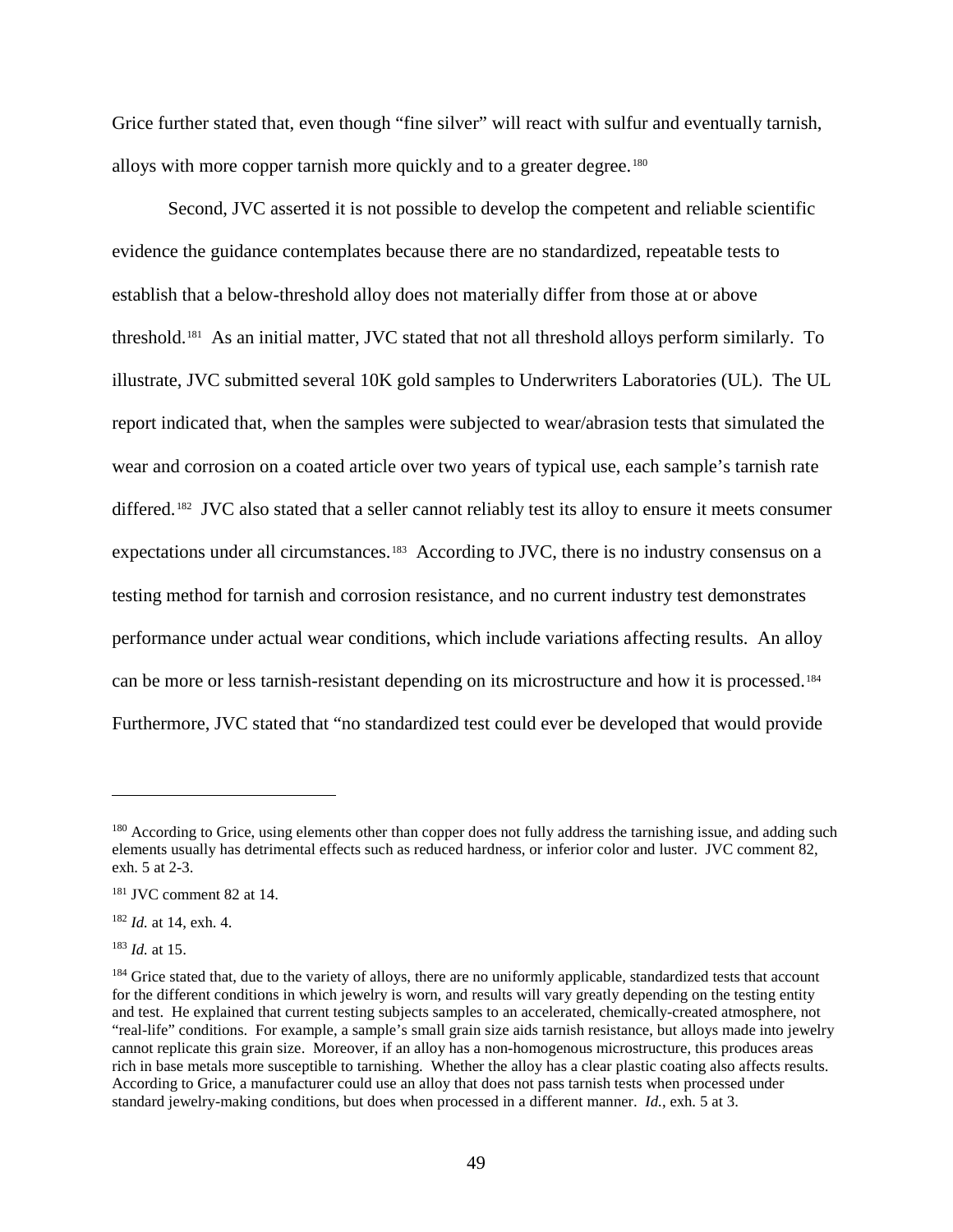comparable results when performed in artificially created circumstances" because each alloy is designed for different wear features, but testing cannot be tailored to every alloy and condition.<sup>[185](#page-55-0)</sup>

Therefore, in JVC's view, the Commission's proposed guidance would allow a wide range in the quality and type of evidence proffered to support sellers' claims, creating an unenforceable system.[186](#page-55-1) Moreover, JVC contended that sellers offering evidence about their own products would always be able to "manipulate" results by altering the way an alloy is tested to ensure it "passes."[187](#page-55-2) Consequently, the proposed guidance would essentially eliminate the use of minimum thresholds for gold and silver jewelry.

In addition, JVC asserted that the guidance would "reverse generations of consumer education and industry practice regarding the quality of gold or silver jewelry."[188](#page-55-3) It stated consumers are "well aware that there are minimum required amounts of precious metal in the jewelry items they purchase," and that the amount impacts a product's color, likelihood of tarnishing and corroding, overall durability, and resale value.[189](#page-55-4) In JVC's view, the Commission's proposed guidance would therefore cause consumer confusion.

Stating that specific guidance is needed to ensure consumers know that below-threshold products substantially differ from traditional jewelry, JVC urged the Commission to adopt a revised version of the guidance it proposed in 2012. In this alternate proposal, JVC recommended the Commission revise the Guides to advise that sellers may use "gold" to

<span id="page-55-0"></span><sup>&</sup>lt;sup>185</sup> *Id.* at 15. In Grice's opinion, alloy designers and test laboratories should collaborate to develop a baseline alloy that would tarnish in a repeatable manner over a test's duration. To produce reliable results, an accredited test laboratory should perform testing in standardized conditions that replicate actual use (such as with respect to ambient temperature and humidity). He stated, however, that it is not possible to create such an alloy and test. *Id.*, exh. 5 at 3.

<span id="page-55-1"></span><sup>186</sup> *Id.* at 15.

<span id="page-55-2"></span><sup>187</sup> *Id.*

<span id="page-55-3"></span><sup>188</sup> *Id.* at 13.

<span id="page-55-4"></span><sup>189</sup> *Id.*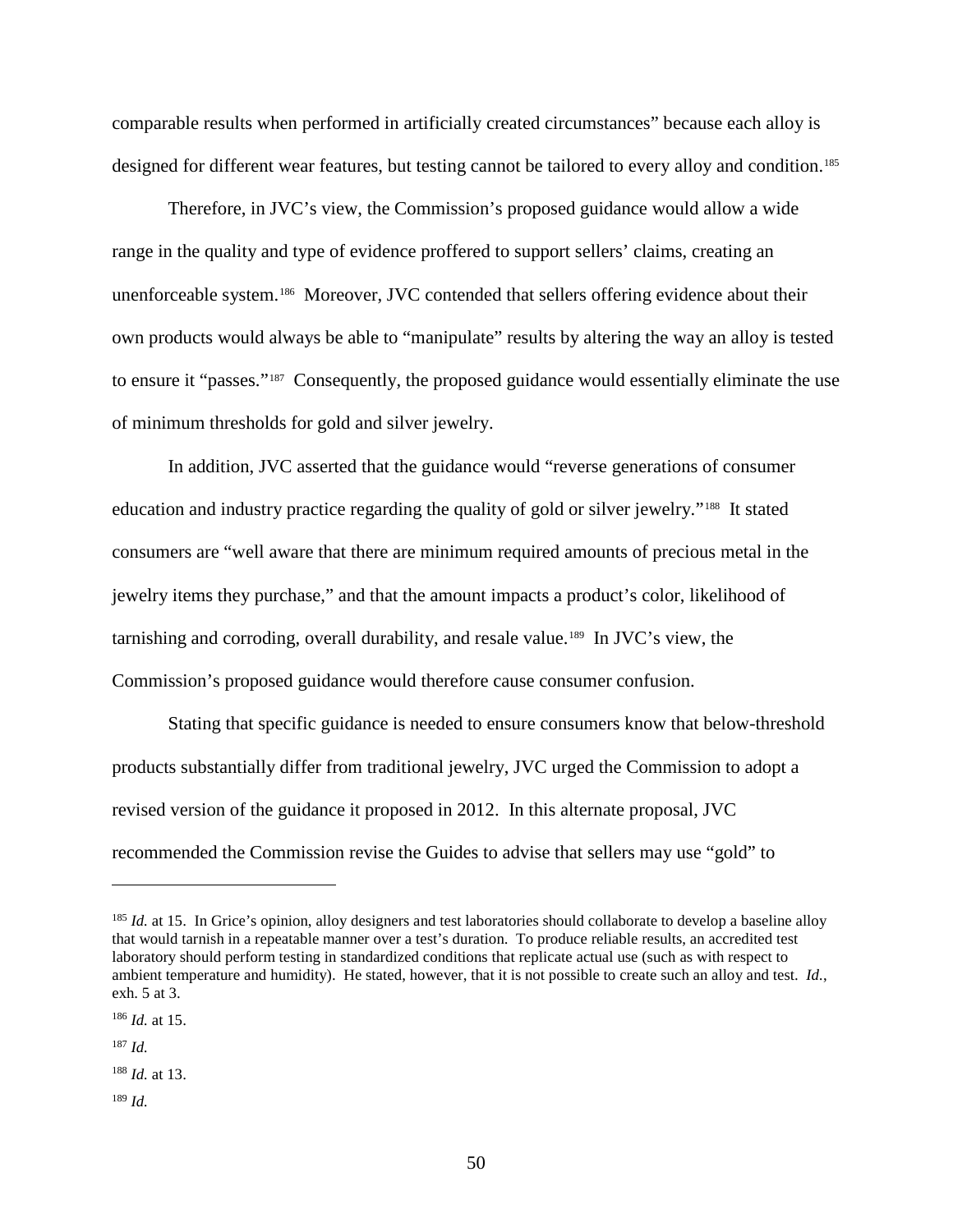describe products below 10 karats, but only for products that are at least 8 karats, provided they: (i) accurately disclose gold purity in karats or parts per thousand; (ii) describe the product using "Low Gold" (*e.g.*, "8 Kt. Low Gold"); (iii) stamp the product with the karat quality and "Low Gold" or "LG" designation (*e.g.*, "8K LG"); and (iv) advise consumers that the article materially differs with respect to tarnish and corrosion resistance from a product made with at least 10K gold.[190](#page-56-0) 

JVC explained that its 8K "floor" is based on the international market. Eight karats is the standard in Denmark and Greece, and nine is the standard in the United Kingdom, France, Austria, Portugal, and Ireland. JVC asserted that if marketers were allowed to describe products containing less than eight karats as gold, confusion and deception would be "inevitable."[191](#page-56-1) It stated that allowing a one-karat alloy that resembles 18 karat white gold, for example, to be identified as "1K Low Gold," even if accompanied by a disclosure regarding the material differences in performance, would be "an extreme departure from established norms, and contrary to long-held conceptions of 'gold' as valuable, and thus desirable."[192](#page-56-2) 

JTV strongly objected to JVC's "low gold" term.[193](#page-56-3) JTV stated that, to its knowledge, the industry does not use this term, and it is unnecessary to communicate that 8K is "lower" (in content, fineness, and value) than 10K and above. It further stated that using such a "degrading" term is unnecessary and unwarranted if marketers disclose how the below-threshold product differs from one that meets the threshold.<sup>[194](#page-56-4)</sup>

<span id="page-56-0"></span><sup>&</sup>lt;sup>190</sup> *Id.* at 2-3. Under JVC's proposal, if a marketer chooses not to identify an alloy's gold content, it would not have to make these disclosures.

<span id="page-56-1"></span><sup>191</sup> *Id.* at 17-18.

<span id="page-56-2"></span><sup>192</sup> *Id.* at 17.

<span id="page-56-3"></span><sup>193</sup> JTV did not address JVC's proposal for silver.

<span id="page-56-4"></span><sup>194</sup> JTV comment 80 at 3.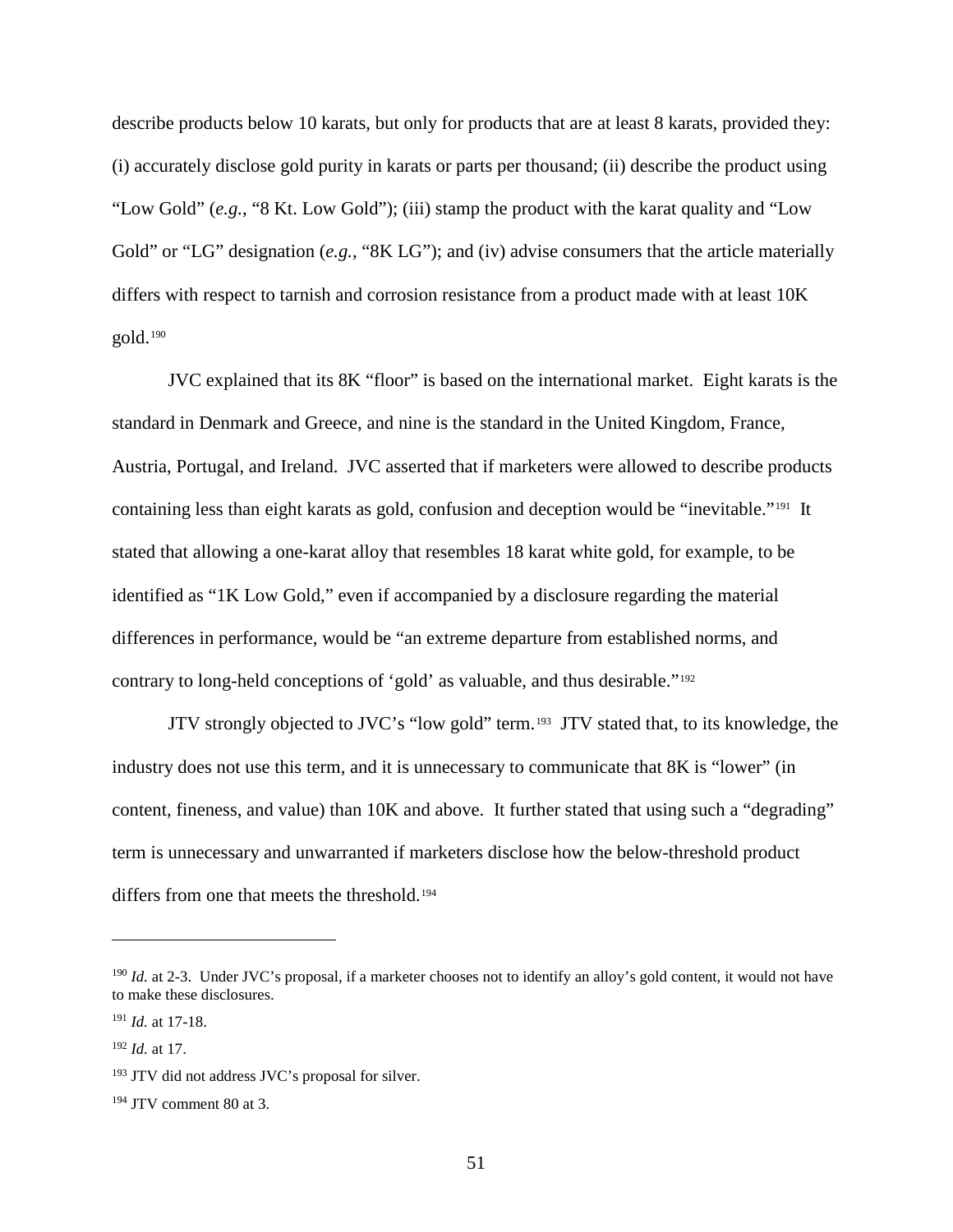For silver, JVC recommended the Commission revise the Guides to advise that sellers may use "silver" to describe products below the 925/1,000ths threshold, but only if they: (i) accurately disclose the product's purity; (ii) describe the product using "Low Silver" (*e.g.*, "750 PPT Low Silver"); (iii) stamp the product to indicate the parts per thousand of silver and "Low Silver" or "LS" designation; and (iv) advise consumers that the article materially differs with respect to tarnish and corrosion resistance from a product made with at least 925 PPT Silver.<sup>195</sup> Unlike its recommendation for gold, JVC did not propose a "floor" below which marketers would not be allowed to inform consumers that a product contains silver.[196](#page-57-1)

Although Richline and Signet agreed with many of JVC's concerns about the Commission's proposed guidance,<sup>[197](#page-57-2)</sup> they disagreed with JVC's new recommendations.<sup>198</sup> Instead, Richline/Signet proposed: (i) for below-threshold gold, to "allow disclosure by percentage (PPT) ONLY of fine gold content, and only if all other elements are reasonably disclosed, but no marking," and "make it absolutely mandatory that no stamping be allowed below 10K;" and (ii) for below-threshold silver, to "allow disclosure, not marking, by percentage (PPT) ONLY of fine silver content, only if all other elements are reasonably disclosed."[199](#page-57-4)

<span id="page-57-0"></span><sup>195</sup> JVC comment 82 at 2-3.

<span id="page-57-1"></span><sup>&</sup>lt;sup>196</sup> Another commenter stated the threshold should not be changed, and observed that lower fineness silvers are more prone to tarnish, corrode, and stain, and have poorer color. Corti comment 78 at 1. He stated that lower silver materials should be "marked with silver content and other metal content (%) but not described as Silver." Corti comment 78 at 2.

<span id="page-57-2"></span><sup>&</sup>lt;sup>197</sup> For instance, Richline and Signet agreed that the Commission's proposed guidance would lead to significant confusion among consumers and manufacturers by creating "a system that cannot be reliably monitored or policed." Richline comment 83 at 4-5; Signet comment 84 at 1. Richline also stated it had additionally and independently surveyed "top industry metallurgists" and received "unanimous concurrence that there is not now, nor can there be, a single standard that would allow any marketer to make the claims as suggested" by the Commission's proposal. It did not, however, submit any written statements from those metallurgists. Richline comment 83 at 4-5.

<span id="page-57-3"></span><sup>198</sup> Richline comment 83 at 6; Signet comment 84 at 1.

<span id="page-57-4"></span><sup>&</sup>lt;sup>199</sup> Richline comment 83 at 5. Richline's comment did not clarify whether its proposed alternative would advise disclosures only by percentage (*e.g.*, "33%"), parts per thousand (PPT – *e.g.*, "333"), or a combination. Signet's comment, which supported Richline's, stated that below-threshold gold disclosures "would be by PPT or percentage only," and below-threshold silver disclosures "would be by percentage (PPT) only." Signet comment 84 at 2.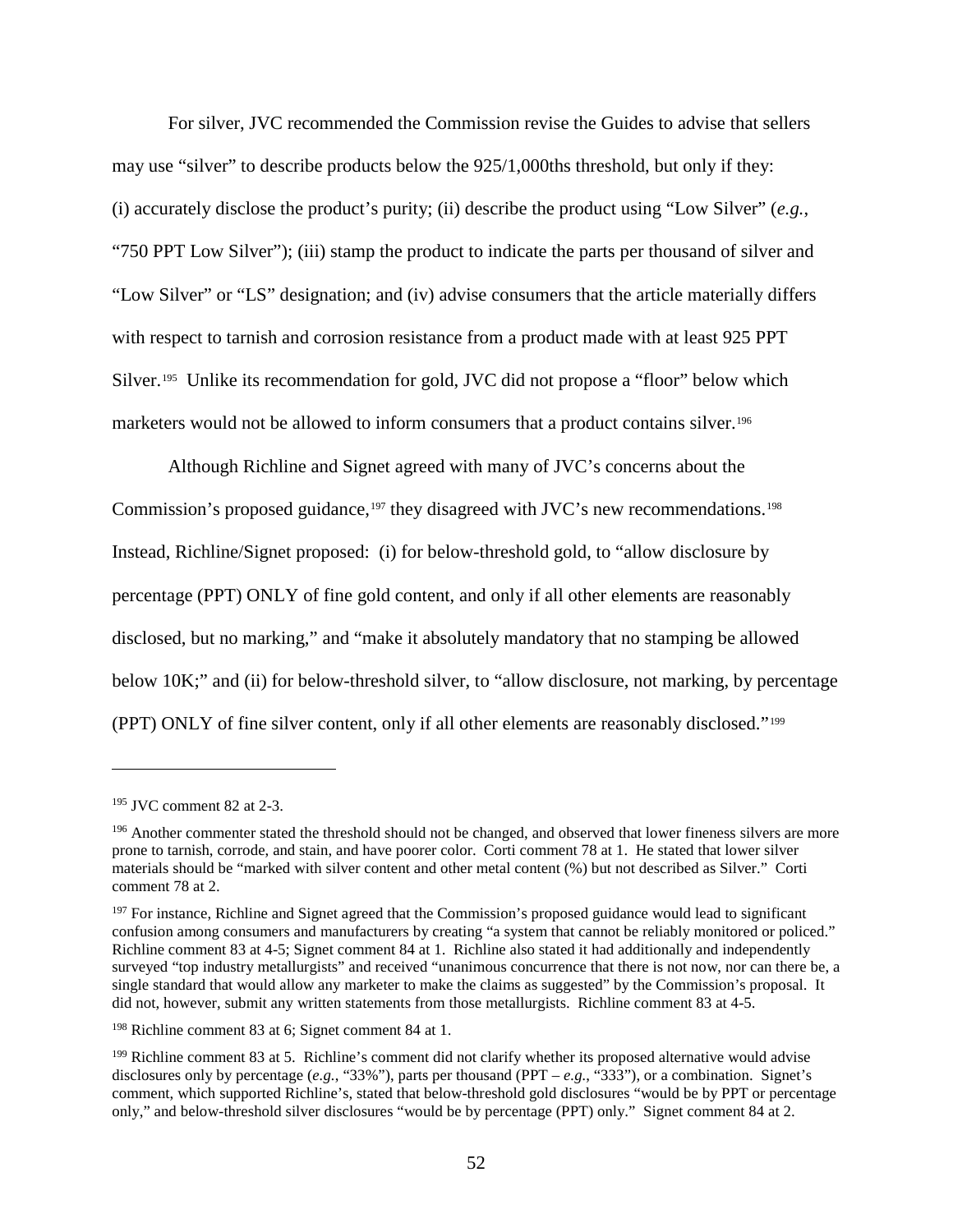Richline stated this method would allow lower gold-content product "without diminishing the prestige and value assumption of Karat Gold products."[200](#page-58-0)

Finally, many commenters urged the Commission to keep the existing gold threshold, without addressing how sellers can avoid deception when marketing below-threshold products.<sup>[201](#page-58-1)</sup> Others opposed the Commission's proposed guidance because they contended that stamping below-threshold alloys "without additional disclosures will confuse consumers and reverse longstanding jewelry education and practices."<sup>[202](#page-58-2)</sup>

### **c) Platinum Alloy Thresholds**

Commenters addressing the issue all agreed the Commission should not change the existing thresholds for platinum alloys.<sup>203</sup>

# **4. Analysis and Final Guidance**

The Commission makes two changes to its proposed guidance addressing gold and silver

alloys. First, the final Guides advise marketers they may use the word "gold" or any

abbreviation to describe a product or part thereof composed throughout of gold alloy – whether

above or below 10 karats – if they qualify the gold term with an equally conspicuous, accurate

karat fineness disclosure. Second, the final Guides advise they may use "silver" to describe a

Moreover, Richline/Signet did not explain what they meant by suggesting that "all other elements are reasonably disclosed." It is unclear, for instance, whether their suggested guidance would advise marketers to disclose each of an alloy's other constituent elements, or whether it would advise only that marketers make performance disclosures.

<span id="page-58-0"></span><sup>200</sup> Richline comment 83 at 6.

<span id="page-58-1"></span><sup>&</sup>lt;sup>201</sup> PM Technology Consultants comment 75; Lorraine S. Costello comment 29; Michael Richards comment 4. Several stated simply that they "oppose lowering the gold standard to 6 karats," which is not what the Commission proposed. Mark Matlack comment 42; Michael Zibman comment 41; Thomas Costigan comment 39; Tyler Nogai comment 24. Another commenter urged the Commission to increase the threshold to 12 karats [i..e, 50%], stating "anything less than 50% gold is misleading." Argo & Lehne comment 34. *See also* IOGC/Parle Jewelry Designs comment 32 (arguing that labeling any product below 12 karats as gold "leads to deception and should be outlawed").

<span id="page-58-2"></span><sup>&</sup>lt;sup>202</sup> LaBiche comment 60; PM Technology Consultants comment 75; Robbins Delaware Diamonds LLC comment 59.

<span id="page-58-3"></span> $203$  JVC comment 82 at 46; Richline comment 83 at 5; Signet comment 84 at 2.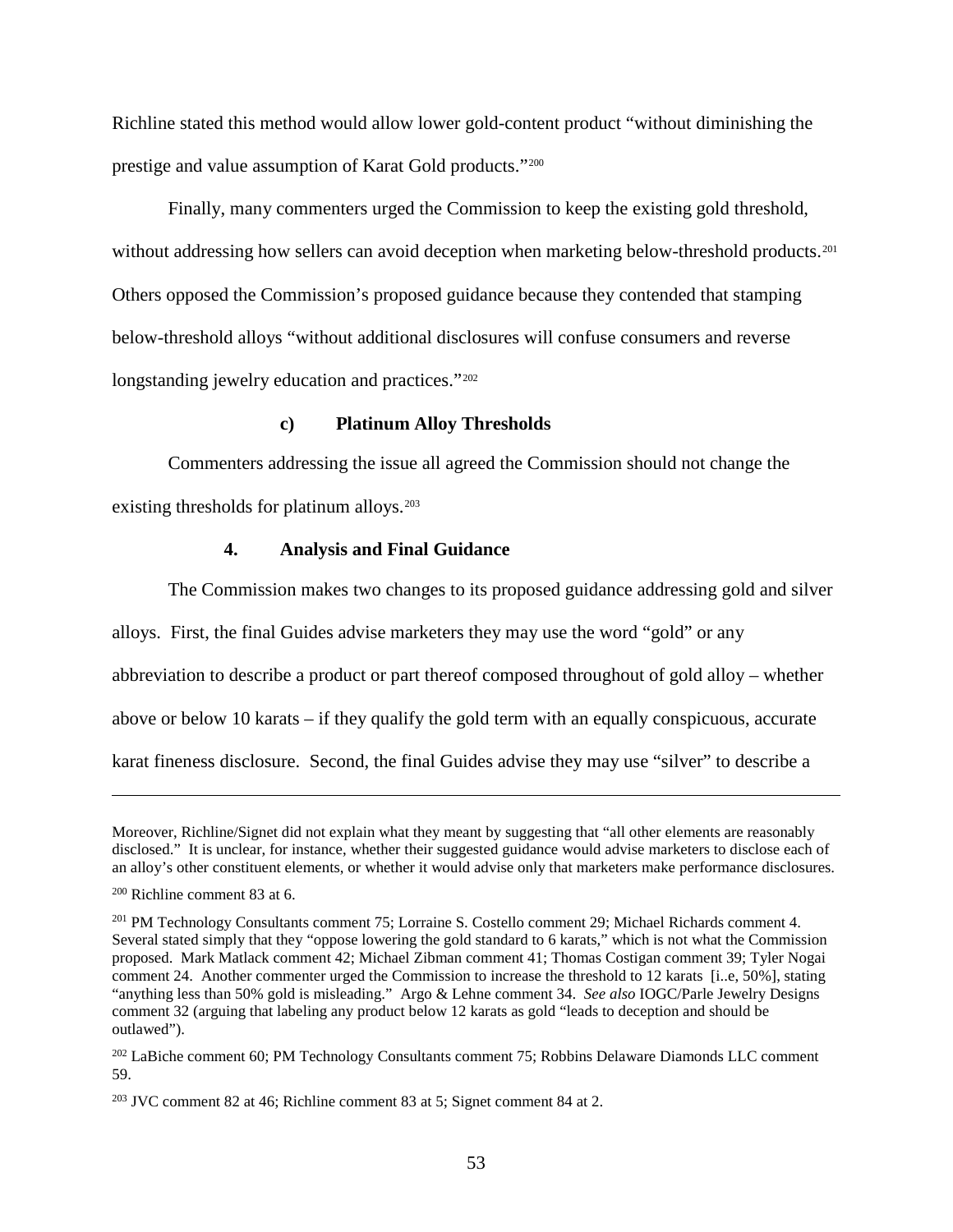product or part thereof composed throughout of an alloy containing less than 925 parts per thousand of silver, as long as an equally conspicuous, accurate PPT designation immediately precedes the silver term. Finally, the Commission retains the existing guidance regarding platinum alloys without change.

First, the Commission eliminates the previous Guides' 10 karat threshold for gold alloys because new evidence indicates it is no longer necessary to prevent deception. In past proceedings, the Commission received test reports showing that alloy jewelry tended to tarnish and corrode at a significantly increased rate when the gold content fell below 10 karats.[204](#page-59-0) Based on that record, the Commission determined that consumers might be deceived or confused if they knew that a product contained a small amount of gold, but did not also realize it would not maintain the same qualities as traditional gold jewelry. It therefore advised against using gold terms to describe or mark alloys below the 10K threshold.[205](#page-59-1)

The Commission has since learned of consumer perception evidence suggesting it is no longer necessary to maintain the 10-karat threshold. Specifically, the 2016 Harris study indicates a majority of consumers are aware that the amount of gold in an alloy impacts its color, likelihood of tarnishing and corroding, overall durability, and resale value.<sup>[206](#page-59-2)</sup> This suggests most consumers will understand that a product containing less gold than traditional gold jewelry may

<span id="page-59-0"></span><sup>204</sup> 43 FR 30538 (July 17, 1978).

<span id="page-59-1"></span> $205$  The 10 karat gold minimum has been used since at least 1933, when it first appeared in Commercial Standard CS 67-38, promulgated by the former Bureau of Standards of the U.S. Department of Commerce. In 1957, the Commission incorporated the minimum into the Trade Practice Rules for the Jewelry Industry. 61 FR 27178, 27185 n.99. The Commission subsequently rescinded those trade rules and reissued most of them as industry guides in 1979. 44 FR 11185 (Feb. 27, 1979).

<span id="page-59-2"></span><sup>&</sup>lt;sup>206</sup> Specifically, a majority thought that the proportion of gold in an alloy has either a "major" or "moderate" impact on resale value (78%), overall durability (71%), color (65%), likelihood of tarnishing (62%), and likelihood of corroding (62%). JVC comment 82, exh. 2 at 16.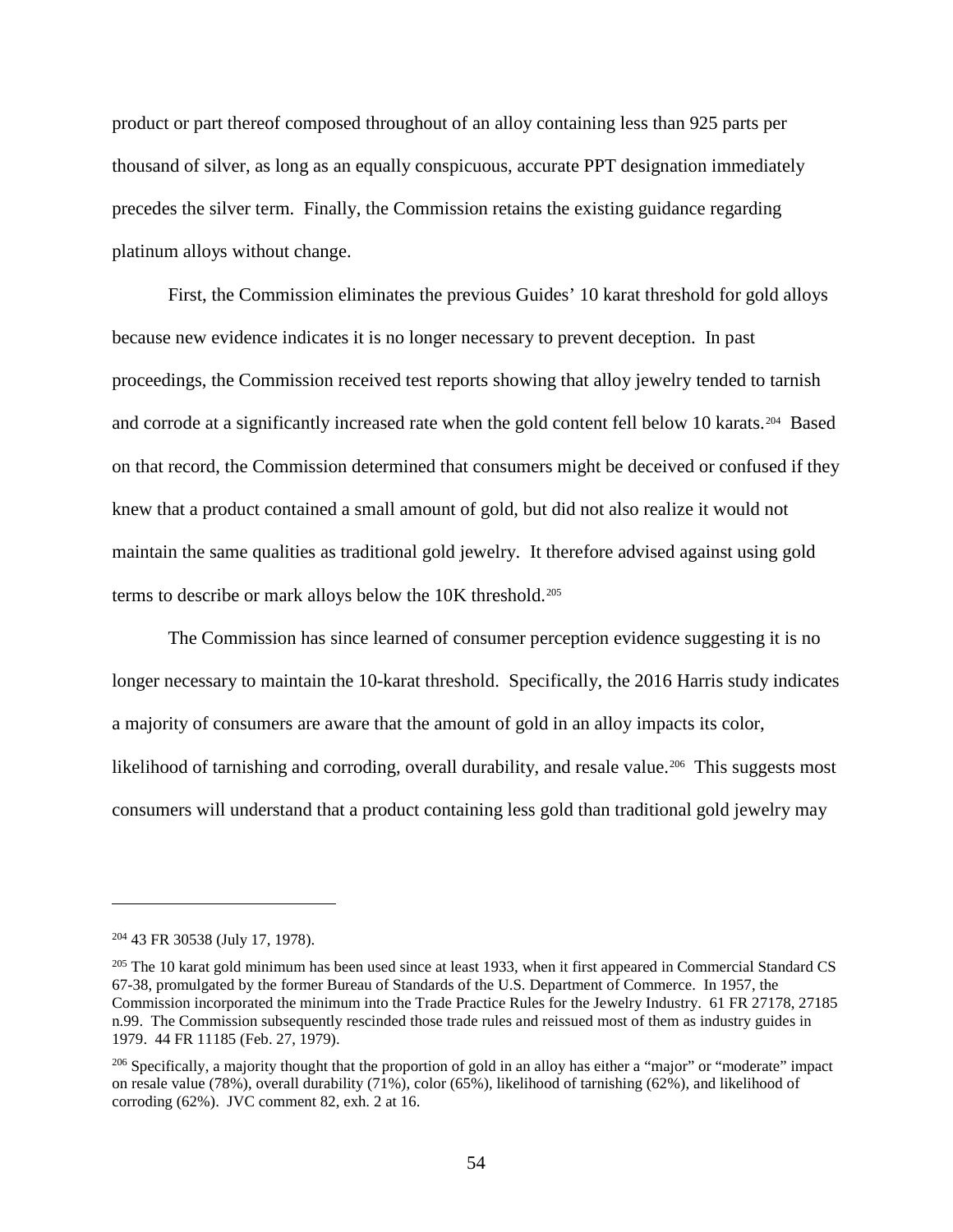perform differently from higher karat gold  $-i.e.,$  that an 8K ring would have different color, performance, and resale value than a 14K ring.

Further, according to JVC, even products that meet the existing threshold perform differently from each other, and a seller cannot reliably test its alloy for corrosion and tarnish resistance under all circumstances in which the jewelry will be worn.<sup>207</sup> Consequently, maintaining a 10K threshold does not guarantee that only products marked and described as "gold" are ones that meet a particular level of performance for gold jewelry with respect to corrosion and tarnish resistance, or that they always meet consumer expectations. Therefore, the Commission removes the 10K threshold, so that products containing less than 10 karats are subject to the same guidance as higher karat gold alloys. Specifically, to the extent sellers choose to identify that their product contains gold, they must qualify the gold term by disclosing the gold's karat fineness.[208](#page-60-1)

Second, the Commission eliminates the previous Guides' 925 PPT threshold for "silver" because it is not necessary to prevent deception. In response to questions in the Commission's 2016 Notice, commenters stated that even "fine silver" (*i.e.*, 925 PPT) eventually tarnishes. However, the record indicates that the amounts of silver and other elements in an alloy affect its tarnish rate and properties such as color, luster, and hardness, as well as resale value. Moreover, a majority of consumers in the 2016 Harris study are aware of this fact.<sup>[209](#page-60-2)</sup> Therefore, maintaining a 925 PPT threshold for any use of the word "silver" is not necessary. If marketers

<span id="page-60-0"></span><sup>&</sup>lt;sup>207</sup> JVC contended that no industry test can reliably demonstrate an alloy's performance under actual wear conditions. Yet, it relies on reports of wear tests conducted by Leach Garner and Tanury/Tabor to support its recommendations for gold surface applications.

<span id="page-60-1"></span><sup>&</sup>lt;sup>208</sup> Section 23.3(b)(2) (previously 23.4).

<span id="page-60-2"></span><sup>&</sup>lt;sup>209</sup> Specifically, a majority of consumers said that the proportion of silver in an alloy has either a "major" or "moderate" impact on likelihood of tarnishing (72%), resale value (71%), overall durability (71%), likelihood of corroding (65%), and color (63%). JVC comment 82, exh. 2 at 24-25.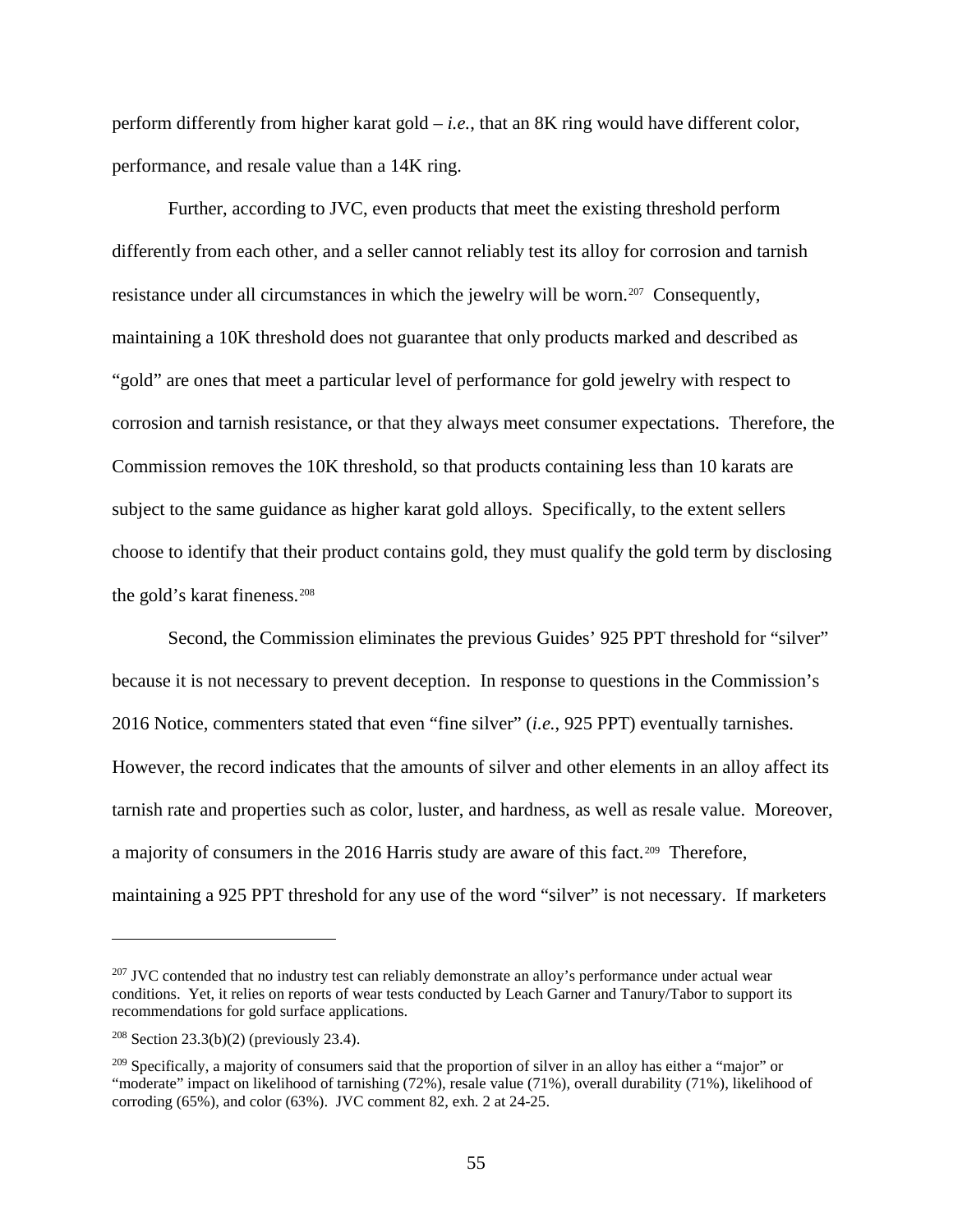qualify their use of the word "silver" with quality fineness disclosures (*i.e.*, disclosing the amount in PPT), it should alert consumers that lower-content silver jewelry will not be as tarnish-resistant as traditional sterling silver. However, the Commission retains the existing guidance advising thresholds for certain terms (925 PPT for "solid silver," "Sterling Silver," "Sterling," and the "Ster." abbreviation; 900 PPT threshold for "coin" and "coin silver") because they likely denote specific purity levels.

JVC and other commenters contended that sellers should not use gold and silver terms to describe products below the previous Guides' thresholds, but their arguments do not provide a sufficient basis for the Commission to adopt the alternate guidance they seek. For instance, JVC stated that eliminating the thresholds would cause consumer confusion by disrupting longstanding traditions. The Commission has no evidence, however, that amending the Guides to advise that sellers may provide truthful information about the gold and silver content of their below-threshold alloy products would result in deception. Further, commenters' suggestions that marketers disclose below-threshold gold alloy content in PPT or percentages would likely increase confusion because it would be more difficult for consumers to compare products above and below 10 karats. Similarly, their recommendation that sellers use "Low Gold" and "Low Silver," or "LG" and "LS" product stamps, for below-threshold items would likely cause confusion. These terms do not appear to be used in the market, and there is no evidence that they would convey meaningful differences between products that purity disclosures do not.

Finally, the Commission retains the existing guidance regarding platinum alloys. The record indicates that, unlike gold and silver, which have traditionally been mixed with base

56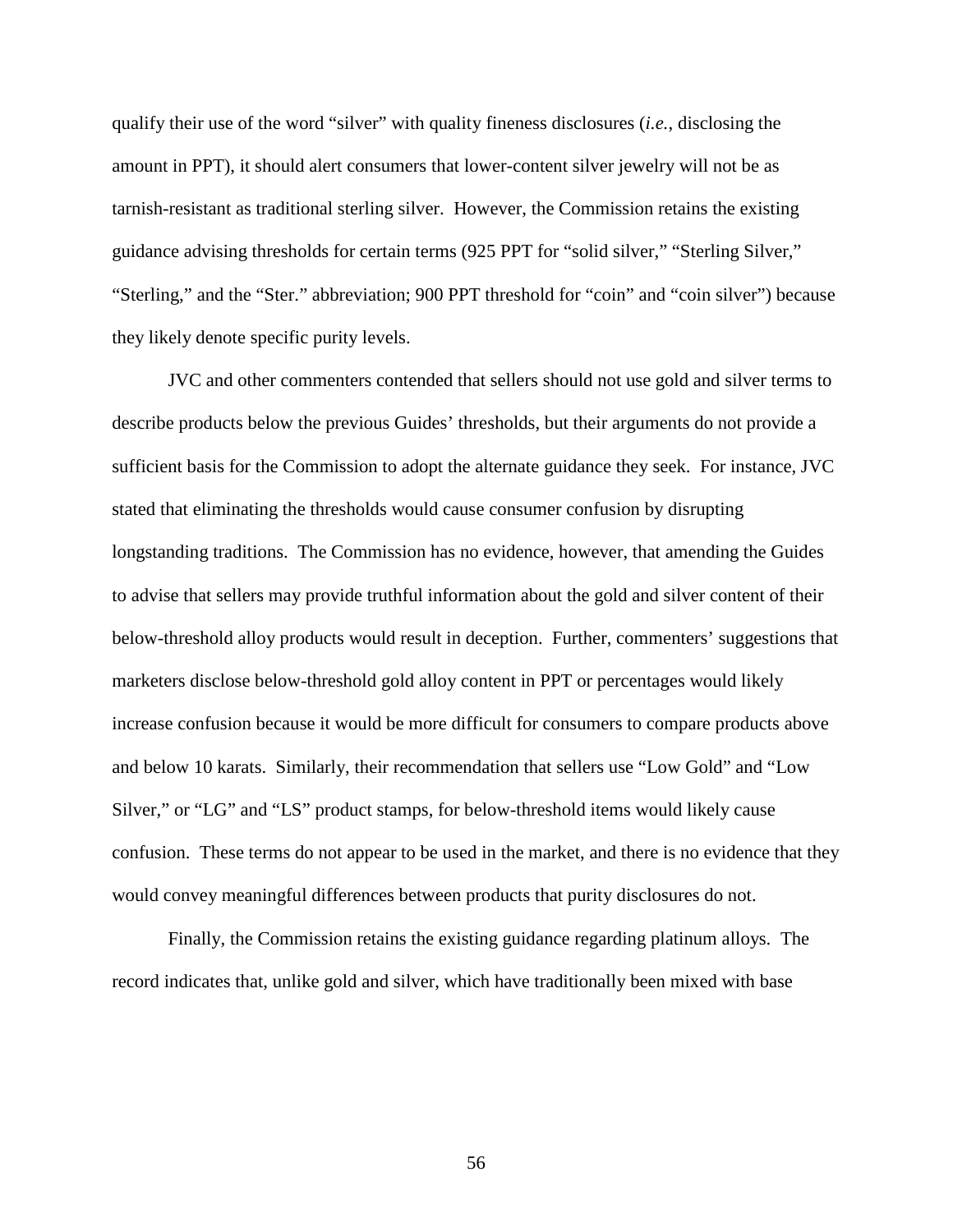metals to create jewelry, consumers expect platinum products to be substantially composed of pure platinum.<sup>[210](#page-62-0)</sup>

# **C. Products Containing More than One Precious Metal**

## **1. Previous Guides**

The previous Guides did not specifically address the marking or description of items containing two or more precious metals.<sup>211</sup>

# **2. Proposed Revision**

In its 2016 Notice, the Commission proposed adding a new Guide section stating it is unfair or deceptive to misrepresent the relative quantity of each precious metal in products containing more than one precious metal.<sup>212</sup> The proposed section advised marketers generally to list precious metals in order of their relative weight from greatest to least, and provided examples of marking or descriptions that may be misleading (*e.g*., use of the term "Platinum + Silver" to describe a product that contains more silver than platinum). [213](#page-62-3) However, the proposed section also advised that listing metals in order of relative weight is unnecessary when the context makes clear that the metal listed first is not predominant.[214](#page-62-4) The Commission requested comment on

<span id="page-62-2"></span><sup>212</sup> 81 FR at 1350.

<span id="page-62-0"></span><sup>210</sup> 2016 Statement at 65, 68.

<span id="page-62-1"></span><sup>&</sup>lt;sup>211</sup> The Guides' general deception section, however, stated "[i]t is unfair or deceptive to misrepresent the ... metallic content . . . or any other material aspect of an industry product." 16 CFR 23.1.

<span id="page-62-3"></span><sup>213</sup> 81 FR at 1355 (proposed Section 23.8).

<span id="page-62-4"></span><sup>&</sup>lt;sup>214</sup> For example, "900 platinum over silver" likely conveys that the product has a mere surface layer application of platinum. Similarly, "14k gold-accented silver" likely signals that a product contains more silver than gold, even though the term gold appears first. 81 FR at 1355 (proposed Section 23.8(c) (listing examples of markings and descriptions that are not considered unfair or deceptive)).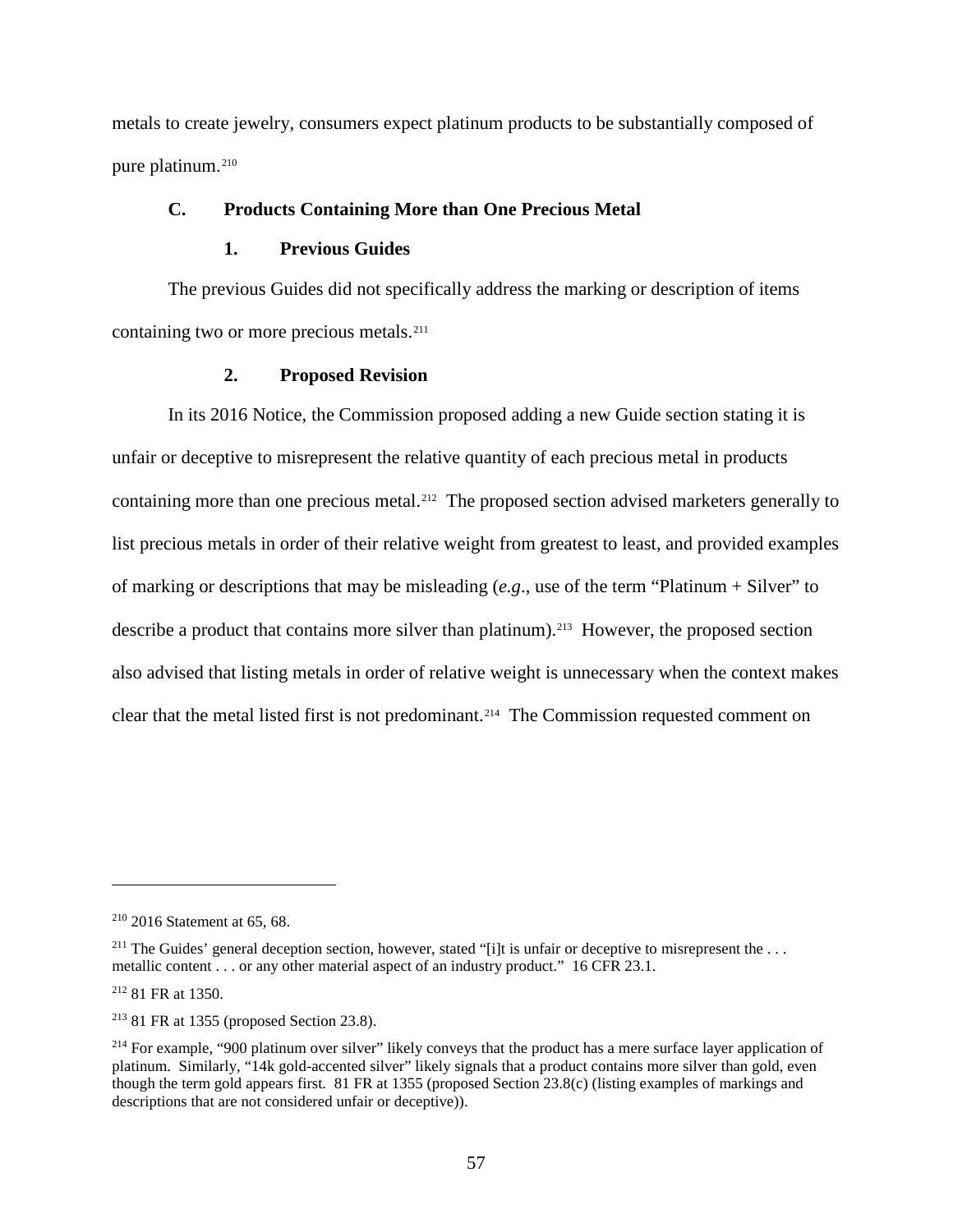whether this proposed guidance would affect the Guide provisions concerning precious metal surface applications, or alter how marketers describe products coated with precious metals.<sup>[215](#page-63-0)</sup>

# **3. Comments**

Commenters addressing this issue all supported the Commission's new guidance.<sup>216</sup> Moreover, in response to the Commission's questions, JVC stated that the guidance would not alter how surface-plated products are described. JVC also stated that the proposed examples of non-deceptive descriptions and markings in the new Section 23.8(c) are appropriate.<sup>[217](#page-63-2)</sup>

## **4. Final Guidance**

Based on the record, including the comments in response to questions regarding the new section, the Commission issues the final guidance as previously proposed.

# **D. Describing Gold Quality**

## **1. Previous Guides**

Section 23.4 provided that it is unfair or deceptive to misrepresent the presence, quantity, or karat fineness of gold or gold alloy in a product. This section stated it may be misleading to use the word "gold" or any abbreviation to describe all or part of a product composed throughout of gold alloy unless an equally conspicuous, correct designation of the alloy's karat fineness immediately preceded the term.<sup>[218](#page-63-3)</sup> In addition, the section provided examples of markings and descriptions consistent with these principles, all of which expressed gold quality in karats.

<span id="page-63-3"></span><sup>218</sup> 16 CFR 23.4(b)(2).

<span id="page-63-0"></span><sup>&</sup>lt;sup>215</sup> The Commission asked, for instance, whether a provision regarding use of the term "gold overlay" would have to be amended to advise marketers to describe the product instead as "silver with gold overlay." 2016 Statement at 135.

<span id="page-63-1"></span><sup>216</sup> JVC comment 82 at 41; Corti comment 78 at 3; Richline comment 85 at 2. Signet stated that it supported Richline's submission in its entirety, but did not specifically address products containing more than one precious metal. Signet comment 84 at 1.

<span id="page-63-2"></span><sup>217</sup> JVC comment 82 at 41.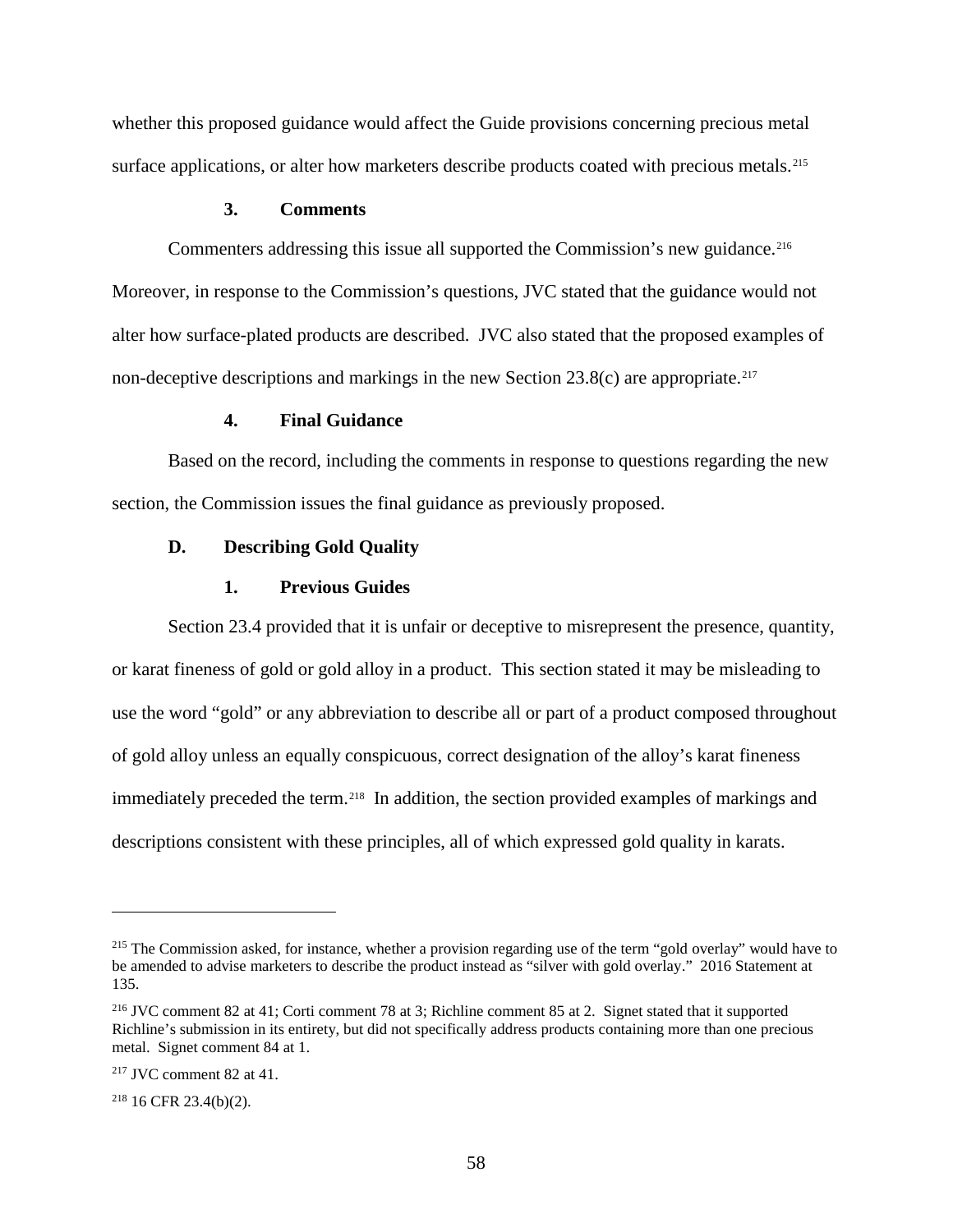# **2. 2016 Statement Analysis**

In its 2016 Statement, the Commission declined JVC's request to add examples to Section 23.4 advising marketers that they may alternatively describe and mark gold quality in parts per thousand (*e.g.*, "750 gold" or "750," rather than "18Kt gold" or "18Kt").<sup>[219](#page-64-0)</sup> The Commission explained that, rather than preventing deception, such a change could actually confuse consumers. The consumer perception evidence indicated that consumers cannot translate karats into parts per thousand because they are unaware of how many karats are in pure gold.[220](#page-64-1) To explore this issue more thoroughly, the Commission posed several questions.

### **3. Comments**

Two commenters supported the Commission's analysis. One stated that although parts per thousand (PPT) fineness designations are widespread internationally, switching the designation format "would confuse the public."[221](#page-64-2) Another stated that switching from karats to PPT would require "a long transition period" for U.S. sellers and consumers, but noted it would be beneficial if sellers began listing such information on marketing materials.<sup>[222](#page-64-3)</sup>

In contrast, two commenters advocated for the use of PPT or percentage disclosures. JVC stated there is "substantial use" of PPT, and that it is "standard practice" in the trade to use one method of precious metal weight disclosure per item. JVC therefore asked the Commission to revise the Guides' gold section to include examples that describe and mark gold quality using

<span id="page-64-0"></span><sup>219</sup> 2016 Statement at 73-74.

<span id="page-64-1"></span> $220$  Thus, consumers likely may not be able to determine that an 18 karat ring (75 percent pure gold) is purer than a 600 parts per thousand ring (60 percent pure gold).

<span id="page-64-2"></span><sup>221</sup> Corti comment 78 at 2.

<span id="page-64-3"></span><sup>&</sup>lt;sup>222</sup> Poteat comment 86 at 6. Two other commenters asserted that karats and PPT should both be "allowed," but did not indicate whether they supported PPT disclosures in lieu of karat fineness designations. PM Technology Consultants comment 75; Richline comment 85 at 1 ("allow PPT and karat gold with similar criteria"). Signet stated that it supported Richline's submission in its entirety, but did not specifically address PPT and karat disclosures for gold, other than to note, in the context of below-threshold gold alloys, that it advocated "the retention of 'Karat Gold' as the only identifier of industry gold products exceeding 10K." Signet comment 84 at 2.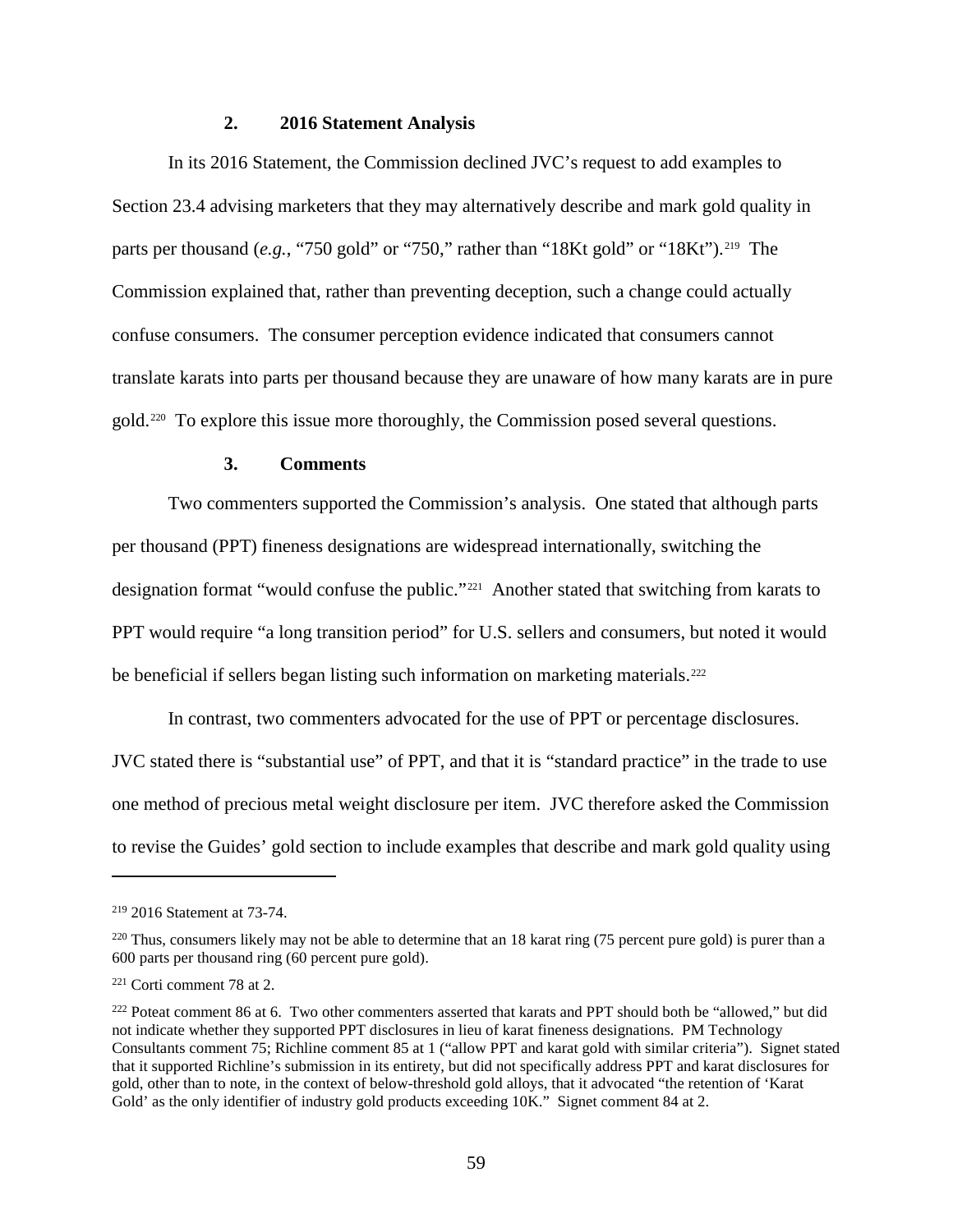only PPT, in addition to the existing karat examples.<sup>[223](#page-65-0)</sup> Another commenter stated that the existing karat method is "outdated and a disservice to the consumer" because "very few consumers know what a karat is, or that a 14k gold ring is 58.5% pure." She recommended the Commission adopt "the European system" of simply marking fineness as a percentage of total weight, contending that "anything less than this time-tested approach will result in ongoing confusion."[224](#page-65-1) 

### **4. Analysis**

The Commission does not advise marketers that they may describe and mark gold quality in parts per thousand (PPT) as an alternative to karats because the requested change is not necessary to prevent consumer deception. A number of commenters agreed that, rather than helping prevent deception, PPT-only disclosures would likely create consumer confusion. The previously submitted consumer perception evidence demonstrates that such disclosures would confuse consumers who are unable to translate PPT to karats, and therefore unable to compare karats with PPT to make informed purchasing decisions. No commenter submitted new information contradicting this evidence.

Two commenters contended the Commission should add non-karat examples to the Guides because it would be consistent with international marking practices and "useful" for sellers marking their items with PPT. Although the Commission strives to harmonize its guidance with international standards whenever possible, such standards are not necessarily based on deception or unfairness.<sup>225</sup> In contrast, the FTC Guides are solely based on preventing

<span id="page-65-0"></span><sup>223</sup> JVC comment 82 at 48.

<span id="page-65-1"></span><sup>224</sup> Teresa Frye comment 73.

<span id="page-65-2"></span><sup>&</sup>lt;sup>225</sup> Commenters did not cite a particular international standard or regulation on this issue, but stated that PPT disclosures are commonly used outside the United States.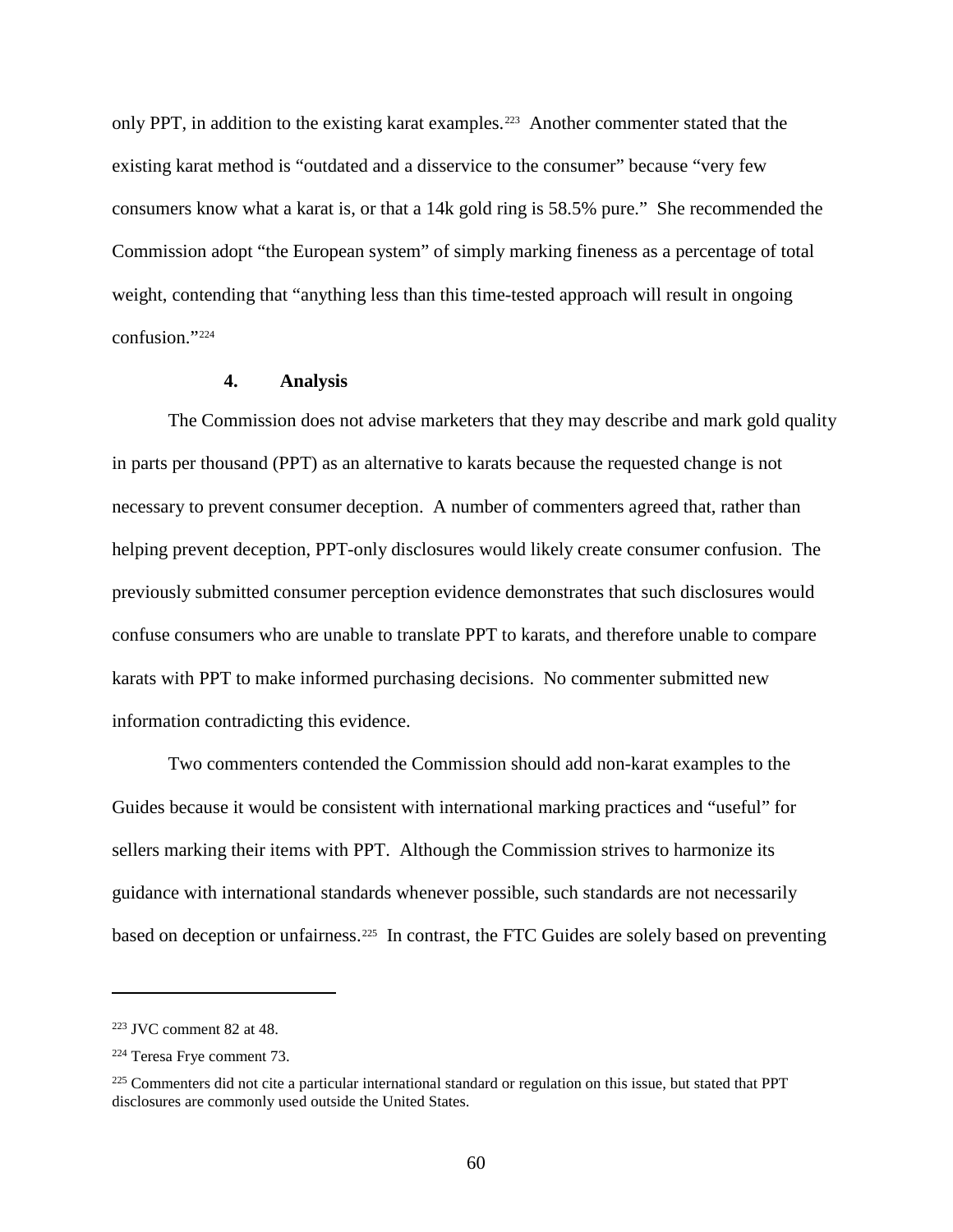deception. Here, the record shows that adding an example illustrating the use of PPT as an alternative to karats would likely increase the likelihood of consumer confusion. The Commission therefore declines to make this change. It notes, however, that the Guides do not preclude marketers from using PPT (or percentages) in addition to karat disclosures.

## **E. Palladium**

# **1. Previous Guides**

Section 23.7 stated it is unfair or deceptive to use the words "platinum," "iridium," "palladium," "ruthenium," "rhodium," and "osmium" (referred to as the "Platinum Group Metals" or "PGMs"), or any abbreviation, to mark or describe all or part of a product, if doing so misrepresented the product's true composition.[226](#page-66-0) 

### **2. 2016 Statement Analysis**

In its 2016 Statement, the Commission declined JVC's request to propose amendments that specifically address palladium. The Commission explained that the existing guidance in Section 23.7 already advised marketers not to use the term "palladium" in a manner that misrepresented a product's composition.<sup>227</sup> Unlike the evidence that supported the detailed platinum guidance, the perception data did not explain which qualities or attributes consumers specifically associate with palladium. Moreover, there was no evidence of how much palladium would be needed for a product to satisfy consumer expectations, and the record did not reveal whether the presence of base metals in a palladium alloy (rather than other PGMs) would materially alter performance.<sup>228</sup> The Commission therefore lacked a basis for proposing further guidance.

<span id="page-66-0"></span><sup>226</sup> 16 CFR 23.7(a).

<span id="page-66-1"></span><sup>227</sup> *Id.*

<span id="page-66-2"></span><sup>228</sup> 2016 Statement at 75-77.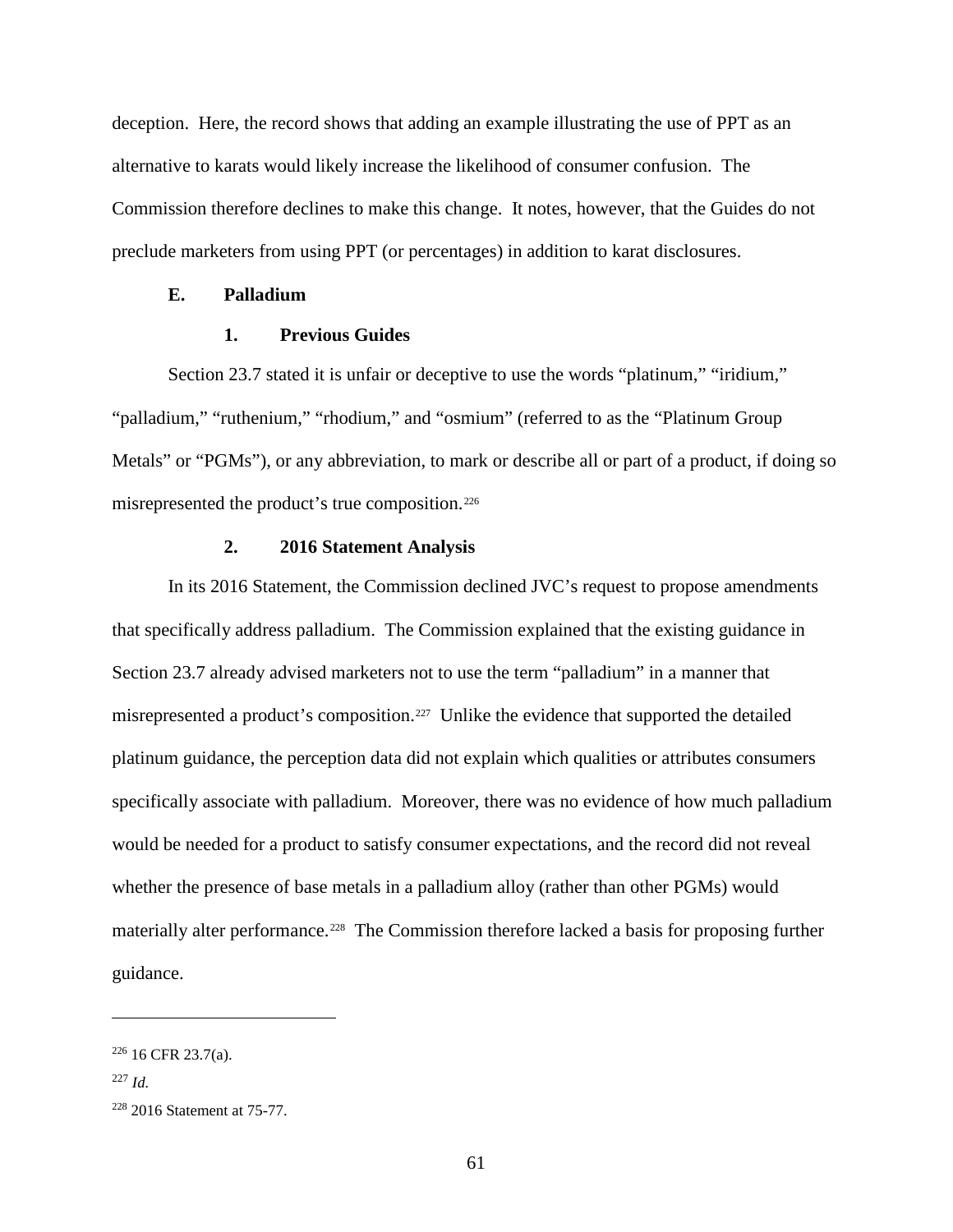## **3. Comments**

Two commenters addressed palladium. One referenced palladium in the context of "PGMs generally," stating that fineness standards should be consistent with other jewelry metals because the public "need[s] assurance of the value and integrity of their jewelry."[229](#page-67-0) The other simply noted that a standard should be required for palladium, but did not elaborate.<sup>230</sup> No commenter submitted consumer perception data or other evidence regarding palladium.

# **4. Analysis**

For the reasons previously explained in its 2016 Statement, the Commission declines to issue new guidance addressing palladium. However, it reminds marketers that claims regarding products containing palladium are still subject to existing guidance. Specifically, Section 23.6 advises marketers not to use "palladium" or any abbreviation to mark or describe all or part of a product if doing so misrepresents the product's true composition. Additionally, Section 23.1 states "[i]t is unfair or deceptive to misrepresent the type, kind, grade, quality, quantity, metallic content, size, weight, cut, color, character, treatment, substance, durability, serviceability, origin, price, value, preparation, production, manufacture, distribution, or any other material aspect of an industry product."

# **F. Composite Gemstone Products**

### **1. Previous Guides**

The previous Guides contained two sections relevant to the issue of composite gemstones. First, Section 23.23 advised against using the unqualified words "ruby," "sapphire," "emerald," "topaz," or the name of any other precious or semiprecious stone to describe a

<span id="page-67-0"></span><sup>229</sup> Corti comment 78 at 3.

<span id="page-67-1"></span> $230$  Richline comment 85 at 2.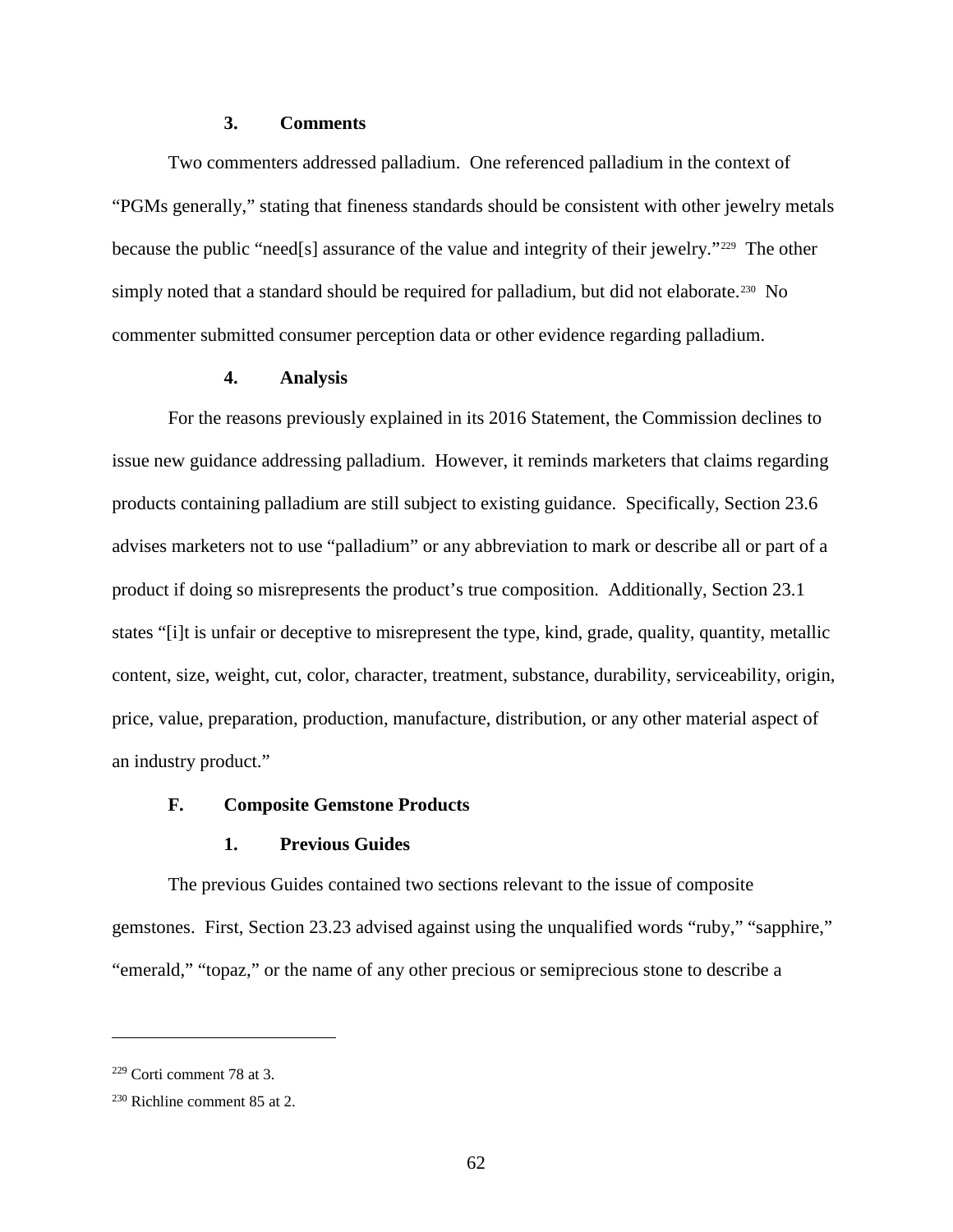product that is not in fact a "natural stone of the type described."[231](#page-68-0) This section also advised against using the name of any precious or semiprecious stone to describe a lab-created product unless it had essentially the same optical, physical, and chemical properties as the named stone, and an equally conspicuous "laboratory-grown," "laboratory-created," "[manufacturer name] created," or "synthetic" disclosure immediately preceding the gemstone name.<sup>232</sup>

Second, Section 23.22 advised marketers to disclose treatments to gemstones if the treatment: (i) was not permanent; (ii) created special care requirements; or (iii) had significant effect on the stone's value.<sup>[233](#page-68-2)</sup>

### **2. Proposed Revisions**

In the 2012 Notice, the Commission sought information about products comprising a mixture of ruby/corundum and lead glass, which are often called "composite rubies," "hybrid rubies," or "glass-filled rubies." The record indicates that manufacturers of such products often use low-quality, opaque corundum that does not qualify as "ruby."<sup>234</sup> They inject the corundum with considerable amounts of lead glass that augments the mineral's natural color, producing a composite of low-grade corundum and lead glass that looks like a transparent stone. Infusing the product with lead glass adds significant weight, and manufacturers often use the glass to bind multiple pieces that otherwise would not hold together as a single stone. The resulting products are inseparable combinations of natural material with artificial binders and fillers lacking the properties of naturally occurring rubies. For example, commenters stated that a composite

<span id="page-68-0"></span> $231$  16 CFR 23.23(a).

<span id="page-68-1"></span> $232$  16 CFR 23.23(b)-(c). This section also advised marketers to use "imitation" and "simulated" to qualify their use of gemstone names when describing imitation products.

<span id="page-68-2"></span><sup>233</sup> 16 CFR 23.22.

<span id="page-68-3"></span><sup>&</sup>lt;sup>234</sup> Ruby is a varietal of the corundum mineral species. Rubies form when trace elements of chromium become part of the mineral's crystal structure and cause a naturally occurring red color with good transparency. 2016 Statement at 84.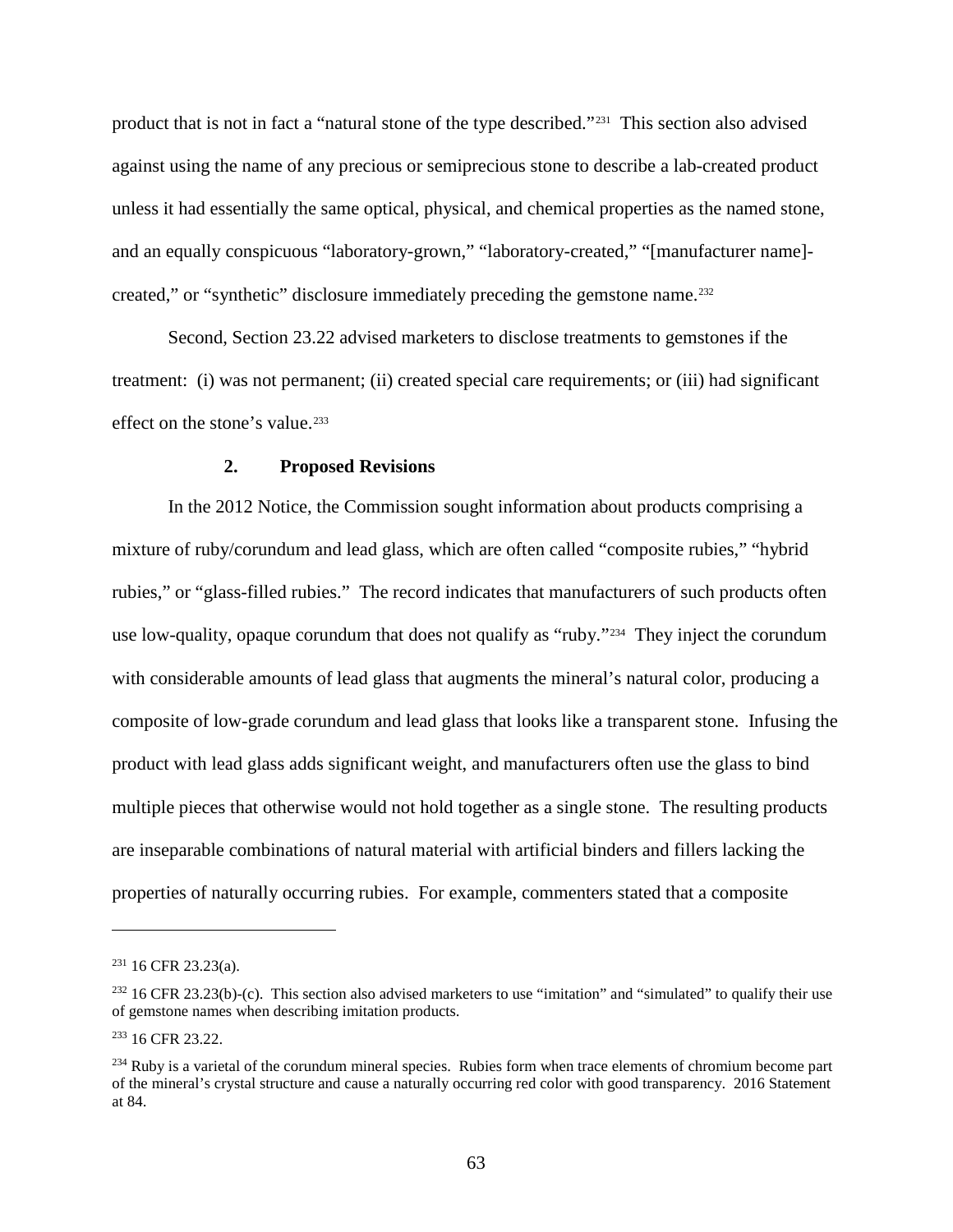product comprises singly refractive lead glass, which often includes contraction bubbles and is prone to scratches, abrasion, and breakage.<sup>[235](#page-69-0)</sup> Unlike rubies, ordinary household chemicals and routine repair could significantly damage these products.<sup>[236](#page-69-1)</sup>

For these reasons, commenters stated it would be inaccurate to use the unqualified word "ruby" to describe composite gemstone products because they are, in fact, manufactured, not naturally occurring, stones. Moreover, many agreed that describing these products as "treated rubies" would be misleading, and that qualifying "ruby" with "laboratory-grown," "laboratorycreated," "[manufacturer name]-created," or "synthetic" would also be deceptive because the products do not have the same optical, physical, and chemical properties as naturally occurring rubies.[237](#page-69-2) 

Based on the record, the Commission proposed a note specifically addressing "products filled with a substantial quantity of lead glass."<sup>[238](#page-69-3)</sup> Consistent with existing guidance, this note cautioned marketers not to describe such products with the unqualified name of a precious or semiprecious stone (*e.g.*, "ruby") or as a "treated" stone (*e.g.,* "treated ruby") because they are not, in fact, naturally occurring stones of the type described.<sup>239</sup> The note also advised against using "laboratory-grown," "laboratory-created," "[manufacturer name]-created," or "synthetic" in conjunction with the stone's name (*e.g.,* "laboratory-created ruby") because the record shows these products do not have the same optical, physical, and chemical properties as the named stone.

<span id="page-69-0"></span><sup>&</sup>lt;sup>235</sup> In contrast, mined rubies are doubly refractive and do not contain lead. Additionally, commenters stated that composite products exhibit a distinct bluish and orange color flash, and a golden to red body color in the lead glass. *See* 2016 Statement at 84-87.

<span id="page-69-1"></span><sup>236</sup> 2016 Statement at 86-87.

<span id="page-69-2"></span><sup>237</sup> *Id.*

<span id="page-69-3"></span> $238$  81 FR at 1358 (proposed Note to Section 23.25).

<span id="page-69-4"></span><sup>&</sup>lt;sup>239</sup> Consumers expect that stones described as "treated" are otherwise natural. 2016 Statement at 91.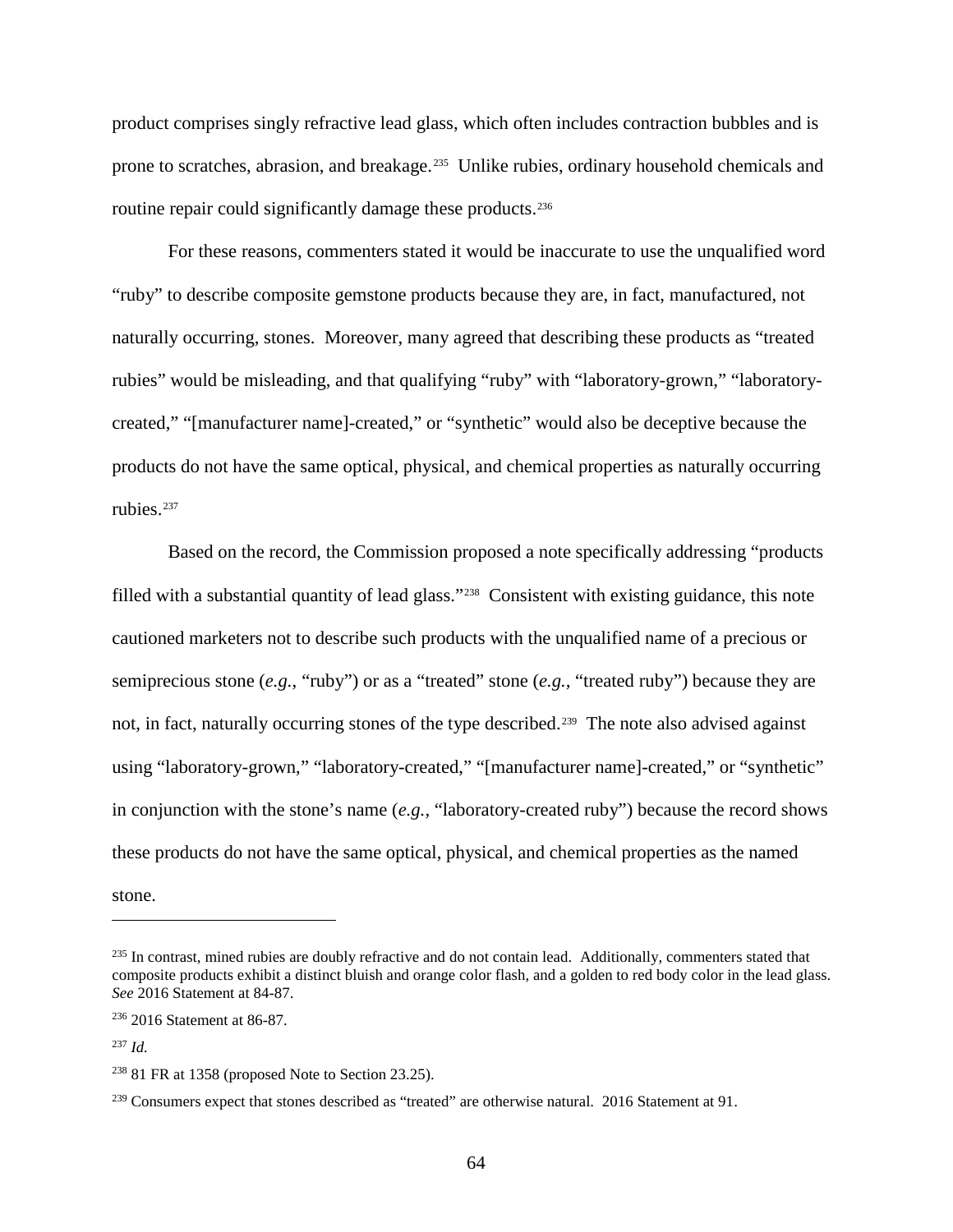In addition, the Commission proposed new guidance cautioning against certain terms, and suggesting examples of others marketers could use non-deceptively to describe lead-glassfilled products. Specifically, the guidance advised sellers not to use "composite [stone]," "hybrid [stone]," or "manufactured [stone]" without qualification. The Commission based this guidance on perception evidence indicating these terms would likely deceive consumers,<sup>[240](#page-70-0)</sup> and concerns that consumers might confuse "manufactured" with terms used to describe lab-created gemstones (*e.g.*, "[manufacturer name]-created"). To help sellers avoid deception, it suggested other terms that might accurately describe these products depending on their composition. For products made of low-grade corundum (not ruby) infused with lead glass, the proposed guidance advised the terms "lead-glass-filled corundum" or "lead-glass-filled composite corundum." For products made of ruby infused with lead glass, it advised that marketers use "lead-glass-filled ruby" or "lead-glass-filled composite ruby."

To better help formulate guidance, the Commission sought evidence regarding how consumers perceive the proposed terms. It questioned, for example, whether "lead-glass-filled corundum" deceptively implies that a product is a single stone infused with lead glass, and asked whether the fact that the product is made with a single stone, rather than multiple pieces, is material to consumers.<sup>[241](#page-70-1)</sup>

<span id="page-70-0"></span><sup>&</sup>lt;sup>240</sup> For instance, although more than half of respondents in the 2012 Harris study considered "composite ruby" to be an accurate descriptor, over 42 percent did not. An even greater percentage (approximately 57 percent) indicated that "manufactured ruby" and "hybrid ruby" were not entirely accurate. 2016 Statement at 92-93.

<span id="page-70-1"></span><sup>241</sup> *Id.* at 93-94.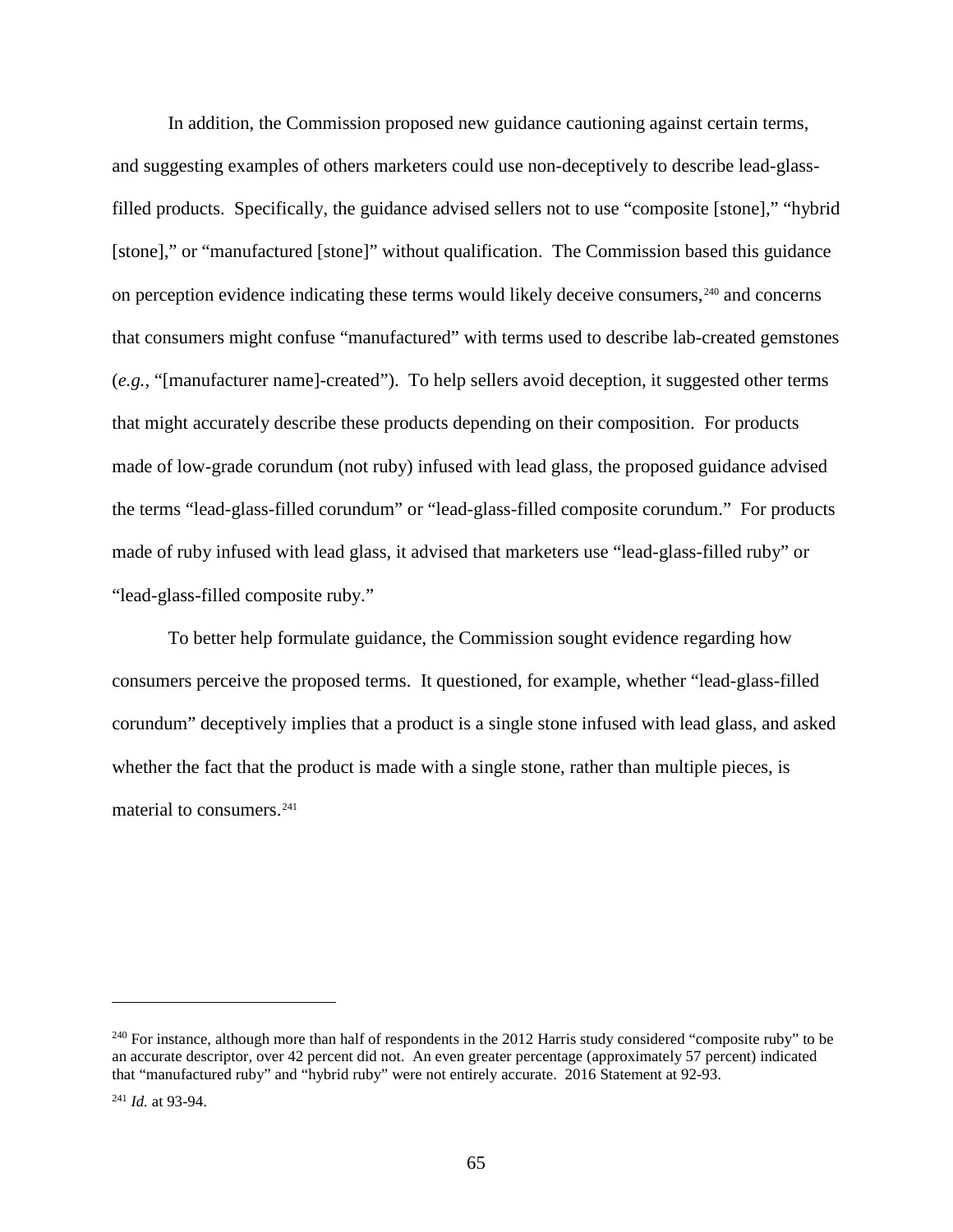## **3. Comments**

Commenters addressing the issue agreed there is a need for guidance.<sup>242</sup> A few supported the Commission's proposed guidance without change. The rest recommended revisions concerning the types of products to which the guidance should apply and terms that nondeceptively describe them.

# **a) Supporting the Proposed Guidance**

Three commenters supported the proposed guidance.<sup>[243](#page-71-1)</sup> JTV stated the Commission's suggested terms accurately and appropriately distinguish "composites" (products containing disparate bits of gemstone bonded together with filler) from "true lead-glass-filled product," which is "made from a single piece of gemstone to which a filler is added." It also agreed the Guides should caution marketers against using "manufactured" due to the lack of consumer perception evidence regarding this term.[244](#page-71-2) 

# **b) Disagreeing with the Proposed Guidance**

The remaining commenters asked that the Commission revise the guidance to apply to a broader range of gemstone products: those made with any amount of any type of filler or binder – not only those "filled with a substantial quantity of lead glass."[245](#page-71-3) They stated a disclosure should alert consumers that the product is "not a natural gemstone," and that special care is necessary.[246](#page-71-4) They explained that even a "very tiny amount" of lead glass, or other binder or

<span id="page-71-0"></span><sup>242</sup> Peter & Co. comment 61; Eric Phillips comment 22; Zibman comment 41; AGA comment 88 at 3; JVC comment 82 at 18.

<span id="page-71-1"></span><sup>&</sup>lt;sup>243</sup> JTV comment 80 at 3-4; Richards comment 4 (stating it "will help protect the buying public"); Thai comment 43.

<span id="page-71-2"></span><sup>244</sup> JTV comment 80 at 3-4.

<span id="page-71-3"></span> $245$  81 FR at 1358 (proposed Note to Section 23.25).

<span id="page-71-4"></span><sup>&</sup>lt;sup>246</sup> A disclosure would also protect retail and bench jewelers repairing the products. If unaware of the product's composition, the jewelers would use a pickling solution to clean it (as is common for traditional gemstones) and be held responsible for the ensuing damage. JVC comment 82 at 21.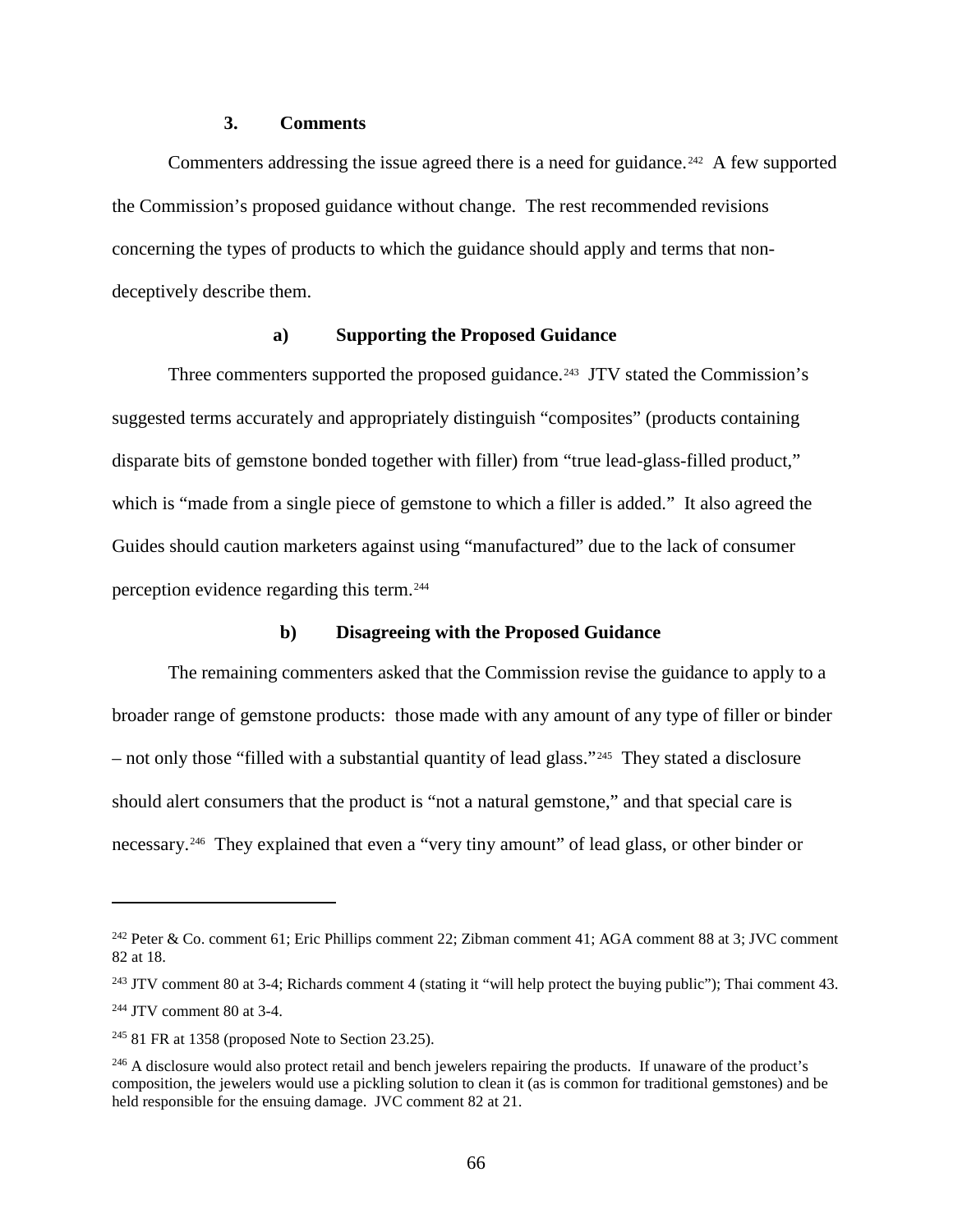filler, permanently impacts the physical properties affecting a product's appearance, durability, permanence, quality, and value.[247](#page-72-0) Moreover, manufacturers continue developing new methods of combining "low-grade base gemstone" with materials other than lead glass, such as polymers, inexpensive or imitation gemstone material, and other filler or binder material that interacts poorly with cleaners and other common substances.<sup>[248](#page-72-1)</sup>

These commenters disagreed, both with the Commission and each other, regarding terms that non-deceptively describe lead-glass-filled/composite stones. Several raised concerns with the terms suggested in the Commission's proposed guidance. One commenter objected to "leadglass-filled ruby," stating that "calling it a ruby in any form" would be confusing and misleading.[249](#page-72-2) Similarly, another stated that sellers should not use "ruby" or "sapphire" at all because the products are not a single stone, will not hold up under normal wear, and require special care during cleaning and repair.<sup>250</sup> JVC contended that "lead-glass-filled" is inaccurate and "should not be allowed" because it incorrectly implies the products "started with intact stones that simply required filling."[251](#page-72-4) The Accredited Gemologists Association (AGA) asked

<span id="page-72-0"></span><sup>&</sup>lt;sup>247</sup> For instance, any amount that comes into contact with a household cleaner, jeweler's pickling solution, or lemon juice will ruin the product. JVC comment 82 at 21. A small amount of lead can also affect the product's carat weight because it distorts the apparent weight of the ruby/corundum component. AGA comment 88 at 1, 3. In their view, the presence of any amount of binder or filler should be disclosed. JVC comment 82 at 19, 21, 50; Peter & Co. comment 61; LaBiche Jewelers comment 60; Robbins Delaware comment 59.

<span id="page-72-1"></span><sup>&</sup>lt;sup>248</sup> JVC comment 82 at 19. Commenters therefore asked that the Commission revise the guidance so it applies to products containing any amount of any type of filler or binder, whether lead glass or another substance. JVC comment 82 at 22; AGA comment 88 at 2, 4; Peter & Co. comment 61; LaBiche Jewelers comment 60; Robbins Delaware comment 59. Two commenters suggested the Commission clarify that its guidance applies to products consisting of any precious or semi-precious stone, whether ruby or other gemstone. They stated that manufacturers create composite products by combining lead glass with gemstone materials other than ruby/corundum, such as sapphire and turquoise. JVC comment 82 at 22; AGA comment 88 at 1, 4.

<span id="page-72-2"></span><sup>249</sup> McMinn comment 31.

<span id="page-72-3"></span><sup>250</sup> Zibman comment 41.

<span id="page-72-4"></span><sup>251</sup> JVC comment 82 at 18, 20. *See also* Eric Phillips comment 22 (stating that the term "glass filled ruby" exacerbates confusion).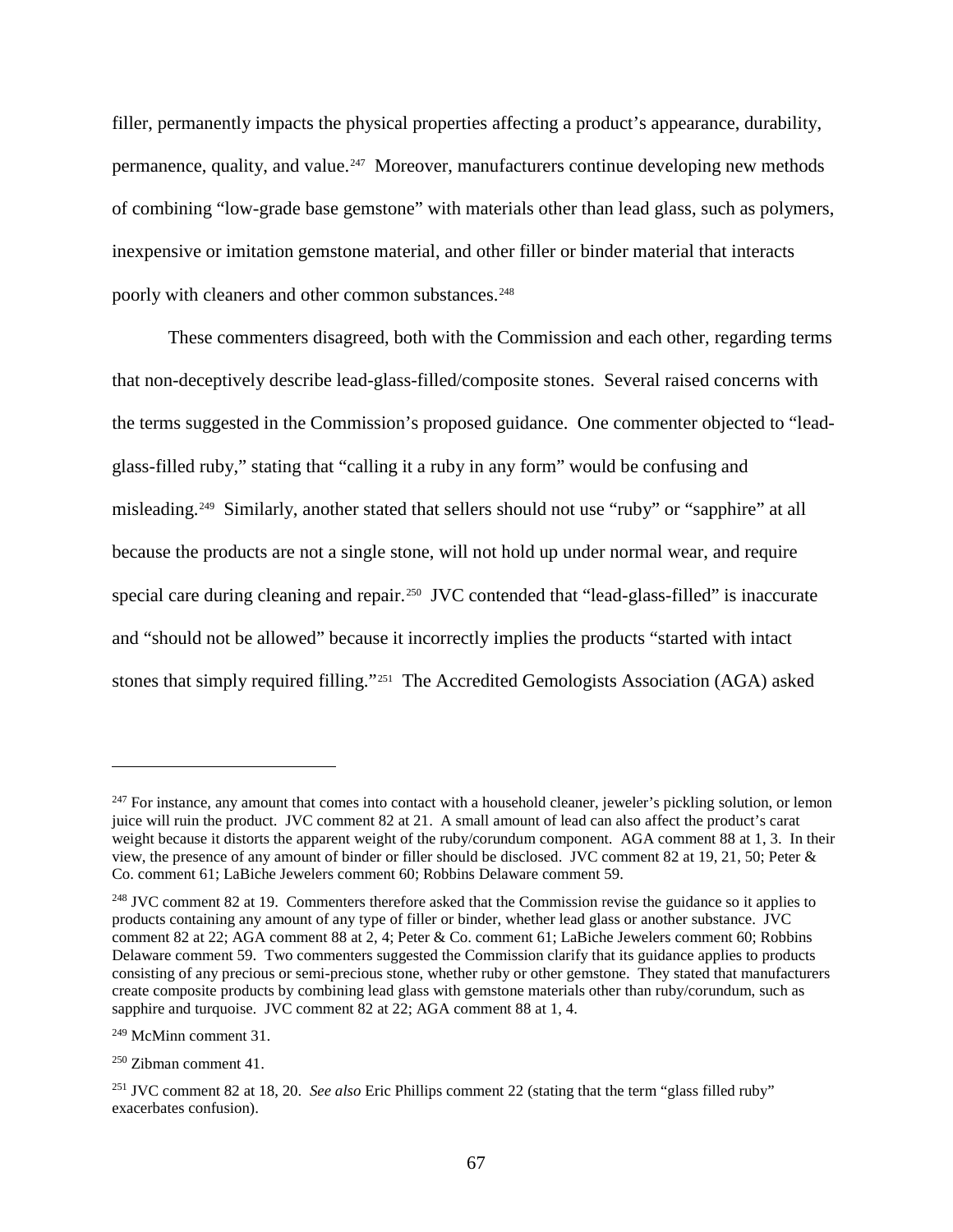the Commission to caution marketers against using "lead-glass-filled ruby" or "lead treated ruby" because consumers understand these terms to indicate a "treated ruby."<sup>252</sup>

Many commenters further contended that the Commission's proposed terms inappropriately use "composite" to distinguish products made of one piece from those comprising multiple bits. They stated this distinction is inconsistent with industry practice.<sup>[253](#page-73-1)</sup> Specifically, JVC explained that laboratories, manufacturers, and retailers use the term to describe a manufactured product that combines two materials (gemstone material and filler) to create a single stone product that can be cut and polished like a "natural" stone.[254](#page-73-2) In its view, whether a product consists of one piece of gemstone material or many is "not the central issue." Rather, it is the addition of filler that triggers a disclosure obligation.<sup>255</sup>

Several commenters asked the Commission to revise the guidance to suggest new terms. Many recommended using "composite" or "manufactured composite," rather than "lead-glass filled."[256](#page-73-4) Specifically, JVC's suggested revision would advise marketers to use "composite corundum" or "manufactured composite corundum" to describe a product made with low-grade

<span id="page-73-0"></span><sup>&</sup>lt;sup>252</sup> AGA comment 88 at 2. Although AGA stated that its own research demonstrated a majority of respondents misconstrue "lead-glass-filled ruby" and "lead treated ruby" to mean "treated ruby," the survey submitted with its comment did not show this.

<span id="page-73-1"></span><sup>253</sup> JVC comment 82 at 22; Peters & Co. comment 61; LaBiche Jewelers comment 60; Robbins Delaware comment 59. They also argued that the Commission's proposed use of this term conflicts with the dictionary, which defines "composite" to mean "made up of distinct parts."

<span id="page-73-2"></span><sup>254</sup> Moreover, it claimed the Commission's proposed use of "composite" is inconsistent with the pearl guidance, which states that a cultured pearl is a "composite product created when a nucleus (usually a sphere of calcareous mollusk shell) planted by humans inside the shell or in the mantle of a mollusk is coated with nacre by the mollusk." 16 CFR 23.18(b) (renumbered as 23.19(b)).

<span id="page-73-3"></span><sup>&</sup>lt;sup>255</sup> JVC comment 82 at 19, 50. Additionally, commenters noted it is difficult for sellers to determine whether a product is made of one piece or many because the tests that make this determination severely damage or destroy the product in the process. It is therefore impractical for marketers at the end of the supply chain to ascertain the nature of a product they purchased from a distributor without destroying the product through testing. AGA comment 88 at 2-3; Scott Gordon comment 62 at 2l; JVC comment 82 at 20; Peter & Co. comment 61; LaBiche Jewelers comment 60; Robbins Delaware comment 59.

<span id="page-73-4"></span><sup>256</sup> JVC comment 82 at 18; Peter & Co. comment 61; LaBiche Jewelers comment 60; Robbins Delaware comment 59; Zibman comment 41.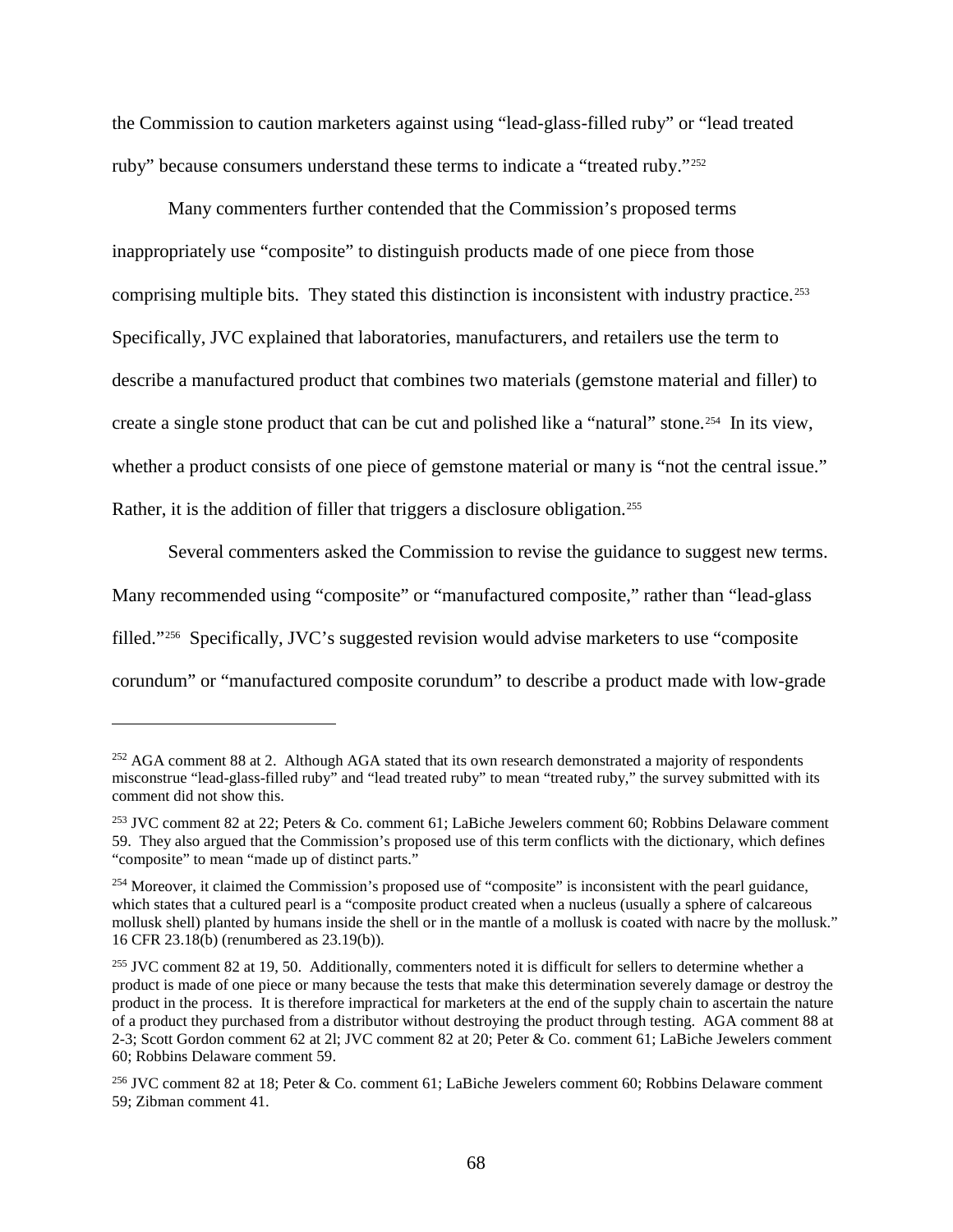corundum (not ruby) that is infused with lead glass, and to use "composite ruby" or "manufactured composite ruby" to describe a product made with ruby that is infused with lead glass.[257](#page-74-0) JVC stated these terms accurately convey the product is a combination of ruby/corundum that has been heavily bound or melded together with another material such as lead glass.[258](#page-74-1) Relatedly, it disagreed with the Commission's proposed guidance cautioning marketers against using "manufactured [gemstone name]." JVC stated that because these stones are "always a manufactured product," marketers should not be restricted from using this descriptor because it is accurate.[259](#page-74-2) 

Other commenters recommended a variety of other terms. AGA stated that gem testing laboratories already use "lead-glass-filled composite corundum" and "lead-glass-filled manufactured product," and additionally suggested "lead-glass imitation [gemstone name]."<sup>[260](#page-74-3)</sup> Gordon suggested "imitation" or "corundum/glass composite," stating they are the only terms that truly reflect the product's character and value.[261](#page-74-4) Phillips suggested "glass-ruby composite."[262](#page-74-5) Zibman opposed any use of the word "ruby" and recommended the Guides

<span id="page-74-0"></span><sup>&</sup>lt;sup>257</sup> JVC comment 82 at 23. JVC supported the Commission's proposed distinction between base material that begins as ruby from material that begins as corundum. It stated that some products start as ruby which combines with lead glass to create one stone; others start as "low-grade red corundum which, with the introduction of lead glass, can appear solidly red to the naked eye," but "should never be called ruby." *Id.* at 22, 50. Another commenter, however, argued that guidance advising sellers to identify whether the starting material is corundum or ruby "seems plainly unworkable." Scott Gordon comment 62 at 2.

<span id="page-74-1"></span><sup>258</sup> JVC comment 82 at 18, 20. In contrast, JTV contended that JVC's approach would not properly distinguish between composite and "true lead-glass-filled product," and would "unnecessarily foreclose a higher quality product from the market. JTV comment 80 at 3.

<span id="page-74-2"></span><sup>259</sup> JVC comment 82 at 20.

<span id="page-74-3"></span><sup>260</sup> AGA comment 88 at 4.

<span id="page-74-4"></span><sup>261</sup> Scott Gordon comment 62 at 2.

<span id="page-74-5"></span><sup>262</sup> Eric Phillips comment 22.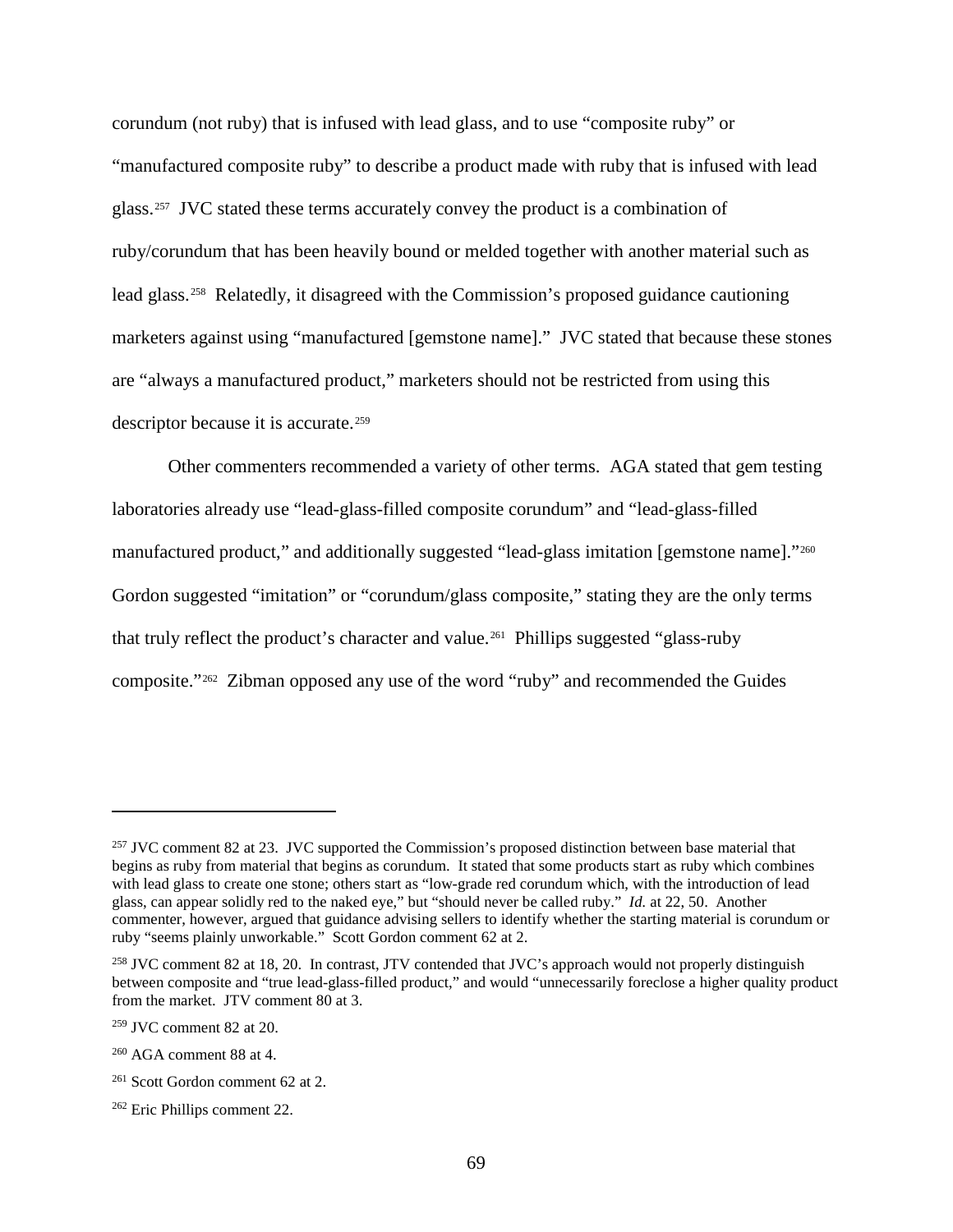instead advise simply using the term "composite stone."[263](#page-75-0) None of these commenters provided perception evidence showing how consumers understand their suggested terms.

### **4. Analysis and Final Guidance**

Based on the record, the Commission issues new guidance addressing products made with gemstone material and any amount of filler or binder such as lead glass. This guidance cautions sellers not to describe such products using an unqualified gemstone name, or to describe them as a "treated [gemstone name]." The Guides also advise against using the terms "laboratory-grown [gemstone name]," "laboratory-created [gemstone name]," "[manufacturer name]-created [gemstone name]," or "synthetic [gemstone name]." Finally, the Guides caution marketers against using "composite [gemstone name]," "hybrid [gemstone name]," or "manufactured [gemstone name]" unless the term is effectively qualified to convey that the product does not have the same properties as the named stone, and that it requires special care.

Pursuant to the comments, the Commission broadens the category of products to which the guidance applies in two respects. Specifically, the final Guides address products made with (i) any amount of (ii) any type of filler or binder – not only those filled with a substantial quantity of lead glass. The record indicates that manufacturers combine gemstone with materials other than lead glass, and it is the presence of this filler or binder, not the amount, that permanently affects the resulting product's physical properties. For instance, commenters stated that even a small amount of lead glass will ruin the product when it comes into contact with lemon juice or household cleaner.

Furthermore, a number of commenters stated that, in addition to ruby and corundum, manufacturers combine lead glass with sapphire or turquoise, and suggested the Commission

<span id="page-75-0"></span> $263$  Zibman comment 41.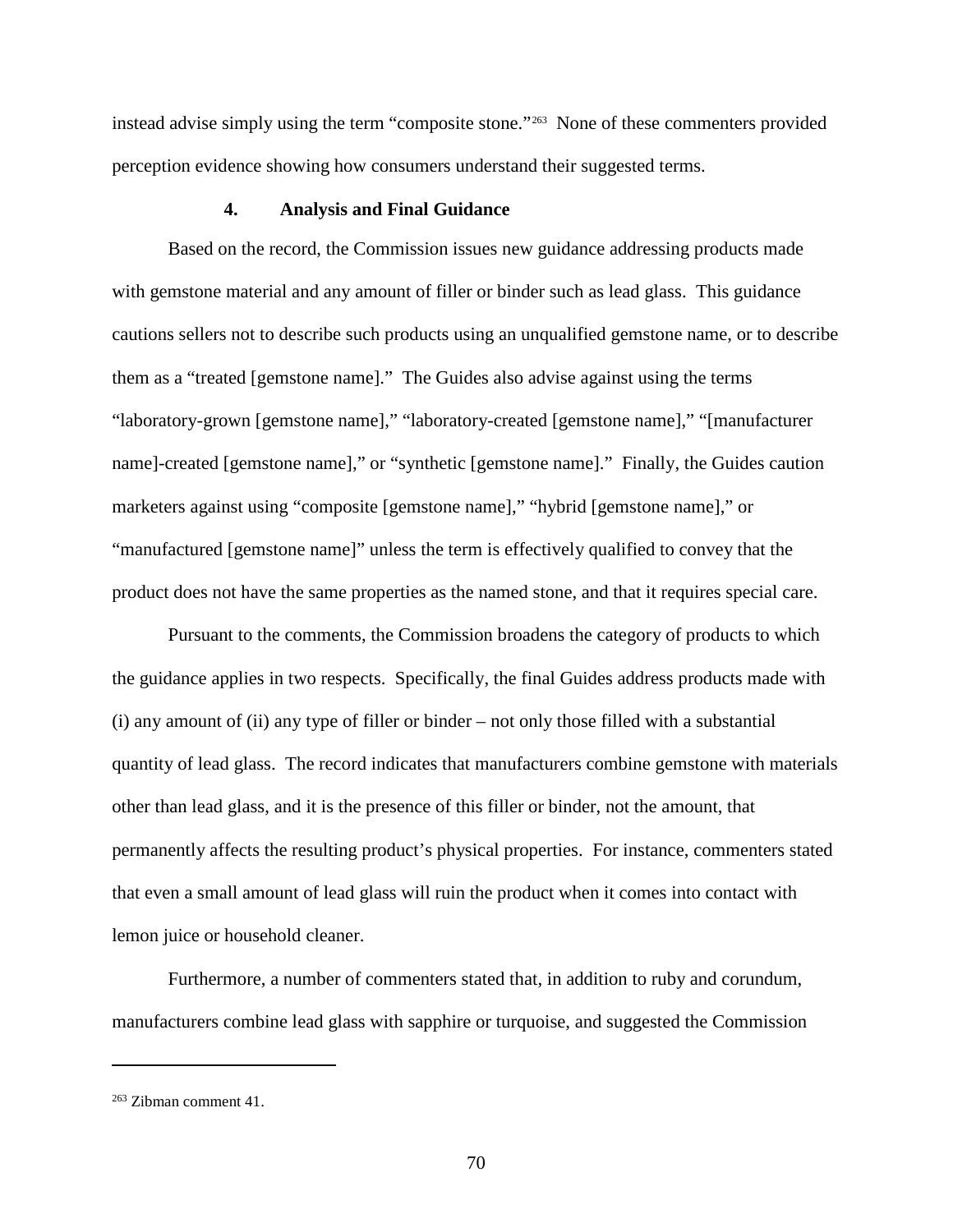clarify that its guidance addresses such products. The mixture of lead glass and other binders or fillers with gemstone material other than ruby/corundum presents the same risk of consumer deception. The Commission therefore revises the final Guides to include examples involving gemstones other than ruby/corundum to make clear that its guidance also applies to these other products.

Consistent with existing guidance, the new guidance cautions marketers against using certain terms to describe these composite gemstone products. Specifically, Section 23.25(d) cautions marketers not to use an unqualified gemstone name because these products are manufactured items, not mined stones. Similarly, because consumers expect that "treated" stones are otherwise "natural" (*i.e.*, mined from the earth),<sup>[264](#page-76-0)</sup> this section advises against calling these products "treated [gemstone name]." Additionally, it cautions against describing composite gemstone products as "laboratory-grown," "laboratory-created," "[manufacturer name]-created," or "synthetic" because these terms describe products that have essentially the same optical, physical, and chemical properties as the named gemstone. Therefore, using the terms to describe composite products would be inaccurate and misleading because such products do not share the gemstone's properties.

Finally, the Guides caution marketers against using the unqualified terms "composite [gemstone name]," "hybrid [gemstone name]," or "manufactured [gemstone name]" because the 2012 survey conducted by Harris Interactive and commissioned by JVC ("2012 Harris study") indicated they would likely deceive consumers.<sup>[265](#page-76-1)</sup>

<span id="page-76-0"></span><sup>&</sup>lt;sup>264</sup> 2016 Statement at 91.

<span id="page-76-1"></span><sup>265</sup> *Id.* at 93-94.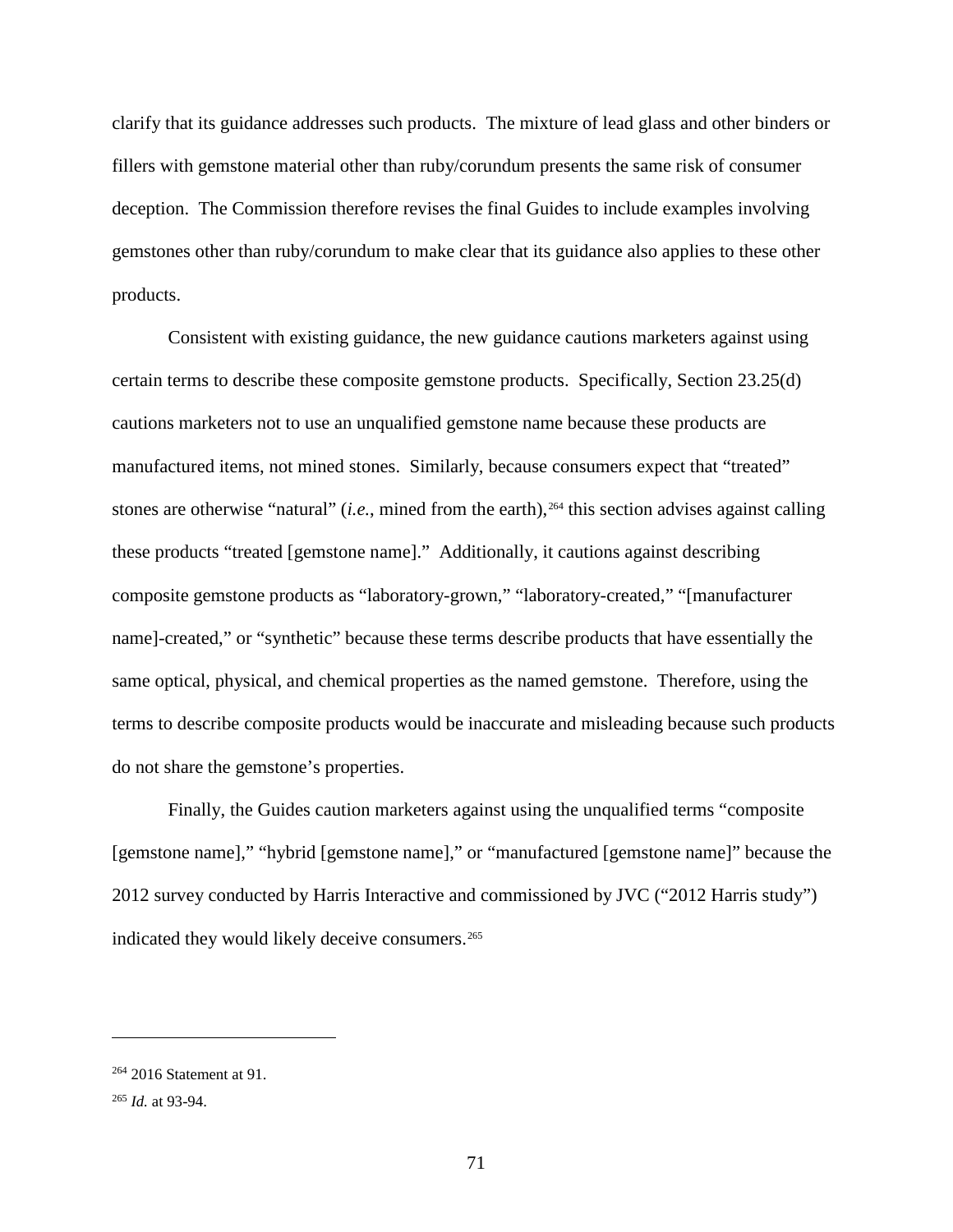Although several commenters recommended that the Guides advise marketers to use "composite" or "manufactured composite," they did not submit consumer perception evidence regarding these terms. Many also objected to the terms suggested in the Commission's previously proposed guidance ("lead-glass-filled corundum," "lead-glass-filled composite corundum," "lead-glass-filled ruby," or "lead-glass-filled composite ruby"), contending they are inaccurate, but they also did not provide perception evidence. The Commission therefore does not have a sufficient basis to advise that marketers may non-deceptively use specific words to describe composite gemstone products. To the extent sellers choose to use "composite," "hybrid," or "manufactured" to describe their products, the Guides recommend additional disclosures. Specifically, the Guides advise marketers to qualify their use of the term by clearly and conspicuously disclosing that the product: (i) does not have the same characteristics as the named stone; and (ii) requires special care. As with the existing guidance regarding treatments to gemstones, Section 23.25(d) recommends that sellers disclose what the special care requirements are, in addition to disclosing that the product has such requirements.

#### **G. Varietals**

### **1. Previous Guides**

Although the previous Guides cautioned marketers not to misrepresent, among other things, the "type," "kind," "quality," "character," "substance," "origin," "value," or "any other material aspect of an industry product,"[266](#page-77-0) they did not specifically address gemstone varietal names. Varietal names describe divisions of gem species or genus based on color, type of optical phenomenon, or other distinguishing characteristic of appearance (*e.g.*, crystal structure).

<span id="page-77-0"></span> $266$  16 CFR 23.1.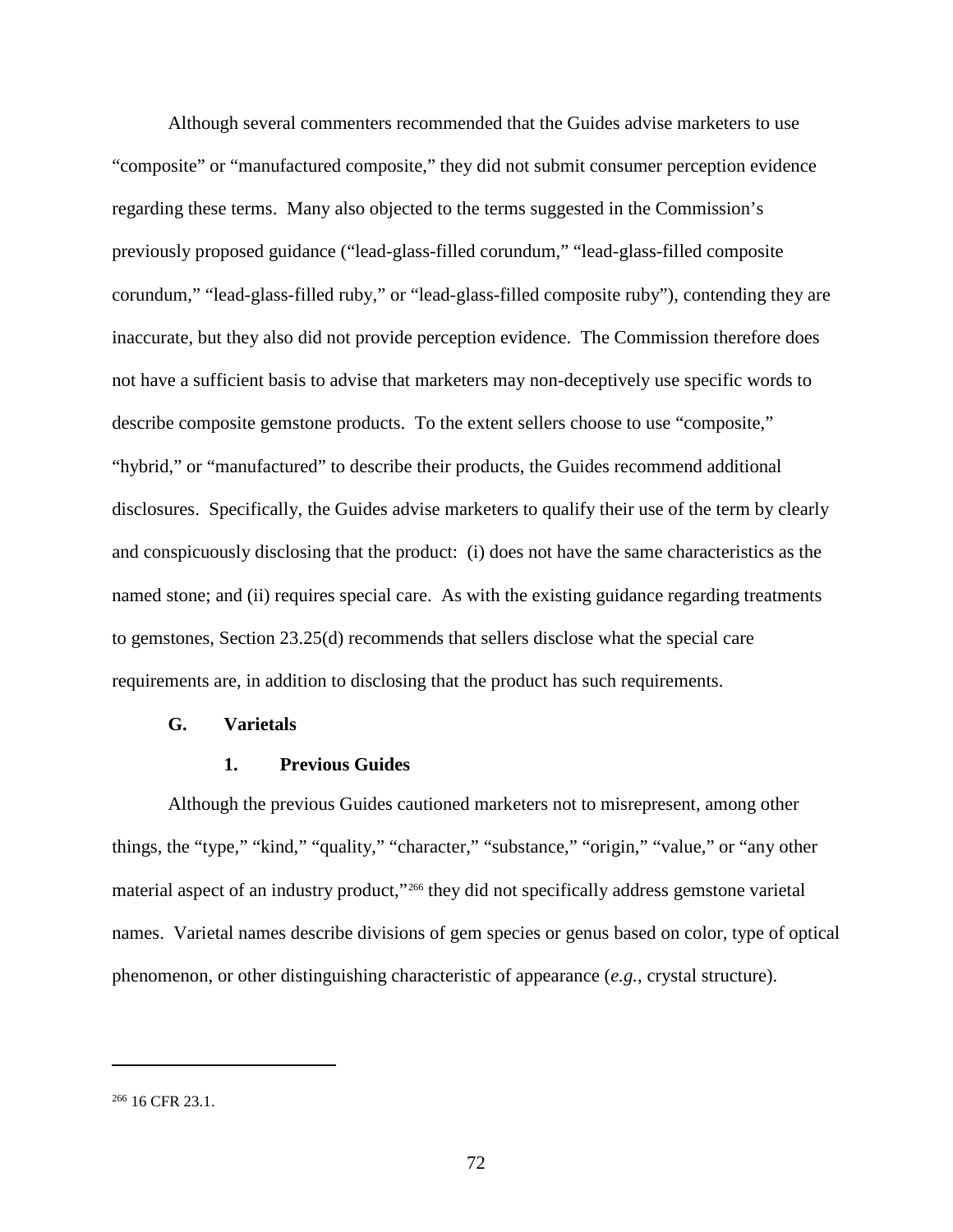### **2. Proposed Revisions**

In response to the 2012 Notice, JVC urged the Commission to modify the Guides to state that marketers should not misrepresent varietal names. JVC explained that certain gemstones historically have been marketed using the mineral varietal name (*e.g*., emerald, amethyst, ruby), rather than the mineral species (*e.g.*, beryl, quartz, corundum).<sup>[267](#page-78-0)</sup> JVC expressed concern that some marketers, for example, describe a golden beryl as "yellow emerald," thereby invoking the "traditional value association to link their differently-colored product with the traditional product in the mind of a consumer, and thus charge a higher price."[268](#page-78-1) In fact, emerald is green beryl, and the correct varietal name for golden beryl is heliodor. JVC also submitted evidence from a consumer perception survey (the 2012 Harris study) suggesting that misrepresentation of varietal names deceived consumers. Specifically, respondents gave a higher retail value to "yellow emeralds" than to "heliodors" or "golden beryls."<sup>269</sup> For example, 41 percent of respondents stated that "yellow emeralds" are higher in value than "heliodors,"<sup>[270](#page-78-3)</sup> and 41 percent stated that "yellow emeralds" are more valuable than "golden beryls."<sup>[271](#page-78-4)</sup> Similarly, 44 percent stated that "green amethyst" is more valuable than "prasiolite."<sup>[272](#page-78-5)</sup>

<span id="page-78-1"></span><sup>268</sup> *Id.*

<span id="page-78-0"></span><sup>267</sup> 2016 Statement at 98-99.

<span id="page-78-2"></span><sup>&</sup>lt;sup>269</sup> The study also found, however, that the vast majority of respondents were unfamiliar with these terms. Specifically, 94 percent were unfamiliar with the mineral species "golden beryl." Ninety-three percent were unfamiliar with the incorrect varietal name for this mineral species ("yellow emerald"), and 96 percent were unfamiliar with the correct varietal name ("heliodor"). Likewise, the vast majority (85%) "never heard of" prasiolite, while 29 percent had heard of "green amethyst," but were not familiar with it. This may indicate that marketers do not use widely use these terms. *See* 2016 Statement at 99-100.

<span id="page-78-3"></span><sup>270</sup> Forty-five percent stated they are equal in value, and 14 percent perceived "heliodor" to be more valuable. *Id.*

<span id="page-78-4"></span><sup>&</sup>lt;sup>271</sup> Forty-three percent stated they are equal in value, and 16 percent perceived "golden beryl" to be more valuable. *Id.*

<span id="page-78-5"></span><sup>272</sup> Forty-four percent thought they are equal in value, and 12 percent thought prasiolite to be more valuable. *Id.* While prasiolite and amethyst are both members of the quartz species, the prasiolite varietal is green, whereas the amethyst varietal is purple.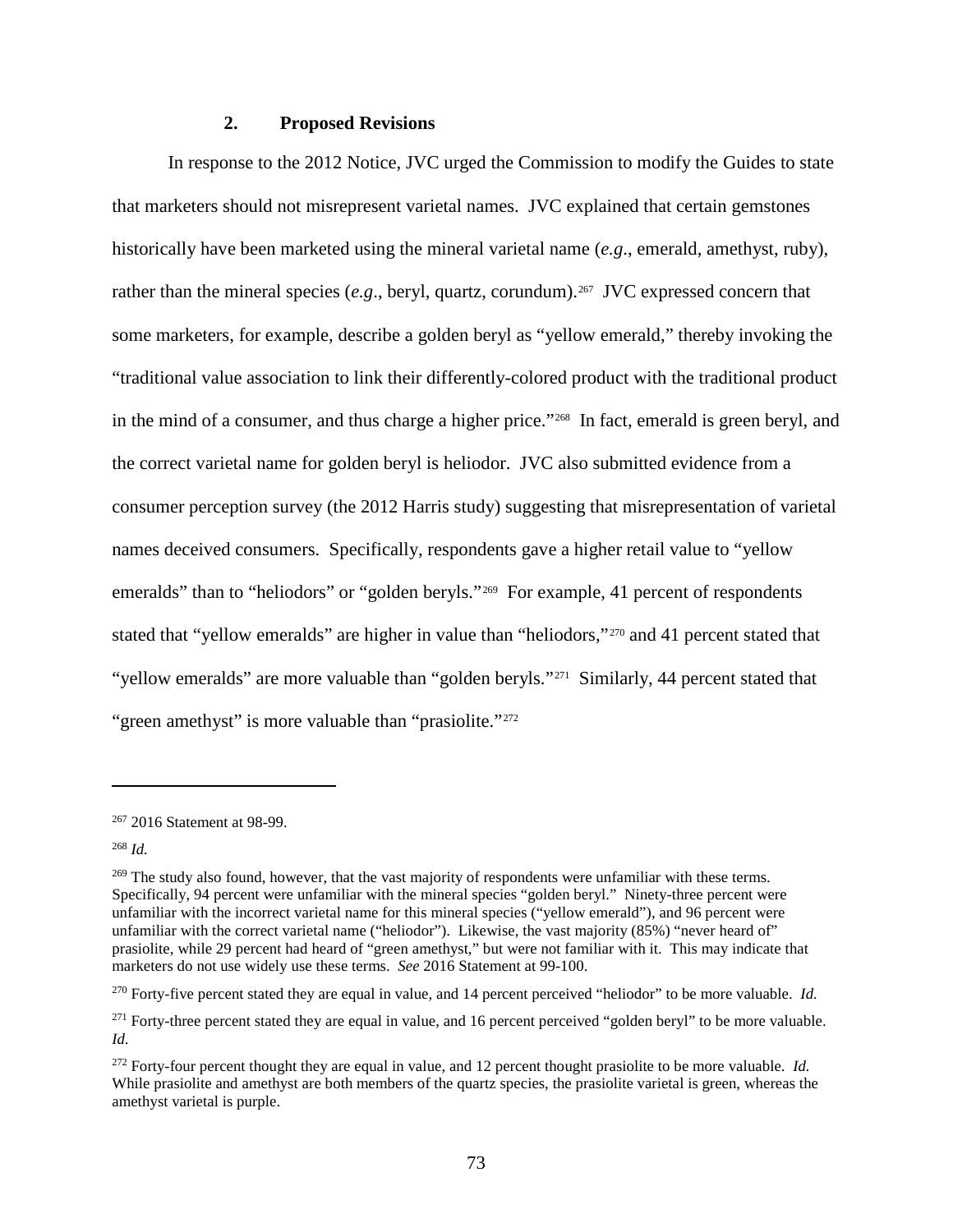Based on this information, the Commission proposed a new section (23.27) cautioning marketers not to mark or describe a product with an incorrect varietal name.<sup>[273](#page-79-0)</sup> This section also provided two examples of misleading uses of varietal names: "yellow emerald" to describe a heliodor or golden beryl, and "green amethyst" to describe prasiolite.<sup>[274](#page-79-1)</sup>

### **3. Comments**

Three commenters addressing this issue endorsed the Commission's proposed guidance without change. JVC stated it would prevent retailers from "unfairly leveraging" premium varietal names to deceive consumers about a product's true identity and value.<sup>[275](#page-79-2)</sup> Similarly, the Thai Industrial Standards Institute stated it would "avoid any confusion in trade,"[276](#page-79-3) and a third commenter opined it was "needed and useful in the protection of the buying public."<sup>[277](#page-79-4)</sup>

Others, however, requested that the Commission either not adopt Section 23.27, or issue it with modifications. Jenner opposed the proposed guidance, contending the evidence does not demonstrate that using "yellow emerald" or "green amethyst" is deceptive, and further arguing that disclosures could "overcome" any "perceived misperception."[278](#page-79-5) Jenner claimed that a "color designation" such as yellow or green clearly alerts consumers that the products differ from emeralds and amethysts lacking such color designations.<sup>279</sup> Asserting, without supporting consumer perception data, that consumers are familiar with "yellow emerald" and "green

<span id="page-79-0"></span> $273$  81 FR 1349, 1358 (proposed Section 23.27). A proposed Note states that a "varietal name is given for a division of gem species or genus based on a color, type of optical phenomenon, or other distinguishing characteristic of appearance."

<span id="page-79-1"></span><sup>274</sup> *Id*. at Section 23.27(b).

<span id="page-79-2"></span><sup>275</sup> JVC comment 82 at 51-52.

<span id="page-79-3"></span><sup>276</sup> Thai comment 43 at 1.

<span id="page-79-4"></span><sup>277</sup> Michael Richards comment 4.

<span id="page-79-5"></span><sup>&</sup>lt;sup>278</sup> Jenner comment 77 at 1. Jenner did not specifically address the findings from the 2012 Harris study.

<span id="page-79-6"></span><sup>&</sup>lt;sup>279</sup> *Id.* at 8-9. Moreover, Jenner stated that consumers seeking information about these terms can find their definitions on the internet.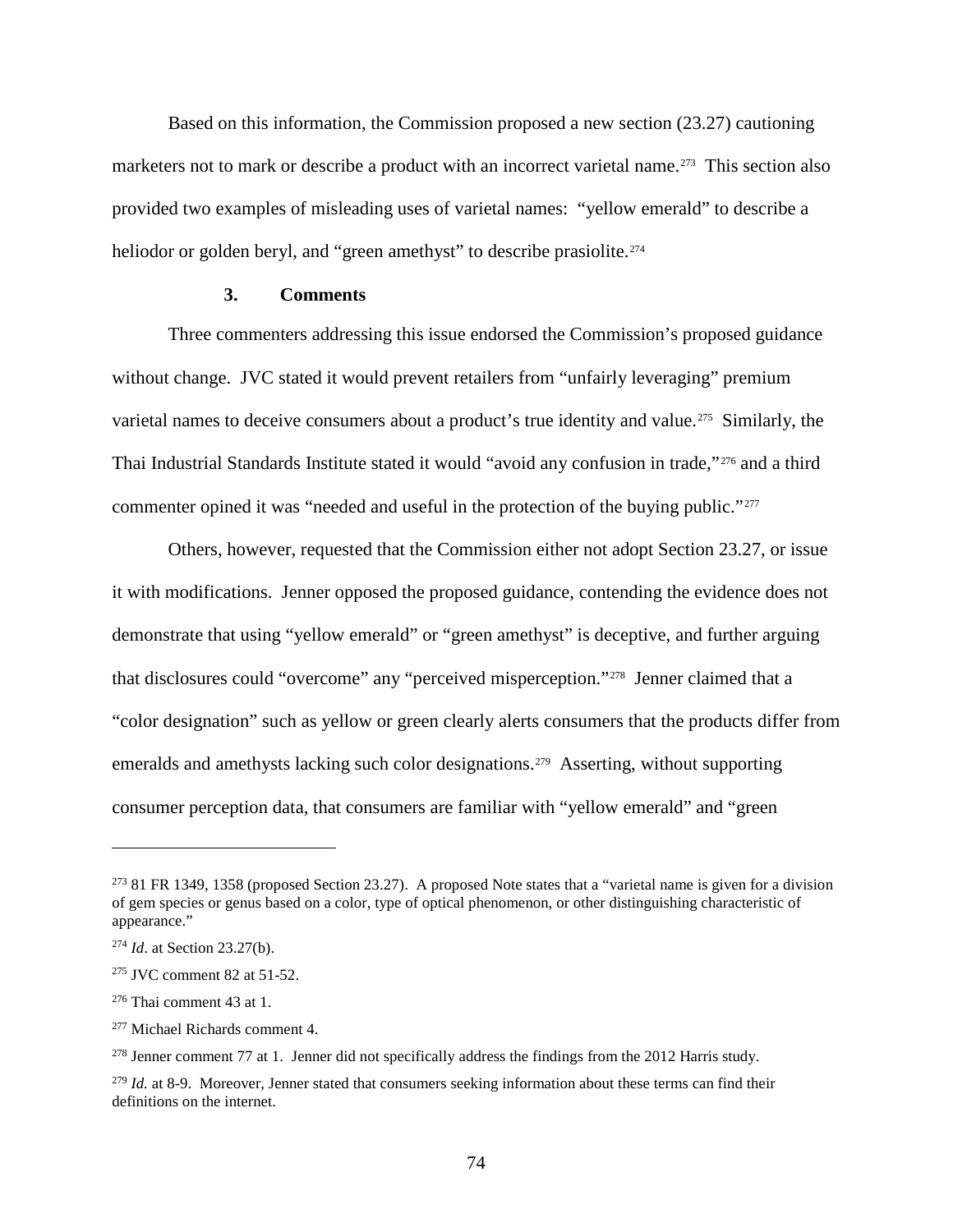amethyst," Jenner stated these terms are "most likely helpful to the customer since the terminology provides a frame of reference with which they are familiar."[280](#page-80-0) In Jenner's view, therefore, the Commission's proposed guidance would create confusion. In the alternative, it recommended the Guides advise marketers that they may use terms such as "yellow emerald," provided they also inform consumers of the product's "more scientific" gemstone name. Specifically, Jenner suggested the Commission modify Section 23.27 to caution marketers against using an incorrect varietal name "unless the related promotion conspicuously discloses that the product is different from a product of the varietal name." [281](#page-80-1) Jenner also suggested providing the following as a non-deceptive example: "The beautiful hue of the green amethyst gemstone used in this ring is created by heat treating quartz, whereas amethysts are purple quartzes."[282](#page-80-2) Jenner did not submit evidence showing how consumers understand its proposed disclosures.

Yellow Emerald Mining Co. (YEM) opposed the proposed provision advising marketers against using "yellow emerald" to describe a heliodor or golden beryl (proposed Section  $23.27(b)(1)$ .<sup>[283](#page-80-3)</sup> YEM stated that its "yellow emerald" products (also marketed as "Emeryl" gemstones") are the same species (beryl) as emeralds and "extremely similar" in most respects, except that emeralds contain traces of chromium (creating their green color), while "yellow

<span id="page-80-0"></span><sup>&</sup>lt;sup>280</sup> Jenner claimed that because well-known designers and retailers currently use "green amethyst," the term has become "somewhat familiar" to consumers. Jenner also noted that in 2011, the U.S. Patent and Trademark Office denied trademark registration for "yellow emerald," finding that the "purchasing public has come to know goldencolored beryl gemstones as 'yellow emeralds,'" and that the mark was "merely descriptive." Jenner comment 77 at 8-9.

<span id="page-80-1"></span><sup>281</sup> *Id.* at 10.

<span id="page-80-2"></span><sup>282</sup> *Id*.

<span id="page-80-3"></span> $283$  YEM comment 76 at 1.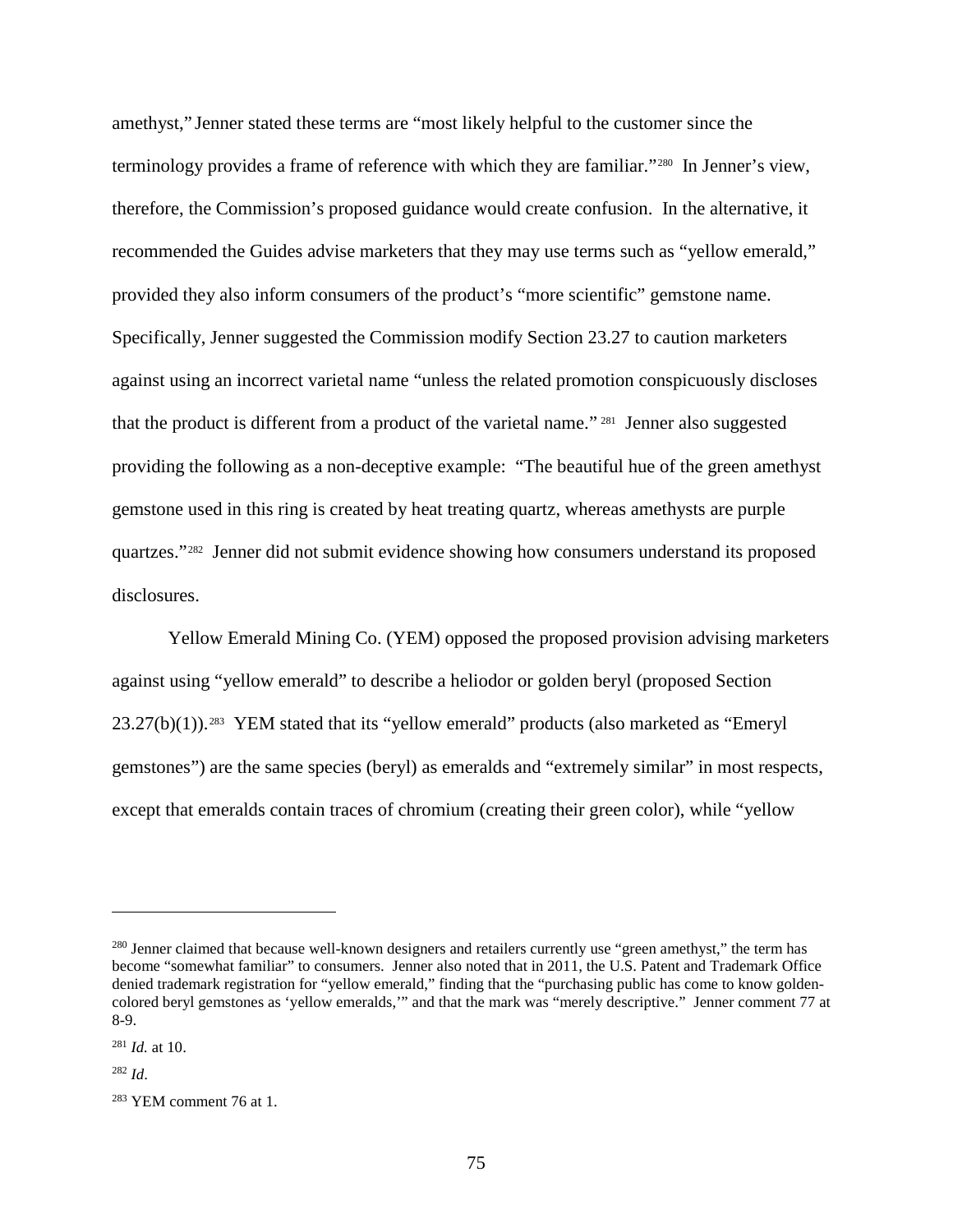emeralds" (heliodors) contain traces of iron, creating their yellow color.<sup>[284](#page-81-0)</sup> YEM claimed its use of "yellow emerald" and "Emeryl" is not misleading, but "fairly descriptive, and provides useful information to the consumer."[285](#page-81-1) Therefore, in its view, Section 23.27(b)(1) would have a "chilling" effect on its marketing and "impede the opportunity for consumers to have an alternative choice to overpriced green emeralds."[286](#page-81-2)

Additionally, YEM challenged the probative value of the 2012 Harris study on several grounds.[287](#page-81-3) First, it claimed the vast majority of respondents are not likely to be jewelry purchasers because 79 percent had not purchased fine jewelry in the prior year.<sup>288</sup> Consequently, YEM contended their responses do not reflect the knowledge of "the actual jewelry-buying population" (*i.e.*, individuals it presumes would learn more about products at a retail establishment before purchase).<sup>289</sup> In YEM's view, the study's finding that most respondents had never heard of "yellow emeralds," gold beryls, or heliodors is therefore irrelevant to whether "yellow emerald" is likely to mislead actual consumers.<sup>[290](#page-81-6)</sup> Second, YEM questioned the probative value of the fact that approximately half of respondents (41%) thought "yellow emeralds" were more

<span id="page-81-0"></span><sup>&</sup>lt;sup>284</sup> *Id.* at 2-3. YEM also stated that its "yellow emerald/Emeryl" gemstones are "clearly different" from "typical" yellow beryls and golden heliodors because they have "significantly greater clarity, comparable to green emeralds," and are "much more rare," characteristics which YEM contends makes them more valuable.

<span id="page-81-1"></span><sup>&</sup>lt;sup>285</sup> *Id.* at 1. Two sellers submitted similar comments about YEM's "Emeryls." One asserted that consumers who buy this product are not confused and do not believe they are buying green emeralds or products of equivalent market value because sales staff are trained to say it is a form of beryl, and sales materials include this information. Grader Jewelers comment 66. Another seller claimed customers know when they purchase an "Emeryl" that it is not a green emerald because sales staff inform them they are purchasing a yellow/golden beryl. Moreover, "the color difference between a green emerald and Emeryl is vast." Sujanani comment 72.

<span id="page-81-2"></span><sup>286</sup> YEM comment 76 at 4.

<span id="page-81-3"></span> $^{287}$  Noting that the study was sponsored by JVC (which YEM stated consists primarily of traditional emerald sellers and supporting firms), YEM argued it was therefore "undertaken to prove a point, not to provide unbiased evidence." *Id.* at 4.

<span id="page-81-4"></span><sup>&</sup>lt;sup>288</sup> YEM acknowledged that the study excluded respondents who indicated they "will not consider at all" buying jewelry in the next year. *Id.* at 3.

<span id="page-81-5"></span><sup>289</sup> *Id.* at 3-4.

<span id="page-81-6"></span> $^{290}$  YEM asserted, however, that the study's finding that 80 percent of respondents associated green with emeralds, while only13 percent made the same association for yellow, demonstrated "a notable lack of confusion." *Id.* at 4.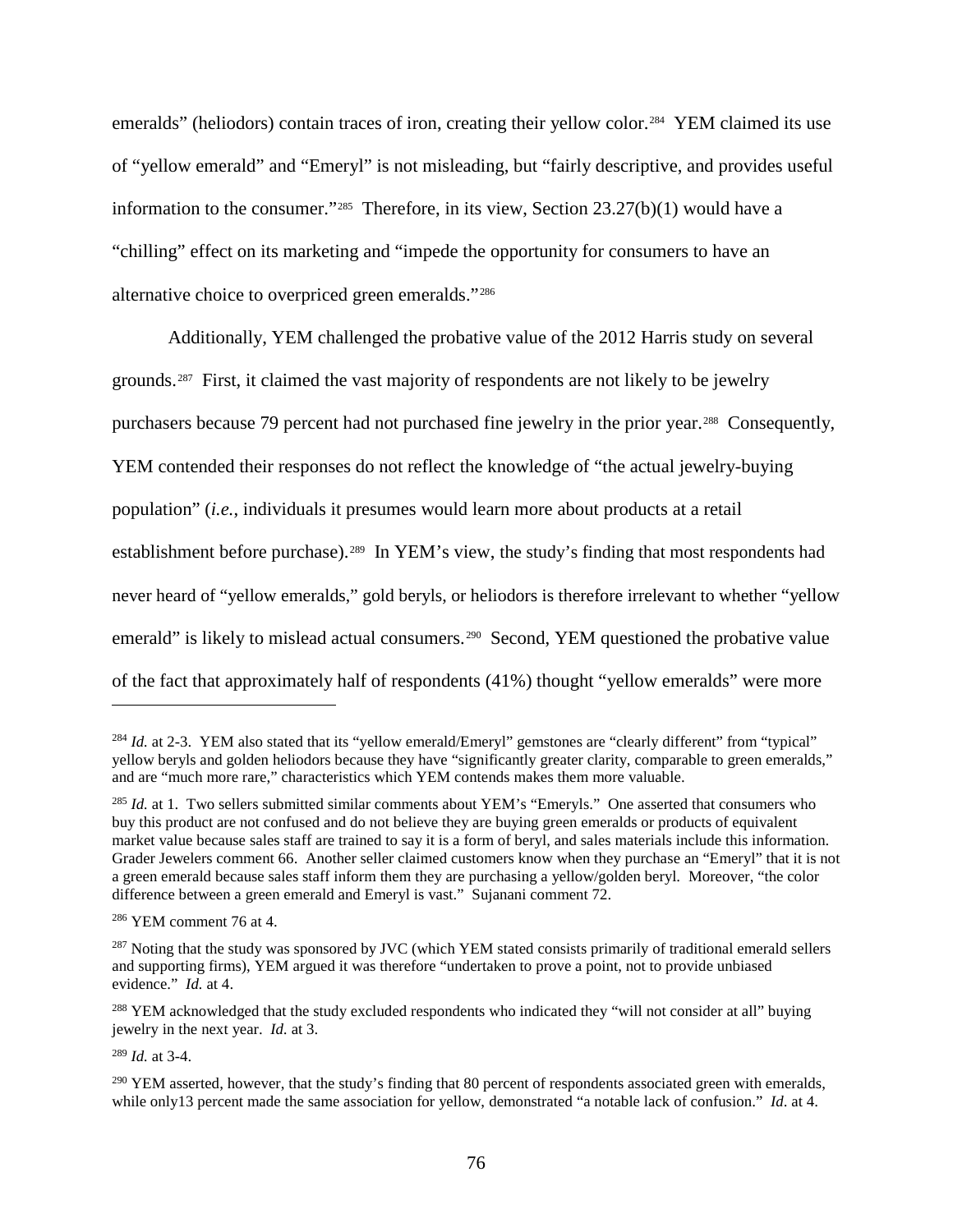valuable than heliodor or gold beryl because the survey asked them to give their "best guess" if they were not sure.<sup>[291](#page-82-0)</sup> Third, YEM stated that no conclusions can be drawn from the study because it was an online survey, and there is "no way to tell" whether the respondents are a representative sample of the general population.[292](#page-82-1)

Finally, Stone Group Labs (SGL) asked the Commission to revise the proposed "green amethyst" example in Section 23.27(b)(2). SGL noted that prasiolite is "a very rare stone," and that "these green quartzes are actually amethysts that have been irradiated to the green color." Therefore, SGL suggested the Commission modify the provision to state that "the use of the term 'green amethyst' to describe irradiated green quartz" may be misleading.[293](#page-82-2)

### **4. Analysis and Final Guidance**

The final Guides adopt the Commission's proposed guidance advising marketers not to use incorrect varietal names (Section 23.27). Based on the record, the Commission concludes that using an incorrect varietal name (*e.g.*, using "yellow emerald" to describe heliodor, or "green amethyst" for prasiolite) is likely to be deceptive. For instance, the 2012 Harris study showed that consumers (including consumers unfamiliar with varietal types and distinctions among them) attributed greater value to a stone marketed using an incorrect varietal name than to one described more accurately.[294](#page-82-3) The study also showed that most respondents are unfamiliar with the terms "yellow emerald," "heliodor," and "golden beryl." In contrast, consumers

<span id="page-82-0"></span><sup>291</sup> *Id.* at 3.

<span id="page-82-1"></span><sup>292</sup> *Id.* at 4.

<span id="page-82-2"></span> $293$  SGL comment 7.

<span id="page-82-3"></span><sup>&</sup>lt;sup>294</sup> Specifically, 41 percent of respondents believed a "yellow emerald" to be more valuable than a heliodor or yellow beryl, and 44 percent believed a "green amethyst" to be more valuable than a prasiolite. *See* 2016 Statement at 99-100.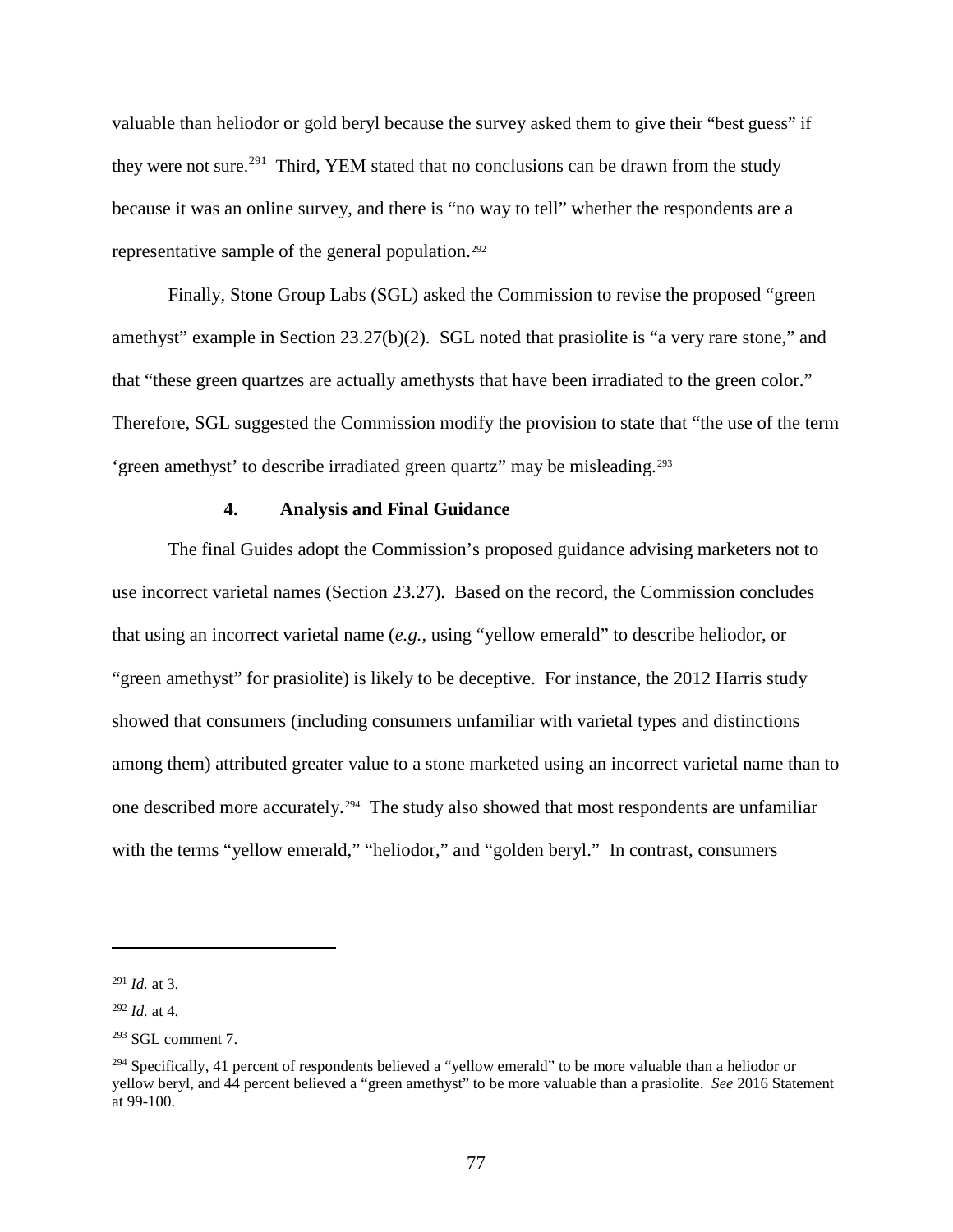typically associate "emerald" with the color green.<sup>[295](#page-83-0)</sup> Likewise, most consumers are unfamiliar with the terms "green amethyst" and "prasiolite."

YEM's criticism of the 2012 Harris study does not alter the Commission's conclusion. That the majority of respondents had not purchased fine jewelry in the preceding year does not mean they are unlikely to be jewelry purchasers; fine jewelry is likely not an item most people buy every year. Moreover, the Guides aim to protect all consumers, not just those who regularly purchase fine jewelry. Lastly, although an internet panel may not be a perfectly representative sample of the general population, the Harris study was designed to produce results that nonetheless reflect the views of a broad population.<sup>296</sup> Using "emerald" to describe a different varietal implies that the other stone (heliodor) has all the qualities traditionally associated with an emerald's value, such as rarity, when, in fact, it does not.<sup>297</sup> Therefore, guidance is necessary to prevent such deception in the market. To help sellers avoid making deceptive claims, Section 23.27 includes examples of incorrect varietal names that are likely to be deceptive: "yellow emerald" and "green amethyst."[298](#page-83-3)

Jenner contended that disclosures could address any misperception caused by the misuse of varietal names. There is no evidence, however, that disclosures would effectively cure the

<span id="page-83-0"></span><sup>295</sup> The dictionary reflects this traditional usage and understanding. *See* Merriam-Webster Dictionary (defining the noun "emerald" as "a rich green variety of beryl prized as a gemstone" and "any of various green gemstones . . .," and defining the adjective as "brightly or richly green").

<span id="page-83-1"></span><sup>&</sup>lt;sup>296</sup> For example, the study employed methods such as demographic and propensity score weighting to obtain estimates of national views from its internet panel. *See* JVC comment 27, exh. 2 at 4.

<span id="page-83-2"></span> $297$  Although all beryls are colorless in their pure mineral form, varying geologic conditions transform them into varieties with different properties. A beryl may meld with different elements, resulting in a varietal stone with different molecular bonding, crystallization, and color. In rare instances, a beryl may combine with chromium and vanadium to form an intensely green stone, *i.e.*, an emerald. More commonly, beryl may combine with iron to form a heliodor (or golden beryl), a yellow stone. *See* 2016 Statement at 99 n.361.

<span id="page-83-3"></span><sup>&</sup>lt;sup>298</sup> The Commission declines to adopt SGL's suggested change to the "green amethyst" example because, as written, it accurately conveys that it is likely deceptive for marketers to use the term "amethyst" (the purple varietal of quartz) to describe prasiolite (the green varietal).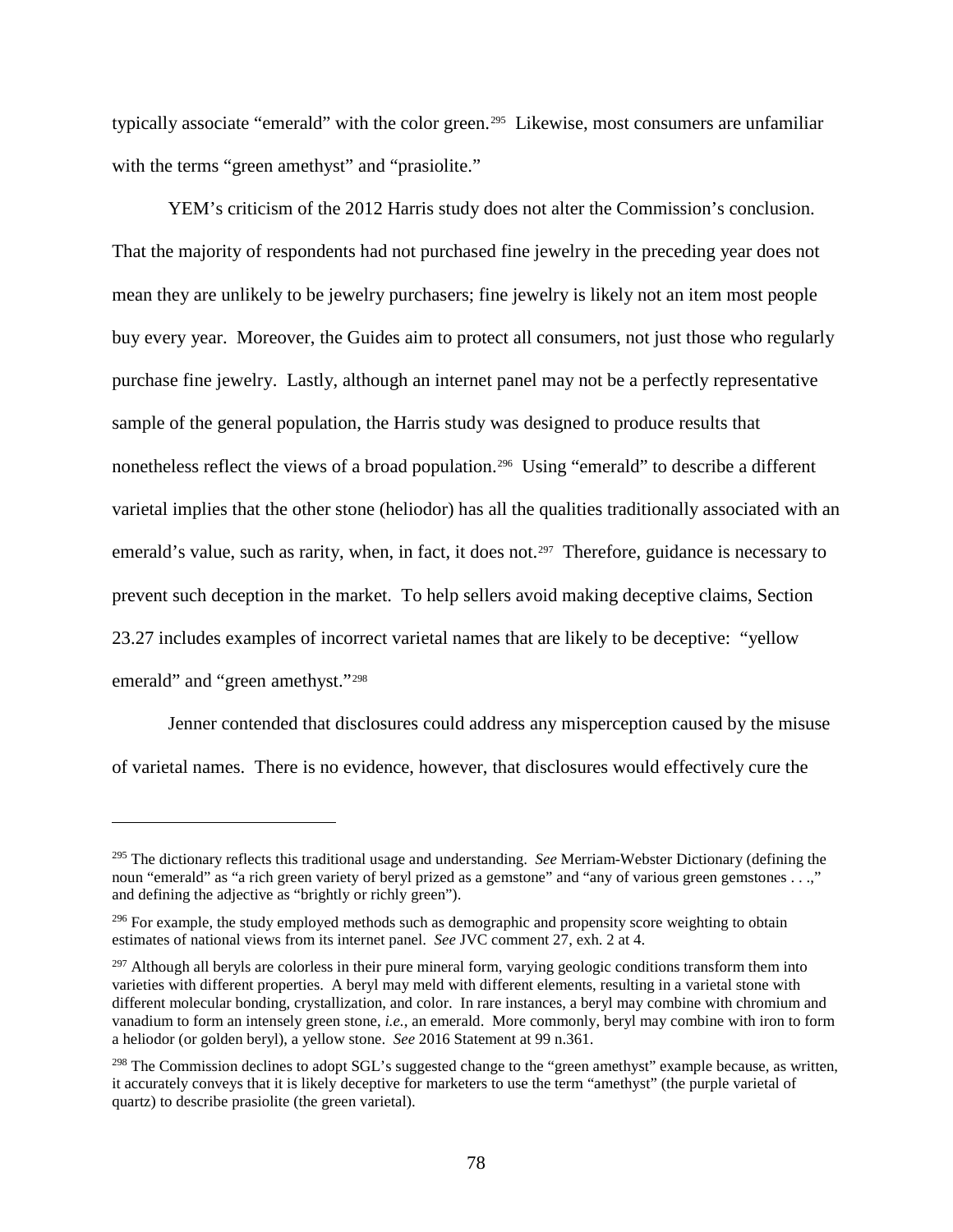misrepresentation. A disclosure such as the one Jenner suggested, for example,<sup>[299](#page-84-0)</sup> would have to explain that a "green amethyst" is actually not an amethyst (or that a "yellow emerald" is not an emerald), creating an inherent contradiction that would likely exacerbate consumer confusion.<sup>[300](#page-84-1)</sup>

### **H. Cultured Diamonds**

### **1. Previous Guides**

The previous Guides did not specifically address using "cultured" to describe laboratorycreated diamonds and other gemstones. Section 23.23, however, cautioned marketers against using any gemstone name (*e.g.*, diamond) to describe any man-made product unless an equally conspicuous "laboratory-grown," "laboratory-created," "[manufacturer name]-created," "synthetic," "imitation," or "simulated" disclosure immediately preceded the name.<sup>[301](#page-84-2)</sup> This section further advised marketers to use "laboratory-grown," "laboratory-created," "[manufacturer name]-created," and "synthetic" only for products with essentially the same optical, physical, and chemical properties as the named stone.<sup>302</sup> Section 23.11 addressed the definition and misuse of the word "diamond," but did not discuss the term "cultured."[303](#page-84-4)

### **2. Proposed Revisions**

In the 2012 Notice, the Commission sought information concerning the use of "cultured" to describe laboratory-created diamonds and other gemstones.<sup>304</sup> Based on the record, the

<span id="page-84-0"></span><sup>&</sup>lt;sup>299</sup> *I.e.*, a disclosure qualifying the use of "green amethyst" by stating: "The beautiful hue of the green amethyst gemstone used in this ring is created by heat treating quartz, whereas amethysts are purple quartzes."

<span id="page-84-1"></span><sup>300</sup> *E.g.*, *FTC v. Direct Marketing Concepts,* 624 F.3d 1, 12 (1st Cir. 2010) (disclaimers not effective when competing and contrary claims left "an overall impression of nonsense, not clarity").

<span id="page-84-2"></span><sup>301</sup> 16 CFR 23.23(b).

<span id="page-84-3"></span><sup>302</sup> 16 CFR 23.23(c).

<span id="page-84-4"></span><sup>303</sup> 16 CFR 23.11.

<span id="page-84-5"></span><sup>&</sup>lt;sup>304</sup> 77 FR 39201, 39204 (July 2, 2012). In connection with several industry group petitions in 1986 and 2006, the Commission previously considered whether to caution marketers against describing lab-created gemstones as "cultured." After reviewing the record at those times, the Commission determined there was insufficient evidence to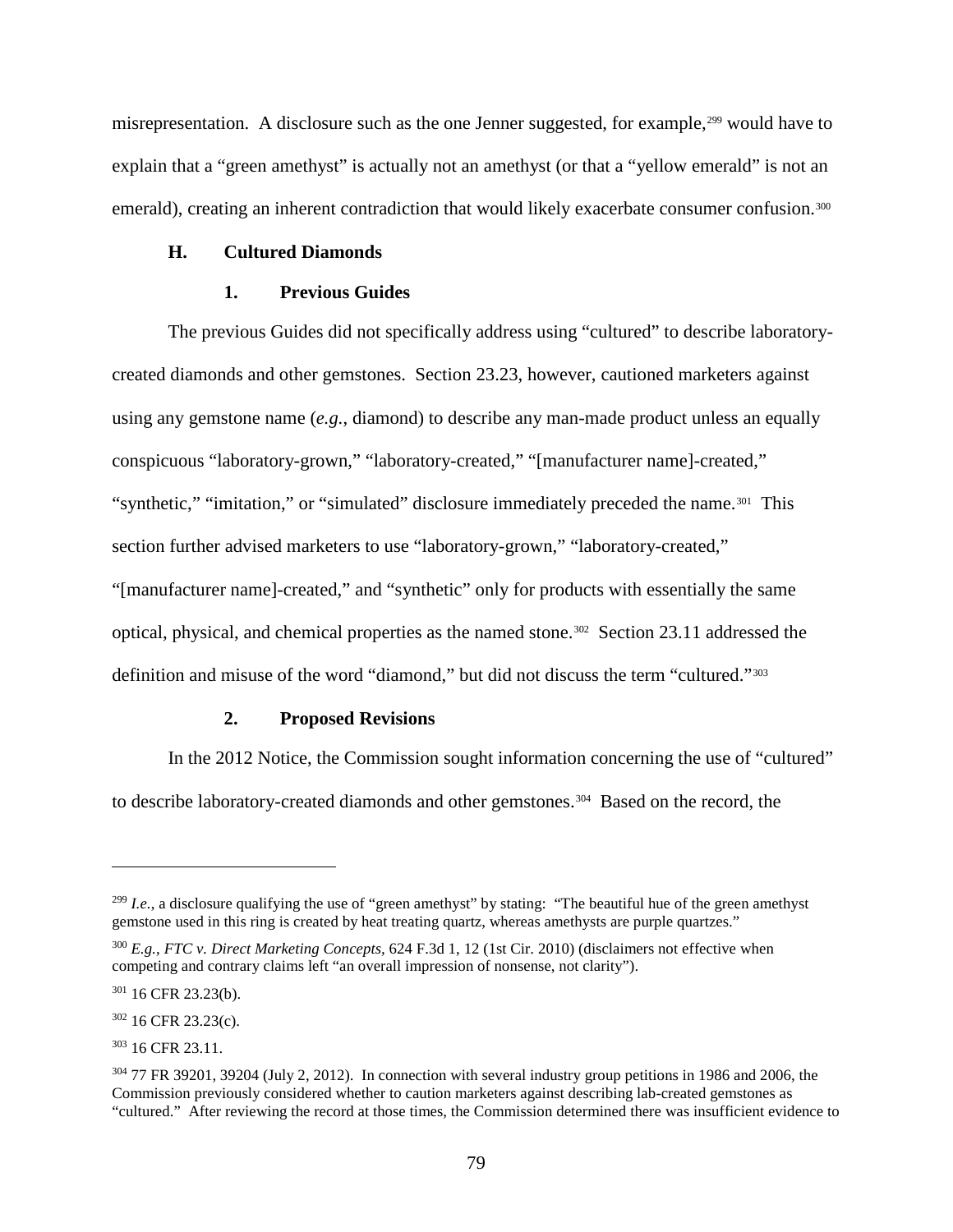Commission proposed cautioning marketers against using the unqualified term "cultured" to describe laboratory-created diamonds. Specifically, the proposed guidance advised it is not unfair or deceptive to use "cultured" to describe such products "if the term is immediately accompanied, with equal conspicuousness, by the words 'laboratory-created,' 'laboratorygrown,' '[manufacturer name]-created,' 'synthetic,' or by some other word or phrase of like meaning, so as to clearly disclose that it is a laboratory-created product."[305](#page-85-0) 

The Commission based this proposed guidance on consumer perception evidence from the 2012 Harris study. This survey indicated that unqualified "cultured diamond" claims may lead consumers to believe that such diamonds were created naturally. For example, 53 percent of respondents thought a "cultured diamond" was a "natural product," not "manufactured." However, qualifying these claims essentially prevented such deception. For instance, when "cultured diamond" was qualified with "laboratory-created" (*e.g.*, "laboratory-created cultured diamond"), only 13 percent thought the stone was natural. Moreover, there was minimal difference between the percentage of respondents who thought "laboratory-created cultured diamonds" were natural (13 percent) and those who thought the same of "laboratory-created diamonds" (10 percent), indicating that the deception caused by the term "cultured" was essentially eliminated.[306](#page-85-1) 

#### **3. Comments**

Twenty-one commenters addressed lab-created "cultured" diamonds. All disagreed with the Commission's proposed guidance, but for different reasons.

conclude that using "cultured" would be deceptive or unfair if marketers effectively qualified the term as Section 23.23(b) advised. 2016 Statement at 100-101.

<span id="page-85-0"></span><sup>305</sup> 81 FR at 1356 (proposed Section 23.12(c)(3) (formerly Section 23.11)).

<span id="page-85-1"></span><sup>306</sup> 2016 Statement at 103-04.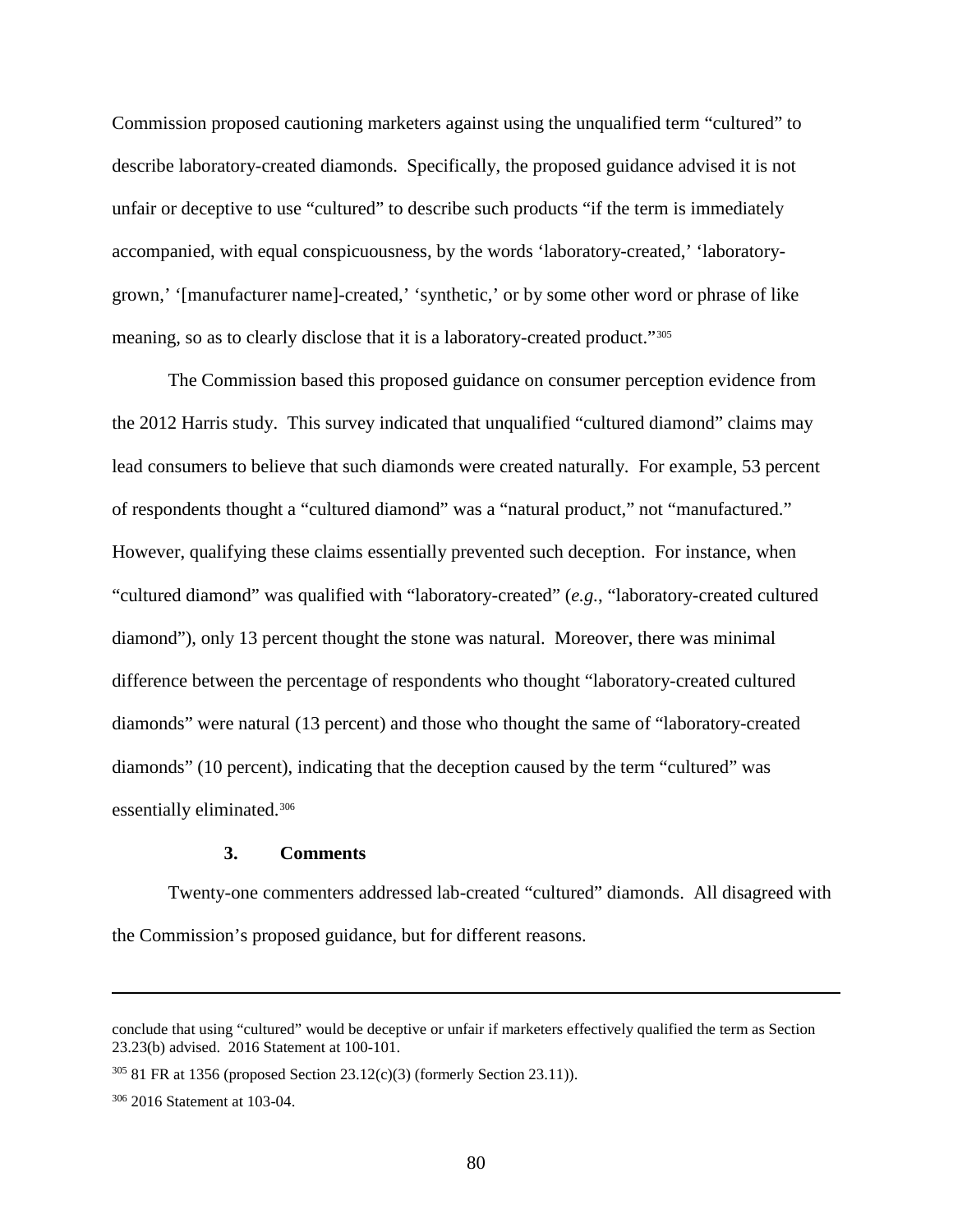#### **a) Recommending "Cultured" and Similar Terms**

Three commenters contended marketers may non-deceptively use "cultured" without "immediate" qualifiers like "laboratory-grown" or "laboratory-created."<sup>[307](#page-86-0)</sup> The International Grown Diamond Association (IGDA) and Diamond Foundry explained that, as with pearl culturing, humans create an environment that enables diamond growth. Once they place a "seed"[308](#page-86-1) and establish proper heat and pressure, "nature takes control of the growth process."[309](#page-86-2) Citing Merriam Webster, IGDA stated that the plain dictionary definition of "cultured" means "grown or made under controlled conditions," which accurately describes lab-grown diamonds as well as cultured pearls.[310](#page-86-3) 

Moreover, according to Diamond Foundry, the Commission's proposed guidance is "overly restrictive" and commercially impractical.[311](#page-86-4) For instance, it argued that combining "cultured" with "laboratory-created" or "laboratory-grown" forms a lengthy descriptor that hinders marketing on mobile devices.<sup>312</sup> IGDA stated this "additional burden" is unnecessary when marketers can effectively qualify the term with "proper context in an advertisement."<sup>313</sup>

In IGDA's view, consumer research confirms that "cultured diamond" is "itself a qualification" that appropriately conveys "the product is grown or made under controlled

<span id="page-86-0"></span><sup>307</sup> IGDA comment 81 at 6; Diamond Foundry comment 74 at 3; Deans comment 38.

<span id="page-86-1"></span><sup>&</sup>lt;sup>308</sup> Diamond Foundry stated that its products begin with an "earth-extracted diamond." Diamond Foundry comment 74 at 2. IGDA indicated it uses a "real (mined or laboratory grown) diamond seed." IGDA comment 81 at 2.

<span id="page-86-2"></span><sup>&</sup>lt;sup>309</sup> IGDA comment 81 at 3. Similarly, Deans stated that "cultured diamond" is "extremely accurate and applicable" because, much like a cultured pearl's surface layers consist of the same substance as a natural pearl, a synthetic diamond is composed of the same substance as a natural diamond. Deans comment 38.

<span id="page-86-3"></span><sup>310</sup> IGDA comment 81 at 13.

<span id="page-86-4"></span><sup>311</sup> Diamond Foundry comment 74 at 1-2.

<span id="page-86-5"></span> $312$  *Id.* at 2.

<span id="page-86-6"></span><sup>313</sup> IGDA comment 81 at 10.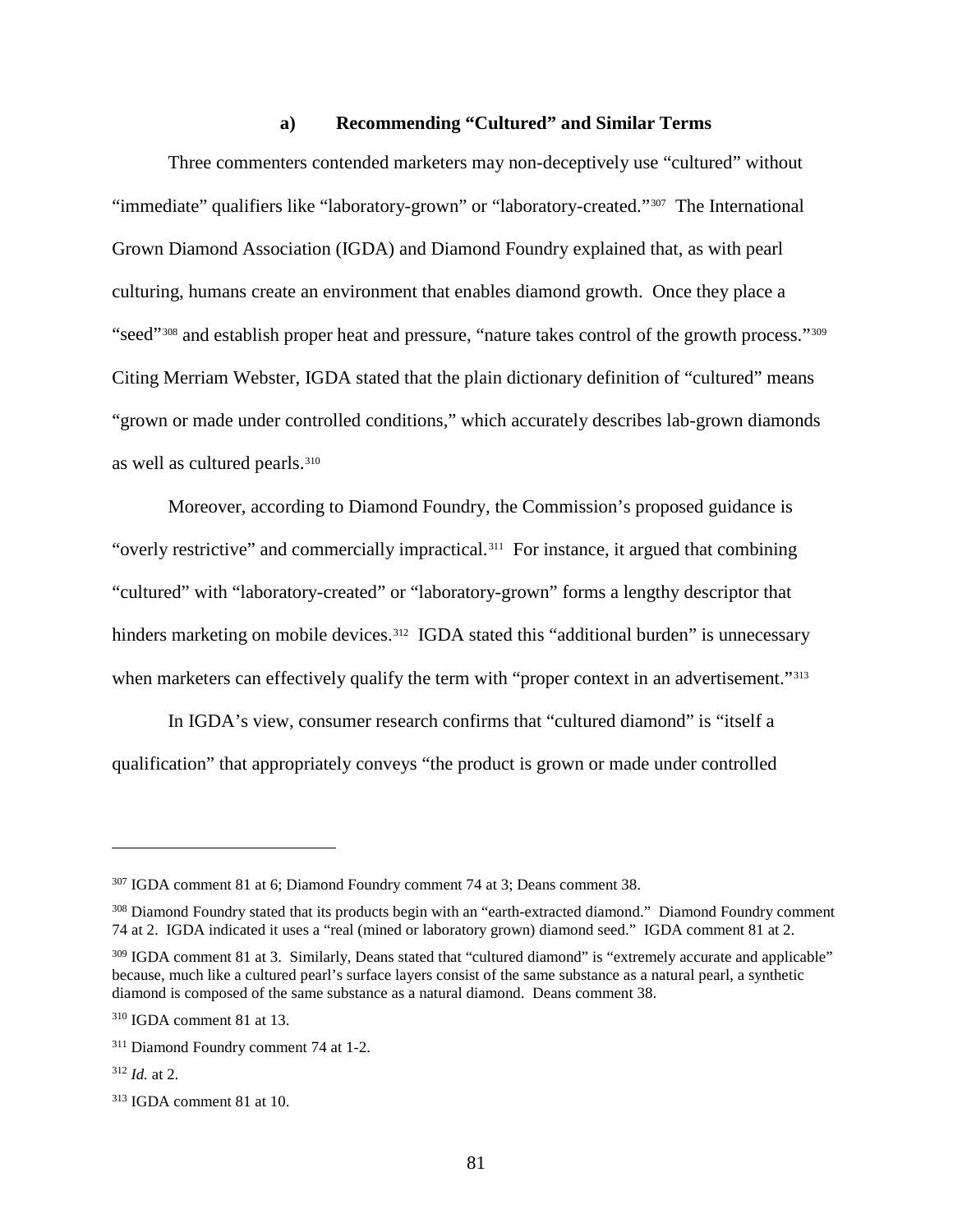conditions and is not the same as a mined diamond."[314](#page-87-0) Citing its 2016 Opinions Ltd. consumer survey ("2016 Opinions survey"), IGDA contended that consumers understand a "cultured diamond" is not "taken out of the ground."[315](#page-87-1) In the Opinions survey, similar majorities of respondents correctly identified "cultured diamonds" (72%) and "lab-grown diamonds" (77%) as "created in above-ground facilities," while similar minorities incorrectly believed they were "taken out of the earth" (10% for "cultured diamonds," 9% for "lab-grown diamonds").<sup>[316](#page-87-2)</sup> IGDA therefore recommended the Commission revise the Guides' examples of non-deceptive descriptors to include "cultured diamond" and "[manufacturer name]-grown."[317](#page-87-3) In addition, Diamond Foundry stated that qualifiers such as "foundry," "created," and "grown" accurately communicate the man-made nature of their products, which are "made in a foundry, not a

#### <span id="page-87-0"></span><sup>314</sup> *Id.*

<span id="page-87-1"></span><sup>&</sup>lt;sup>315</sup> *Id.* at 12. Another commenter asserted that consumers understand "cultured diamonds" are not "naturally occurring" stones, but cited no supporting consumer perception evidence. Deans comment 38.

<span id="page-87-2"></span><sup>316</sup> IGDA comment 81 at 13, exh. B at 8-13. The survey used virtually identical advertisements featuring a prominent caption ("Lab-Grown Diamonds" or "Cultured Diamonds") above an image of diamond rings, with a smaller-print disclosure beneath that read either "Lab-Grown Diamonds are high-quality beautiful diamonds grown under carefully controlled conditions suitable for crystallization of diamonds" or "Cultured Diamonds are highquality beautiful diamonds grown under carefully controlled conditions suitable for crystallization of diamonds."

Separately, IGDA challenged the Commission's reliance on the 2012 Harris study in two respects. First, it criticized the finding that consumers interpret an unqualified "cultured diamond" claim to mean the product is "natural." IGDA contended this does not mean consumers interpret "cultured diamond" to describe something taken from the earth. In IGDA's view, the survey question forced respondents to choose between two undefined, not mutually exclusive terms ("natural" versus "manufactured") to describe "a process that has characteristics of both." A consumer thinking that "natural" means "unadulterated" or "not artificial," for instance, might correctly regard a lab-grown diamond as "natural." Second, IGDA stated that the study demonstrated the limits of consumers' knowledge, but did not establish they are materially misled. IGDA claimed the study also showed that consumers differentiated "diamonds" from "cultured diamonds" when assigning value (84 percent perceived "diamond" to have the highest value, whereas 10 percent chose "cultured diamond," and one percent chose "laboratory-grown diamond"), which IGDA interpreted to indicate a lack of confusion. *Id.* at 11.

<span id="page-87-3"></span><sup>&</sup>lt;sup>317</sup> IGDA did not submit evidence regarding consumers' perceptions of "[manufacturer name]-grown."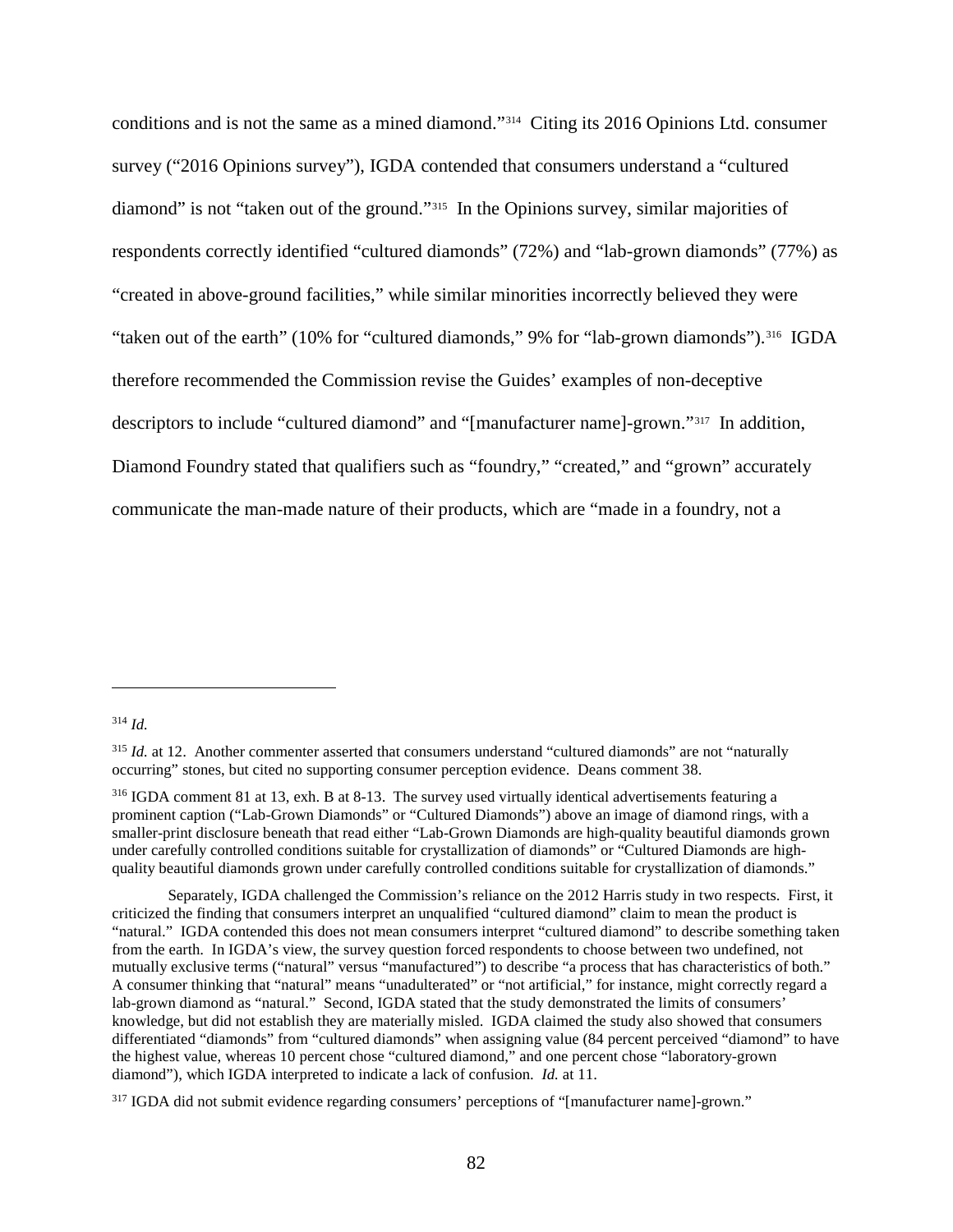laboratory."[318](#page-88-0) It therefore recommended the Guides also include these terms as acceptable descriptors (in addition to "cultured diamond" without modifiers).<sup>[319](#page-88-1)</sup>

IGDA further argued that qualifying terms such as "synthetic" and "imitation" are, in fact, deceptive, and recommended the Commission "prohibit" marketers from using them to describe lab-grown diamonds.<sup>[320](#page-88-2)</sup> IGDA contended that competitors use "synthetic" and "imitation" to disparage lab-grown diamonds and confuse consumers, who mistakenly believe the terms describe simulated products made from glass, plastic, or cubic zirconium.[321](#page-88-3) For instance, in the 2016 Opinions survey, 56 percent of respondents thought a "synthetic diamond" is an "imitation or fake that looks like a mined diamond."[322](#page-88-4) The survey also indicated that consumers most often used "fake," "man-made," "cubic zirconia," "cheap," and "artificial" to describe a "synthetic diamond."[323](#page-88-5) IGDA stated that in another survey, most respondents (74%) thought, even after being "educated," that a "synthetic diamond" was "fake" or "artificial."[324](#page-88-6)

<span id="page-88-3"></span><sup>321</sup> *Id.* at 14.

 $\overline{a}$ 

<span id="page-88-4"></span><sup>322</sup> *Id.*, exh. B at 17.

<span id="page-88-0"></span><sup>&</sup>lt;sup>318</sup> It noted, for instance, that "foundry" is commonly understood to mean a place of production. Diamond Foundry comment 74 at 3.

<span id="page-88-1"></span><sup>319</sup> Ethical Markets Media also recommended using "created" to help consumers distinguish lab-created diamonds from mined stones, but did not specifically address "cultured." Ethical Markets Media comment 65. Neither Diamond Foundry nor Ethical Markets submitted perception evidence regarding their suggested terms.

<span id="page-88-2"></span><sup>320</sup> IGDA comment 81 at 6.

<span id="page-88-5"></span><sup>&</sup>lt;sup>323</sup> *Id.*, exh. B at 21. IGDA stated that a 2012 joint survey by Antwerp World Diamond Center and Bain & Company similarly reported that consumers most often used "cheap" and "fake" to describe "synthetic diamonds," and that they associated "synthetic" and "fake" diamonds with simulants such as cubic zirconia and moissanite. *Id.* at 15. Diamond Foundry stated it conducted surveys (not submitted with its comment) showing that "synthetic" would be misleading because consumers expect such products to lack a "basis or lineage to natural material." Diamond Foundry comment 74 at 2. Another commenter stated there is "longstanding" confusion over the difference between "synthetic (man-made)" and "simulant (imitation)" diamonds. Poteat comment 86 at 17.

<span id="page-88-6"></span><sup>324</sup> IGDA comment 81 at 16-17 (citing 2014 research by Frost & Sullivan).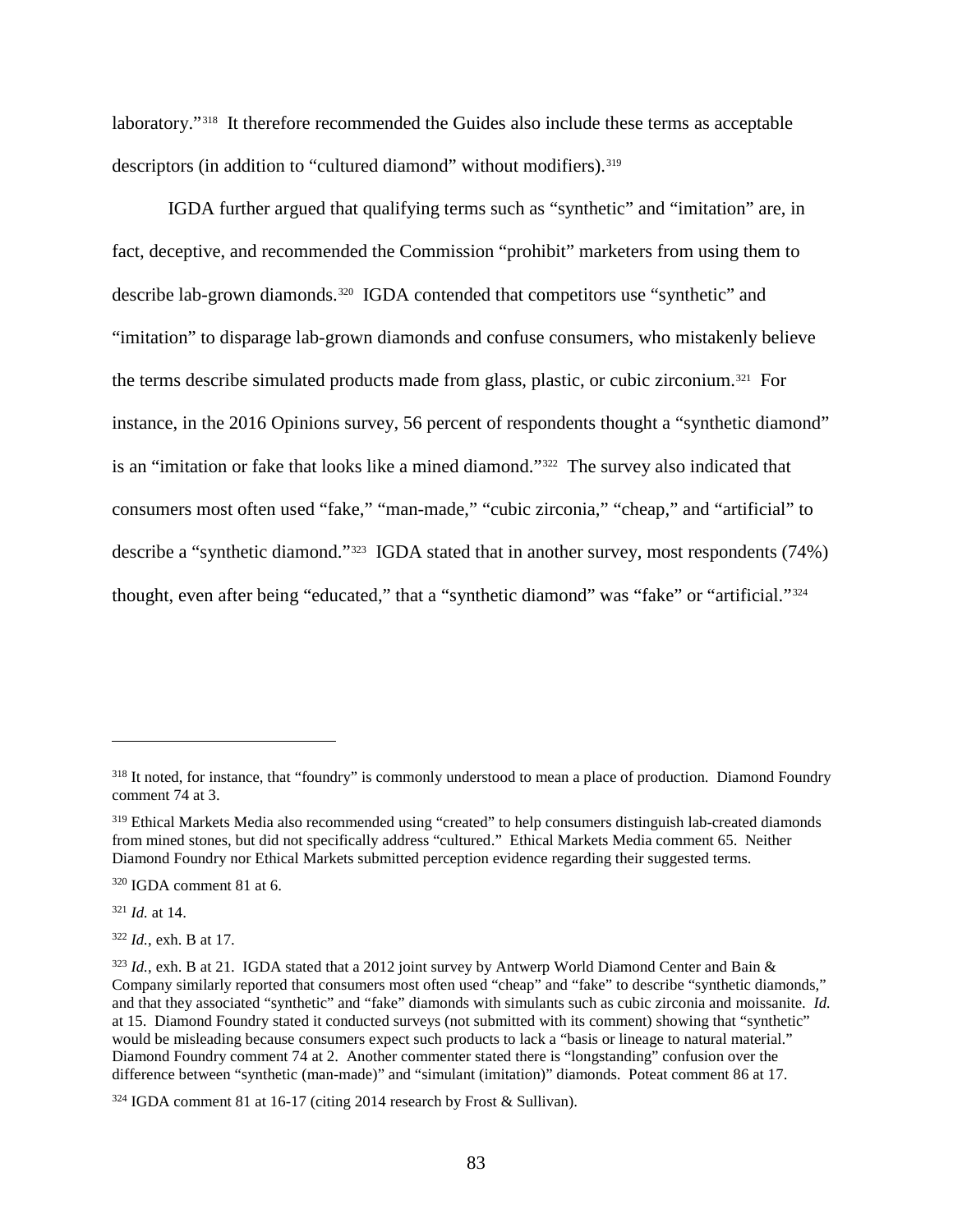#### **b) Opposing Qualified Use of "Cultured"**

In contrast, other commenters contended that even qualified "cultured" claims confuse consumers.[325](#page-89-0) They stated that lab-created diamonds are not "natural," and asserted that marketers use the term to make consumers associate these products with "organic" pearl cultivation methods.[326](#page-89-1) Citing new consumer perception evidence, they further argued that adding disclosures does not remedy the confusion. Finally, several stated that the Commission's proposal conflicts with international standards and the Guides' pearl section.

Many of these commenters argued it is inaccurate to describe a lab-grown diamond as "cultured" because it is not "natural" like a mined diamond or cultured pearl. For instance, the Diamond Producers Association (DPA) stated the term misleadingly conveys that a synthetic diamond is "natural," but its "wholly man-made and industrial" creation process does not replicate mined diamond formation.<sup>327</sup> Some commenters asserted that, contrary to what "cultured" implies, there is no "natural" component to synthetic diamond manufacturing because it "begins and ends in a factory" under controlled conditions – unlike cultured pearl growth, which entails "a symbiotic relationship between man and nature."<sup>328</sup> Others contended the Guides should therefore restrict "cultured" to describe only products that result from natural, "organic processes," like cultured pearls.<sup>329</sup>

<span id="page-89-0"></span><sup>&</sup>lt;sup>325</sup> Diamond Producers Association (DPA) comment 69 at 4-6; Richards comment 4; Coan comment 27; AGA comment 88 at 4-5; Poteat comment 86 at 17; JVC comment 82 at 24. Richline, Signet, and Gold in Art submitted separate comments stating that they support JVC's position. Richline comment 83 at 1; Signet comment 84; Gold in Art comment 63.

<span id="page-89-1"></span><sup>326</sup> Zibman comment 41; Newman comment 44; LaBiche comment 60; Peter & Co. comment 61; Robbins Delaware comment 59; Thai comment 43; Winward comment 40; Gordon comment 62.

<span id="page-89-2"></span><sup>327</sup> DPA comment 69 at 2-4.

<span id="page-89-3"></span><sup>328</sup> AGA comment 88 at 4-5; JVC comment 82 at 25; Poteat comment 86 at 17-18; Zibman comment 41; Newman comment 44. Zibman and Newman also stated that cultured pearl growth entails more time than synthetic diamond creation (months to years, rather than "mere days").

<span id="page-89-4"></span> $329$  Gordon comment 62 at 3; LaBiche comment 60; Peter & Co. comment 61; Robbins Delaware comment 59.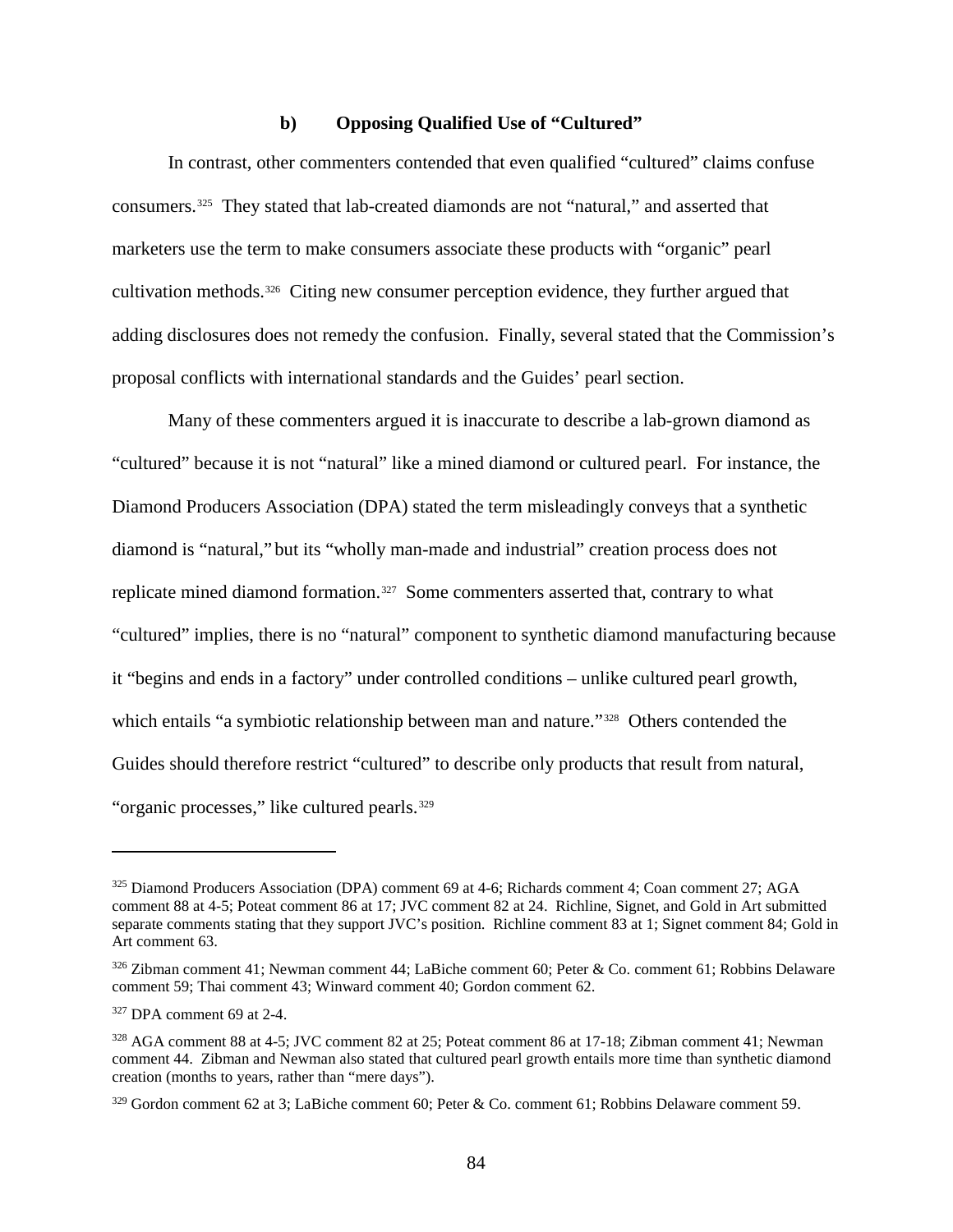JVC also argued that marketers use "cultured" to mislead consumers into associating synthetic diamond production with "positive organic methods," deceptively elevating the product's "desirability and value by making factually erroneous claims."[330](#page-90-0) Specifically, JVC stated that, by using "cultured" to associate synthetic diamonds with "organic" pearl cultivation, marketers make misleading "green" claims implying that their products are more "environmentally friendly" than mined diamonds.<sup>331</sup>

Citing the 2016 Harris study, JVC and DPA claimed that consumers best understand a laboratory-created diamond is man-made when the product description does not include the word "cultured." In their view, the study shows that consumers have a "very low awareness and understanding of what synthetic diamonds, by any name, really are," and that adding "cultured" to a description exacerbates consumer confusion.[332](#page-90-2) JVC observed that almost half of respondents in this survey (43-45%) did not know whether adding "cultured" in front of "[manufacturer name]-created," "laboratory-created," "laboratory-grown," and "synthetic" changed the term's meaning, while one-third (33-34%) thought it did not (*e.g.*, indicating that "laboratory-created diamond" and "cultured laboratory-created diamond" mean the same).<sup>[333](#page-90-3)</sup> DPA contended the survey shows that using "cultured" inappropriately increases consumers' perception that the synthetic product is "more appealing" because they believe it is comparable to a "natural" diamond with respect to value, rarity, formation, and other properties.<sup>334</sup>

<span id="page-90-5"></span><span id="page-90-0"></span><sup>330</sup> JVC comment 82 at 25.

<span id="page-90-1"></span><sup>331</sup> *Id.* at 26.

<span id="page-90-2"></span><sup>332</sup> *Id.* at 52; DPA comment 69 at 6.

<span id="page-90-3"></span><sup>333</sup> JVC comment 82 at 52, exh. 2 at 7-8.

<span id="page-90-4"></span><sup>&</sup>lt;sup>334</sup> DPA comment 69 at 7. Specifically, six percent of respondents thought a "laboratory-grown" diamond is as valuable as a "natural diamond," whereas 12 percent thought the same of a "cultured laboratory-grown diamond." Similarly, 10 percent thought a "laboratory-created" diamond has the same value as a "natural diamond," whereas 14 percent thought a "cultured laboratory-created" diamond does. Eighteen percent thought a "laboratory-grown"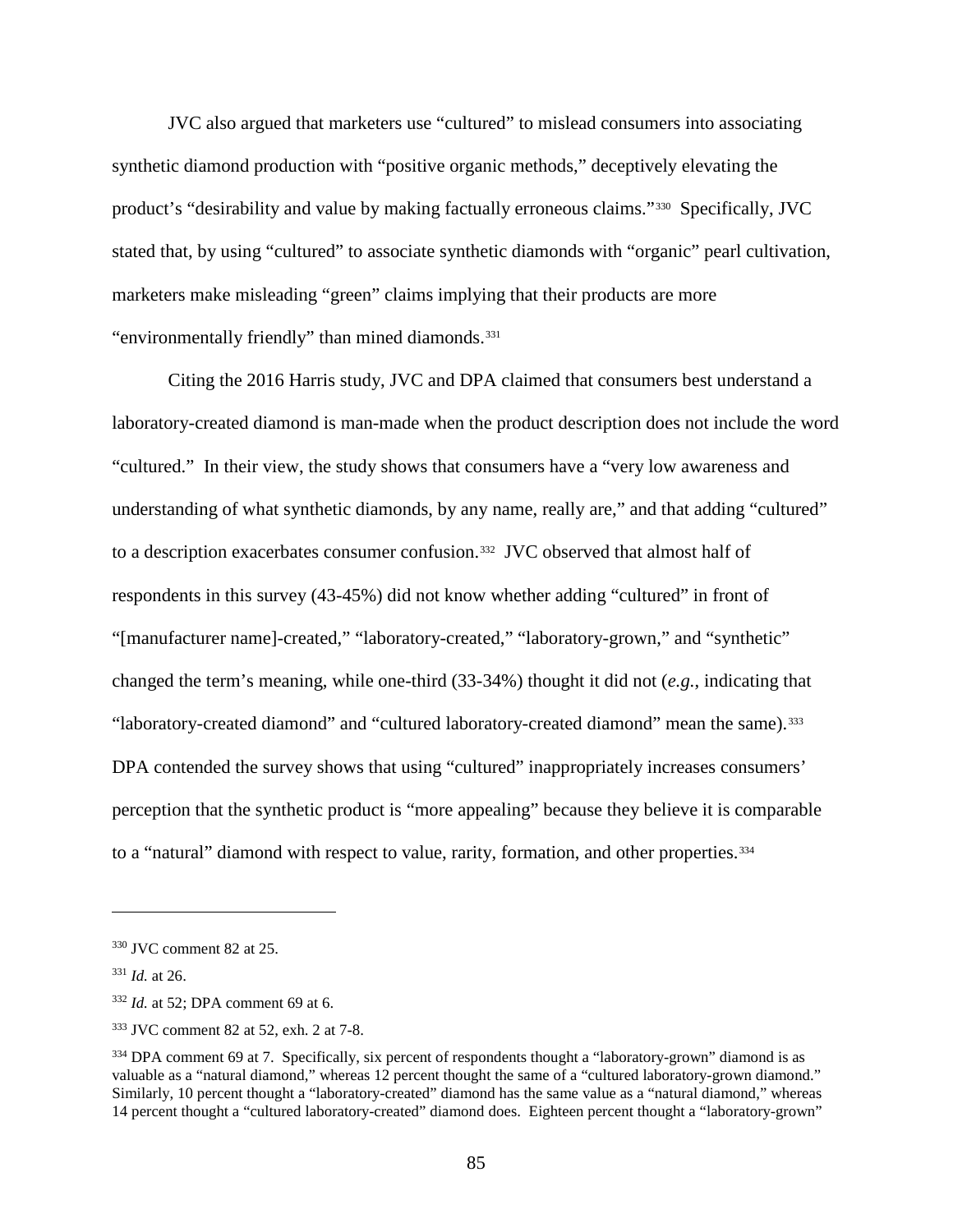These commenters further stated that even qualified use of "cultured" would be confusing. For example, DPA argued that adding disclosures such as "laboratory-grown" or "laboratory-created" to "cultured" cannot cure the confusion because it creates an "inherently deceptive" oxymoron.<sup>335</sup> A number of commenters asserted that, given this confusion, sellers would likely "drop" the qualifying terms.<sup>336</sup>

Additionally, several commenters stated that the Commission's proposed guidance is inconsistent with international standards which ban even qualified use of "cultured" to describe synthetic diamonds. For example, a standard adopted by the International Organization for Standardization (ISO) in 2015 prohibits using "cultured" and "cultivated" to describe synthetic diamonds and requires sellers to describe such products as "synthetic," "laboratory-grown," or "laboratory-created."[337](#page-91-2) JVC contended that the purpose of the ISO standard is "fully aligned" with the FTC Jewelry Guides.<sup>338</sup>

diamond holds its value like a "natural" diamond, whereas 21 percent thought a "cultured laboratory-grown diamond" does. Likewise, 21 percent thought a "laboratory-created" diamond "holds its value over time like a natural diamond," whereas 23 percent thought this of a "cultured laboratory-created" diamond. *Id.*, exh. 2 at 12 (attaching copy of 2016 Harris study).

Other commenters stated that using "cultured" to describe lab-created diamonds is confusing, but did not specifically address the effect of qualifying disclosures. LaBiche comment 60; Peter & Co. comment 61; Zibman comment 41; Robbins Delaware comment 59. One commenter stated that marketers may also use "cultured" to describe other lab-created gemstones, which would likewise confuse consumers. Thai comment 43.

<span id="page-91-0"></span><sup>335</sup> DPA comment 69 at 4. Similarly, AGA stated that using "cultured" creates "contradictory terminology." AGA comment 88 at 6.

<span id="page-91-1"></span><sup>336</sup> Winward comment 40; AGA comment 88 at 6.

<span id="page-91-2"></span><sup>337</sup> JVC comment 82, exh 7 at 1 (ISO 18323:2015(E) §2.4) and 4 (ISO 18323:2015(E) §3.4). The standard further states that, where there is "no acceptable local direct translation" for "laboratory-grown" or "laboratory-created," only the translation for "synthetic diamond" should be used. *Id.* at 1. *See also* LaBiche comment 60; Peter & Co. comment 61; Robbins Delaware comment 59; DPA comment 69 at 7-8 (citing, in addition to ISO, the World Jewellery Confederation (CIBJO) Diamond Book, the Responsible Jewellery Council Code of Practices, and the Signet Jewelers' Responsible Source Protocol).

<span id="page-91-3"></span><sup>&</sup>lt;sup>338</sup> For example, the ISO standard states: "This document is specifically designed to be understood by the consumer and seeks to address the potential for confusion by setting out clear and accurate guidelines on accepted nomenclature." It further notes the industry concern that "without clear and accurate labelling, the increased availability of synthetic diamonds to consumers can cause confusion over exactly what type of product is being sold to them." JVC comment 82, exh. 7 at v (ISO 18323:201)(E), Introduction). The standard "includes a series of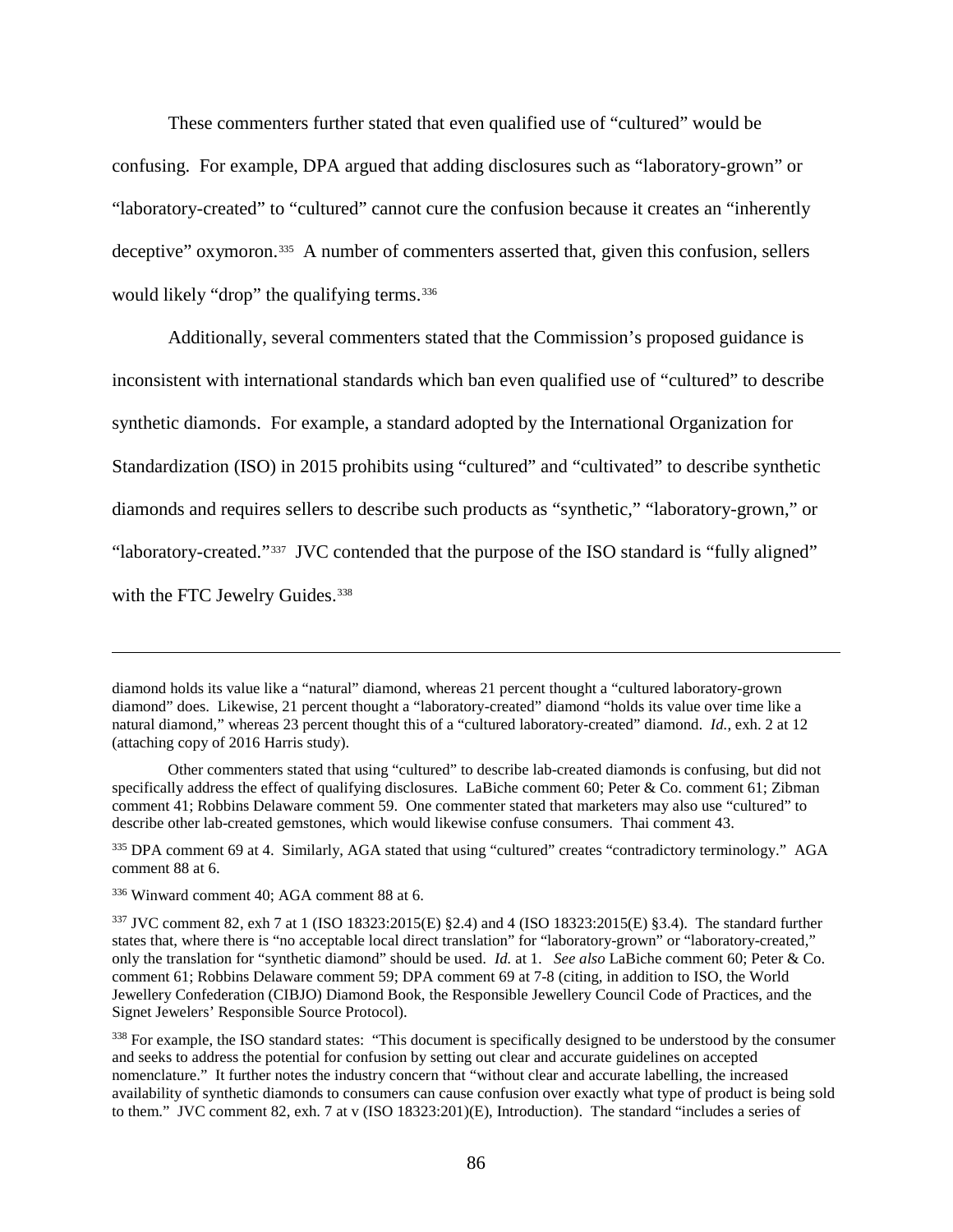Additionally, commenters contended that guidance advising non-deceptive use of "cultured" to describe synthetic diamonds would be materially inconsistent with the existing guidance regarding cultured pearls, and therefore the Commission's proposed guidance would risk confusion and potential deception.<sup>339</sup> Specifically, JVC stated that the pearl section<sup>[340](#page-92-1)</sup> cautions marketers against using "synthetic" or similar terms to describe cultured or imitation pearls, whereas the Commission's proposed guidance<sup>[341](#page-92-2)</sup> advises them to use "synthetic" or similar terms to qualify "cultured diamond."[342](#page-92-3) JVC argued the Guides should construe "identical or similar terms . . . in the same way," rather than give a single term "two diametrically opposed meanings and permitted usages."[343](#page-92-4)

For all the foregoing reasons, these commenters asked the Commission to advise that even qualified use of "cultured" or any other term suggesting "an organic or natural process" (*e.g.*, "cultivated") to describe lab-grown diamonds is deceptive and misleading.[344](#page-92-5) 

#### **4. Analysis and Final Guidance**

The final Guides address the term "cultured" when used to describe laboratory-created diamonds in three ways. They advise against using the term without qualification. Additionally, they state that marketers may use the term non-deceptively when qualified and suggest possible

definitions which aim to provide further clarity for traders and maintain consumer confidence in the diamond industry as a whole." *Id.* at 1 (ISO 18323:2015)(E), Scope).

<span id="page-92-0"></span><sup>339</sup> JVC comment 82 at 24; Thai comment 43; DPA comment 69 at 5; Poteat comment 86 at 17.

<span id="page-92-1"></span><sup>340</sup> 16 CFR 23.20(k). Renumbered as 23.21(j).

<span id="page-92-2"></span><sup>341</sup> 81 FR at 1356 (proposed Section 23.12(c)(3)).

<span id="page-92-3"></span><sup>342</sup> JVC comment 82 at 24.

<span id="page-92-4"></span><sup>343</sup> *Id*.

<span id="page-92-5"></span><sup>344</sup> DPA comment 69 at 9; JVC comment 82 at 23-24. No commenter provided evidence of how consumers perceive the term "cultivated."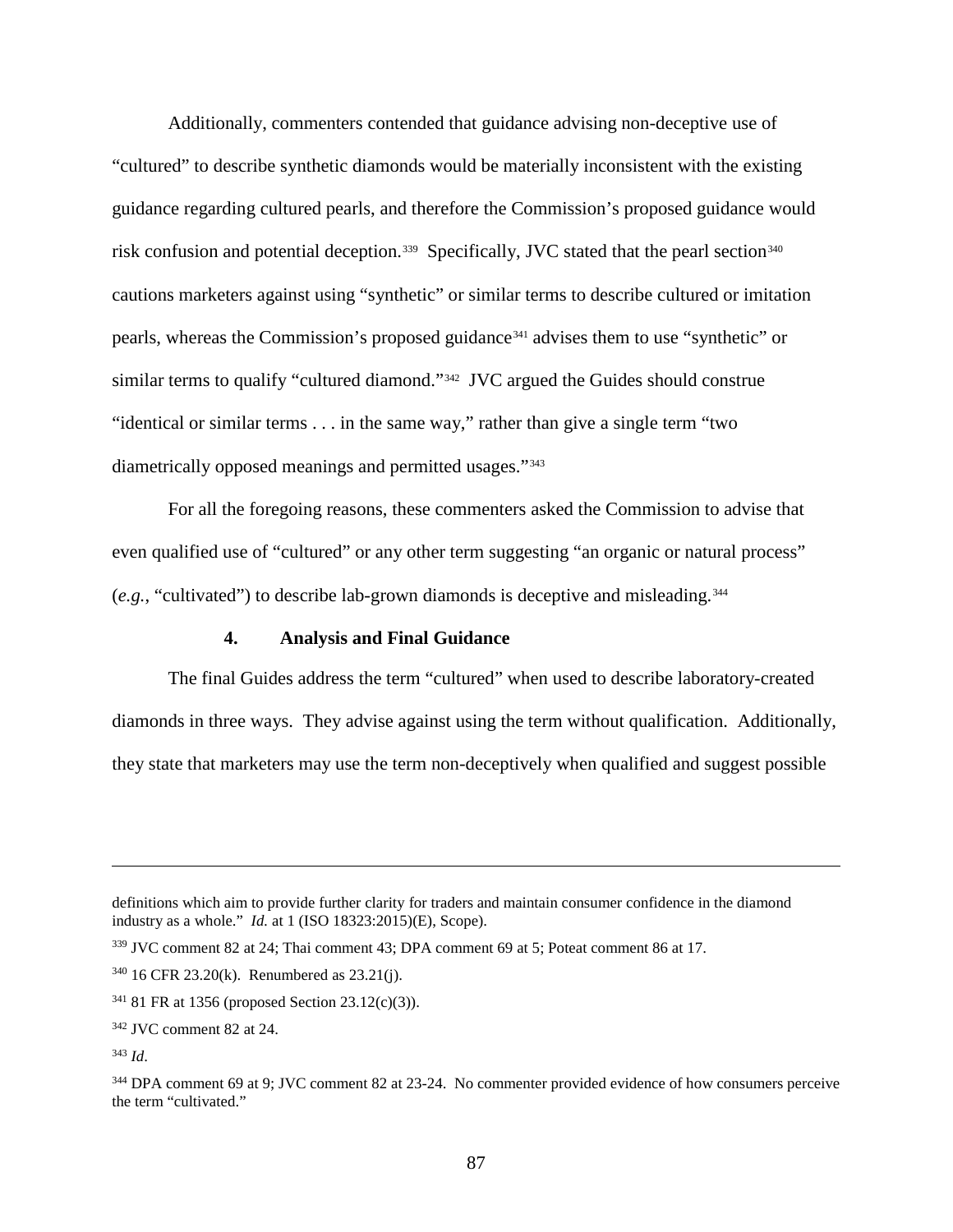qualifications. Finally, the Commission removes the term "synthetic" from the examples of possible qualifications.

First, consumer perception evidence strongly suggests that a large percentage of consumers interpret an unqualified "cultured diamond" claim to mean a product is "natural" (*i.e.*, a mined stone). For example, over half (53%) of respondents in the 2012 Harris study thought a "cultured diamond" is "a natural product," not "manufactured."[345](#page-93-0) Because mined diamonds cost more,<sup>[346](#page-93-1)</sup> this confusion is likely to cause harm. The final Guides therefore advise marketers against making unqualified "cultured diamond" claims to describe lab-created diamonds.

Second, the Commission declines to issue guidance cautioning against any use of "cultured." Because Section 5 of the FTC Act is the Guides' legal underpinning, the Commission will not advise against any use of a term unless all uses are likely to be deceptive. Otherwise, the Commission would be chilling truthful, potentially valuable commercial speech. Here, the consumer perception evidence demonstrates "cultured diamond" can effectively be qualified. For instance, the 2012 Harris study demonstrated that adding a "laboratory-created" disclosure to "cultured diamond" significantly reduces the likelihood that consumers mistakenly believe the diamond was mined from the earth. Specifically, while 53 percent of respondents thought a "cultured diamond" was a "natural product" (not manufactured), only 13 percent thought the same of a "laboratory-created cultured diamond."[347](#page-93-2) Moreover, it appears that the false impression harbored by most of this 13 percent is not due to the claim "cultured." Specifically, in the 2016 Opinions survey, 10 percent of respondents mistakenly thought a "cultured diamond" came from the earth, but 9 percent thought the same of a "lab grown

<span id="page-93-0"></span><sup>345</sup> 2016 Statement at 103.

<span id="page-93-1"></span><sup>346</sup> *See* IGDA comment 81 at 2-3; Diamond Foundry comment 74 at 3.

<span id="page-93-2"></span><sup>347</sup> 2016 Statement at 103-04.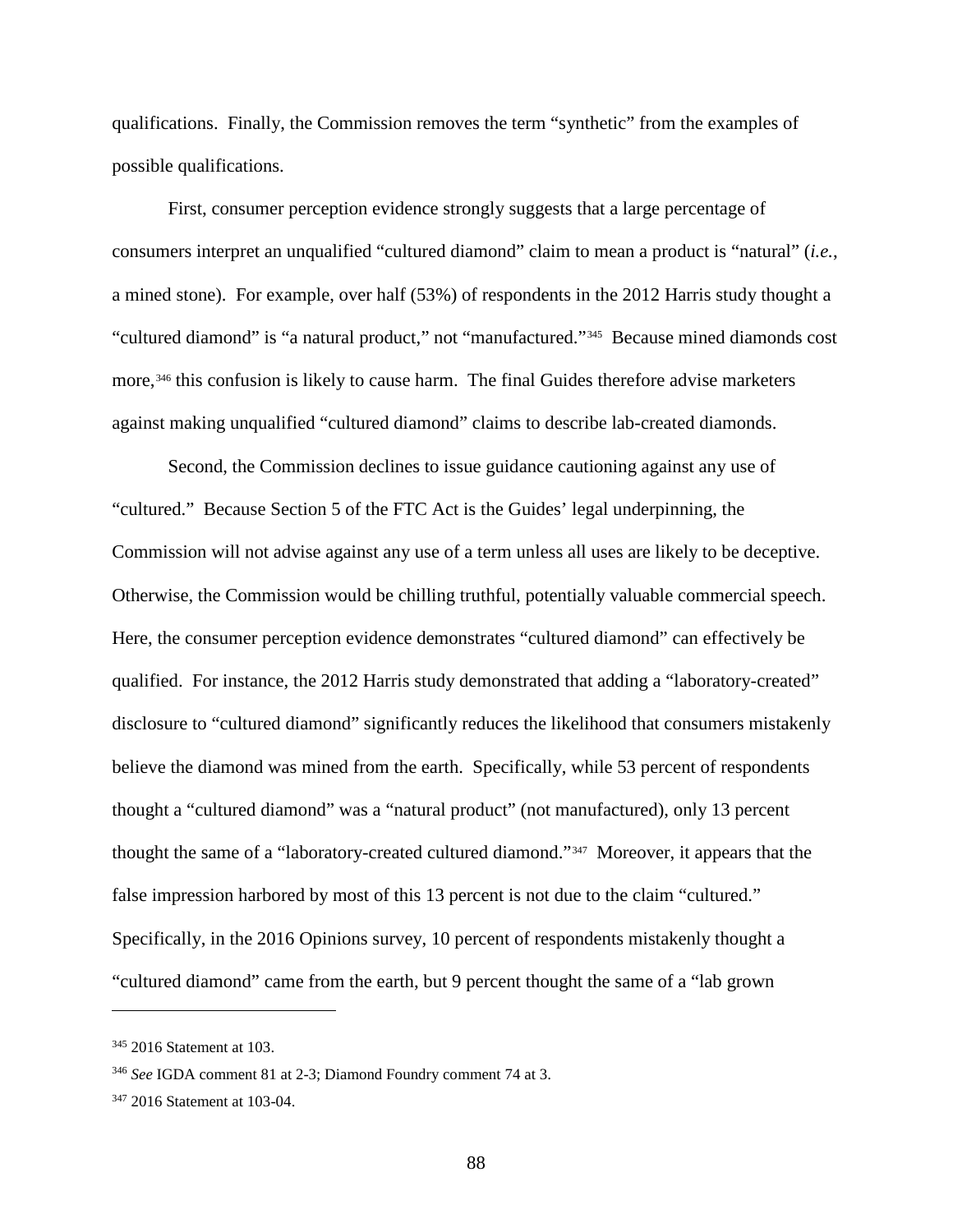diamond," indicating that the misimpression is not based on the marketers' use of the term "cultured," instead of "lab-grown." Although the 10 percent of consumers in this survey who thought a "cultured diamond" claim qualified by a disclosure that "[c]ultured diamonds are highquality beautiful diamonds grown under carefully controlled conditions suitable for crystallization of diamonds" referred to diamonds "taken out of the earth," a substantial majority (72%) understood that they were "created in above-ground facilities," while the rest indicated "neither."<sup>[348](#page-94-0)</sup>

JVC and others made several arguments opposing the use of "cultured" to describe labcreated diamonds. As discussed below, none provides a sufficient basis for issuing the guidance they requested. For instance, several commenters contended that using "cultured" is inaccurate and misleading because these diamonds are not "natural" like mined diamonds or cultured pearls, and recommended the Guides reserve "cultured" to describe only pearls. However, the Commission finds no evidence that consumers would be deceived by marketers' use of "cultured" to describe diamonds as well as pearls, provided the "cultured diamond" claim is appropriately qualified as the final Guides advise.

JVC and DPA also claimed the 2016 Harris study supports their contention that adding "cultured" to "laboratory-created," "laboratory-grown," and other qualifying disclosures increases consumer confusion. Specifically, JVC relied on the fact that approximately 44 percent of respondents did not know whether adding "cultured" to a "laboratory-created" claim changed the claim's meaning, while only one-third thought it did not. A closer analysis of the 2016 survey, however, does not support their argument. To understand why, it is useful to divide the 2016 respondents into three categories: those that thought adding "cultured" did not change

<span id="page-94-0"></span><sup>348</sup> IGDA comment 81, exh. B at 8-13.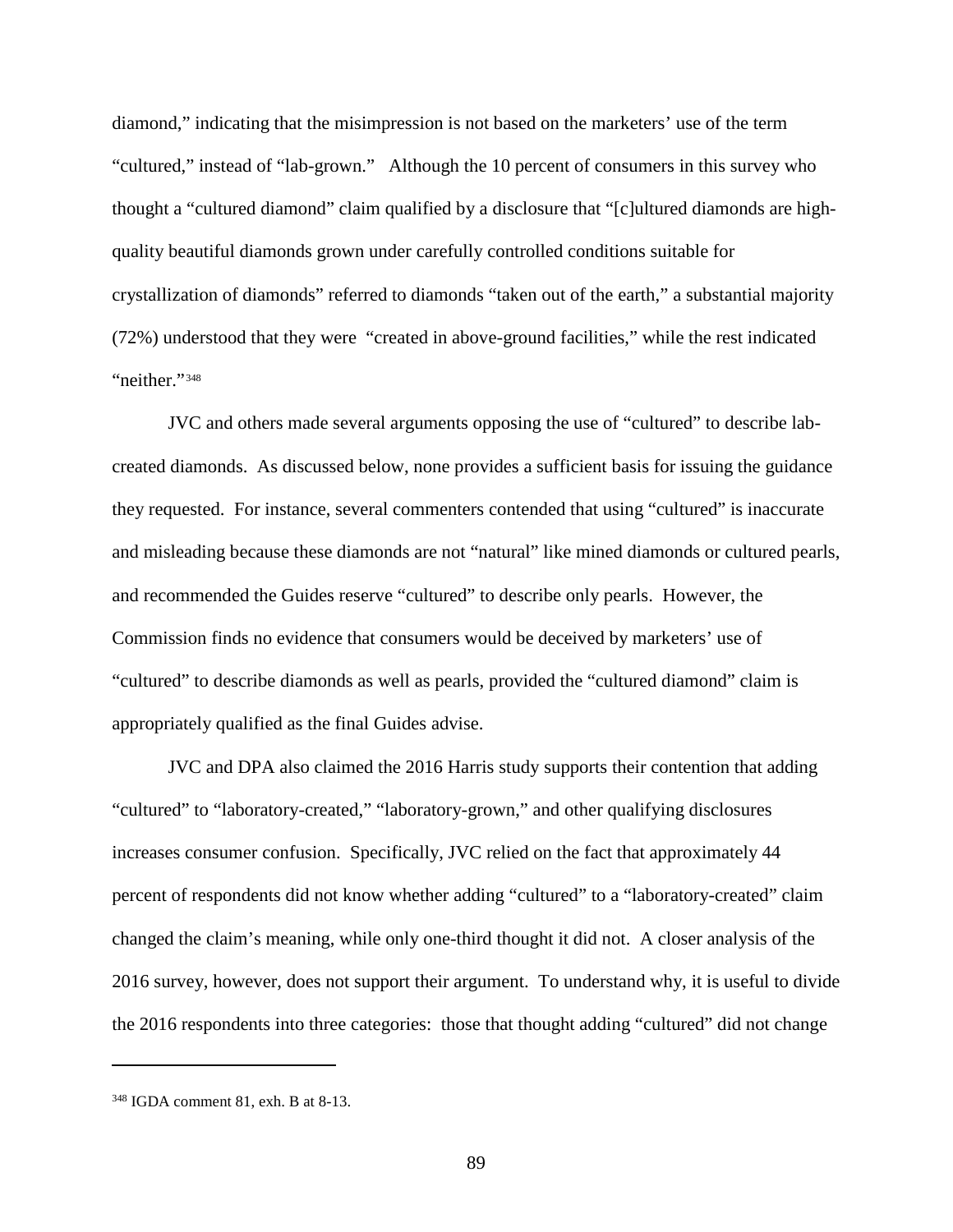the meaning of "laboratory-created;" those that did not know; and those that thought the meaning changed.

JVC agreed that "laboratory-created diamond" accurately describes man-made diamonds. Thus, the one-third that thought adding "cultured" to the claim did not change the meaning were not deceived – they presumably continued to think the diamonds were man-made. The second group did not know whether "cultured" changed the meaning of "laboratory created." Assuming again that "laboratory-created" alone accurately describes a man-made diamond, it is possible some, if not all, of these respondents ignored the "cultured" qualifier altogether. The remaining 23 percent that did think there was some change in meaning did not necessarily interpret that change in a manner that would be deceptive. For example, they may have interpreted "cultured" to mean that the product had the same optical, physical, and chemical properties as mined diamonds, thus alleviating deception.<sup>[349](#page-95-0)</sup> Moreover, in some instances, consumers' perception of diamond products described as "cultured" were more accurate than ones described without using the word.[350](#page-95-1)

DPA claimed the 2016 Harris study demonstrated that adding "cultured" to "laboratorycreated" changed consumers' perception of value. However, only 2-6 percent of that survey's respondents indicated that the term "cultured" would increase the value of a man-made diamond to that of a mined stone.<sup>[351](#page-95-2)</sup>

<span id="page-95-0"></span><sup>&</sup>lt;sup>349</sup> For example, the survey showed that adding "cultured" to "laboratory-created" increased consumers' perception that the product "has exactly the same properties" (increasing 20% to 31%) and "is the same as" a "natural diamond" (13% to 21%). JVC comment 82, exh. 2 at 12.

<span id="page-95-1"></span><sup>350</sup> For example, adding "cultured" slightly decreased consumers' perception that the product was "as rare as a natural diamond" (decreasing 9% to 7% for "laboratory-created," and 7% to 6% for "laboratory-grown"). *Id.*, exh. 2 at 12.

<span id="page-95-2"></span><sup>351</sup> *See* note [334](#page-90-5) *supra*. Moreover, this finding is subject to multiple interpretations concerning how respondents understood "value" when answering the questions. For instance, it is possible they perceived value – *i.e.*, an attractive bargain – in "cultured" lab-grown diamonds, which have many of the properties of traditional mined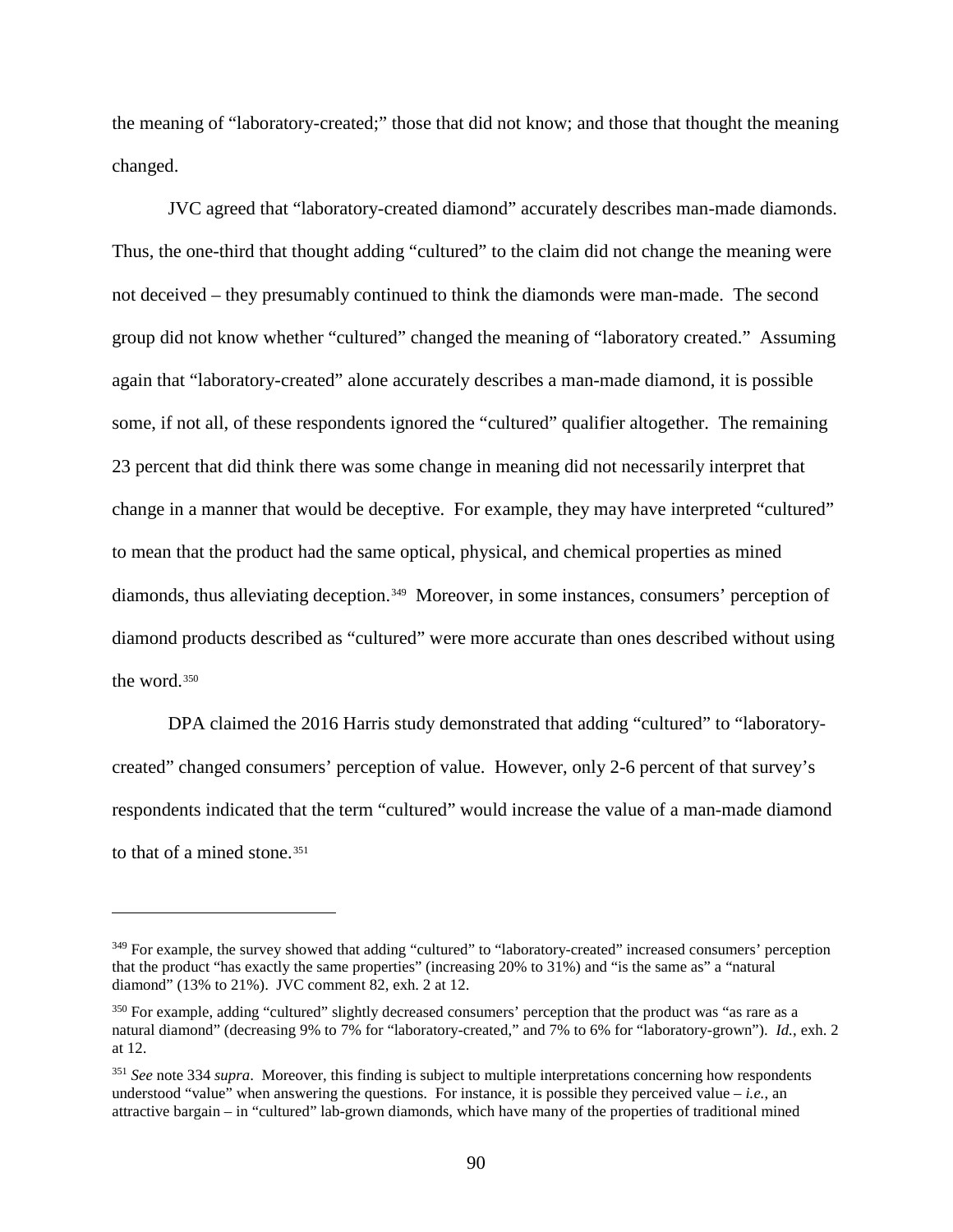Additionally, JVC and other commenters asked the Commission to align the Jewelry Guides with international standards. As indicated previously, while the Commission strives to harmonize its guidance with international standards, it cannot always do so. International standards often are based on considerations other than, or in addition to, deception, while the sole purpose of the Guides is to help marketers avoid deceptive and unfair practices prohibited by Section 5 of the FTC Act. Because the evidence shows that "cultured diamond" claims can be qualified effectively, the Commission lacks a sufficient basis under Section 5 to advise marketers against using the term.

Third, some commenters argued that advising marketers they could use "synthetic" to qualify "cultured diamond" claims would conflict with the Commission's pearl guidance, which advises against using "synthetic" to describe cultured or imitation pearls. The record indicates many consumers mistakenly believe "synthetic" means an artificial product such as cubic zirconia, which lacks a diamond's optical, physical, and chemical properties.[352](#page-96-0) Given the likelihood of consumer confusion, the final Guides do not include "synthetic" among the examples of terms that marketers may non-deceptively use to qualify claims about man-made diamonds, thus eliminating the contradiction. Despite another commenter's request, however, the Commission does not "prohibit" marketers from ever using "synthetic" to "disparage" labgrown diamonds. It lacks a sufficient basis for doing so because the evidence does not establish

stones, but at a fraction of the price. It is also possible that consumers tend to undervalue "laboratory-created" diamonds because they confuse them with imitations, and the "cultured" qualifier more accurately signals their true worth.

<span id="page-96-0"></span><sup>&</sup>lt;sup>352</sup> For example, the Opinions survey showed that a majority of consumers (56%) thought a "synthetic diamond" is an "imitation" or "fake." IGDA comment 81, exh. B at 17.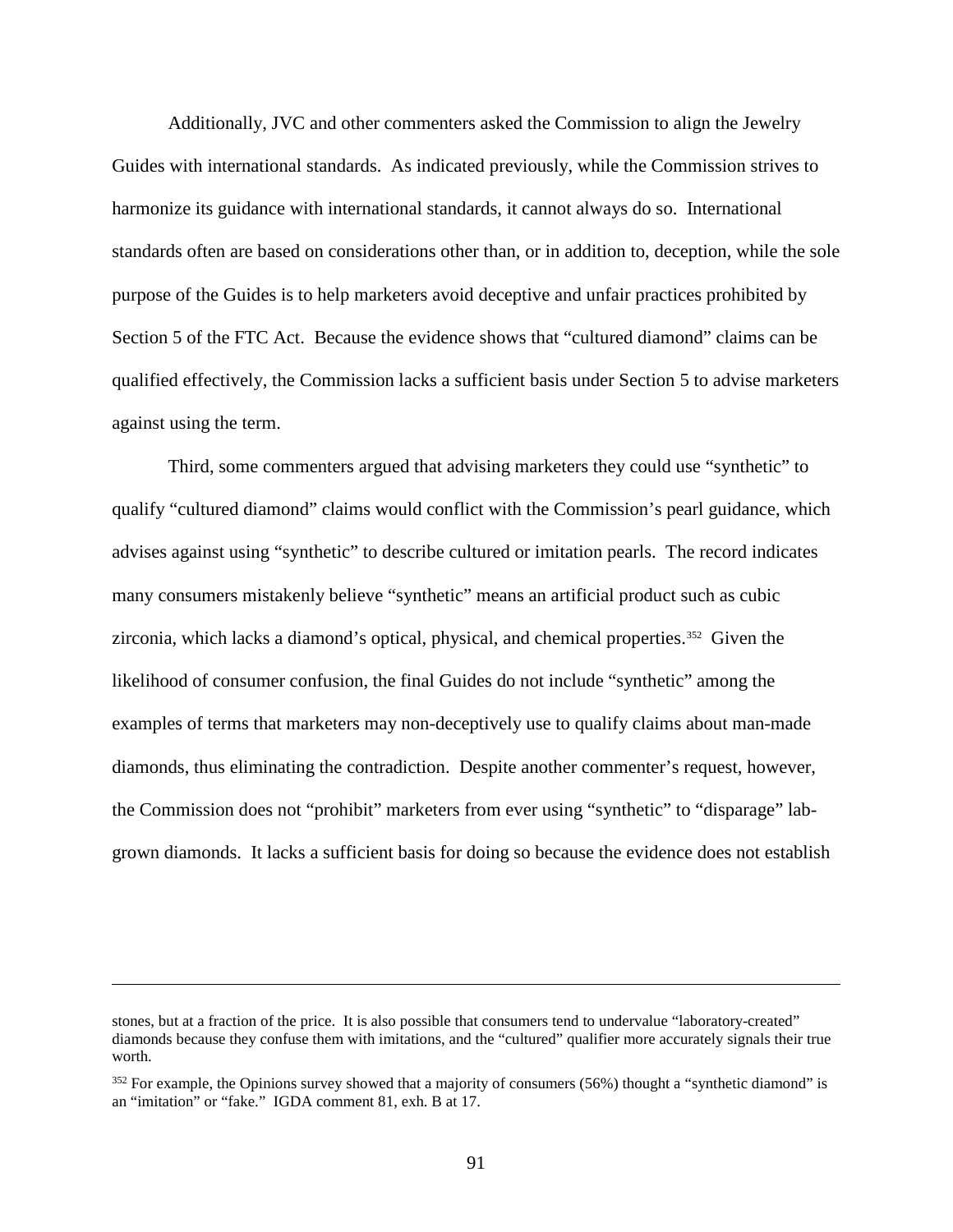that the term would be deceptive in every instance. If a marketer uses "synthetic" to imply that a competitor's lab-grown diamond is not an actual diamond, however, this would be deceptive.<sup>[353](#page-97-0)</sup>

A number of commenters asked the Commission to add "[manufacturer-name]-grown," "foundry," "created," and "grown" to the Guides' list of non-deceptive qualifying terms. However, no commenter submitted perception evidence demonstrating how consumers understand these terms. Therefore, unlike the examples in the final Guides ("laboratorycreated," "laboratory-grown," "[manufacturer-name]-created"), the Commission lacks a basis for advising marketers that any of these terms alone can be used non-deceptively to qualify the word "diamond." It notes, however, that the Guides do not limit sellers to using only the enumerated qualifiers. Rather, they advise that marketers may also use "some other word or phrase of like meaning." If the commenters' suggested terms could be used non-deceptively in context (*e.g.*, as part of an ad highlighting that the product is man-made), there is nothing to prevent marketers from doing so.

Finally, the Commission notes that all necessary qualifications and disclosures should be clear, prominent, and understandable. Generally, to make disclosures clear and prominent, marketers should use plain language and sufficiently large type, place disclosures in close proximity to the qualified claim, and avoid making inconsistent statements or using distracting elements that could undercut or contradict the disclosure.<sup>354</sup> Some lab-created diamond sellers may choose to emphasize their products' man-made nature throughout their advertisement to appeal to consumers seeking diamonds that are not traditionally mined.<sup>[355](#page-97-2)</sup> In such cases, adding

<span id="page-97-0"></span><sup>353</sup> *See* discussion *infra* at pages 93-94.

<span id="page-97-1"></span><sup>354</sup> *See, e.g.,* Section 23.1, Note 2; Guides for the Use of Environmental Marketing Claims, 16 CFR 260.3(a); Guides Concerning Use of Endorsements and Testimonials in Advertising, 16 CFR 255.2(b)-(c).

<span id="page-97-2"></span><sup>355</sup> *See, e.g.,* IGDA comment 81 at 2-3; Diamond Foundry comment 74 at 3.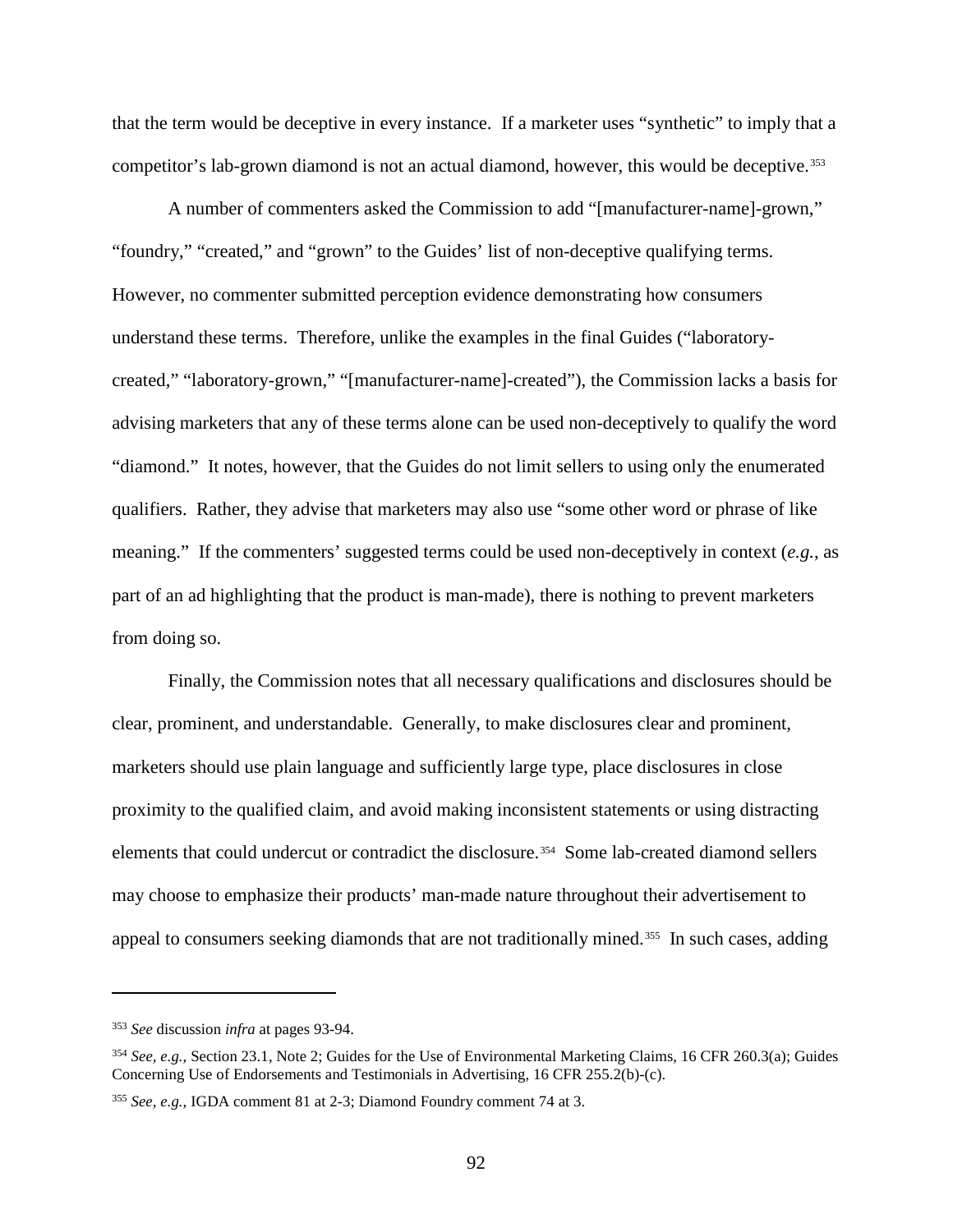disclosures (*e.g.*, "laboratory-created") immediately adjacent to the "cultured diamond" claim may not be necessary to prevent deception. Therefore, instead of advising that "cultured" be "immediately accompanied" by words like "laboratory-created" or "laboratory-grown," the final Guides advise marketers more generally to qualify their use of "cultured" by disclosing clearly and conspicuously that the product is not a mined stone.<sup>[356](#page-98-0)</sup>

# **I. Use of "Real," "Genuine," and "Natural" to Describe Man-Made Diamonds**

### **1. Previous Guides**

Section 23.24 cautioned marketers against using the words "real," "genuine," "natural," or similar terms to describe a product that is "manufactured or produced artificially."[357](#page-98-1)

#### **2. Analysis**

Because no commenter sought changes to this section, the Commission has no basis to change its guidance. Section 23.24 cautioned marketers against using the words "real," "genuine," "natural," or similar terms to describe a product that is "manufactured or produced artificially." After the comment period closed, JVC and Diamond Producers Association, representing mined diamond producers, as well as International Grown Diamond Association, separately spoke to FTC staff, expressing opposing concerns about the use of the terms "real" and "genuine" to describe both mined and manufactured diamonds. These discussions raised pressing concerns that were not addressed in the current record. Therefore, the Commission is

<span id="page-98-0"></span><sup>&</sup>lt;sup>356</sup> In contrast, because there is no corresponding evidence demonstrating how consumers understand similar disclosures for claims about other lab-created gemstones (*e.g.*, ruby, sapphire, emerald, topaz), the Commission leaves largely unchanged the existing guidance in Section 23.25(b), which advises marketers to qualify such claims by adding an equally conspicuous "laboratory-grown," "laboratory-created," "[manufacturer name]-created," or "synthetic" immediately preceding the gemstone name. To avoid chilling the use of truthful terms that may be helpful to consumers, however, the Commission revises this guidance to advise that, when qualifying claims about lab-created gemstones other than diamonds, in addition to the terms listed ("laboratory-grown," "laboratorycreated," "[manufacturer name]-created," "synthetic"), marketers may use other words or phrases that convey the same meaning. *See* discussion *infra* at page 93-94.

<span id="page-98-1"></span><sup>357 16</sup> CFR 23.24.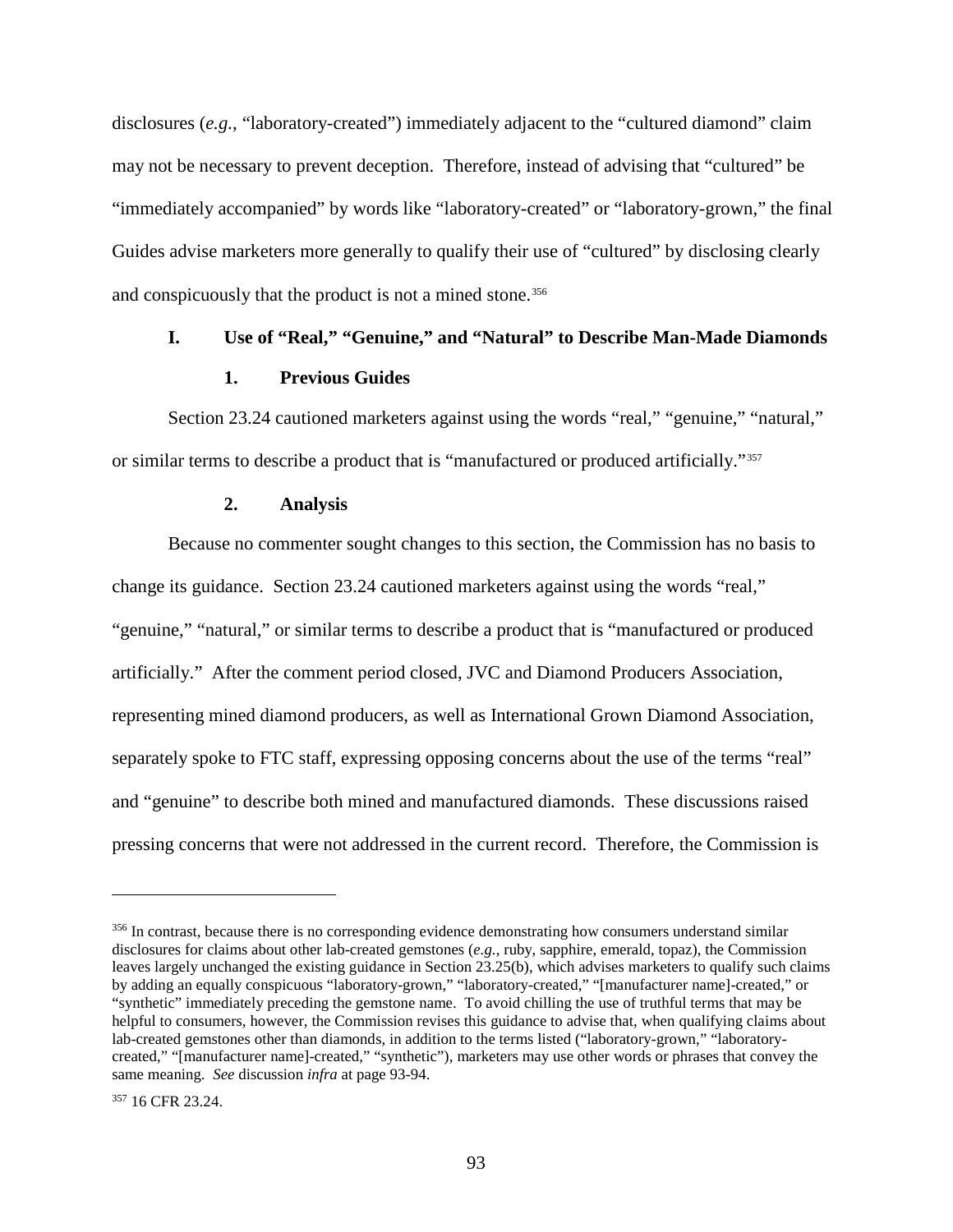interested in consumer perception evidence that shows whether "real," "genuine," "natural," and similar terms can be used non-deceptively to describe lab-grown diamonds, and encourages stakeholders to submit such evidence if available. Furthermore, to the extent it would be appropriate to modify the existing guidance in Section 23.24 based on consumer perception evidence, the Commission invites interested parties to submit a petition for revision and provide any supporting evidence. However, the Commission cautions marketers that it would be deceptive to use the terms "real," "genuine," "natural," or "synthetic" to imply that a lab-grown diamond (*i.e.*, a product with essentially the same optical, physical, and chemical properties as a mined diamond) is not, in fact, an actual diamond. As discussed below, the Commission no longer defines a "diamond" by using the term "natural" because it is no longer accurate to define diamonds as "natural" when it is now possible to create products that have essentially the same optical, physical, and chemical properties as mined diamonds.[358](#page-99-0)

### **J. Qualifying Claims About Man-Made Gemstones**

#### **1. Previous Guides**

Section 23.23 advised against using the words "ruby," "sapphire," "emerald," "topaz," or the name of any other precious or semiprecious stone, or the word "stone," "birthstone," "gemstone," or similar term, to describe a lab-created product unless an equally conspicuous "laboratory-grown," "laboratory-created," "[manufacturer name]-created," or "synthetic" disclosure immediately preceded the term.[359](#page-99-1)

<span id="page-99-0"></span><sup>358</sup> *See* discussion *infra* at page[s 114](#page-119-0) t[o 115.](#page-120-0)

<span id="page-99-1"></span><sup>&</sup>lt;sup>359</sup> This section also advised against using gemstone names to describe an imitation product unless the words "imitation" or "simulated" immediately preceded the name. 16 CFR 23.23(b).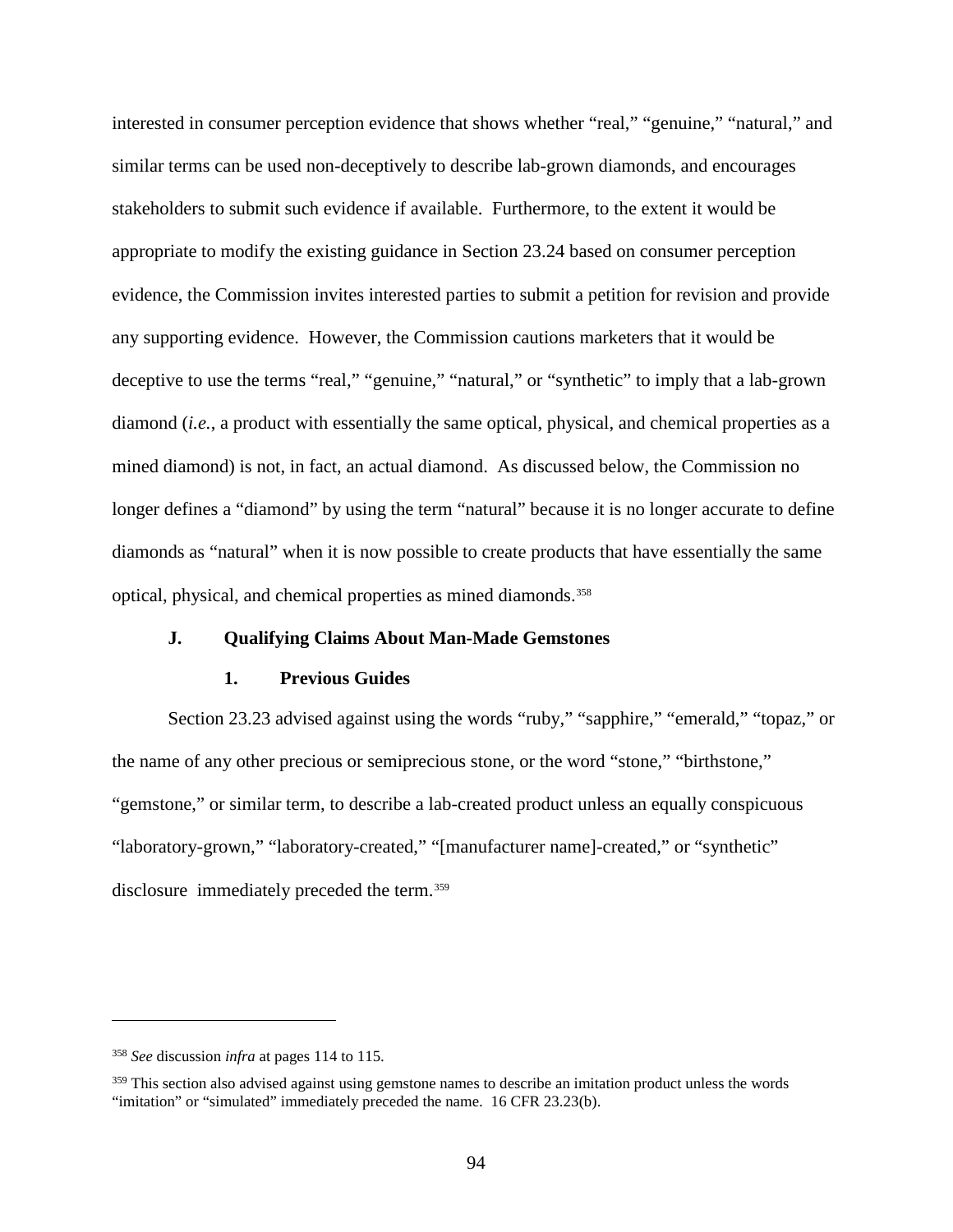### **2. Analysis and Final Guidance**

To ensure the Guides do not impose stricter requirements than Section 5, the Commission extends the increased flexibility in its new guidance addressing cultured diamonds to the guidance for other man-made gemstones. Specifically, the final Guides advise marketers of man-made gemstones sharing the same optical, physical, and chemical properties as the named stone that they may use words or phrases immediately preceding the gemstone name other than the ones listed ("laboratory-grown," "laboratory-created," "[manufacturer name]-created," "synthetic") if they clearly and conspicuously disclose that the product is not a mined stone. This increased flexibility should alleviate chilling the use of truthful terms that may be helpful to consumers. Sellers remain responsible for ensuring they do not make deceptive claims that violate Section 5.

Additionally, to the extent sellers choose to use the word "cultured" to describe a laboratory-created gemstone product that has essentially the same optical, physical, and chemical properties as the named stone (*e.g.*, "cultured ruby"), the Guides advise them to qualify the term with a clear and conspicuous disclosure conveying that the product is not a mined stone. This is consistent with the Commission's guidance addressing use of the word "cultured" to describe lab-created diamonds.<sup>[360](#page-100-0)</sup>

## **K. Disclosing Treatments to Gemstones**

### **1. Previous Guides**

Section 23.24 cautioned marketers against using the word "natural" or similar terms to describe any product "that [was] manufactured or produced artificially."[361](#page-100-1) Additionally, Section

<span id="page-100-0"></span><sup>360</sup> *See* discussion of the Commission's analysis *supra* at page 88-94.

<span id="page-100-1"></span><sup>361</sup> 16 CFR 23.24 (renumbered as 23.26).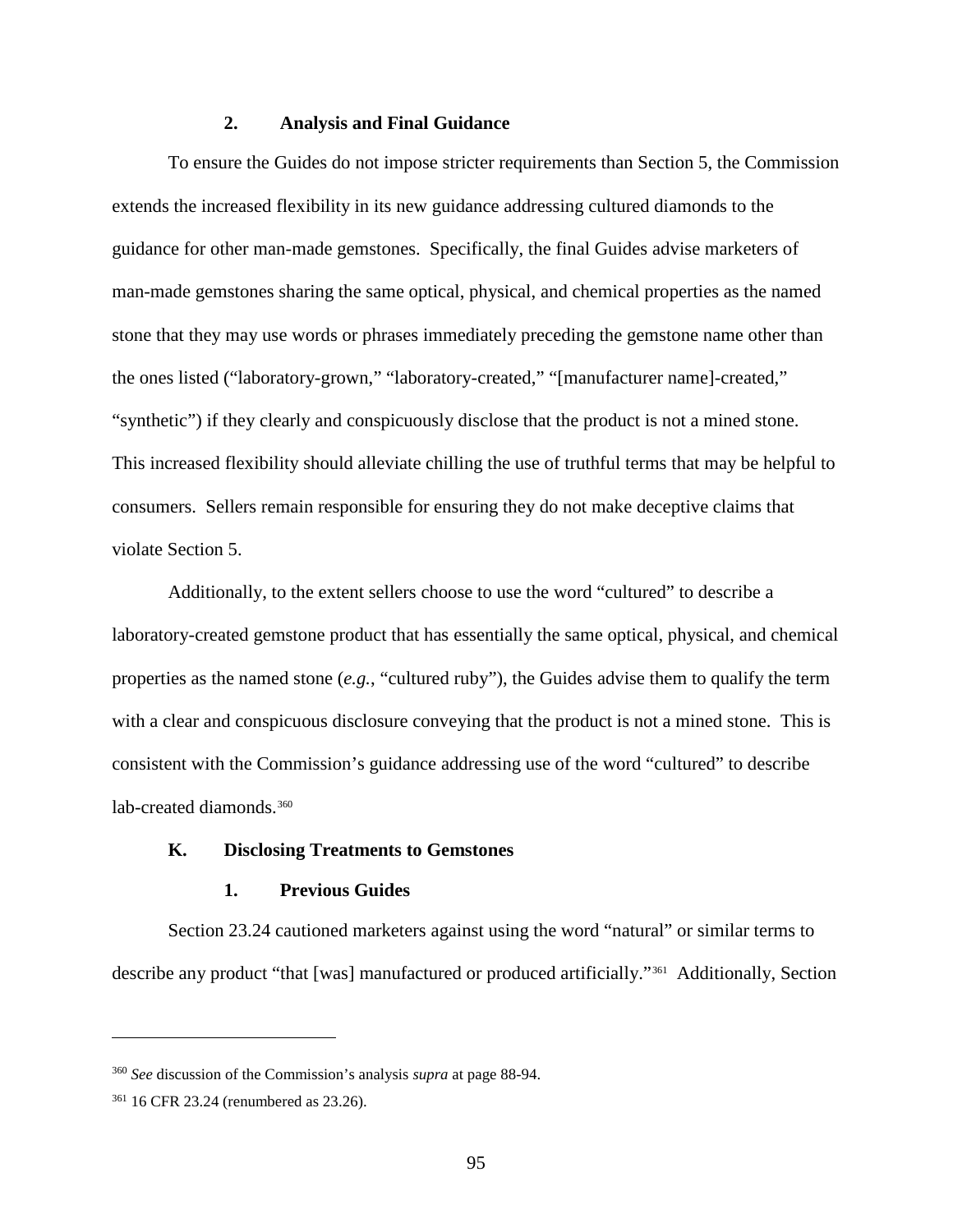23.22 advised marketers to disclose that a gemstone has been treated if the treatment: (i) was not permanent; (ii) created special care requirements; or (iii) had a significant effect on a stone's value.[362](#page-101-0)

### **2. Request for Information**

In the 2016 Notice, the Commission sought consumer perception evidence regarding the term "natural." It also asked whether the guidance advising disclosure of gemstone treatments continues to be necessary to prevent deception.<sup>363</sup> These inquiries addressed issues raised by two commenters in response to the Commission's 2012 Notice. Specifically, AGA and the Jewelers Ethics Association (JEA) contended there are two categories of "natural" stones – treated and untreated. They stated that untreated stones are significantly more valuable than treated stones with a similar appearance, and argued that using the unqualified term "natural" likely misleads consumers unaware of these differences. To address this distinction, these commenters suggested two changes. First, they recommended that the Guides define "natural" to mean gemstones "occurring in nature without the interference or assistance of man, and which have been mined or extracted, and cleaned, polished, and/or faceted." Second, they recommended that the Commission revise its guidance to advise disclosing any gemstone treatment other than cleaning, polishing, cutting, and faceting.[364](#page-101-2)

<span id="page-101-0"></span><sup>362</sup> 16 CFR 23.22 (renumbered as 23.24).

<span id="page-101-1"></span><sup>363</sup> 2016 Statement at 97-98.

<span id="page-101-2"></span><sup>364</sup> 2016 Statement at 95-96.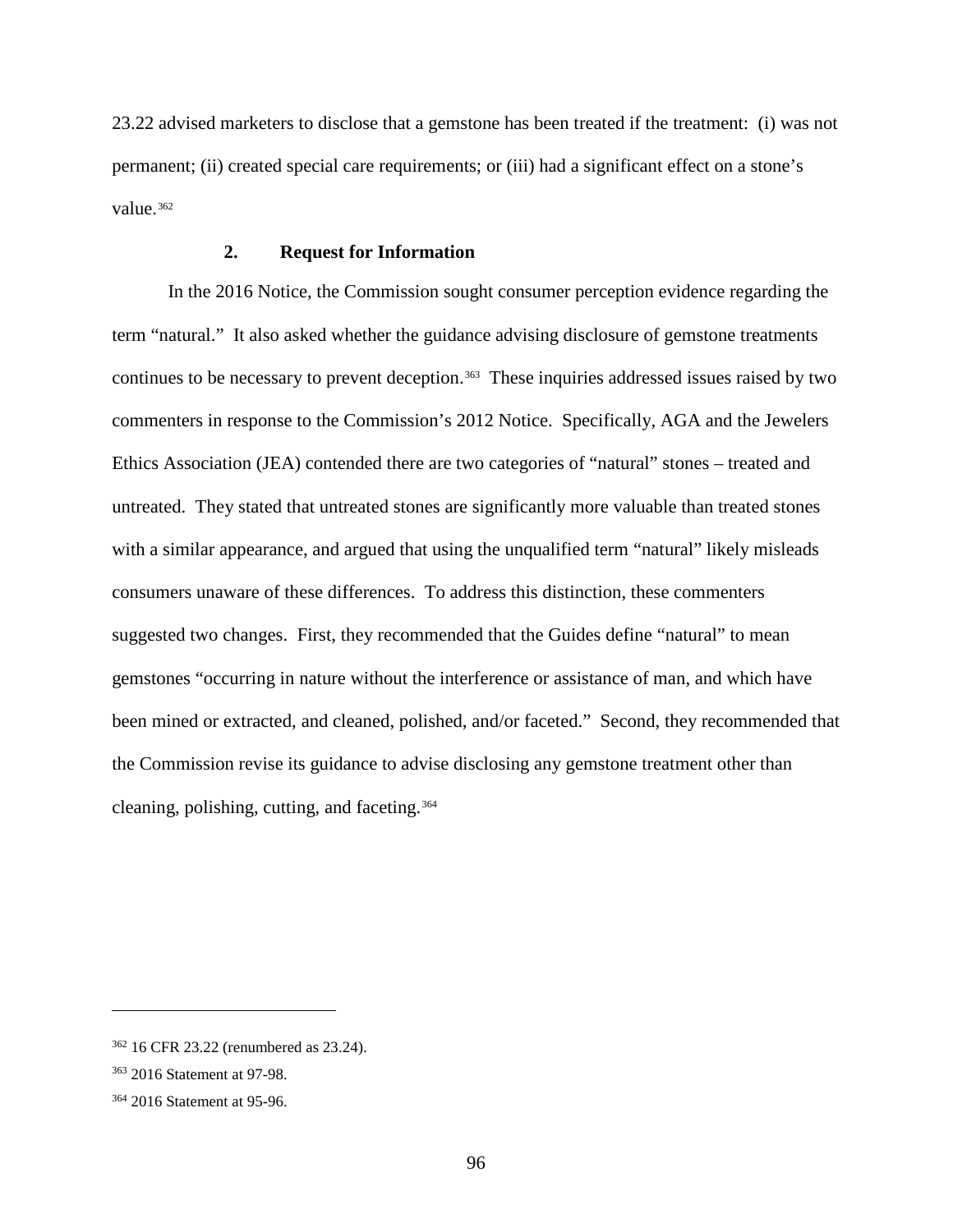### **3. Comments**

No commenter submitted evidence demonstrating how consumers understand the term "natural." Two (JVC and Poteat) addressed the guidance advising gemstone treatment disclosures. They agreed the existing guidance is still necessary to prevent deception and recommended the Commission retain it without change.<sup>[365](#page-102-0)</sup>

### **4. Analysis and Final Guidance**

The Commission declines to issue new guidance limiting the use of "natural" because it lacks a basis to do so. The existing guidance<sup>[366](#page-102-1)</sup> cautions against using "natural" to describe manufactured products, and the record does not establish that additional guidance is needed to prevent consumer harm. Moreover, there is no evidence that consumers understand "natural" to mean a mined gemstone that has been cleaned, cut, and polished, but otherwise untreated, as AGA and JEA contended. Insofar as a treatment significantly affects a stone's value, the Guides already advise disclosing it.[367](#page-102-2) 

#### **L. Gem/Gemstone**

#### **1. Previous Guides**

Section 23.25 of the previous Guides addressed misuse of the word "gem." Section 23.25(a) stated "[i]t is unfair or deceptive to use the word 'gem' to describe, identify, or refer to a ruby, sapphire, emerald, topaz, or other industry product that does not possess the beauty, symmetry, rarity, and value necessary for qualification as a gem."<sup>[368](#page-102-3)</sup> Section 23.25(b) advised marketers against using "gem" to describe a laboratory-created product unless it met the

<span id="page-102-0"></span><sup>365</sup> JVC comment 82 at 50-51; Poteat comment 86 at 6-7.

<span id="page-102-1"></span><sup>366</sup> Section 23.26.

<span id="page-102-3"></span><span id="page-102-2"></span><sup>367</sup> Section 23.24(c) (advising disclosure of a treatment that has "a significant effect on the stone's value"). <sup>368</sup> 16 CFR 23.25(a).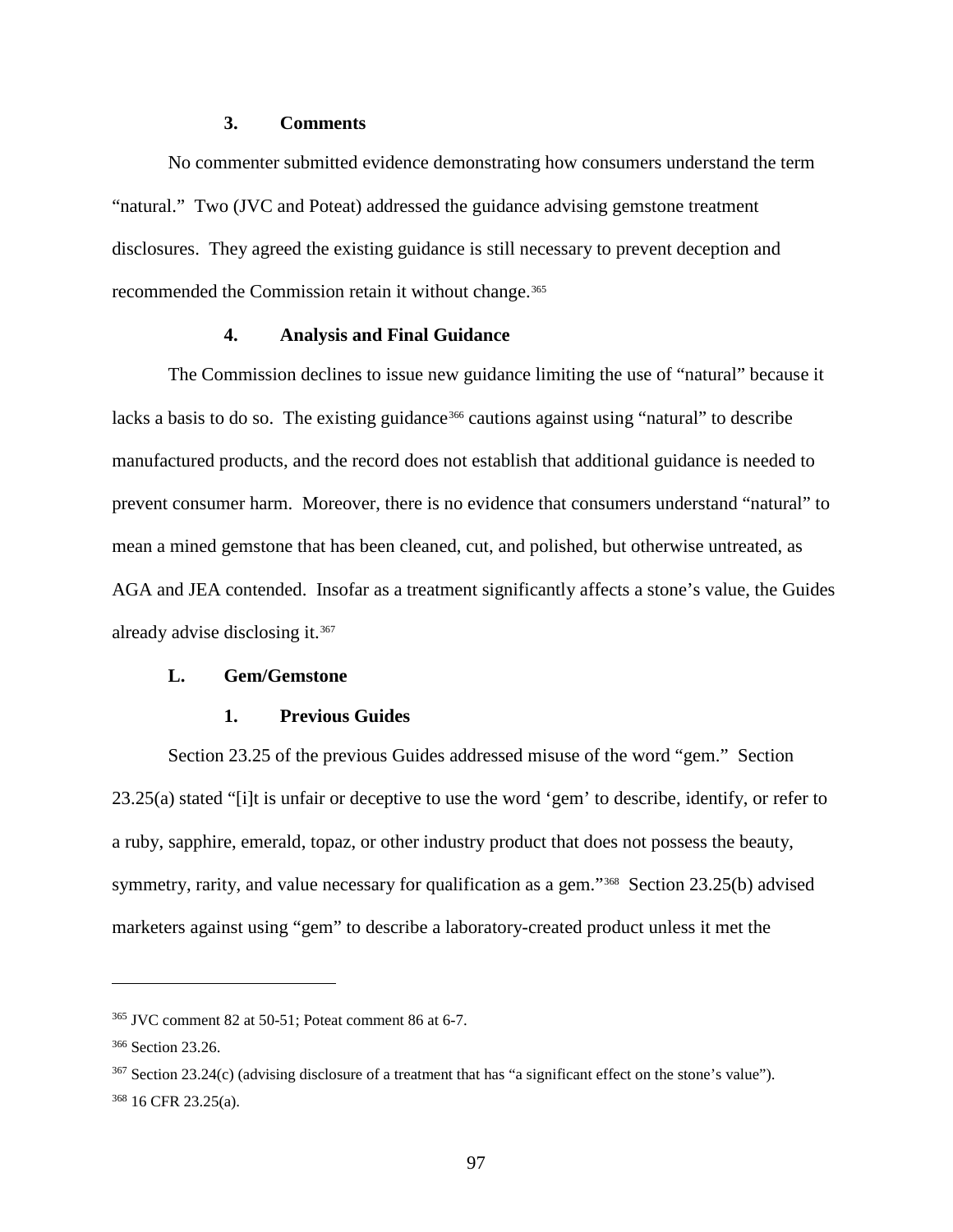requirements of 23.25(a) and the claim was immediately accompanied by an equally conspicuous disclosure such as "laboratory-grown," "laboratory-created," "[manufacturer-name]-created," "synthetic," or other word or phrase of like meaning.<sup>[369](#page-103-0)</sup> A note to 23.25 advised that marketers generally should not describe laboratory-created stones as "gems" because such products lack the necessary qualifications.[370](#page-103-1)

Similarly, Section 23.20(j) advised against using "gem" to describe a pearl or cultured pearl "that does not possess the beauty, symmetry, rarity, and value necessary for qualification as a gem."[371](#page-103-2) The accompanying note cautioned marketers to avoid using "gem" to describe cultured pearls because few possess the necessary qualifications.<sup>[372](#page-103-3)</sup>

### **2. Proposed Revisions**

Based on comments, the Commission proposed to eliminate Section 23.25 and Section 23.20(j) because they provided circular, inadequate guidance that relied on highly subjective judgments. Moreover, separate guidance for "gem" and "gemstone" is likely unnecessary because consumers probably interpret these terms as synonymous. To ensure marketers do not use either term deceptively, the Commission also proposed to add "gem" to its general guidance addressing gemstones in Section 23.23 (renumbered as 23.25).[373](#page-103-4) The Commission did not, however, propose further guidance regarding pearls because the remainder of Section 23.20 and

<span id="page-103-0"></span><sup>369</sup> 16 CFR 23.25(b).

<span id="page-103-1"></span><sup>370</sup> 16 CFR 23.25, Note.

<span id="page-103-2"></span> $371$  16 CFR 23.20(j).

<span id="page-103-3"></span><sup>372</sup> 16 CFR 23.20(j), Note.

<span id="page-103-4"></span><sup>&</sup>lt;sup>373</sup> Specifically, this guidance advises marketers against using the name of any precious or semi-precious stone, or the word "stone," "birthstone," "gem," "gemstone," or similar term to describe a laboratory-grown product unless an equally conspicuous qualifier (such as "laboratory-grown," "laboratory-created," "[manufacturer name]-created," "synthetic," "imitation," or "simulated") immediately precedes the term to disclose that the product is not a natural gemstone. 81 FR at 1358 (proposed Section 23.25(b)).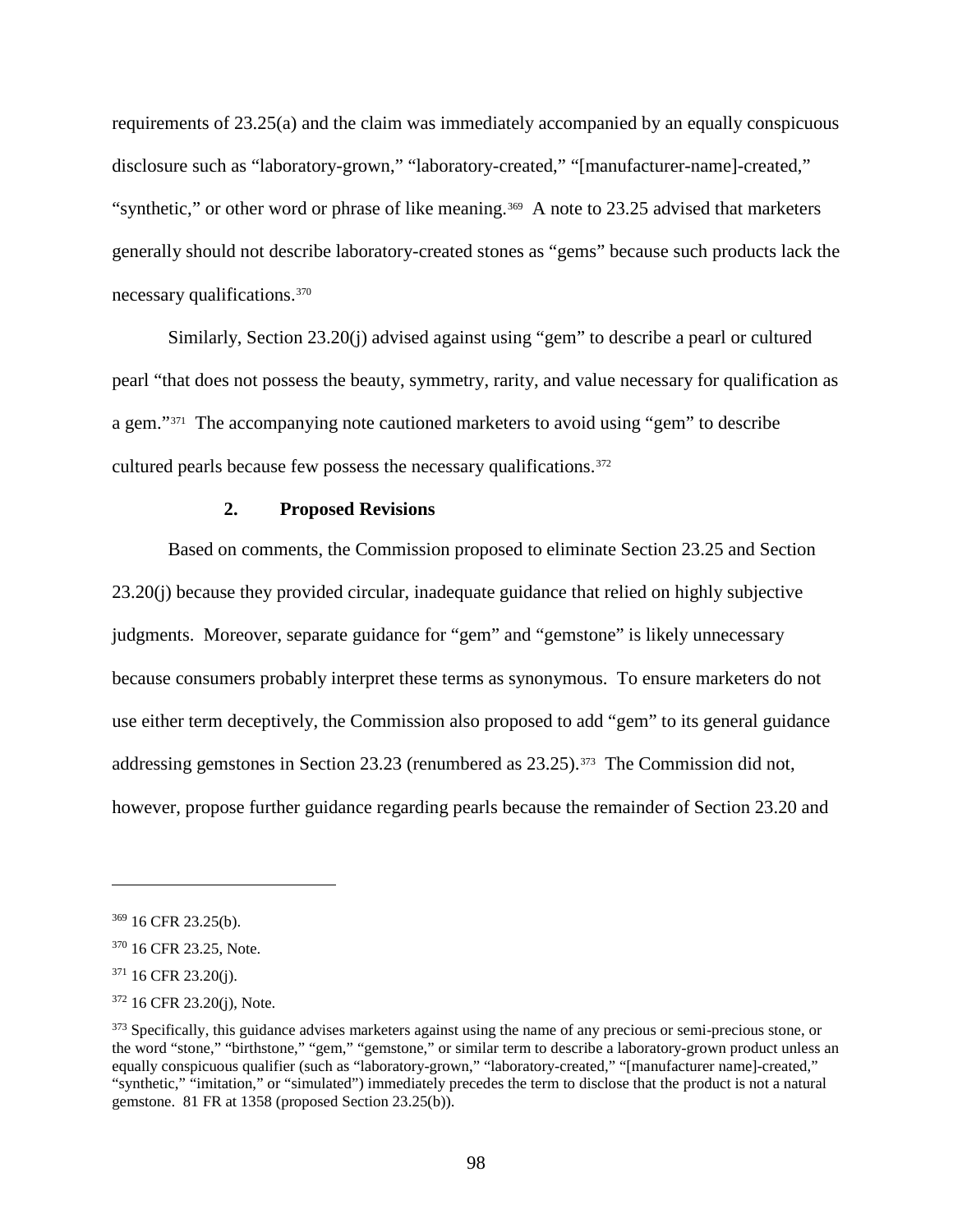Section 23.19 (renumbered as 23.21 and 23.20) provide sufficiently detailed guidance to prevent deception.

The Commission solicited consumer perception evidence regarding how consumers understand "gem" and "gemstone," whether they differentiate these terms, and how they understand the word "gem" when used to describe pearls.<sup>[374](#page-104-0)</sup>

#### **3. Comments**

The commenters addressing this issue generally supported the Commission's proposed changes. Though none provided consumer perception evidence, they agreed that "gem" and "gemstone" are used interchangeably.<sup>[375](#page-104-1)</sup> JVC stated that marketers also use "gem" to describe pearls, and that eliminating the separate provision in the pearl section regarding use of the word would not create consumer confusion or injury.<sup>376</sup>

### **4. Analysis and Final Guidance**

Based on the record, the Commission issues the final guidance as previously proposed.

### **M. Geographic and Regional Identifiers**

#### **1. Previous Guides**

Section 23.1 stated it is unfair or deceptive to misrepresent "the type, kind, grade, quality, quantity, metallic content, size, weight, cut, color, character, treatment, substance, durability, serviceability, origin, price, value, preparation, production, manufacture, distribution, or any other material aspect of an industry product."[377](#page-104-3) 

<span id="page-104-0"></span><sup>374</sup> 2016 Statement at 107-09.

<span id="page-104-1"></span><sup>375</sup> JVC comment 82 at 52-53, Richline comment 83 at 3 (adopting JVC's position); Signet comment 84 at 1 (adopting JVC's position); Poteat comment 86 at 15.

<span id="page-104-2"></span><sup>376</sup> JVC comment 82 at 52-53. In contrast, the Thai Industrial Standards Institute stated that "[n]ot to define the pearl as 'Gem' may cause confusion to consumers as pearl has been classified in the category of 'Organic Gem' which is a group of gem materials in any literature." Thai comment 43 at 1.

<span id="page-104-3"></span><sup>377 16</sup> CFR 23.1.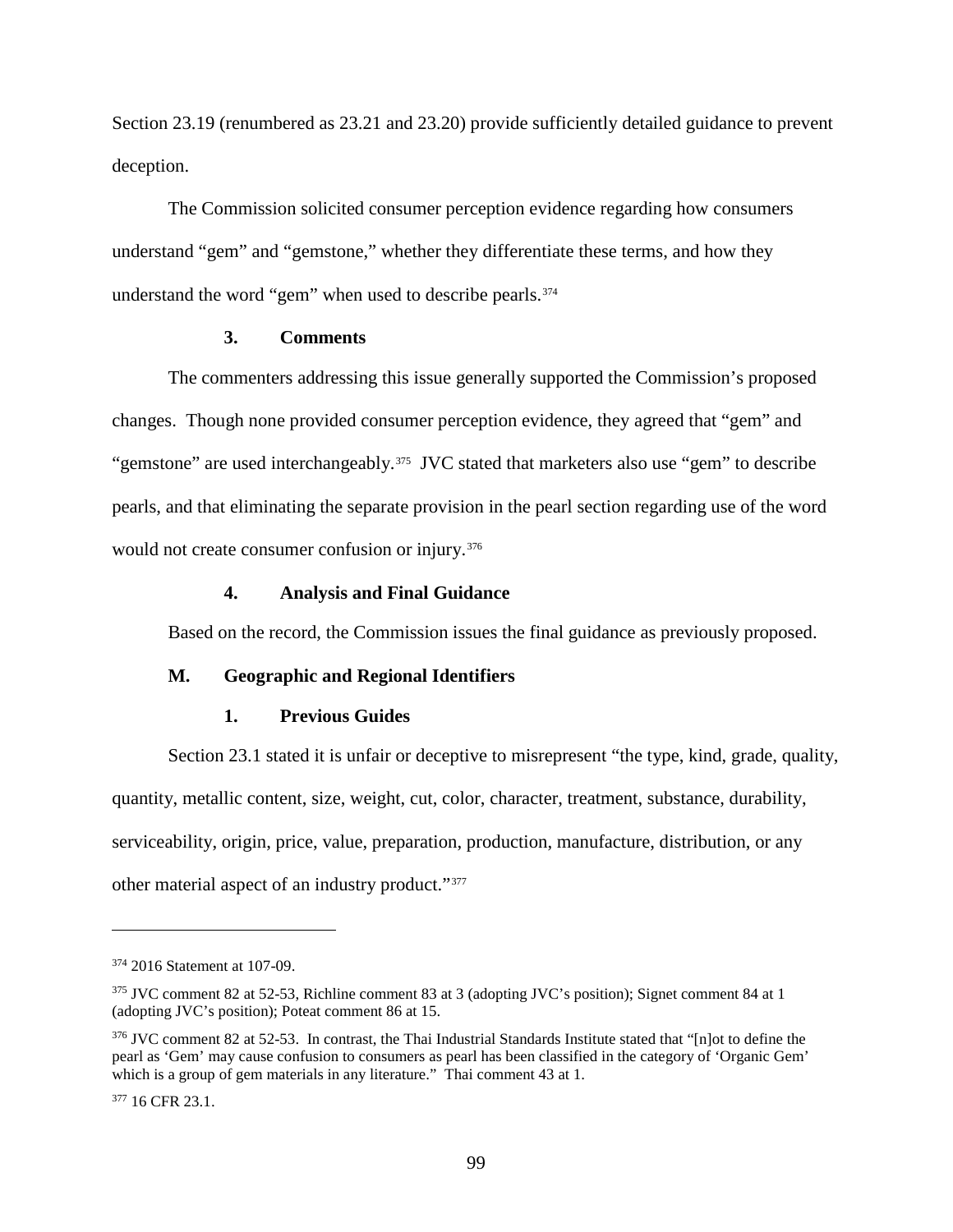More specifically, Section 23.20 addressed the misuse of regional designations and other terms relating to pearls. For example, Section 23.20(g) stated it is unfair or deceptive to use the term "South Sea pearl" (or "South Sea cultured pearl") unless it described, identified, or referred to a pearl (or cultured pearl) taken from (or formed in) a salt water mollusk of the Pacific Ocean South Sea Islands, Australia, or Southeast Asia.<sup>[378](#page-105-0)</sup>

Section 23.21 of the Guides addressed misrepresentations regarding cultured pearls. Specifically, this section stated it is unfair or deceptive to misrepresent "the manner in which cultured pearls are produced, . . . the value and quality of cultured pearls compared with the value and quality of pearls and imitation pearls, or any other material matter relating to the formation, structure, properties, characteristics, and qualities of cultured pearls."[379](#page-105-1)

#### **2. 2016 Notice Analysis**

In the 2016 Notice, the Commission declined commenters' requests to amend the Guides to address geographic or regional identification claims about pearls and gemstones. The Commission found no evidence that using a term signifying a geographic or regional identification to describe a product not from the identified location is always a material misrepresentation.[380](#page-105-2) In circumstances where the geographic or regional identification of a particular product is material, the Guides already address false claims about origin in the general deception provision (Section 23.1).<sup>[381](#page-105-3)</sup> The Guides also advise marketers against misrepresenting any material matter relating to cultured pearl production, which may include the particular

<span id="page-105-0"></span><sup>378</sup> 16 CFR 23.20(g).

<span id="page-105-1"></span><sup>379</sup> 16 CFR 23.21.

<span id="page-105-2"></span><sup>&</sup>lt;sup>380</sup> For example, consumers are probably not deceived if marketers advertise their Wisconsin-made cheese as "Cheddar," even though it was not made in the village of Cheddar in England, where cheddar cheese originated.

<span id="page-105-3"></span><sup>&</sup>lt;sup>381</sup> This section advises marketers not to misrepresent a product's type, kind, quality, color, character, substance, origin, value, or other material aspect. 16 CFR 23.1.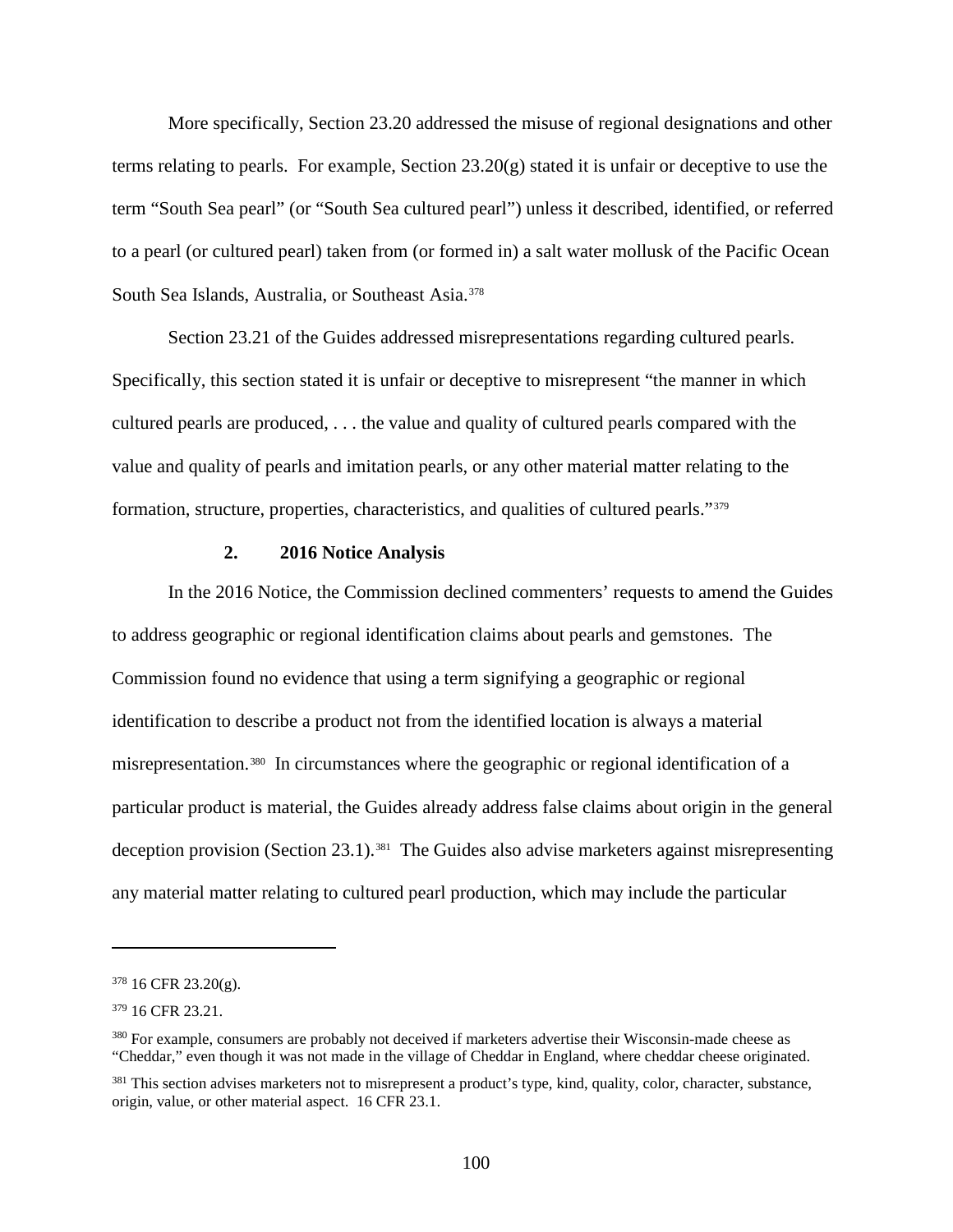location in which a cultured pearl formed to the extent this aspect is material to consumers.<sup>[382](#page-106-0)</sup> The record did not demonstrate the need for additional guidance to prevent deception. The Commission posed several questions concerning these issues to obtain additional information.

#### **3. Comments**

Two commenters addressed the issue of geographic and regional identifiers. One discussed geographic origin claims regarding cultured pearls; the other gemstones.

JVC recommended the Commission revise Section 23.22 (formerly 23.21) to clarify that it is unfair or deceptive to misrepresent the location in which cultured pearls are produced. JVC contended it is deceptive to use a regional name to indicate pearl type when that pearl was not actually produced in that region. JVC stated that its own interpretation of the Guides "does not allow marketers to describe or sell pearl products using names or terms that indicate a geographical or regional designation other than the location where the pearl formed," and noted it has received approximately 32 complaints over the past four years regarding misrepresentations of a pearl's origin, most often concerning "South Sea" and "Tahitian" designations.<sup>[383](#page-106-1)</sup>

Another commenter suggested the Commission add a provision to Section 23.25 (formerly 23.23) ("Misuse of the words 'ruby,' 'sapphire,' 'emerald,' 'topaz,' 'stone,' 'birthstone,' 'gem,' 'gemstone,' etc.") that would state "it is unfair or deceptive to use the terms like [sic] 'Kashmir,' 'Burma,' 'Paraiba,' or any word, term, or phrase of like meaning to describe, identify, or refer to any industry product other than a gemstone taken from the region

<span id="page-106-0"></span><sup>&</sup>lt;sup>382</sup> Section 23.22 states it is unfair or deceptive to misrepresent "the manner in which cultured pearls are produced" or "any other material matter relating to the formation, structure, properties, characteristics, and qualities of cultured pearls." 81 FR at 1357 (proposed Section 23.22). In addition, the Commission separately proposed new guidance stating it is unfair or deceptive to use the incorrect varietal name of a product. 81 FR at 1358 (proposed Section 23.27).

<span id="page-106-1"></span><sup>383</sup> JVC comment 82 at 54.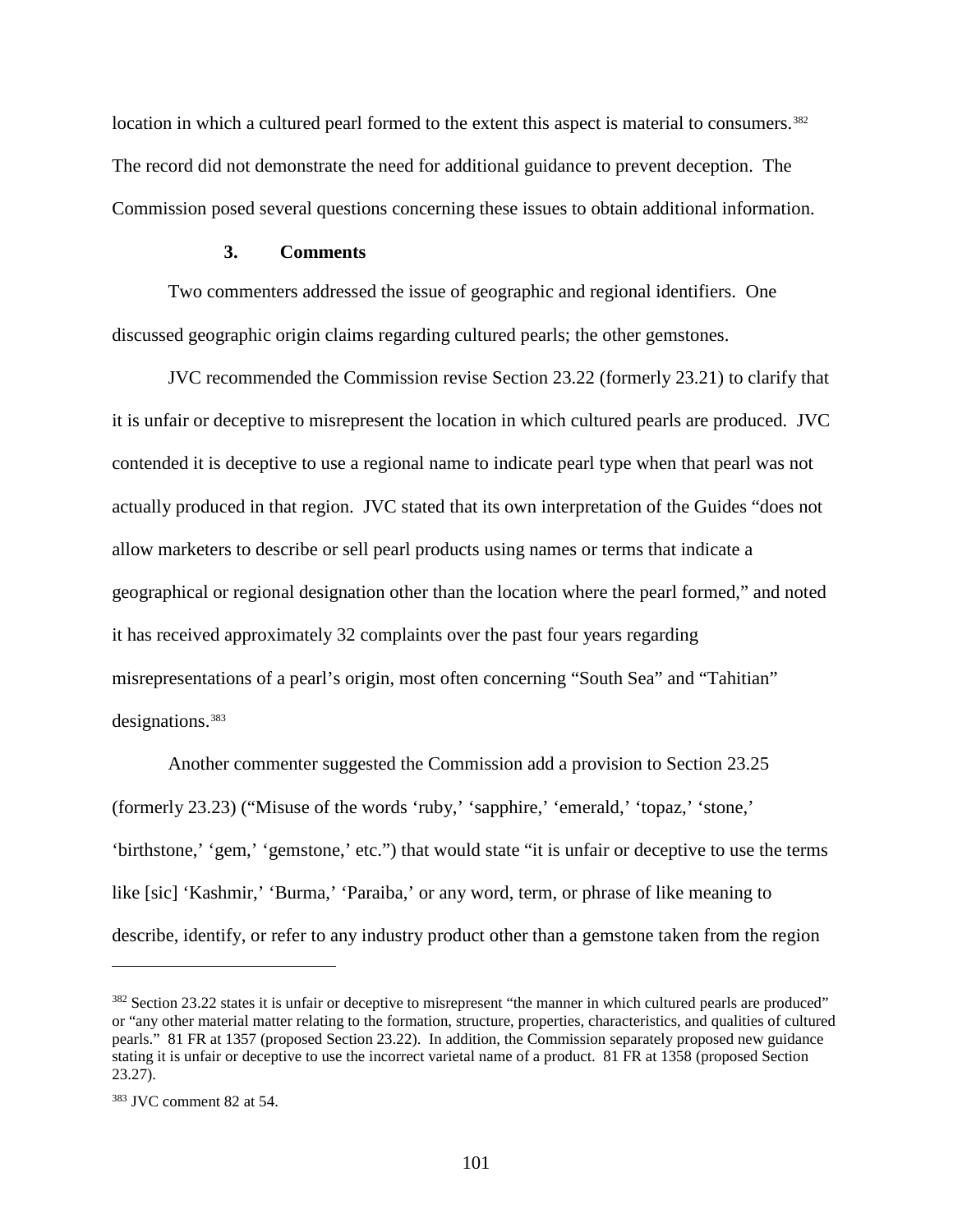and of the distinctive appearance and type obtained from the region and recognized in the jewelry trade as a Kashmir gemstone."[384](#page-107-0) The commenter provided no consumer perception evidence or other information to support this proposal.

#### **4. Analysis**

The Commission declines to amend the Guides as JVC suggested. There is no evidence that using a geographic or regional identifier to describe a cultured pearl not produced in the identified location is always a material misrepresentation. To the extent it is in a particular situation, the Guides already advise marketers against making such misrepresentations in Sections 23.1 and 23.22.<sup>[385](#page-107-1)</sup> Thus, no additional guidance is necessary.<sup>386</sup>

Likewise, the Commission does not amend the Guides specifically to address "Kashmir," "Burma," "Paraiba," and similar gemstone names because the Commission received no new information in response to questions in its 2016 Notice regarding consumer perception and industry use of these terms.<sup>387</sup> One commenter responding to the 2012 Notice argued that a gemstone's place of origin often makes implied claims about the stone's rarity and value.<sup>388</sup> However, despite the Commission's request for information, no commenter submitted evidence

<span id="page-107-0"></span><sup>384</sup> Poteat comment 86 at 9.

<span id="page-107-1"></span><sup>&</sup>lt;sup>385</sup> JVC acknowledged that, under its own interpretation of the Guides, it cautions marketers not to misuse names or terms that indicate a geographical or regional designation other than where the pearl formed. JVC comment 82 at 54.

<span id="page-107-2"></span><sup>386</sup> In contrast, the Commission previously issued guidance specifically advising marketers not to misuse "South Sea [cultured] pearl" and "Biwa cultured pearl" based on evidence that marketers used these terms deceptively. *See* Statement at 115. Section 23.21(g) already addresses the complaints that JVC stated it has received concerning the misuse of "South Sea" descriptors. As for the complaints JVC mentioned regarding "Tahitian," the existence of complaints alone is not a sufficient basis to provide further guidance specifically addressing this term, particularly when the Guides already caution against misrepresenting origin and other material matters relating to cultured pearl production.

<span id="page-107-3"></span><sup>&</sup>lt;sup>387</sup> The record indicated that marketers have begun using this term to describe copper-bearing tourmalines that are found in Africa as well as Brazil, and which are similar in at least some respects. However, the extent to which "[P]araíba" conveys an established trade name, varietal, or geographic identifier remains unclear, and there is no evidence showing how consumers understand this term, or of consumer injury resulting from misuse of the term.

<span id="page-107-4"></span><sup>388</sup> 2016 Statement at 113-14.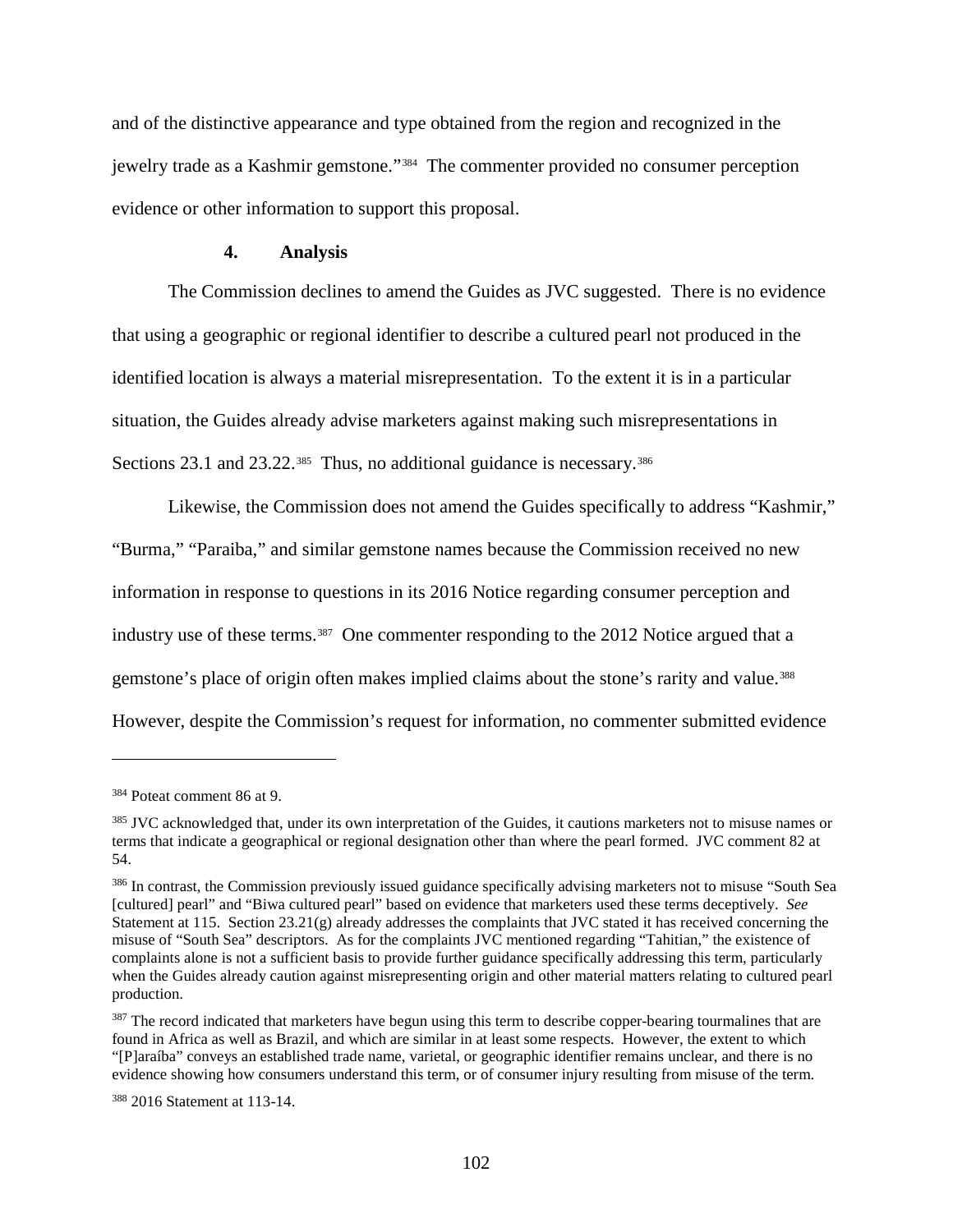showing whether or how complete information concerning gemstone rarity would impact consumer perception of the product's value, or whether such information would otherwise be material to consumers. The only commenter responding to the Commission's question on this issue stated that the existing guidance is adequate.<sup>[389](#page-108-0)</sup> The record thus does not establish that additional guidance is necessary to prevent deception.

## **N. Disclosure of Treatments to Pearls**

## **1. Previous Guides**

The previous Guides did not specifically advise marketers to disclose pearl treatments. However, Section 23.21 stated it is unfair or deceptive to misrepresent "the manner in which cultured pearls are produced, . . . the value and quality of cultured pearls as compared with the value and quality of pearls and imitation pearls, or any other material matter relating to the formation, structure, properties, characteristics, and qualities of cultured pearls."[390](#page-108-1)

Section 23.22 advised marketers to disclose that a gemstone had been treated if the treatment was not permanent, created special care requirements, or had significant effect on the stone's value.<sup>[391](#page-108-2)</sup> The Guides did not define "gemstone" either to include or exclude pearls. Section 23.0, however, stated that the Guides apply to "jewelry industry products, which include . . . gemstones and their laboratory-created and imitation substitutes; natural and cultured pearls and their imitations. . . ."[392](#page-108-3) Section 23.0 thus implied that "gemstones" and "pearls" are separate product categories.

<span id="page-108-0"></span><sup>389</sup> JVC comment 82 at 55.

<span id="page-108-1"></span><sup>390</sup> 16 CFR 23.21.

<span id="page-108-2"></span><sup>391</sup> 16 CFR 23.22.

<span id="page-108-3"></span><sup>392</sup> 16 CFR 23.0.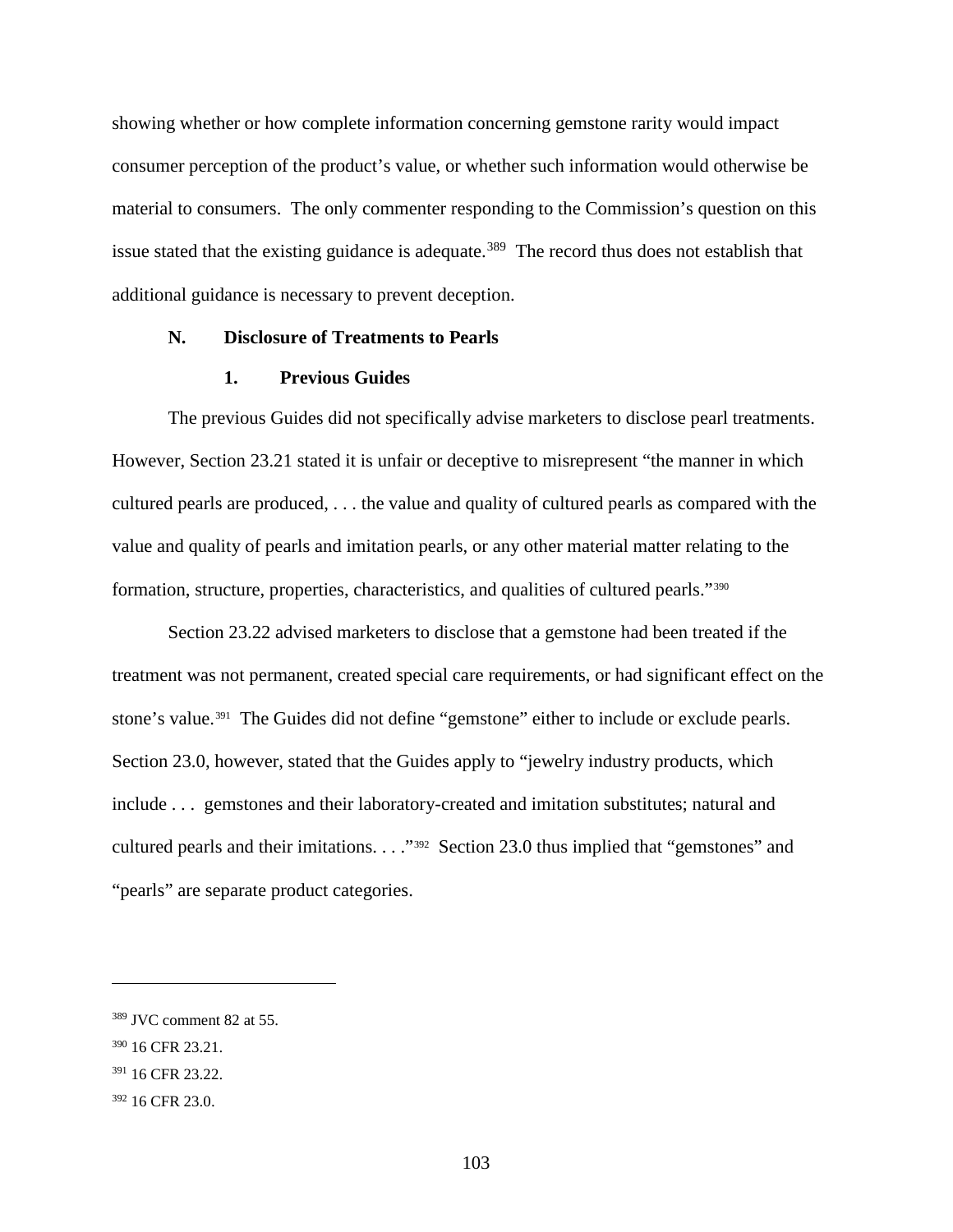## **2. Proposed Revisions**

In its 2016 Notice, the Commission proposed guidance specifically to address pearl treatments.[393](#page-109-0) The proposed Section 23.23 advised marketers to disclose that a pearl or cultured pearl had been treated if the treatment is not permanent, creates special care requirements, or has significant effect on the product's value.<sup>[394](#page-109-1)</sup> Given the disagreements among commenters regarding whether certain treatments meet one of the three conditions, the Commission declined to propose amendments specifically identifying which treatments should be disclosed pursuant to this framework.

#### **3. Comments**

Commenters addressing this issue generally supported the Commission's proposed guidance, but many sought additions.<sup>395</sup> Specifically, as discussed below, four of the five commenters recommended amendments (i) requiring sellers to disclose special care requirements; and (ii) advising affirmative disclosure when a pearl product has been dyed.

Responding to questions in the Commission's 2016 Notice, JVC supported the new guidance.[396](#page-109-3) JVC also agreed that the guidance recommending that sellers identify the special care requirements is necessary to prevent deception, but urged the Commission to make this disclosure "mandatory." Specifically, JVC asked the Commission to amend this section to state

<span id="page-109-0"></span><sup>393</sup> 81 FR at 1351.

<span id="page-109-1"></span><sup>394</sup> 81 FR at 1358 (proposed Section 23.23). The new guidance largely mirrors existing guidance regarding treatments to gemstones. As with the gemstone guidance, the Commission also proposed a Note to the new Section 23.23 advising that the recommended disclosures apply to sellers at every level of trade and may be made at the point of sale prior to sale, except where a product can be purchased without personally viewing the product, in which case the Note advises that sellers make the disclosures in the solicitation for, or description of, the product.

<span id="page-109-2"></span><sup>&</sup>lt;sup>395</sup> The Thai Industrial Standards Institute supported the new guidance without changes. Thai Industrial Standards Institute comment 43 ¶5. JVC, JTV, Richline Group, and Signet recommended several changes. JVC comment 82 at 30; JTV comment 80 at 2 (concurring with JVC); Richline comment 83 at 1 (same); Signet comment 84 at 1 (same).

<span id="page-109-3"></span><sup>396</sup> Additionally, JVC agreed that it is material to consumers to know about a treatment that significantly affects a product's value, even when it is permanent and does not create special care requirements. JVC comment 82 at 56.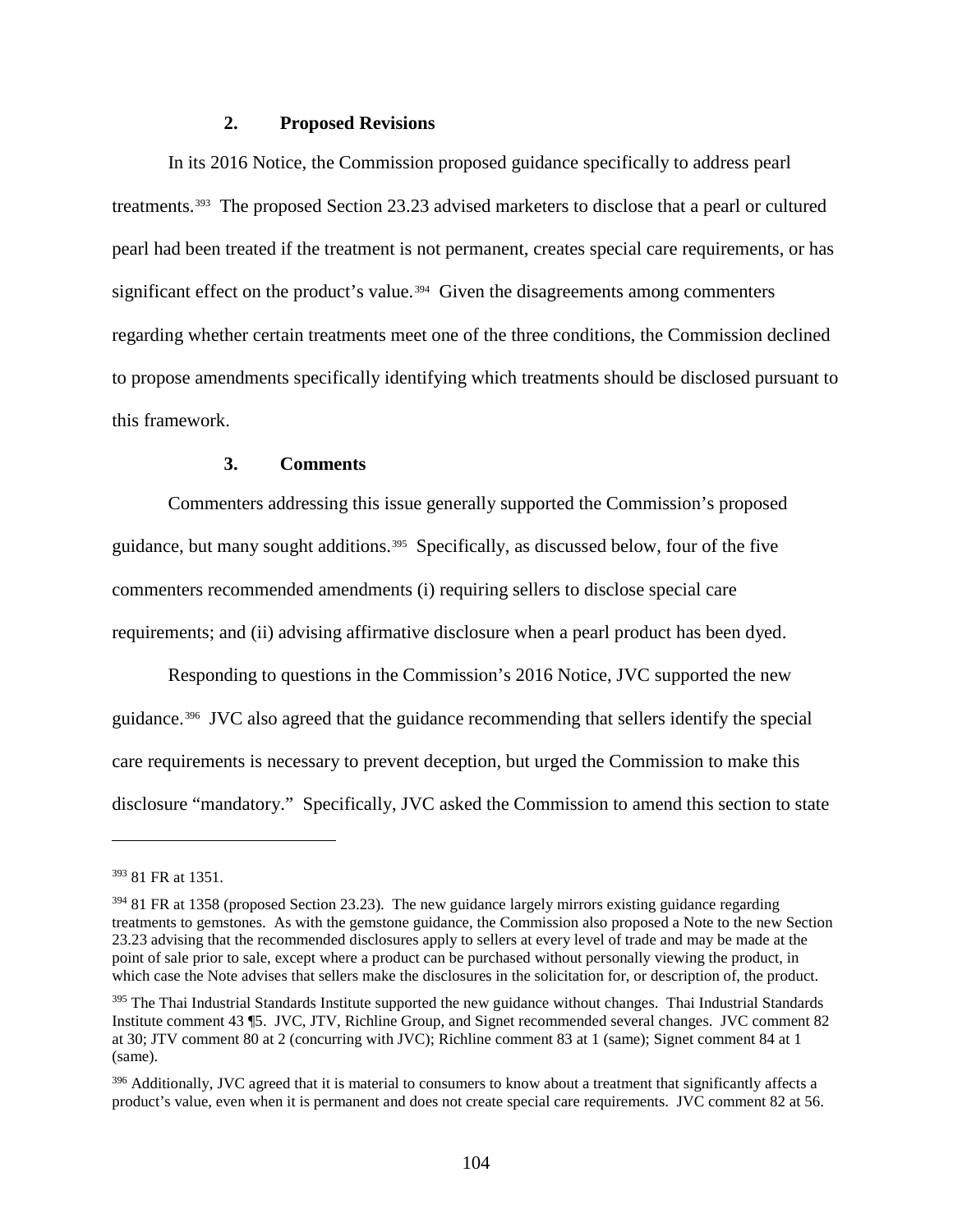it is unfair or deceptive to fail to identify a treated pearl product's special care requirements.<sup>397</sup> JVC explained that, without such a requirement, consumers may not be informed about the articles they purchase and could risk damaging them. JVC further asserted that, although the internet has made much of this information readily available, a marketer cannot rely on every consumer's ability to access such information. JVC contended that consumers should not bear the burden of acquiring this information, and that sellers should therefore disclose any special care requirements at, or before, the point of purchase.<sup>[398](#page-110-1)</sup>

In addition, JVC and other commenters recommended the Commission add a note to Section 23.23 stating that sellers must affirmatively disclose if a pearl product has been dyed. They contended that, without such a note, marketers may not know which of the section's three provisions<sup>[399](#page-110-2)</sup> "triggers" the disclosure.<sup>[400](#page-110-3)</sup> JVC noted that the 2012 Harris study indicated most consumers (92 percent) think it is important to be told that a dyeing procedure gives brightly colored pearls their color, even when the treatment is permanent and does not require special care.[401](#page-110-4) JVC also stated that when consumers purchase dyed pearls, they often do not know that dyeing, rather than "an organic process" within the pearls during growth, created the color.<sup>402</sup> According to JVC, several jewelry organizations already encourage or require sellers to disclose pearl dyeing, to educate consumers and prevent deception.[403](#page-110-6)

<span id="page-110-5"></span><sup>402</sup> *Id*.

 $\overline{a}$ 

<span id="page-110-6"></span><sup>403</sup> *Id*.

<span id="page-110-0"></span><sup>&</sup>lt;sup>397</sup> *Id.* at 56; JTV comment 80 at 2 (concurring with JVC); Richline comment 83 at 1 (same); Signet Jewelers comment 84 at 1 (same).

<span id="page-110-1"></span><sup>398</sup> JVC comment 82 at 56.

<span id="page-110-2"></span><sup>399</sup> *I.e.*, disclose if a treatment is not permanent, creates special care requirements, or has significant effect on the product's value.

<span id="page-110-3"></span><sup>400</sup> JVC comment 82 at 31; JTV comment 80 at 2 (concurring with JVC); Richline comment 83 at 1 (same); Signet Jewelers comment 84 at 1 (same).

<span id="page-110-4"></span> $401$  JVC comment 82 at 30.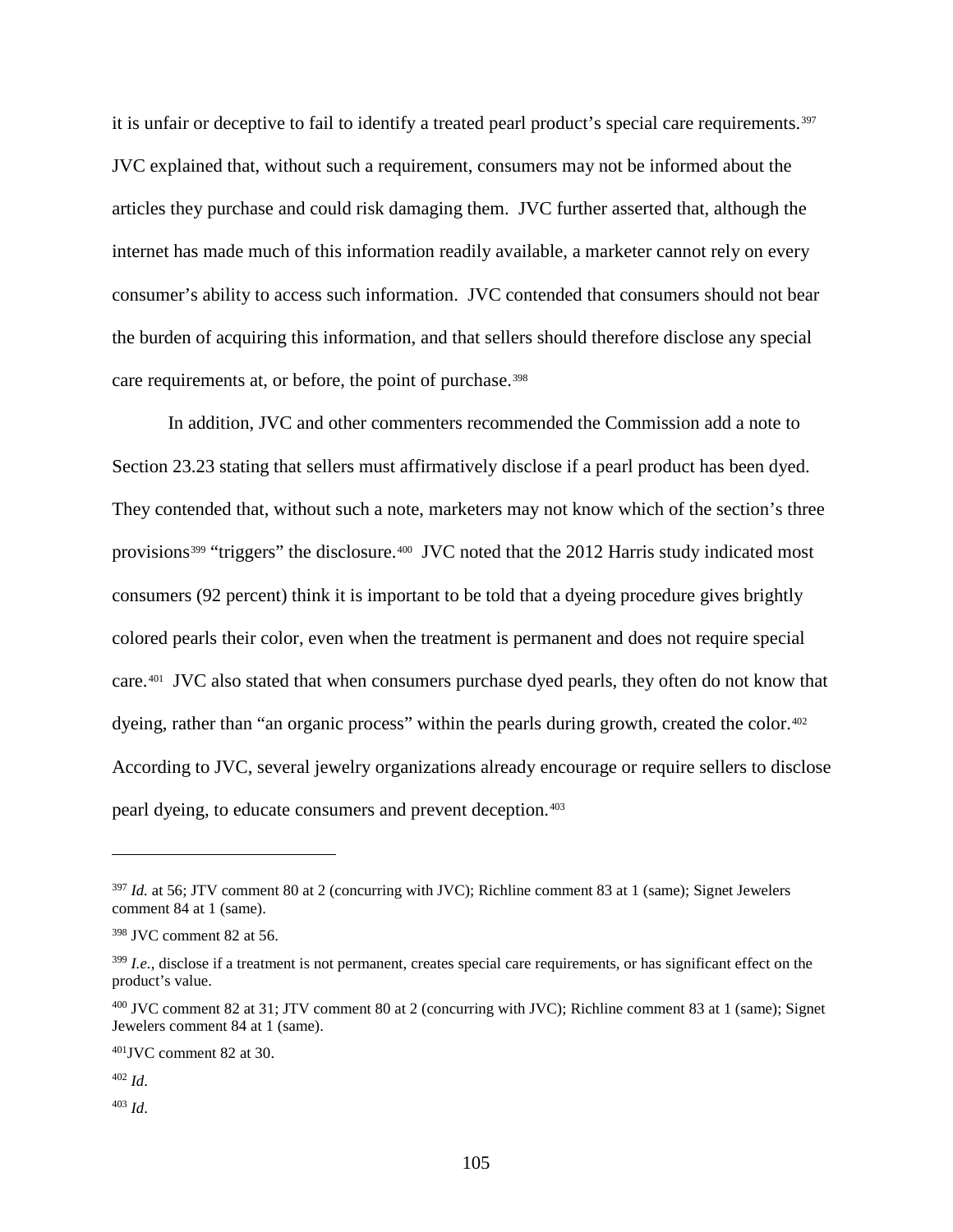#### **4. Analysis and Final Guidance**

Based on the record, the Commission declines to amend Section 23.23 and issues this guidance as proposed for the following reasons.

First, the Commission does not make disclosing special care requirements "mandatory," as some commenters suggested, because there is no evidence that, having already disclosed that a pearl has been treated and has special care requirements, a seller's failure also to disclose what those requirements are would be deceptive.

The Guides advise marketers to make disclosures when doing so is necessary to prevent deception, but not if the disclosure would merely be helpful. Disclosing that a pearl product has been treated and has special care requirements is necessary. In contrast, additional disclosure of what the special care requirements entail would be helpful, but not necessary to prevent deception. The Guides therefore suggest that sellers disclose the special care requirements, but there is no basis for the Commission to make such disclosure "mandatory."

The Commission previously addressed a similar issue when developing parallel guidance for gemstone treatments in 1996. At the time, it considered whether to advise sellers to disclose special care requirements in writing.<sup>[404](#page-111-0)</sup> The Commission determined that disclosing that a product has been treated and has special care requirements would likely be enough to prompt a consumer acting reasonably under the circumstances to inquire about the process and learn what the requirements are; thus, advising marketers to give an additional written disclosure would be unnecessary.[405](#page-111-1) Changes in the market have since made it even more likely that reasonable consumers would learn of a product's care requirements. As JVC acknowledged, the internet has

<span id="page-111-0"></span><sup>404</sup> Commenters stated the Guides should not require written disclosure, and several claimed it would impose a costly burden on retailers. 61 FR 27178, 27207-08 (May 30, 1996).

<span id="page-111-1"></span><sup>405</sup> 61 FR 27178, 27207-08 (May 30, 1996).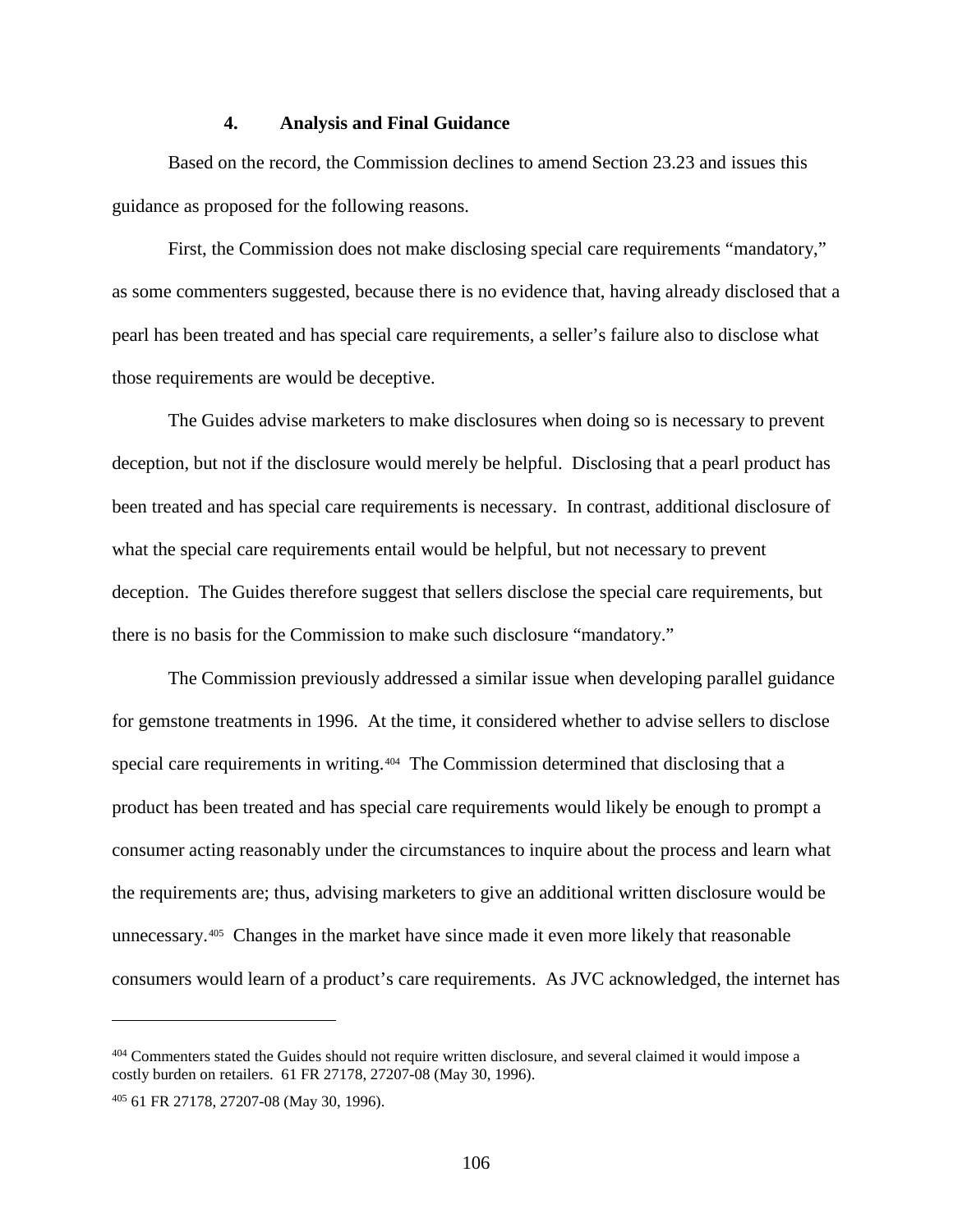made much of the pertinent information accessible to consumers, and consumers lacking internet access or the ability to research can obtain this information by asking the seller.<sup>[406](#page-112-0)</sup> The extent to which the information is readily available reduces any potential harm to consumers.

Second, the Commission declines to add a note advising marketers to disclose pearl dyeing because there is insufficient evidence that failing to disclose would be deceptive. The record is inconclusive regarding whether this practice falls within one of the three conditions for which the Guides advise disclosure of treatments. In response to the 2012 Notice, JVC stated that dyeing is permanent, does not create special care requirements, and does not affect value. Other commenters gave different or unspecified reasons why they thought pearl dyeing should be disclosed.<sup>[407](#page-112-1)</sup> Moreover, to the extent information about a dyeing treatment is material, the Guides already address it. Specifically, Section 23.22 advises marketers not to misrepresent "the manner in which cultured pearls are produced, . . . the value and quality of cultured pearls as compared with the value and quality of pearls and imitation pearls, or any other material matter relating to the formation, structure, properties, characteristics, and qualities of cultured pearls."[408](#page-112-2)

#### **O. Deception Generally and Misleading Illustrations**

## **1. Previous Guides**

Section 23.1 ("Deception (general)") cautioned marketers against misrepresenting "the type, kind, grade, quality, quantity, metallic content, size, weight, cut, color, character, treatment, substance, durability, serviceability, origin, price, value, preparation, production, manufacture,

<span id="page-112-0"></span><sup>406</sup> JVC comment 82 at 56.

<span id="page-112-1"></span><sup>&</sup>lt;sup>407</sup> JVC stated that although pearl dyeing is "prolific," it is not a "routine practice that is required to bring the product to market." 2016 Statement at 123-24. The 2012 Harris study indicated that many respondents were unfamiliar with pearl dyeing practices, and that most respondents thought it would be "important" to be informed if a pearl product had been dyed. However, these findings do not demonstrate that a marketer's failure to disclose pearl dyeing would always be deceptive. *Id.* at 124.

<span id="page-112-2"></span><sup>408</sup> Section 23.22.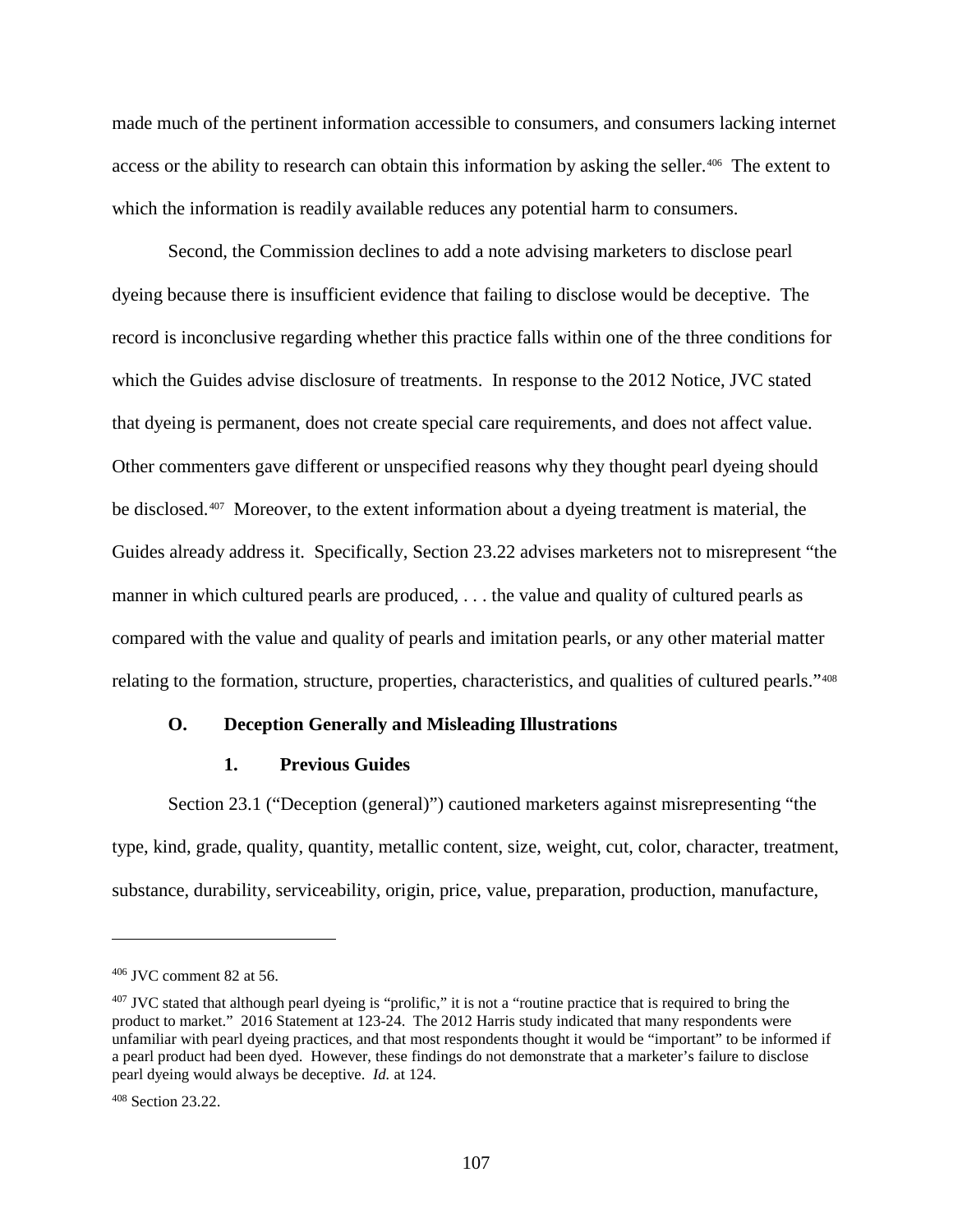distribution, or any other material aspect of an industry product."[409](#page-113-0) Section 23.0 ("Scope and application") explained that the Guides apply to claims and representations (including "through words, symbols, emblems, logos, illustrations, depictions, product brand names, or through any other means") in advertising, promotional materials, and all other forms of marketing.[410](#page-113-1) 

Separately, Section 23.2 reiterated this guidance, advising marketers not to "use, as part of any advertisement, packaging material, label, or other sales promotion matter, any visual representation, picture, televised or computer image, illustration, diagram, or other depiction which, either alone or in conjunction with any accompanying words or phrases" misrepresented any material aspect of a product.<sup>411</sup> The Note to this section advised that an illustration or depiction of a diamond or other gemstone that portrayed the item as larger than its actual size could mislead consumers unless a disclosure was made about its true size.[412](#page-113-3)

#### **2. Proposed Revisions**

To streamline the Guides, the Commission proposed eliminating Section 23.2 as superfluous, and transferring its note about illustrations of diamond and gemstone size to Section 23.1's general deception provision.[413](#page-113-4) Section 23.2 gave examples of the types of misrepresentations that the guidance in Sections 23.1 and 23.0(c) addressed.

## **3. Comment**

One commenter questioned the deletion of Section 23.2, citing the importance of its marketing examples. She recommended the Commission incorporate these examples into the

<span id="page-113-0"></span><sup>409</sup> 16 CFR 23.1.

<span id="page-113-1"></span> $410$  16 CFR 23.0(c).

<span id="page-113-2"></span><sup>411</sup> 16 CFR 23.2.

<span id="page-113-3"></span><sup>412</sup> 16 CFR 23.2, Note.

<span id="page-113-4"></span><sup>413</sup> *See* 81 FR at 1352 (proposed Note 3 to Section 23.1).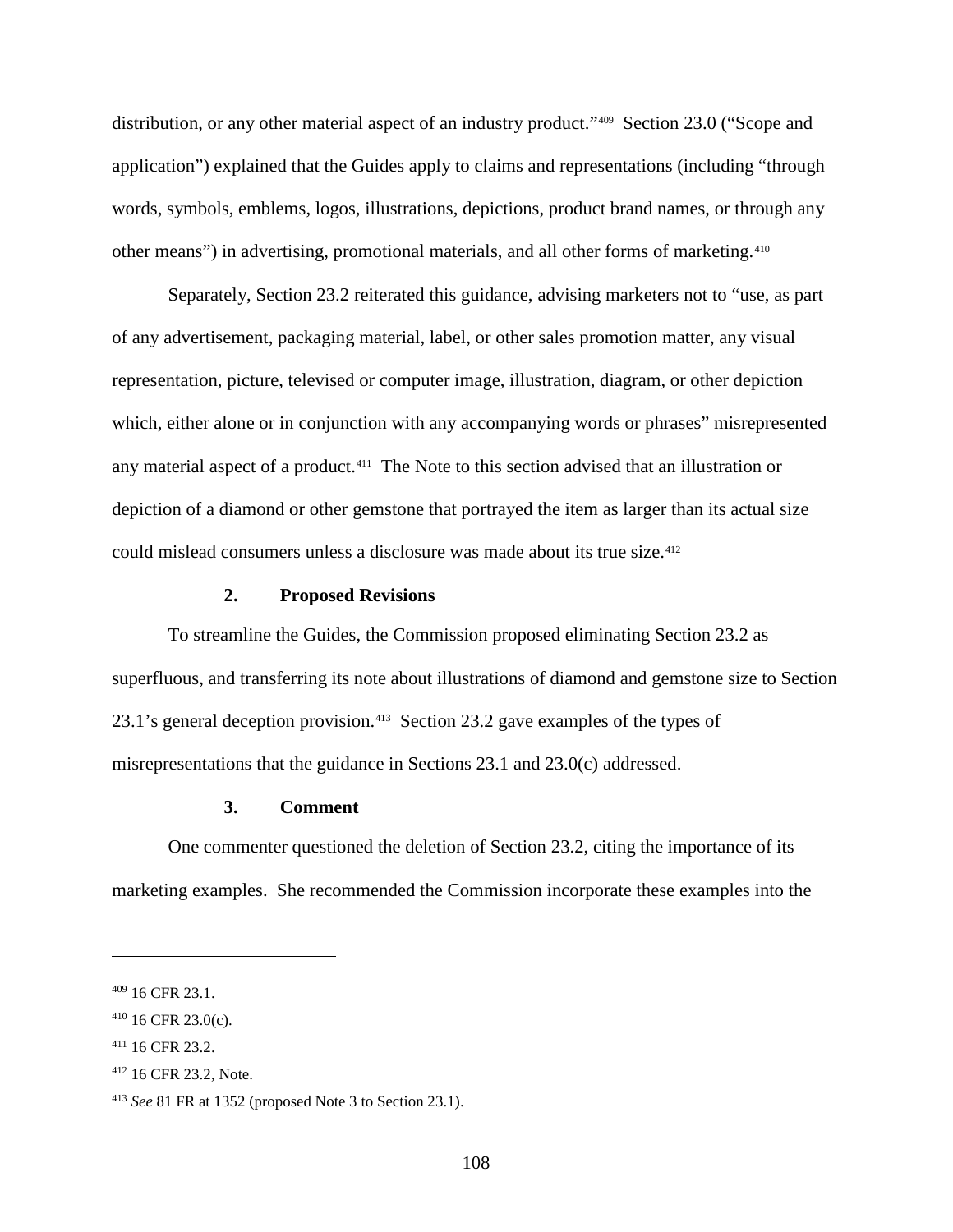general deception provision (23.1), to improve its "vaguer language" and strengthen the guidance in Section 23.0(c), which addresses the Guides' scope and application.<sup>[414](#page-114-0)</sup>

## **4. Analysis and Final Guidance**

The final Guides eliminate the previous Section 23.2 (Misleading illustrations) and transfers its note about illustrations of diamond and gemstone size to the general deception provision (23.1). Section 23.1 cautions marketers against misrepresenting "the type, kind, grade, quality, quantity . . . or any other material aspect of an industry product."<sup>[415](#page-114-1)</sup> Section 23.0(c) explains that this guidance applies to claims and representations (including "through words, symbols, emblems, logos, illustrations, depictions, product brand names, or through any other means") in all forms of marketing.<sup>[416](#page-114-2)</sup> Therefore, it is unnecessary to repeat these marketing examples in Section 23.1.

## **P. Use of the Term "Handmade"**

## **1. Previous Guides**

Section 23.3 of the previous Guides addressed misuse of the terms "handmade," "handpolished," and others. Section 23.3(a) advised marketers not to represent a product as "handmade or hand-wrought unless the entire shaping and forming of such product from raw materials and its finishing and decoration were accomplished by hand labor and manuallycontrolled methods which permitted the maker to control and vary the construction, shape, design, and finish of each part of each individual product."[417](#page-114-3) A note to Section 23.3(a) explained that "raw materials" include "bulk sheet, strip, wire, and similar items that have not

<span id="page-114-0"></span><sup>414</sup> Poteat comment 86 at 3.

<span id="page-114-1"></span><sup>415</sup> Section 23.1

<span id="page-114-2"></span> $416$  16 CFR 23.0(c).

<span id="page-114-3"></span><sup>417</sup> 16 C.F.R. 23.3(a).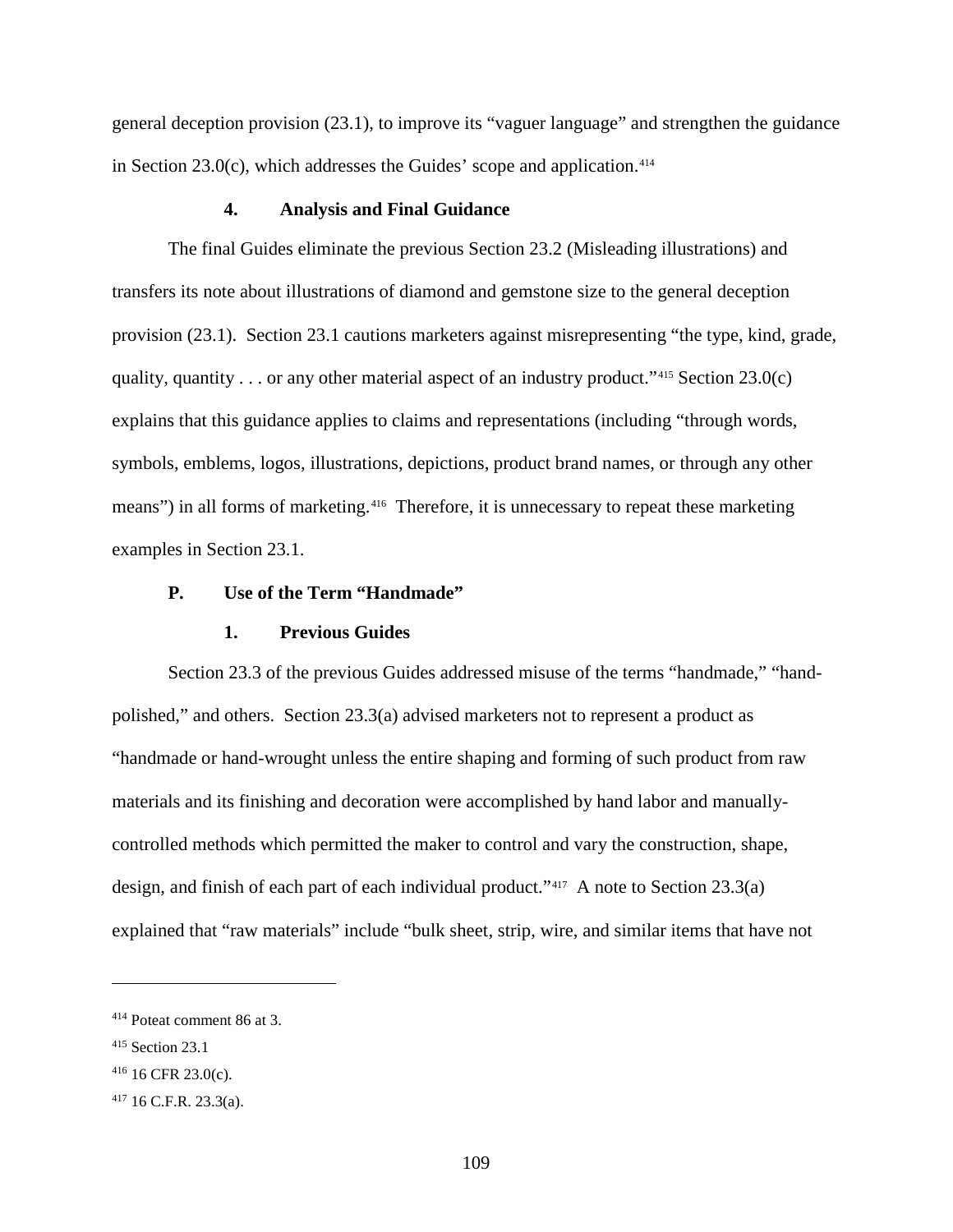been cut, shaped, or formed into jewelry parts, semi-finished parts, or blanks." [418](#page-115-0) Section 23.3(b) further advised marketers not to claim that a product was "hand-forged," "handengraved," "hand-finished," "hand-polished," or "has been otherwise been hand-processed" unless the operation described was accomplished by hand labor and manually-controlled methods.<sup>[419](#page-115-1)</sup>

#### **2. Proposed Revision**

Based on a comment, the Commission proposed revising the Note to 23.3(a) (renumbered as 23.2(a)) to include precious metal clays, ingots, and casting grain as "raw materials." The Commission declined to propose new guidance advising that the term "handmade" includes products cast from hand-carved or hand-modeled wax or cast from handmade molds because it lacked a basis to conclude that such guidance would reflect consumers' understanding of "handmade" products. The commenter requesting this amendment did not demonstrate how cast jewelry products meet the Guides' "handmade" criteria. The Commission stated, however, that for products that meet the criteria, marketers may non-deceptively use "handmade" to describe them[.420](#page-115-2)

## **3. Comments**

Only one commenter addressed the Commission's proposal to add precious metal clays, ingots, and casting grain to the "raw materials" included in the Note to 23.3(a). This commenter supported the revision, stating it was unaware of any evidence that the change would risk consumer deception.[421](#page-115-3)

<span id="page-115-0"></span><sup>418</sup> 16 C.F.R. 23.3(a), Note.

<span id="page-115-1"></span><sup>419</sup> 16 C.F.R. 23.3(b).

<span id="page-115-2"></span><sup>420</sup> 2016 Statement at 127-29

<span id="page-115-3"></span> $421$  JVC comment 82 at 57.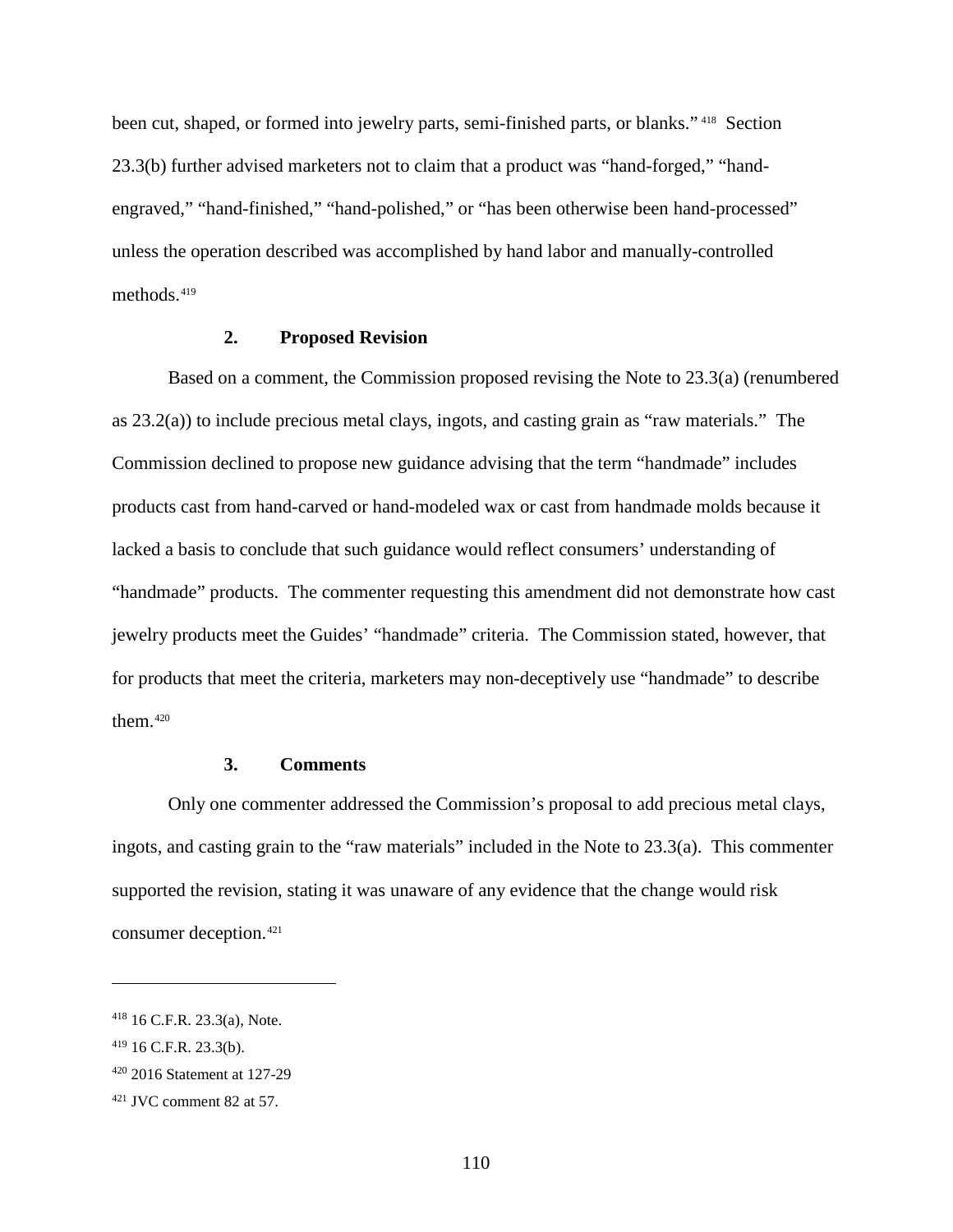Several commenters addressed the Commission's decision not to propose guidance specifically advising that marketers may non-deceptively describe hand-cast jewelry as "handmade." They explained that hand-cast jewelry is usually made from molds created using hand-carved or hand-crafted models.<sup>422</sup> Individual pieces are then cast by hand-pouring molten metal into the mold, and finished by hand-sanding and hand-polishing.<sup>[423](#page-116-1)</sup>

Stating that there is confusion in the industry about when marketers may non-deceptively describe jewelry as handmade or hand-wrought, JVC urged the Commission to add the following language to Section 23.3(a): "An industry product that has been hand-cast from hand-carved or hand-modeled wax or hand-cast from handmade molds may be described as 'handmade' or 'hand-wrought.'"[424](#page-116-2) In support of its recommendation, JVC submitted the results of a 2016 Survey Monkey survey showing 76 percent of respondents agreed that a "bracelet with all parts hand crafted and assembled" is "handmade," and 66 percent agreed that a "ring that was cast in a hand-carved wax mold and then hand finished" is "handmade."<sup>[425](#page-116-3)</sup>

A number of commenters further recommended that, in advising when marketers may non-deceptively describe cast jewelry as "handmade," the Guides should distinguish items created as a single piece or part of a "limited series"[426](#page-116-4) from "large-scale" and "mass" or "industrially" produced jewelry.<sup>[427](#page-116-5)</sup> However, none provided consumer perception evidence

<span id="page-116-0"></span><sup>422</sup> JVC comment 82, attach 10 at 2; Hough comment 67; Rock Your World comment 52; Zahnle comment 56; Elements Jewelry comment 47; Alaska Gold comment 49; Lewis comment 50; Hill comment 45.

<span id="page-116-1"></span><sup>423</sup> JVC comment 82, attach. 10 at 3; Cyr comment 55; Zahnle comment 56; Alaska Gold comment 49.

<span id="page-116-2"></span><sup>424</sup> JVC comment 82 at 31.

<span id="page-116-3"></span> $425$  *Id.*, attach. 11 at 2. The survey also showed that less than half of the respondents believed jewelry containing machine-made components could be described as handmade. *Id*.

<span id="page-116-4"></span><sup>426</sup> Loder comment 53.

<span id="page-116-5"></span><sup>427</sup> Allison White comment 52; Loder comment 53; Russillo comment 57; Wheeler Design comment 46; McIntyre comment 48; Mary Ann White comment 51.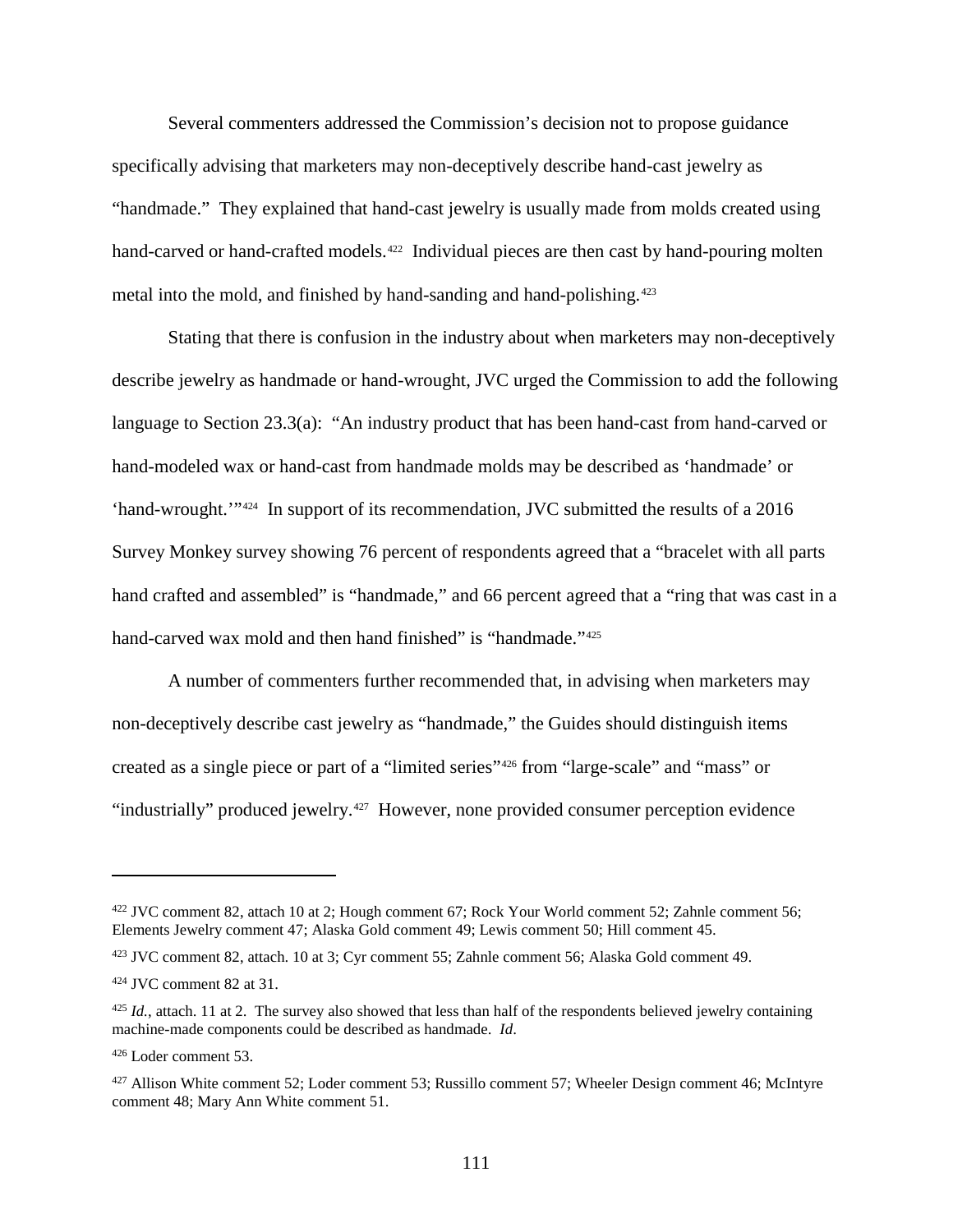showing it would be deceptive to use "handmade" to describe jewelry produced in large numbers using casting methods that meet the criteria in Section 23.3(a). They also did not provide thresholds that would demarcate a "limited series" from a "large-scale" or "mass" production.

#### **4. Analysis and Final Guidance**

Based on the record, the Commission revises the Note to 23.2(a) to add precious metal clays, ingots, and casting grain to its list of raw materials.

The Commission declines to add language addressing hand-cast jewelry to Section 23.2(a) because it lacks evidence that such guidance would prevent deception. While the JVCcommissioned survey shows that a majority of respondents agreed a "ring that was cast in a hand-carved wax mold and then hand finished" is "handmade," it also suggests a significant percentage (almost 34 percent) did not agree. It is unclear from the survey whether those consumers did not think such an item meets their expectations for "handmade" jewelry, or they simply did not know. The consumer perception evidence therefore does not support adopting JVC's proposed language. To the extent a hand-cast product meets the criteria in Section 23.2 (formerly 23.3), however, marketers may non-deceptively describe it as handmade.

Additionally, the Commission lacks a basis for providing guidance that specifically addresses commenters' concerns about "large-scale" and "mass" or "industrially" produced jewelry. Specifically, the record contains insufficient evidence for the Commission to provide guidance regarding production level thresholds where consumers believe that jewelry ceases to be considered "handmade." However, marketers remain responsible for ensuring that their claims do not deceive reasonable consumers. Given commenters' concerns, the Commission urges marketers to exercise caution when making "handmade" claims about mass-produced jewelry.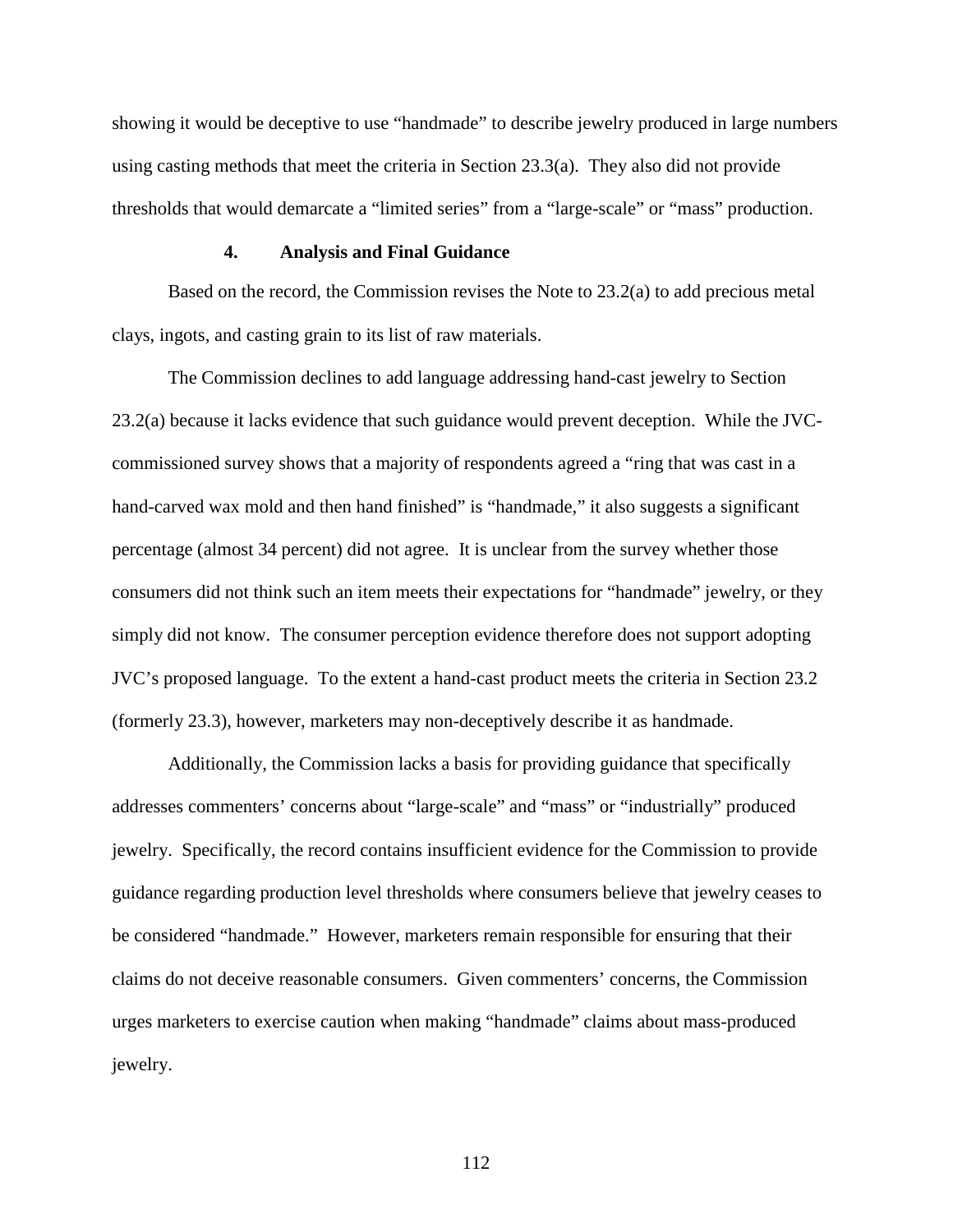#### **Q. "Blue White" Diamonds**

#### **1. Previous Guides**

Section 23.14 advised against using "blue white" terms to describe "any diamond that under normal, north daylight or its equivalent shows any color other than blue or bluish."[428](#page-118-0) The Commission did not propose changes to this guidance.

#### **2. Comment**

One commenter sought to change the lighting condition for assessing whether a diamond may non-deceptively be described as "blue white." Cowing contended the existing guidance is deficient because it references "normal, north daylight," which contains a strong ultraviolet (UV) component that masks a diamond's yellowish or brownish color. Specifically, he explained "blue-white" diamonds sometimes appear bluish in daylight due to the stimulation of blue fluorescence by the light's UV component. Some "blue fluorescent" diamonds retain a "high white" appearance when viewed in artificial light lacking a UV component. Others reveal a yellowish or brownish color that would otherwise be "masked" by the blue fluorescence. He contended the Commission should prohibit sellers from describing such diamonds as "blue white" by revising the guidance to advise the term may only describe diamonds that appear blue or bluish when viewed "under artificial daylight balanced illumination, absent fluorescencestimulating UV."[429](#page-118-1) 

#### **3. Analysis**

The Commission declines to make the requested change because it lacks a basis to revise the existing guidance. The Commission has no evidence of consumer expectation regarding "blue white" diamonds, and the record does not demonstrate that consumer harm results from the

<span id="page-118-0"></span><sup>428</sup> 16 CFR 23.14 (now 23.15).

<span id="page-118-1"></span><sup>429</sup> Cowing comment 87.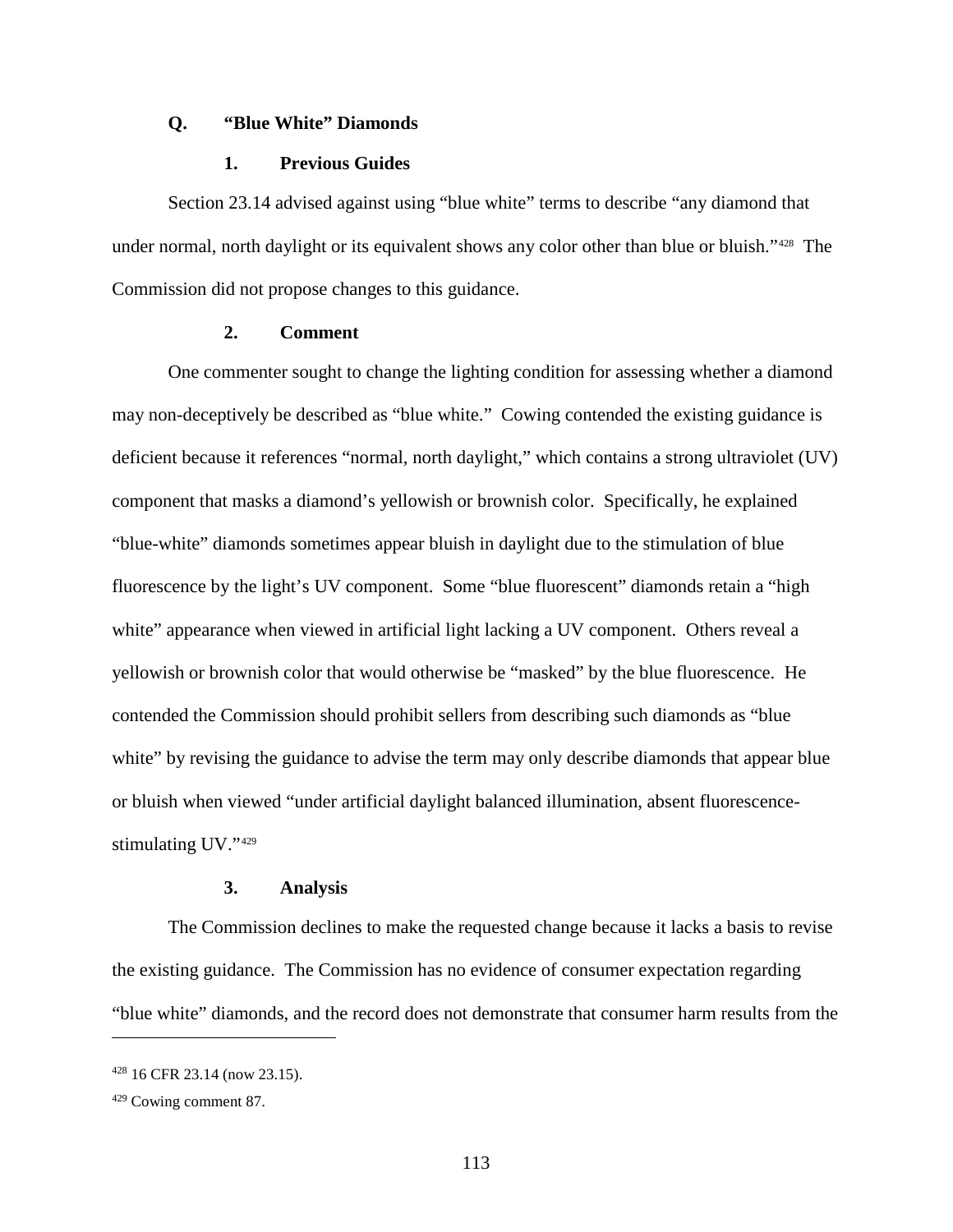identified issue.

## **R. Diamond Definition**

#### **1. Previous Guides**

Section 23.11 addressed the definition and misuse of the word "diamond." Section 23.11(a) stated: "A diamond is a natural mineral consisting essentially of pure carbon crystallized in the isometric system. It is found in many colors. Its hardness is 10; its specific gravity is approximately 3.52; and it has a refractive index of 2.42."[430](#page-119-0) The Commission did not propose changes to this section.

#### **2. Comment**

Diamond Foundry asked that the Commission remove "natural" from the diamond definition. It contended, "[t]he fact that diamonds exist in the soil of Earth" is "not a necessary attribute."431

#### **3. Analysis**

The Commission agrees. The final Guides therefore eliminate the word "natural" from the diamond definition. When the Commission first used this definition in 1956,<sup>[432](#page-119-2)</sup> there was only one type of diamond product on the market – natural stones mined from the earth. Since then, technological advances have made it possible to create diamonds in a laboratory. These stones have essentially the same optical, physical, and chemical properties as mined diamonds. Thus, they are diamonds. The distinctions between these lab-created diamonds and mined stones are addressed elsewhere in the Guides.<sup>[433](#page-119-3)</sup> Because it is no longer correct to define diamonds as

<span id="page-119-0"></span><sup>430</sup> 16 CFR 23.11(a) (now 23.12(a)).

<span id="page-119-1"></span><sup>431</sup> Diamond Foundry comment 74 at 4.

<span id="page-119-2"></span><sup>432</sup> *See* FTC Trade Practice Rules for the Diamond Industry (Feb 10, 1956).

<span id="page-119-3"></span><sup>433</sup> *See* Sections 23.12(c) and 23.25.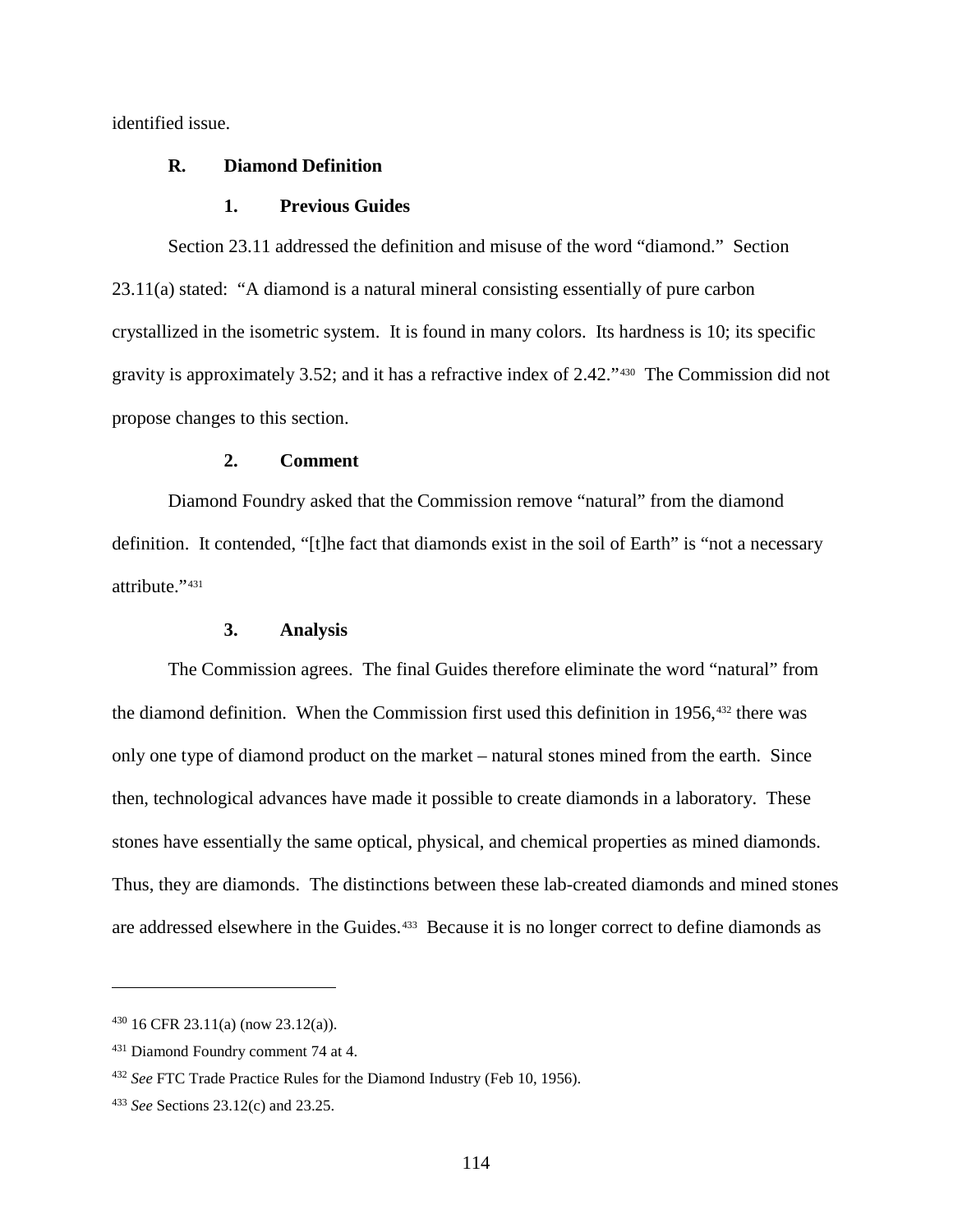"natural," the final Guides do not include "natural" in the diamond definition.

## **S. Other Diamond Issues**

### **1. Comment**

In addition to advocating for guidance addressing "cultured diamond" claims and a revision to the diamond definition,<sup>[434](#page-120-0)</sup> Diamond Foundry suggested the Commission make two other changes. First, it requested the Commission require marketers to label "industrially mined" diamonds because it would be competitively unfair to impose "marketing restrictions" on one diamond source *(i.e., non-mined products)*, but not the other.<sup>435</sup> Second, it asked the Commission to address use of the words "ethical" and "conflict free" to describe diamonds and other gemstones, asserting that marketers use these terms in ways that confuse and mislead consumers. It therefore recommended prohibiting marketers from using "ethical" or "conflict free" to describe diamonds originating from a place that "violates American legal standards of human rights, corruption (as defined by the Foreign Corrupt Practice Act), labor laws, and fair trade."[436](#page-120-2) Moreover, it contended marketers should not use "ethical" to describe a diamond with a carbon footprint.[437](#page-120-3)

## **2. Analysis**

The Commission does not make the requested changes. There is no evidence demonstrating how consumers interpret the terms "industrially mined," "ethical," or "conflict free" diamonds, and the record does not establish that new guidance addressing these terms is necessary to prevent consumer harm. The Commission therefore lacks a basis for issuing such

<span id="page-120-0"></span><sup>434</sup> Discussed *supra* at p. 81-83, 113.

<span id="page-120-1"></span><sup>435</sup> Diamond Foundry comment 74 at 5.

<span id="page-120-2"></span><sup>436</sup> *Id.*

<span id="page-120-3"></span><sup>437</sup> *Id.*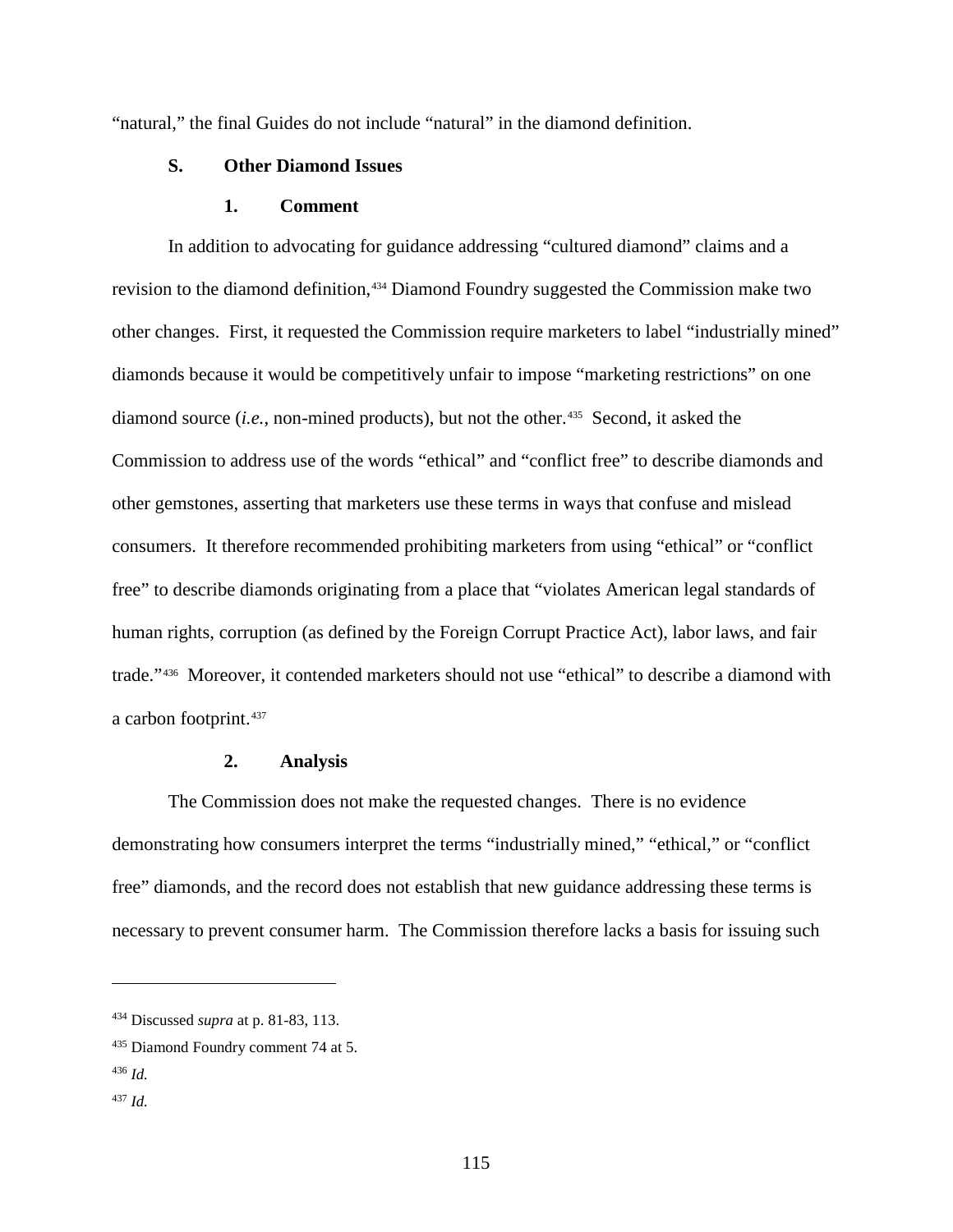guidance. Sellers must nonetheless comply with Section 5, and are therefore responsible for ensuring they do not make deceptive claims. For example, they must be able to substantiate consumers' reasonable understanding of claims about "ethical" or "conflict free" products if they use those terms.

## **T. Appraisals and Diamond Grading**

## **1. Previous Guides**

Section 23.1 stated it is unfair or deceptive to misrepresent the "type, kind, grade, quality, . . . size, weight, cut, color, character, . . . substance, . . . value, . . . or any other material aspect" of a product.<sup>[438](#page-121-0)</sup> It further advised that if a seller made "any representation  $\dots$  as to the grade assigned the product, the identity of the grading system used should be disclosed."[439](#page-121-1) The Commission did not propose changes relating to this guidance.

## **2. Comments**

One commenter asked the Commission to amend the Guides to incorporate the Uniform Standards of Professional Appraisal Practice (USPAP) definitions of "appraiser," "appraisal," and "value."[440](#page-121-2) He claimed many appraisals "are actually sales statements containing unsupported value claims and undisclosed sellers' interests," which has adversely affected jewelry purchasing and insurance decisions. Therefore, he stated the Guides should reserve the term "appraisal" for appraisals that follow USPAP standards for ethics, valuation methodology, and reporting.[441](#page-121-3)

<span id="page-121-0"></span><sup>438</sup> 16 CFR 23.1.

<span id="page-121-1"></span><sup>439</sup> 16 CFR 23.1, Note 1.

<span id="page-121-2"></span><sup>440</sup> Scott Gordon comment 62 at 3.

<span id="page-121-3"></span><sup>441</sup> *Id*.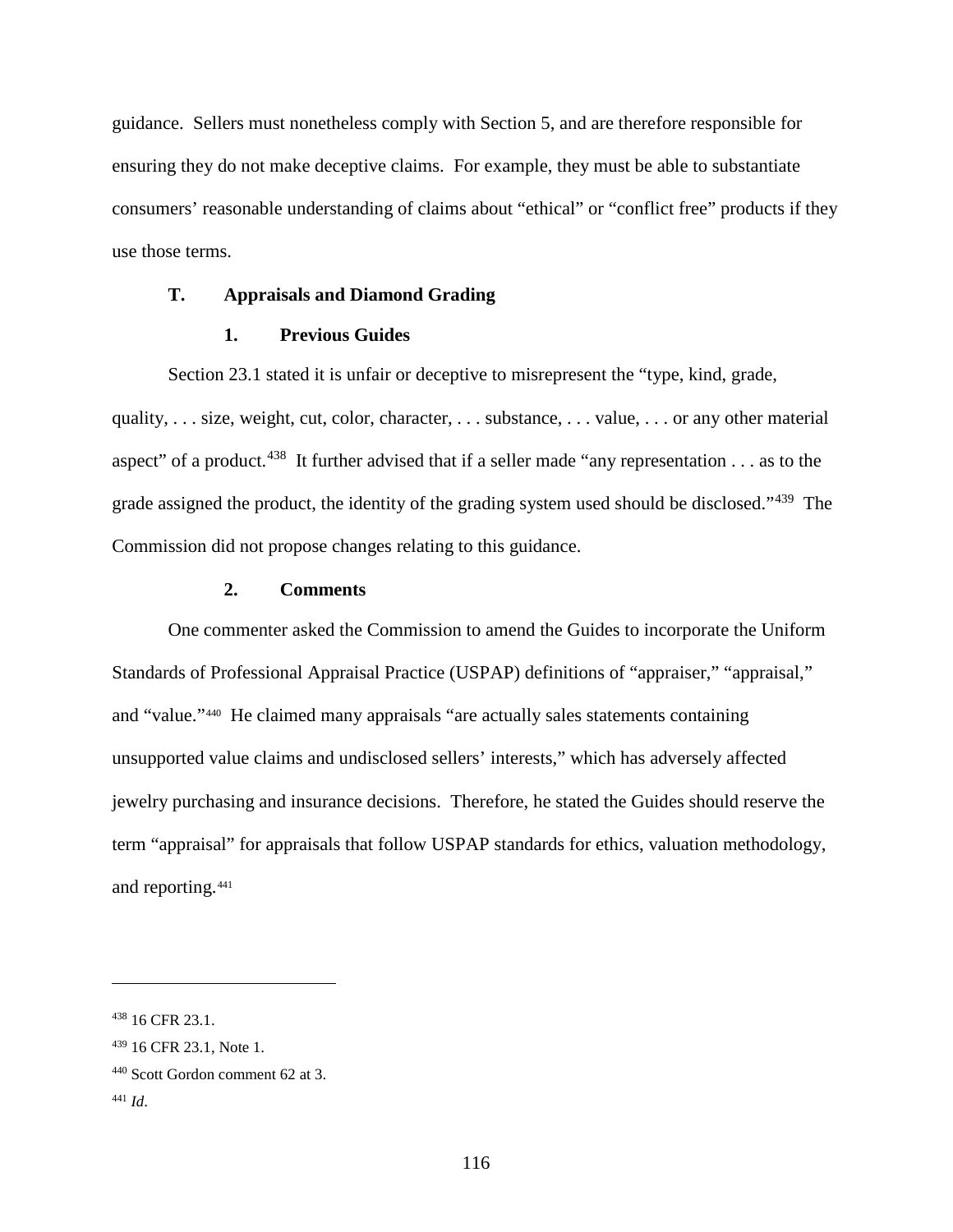Separately, four commenters sought changes to address fraudulent diamond grading. They explained that most diamond grading laboratories use GIA (Gemological Institute of America) terminology. Although diamond grading is to some degree subjective, grading performed in accordance with GIA standards has a "reasonable tolerance range." Different labs employing these standards might differ in their results, but only by one color or clarity.<sup>[442](#page-122-0)</sup> According to these commenters, some sellers issue grading reports using GIA terminology, but do not apply GIA grading standards and therefore "overgrade" diamonds.[443](#page-122-1)

These commenters asked the Commission to amend the Guides to state "it is an unfair business practice to communicate the grade of a diamond using GIA terminology while applying non-GIA standards that systematically overgrade" the diamond's quality (*i.e.*, by representing that the diamond has a color or clarity that deviates by more than one below the color or clarity determined by GIA).<sup>444</sup> They also asked that the Guides require a seller to issue a full refund for any diamond it described using GIA terminology that is found, when graded by GIA, to be more than one color or clarity below the grade the seller represented.<sup>[445](#page-122-3)</sup>

#### **3. Analysis**

The Commission declines to issue the requested new guidance. The Guides already advise against misrepresenting any material aspect of a product, such as its "type, kind, grade, quality, . . . size, weight, cut, color, character, . . . substance, . . . [and] value." They also advise

<span id="page-122-0"></span><sup>442</sup> Rapaport comment 33.

<span id="page-122-1"></span><sup>443</sup> In one commenter's view, this "gross misrepresentation of diamond quality by unscrupulous diamond laboratories, dealers and retailers has become rampant, . . . is destroying a level playing field, and constitutes unfair competition." Rapaport comment 33.

<span id="page-122-2"></span><sup>444</sup> Rapaport comment 33; Burland Jewelry Center comment 23(supporting Rapaport comment); Texas Retailers Association comment 25; Diamond Manufacturers and Importers Association of America (DMIA) comment 68.

<span id="page-122-3"></span><sup>445</sup> Rapaport comment 33; Burland Jewelry Center comment 23; Texas Retailers Association comment 25. In the alternative, Rapaport requested that the Commission amend the Guides to state that results generated by the GIA Gem Trade Laboratory shall be the standard for diamond grading that uses GIA terminology.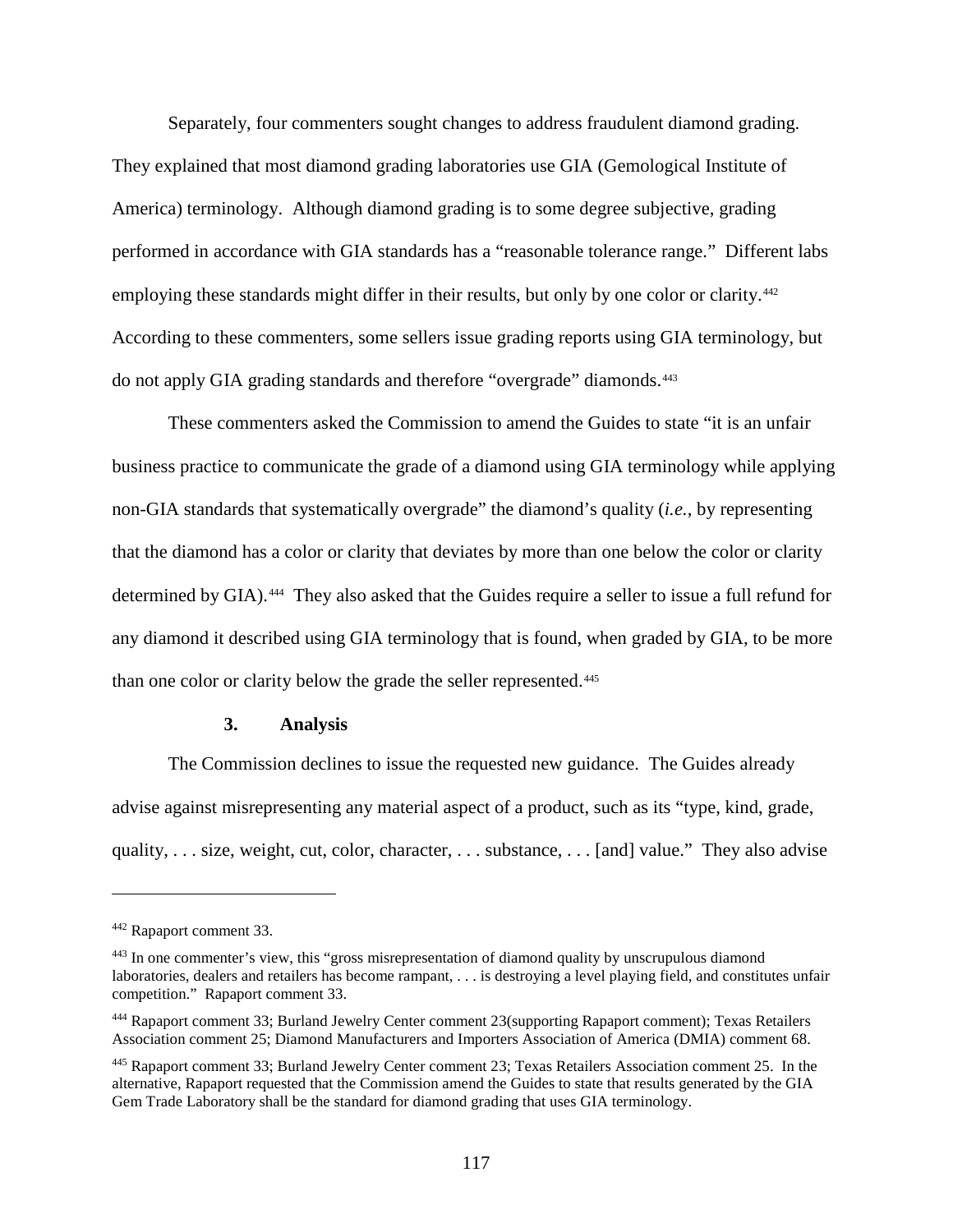sellers to disclose the identity of the grading system used when making any representation about a product's grade.[446](#page-123-0) The record does not show that additional guidance is necessary to prevent deception. There is no basis to conclude, for instance, that the Commission's endorsement of GIA grading standards would prevent unscrupulous dealers from misrepresenting a diamond's clarity or color.[447](#page-123-1) Moreover, there is no evidence that only the GIA standards consistently meet consumer expectations.[448](#page-123-2) Finally, specifying the circumstances in which sellers would be "required" to issue full refunds for "overgraded" diamonds is beyond the scope of the Jewelry Guides. The purpose of the Commission's guidance is to help sellers avoid making claims that are deceptive or unfair under Section 5 of the FTC Act; the Guides cannot confer rights or remedies independent of Section 5.[449](#page-123-3)

#### **U. Exemptions Recognized in the Assay for Gold, Silver, and Platinum**

## **1. Previous Guides**

The Appendix to the previous Guides listed items that the industry recognized as exempt from assays because their presence in a product did not deceive consumers about the product's precious metal content.[450](#page-123-4) These items are functional components of precious metal products that typically need to be made of sturdier metals in order to function properly. Such items include pin stems (used to fasten brooches) and locket bezels (separable inner metal rings that hold pictures in place inside the locket). The previous Guides advised that exempt items were "not to

<span id="page-123-0"></span><sup>446</sup> Section 23.1.

<span id="page-123-1"></span><sup>&</sup>lt;sup>447</sup> Commenters stated that professional, reputable industry members already apply GIA grading standards when using GIA terminology. DMIA comment 68.

<span id="page-123-2"></span><sup>&</sup>lt;sup>448</sup> To the extent diamond grading reports prepared in accordance with GIA standards are always more reliable and trustworthy, it would be more appropriate for the market – not the Commission – to promote their continued use.

<span id="page-123-3"></span><sup>449</sup> *See* Section 23.0(d).

<span id="page-123-4"></span> $450$  In this context, an assay is a test that determines the quantity of precious metal in a product compared to the entire product's weight.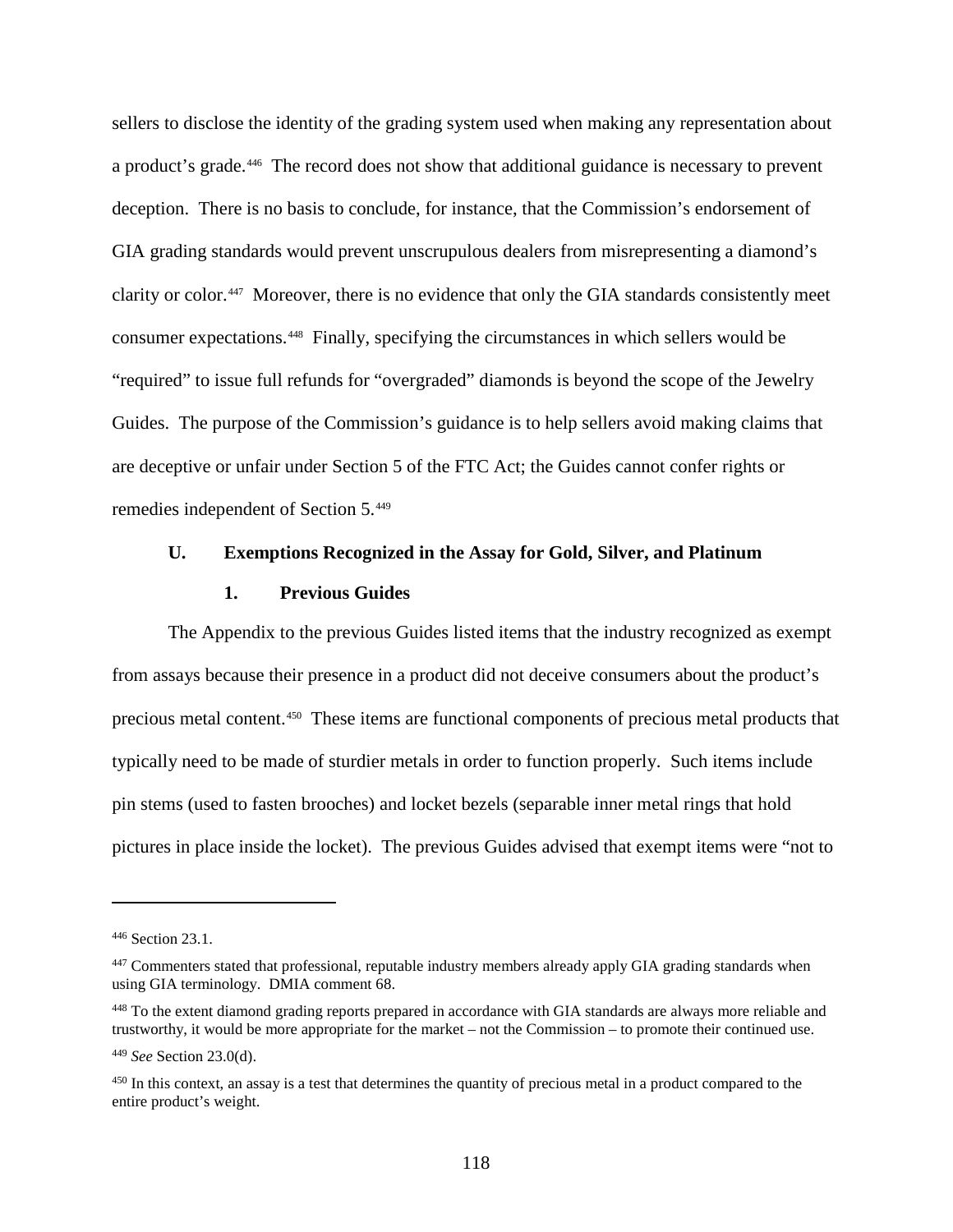be considered in any assay for quality" of certain precious metals products, and listed separately in the Appendix the recognized exemptions for five types of products: (i) gold alloy; (ii) mechanical surface applications of gold; (iii) silver; (iv) silver in combination with gold; and (v) platinum.[451](#page-124-0)

## **2. Comment**

Though the Commission did not propose any revisions, in the 2016 Notice it asked whether it should retain the Appendix, and whether any changes are needed to address consumer deception. In response, JVC asked that the Commission include a component known as a "bracelet and necklace snap tongue"[452](#page-124-1) among the exemptions listed for each type of precious metal product.[453](#page-124-2) The sections addressing the exemptions for mechanically-coated gold products, silver products, and platinum products<sup>[454](#page-124-3)</sup> list bracelet and necklace snap tongues among other items that are exempt from assay. However, the sections addressing products made of gold alloy, and those made of silver in combination with gold,<sup>[455](#page-124-4)</sup> do not. No other commenters addressed this issue.

## **3. Analysis and Final Guidance**

The Commission adds bracelet and necklace snap tongues to the exempted items listed in the Appendix for gold alloy products, and for products made of silver in combination with gold. When first issuing the Appendix, the Commission explained that consumers likely do not expect exempted components to be made of a product's advertised precious metal because the industry practice for years was to use base metals to manufacture such components. Consequently, the

<span id="page-124-0"></span><sup>451</sup> 16 CFR 23, Appendix.

<span id="page-124-1"></span><sup>452</sup> This component constitutes the clasp that fastens a bracelet or necklace.

<span id="page-124-2"></span><sup>453</sup> JVC comment 82 at 40.

<span id="page-124-3"></span> $454$  Sections (b), (c), and (e) of the Appendix.

<span id="page-124-4"></span><sup>455</sup> Sections (a) and (d) of the Appendix.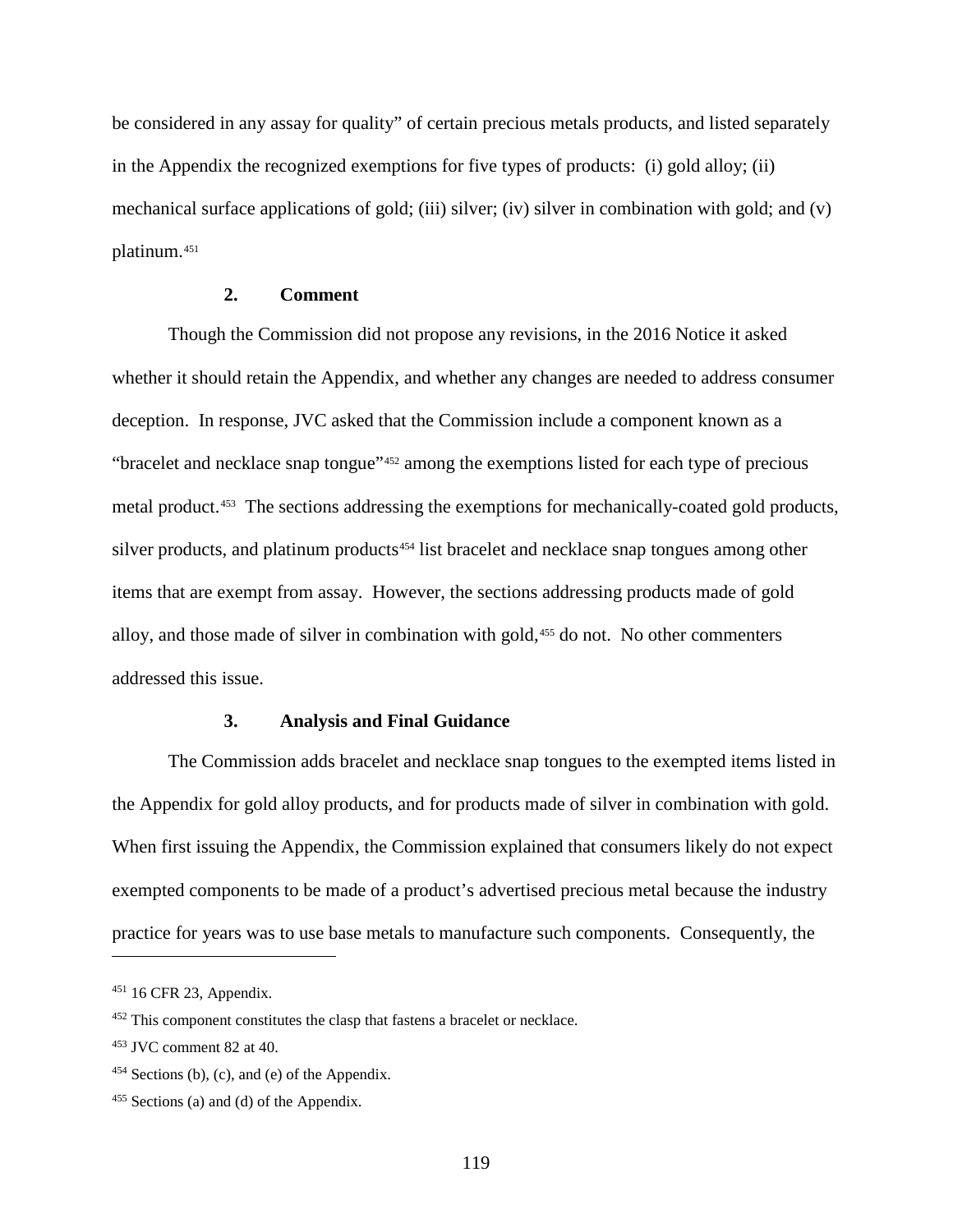Commission found that a marketer's claim that a bracelet was silver, for example, would not be deceptive even though the bracelet's clasp was made of a sturdier, more functional base metal.<sup>[456](#page-125-0)</sup> The basis for the Commission's decision to include bracelet and necklace snap tongues among the exemptions for mechanically-coated gold products, silver products, and platinum products applies equally to products made of gold alloy, and those made of silver in combination with gold. Therefore, the Appendix to the final Guides lists bracelet and necklace snap tongues in each section addressing assay exemptions.<sup>[457](#page-125-1)</sup>

## **IV. REVISED JEWELRY GUIDES**

- 23.0 Scope and application.
- 23.1 Deception (general).
- 23.2 Misuse of the terms ''handmade,'' ''hand-polished,'' etc.
- 23.3 Misrepresentation as to gold content.
- 23.4 Misuse of the word ''vermeil.''
- 23.5 Misrepresentation as to silver content.
- 23.6 Misuse of the words ''platinum,'' ''iridium,'' ''palladium,'' ''ruthenium,'' ''rhodium,'' and ''osmium.''
- 23.7 Disclosure of surface-layer application of rhodium.
- 23.8 Misrepresentation as to products containing more than one precious metal.
- 23.9 Misrepresentation as to content of pewter.
- 23.10 Additional guidance for the use of quality marks.

<span id="page-125-0"></span><sup>456</sup> 61 FR 27178, 27194 (May 30, 1996).

<span id="page-125-1"></span> $457$  Furthermore, the Commission removes an outdated provision in paragraph (e) of the Appendix regarding platinum. The provision listed additional exemptions for items marked in accordance with guidance that once addressed products containing less than 500 PPT platinum. Because the Commission eliminated this guidance in a prior proceeding, the corresponding list of assay exemptions is no longer necessary. *See* 62 FR 16669, 16674 (Apr. 8, 1997). The final Appendix therefore retains the exemptions for platinum products, but does not include additional exemptions for products with less than 500 PPT.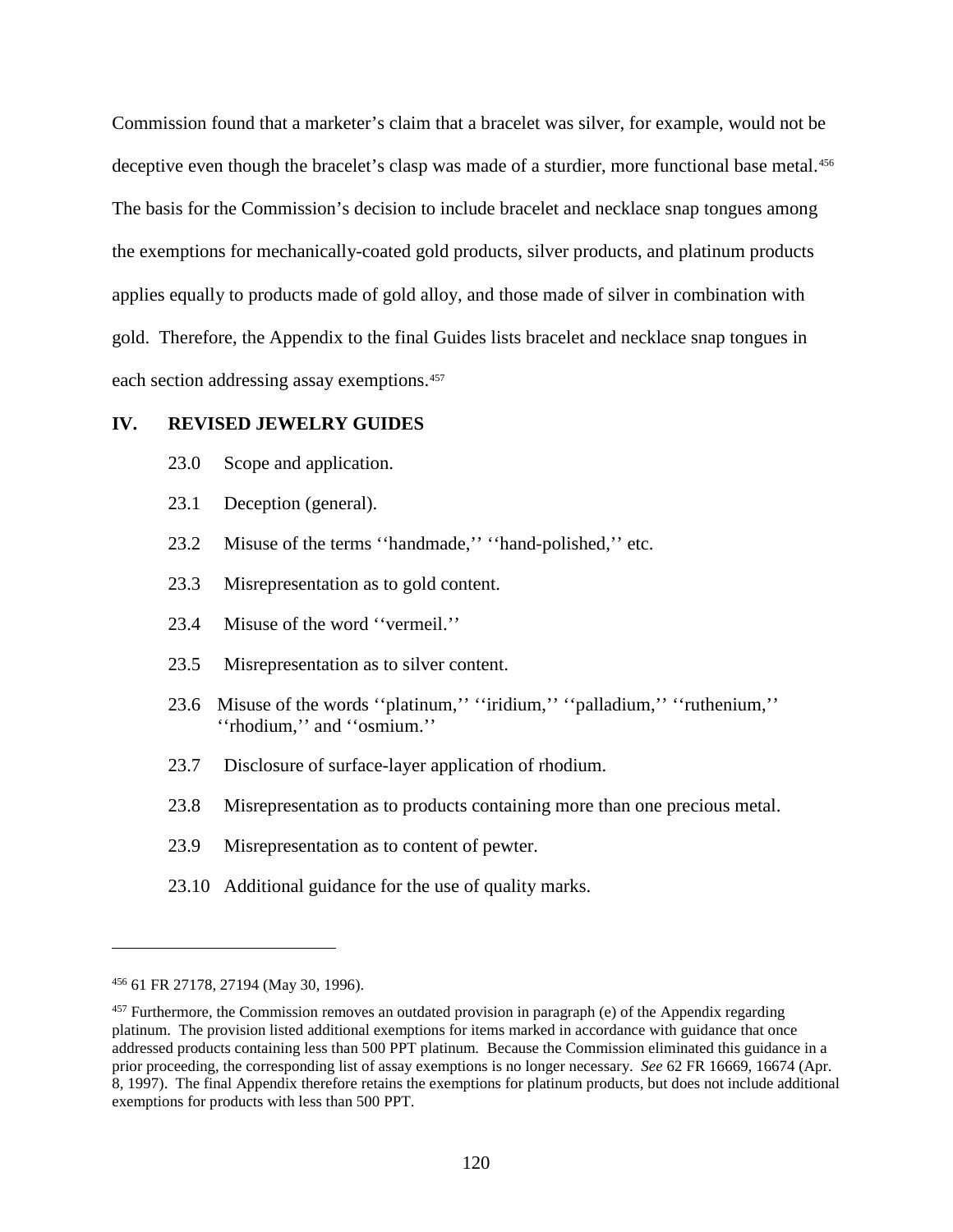- 23.11 Misuse of ''corrosion proof,'' ''non-corrosive,'' ''corrosion resistant,'' ''rust proof," "rust resistant," etc.
- 23.12 Definition and misuse of the word ''diamond.''
- 23.13 Misuse of the words ''flawless,'' ''perfect,'' etc.
- 23.14 Disclosure of treatments to diamonds.
- 23.15 Misuse of the term ''blue white.''
- 23.16 Misuse of the term ''properly cut,'' etc.
- 23.17 Misuse of the words ''brilliant'' and ''full cut.''
- 23.18 Misrepresentation of weight and ''total weight."
- 23.19 Definitions of various pearls.
- 23.20 Misuse of the word ''pearl.''
- 23.21 Misuse of terms such as ''cultured pearl,'' ''seed pearl,'' ''Oriental pearl,'' ''natura,'' ''kultured,'' ''real,'' ''gem,'' ''synthetic,'' and regional designations.
- 23.22 Misrepresentation as to cultured pearls.
- 23.23 Disclosure of treatments to pearls and cultured pearls.
- 23.24 Disclosure of treatments to gemstones.
- 23.25 Misuse of the words ''ruby,'' ''sapphire,'' ''emerald,'' ''topaz,'' ''stone,'' ''birthstone,'' ''gemstone,'' etc.
- 23.26 Misrepresentation as to varietal name.
- 23.27 Misuse of the words ''real,'' ''genuine,'' ''natural,'' ''precious,'' etc.
- 23.28 Misuse of the words ''flawless,'' ''perfect,'' etc.

## APPENDIX TO PART 23—EXEMPTIONS RECOGNIZED IN THE ASSAY FOR QUALITY OF GOLD ALLOY, GOLD FILLED, GOLD OVERLAY, ROLLED GOLD PLATE, SILVER, AND PLATINUM INDUSTRY PRODUCTS

## **§ 23.0 Scope and application.**

(a) These guides apply to jewelry industry products, which include, but are not

limited to, the following: gemstones and their laboratory-created and imitation substitutes;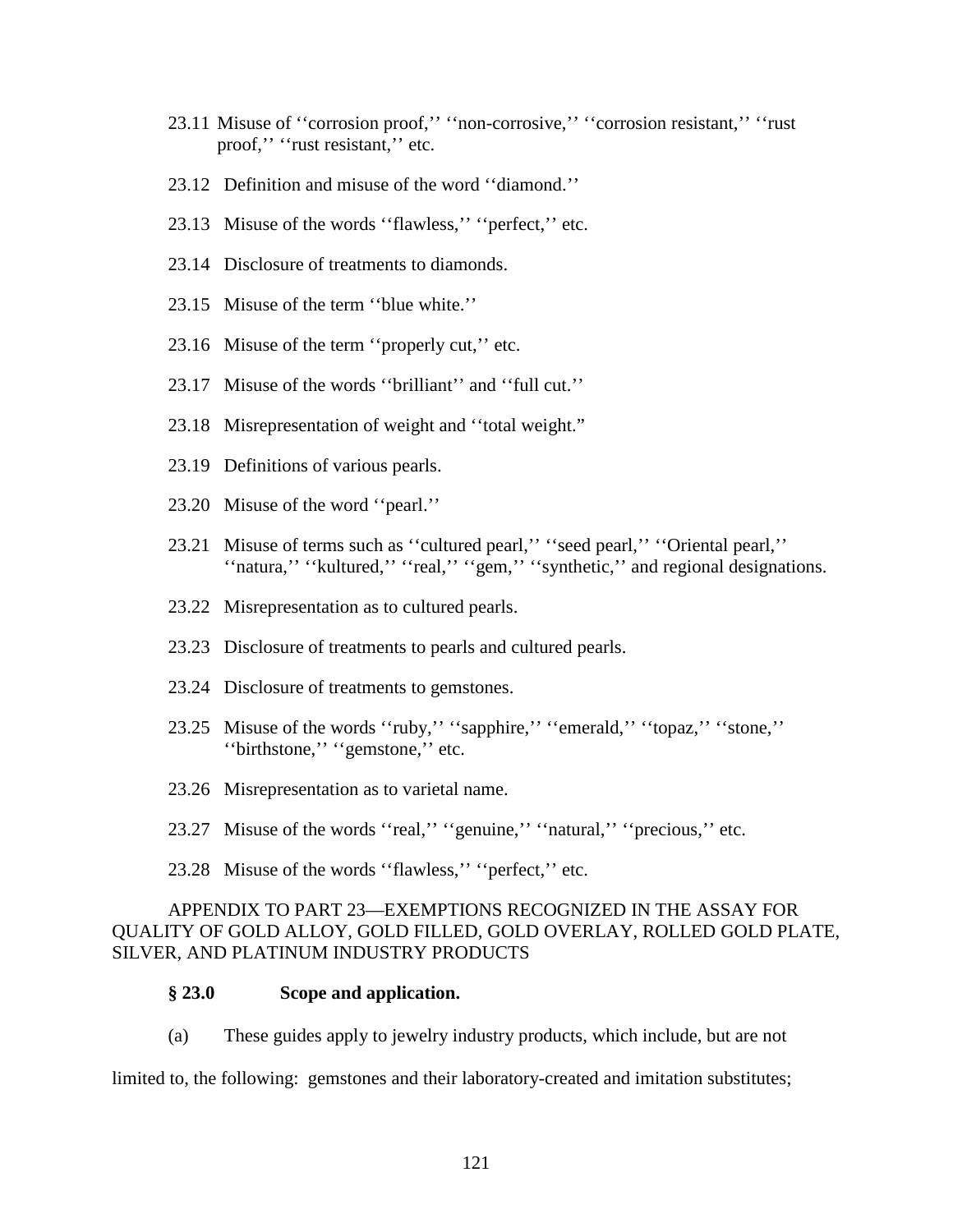natural and cultured pearls and their imitations; and metallic watch bands not permanently attached to watches. These guides also apply to articles, including optical frames, pens and pencils, flatware, and hollowware, fabricated from precious metals (gold, silver, and platinum group metals), precious metal alloys, and their imitations. These guides also apply to all articles made from pewter. For the purposes of these guides, all articles covered by these guides are defined as ''industry products.''

(b) These guides apply to persons, partnerships, or corporations, at every level of the trade (including but not limited to manufacturers, suppliers, and retailers) engaged in the business of offering for sale, selling, or distributing industry products.

NOTE TO PARAGRAPH (b): To prevent consumer deception, persons, partnerships, or corporations in the business of appraising, identifying, or grading industry products should utilize the terminology and standards set forth in the guides.

(c) These guides apply to claims and representations about industry products included in labeling, advertising, promotional materials, and all other forms of marketing, whether asserted directly or by implication, through words, symbols, emblems, logos, illustrations, depictions, product brand names, or through any other means.

(d) These guides set forth the Federal Trade Commission's current thinking about claims for jewelry and articles made from precious metals and pewter. The guides help marketers and other industry members avoid making claims that are unfair or deceptive under Section 5 of the FTC Act, 15 U.S.C. 45. They do not confer any rights on any person and do not operate to bind the FTC or the public. The Commission, however, may take action under the FTC Act if a marketer or other industry member makes a claim inconsistent with the guides. In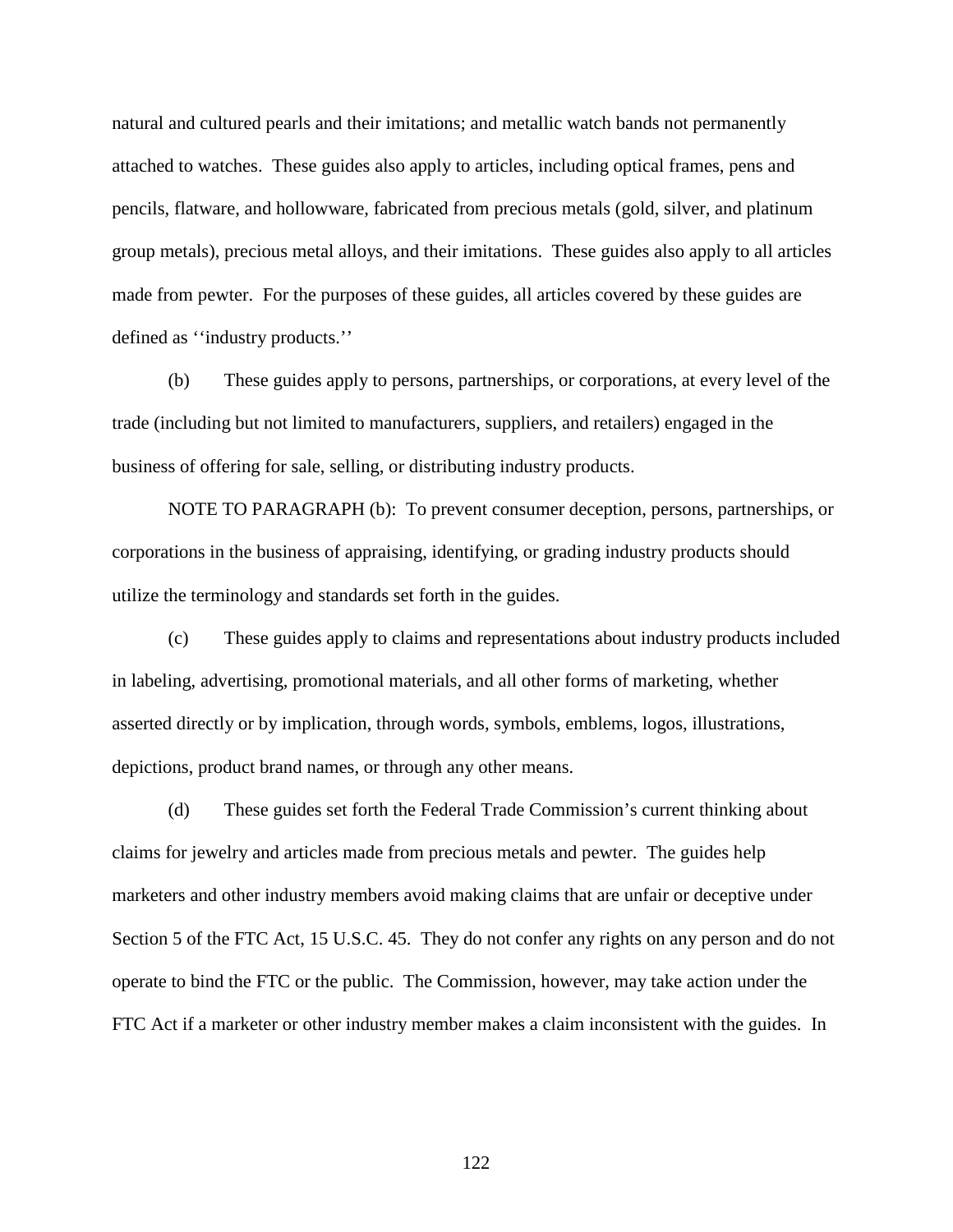any such enforcement action, the Commission must prove that the challenged act or practice is unfair or deceptive in violation of Section 5 of the FTC Act.

(e) The guides consist of general principles, specific guidance on the use of particular claims for industry products, and examples. Claims may raise issues that are addressed by more than one example and in more than one section of the guides. The examples provide the Commission's views on how reasonable consumers likely interpret certain claims. Industry members may use an alternative approach if the approach satisfies the requirements of Section 5 of the FTC Act. Whether a particular claim is deceptive will depend on the net impression of the advertisement, label, or other promotional material at issue. In addition, although many examples present specific claims and options for qualifying claims, the examples do not illustrate all permissible claims or qualifications under Section 5 of the FTC Act.

## **§ 23.1 Deception (general).**

It is unfair or deceptive to misrepresent the type, kind, grade, quality, quantity, metallic content, size, weight, cut, color, character, treatment, substance, durability, serviceability, origin, price, value, preparation, production, manufacture, distribution, or any other material aspect of an industry product.

NOTE 1 TO § 23.1: If, in the sale or offering for sale of an industry product, any representation is made as to the grade assigned the product, the identity of the grading system used should be disclosed.

NOTE 2 TO § 23.1: To prevent deception, any qualifications or disclosures, such as those described in the guides, should be sufficiently clear and prominent. Clarity of language, relative type size and proximity to the claim being qualified, and an absence of contrary claims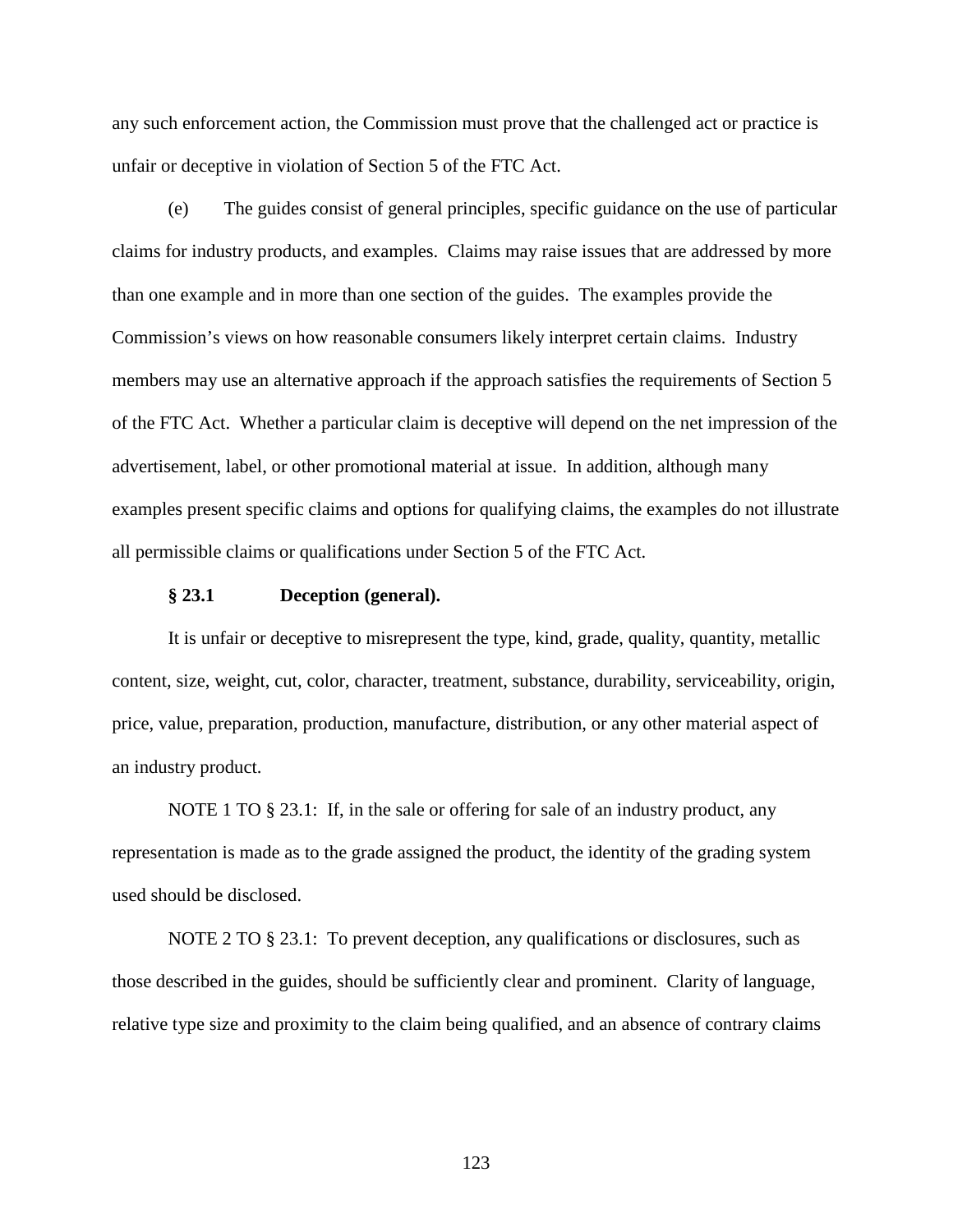that could undercut effectiveness, will maximize the likelihood that the qualifications and disclosures are appropriately clear and prominent.

NOTE 3 TO § 23.1: An illustration or depiction of a diamond or other gemstone that portrays it in greater than its actual size may mislead consumers, unless a disclosure is made about the item's true size.

#### **§ 23.2 Misuse of the terms ''handmade,'' ''hand-polished,'' etc.**

(a) It is unfair or deceptive to represent, directly or by implication, that any industry product is handmade or hand-wrought unless the entire shaping and forming of such product from raw materials and its finishing and decoration were accomplished by hand labor and manually-controlled methods which permit the maker to control and vary the construction, shape, design, and finish of each part of each individual product.

NOTE TO PARAGRAPH (a): As used herein, ''raw materials'' include bulk sheet, strip, wire, precious metal clays, ingots, casting grain, and similar items that have not been cut, shaped, or formed into jewelry parts, semi-finished parts, or blanks.

(b) It is unfair or deceptive to represent, directly or by implication, that any industry product is hand-forged, hand-engraved, hand-finished, or hand-polished, or has been otherwise hand-processed, unless the operation described was accomplished by hand labor and manuallycontrolled methods which permit the maker to control and vary the type, amount, and effect of such operation on each part of each individual product.

#### **§ 23.3 Misrepresentation as to gold content.**

(a) It is unfair or deceptive to misrepresent the presence of gold or gold alloy in an industry product, or the quantity or karat fineness of gold or gold alloy contained in the product,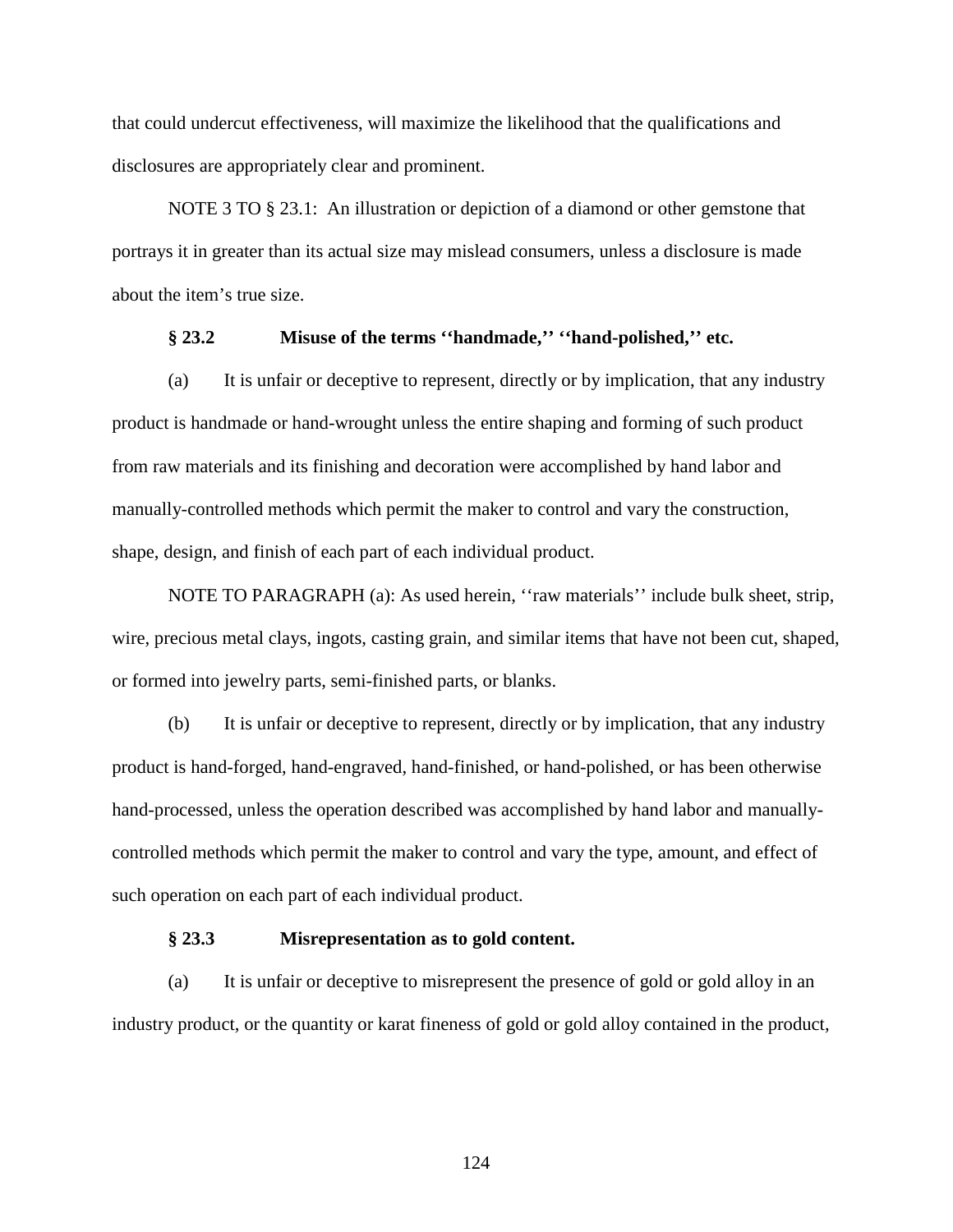or the karat fineness, thickness, weight ratio, or manner of application of any gold or gold alloy plating, covering, or coating on any surface of an industry product or part thereof.

(b) The following are examples of markings or descriptions that may be misleading:[458](#page-130-0)

(1) Use of the word ''Gold'' or any abbreviation, without qualification, to describe all or part of an industry product, including the surface layer of a coated product, which is not composed throughout of fine (24 karat) gold.

(2) Use of the word ''Gold'' or any abbreviation to describe all or part of an industry product (including the surface layer of a coated product) composed throughout of an alloy of gold (*i.e.*, gold that is less than 24 karats), unless a correct designation of the karat fineness of the alloy immediately precedes the word ''Gold'' or its abbreviation, and such fineness designation is of at least equal conspicuousness.

(3) Use of the word ''Gold'' or any abbreviation to describe all or part of an industry product that is not composed throughout of gold or a gold alloy, but is surface-plated or coated with gold alloy, unless the word "Gold" or its abbreviation is adequately qualified to indicate that the product or part is only surface-plated.

(4) Marking, describing, or otherwise representing all or part of an industry product as being plated or coated with gold or gold alloy unless all significant surfaces of the product or part contain a plating or coating of gold or gold alloy that is of reasonable durability.<sup>[459](#page-130-1)</sup>

<span id="page-130-0"></span><sup>458</sup> See paragraph (c) of this section for examples of acceptable markings and descriptions.

<span id="page-130-1"></span><sup>459</sup> For the purpose of this section, "reasonable durability" means that all areas of the plating are sufficiently thick to assure coverage that reasonable consumers would expect from the surface application. Since industry products include items having surfaces and parts of surfaces that are subject to different degrees of wear, the thickness of the surface application for all items or for different areas of the surface of individual items does not necessarily have to be uniform.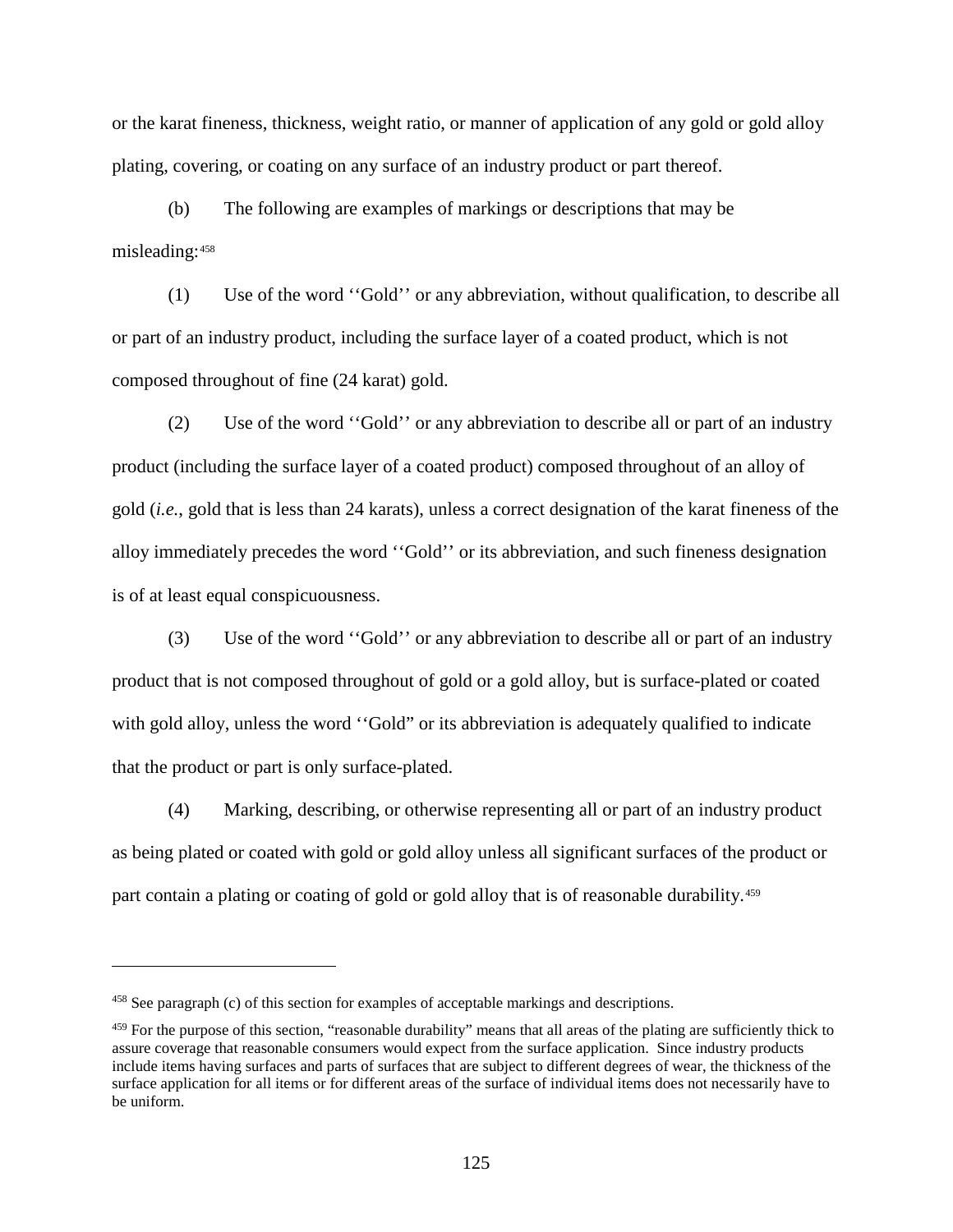(5) Use of the term ''Gold Plate,'' ''Gold Plated,'' or any abbreviation to describe all or part of an industry product unless such product or part contains a surface-plating of gold alloy, applied by any process, which is of such thickness and extent of surface coverage that reasonable durability<sup>[460](#page-131-0)</sup> is assured, and unless the term is immediately preceded by a correct designation of the karat fineness of the alloy that is of at least equal conspicuousness as the term used.

(6) Use of the terms ''Gold Filled,'' ''Rolled Gold Plate,'' ''Rolled Gold Plated,'' ''Gold Overlay,'' or any abbreviation to describe all or part of an industry product unless such product or part contains a surface-plating of gold alloy applied by a mechanical process and of such thickness and extent of surface coverage that reasonable durability<sup>[461](#page-131-1)</sup> is assured, and unless the term is immediately preceded by a correct designation of the karat fineness of the alloy that is of at least equal conspicuousness as the term used.

(7) Use of the terms ''Gold Plate,'' ''Gold Plated,'' ''Gold Filled,'' ''Rolled Gold Plate," "Rolled Gold Plated," "Gold Overlay," or any abbreviation to describe a product in which the layer of gold plating has been covered with a base metal (such as nickel), which is covered with a thin wash of gold, unless there is a disclosure that the primary gold coating is covered with a base metal, which is gold washed.

(8) Use of the term ''Gold Electroplate,'' ''Gold Electroplated,'' or any abbreviation to describe all or part of an industry product unless such product or part is electroplated with gold or a gold alloy and such electroplating is of such karat fineness, thickness, and extent of surface coverage that reasonable durability $462$  is assured, and unless the term is immediately

<span id="page-131-0"></span><sup>460</sup> See footnote 2.

<span id="page-131-1"></span><sup>461</sup> See footnote 2.

<span id="page-131-2"></span> $462$  See footnote 2.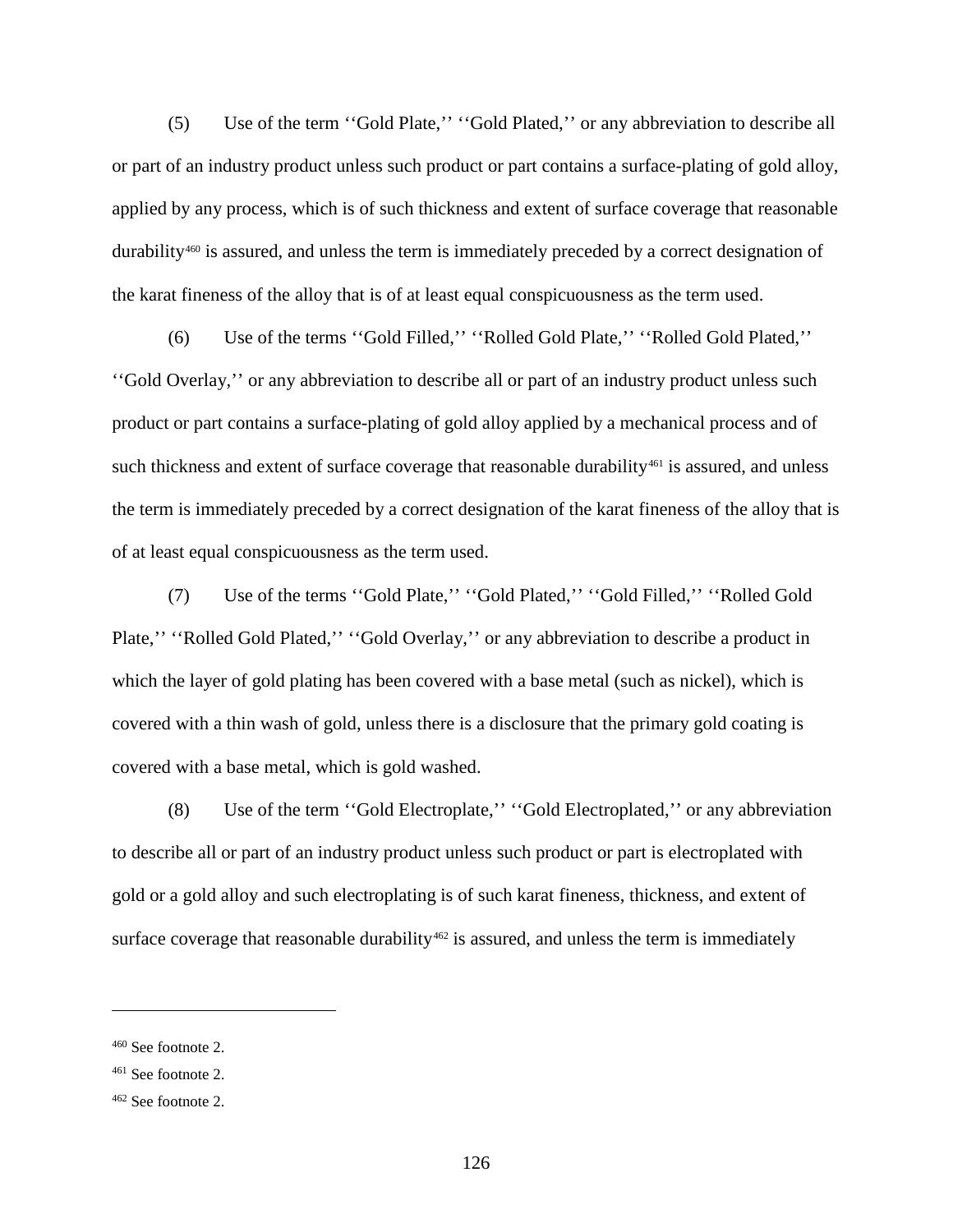preceded by a correct designation of the karat fineness of the alloy that is of at least equal conspicuousness as the term used.

(9) Use of any name, terminology, or other term to misrepresent that an industry product is equal or superior to, or different than, a known and established type of industry product with reference to its gold content or method of manufacture.

(c) The following are examples of markings and descriptions that are consistent with the principles described above:

(1) An industry product or part thereof, composed throughout of an alloy of gold may be marked and described as ''Gold" when such word ''Gold,'' wherever appearing, is immediately preceded by a correct designation of the karat fineness of the alloy, and such karat designation is of equal conspicuousness as the word ''Gold'' (for example, ''14 Karat Gold,'' ''14 K. Gold,'' ''14 Kt. Gold,'' "9 Karat Gold," or "9 Kt. Gold"). Such product may also be marked and described by a designation of the karat fineness of the gold alloy unaccompanied by the word ''Gold'' (for example, ''14 Karat,'' ''14Kt.,'' ''14 K.,'' or "9 K.").

NOTE TO PARAGRAPH  $(c)(1)$ : Use of the term "Gold" or any abbreviation to describe all or part of a product that is composed throughout of gold alloy, but contains a hollow center or interior, may mislead consumers, unless the fact that the product contains a hollow center is disclosed in immediate proximity to the term ''Gold'' or its abbreviation (for example, ''14 Karat Gold-Hollow Center,'' or ''14 K. Gold Tubing,'' when of a gold alloy tubing of such karat fineness). Such products should not be marked or described as ''solid'' or as being solidly of gold or of a gold alloy. For example, when the composition of such a product is 14 karat gold alloy, it should not be described or marked as either ''14 Kt. Solid Gold'' or as ''Solid 14 Kt. Gold.''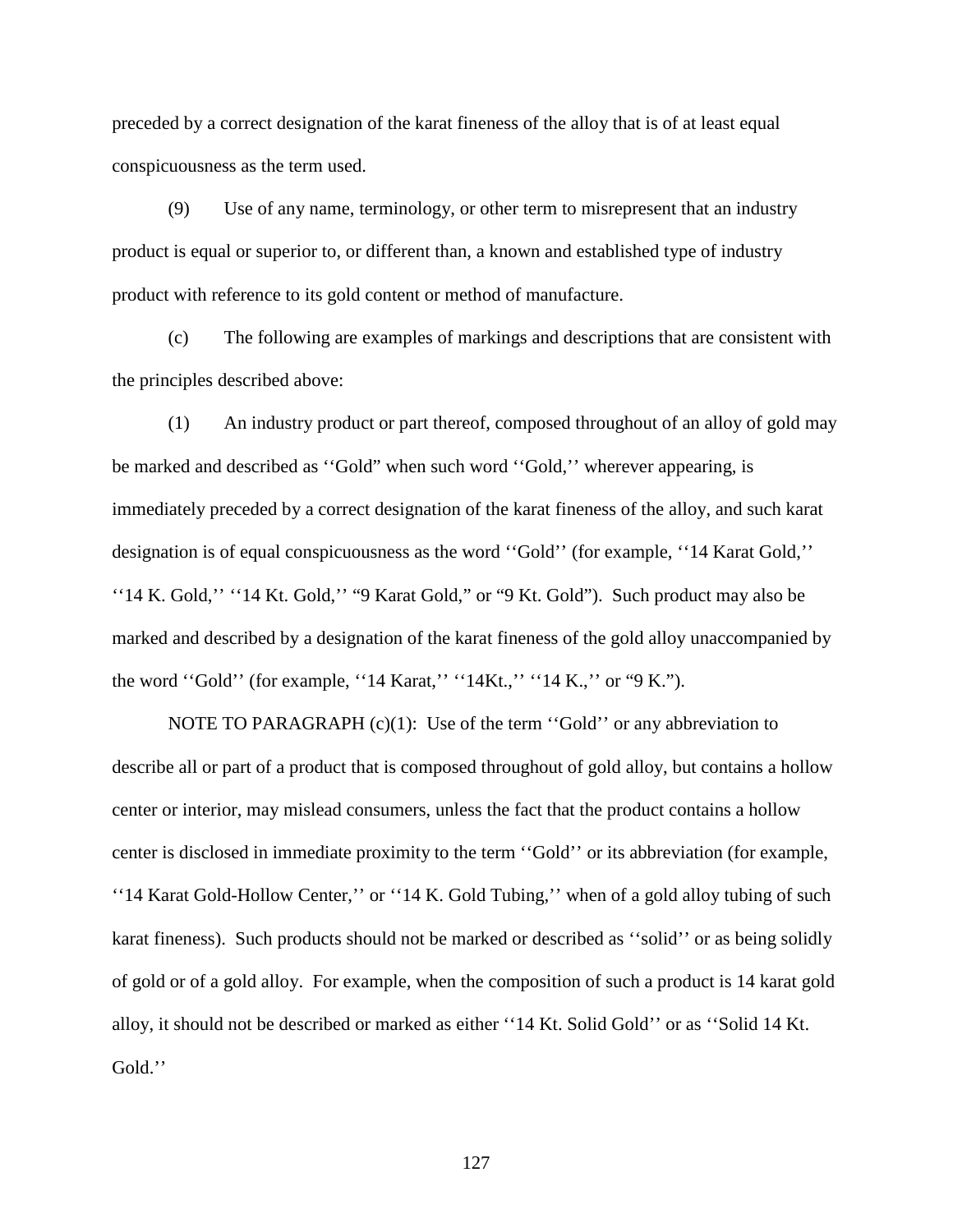(2) An industry product or part thereof on which there has been affixed on all significant surfaces by soldering, brazing, welding, or other mechanical means a plating of gold alloy of not less than 10 karat fineness and of reasonable durability<sup>[463](#page-133-0)</sup> may be marked or described as "Gold Plate," "Gold Plated," ''Gold Filled,'' ''Gold Overlay,'' ''Rolled Gold Plate,'' "Rolled Gold Plated," or an adequate abbreviation, when such plating constitutes at least 1/40th of the weight of the metal in the entire article and when the term is immediately preceded by a designation of the karat fineness of the plating which is of equal conspicuousness as the term used (for example, ''14 Karat Gold Filled,'' ''14 Kt. Gold Filled,'' ''14 Kt. G.F.,'' ''14 Kt. Gold Overlay," or "14K. R.G.P."). When such plating constitutes at least 1/20th of the weight of the metal in the entire article, the term "Gold Filled" may be used. The terms ''Gold Overlay,'' ''Rolled Gold Plate," and "Rolled Gold Plated" may be used when the karat fineness designation is immediately preceded by a fraction accurately disclosing the portion of the weight of the metal in the entire article accounted for by the plating, and when such fraction is of equal conspicuousness as the term used (for example, ''1⁄40th 12 Kt. Rolled Gold Plate'' or ''1⁄40 12 Kt. R.G.P.'').

(3) An industry product or part thereof on which there has been affixed on all significant surfaces by an electrolytic process an electroplating of gold, or of a gold alloy of not less than 10 karat fineness, which is of reasonable durability<sup>[464](#page-133-1)</sup> and has a minimum thickness throughout equivalent to  $0.175$  microns (approximately  $7/1,000,000$ ths of an inch) of fine gold,<sup>[465](#page-133-2)</sup> may be marked or described as "Gold Plate," "Gold Plated," ''Gold Electroplate'' or ''Gold

<span id="page-133-0"></span><sup>463</sup> See footnote 2.

<span id="page-133-1"></span><sup>464</sup> See footnote 2.

<span id="page-133-2"></span><sup>&</sup>lt;sup>465</sup> A product containing 1 micron (otherwise known as  $1\mu$ ) of 12 karat gold is equivalent to one-half micron of 24karat gold.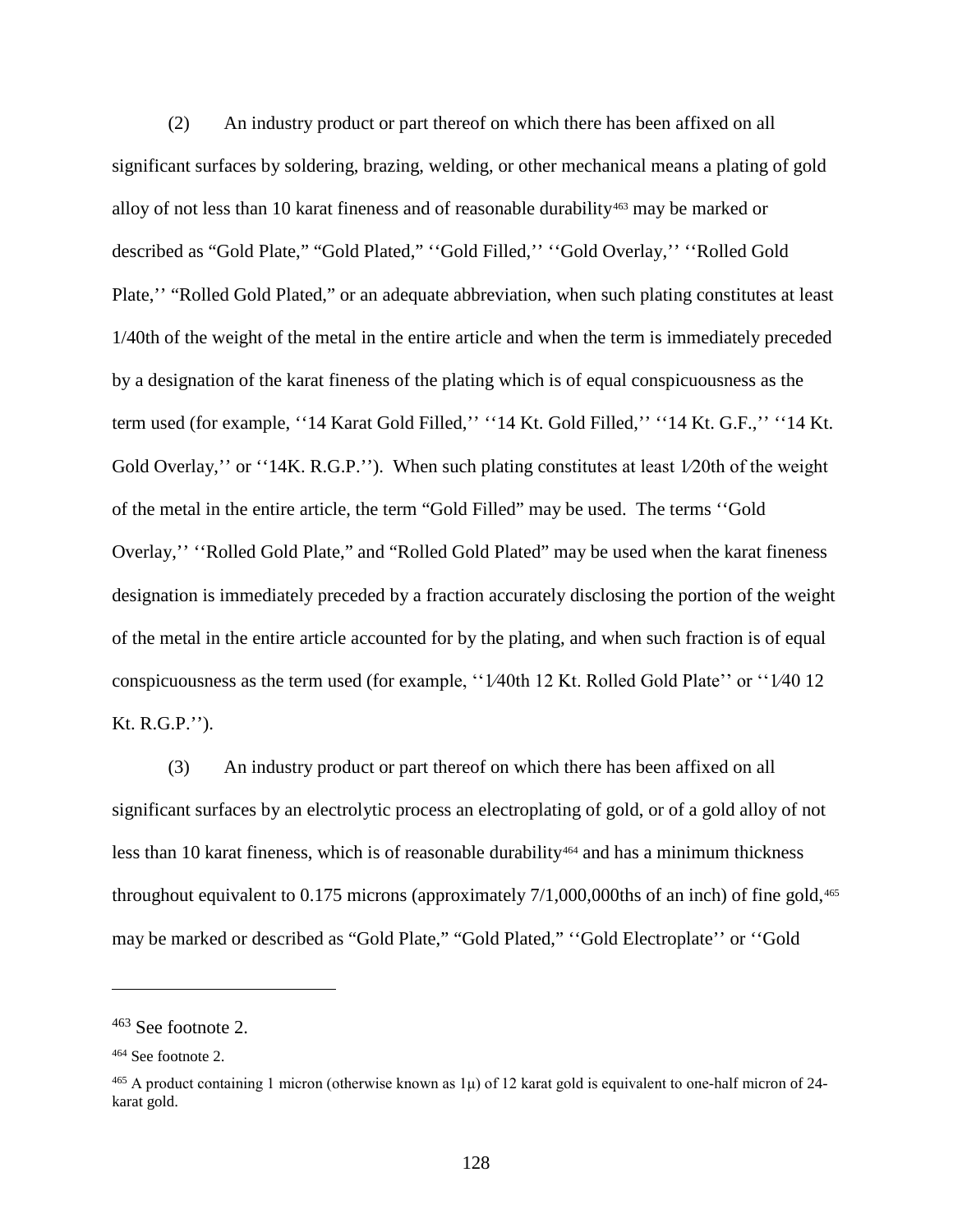Electroplated,'' or so abbreviated, if the term is immediately preceded by a designation of the karat fineness of the plating which is of equal conspicuousness as the term used (*e.g.*, "12 Karat Gold Electroplate" or "12K G.E.P."). When the electroplating is of the minimum fineness specified above and of a minimum thickness throughout equivalent to two and one half  $(2\frac{1}{2})$ microns (or approximately 100/1,000,000ths of an inch) of fine gold, the marking or description may be ''Heavy Gold Electroplate'' or ''Heavy Gold Electroplated.'' When electroplatings qualify for the term ''Gold Electroplate'' (or ''Gold Electroplated''), or the term ''Heavy Gold Electroplate'' (or "Heavy Gold Electroplated"), and have been applied by use of a particular kind of electrolytic process, the marking may be accompanied by identification of the process used, as for example, ''Gold Electroplated (X Process)'' or ''Heavy Gold Electroplated (Y Process)."

(d) The provisions of this section relating to markings and descriptions of industry products and parts thereof are subject to the applicable tolerances of the National Stamping Act or any amendment thereof.[466](#page-134-0)

NOTE TO PARAGRAPH (d): Exemptions recognized in the assay of karat gold industry products and in the assay of gold filled, gold overlay, and rolled gold plate industry products, and not to be considered in any assay for quality, are listed in the appendix.

## **§ 23.4 Misuse of the word ''vermeil.''**

 $\overline{a}$ 

(a) It is unfair or deceptive to represent, directly or by implication, that an industry product is ''vermeil'' if such mark or description misrepresents the product's true composition.

<span id="page-134-0"></span><sup>466</sup> Under the National Stamping Act, articles or parts made of gold or of gold alloy that contain no solder have a permissible tolerance of three parts per thousand. If the part tested contains solder, the permissible tolerance is seven parts per thousand. For full text, see 15 U.S.C. 295, et seq.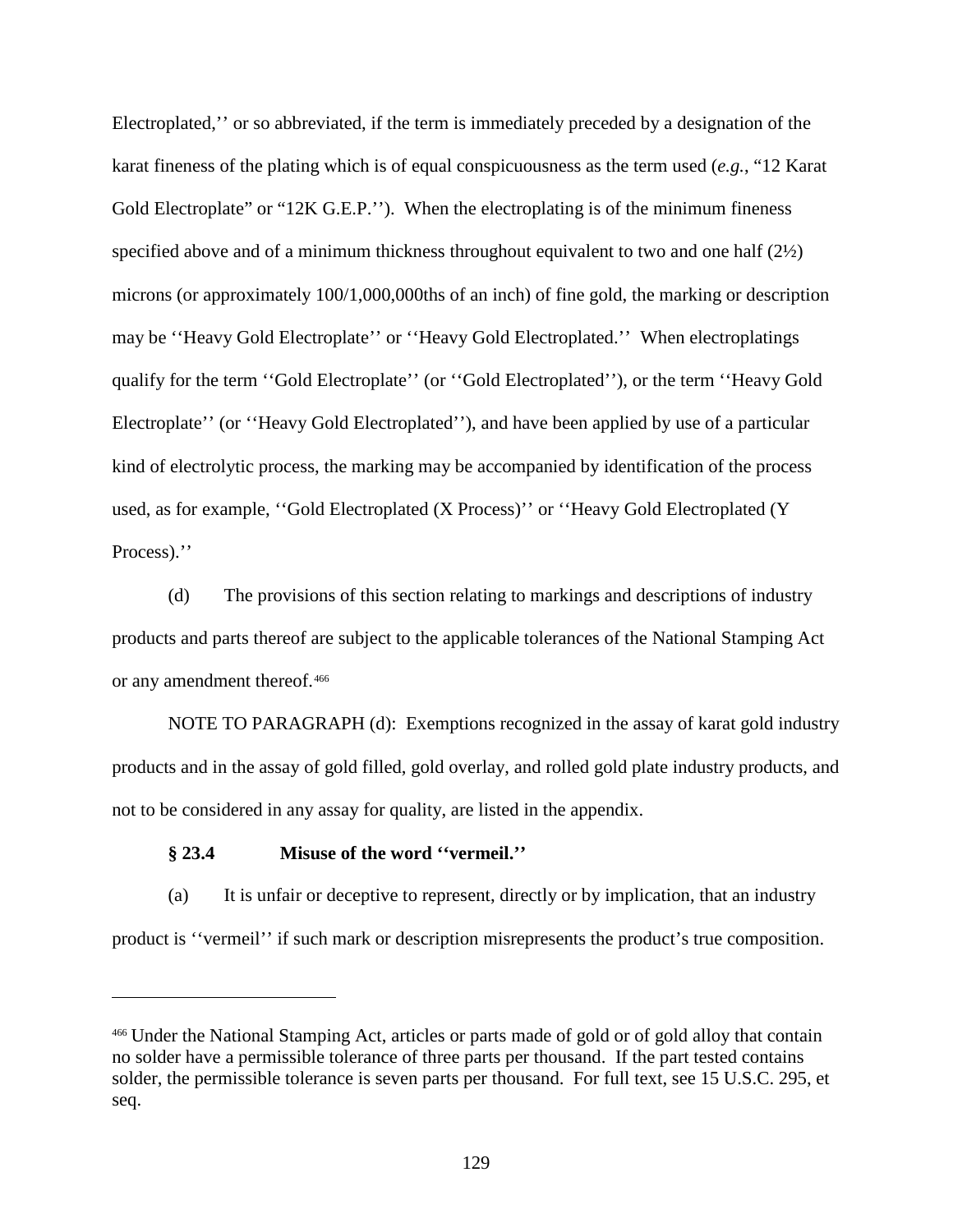(b) An industry product may be described or marked as ''vermeil'' if it consists of a base of sterling silver coated or plated on all significant surfaces with gold, or gold alloy of not less than 10 karat fineness, that is of reasonable durability<sup>467</sup> and a minimum thickness throughout equivalent to two and one half (2½) microns (or approximately 100/1,000,000ths of an inch) of fine gold.

NOTE 1 TO § 23.4: It is unfair or deceptive to use the term ''vermeil'' to describe a product in which the sterling silver has been covered with a base metal (such as nickel) plated with gold unless there is a disclosure that the sterling silver is covered with a base metal that is plated with gold.

NOTE 2 TO § 23.4: Exemptions recognized in the assay of gold filled, gold overlay, and rolled gold plate industry products are listed in the appendix.

#### **§ 23.5 Misrepresentation as to silver content.**

(a) It is unfair or deceptive to misrepresent that an industry product contains silver, or to misrepresent an industry product as having a silver content, plating, electroplating, or coating.

(b) The following are examples of markings or descriptions that may be misleading:

(1) Use of the unqualified word "silver" to mark, describe, or otherwise represent all or part of an industry product, including the surface layer of a coated product, unless an equally conspicuous, accurate quality fineness designation indicating the pure silver content in parts per thousand immediately precedes the term (*e.g.*, "750 silver").

(2) Use of the words ''solid silver,'' ''Sterling Silver,'' ''Sterling,'' or the abbreviation ''Ster.'' to mark, describe, or otherwise represent all or part of an industry product unless it is at least 925⁄1,000ths pure silver.

<span id="page-135-0"></span><sup>467</sup> See footnote 2.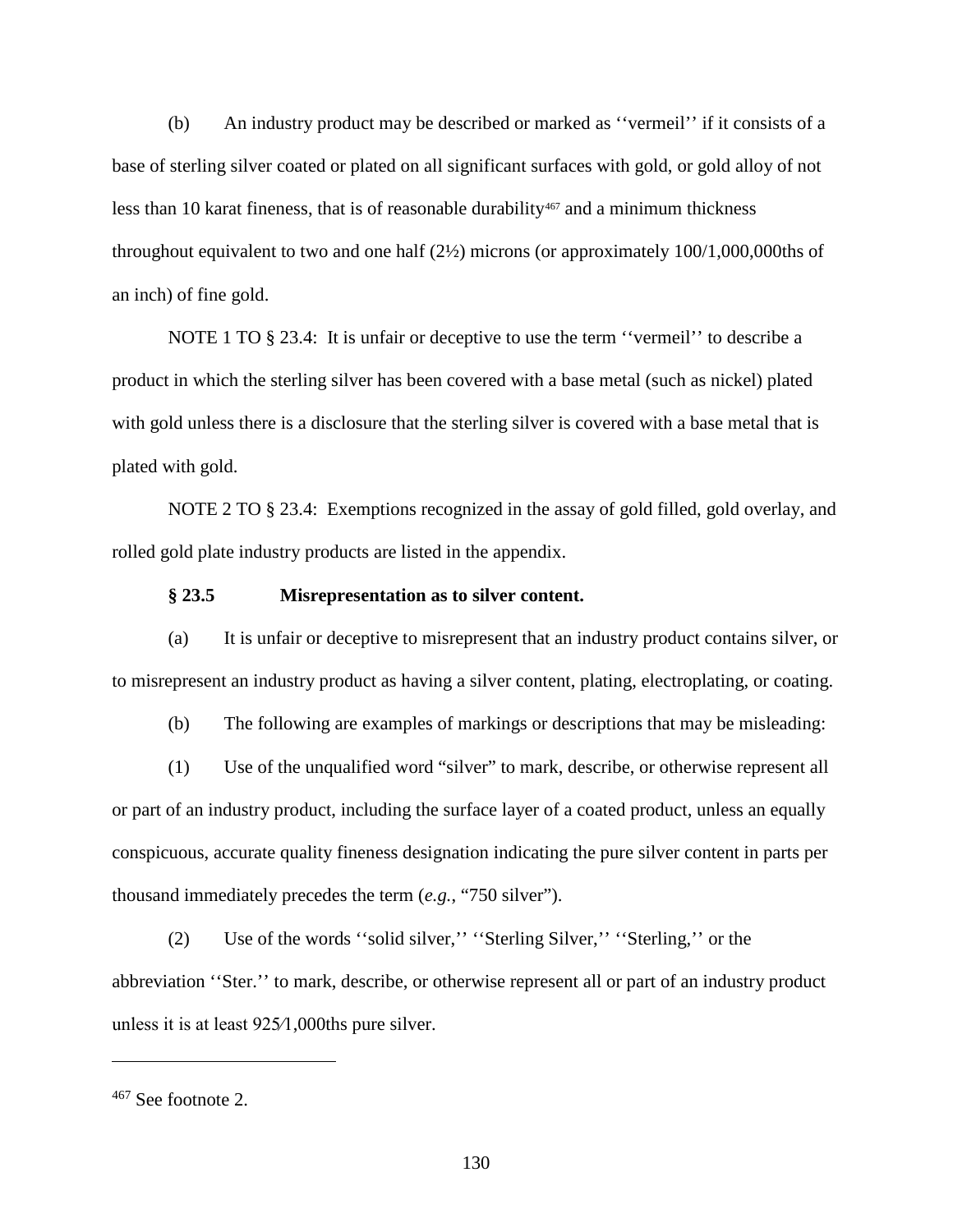(3) Use of the words ''coin'' or ''coin silver'' to mark, describe, or otherwise represent all or part of an industry product unless it is at least 900⁄1,000ths pure silver.

(4) Use of the word "silver" to mark, describe, or otherwise represent all or part of an industry product that is not composed throughout of silver, but has a surface layer or coating of silver, unless the term is adequately qualified to indicate that the product or part is only coated.

(5) Marking, describing, or otherwise representing all or part of an industry product as being plated or coated with silver unless all significant surfaces of the product or part contain a plating or coating of silver that is of reasonable durability.[468](#page-136-0)

(c) The provisions of this section relating to markings and descriptions of industry products and parts thereof are subject to the applicable tolerances of the National Stamping Act or any amendment thereof.[469](#page-136-1)

NOTE 1 TO § 23.5: The National Stamping Act provides that silver plated articles shall not ''be stamped, branded, engraved or imprinted with the word 'sterling' or the word 'coin,' either alone or in conjunction with other words or marks.'' 15 U.S.C. 297(a).

NOTE 2 TO § 23.5: Exemptions recognized in the assay of silver industry products are listed in the appendix.

# **§ 23.6 Misuse of the words ''platinum,'' ''iridium,'' ''palladium,'' ''ruthenium,'' ''rhodium,'' and ''osmium.''**

(a) It is unfair or deceptive to use the words ''platinum,'' ''iridium,'' ''palladium,'' ''ruthenium,'' ''rhodium,'' and ''osmium,'' or any abbreviation to mark or describe all or part of

<span id="page-136-0"></span><sup>468</sup> See footnote 2.

<span id="page-136-1"></span><sup>&</sup>lt;sup>469</sup> Under the National Stamping Act, sterling silver articles or parts that contain no solder have a permissible tolerance of four parts per thousand. If the part tested contains solder, the permissible tolerance is ten parts per thousand. For full text, see 15 U.S.C. 294, et seq.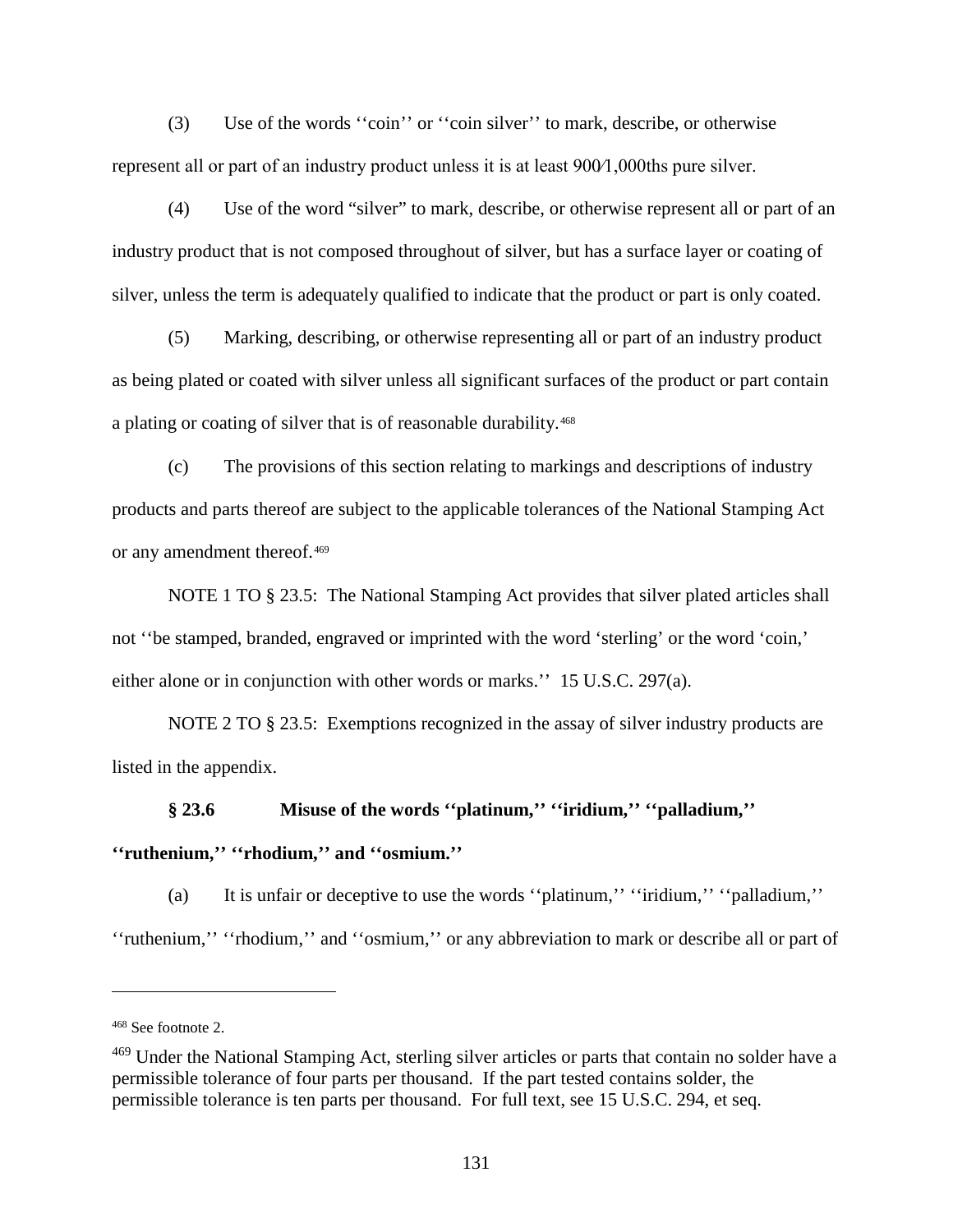an industry product if such marking or description misrepresents the product's true composition. The Platinum Group Metals (PGM) are Platinum, Iridium, Palladium, Ruthenium, Rhodium, and Osmium.

(b) The following are examples of markings or descriptions that may be misleading:[470](#page-137-0)

(1) Use of the word "Platinum" or any abbreviation to describe all or part of a product that is not composed throughout of platinum, but has a surface layer or coating of platinum, unless the word "Platinum" or its abbreviation is adequately qualified to indicate that the product or part is only coated.

(2) Marking, describing, or otherwise representing all or part of an industry product as being plated or coated with platinum unless all significant surfaces of the product or part contain a plating or coating of platinum that is of reasonable durability.<sup>[471](#page-137-1)</sup>

(3) Use of the word ''Platinum'' or any abbreviation, without qualification, to describe all or part of an industry product (including the surface layer of a coated product) that is not composed throughout of 950 parts per thousand pure Platinum.

(4) Use of the word ''Platinum'' or any abbreviation accompanied by a number indicating the parts per thousand of pure Platinum contained in the product without mention of the number of parts per thousand of other PGM contained in the product, to describe all or part of an industry product that is not composed throughout of at least 850 parts per thousand pure platinum, for example, ''600Plat.''

<span id="page-137-0"></span><sup>470</sup> See paragraph (c) of this section for examples of acceptable markings and descriptions.

<span id="page-137-1"></span><sup>471</sup> See footnote 2.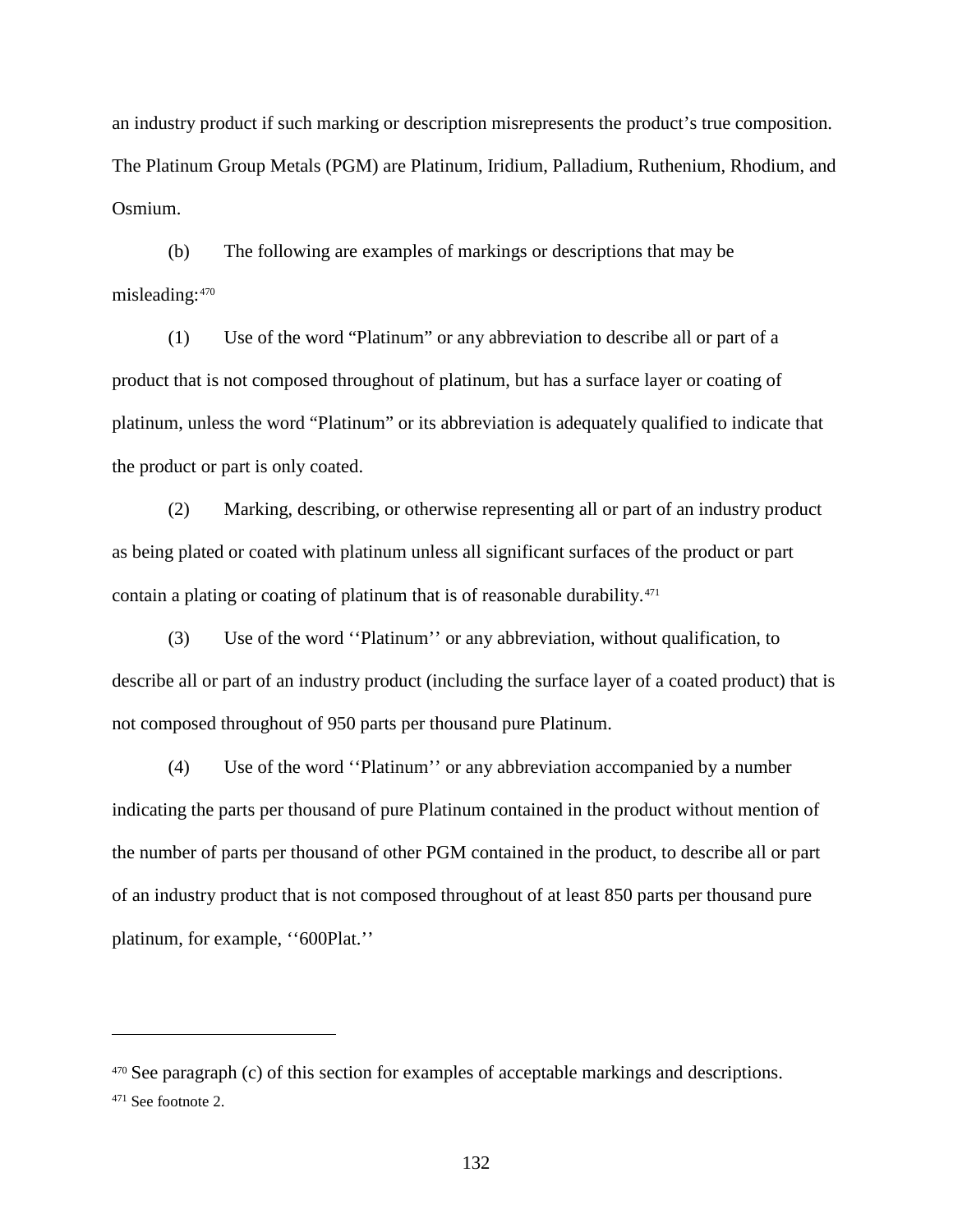(5) Use of the word ''Platinum'' or any abbreviation thereof, to mark or describe any product that is not composed throughout of at least 500 parts per thousand pure Platinum.

(6) Use of the word ''Platinum,'' or any abbreviation accompanied by a number or percentage indicating the parts per thousand of pure Platinum contained in the product, to describe all or part of an industry product that contains at least 500 parts per thousand, but less than 850 parts per thousand, pure Platinum, and does not contain at least 950 parts per thousand PGM (for example, "585 Plat.") without a clear and conspicuous disclosure, immediately following the name or description of such product:

(i) Of the full composition of the product (by name and not abbreviation) and percentage of each metal; and

(ii) That the product may not have the same attributes or properties as traditional platinum products. *Provided, however*, that the marketer need not make disclosure under § 23.6(b)(6)(ii), if the marketer has competent and reliable scientific evidence that such product does not differ materially from any one product containing at least 850 parts per thousand pure Platinum with respect to the following attributes or properties: durability, luster, density, scratch resistance, tarnish resistance, hypoallergenicity, ability to be resized or repaired, retention of precious metal over time, and any other attribute or property material to consumers.

NOTE TO PARAGRAPH (b)(6): When using percentages to qualify platinum representations, marketers should convert the amount in parts per thousand to a percentage that is accurate to the first decimal place (*e.g.*, "58.5% Platinum, 41.5% Cobalt").

(c) The following are examples of markings and descriptions that are not considered unfair or deceptive: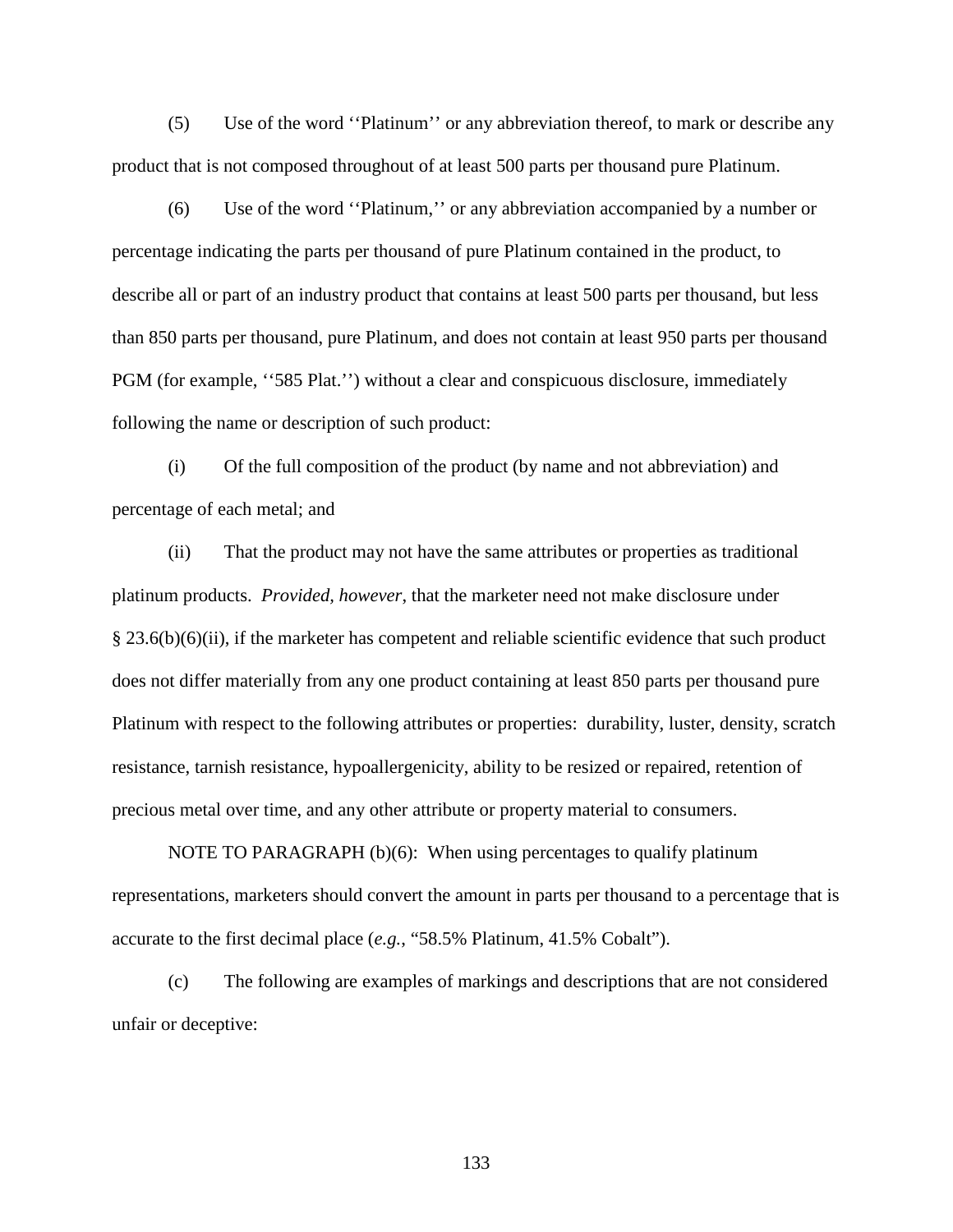(1) The following abbreviations for each of the PGM may be used for quality marks on articles: ''Plat.'' or ''Pt.'' for Platinum; ''Irid.'' or ''Ir.'' for Iridium; ''Pall.'' or ''Pd.'' for Palladium; "Ruth." or "Ru." for Ruthenium; "Rhod." or "Rh." for Rhodium; and "Osmi." or ''Os.'' for Osmium.

(2) An industry product consisting of at least 950 parts per thousand pure Platinum may be marked or described as ''Platinum.''

(3) An industry product consisting of 850 parts per thousand pure Platinum, 900 parts per thousand pure Platinum, or 950 parts per thousand pure Platinum may be marked ''Platinum,'' provided that the Platinum marking is preceded by a number indicating the amount in parts per thousand of pure Platinum (for industry products consisting of 950 parts per thousand pure Platinum, the marking described in  $\S 23.7(b)(2)$  above is also appropriate). Thus, the following markings may be used: ''950Pt.,'' ''950Plat.,'' ''900Pt.,'' ''900Plat.,'' ''850Pt.,'' or ''850Plat.''

(4) An industry product consisting of at least 950 parts per thousand PGM, and of at least 500 parts per thousand pure Platinum, may be marked ''Platinum,'' provided that the mark of each PGM constituent is preceded by a number indicating the amount in parts per thousand of each PGM (*e.g.*, "600Pt.350Ir.," "600Plat.350Irid.," "550Pt.350Pd.50Ir.," or ''550Plat.350Pall.50Irid'').

(5) An industry product consisting of at least 500 parts per thousand, but less than 850 parts per thousand, pure Platinum, and not consisting of at least 950 parts per thousand PGM, may be marked or stamped accurately, with a quality marking on the article, using parts per thousand and standard chemical abbreviations (*e.g.*, "585 Pt., 415 Co.").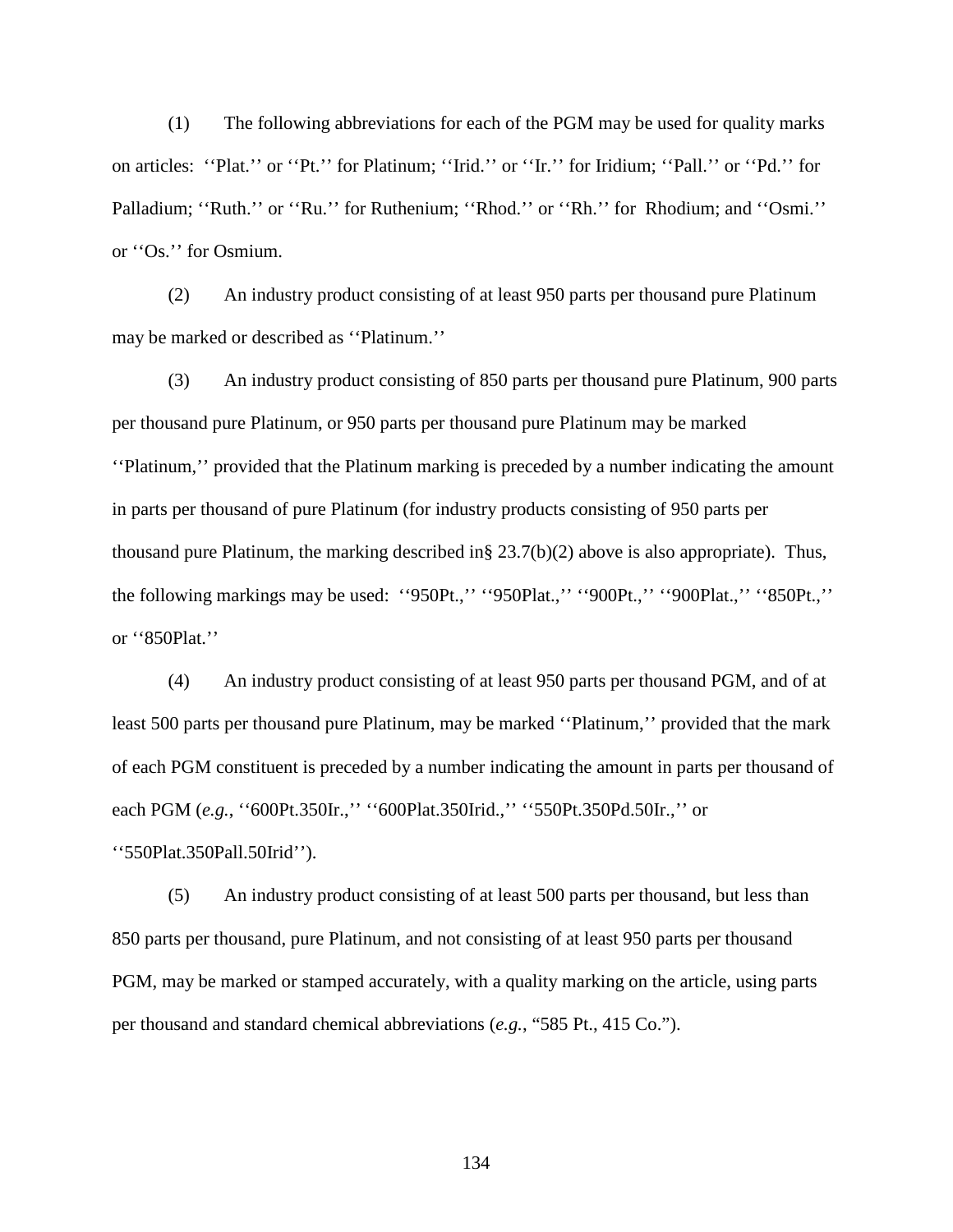NOTE TO § 23.6: Exemptions recognized in the assay of platinum industry products are listed in the appendix.

## **§ 23.7 Disclosure of surface-layer application of rhodium.**

It is unfair or deceptive to fail to disclose a surface-layer application of rhodium on products marked or described as precious metal.

## **§ 23.8 Misrepresentation as to products containing more than one precious metal.**

(a) It is unfair or deceptive to misrepresent the relative quantity of each precious metal in a product that contains more than than one precious metal. Marketers should list precious metals in the order of their relative weight in the product from greatest to least (*i.e.*, leading with the predominant metal). Listing precious metals in order of relative weight is not necessary where it is clear to reasonable consumers from context that the metal listed first is not predominant.

(b) The following are examples of markings or descriptions that may be misleading:

(1) Use of the terms "Platinum + Silver" to describe a product that contains more silver than platinum by weight.

(2) Use of the terms "14K/Sterling" to describe a product that contains more silver than gold by weight.

(c) The following are examples of markings and descriptions that are not considered unfair or deceptive:

(1) For a product comprised primarily of silver with a surface-layer application of platinum, "900 platinum over silver."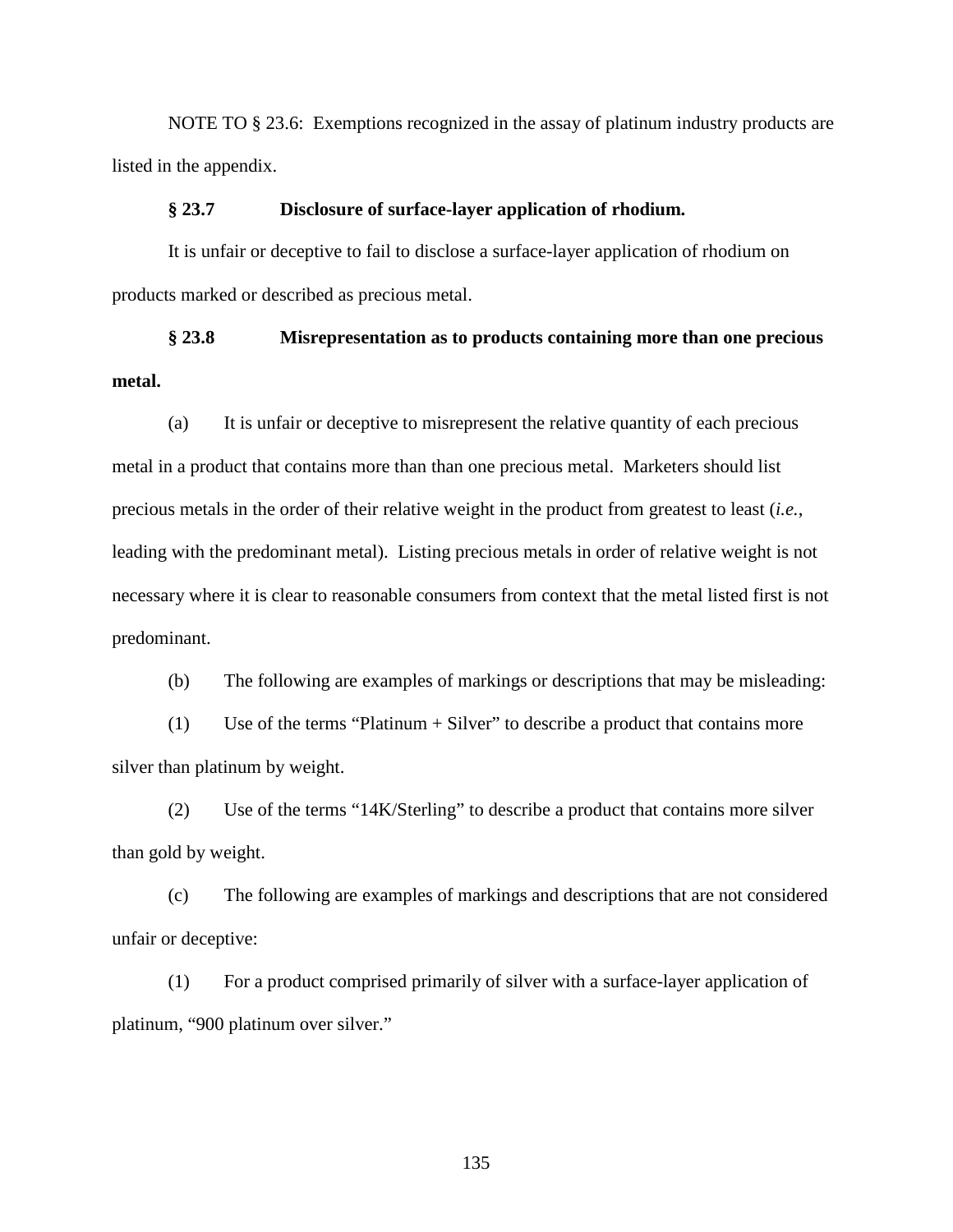(2) For a product comprised primarily of silver with visually distinguishable parts of gold, "14k gold-accented silver."

(3) For a product comprised primarily of gold with visually distinguishable parts of platinum, "850 Platinum inset, 14K gold ring."

#### **§ 23.9 Misrepresentation as to content of pewter.**

(a) It is unfair or deceptive to mark, describe, or otherwise represent all or part of an industry product as ''Pewter'' or any abbreviation if such mark or description misrepresents the product's true composition.

(b) An industry product or part thereof may be described or marked as ''Pewter'' or any abbreviation if it consists of at least 900 parts per 1000 Grade A Tin, with the remainder composed of metals appropriate for use in pewter.

#### **§ 23.10 Additional guidance for the use of quality marks.**

As used in these guides, the term *quality mark* means any letter, figure, numeral, symbol, sign, word, or term, or any combination thereof, that has been stamped, embossed, inscribed, or otherwise placed on any industry product and which indicates or suggests that any such product is composed throughout of any precious metal or any precious metal alloy or has a surface or surfaces on which there has been plated or deposited any precious metal or precious metal alloy. Included are the words ''gold,'' ''karat,'' ''carat,'' ''silver,'' ''sterling,'' ''vermeil,'' ''platinum,'' ''iridium,'' ''palladium,'' ''ruthenium,'' ''rhodium,'' or ''osmium,'' or any abbreviations thereof, whether used alone or in conjunction with the words "filled,'' ''plated, ''overlay,'' or ''electroplated,'' or any abbreviations thereof. Quality markings include those in which the words or terms "gold," "karat," "silver," "vermeil," "platinum" (or platinum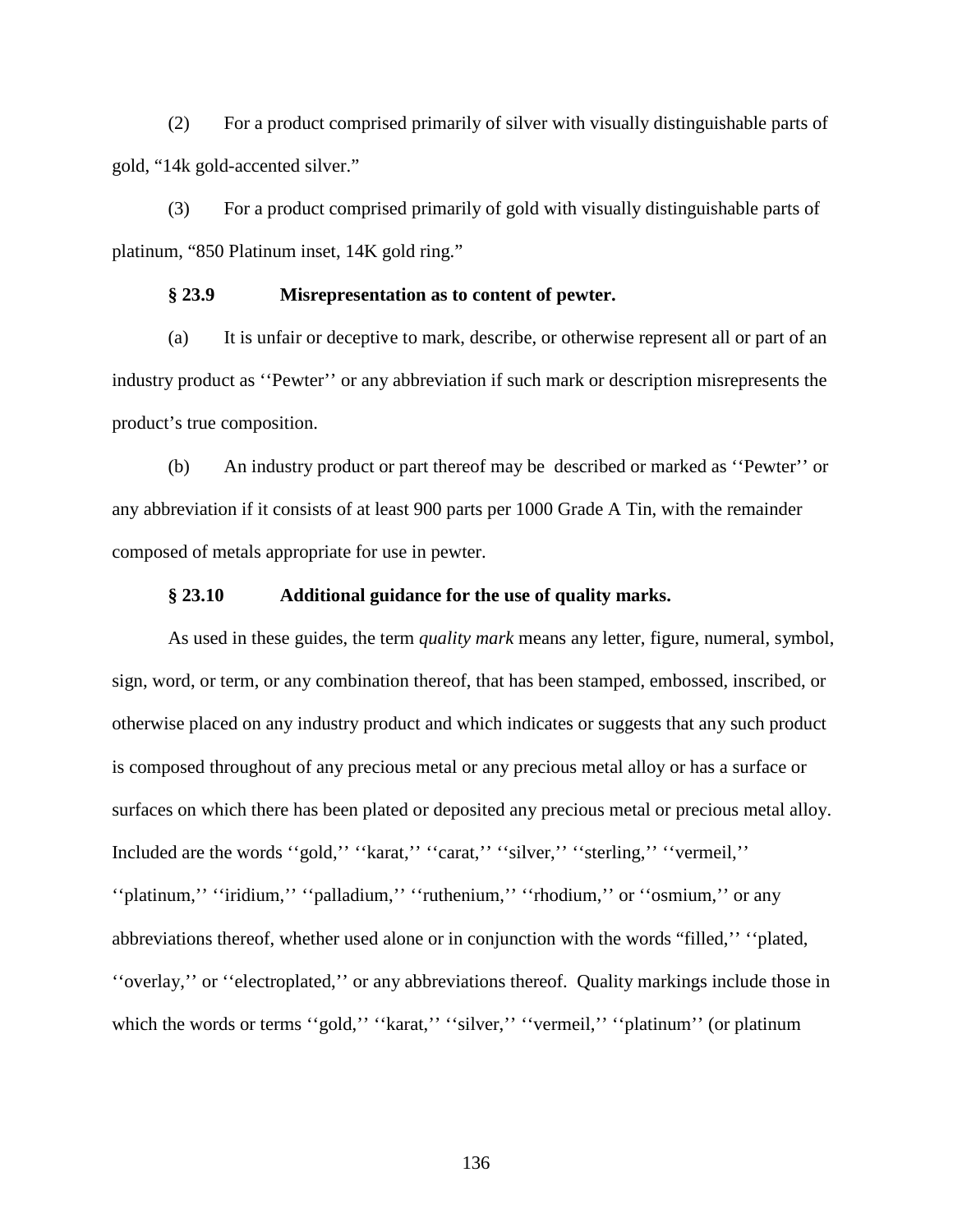group metals), or their abbreviations are included, either separately or as suffixes, prefixes, or syllables.

(a) *Deception as to applicability of marks.*

(1) If a quality mark on an industry product is applicable to only part of the product, the part of the product to which it is applicable (or inapplicable) should be disclosed when, absent such disclosure, the location of the mark misrepresents the product or part's true composition.

(2) If a quality mark is applicable to only part of an industry product, but not another part which is of similar surface appearance, each quality mark should be closely accompanied by an identification of the part or parts to which the mark is applicable.

(b) *Deception by reason of difference in the size of letters or words in a marking or markings.* It is unfair or deceptive to place a quality mark on a product in which the words or letters appear in greater size than other words or letters of the mark, or when different markings placed on the product have different applications and are in different sizes, when the net impression of any such marking would be misleading as to the metallic composition of all or part of the product. (An example of improper marking would be the marking of a gold electroplated product with the word ''electroplate'' in small type and the word ''gold'' in larger type, with the result that purchasers and prospective purchasers of the product might only observe the word ''gold.'')

NOTE 1 TO § 23.10: Legibility of markings. If a quality mark is engraved or stamped on an industry product, or is printed on a tag or label attached to the product, the quality mark should be of sufficient size type as to be legible to persons of normal vision, should be so placed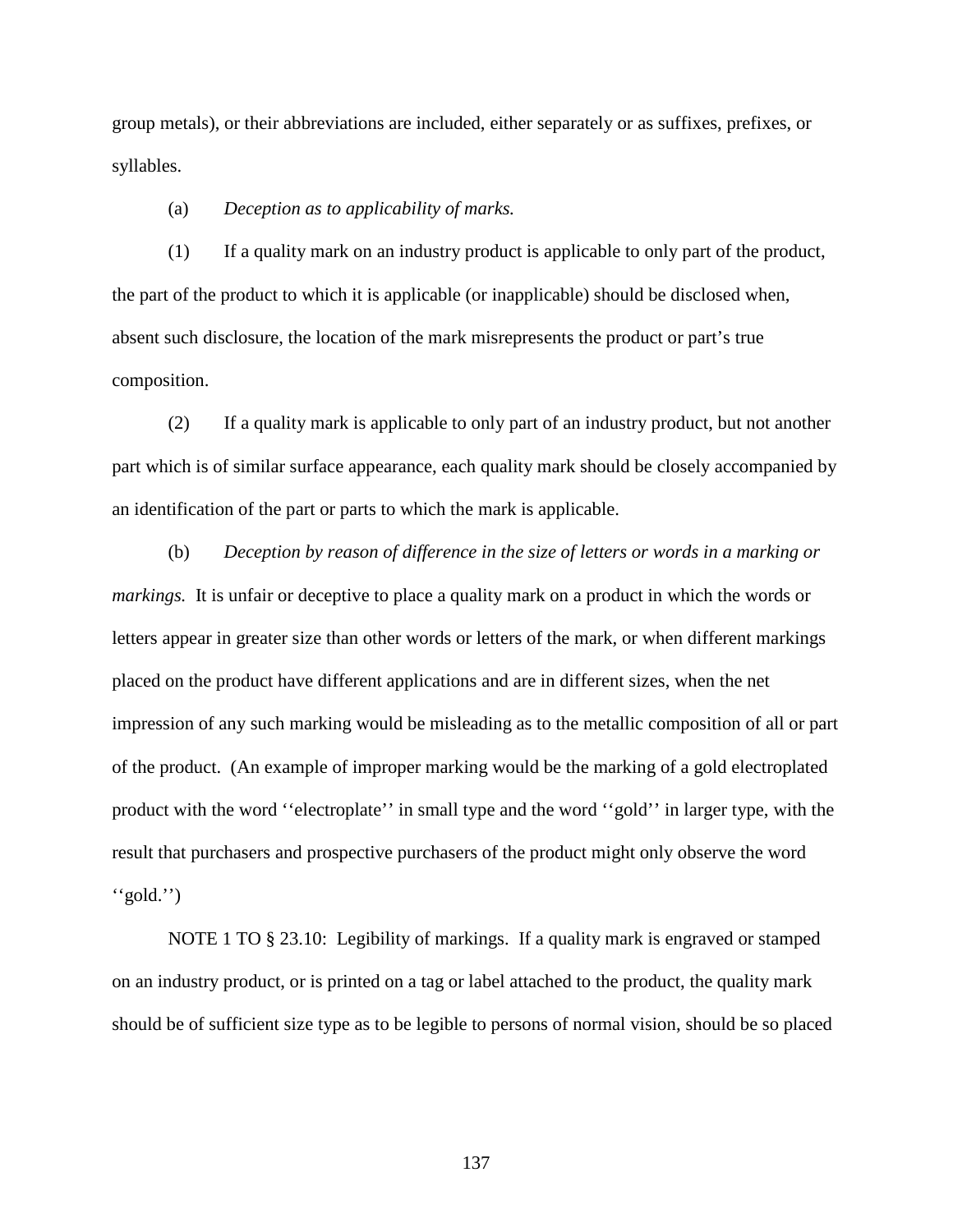as likely to be observed by purchasers, and should be so attached as to remain thereon until consumer purchase.

NOTE 2 TO § 23.10: Disclosure of identity of manufacturers, processors, or distributors. The National Stamping Act provides that any person, firm, corporation, or association, being a manufacturer or dealer subject to section 294 of the Act, who applies or causes to be applied a quality mark, or imports any article bearing a quality mark ''which indicates or purports to indicate that such article is made in whole or in part of gold or silver or of an alloy of either metal'' shall apply to the article the trademark or name of such person. 15 U.S.C. 297.

# **§ 23.11 Misuse of ''corrosion proof,'' ''noncorrosive,'' ''corrosion resistant,'' ''rust proof,'' ''rust resistant,'' etc.**

(a) It is unfair or deceptive to:

(1) Use the terms ''corrosion proof,'' ''noncorrosive,'' ''rust proof,'' or any other term of similar meaning to describe an industry product unless all parts of the product will be immune from rust and other forms of corrosion during the life expectancy of the product; or

(2) Use the terms ''corrosion resistant,'' ''rust resistant,'' or any other term of similar meaning to describe an industry product unless all parts of the product are of such composition as to not be subject to material damage by corrosion or rust during the major portion of the life expectancy of the product under normal conditions of use.

(b) Among the metals that may be considered as corrosion (and rust) resistant are: pure nickel; gold alloys of not less than 10 Kt. fineness; and austenitic stainless steels.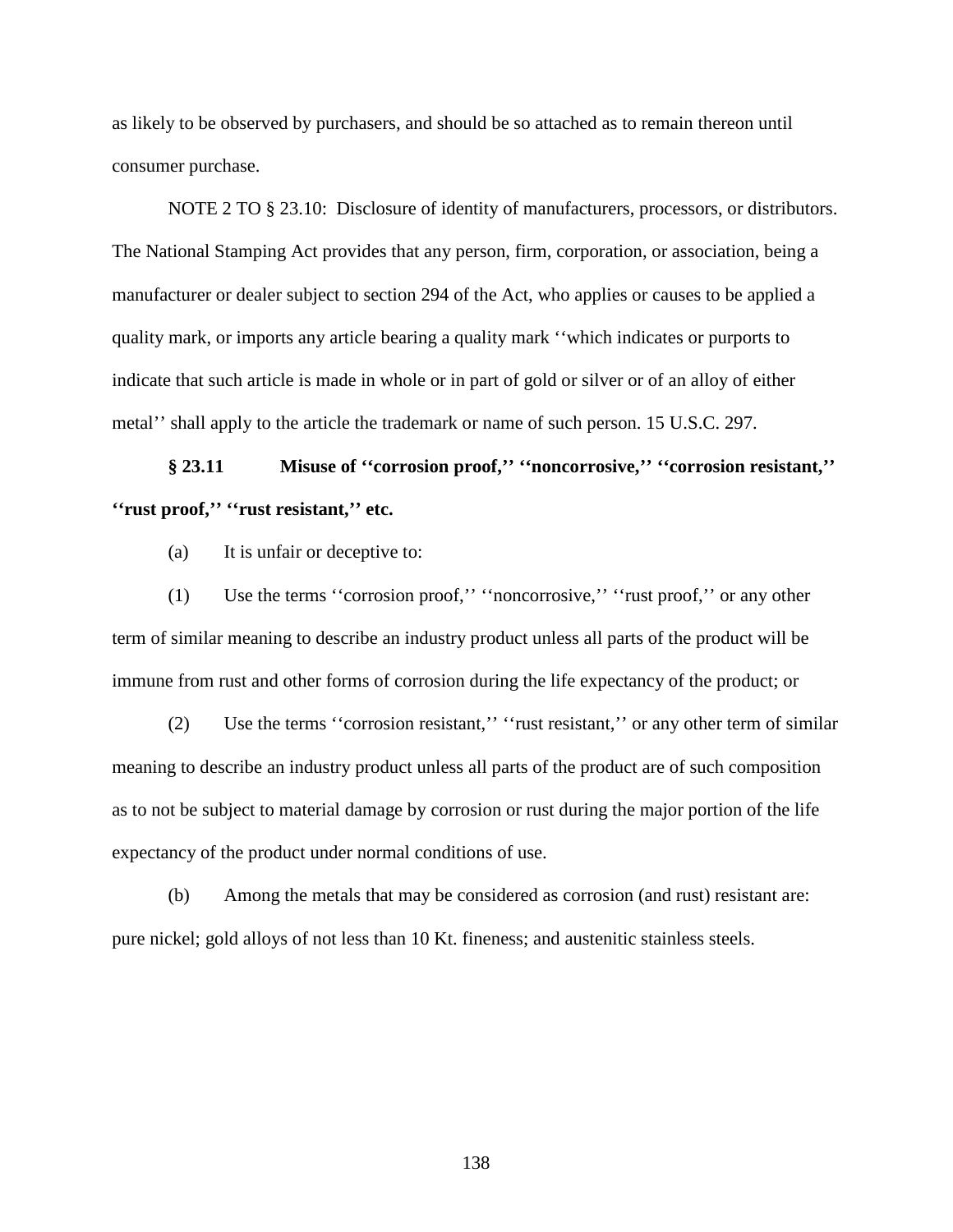#### **§ 23.12 Definition and misuse of the word ''diamond.''**

(a) A diamond is a mineral consisting essentially of pure carbon crystallized in the isometric system. It is found in many colors. Its hardness is 10; its specific gravity is approximately 3.52; and it has a refractive index of 2.42.

(b) It is unfair or deceptive to use the unqualified word ''diamond'' to describe or identify any object or product not meeting the requirements specified in the definition of diamond provided above, or which, though meeting such requirements, has not been symmetrically fashioned with at least seventeen (17) polished facets.

NOTE TO PARAGRAPH (b): It is unfair or deceptive to represent, directly or by implication, that industrial grade diamonds or other non-jewelry quality diamonds are of jewelry quality.

(c) The following are examples of descriptions that are not considered unfair or deceptive:

(1) The use of the words ''rough diamond'' to describe or designate uncut or unfaceted objects or products satisfying the definition of diamond provided above; or

(2) The use of the word ''diamond'' to describe or designate objects or products satisfying the definition of diamond but which have not been symmetrically fashioned with at least seventeen (17) polished facets when, in immediate conjunction with the word ''diamond,'' there is either a disclosure of the number of facets and shape of the diamond or the name of a type of diamond that denotes shape and that usually has less than seventeen (17) facets (*e.g.*, "rose diamond").

(3) The use of the word "cultured" to describe laboratory-created diamonds that have essentially the same optical, physical, and chemical properties as mined diamonds if the term is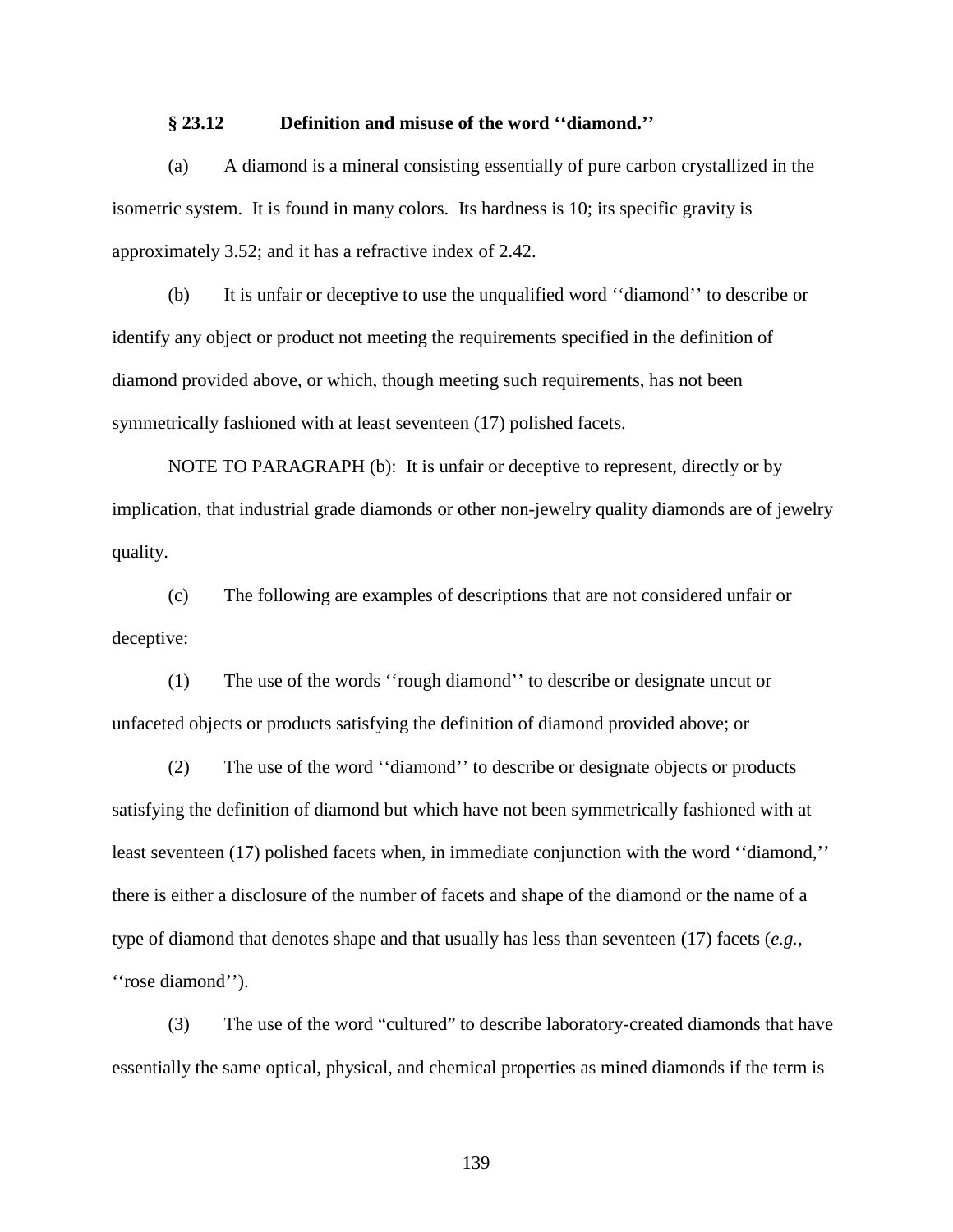qualified by a clear and conspicuous disclosure (for example, the words "laboratory-created," "laboratory-grown," "[manufacturer name]-created," or some other word or phrase of like meaning) conveying that the product is not a mined stone.

NOTE TO PARAGRAPH (c): Additional guidance about imitation and laboratorycreated diamond representations and misuse of the words ''real,'' ''genuine,'' ''natural,'' "precious," "semi-precious," and similar terms is set forth in §§ 23.25 and 23.27.

#### **§ 23.13 Misuse of the words ''flawless,'' ''perfect,'' etc.**

(a) It is unfair or deceptive to use the word ''flawless'' to describe any diamond that discloses flaws, cracks, inclusions, carbon spots, clouds, internal lasering, or other blemishes or imperfections of any sort when examined under a corrected magnifier at 10-power, with adequate illumination, by a person skilled in diamond grading.

(b) It is unfair or deceptive to use the word ''perfect,'' or any representation of similar meaning, to describe any diamond unless the diamond meets the definition of ''flawless'' and is not of inferior color or make.

(c) It is unfair or deceptive to use the words ''flawless'' or ''perfect'' to describe a ring or other article of jewelry having a ''flawless'' or ''perfect'' principal diamond or diamonds, and supplementary stones that are not of such quality, unless there is a disclosure that the description applies only to the principal diamond or diamonds.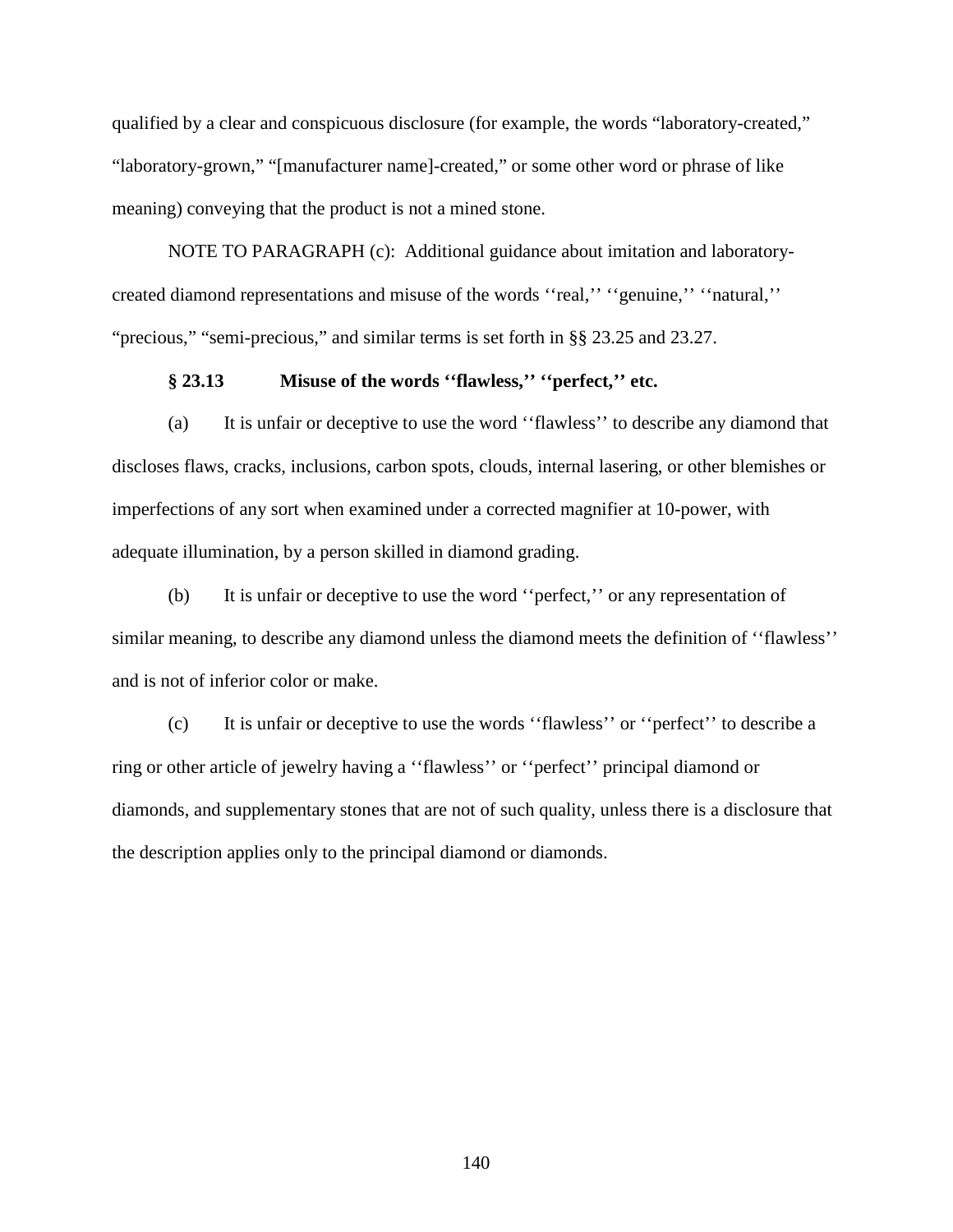#### **§ 23.14 Disclosure of treatments to diamonds.**

A diamond is a gemstone product. Treatments to diamonds should be disclosed in the manner prescribed in § 23.24 of these guides (Disclosure of treatments to gemstones).

#### **§ 23.15 Misuse of the term ''blue white.''**

It is unfair or deceptive to use the term ''blue white'' or any representation of similar meaning to describe any diamond that under normal, north daylight or its equivalent shows any color or any trace of any color other than blue or bluish.

#### **§ 23.16 Misuse of the term ''properly cut,'' etc.**

It is unfair or deceptive to use the terms "properly cut," "proper cut," "modern cut," or any representation of similar meaning to describe any diamond that is lopsided, or is so thick or so thin in depth as to detract materially from the brilliance of the stone.

NOTE TO § 23.16: Stones that are commonly called ''fisheye'' or ''old mine'' should not be described as "properly cut," "modern cut," etc.

#### **§ 23.17 Misuse of the words ''brilliant'' and ''full cut.''**

It is unfair or deceptive to use the unqualified expressions ''brilliant,'' ''brilliant cut,'' or ''full cut'' to describe, identify, or refer to any diamond except a round diamond that has at least thirty-two (32) facets plus the table above the girdle and at least twenty-four (24) facets below.

NOTE TO § 23.17: Such terms should not be applied to single or rose-cut diamonds. They may be applied to emerald-(rectangular) cut, pear-shaped, heart-shaped, oval-shaped, and marquise-(pointed oval) cut diamonds meeting the above-stated facet requirements when, in immediate conjunction with the term used, the form of the diamond is disclosed.

#### **§ 23.18 Misrepresentation of weight and ''total weight.''**

(a) It is unfair or deceptive to misrepresent the weight of a diamond.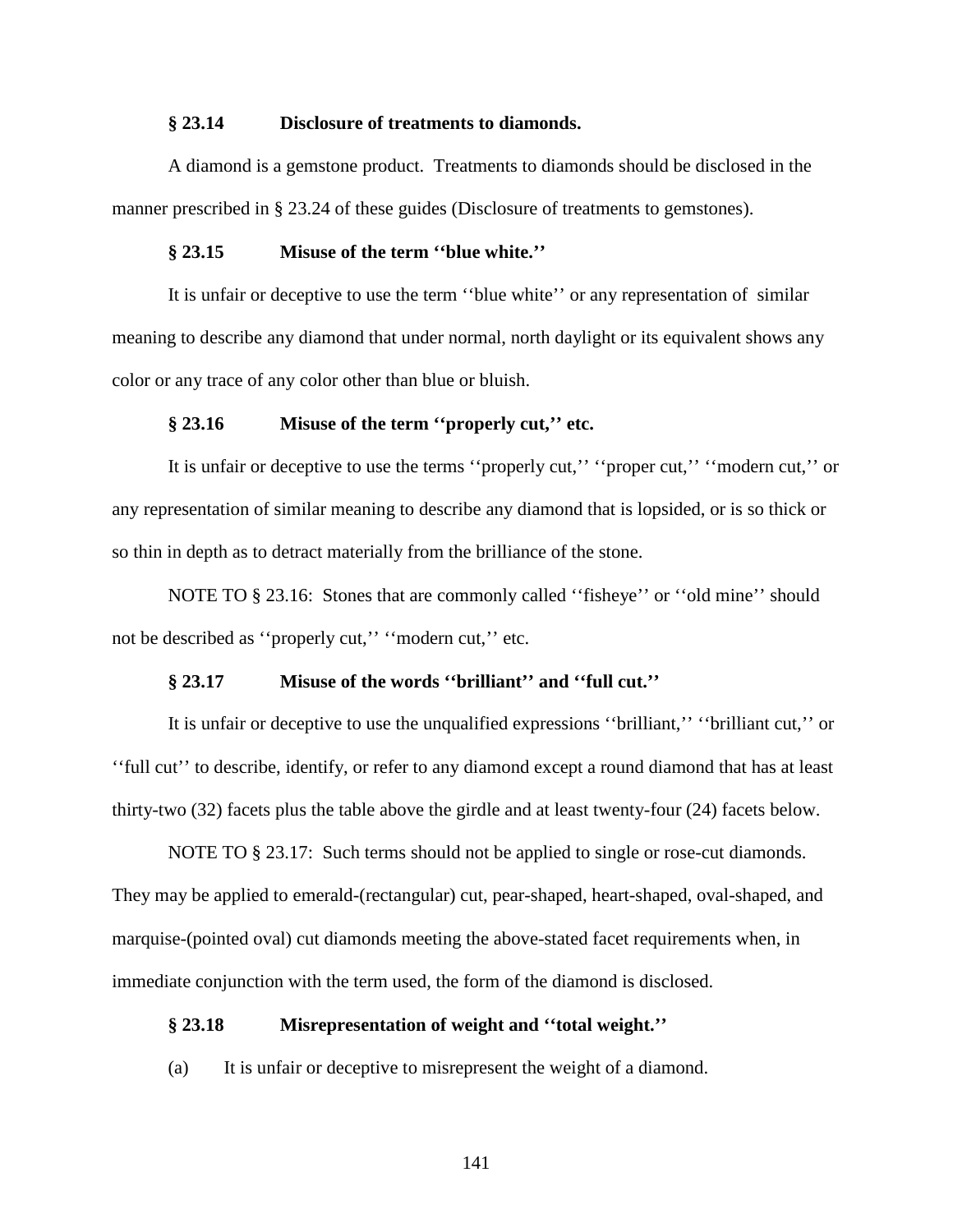(b) It is unfair or deceptive to use the word ''point'' or any abbreviation in any representation, advertising, marking, or labeling to describe the weight of a diamond, unless the weight is also stated as decimal parts of a carat (*e.g.*, 25 points or .25 carat).

NOTE TO PARAGRAPH (b): A carat is a standard unit of weight for a diamond and is equivalent to 200 milligrams ( $1/5$  gram). A point is one one-hundredth ( $1/100$ ) of a carat.

(c) If diamond weight is stated as decimal parts of a carat (*e.g.*, .47 carat), the stated figure should be accurate to the last decimal place. If diamond weight is stated to only one decimal place (*e.g.*, .5 carat), the stated figure should be accurate to the second decimal place (*e.g.*, ''.5 carat'' could represent a diamond weight between .495–.504).

(d) If diamond weight is stated as fractional parts of a carat, a conspicuous disclosure of the fact that the diamond weight is not exact should be made in close proximity to the fractional representation and a disclosure of a reasonable range of weight for each fraction (or the weight tolerance being used) should also be made.

NOTE TO PARAGRAPH (d): When fractional representations of diamond weight are made, as described in paragraph (d) of this section, in catalogs or other printed materials, the disclosure of the fact that the actual diamond weight is within a specified range should be made conspicuously on every page where a fractional representation is made. Such disclosure may refer to a chart or other detailed explanation of the actual ranges used. For example, ''Diamond weights are not exact; see chart on p. X for ranges.''

#### **§ 23.19 Definitions of various pearls.**

As used in these guides, the terms set forth below have the following meanings:

(a) *Pearl*: A calcareous concretion consisting essentially of alternating concentric layers of carbonate of lime and organic material formed within the body of certain mollusks, the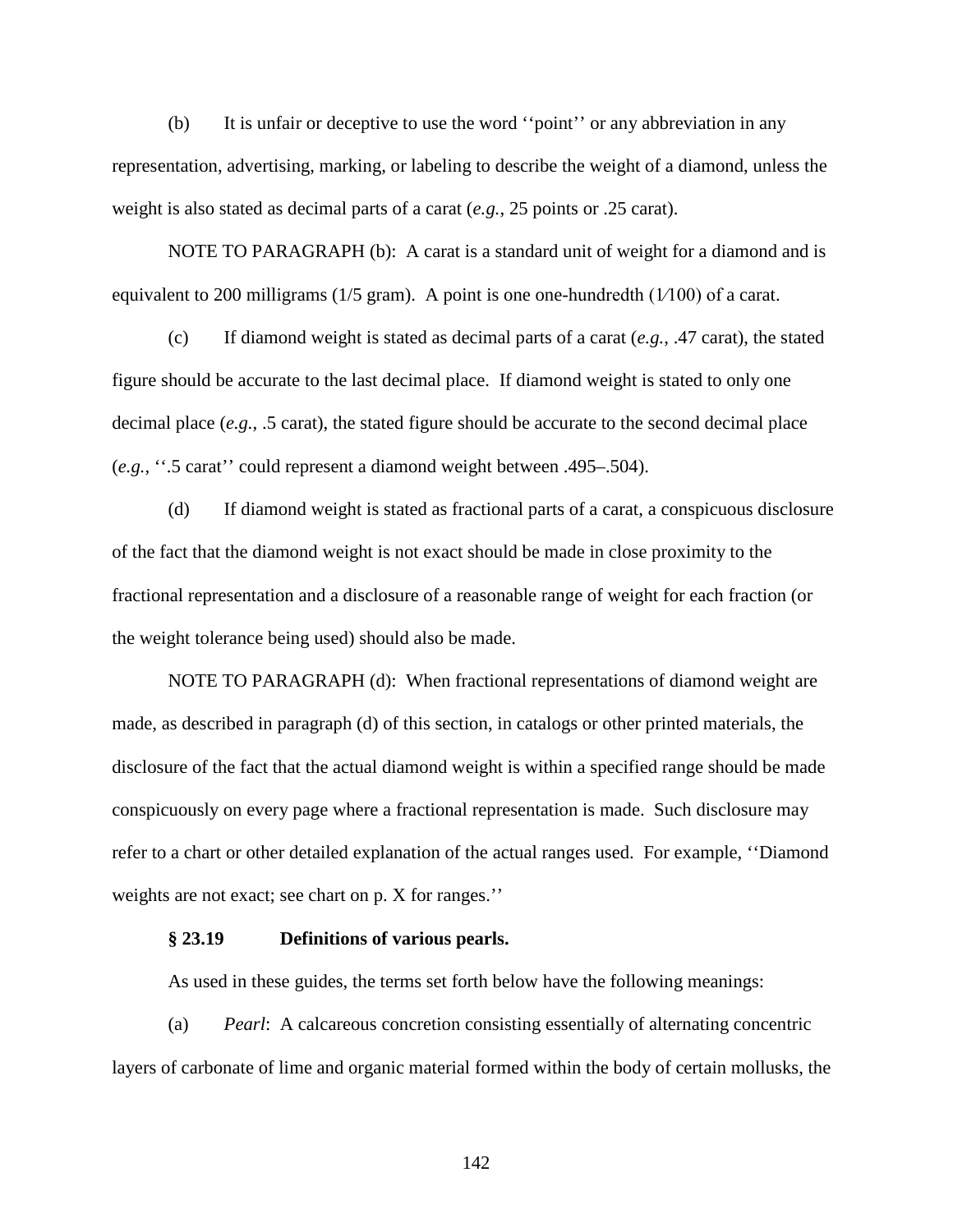result of an abnormal secretory process caused by an irritation of the mantle of the mollusk following the intrusion of some foreign body inside the shell of the mollusk, or due to some abnormal physiological condition in the mollusk, neither of which has in any way been caused or induced by humans.

(b) *Cultured pearl*: The composite product created when a nucleus (usually a sphere of calcareous mollusk shell) planted by humans inside the shell or in the mantle of a mollusk is coated with nacre by the mollusk.

(c) *Imitation pearl*: A manufactured product composed of any material or materials that simulate in appearance a pearl or cultured pearl.

(d) *Seed pearl*: A small pearl, as defined in paragraph (a), that measures approximately two millimeters or less.

#### **§ 23.20 Misuse of the word ''pearl.''**

(a) It is unfair or deceptive to use the unqualified word ''pearl'' or any other word or phrase of like meaning to describe, identify, or refer to any object or product that is not in fact a pearl, as defined in § 23.19(a).

(b) It is unfair or deceptive to use the word ''pearl'' to describe, identify, or refer to a cultured pearl unless it is immediately preceded, with equal conspicuousness, by the word ''cultured'' or ''cultivated,'' or by some other word or phrase of like meaning, so as to indicate definitely and clearly that the product is not a pearl.

(c) It is unfair or deceptive to use the word ''pearl'' to describe, identify, or refer to an imitation pearl unless it is immediately preceded, with equal conspicuousness, by the word ''artificial,'' ''imitation,'' or ''simulated,'' or by some other word or phrase of like meaning, so as to indicate definitely and clearly that the product is not a pearl.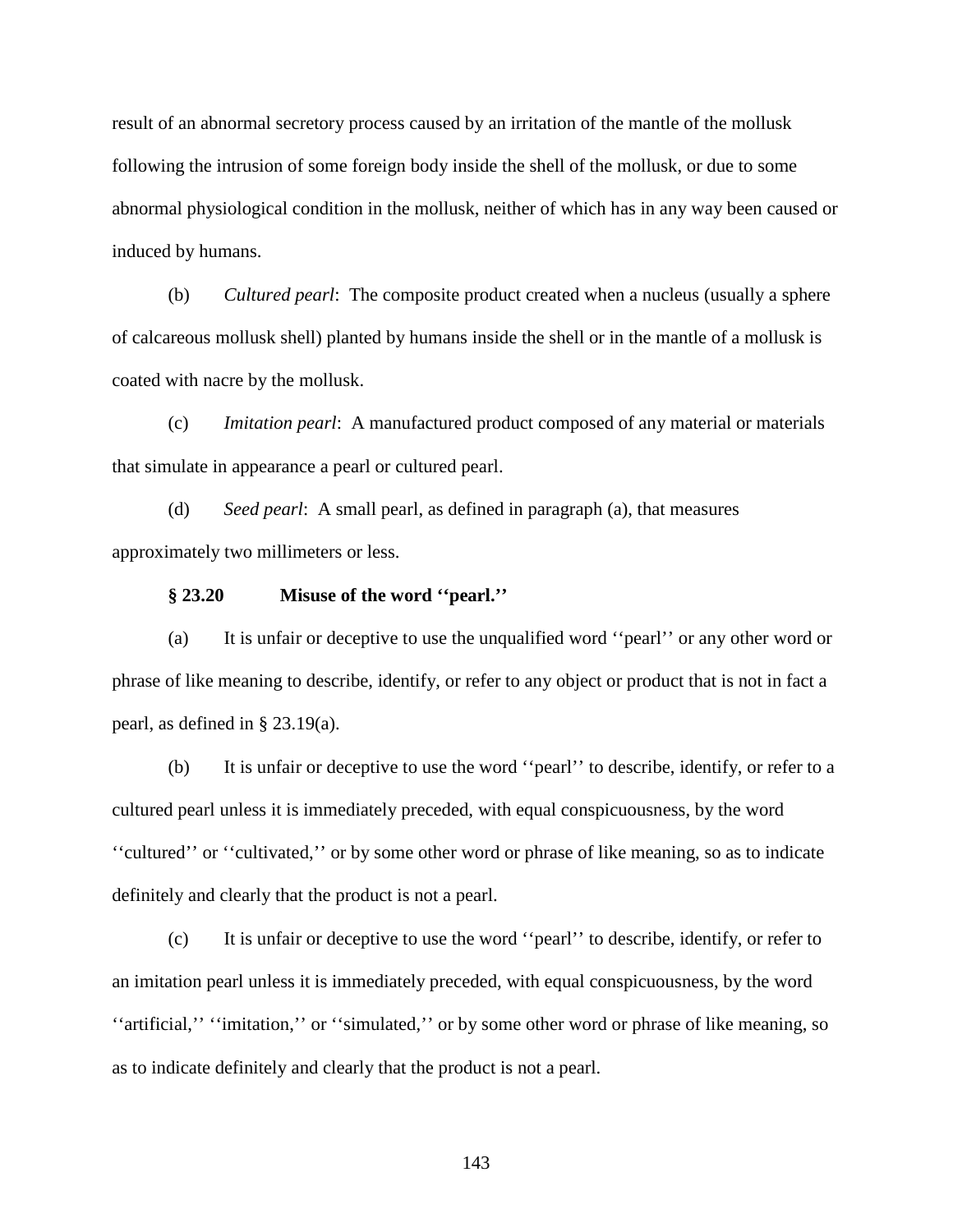(d) It is unfair or deceptive to use the terms ''faux pearl,'' ''fashion pearl,'' ''Mother of Pearl,'' or any other such term to describe or qualify an imitation pearl product unless it is immediately preceded, with equal conspicuousness, by the word ''artificial,'' ''imitation,'' or ''simulated,'' or by some other word or phrase of like meaning, so as to indicate definitely and clearly that the product is not a pearl.

## **§ 23.21 Misuse of terms such as ''cultured pearl,'' ''seed pearl,'' ''Oriental pearl,'' ''natura,'' ''kultured,'' ''real,'' ''synthetic,'' and regional designations.**

(a) It is unfair or deceptive to use the term ''cultured pearl,'' ''cultivated pearl,'' or any other word, term, or phrase of like meaning to describe, identify, or refer to any imitation pearl.

(b) It is unfair or deceptive to use the term ''seed pearl'' or any word, term, or phrase of like meaning to describe, identify, or refer to a cultured or an imitation pearl, without using the appropriate qualifying term ''cultured'' (*e.g.*, ''cultured seed pearl'') or ''simulated,'' ''artificial,'' or ''imitation'' (*e.g.*, ''imitation seed pearl'').

(c) It is unfair or deceptive to use the term ''Oriental pearl'' or any word, term, or phrase of like meaning to describe, identify, or refer to any industry product other than a pearl taken from a salt water mollusk and of the distinctive appearance and type of pearls obtained from mollusks inhabiting the Persian Gulf and recognized in the jewelry trade as Oriental pearls.

(d) It is unfair or deceptive to use the word ''Oriental'' to describe, identify, or refer to any cultured or imitation pearl.

(e) It is unfair or deceptive to use the word ''natura,'' ''natural,'' ''nature's,'' or any word, term, or phrase of like meaning to describe, identify, or refer to a cultured or imitation pearl. It is unfair or deceptive to use the term ''organic'' to describe, identify, or refer to an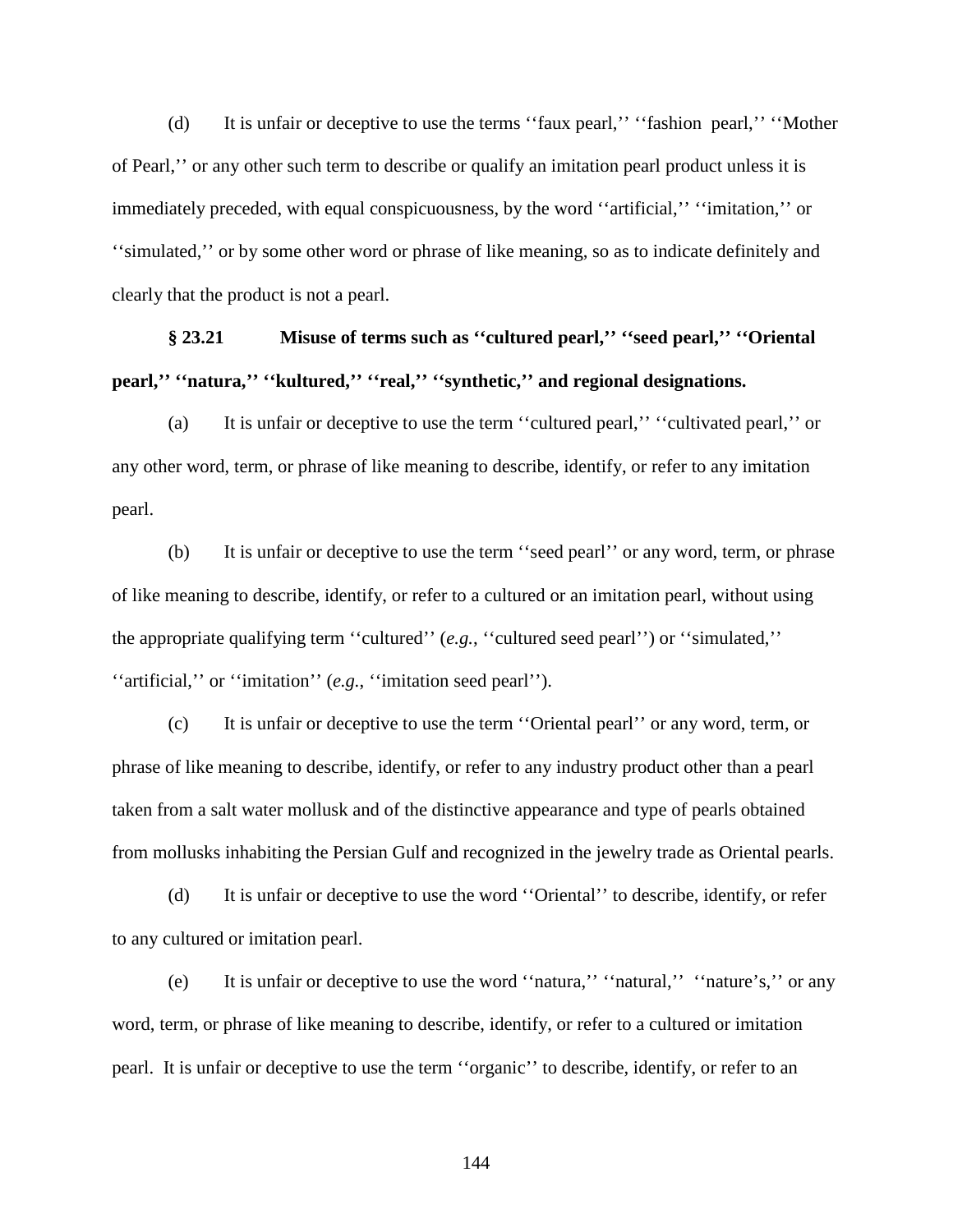imitation pearl, unless the term is qualified in such a way as to make clear that the product is not a natural or cultured pearl.

(f) It is unfair or deceptive to use the term ''kultured,'' ''semi-cultured pearl,'' ''cultured-like,'' ''part-cultured,'' ''premature cultured pearl,'' or any word, term, or phrase of like meaning to describe, identify, or refer to an imitation pearl.

(g) It is unfair or deceptive to use the term ''South Sea pearl'' unless it describes, identifies, or refers to a pearl that is taken from a salt water mollusk of the Pacific Ocean South Sea Islands, Australia, or Southeast Asia. It is unfair or deceptive to use the term ''South Sea cultured pearl'' unless it describes, identifies, or refers to a cultured pearl formed in a salt water mollusk of the Pacific Ocean South Sea Islands, Australia, or Southeast Asia.

(h) It is unfair or deceptive to use the term ''Biwa cultured pearl'' unless it describes, identifies, or refers to cultured pearls grown in fresh water mollusks in the lakes and rivers of Japan.

(i) It is unfair or deceptive to use the word ''real,'' ''genuine,'' ''precious,'' or any word, term, or phrase of like meaning to describe, identify, or refer to any imitation pearl.

(j) It is unfair or deceptive to use the word ''synthetic'' or similar terms to describe cultured or imitation pearls.

(k) It is unfair or deceptive to use the terms ''Japanese Pearls,'' ''Chinese Pearls,'' ''Mallorca Pearls,'' or any regional designation to describe, identify, or refer to any cultured or imitation pearl, unless the term is immediately preceded, with equal conspicuousness, by the word "cultured," "artificial," "imitation," or "simulated," or by some other word or phrase of like meaning, so as to indicate definitely and clearly that the product is a cultured or imitation pearl.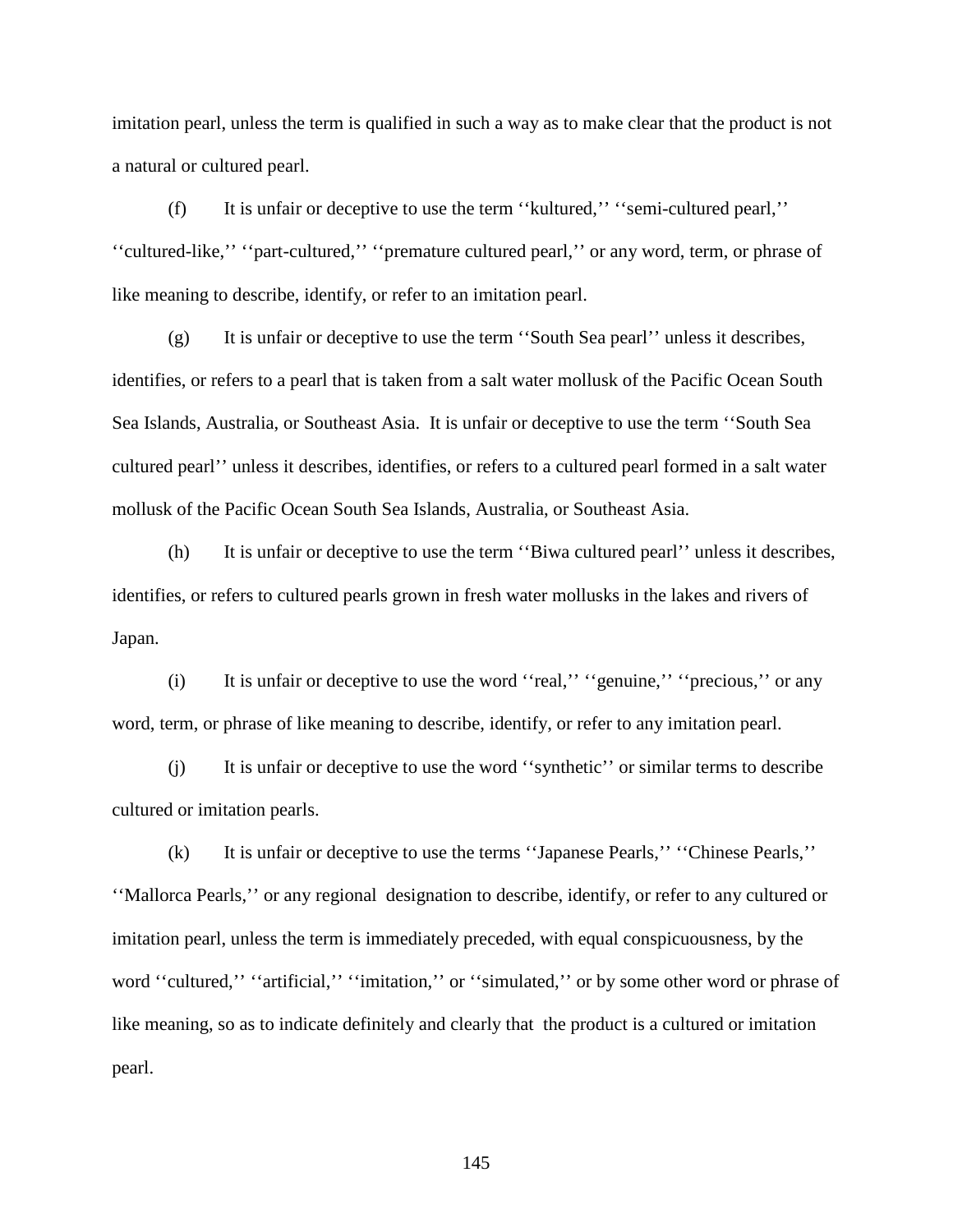#### **§ 23.22 Misrepresentation as to cultured pearls.**

It is unfair or deceptive to misrepresent the manner in which cultured pearls are produced, the size of the nucleus artificially inserted in the mollusk and included in cultured pearls, the length of time that such products remained in the mollusk, the thickness of the nacre coating, the value and quality of cultured pearls as compared with the value and quality of pearls and imitation pearls, or any other material matter relating to the formation, structure, properties, characteristics, and qualities of cultured pearls.

#### **§ 23.23 Disclosure of treatments to pearls and cultured pearls.**

It is unfair or deceptive to fail to disclose that a pearl or cultured pearl has been treated if:

(a) The treatment is not permanent. The seller should disclose that the pearl or cultured pearl has been treated and that the treatment is or may not be permanent;

(b) The treatment creates special care requirements for the pearl or cultured pearl. The seller should disclose that the pearl or cultured pearl has been treated and has special care requirements. It is also recommended that the seller disclose the special care requirements to the purchaser; or

(c) The treatment has a significant effect on the product's value. The seller should disclose that the pearl or cultured pearl has been treated.

NOTE TO § 23.23: The disclosures outlined in this section are applicable to sellers at every level of trade, as defined in § 23.0(b) of these guides, and they may be made at the point of sale prior to sale, except that where a product can be purchased without personally viewing the product (*e.g*., direct mail catalogs, online services, televised shopping programs), disclosure should be made in the solicitation for, or description of, the product.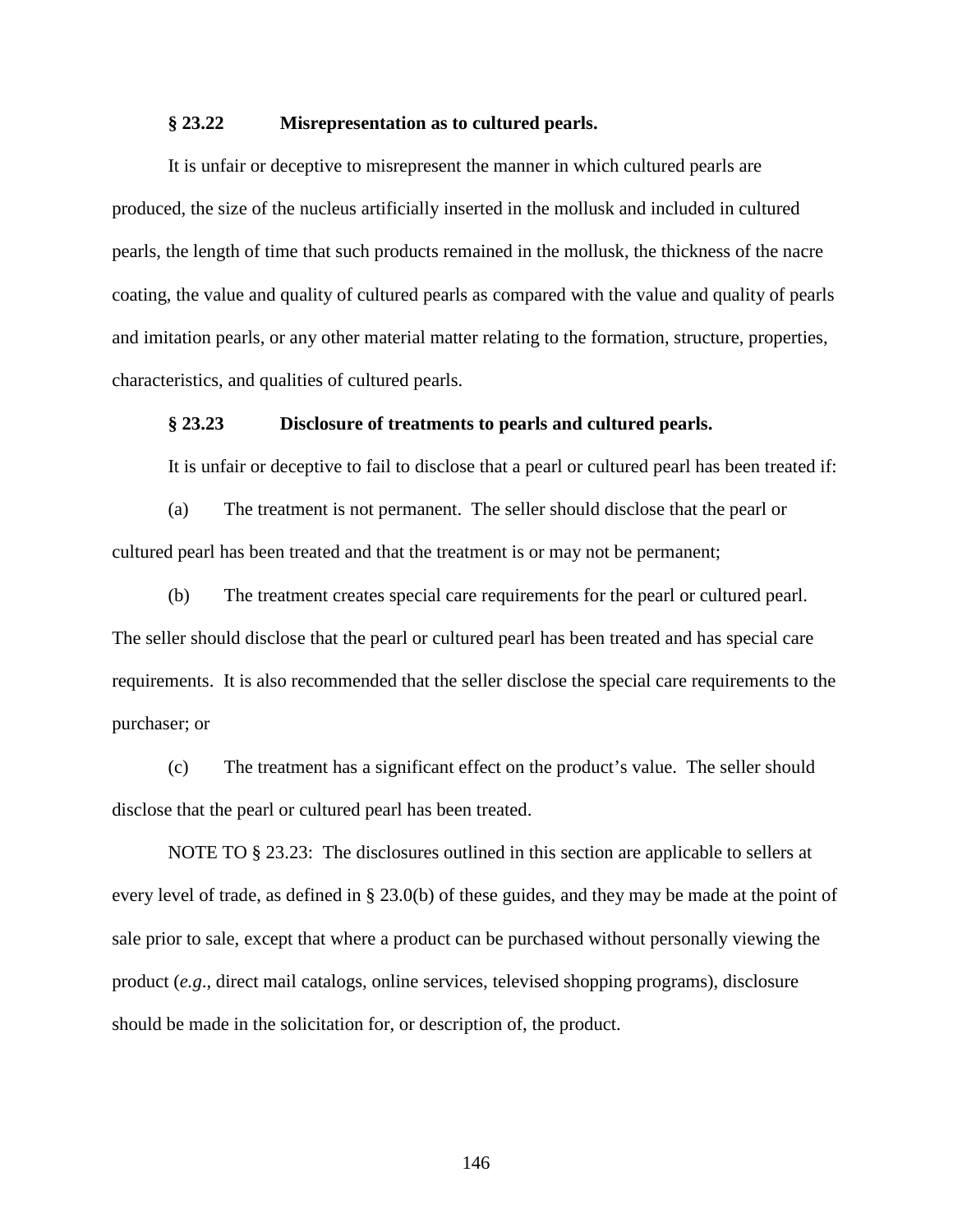#### **§ 23.24 Disclosure of treatments to gemstones.**

It is unfair or deceptive to fail to disclose that a gemstone has been treated if:

(a) The treatment is not permanent. The seller should disclose that the gemstone has been treated and that the treatment is or may not be permanent;

(b) The treatment creates special care requirements for the gemstone. The seller should disclose that the gemstone has been treated and has special care requirements. It is also recommended that the seller disclose the special care requirements to the purchaser; or

(c) The treatment has a significant effect on the stone's value. The seller should disclose that the gemstone has been treated.

NOTE TO § 23.24: The disclosures outlined in this section are applicable to sellers at every level of trade, as defined in § 23.0(b) of these guides, and they may be made at the point of sale prior to sale, except that where a product can be purchased without personally viewing the product (*e.g.*, direct mail catalogs, online services, televised shopping programs), disclosure should be made in the solicitation for, or description of, the product.

**§ 23.25 Misuse of the words ''ruby,'' ''sapphire,'' ''emerald,'' ''topaz,'' ''stone,'' ''birthstone,'' "gem," ''gemstone,'' etc.**

(a) It is unfair or deceptive to use the unqualified words ''ruby,'' ''sapphire,'' ''emerald,'' ''topaz,'' or the name of any other precious or semi-precious stone to describe any product that is not in fact a mined stone of the type described.

(b) It is unfair or deceptive to use the word ''ruby,'' ''sapphire,'' ''emerald,'' ''topaz,'' or the name of any other precious or semi-precious stone, or the word ''stone,'' ''birthstone,'' "gem," ''gemstone,'' or similar term to describe a laboratory-grown, laboratorycreated, [manufacturer name]-created, synthetic, imitation, or simulated stone, unless such word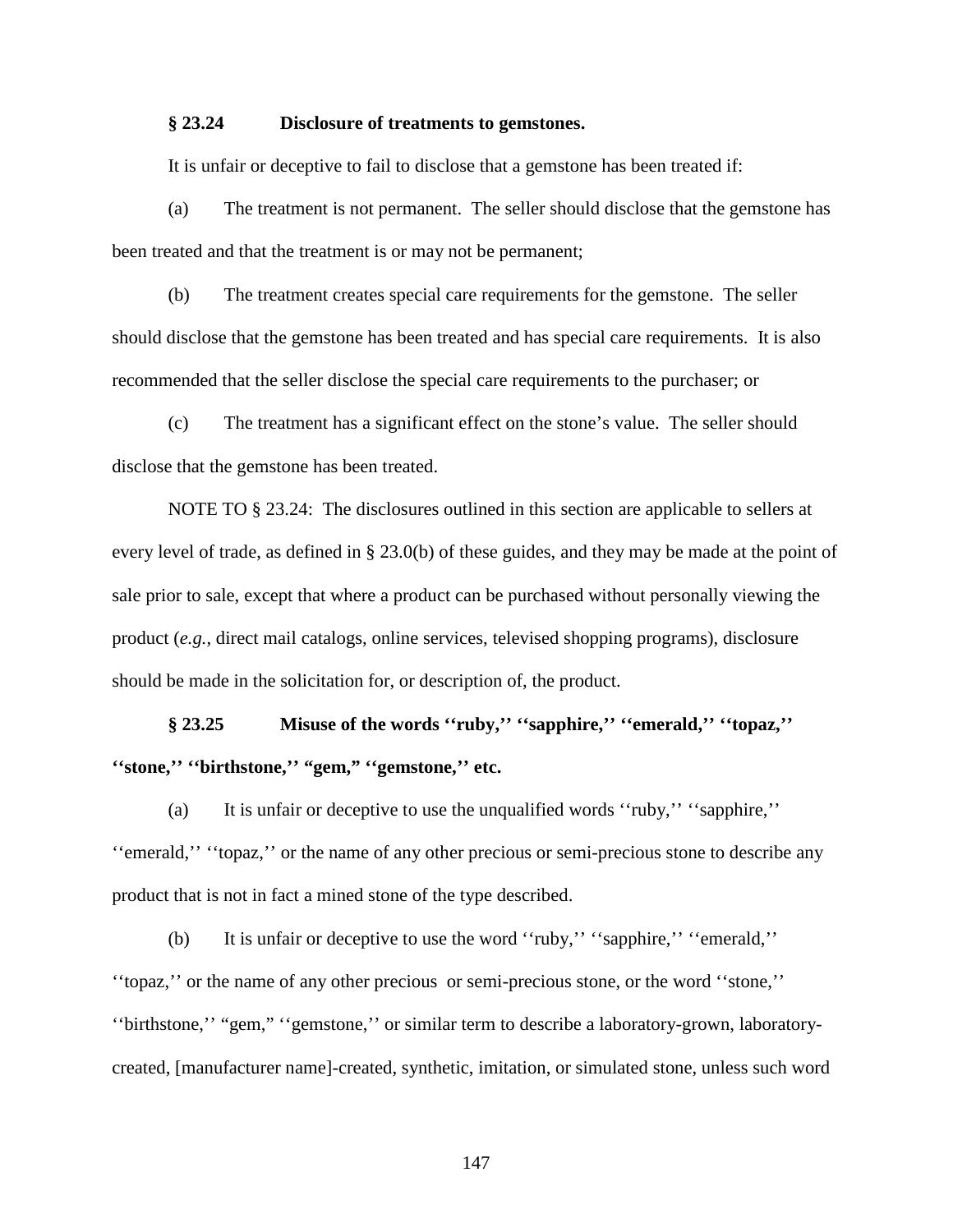or name is immediately preceded with equal conspicuousness by the word ''laboratory-grown,'' ''laboratory-created,'' ''[manufacturer name]-created,'' or some other word or phrase of like meaning, or by the word ''imitation'' or ''simulated," so as to disclose clearly the nature of the product and the fact it is not a mined gemstone.

NOTE 1 TO PARAGRAPH (b): The use of the word ''faux'' to describe a laboratorycreated or imitation stone is not an adequate disclosure that the stone is not a mined stone.

NOTE 2 TO PARAGRAPH (b): Marketers may use the word "cultured" to describe laboratory-created gemstone products that have essentially the same optical, physical, and chemical properties as the named stone if the term (*e.g.*, "cultured ruby") is qualified by a clear and conspicuous disclosure (for example, the words "laboratory-created," "laboratory-grown," "[manufacturer name]-created," or some other word or phrase of like meaning) conveying that the product is not a mined stone. Additional guidance regarding the use of "cultured" to describe a laboratory-created diamond is set forth in § 23.12(c)(3).

(c) It is unfair or deceptive to use the word ''laboratory-grown,'' ''laboratorycreated,'' ''[manufacturer name]-created,'' ''synthetic,'' or other word or phrase of like meaning with the name of any natural stone to describe any industry product unless such product has essentially the same optical, physical, and chemical properties as the stone named.

(d) It is unfair or deceptive to describe products made with gemstone material and any amount of filler or binder, such as lead glass, in the following way:

(1) With the unqualified word "ruby," "sapphire," "emerald," "topaz," or name of any other precious or semi-precious stone;

(2) As a "treated ruby," "treated sapphire," "treated emerald," "treated topaz," or "treated [gemstone name]";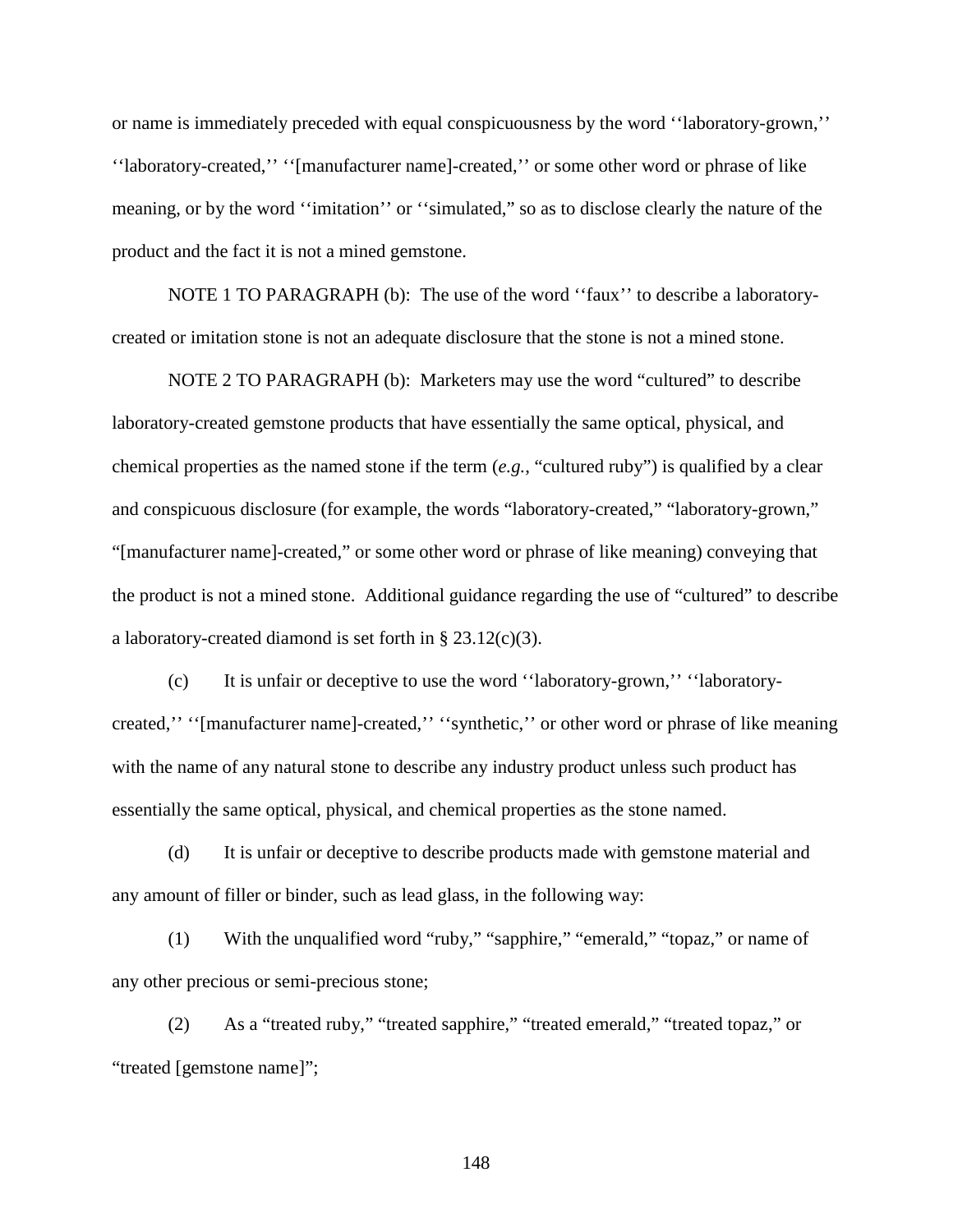(3) As a "laboratory-grown [gemstone name]," "laboratory-created [gemstone name]," "[manufacturer name]-created [gemstone name]," "or "synthetic [gemstone name];" or

(4) As a "composite [gemstone name]," "hybrid [gemstone name]," or "manufactured [gemstone name]," unless the term is qualified to disclose clearly and conspicuously that the product: (A) does not have the same characteristics as the named stone; and (B) requires special care. It is further recommended that the seller disclose the special care requirements to the purchaser.

#### **§ 23.26 Misrepresentation as to varietal name.**

(a) It is unfair or deceptive to mark or describe an industry product with the incorrect varietal name.

(b) The following are examples of markings or descriptions that may be misleading:

(1) Use of the term "yellow emerald" to describe golden beryl or heliodor.

(2) Use of the term "green amethyst" to describe prasiolite.

NOTE TO § 23.26: A varietal name is given for a division of gem species or genus based on a color, type of optical phenomenon, or other distinguishing characteristic of appearance.

#### **§ 23.27 Misuse of the words ''real,'' ''genuine,'' ''natural," ''precious,'' etc.**

It is unfair or deceptive to use the word ''real,'' ''genuine,'' ''natural,'' ''precious,'' ''semi-precious,'' or similar terms to describe any industry product that is manufactured or produced artificially.

#### **§ 23.28 Misuse of the words ''flawless,'' ''perfect,'' etc.**

(a) It is unfair or deceptive to use the word ''flawless'' as a quality description of any gemstone that discloses blemishes, inclusions, or clarity faults of any sort when examined under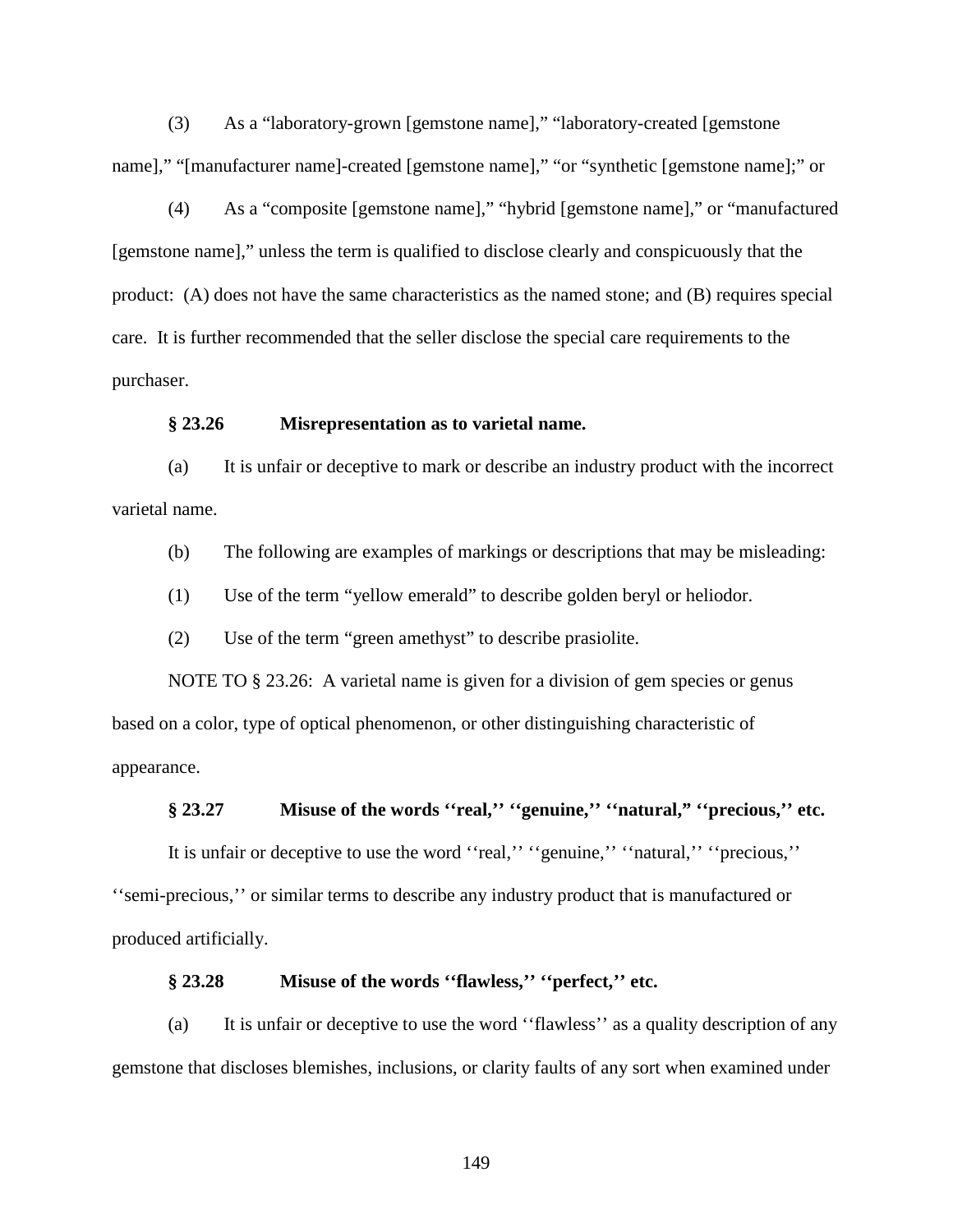a corrected magnifier at 10-power, with adequate illumination, by a person skilled in gemstone grading.

(b) It is unfair or deceptive to use the word ''perfect'' or any representation of similar meaning to describe any gemstone unless the gemstone meets the definition of "flawless" and is not of inferior color or make.

(c) It is unfair or deceptive to use the word "flawless," "perfect," or any representation of similar meaning to describe any imitation gemstone.

# **APPENDIX TO PART 23—EXEMPTIONS RECOGNIZED IN THE ASSAY FOR QUALITY OF GOLD ALLOY, GOLD FILLED, GOLD OVERLAY, ROLLED GOLD PLATE, SILVER, AND PLATINUM INDUSTRY PRODUCTS**

(a) Exemptions recognized in the industry and not to be considered in any assay for quality of a karat gold industry product include springs, posts, and separable backs of lapel buttons, posts and nuts for attaching interchangeable ornaments, bracelet and necklace snap tongues, metallic parts completely and permanently encased in a nonmetallic covering, field pieces and bezels for lockets,<sup>[472](#page-155-0)</sup> and wire pegs or rivets used for applying mountings and other ornaments, which mountings or ornaments shall be of the quality marked.

NOTE TO PARAGRAPH (a): Exemptions recognized in the industry and not to be considered in any assay for quality of a karat gold optical product include: the hinge assembly (barrel or other special types such as are customarily used in plastic frames); washers, bushings,

 $\overline{a}$ 

<span id="page-155-0"></span><sup>&</sup>lt;sup>472</sup> Field pieces of lockets are those inner portions used as frames between the inside edges of the locket and the spaces for holding pictures. Bezels are the separable inner metal rings to hold the pictures in place.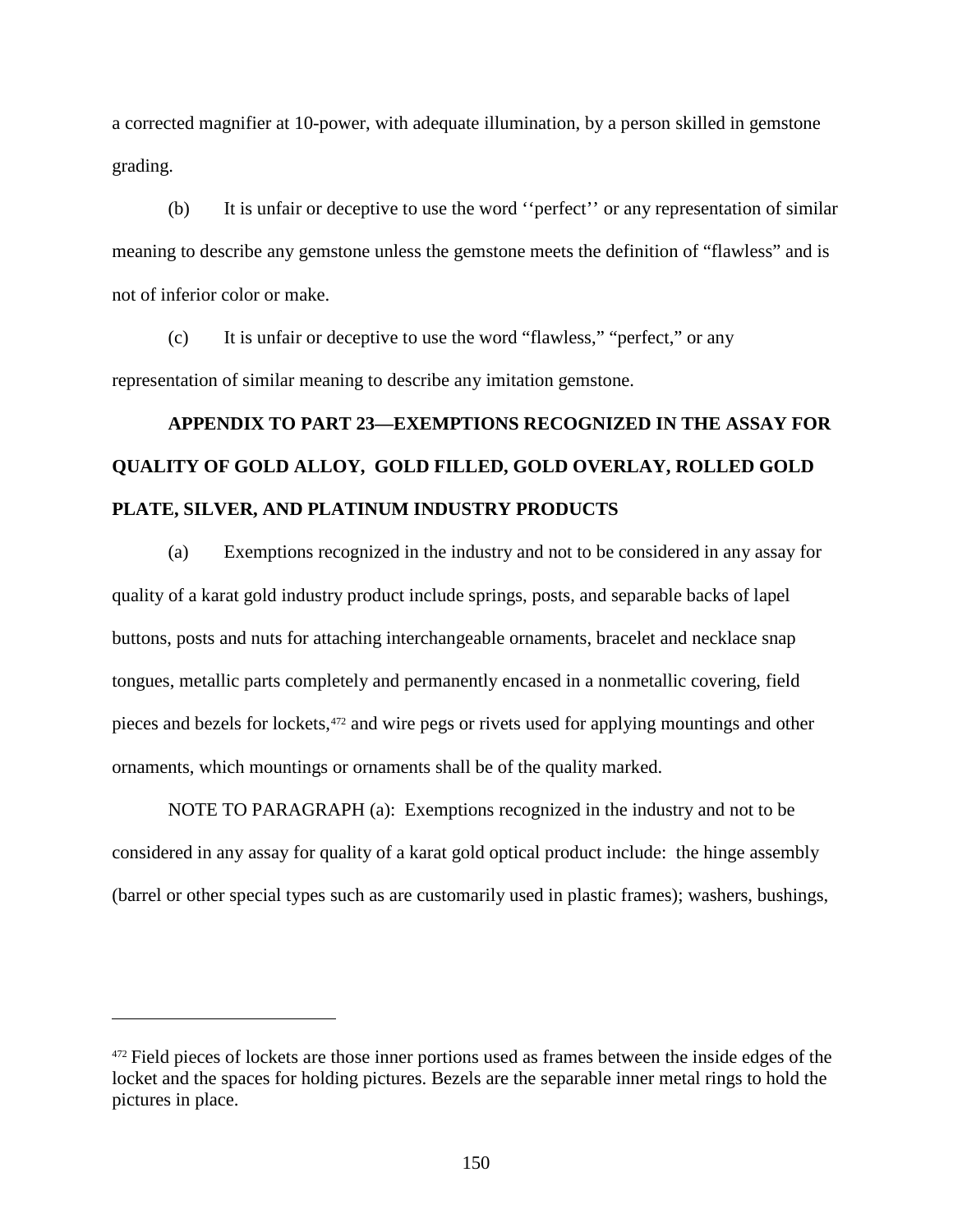and nuts of screw assemblies; dowels; springs for spring shoe straps; metal parts permanently encased in a non-metallic covering; and for oxfords,<sup>[473](#page-156-0)</sup> coil and joint springs.

(b) Exemptions recognized in the industry and not to be considered in any assay for quality of a gold filled, gold overlay and rolled gold plate industry product, other than watchcases, include joints, catches, screws, pin stems, pins of scarf pins, hat pins, etc., field pieces and bezels for lockets, posts and separate backs of lapel buttons, bracelet and necklace snap tongues, springs, and metallic parts completely and permanently encased in a nonmetallic covering.

NOTE TO PARAGRAPH (b): Exemptions recognized in the industry and not to be considered in any assay for quality of a gold filled, gold overlay and rolled gold plate optical product include: screws; the hinge assembly (barrel or other special types such as are customarily used in plastic frames); washers, bushings, tubes and nuts of screw assemblies; dowels; pad inserts; springs for spring shoe straps, cores and/or inner windings of comfort cable temples; metal parts permanently encased in a nonmetallic covering; and for oxfords, the handle and catch.

(c) Exemptions recognized in the industry and not to be considered in any assay for quality of a silver industry product include screws, rivets, springs, spring pins for wrist watch straps; posts and separable backs of lapel buttons; wire pegs, posts, and nuts used for applying mountings or other ornaments, which mountings or ornaments shall be of the quality marked; pin stems (*e.g.*, of badges, brooches, emblem pins, hat pins, and scarf pins, etc.); levers for belt buckles; blades and skeletons of pocket knives; field pieces and bezels for lockets; bracelet and

 $\overline{a}$ 

<span id="page-156-0"></span> $473$  Oxfords are a form of eyeglasses where a flat spring joins the two eye rims and the tension it exerts on the nose serves to hold the unit in place. Oxfords are also referred to as pince nez.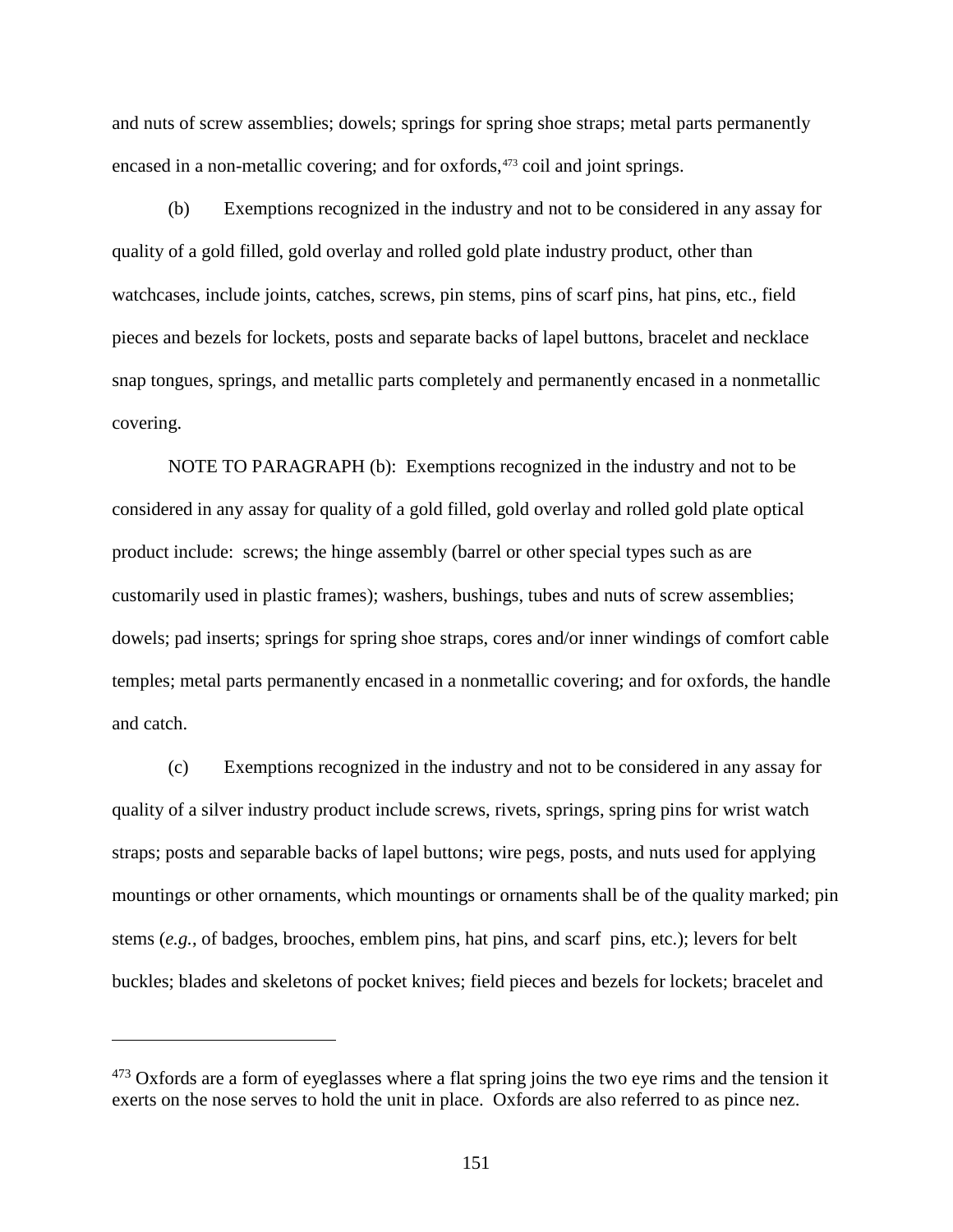necklace snap tongues; any other joints, catches, or screws; and metallic parts completely and permanently encased in a nonmetallic covering.

(d) Exemptions recognized in the industry and not to be considered in any assay for quality of an industry product of silver in combination with gold include joints, catches, screws, pin stems, pins of scarf pins, hat pins, etc., posts and separable backs of lapel buttons, springs, bracelet and necklace snap tongues, and metallic parts completely and permanently encased in a nonmetallic covering.

(e) Exemptions recognized in the industry and not to be considered in any assay for quality of a platinum industry product include springs, winding bars, sleeves, crown cores, mechanical joint pins, screws, rivets, dust bands, detachable movement rims, hat pin stems, and bracelet and necklace snap tongues.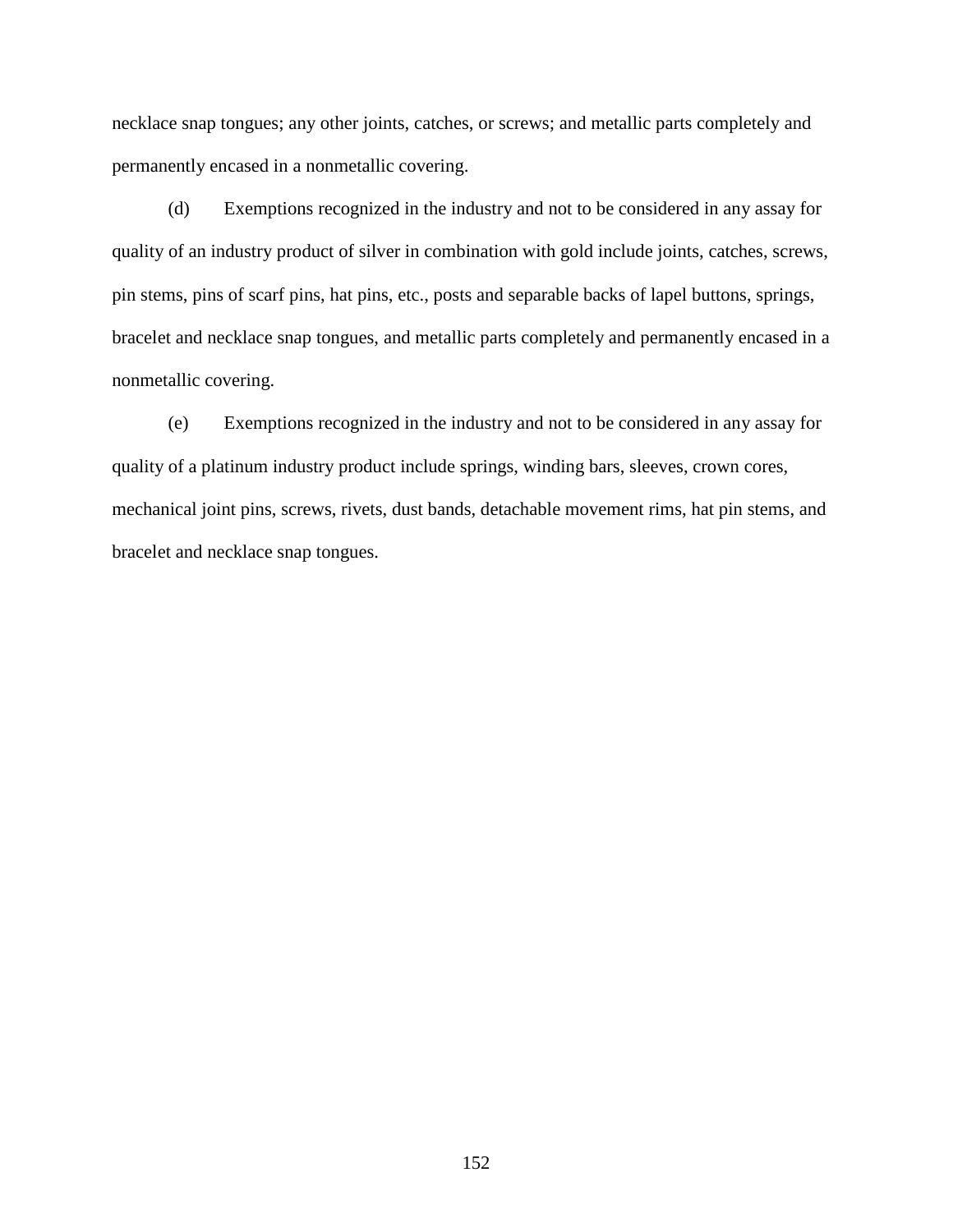## **APPENDIX A: ABBREVIATIONS**

| <b>Abbreviated</b><br><b>Form</b> | <b>Company/Organization/Individual Name</b>                       | Comment# |
|-----------------------------------|-------------------------------------------------------------------|----------|
|                                   |                                                                   |          |
| Corti                             | Christopher Corti                                                 | 78       |
| $_{\rm JTV}$                      | <b>Jewelry Television</b>                                         | 80       |
| <b>IGDA</b>                       | <b>International Grown Diamond Association</b>                    | 81       |
| <b>JVC</b>                        | Jewelers Vigilance Committee (JVC) Coalition                      | 82       |
| Richline                          | Richline Group, Inc.                                              | 83, 85   |
| Signet                            | <b>Signet Jewelers</b>                                            | 84       |
| Poteat                            | Veronica Poteat                                                   | 86       |
| <b>AGA</b>                        | <b>Accredited Gemologists Association</b>                         | 88       |
| Jenner                            | Jenner & Block LLP                                                | 77       |
| Cowing                            | Michael Cowing                                                    | 87       |
| Agarwal                           | Dwarika Agarwal                                                   | 75       |
| <b>YEM</b>                        | <b>Yellow Emerald Mining Company</b>                              | 76       |
| Meyers & Jones                    | Michael Meyers and Kathy Jones                                    | 70       |
| Sujanani                          | Kumar Sujanani                                                    | 72       |
| Frye                              | Teresa Frye                                                       | 73       |
| Diamond Foundry                   | Diamond Foundry Inc.                                              | 74       |
| <b>DPA</b>                        | The Diamond Producers Association                                 | 69       |
| <b>DMIA</b>                       | The Diamond Manufacturers and Importers Association of<br>America | 68       |
| Hough                             | Hough                                                             | 67       |
| <b>Grader Jewelers</b>            | Grader Jewelers, Inc.                                             | 66       |
| <b>EMM</b>                        | Ethical Markets Media LLC                                         | 65       |
| Gold In Art                       | Gold In Art, Inc.                                                 | 63       |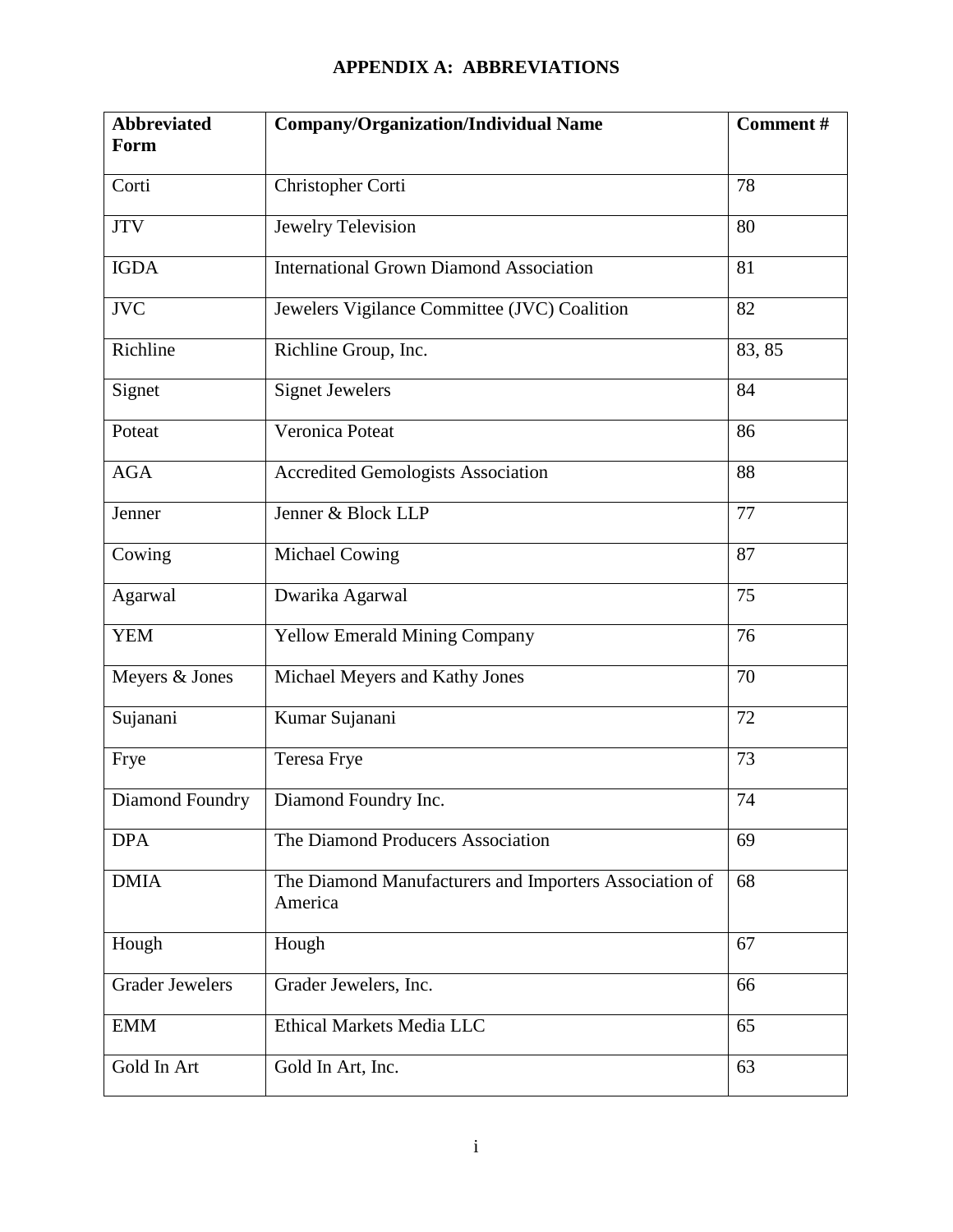| Robbins     | Robbins Delaware Diamonds, LLC                    | 59 |
|-------------|---------------------------------------------------|----|
| LaBiche     | LaBiche Jewelers                                  | 60 |
| Peter & Co. | Peter & Co. Jewelers                              | 61 |
| Gordon      | <b>Scott Gordon</b>                               | 62 |
| Berkan-Dent | <b>Sharon Berkan-Dent</b>                         | 63 |
| A. White    | <b>Allison White</b>                              | 58 |
| Rock        | Rock Your World                                   | 52 |
| Loder       | George Loder                                      | 53 |
| Kazymerchyk | Rain Kazymerchyk                                  | 54 |
| Cyr         | Beth Cyr                                          | 55 |
| Zahnle      | Vincent Zahnle                                    | 56 |
| Russillo    | Linda Russillo                                    | 57 |
| Lewis       | Karen Lewis                                       | 50 |
| M.A. White  | Mary Ann White                                    | 51 |
| Wheeler     | Susan Wheeler Design                              | 46 |
| Elements    | <b>Elements Jewelry Design</b>                    | 47 |
| McIntyre    | G. McIntyre                                       | 48 |
| Alaska Gold | Alaska Gold n Gems Fine Jewelry and Design Center | 49 |
| Hill        | Andrea Hill                                       | 45 |
| Thai        | Thai Industrial Standards Institute               | 43 |
| Newman      | <b>Renee Newman</b>                               | 44 |
| Matlack     | Mark Matlack                                      | 42 |
| Zibman      | Michael Zibman                                    | 41 |
| Winward     | Matthew Winward                                   | 40 |